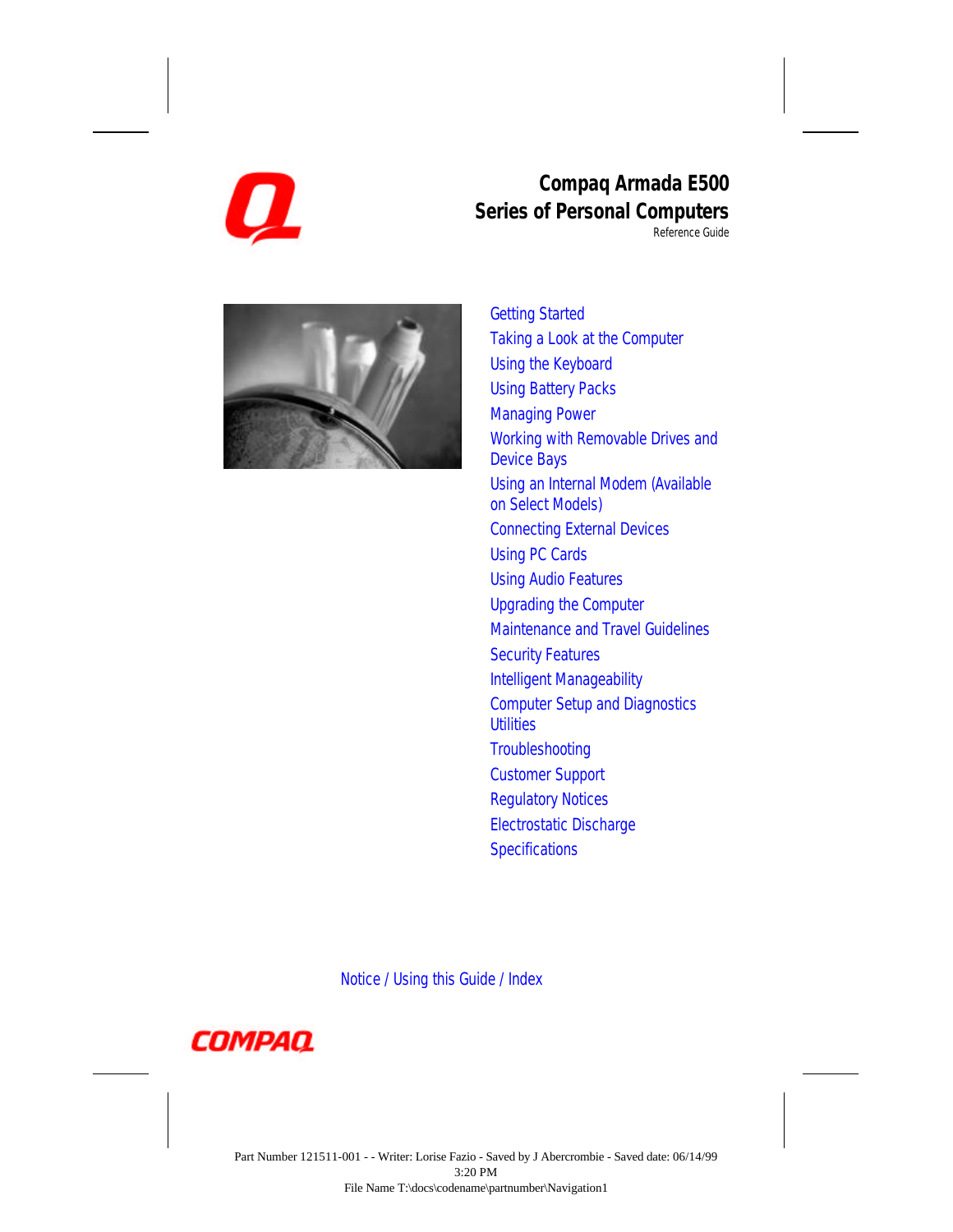<span id="page-1-0"></span>

# **Getting Started**

[Finding Assistance](#page-26-0) [Identifying Packing Box Contents](#page-27-0)

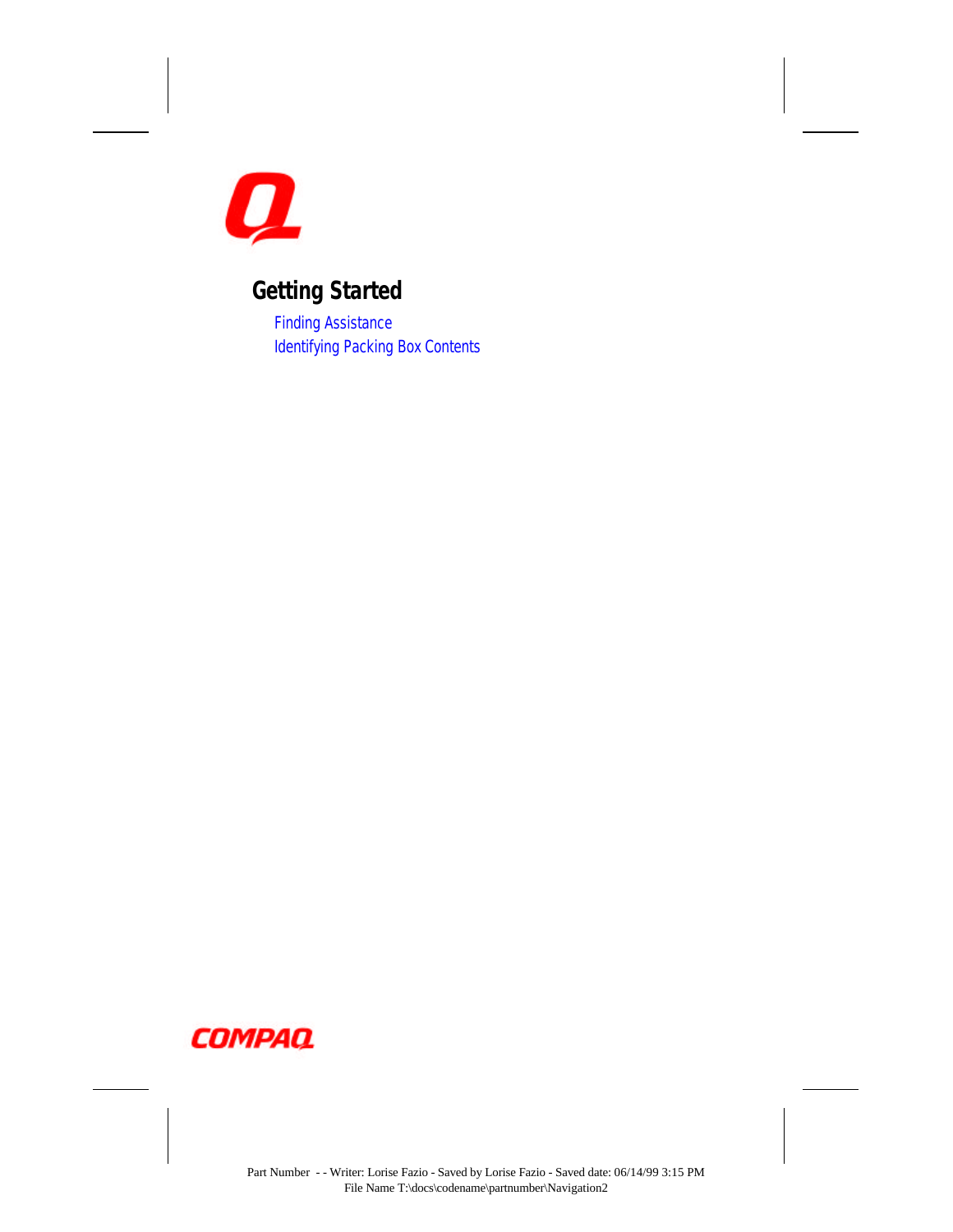<span id="page-2-0"></span>

# **Taking A Look At the Computer**

[Front Components](#page-30-0) [Left Side Components](#page-32-0) [Right Side Components](#page-33-0) [Rear Components](#page-35-0) [Bottom Components](#page-36-0) [Status Indicator Lights](#page-37-0)

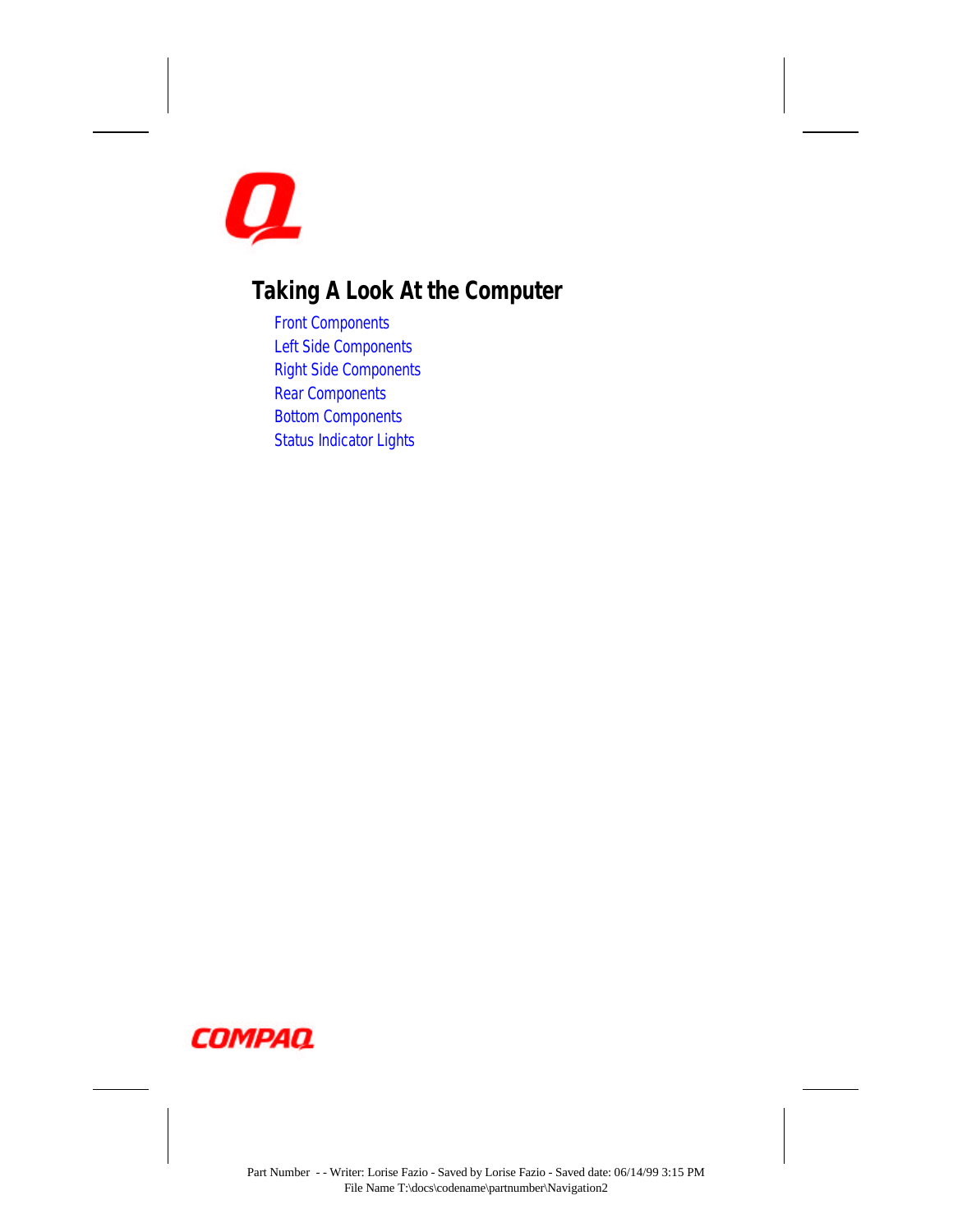<span id="page-3-0"></span>

## **Using the Keyboard**

[Using the Pointing Device](#page-38-0) [Using Hotkeys](#page-44-0) [Using the Embedded Numeric Keypad](#page-48-0)

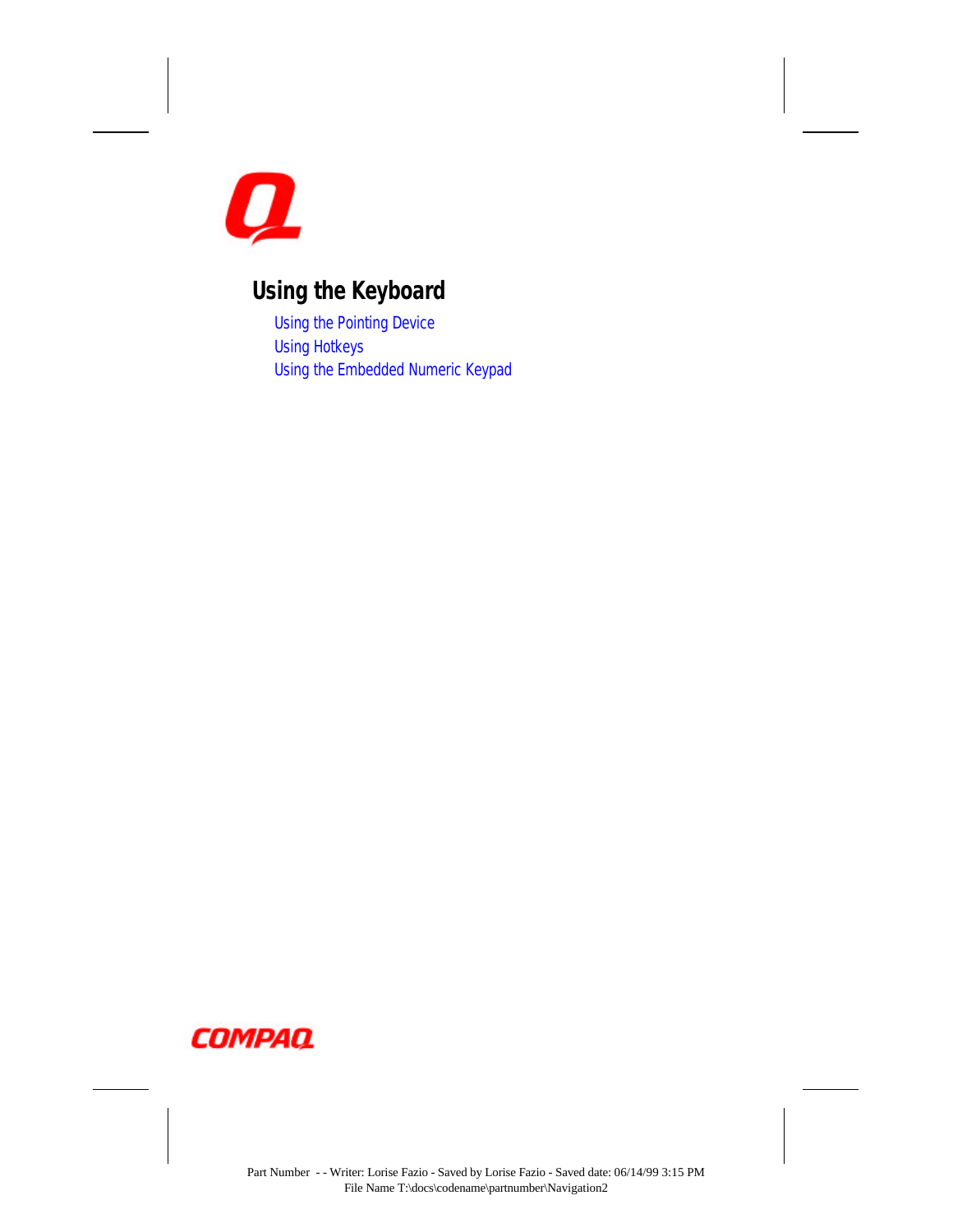<span id="page-4-0"></span>

### **Using Battery Packs**

[Learning About Battery Packs](#page-50-0) [Using a New Battery Pack](#page-51-0) [Charging Battery Packs](#page-51-0) [Inserting and Removing the Primary Battery Pack](#page-52-0) [Storing a Battery Pack](#page-54-0) [Maximizing Battery Pack Life](#page-54-0) [Recycling Used Battery Packs](#page-55-0) [System Beeps](#page-55-0)

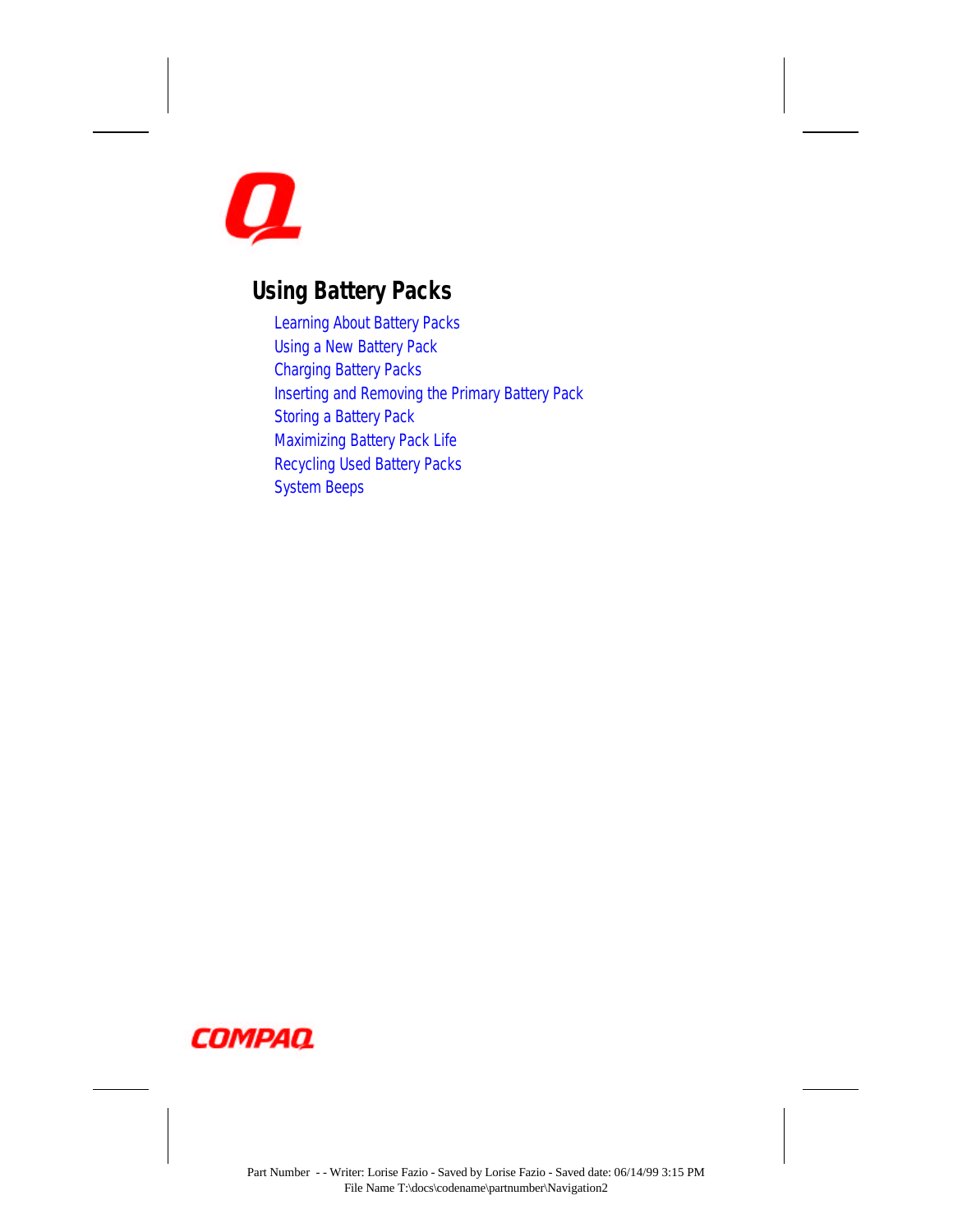<span id="page-5-0"></span>

## **Managing Power**

[Selecting a Power Source](#page-57-0) [Using Suspend \(Standby\) and Hibernation](#page-58-0) [Managing Low-Battery Conditions](#page-60-0) [Charging a Battery Pack](#page-63-0) [Monitoring the Charge in a Battery Pack](#page-64-0) [Calibrating a Battery Pack](#page-66-0) [Using Power Preferences](#page-68-0) [Conserving Battery Power](#page-72-0)

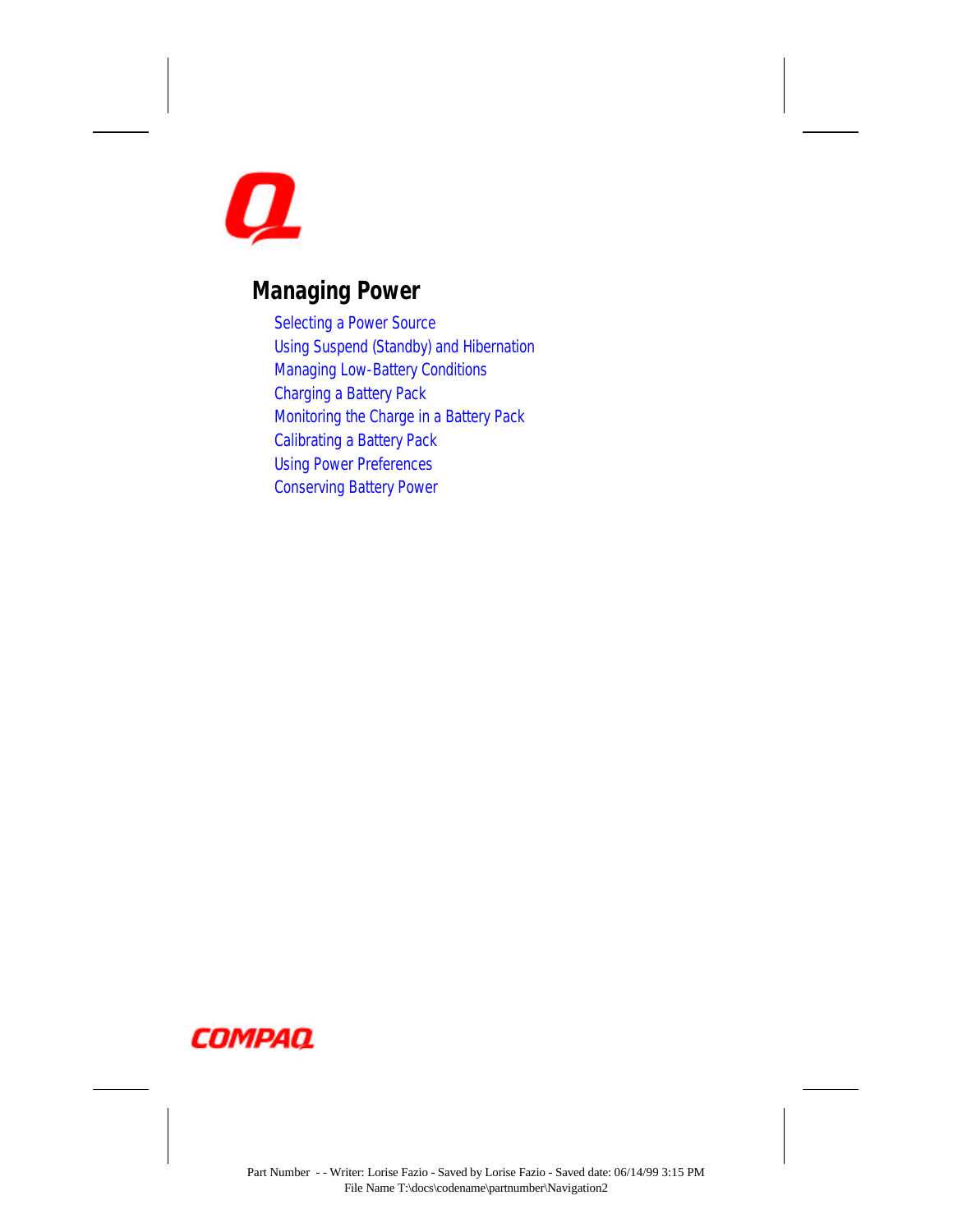<span id="page-6-0"></span>

### **Working with Removable Drives and Device Bays**

[Bay Configuration](#page-75-0) [Caring for Removable Drives](#page-76-0) [Selecting Diskettes](#page-78-0) [DualBay Devices](#page-79-0) [MultiBay Devices](#page-81-0)

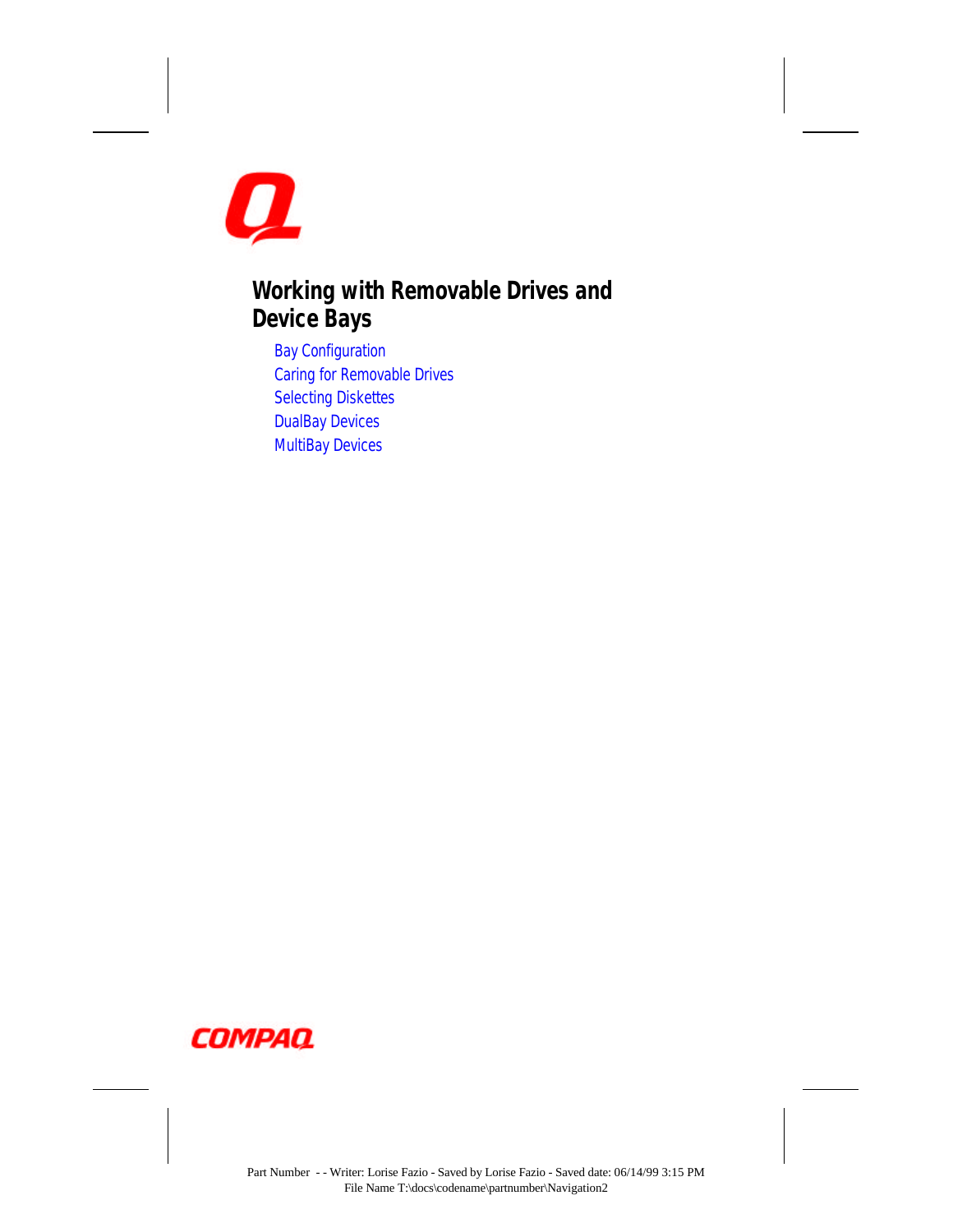<span id="page-7-0"></span>

### **Using an Internal Modem (Available on Select Models)**

[Connecting the Modem Cable](#page-85-0) [Selecting Communication Software](#page-86-0) [Using Modem Commands and Dial Modifiers](#page-87-0) [Uninstalling the Modem](#page-87-0) [Using the Modem While Traveling Internationally](#page-87-0)

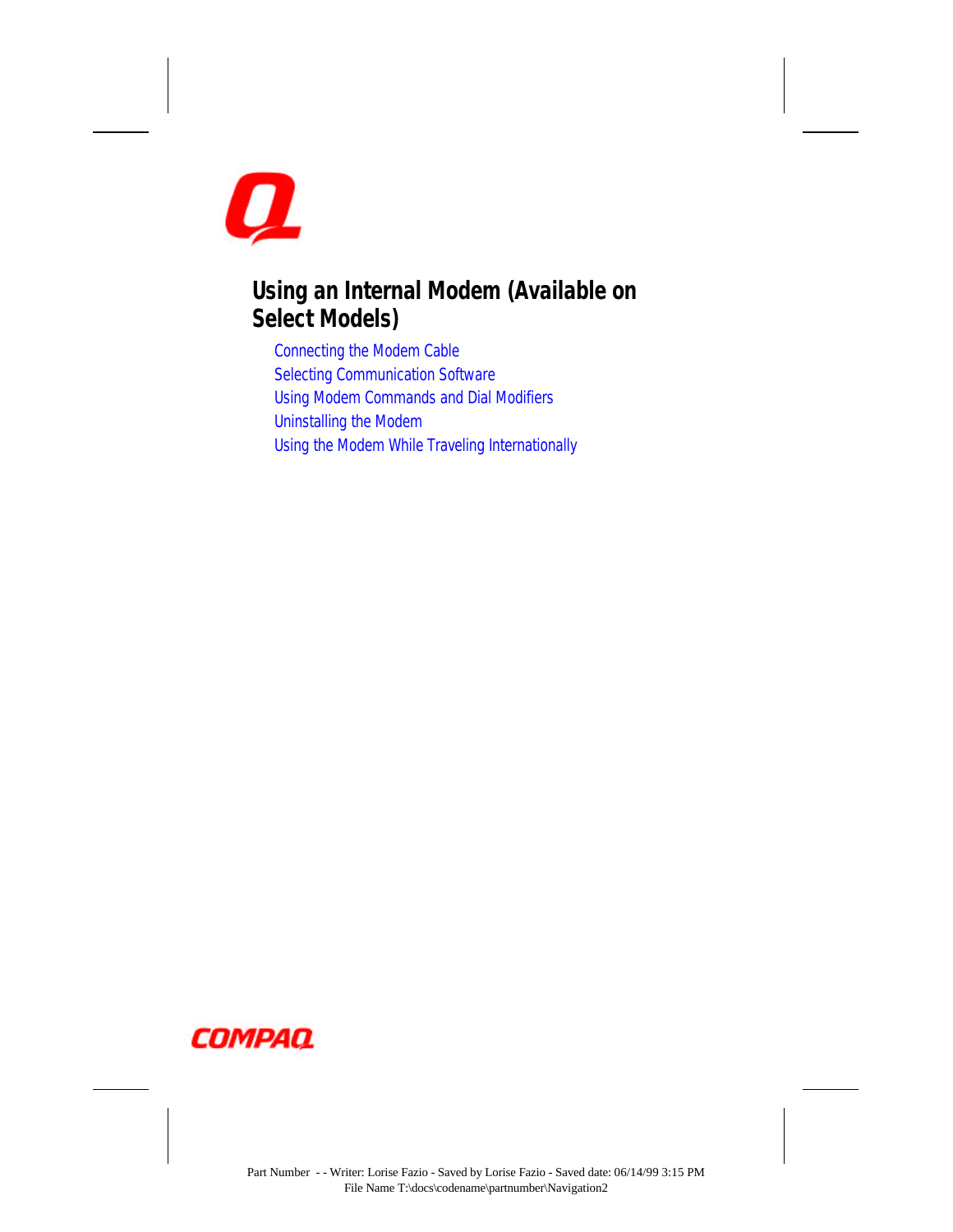<span id="page-8-0"></span>

### **Connecting External Devices**

[Connecting an External Enhanced Keyboard](#page-91-0) [Connecting an External Monitor](#page-91-0) [Connecting a Television Monitor](#page-92-0) [Connecting a Mouse or Other External Pointing Device](#page-93-0) [Connecting a Serial Printer](#page-93-0) [Connecting a Parallel Printer](#page-93-0) [Connecting Infrared Equipment](#page-94-0) [Connecting USB Peripherals](#page-96-0) [Connecting to a Docking Device](#page-96-0)

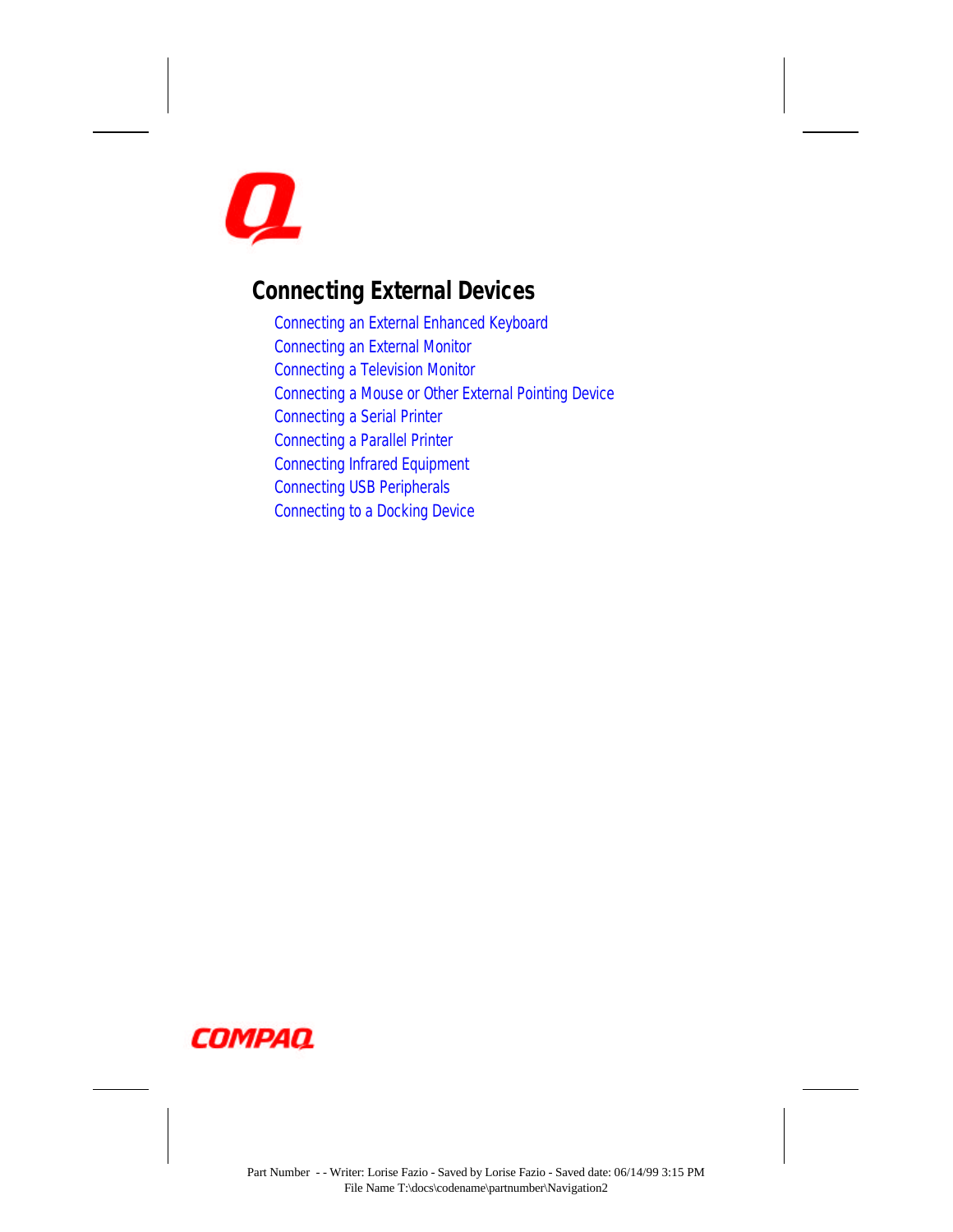<span id="page-9-0"></span>

### **Using PC Cards**

[PC Card Types](#page-97-0) [Inserting a PC Card](#page-97-0) [Removing a PC Card](#page-99-0) [PC Card Device Drivers](#page-100-0) [Changing PC Card Settings](#page-100-0) [Managing PC Card Power](#page-100-0) [Zoomed Video](#page-101-0) [Stopping a PC Card](#page-101-0)

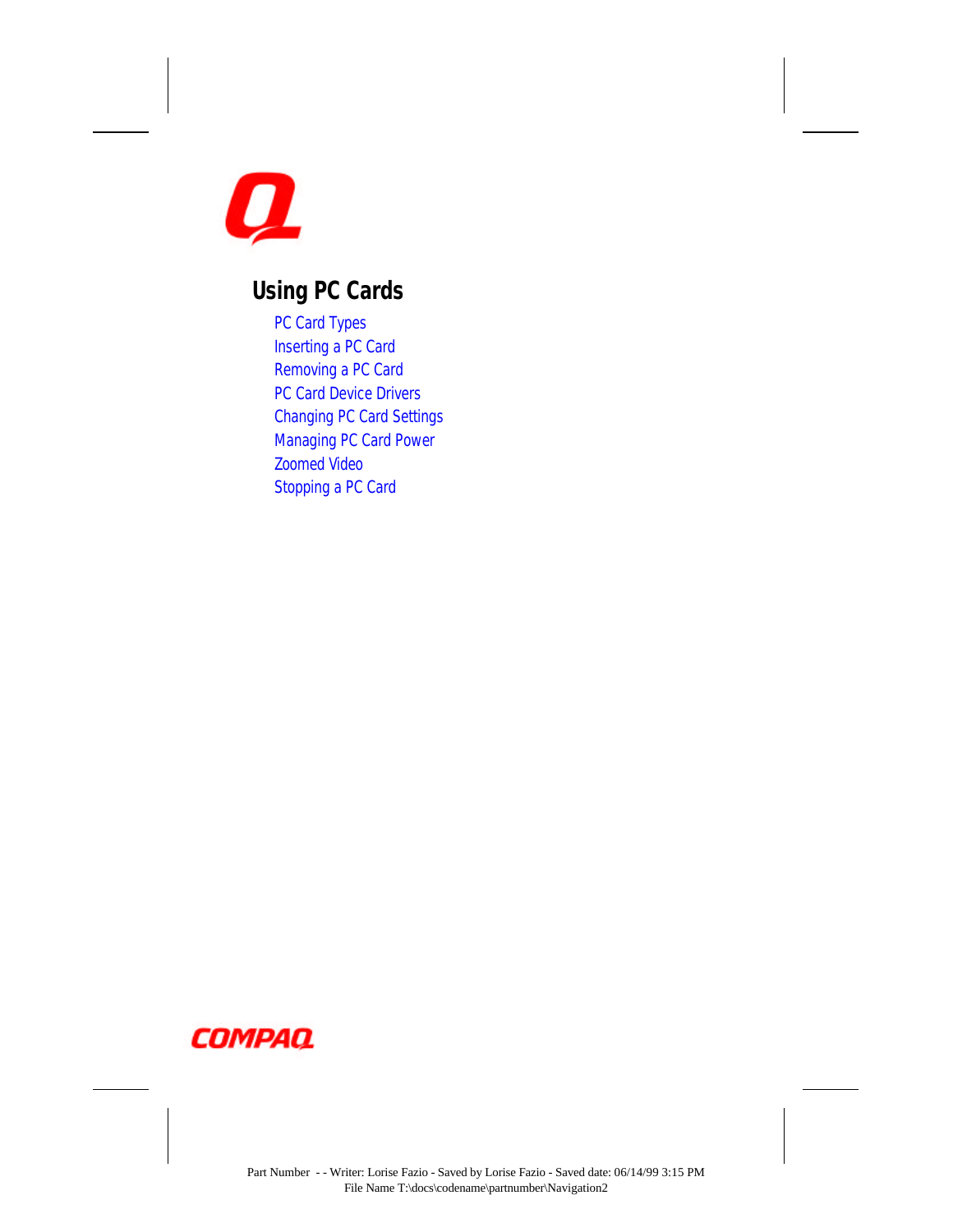<span id="page-10-0"></span>

### **Using Audio Features**

[Identifying the Audio Components](#page-102-0) [Using Internal and External Microphones](#page-103-0) [Using Internal and External Speakers/Headphones](#page-104-0) [Controlling Audio Volume](#page-104-0) [Speaker Ports](#page-105-0)

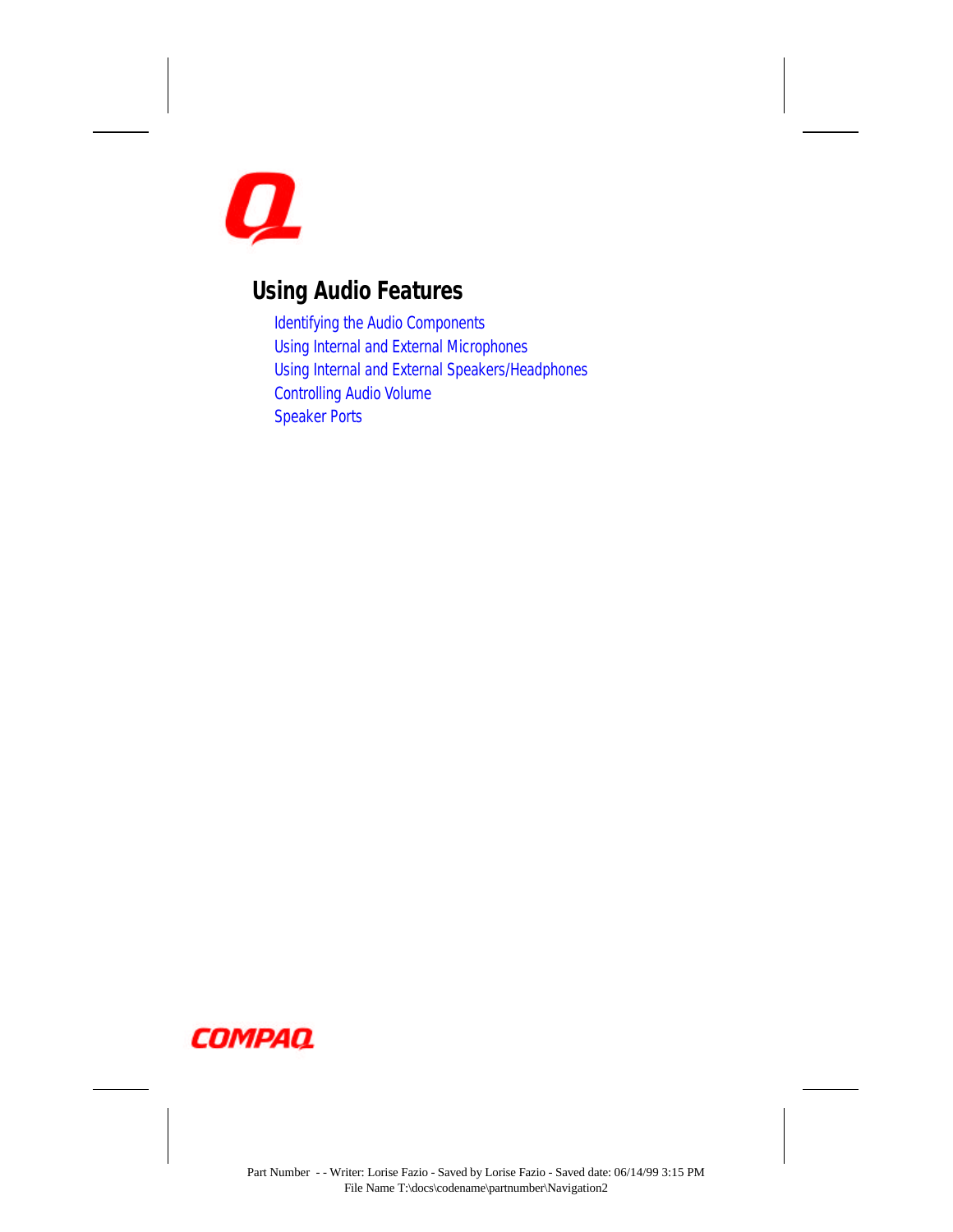<span id="page-11-0"></span>

# **Upgrading the Computer**

[Upgrading System Memory](#page-106-0) [Upgrading the Hard Drive](#page-111-0) [Attaching a Hard Drive Adapter](#page-111-0) [Adding an Internal Modem](#page-111-0)

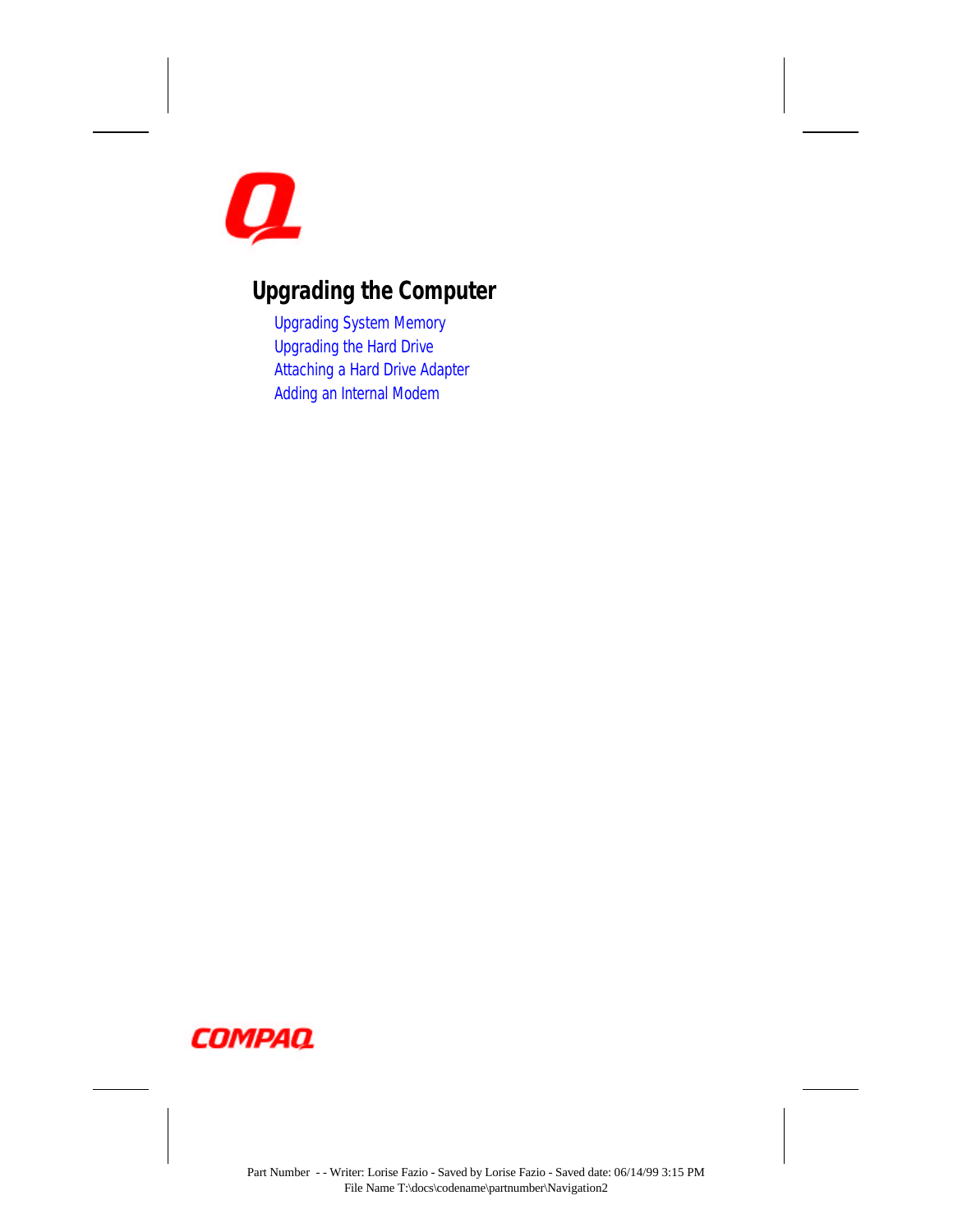<span id="page-12-0"></span>

### **Maintenance & Travel Guidelines**

[Updating the System](#page-112-0) [Reinstalling Software](#page-115-0) [Caring for the Computer](#page-115-0) [Preparing the Computer for Shipping or Travel](#page-116-0) [Traveling with the Computer](#page-116-0)

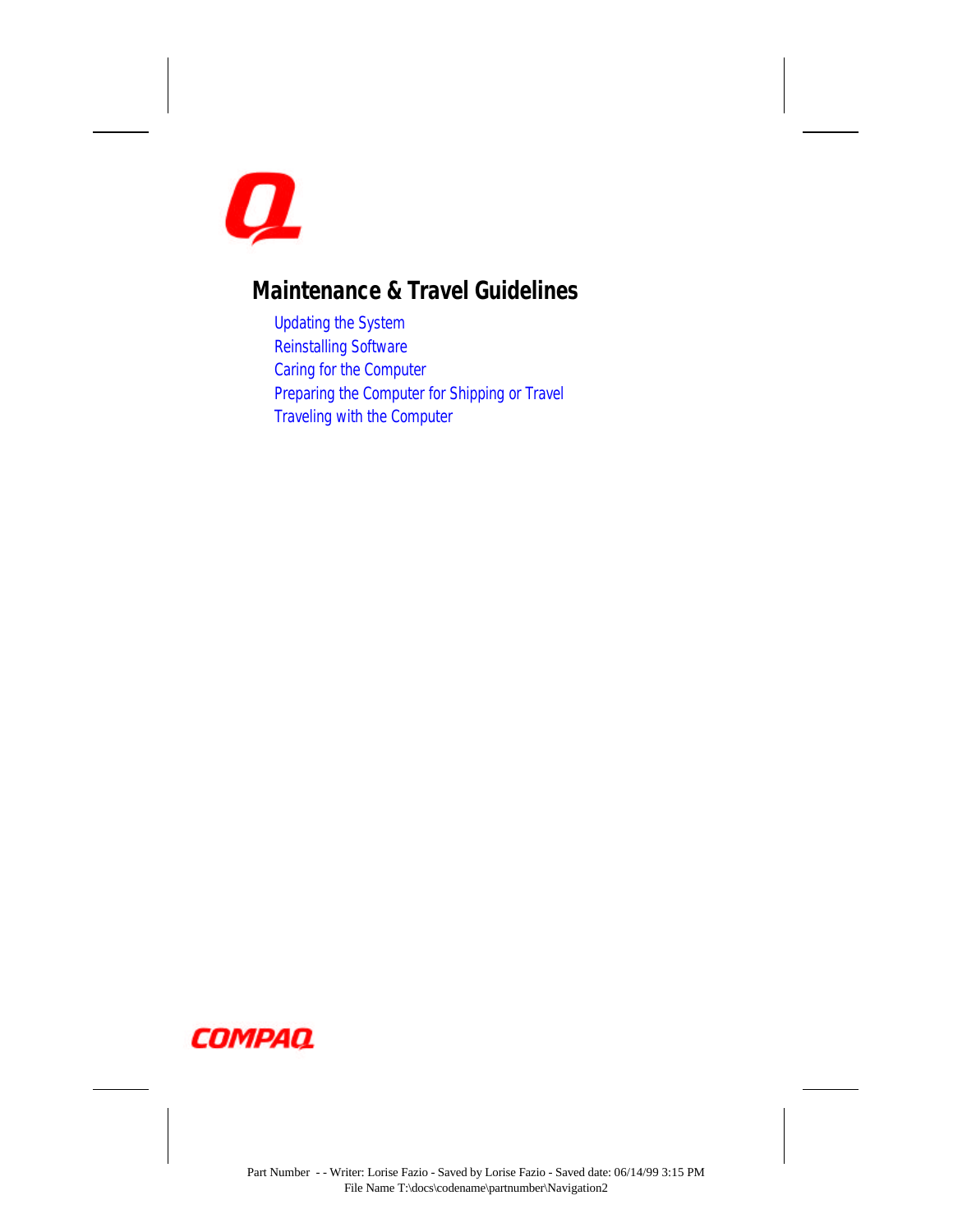<span id="page-13-0"></span>

### **Security Features**

[Types of Security](#page-118-0) [Using the Cable Lock](#page-119-0) [Using the Power-On Password](#page-120-0) [Using Quick Controls](#page-123-0) [Using the Setup Password](#page-124-0) [Enabling and Disabling Devices](#page-126-0) [DriveLock Overview](#page-127-0)

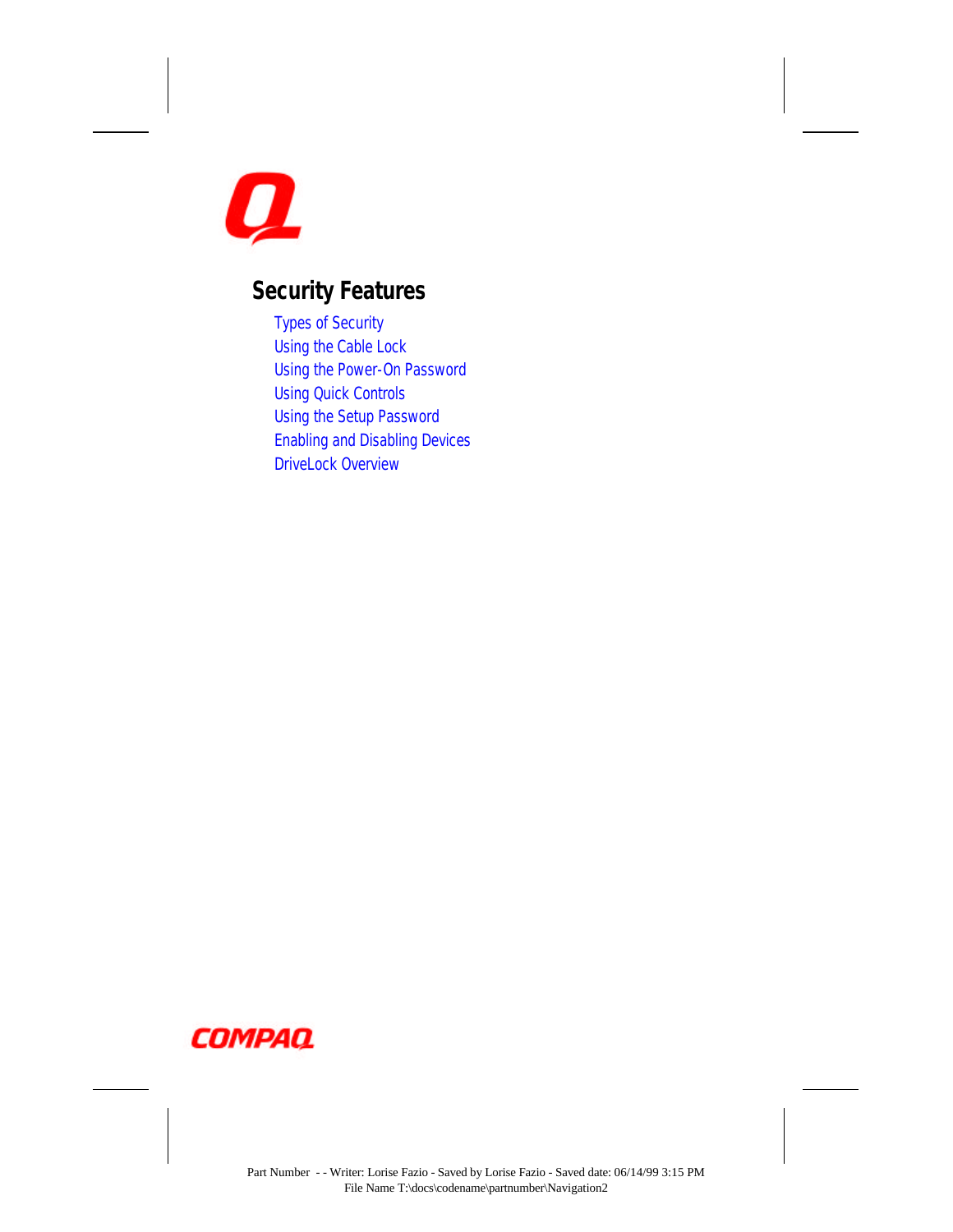<span id="page-14-0"></span>

# **Intelligent Manageability**

[Intelligent Manageability Overview](#page-131-0) [Asset Management](#page-132-0) [Fault Management](#page-133-0) [Security Management](#page-134-0) [Configuration Management](#page-134-0)

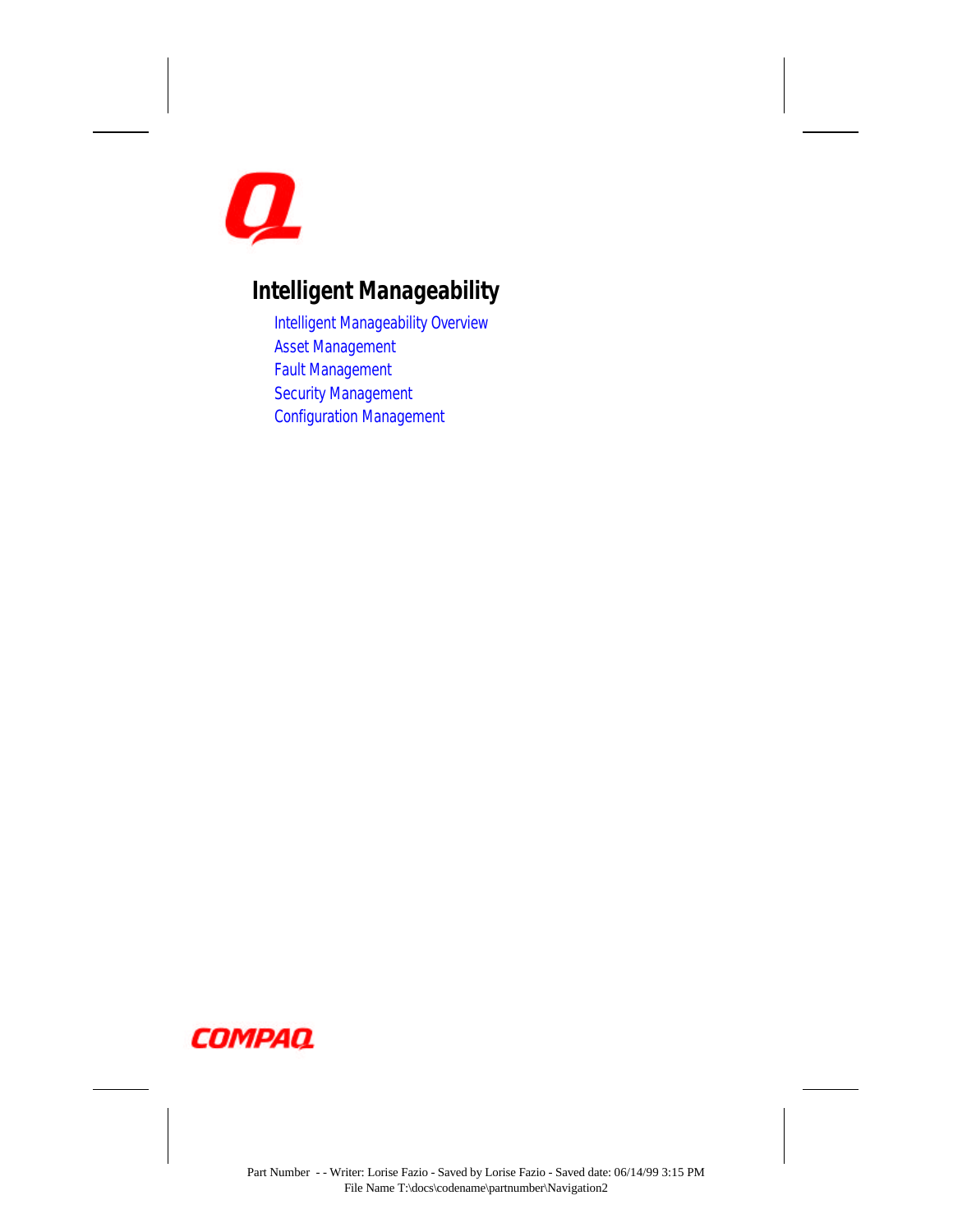<span id="page-15-0"></span>

### **Computer Setup and Diagnostics Utilities**

[Selecting Computer Setup or Diagnostics for Windows](#page-135-0) [Using Computer Setup](#page-136-0) [Using Compaq Diagnostics for Windows](#page-140-0)

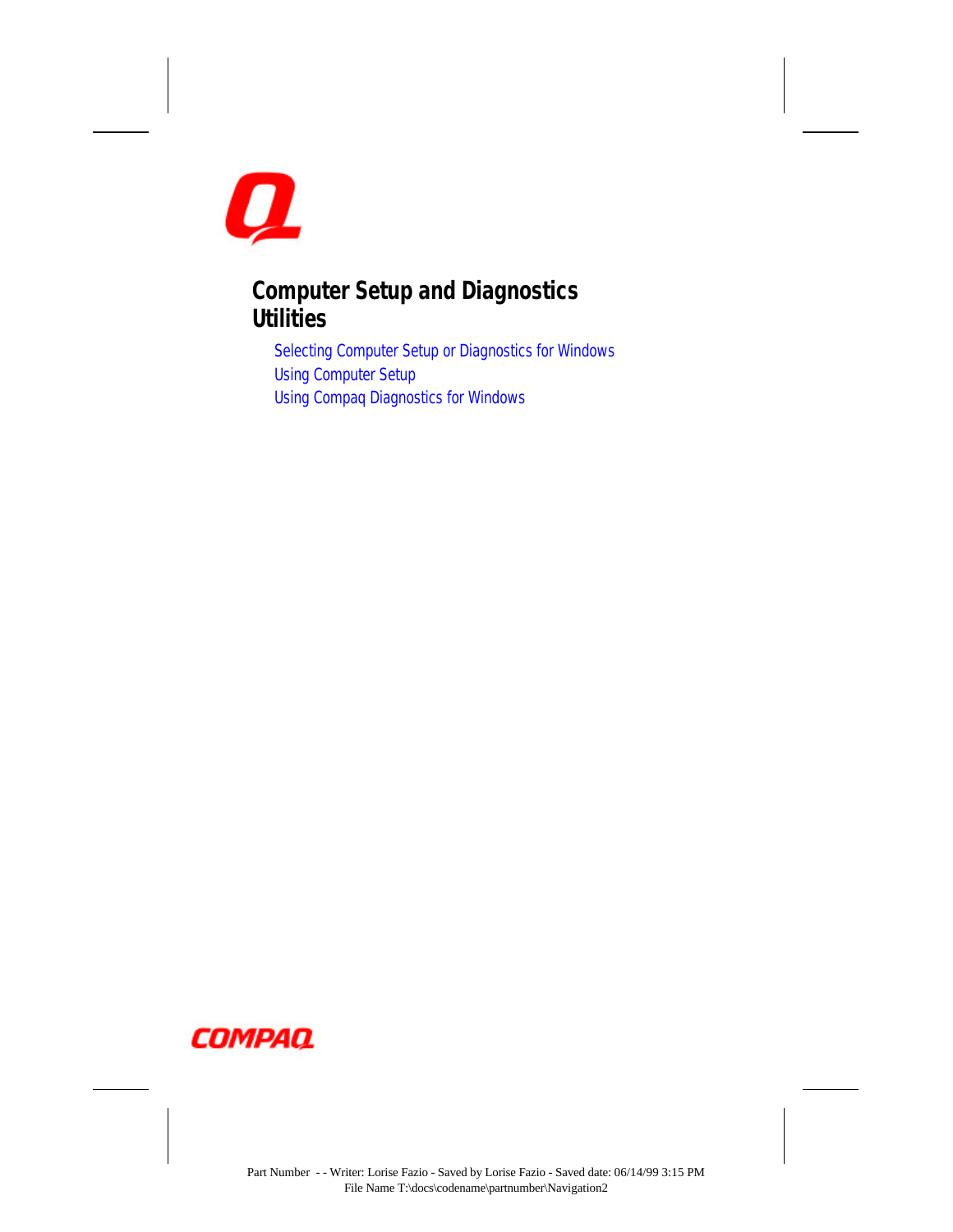<span id="page-16-0"></span>

### **Troubleshooting**

[Troubleshooting Checklist](#page-142-0) [Audio](#page-143-0) **[Battery](#page-146-0)** [CD-ROM Drive and DVD-ROM Drive](#page-148-0) [Diskette Drive and SuperDisk LS-120 Drive](#page-149-0) [Hard Drive](#page-151-0) [Hardware Installation](#page-152-0) [Keyboard](#page-153-0) **[Memory](#page-153-0)** [Modem](#page-154-0) [PC Card](#page-160-0) [Power](#page-163-0) **[Printer](#page-164-0) [Screen](#page-165-0)** [Software Application](#page-167-0) [Pointing Device](#page-168-0) [Infrared](#page-169-0) [USB](#page-171-0)

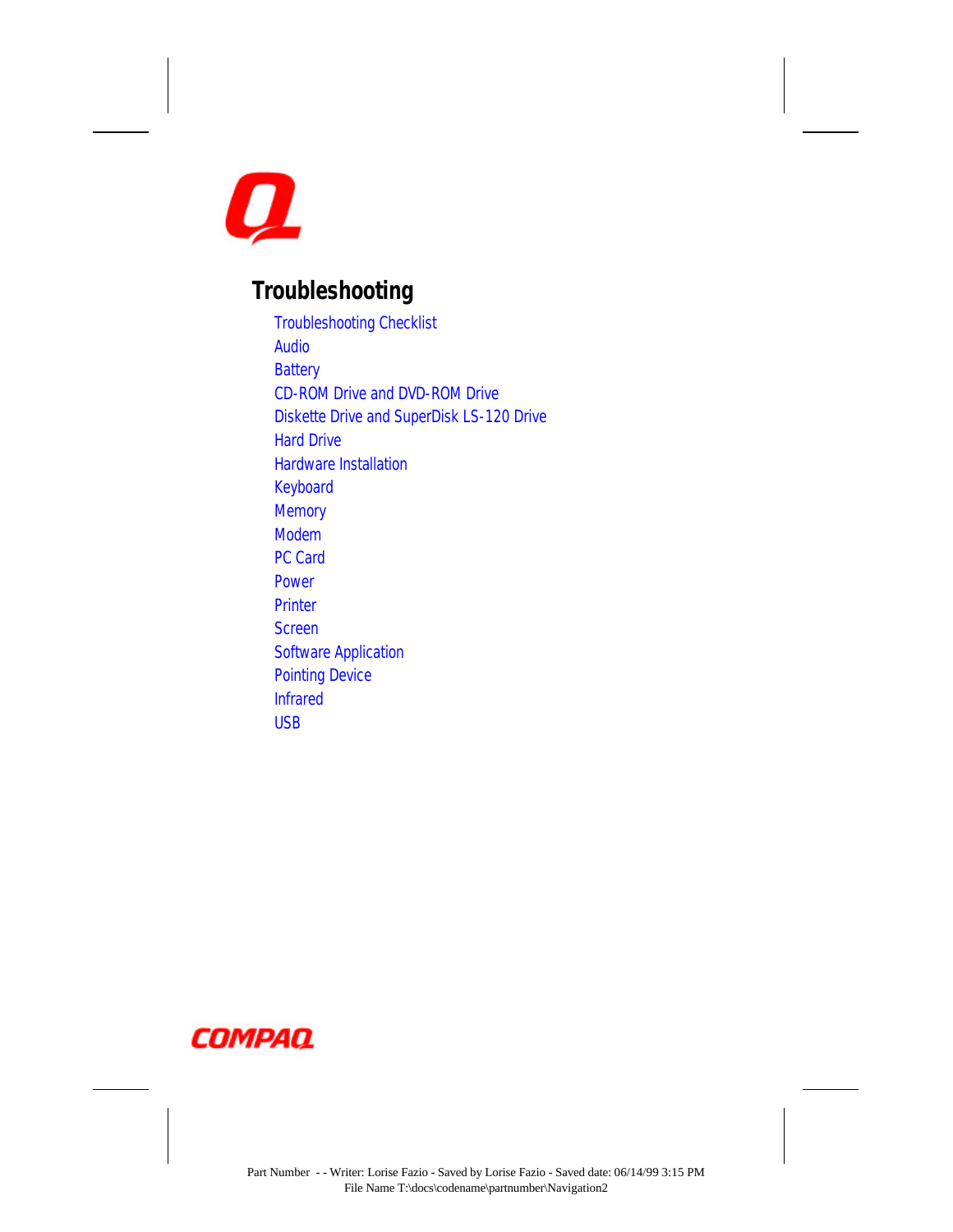### <span id="page-17-0"></span>**Notice**

The information in this guide is subject to change without notice.

COMPAQ COMPUTER CORPORATION SHALL NOT BE LIABLE FOR TECHNICAL OR EDITORIAL ERRORS OR OMISSIONS CONTAINED HEREIN; NOR FOR INCIDENTAL OR CONSEQUENTIAL DAMAGES RESULTING FROM THE FURNISHING, PERFORMANCE, OR USE OF THIS MATERIAL.

This guide contains information protected by copyright. No part of this guide may be photocopied or reproduced in any form without prior written consent from Compaq Computer Corporation.

© 1999 Compaq Computer Corporation. All rights reserved. Printed in the U.S.A., Singapore, Taiwan, and U.K.

Compaq and Armada are registered in the U.S. Patent and Trademark Office.

Microsoft, MS-DOS, and Windows are trademarks or registered trademarks of Microsoft Corporation.

Imation and SuperDisk are trademarks of Imation Enterprises Corporation.

Software described herein is furnished under a license agreement or nondisclosure agreement. The software may be used or copied only in accordance with the terms of the agreement.

Product names mentioned herein may be trademarks and/or registered trademarks of their respective companies.

#### COMPAQ ARMADA E500 SERIES OF PERSONAL COMPUTERS REFERENCE GUIDE

First Edition September 1999 Part Number 131511-001

**Compaq Computer Corporation**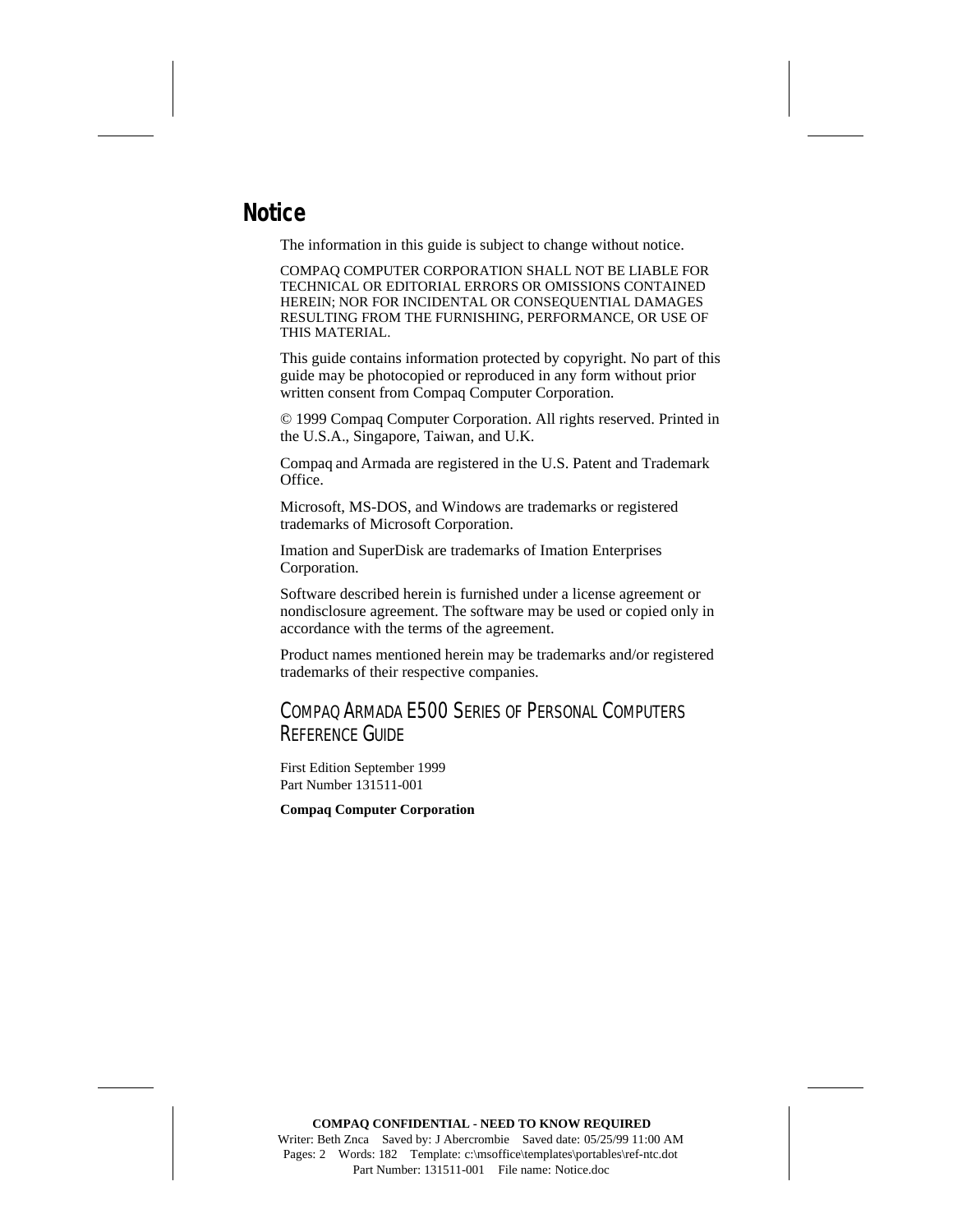# **CONTENTS**

#### *preface* **USING THIS GUIDE**

#### *chapter 1*

#### **GETTING STARTED**

#### *chapter 2*

### **TAKING A LOOK AT THE COMPUTER**

#### *chapter 3*

#### **USING THE KEYBOARD**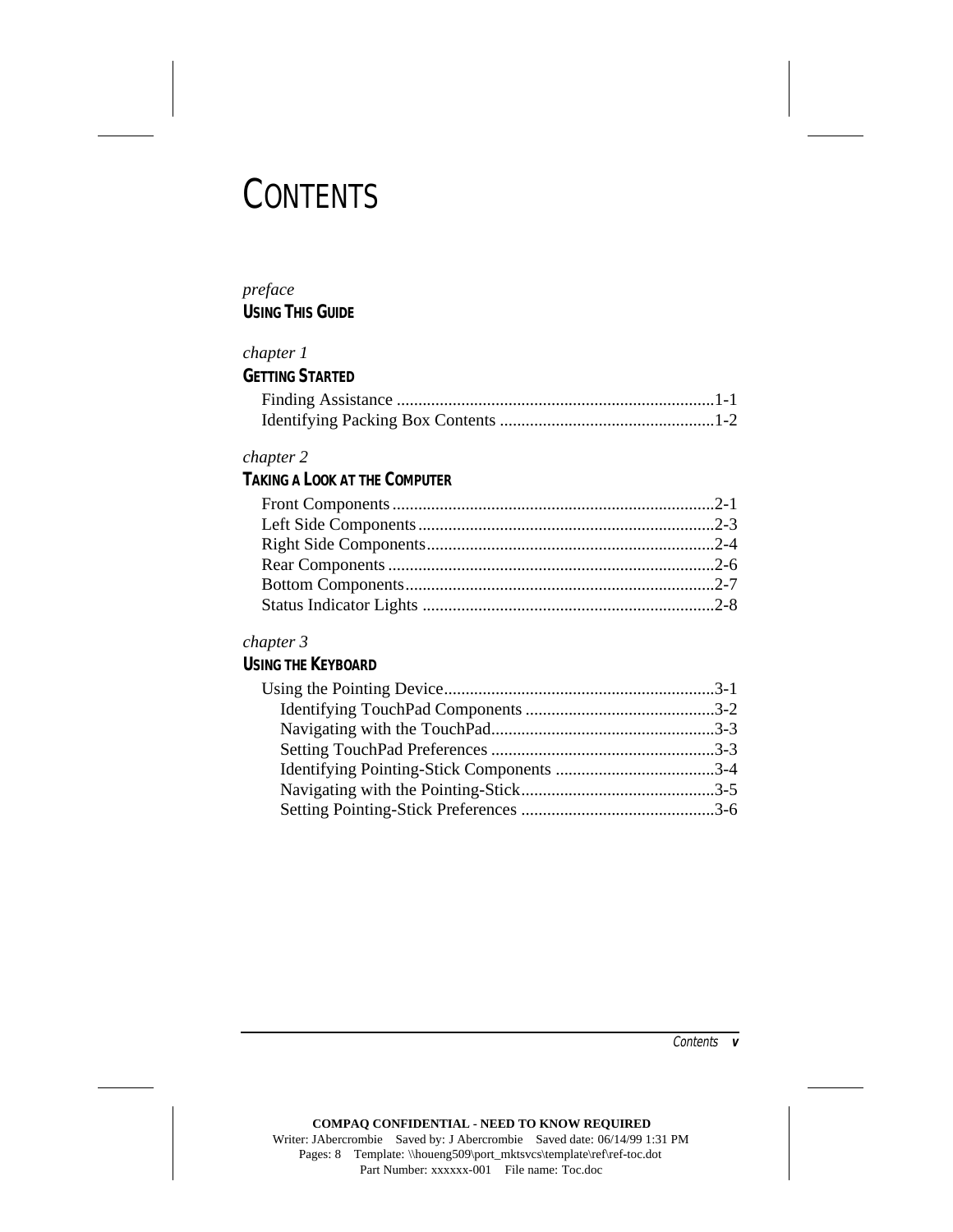| Operating the Keypad Keys as Standard Keys3-12 |  |
|------------------------------------------------|--|
|                                                |  |

#### **USING BATTERY PACKS**

| Inserting and Removing the Primary Battery Pack 4-3 |  |
|-----------------------------------------------------|--|
|                                                     |  |
|                                                     |  |
|                                                     |  |
|                                                     |  |
|                                                     |  |
|                                                     |  |
|                                                     |  |
|                                                     |  |
|                                                     |  |
|                                                     |  |

### *chapter 5*

### **MANAGING POWER**

| Restoring from Hibernation After Resolving a Critical |  |
|-------------------------------------------------------|--|
|                                                       |  |
|                                                       |  |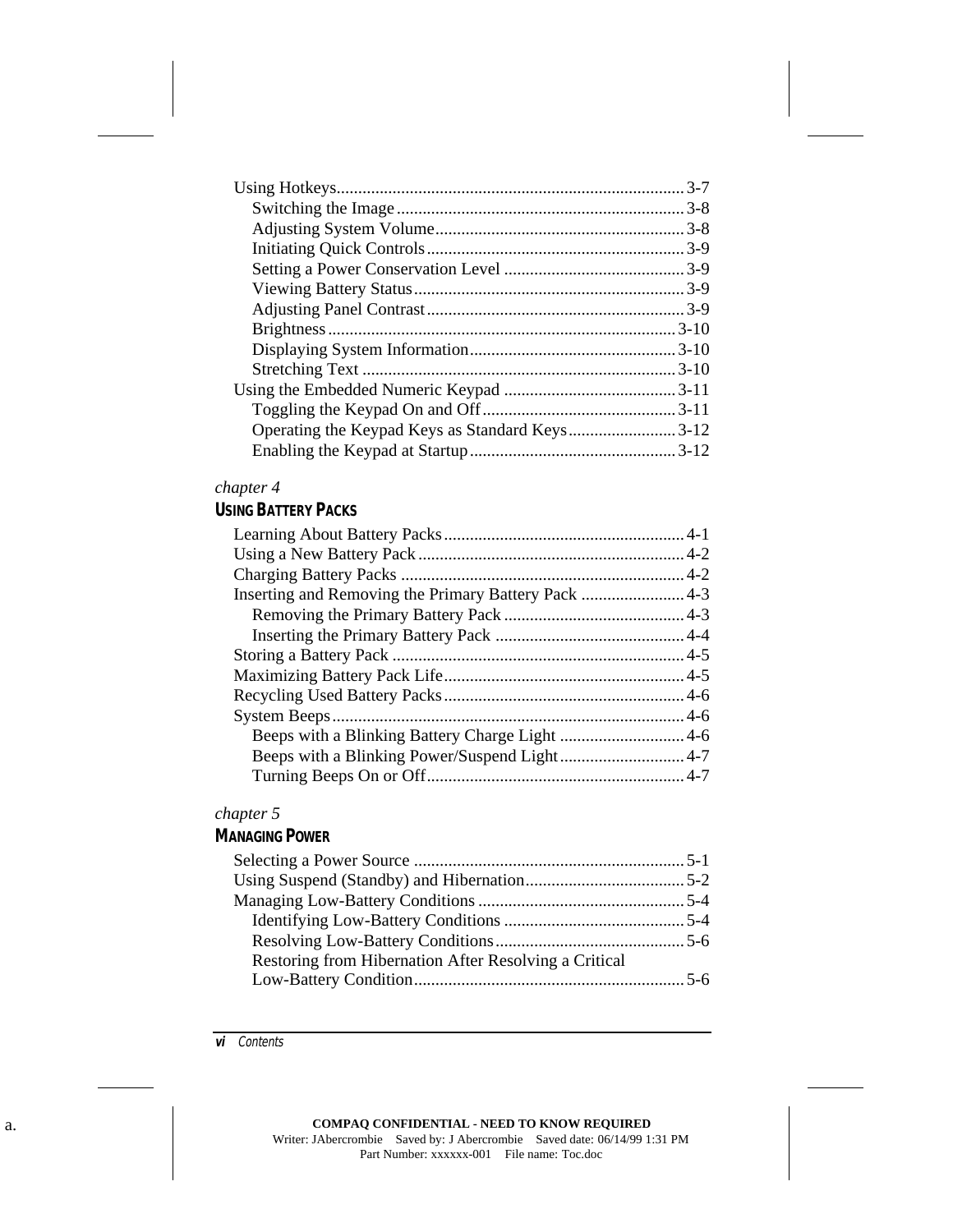| Setting Power Preferences in Windows 95 and |  |
|---------------------------------------------|--|
|                                             |  |
|                                             |  |
|                                             |  |
|                                             |  |
|                                             |  |
|                                             |  |
|                                             |  |
|                                             |  |

#### **WORKING WITH REMOVABLE DRIVES AND DEVICE BAYS**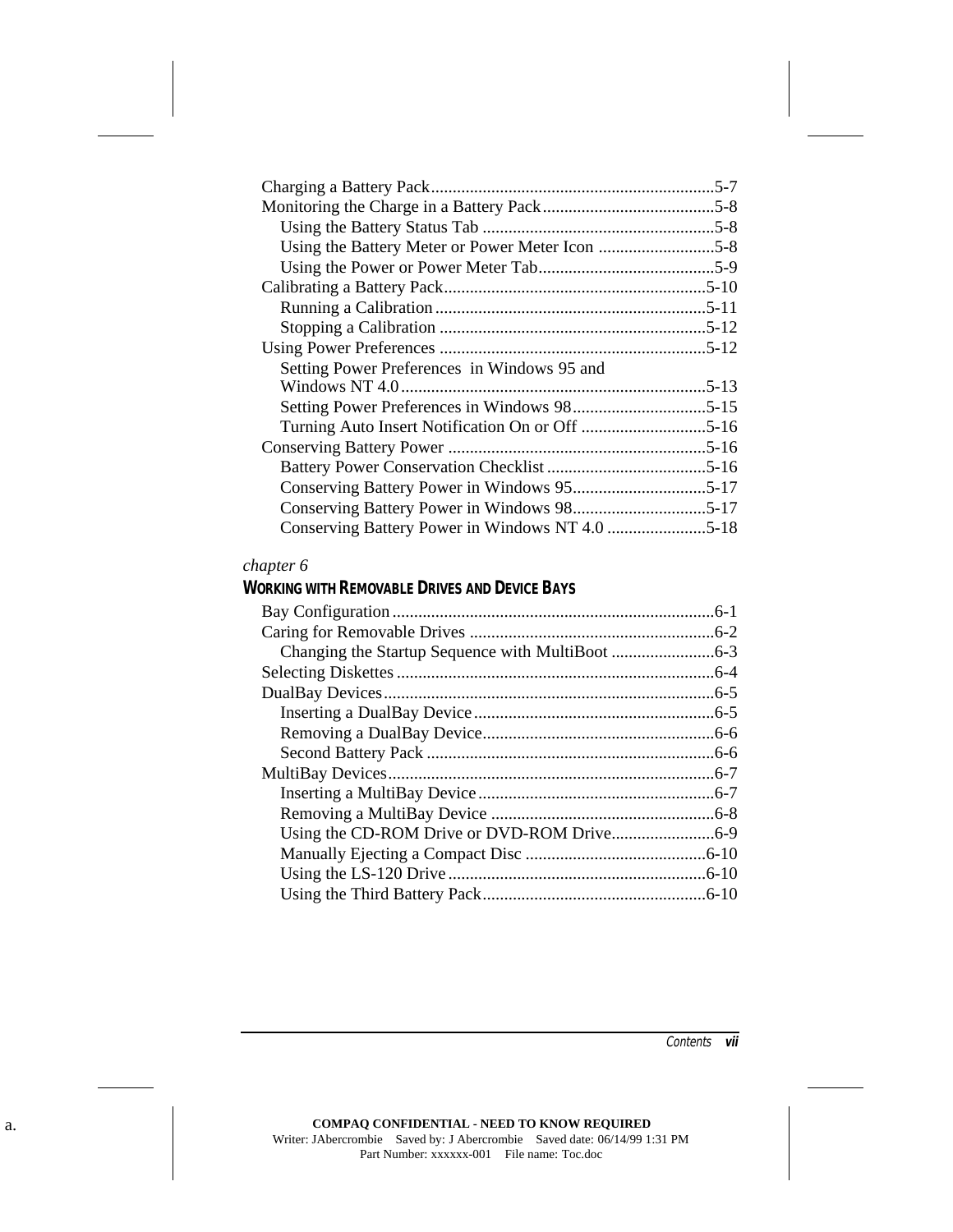#### **USING AN INTERNAL MODEM (AVAILABLE ON SELECT MODELS)**

#### *chapter 8*

#### **CONNECTING EXTERNAL DEVICES**

| Connecting a Mouse or Other External Pointing Device  8-3 |  |
|-----------------------------------------------------------|--|
|                                                           |  |
|                                                           |  |
|                                                           |  |
|                                                           |  |
|                                                           |  |
|                                                           |  |
|                                                           |  |

#### *chapter 9*

#### **USING PC CARDS**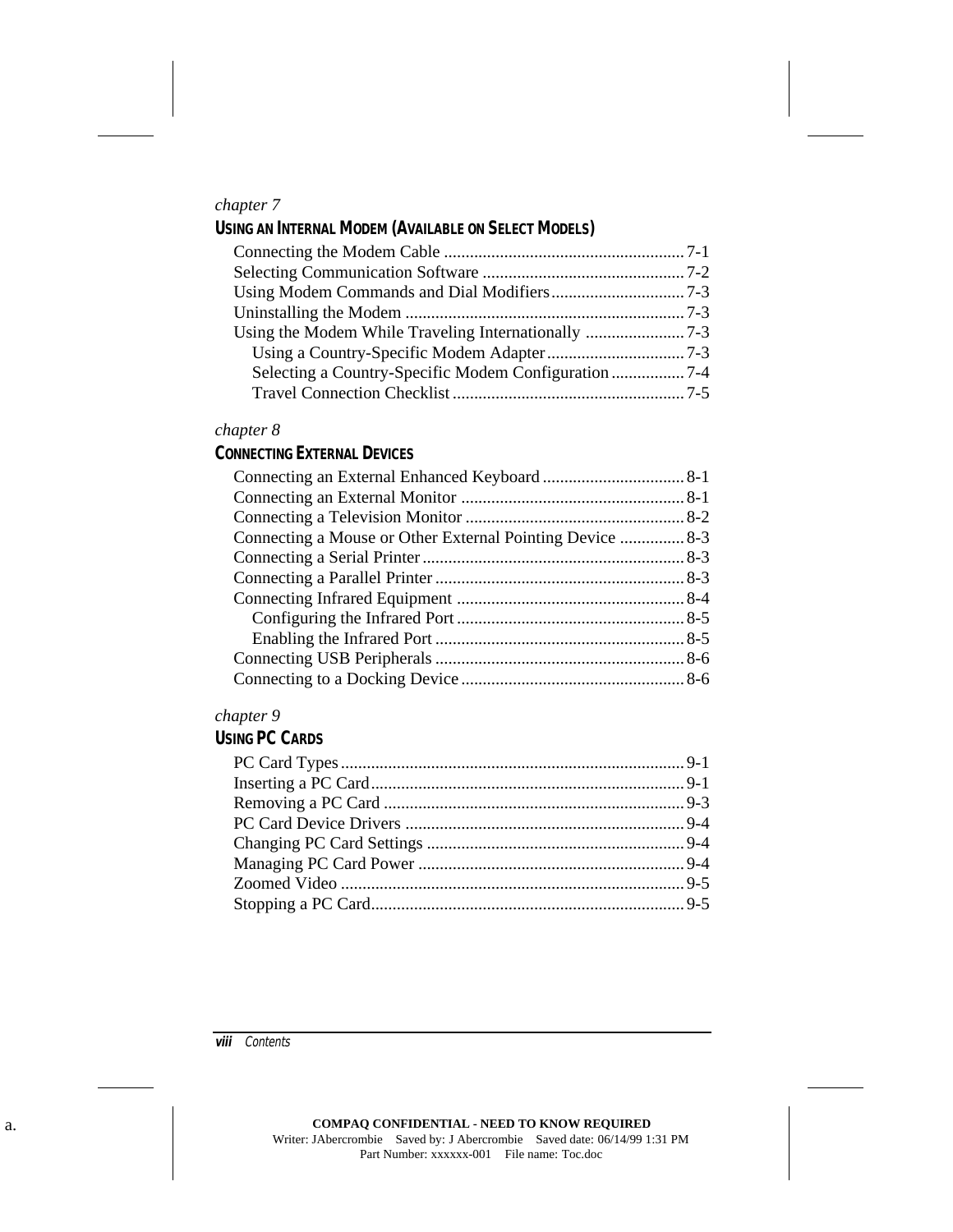#### *chapter 10* **USING AUDIO FEATURES**

#### *chapter 11*

#### **UPGRADING THE COMPUTER**

| Obtaining an Optional Memory Expansion Board 11-2  |  |
|----------------------------------------------------|--|
|                                                    |  |
|                                                    |  |
|                                                    |  |
| Removing and Inserting the Primary Hard Drive 11-6 |  |
|                                                    |  |
|                                                    |  |
|                                                    |  |

#### *chapter 12*

#### **MAINTENANCE & TRAVEL GUIDELINES**

| <b>Obtaining Customized Update Information</b>     |  |
|----------------------------------------------------|--|
|                                                    |  |
| <b>Obtaining Software Updates and Enhancements</b> |  |
|                                                    |  |
| Obtaining Software Updates from the Compaq         |  |
|                                                    |  |
|                                                    |  |
|                                                    |  |
|                                                    |  |
|                                                    |  |
|                                                    |  |
|                                                    |  |
|                                                    |  |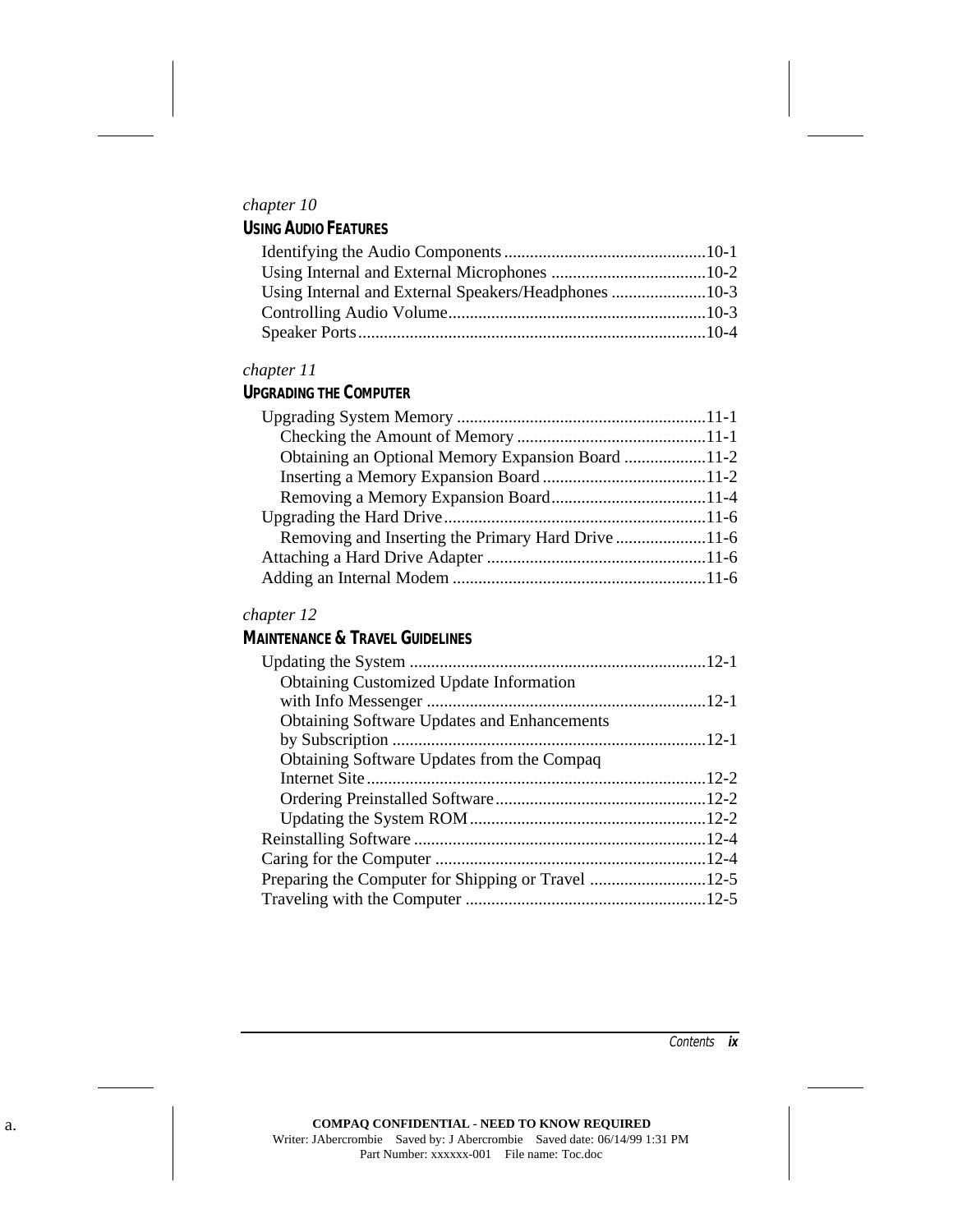#### *chapter 13* **SECURITY FEATURES**

#### *chapter 14*

#### **INTELLIGENT MANAGEABILITY**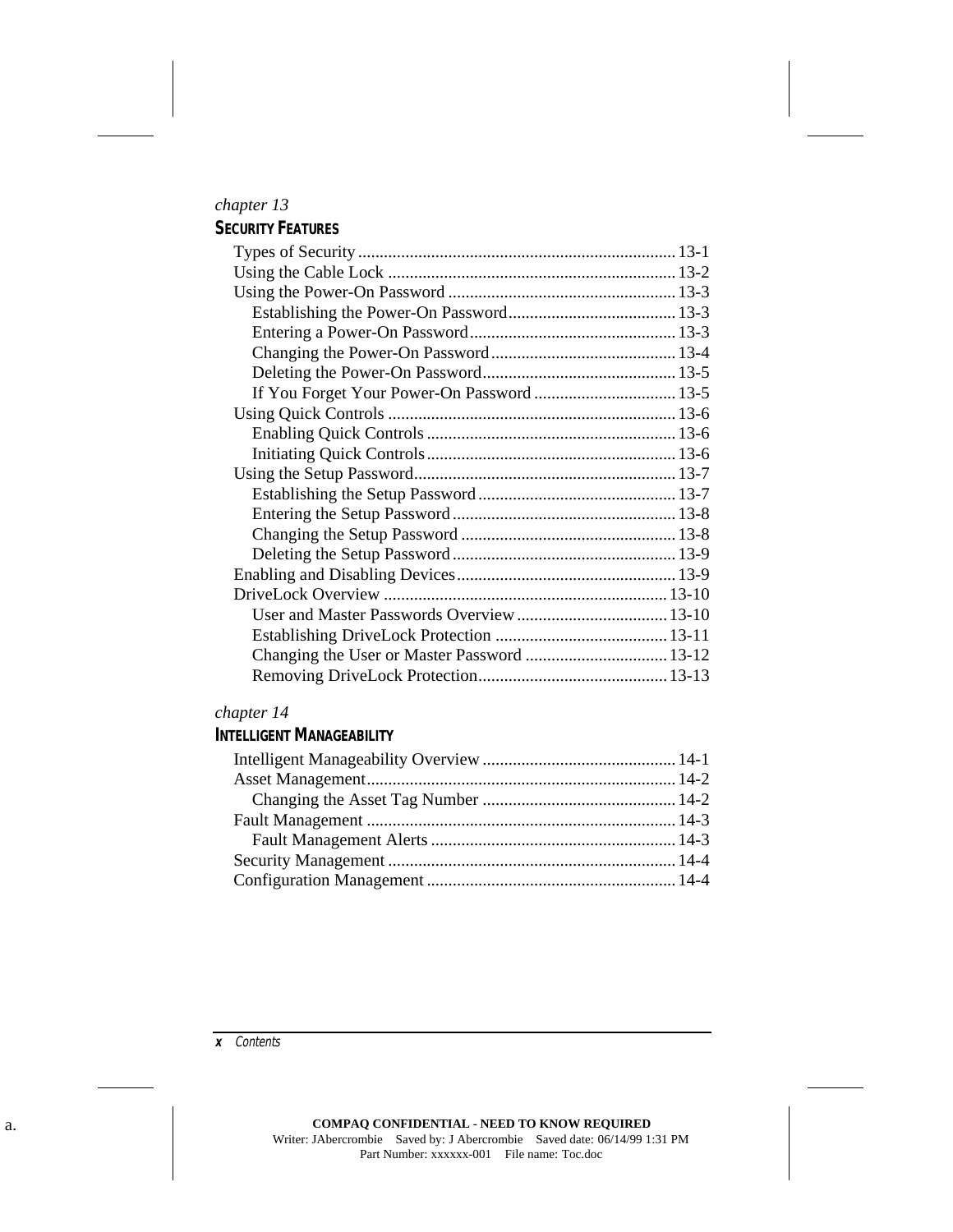| <b>COMPUTER SETUP AND DIAGNOSTICS UTILITIES</b> |  |
|-------------------------------------------------|--|
| Selecting Computer Setup or Compaq Diagnostics  |  |
|                                                 |  |
|                                                 |  |
|                                                 |  |
|                                                 |  |
|                                                 |  |
| Leing Compaction Diagnostics for Windows 15 6   |  |

#### Using Compaq Diagnostics for Windows.....................................15-6 Displaying System Information ................................................15-6 Running a Diagnostic Test........................................................15-6

#### *chapter 16*

#### **TROUBLESHOOTING**

#### *appendix A*

### **COMPAQ CUSTOMER SUPPORT**

| appendix B |  |
|------------|--|
|            |  |
|            |  |

### *appendix C*

#### *appendix D*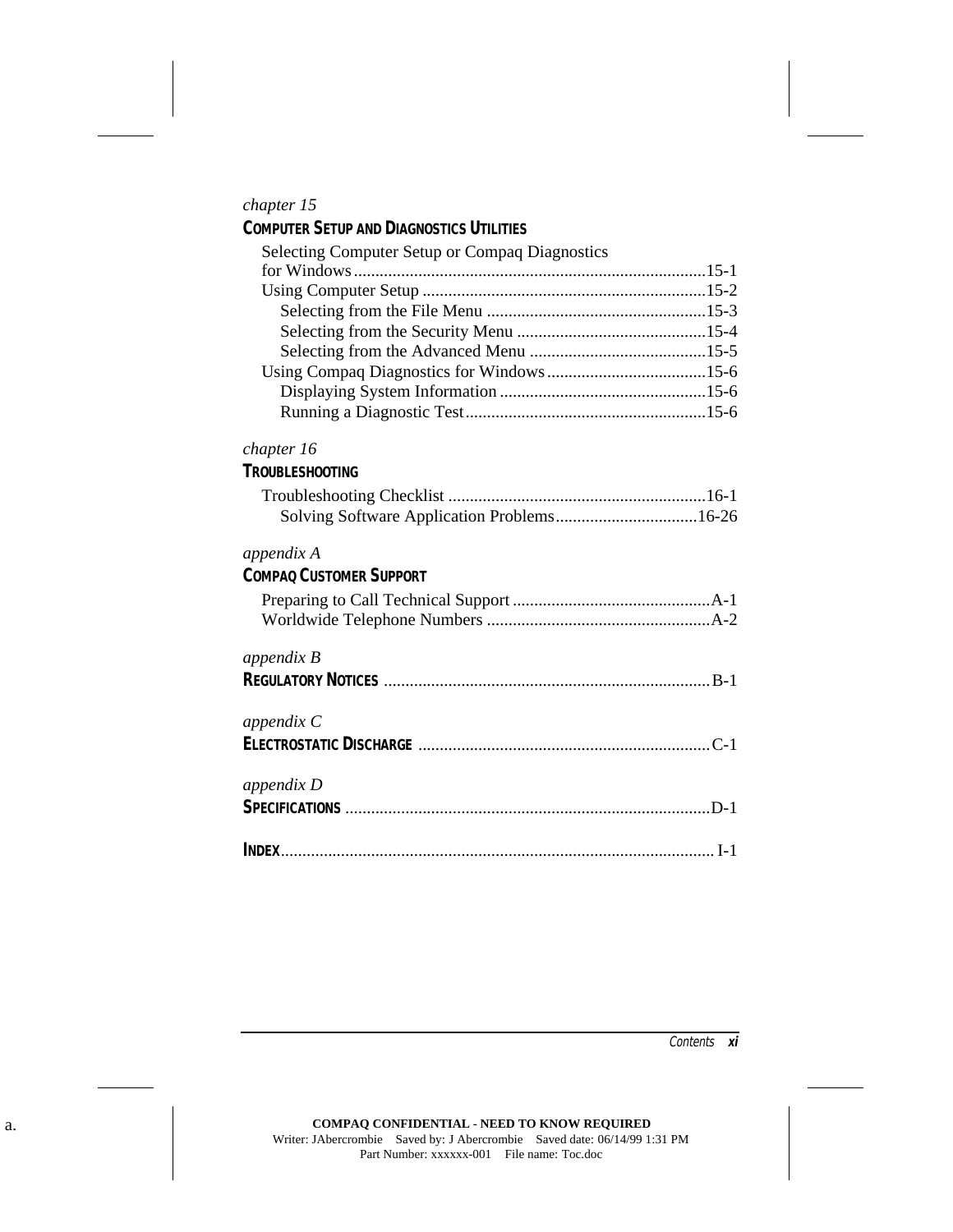<span id="page-25-0"></span>*preface*

# USING THIS GUIDE

Some or all of the following format conventions are used in this guide to distinguish elements of text:

- Names of keys are shown in bold type as they appear on the keyboard, for example, **Ctrl, Backspace, Tab.**
- Keys that you should press at the same time are represented by the key names and the plus  $(+)$  symbol, for example, **Ctrl+Alt+Delete.**
- Commands are presented in lowercase, bold type as shown here: **install** or **a:\install.**
- An arrow symbol is used to separate icons or menu options that you should select in succession; for example, click the Start button $\rightarrow$ Settings $\rightarrow$ Control Panel.
- When you need to type information without pressing the **Enter** key, you are directed to "type" the information.
- When you need to type information *and* press the **Enter** key, you are directed to "enter" the information.

**NOTE:** Text set off in this manner presents commentary, sidelights, or additional information.

**IMPORTANT:** Text set off in this manner presents clarifying information or specific instructions.



**! WARNING:** Text set off in this manner indicates that failure to follow directions could result in bodily harm or loss of life.

**CAUTION:** Text set off in this manner indicates that failure to follow directions could result in damage to equipment or loss of information.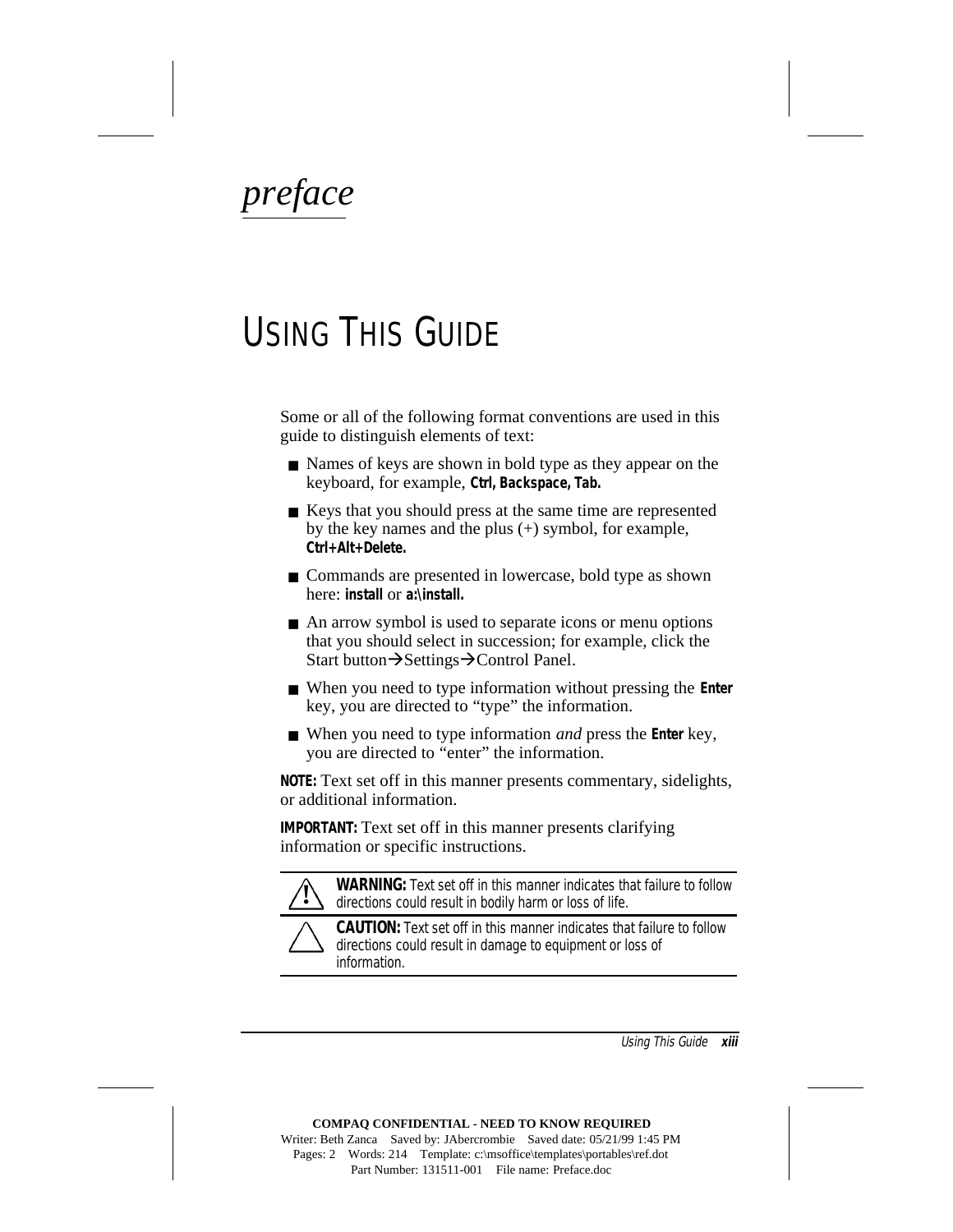<span id="page-26-0"></span>*chapter 1*

# GETTING STARTED

### **Finding Assistance**

- For setup instructions, refer to the setup poster included with the computer.
- To access the online reference guide to the computer:
	- Install the *Armada Reference Guide* onto your hard drive from the QuickRestore CD-ROM included with the computer

or

- View the *Armada Reference Guide* from the OuickRestore CD-ROM
- To access additional information about the computer:
	- Select Start $\rightarrow$ Compaq Information Center
	- Go to the Compaq Internet site at http://www.compaq.com
- To contact Compaq customer support, refer to Appendix A in this *Reference Guide*.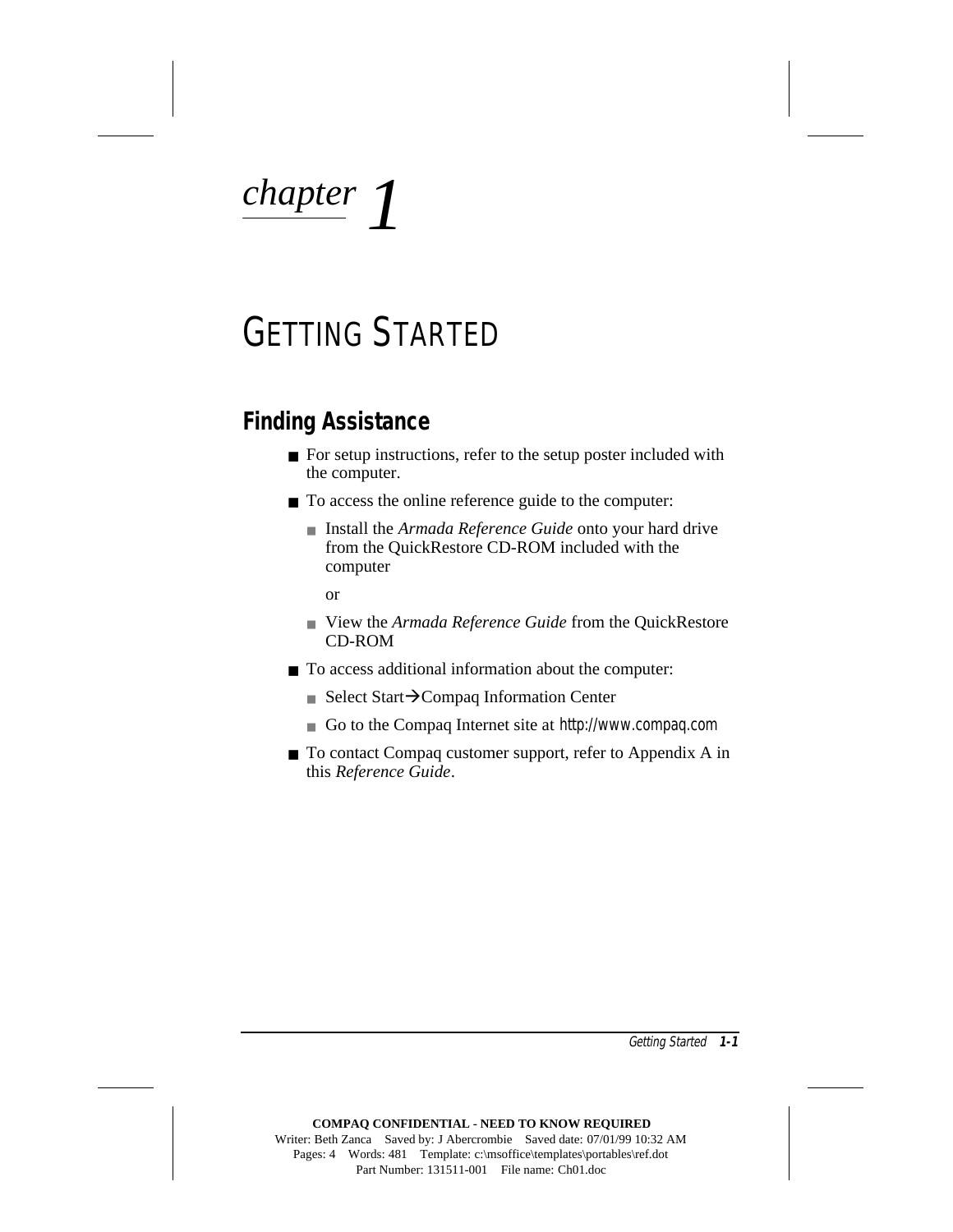## <span id="page-27-0"></span>**Identifying Packing Box Contents**

The contents of the packing box vary according to your geographic region and according to the computer hardware configuration that you ordered.

The following picture and component list identify the standard components that are included with most computer models.

As you unpack the box, make sure you have received all of the standard and optional components that you ordered.

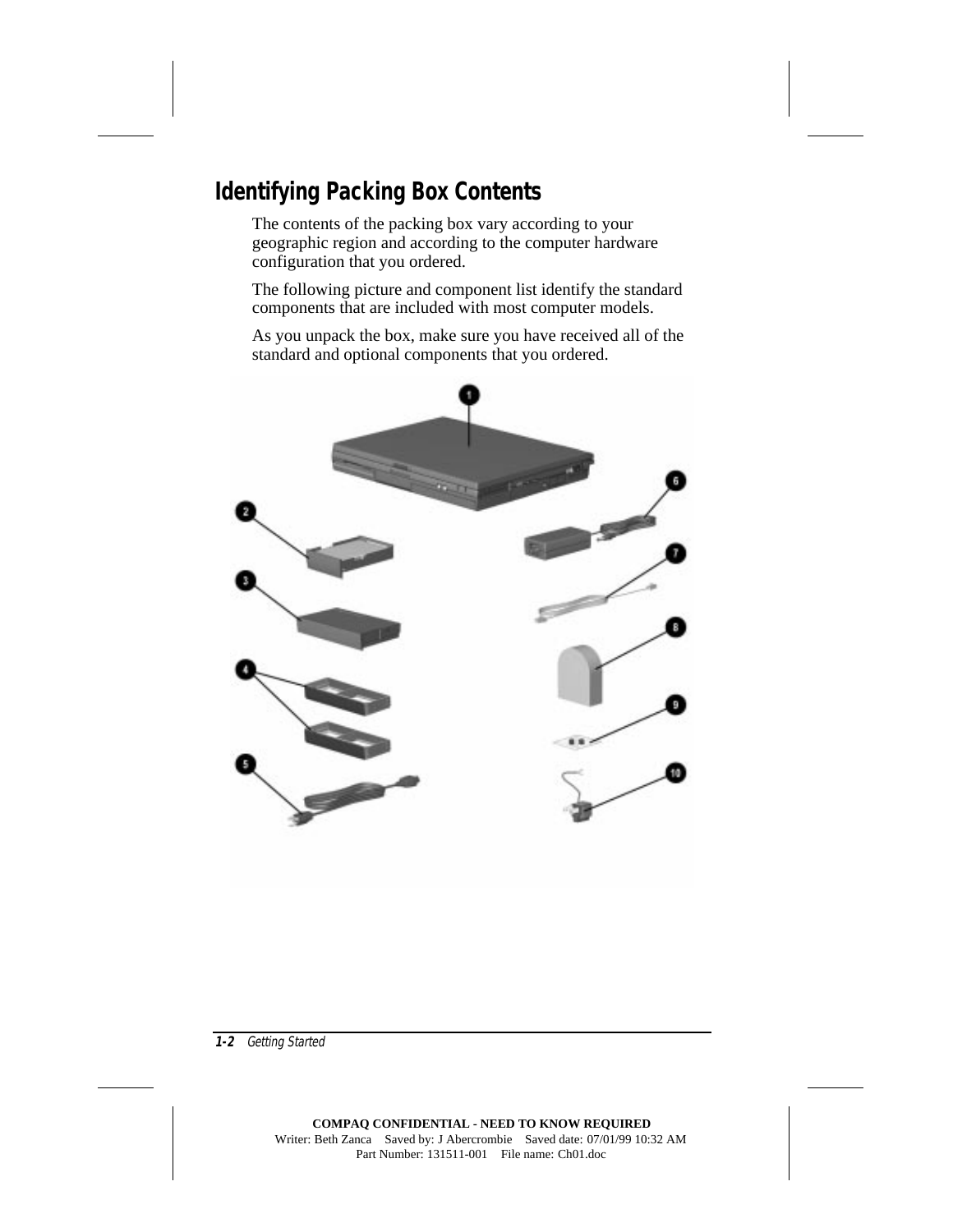### **Identifying Hardware Components**

|  | Component                                                                                                        | <b>Function</b>                                                                                                                                            |  |
|--|------------------------------------------------------------------------------------------------------------------|------------------------------------------------------------------------------------------------------------------------------------------------------------|--|
|  | <b>O</b> Computer                                                                                                | Compaq Armada Personal Computer.                                                                                                                           |  |
|  | <b>2</b> Hard drive (inserted in<br>computer hard drive bay)                                                     | Primary hard drive when used in hard<br>drive bay. Can also be used with an<br>adapter in the MultiBay.                                                    |  |
|  | <b>6</b> Battery pack (inserted in                                                                               | Primary battery pack.                                                                                                                                      |  |
|  | computer battery bay)                                                                                            | NOTE: The battery pack can be charged<br>and used as shipped, but battery<br>charge displays will not be accurate<br>until the battery pack is calibrated. |  |
|  | <b>4</b> Weight savers (2)                                                                                       | ■ Protects a vacant MultiBay and<br>DualBay.                                                                                                               |  |
|  |                                                                                                                  | ■ Can replace a MultiBay/DualBay<br>device to reduce computer weight.                                                                                      |  |
|  |                                                                                                                  | NOTE: A weight saver can be inserted or<br>removed while the computer is on, off,<br>in Hibernation, or in Suspend.*                                       |  |
|  | <b>O</b> Power cord                                                                                              | External adapter models: connects AC<br>Adapter to AC electrical outlet.                                                                                   |  |
|  | <b>O</b> AC adapter                                                                                              | Converts AC power to DC power.                                                                                                                             |  |
|  | Modem cable (internal<br>modem models only)                                                                      | Connects modem to RJ-11 telephone<br>jack or to a country-specific adapter.                                                                                |  |
|  | <sup>6</sup> Country-specific modem<br>adapter (provided with<br>internal modem models by<br>region as required) | Adapts modem cable for use with non-<br>RJ-11 telephone jacks.                                                                                             |  |
|  | <b>9</b> Security screws                                                                                         | Contains tamper-resistant security<br>screws for hard drive.                                                                                               |  |
|  | 13-to-2-prong plug adapter<br>(Japan only)                                                                       | Adapts the power cord for use with a<br>2-prong electrical outlet.                                                                                         |  |
|  | *In Windows 98 the term Standby replaces the term Suspend.                                                       |                                                                                                                                                            |  |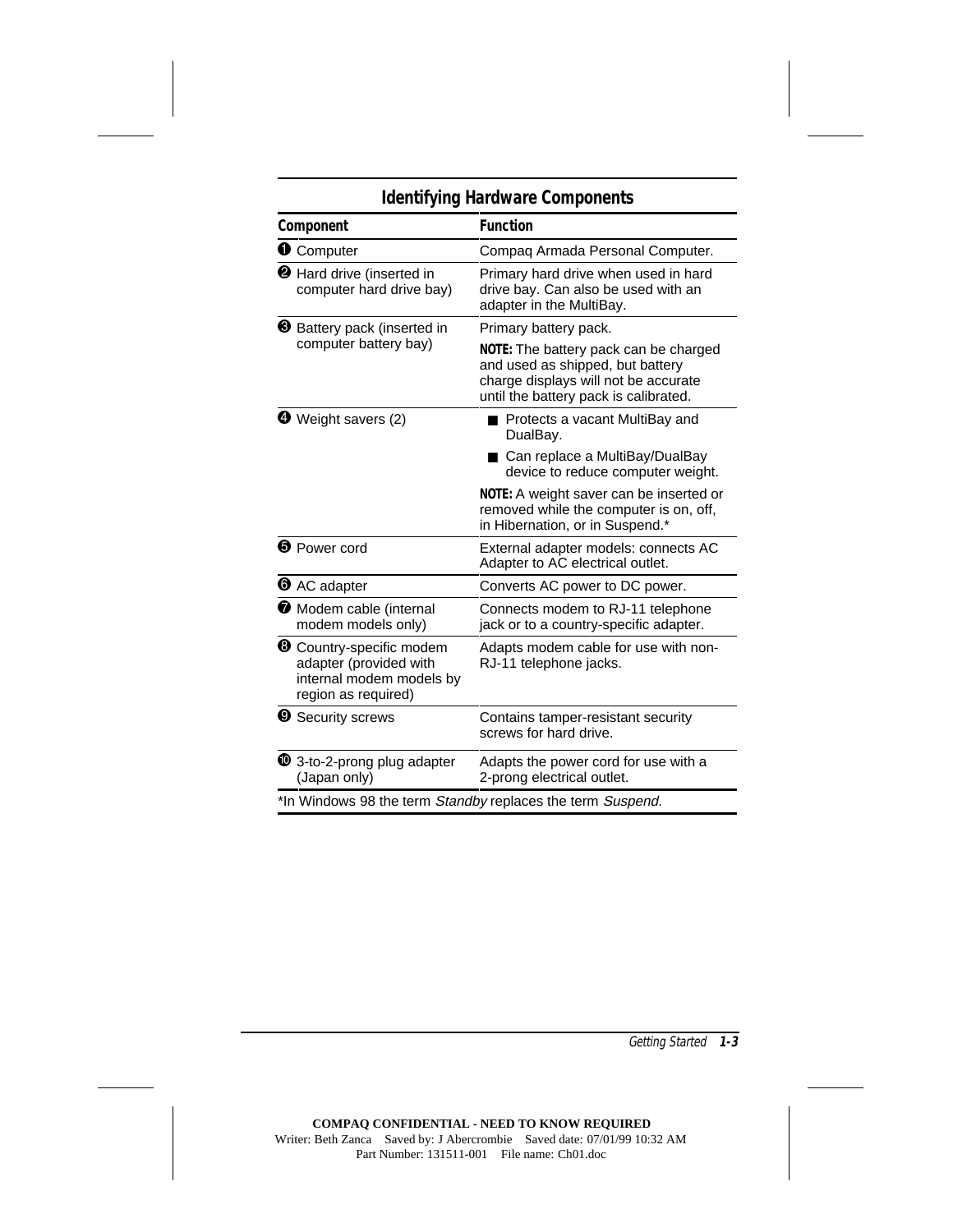

**! WARNING:** To reduce the risk of personal injury, electric shock, fire, or damage to the equipment:

- Do not disable the power cord grounding plug. The grounding plug is an important safety feature.
- Plug the equipment into a grounded (earthed) electrical outlet that is easily accessible at all times.
- Disconnect power from the equipment by unplugging the power cord from the electrical outlet.
- Do not place anything on power cords or cables. Arrange them so that no one may accidentally step on or trip over them. Do not pull on a cord or cable. When unplugging from the electrical outlet, grasp the cord by the plug.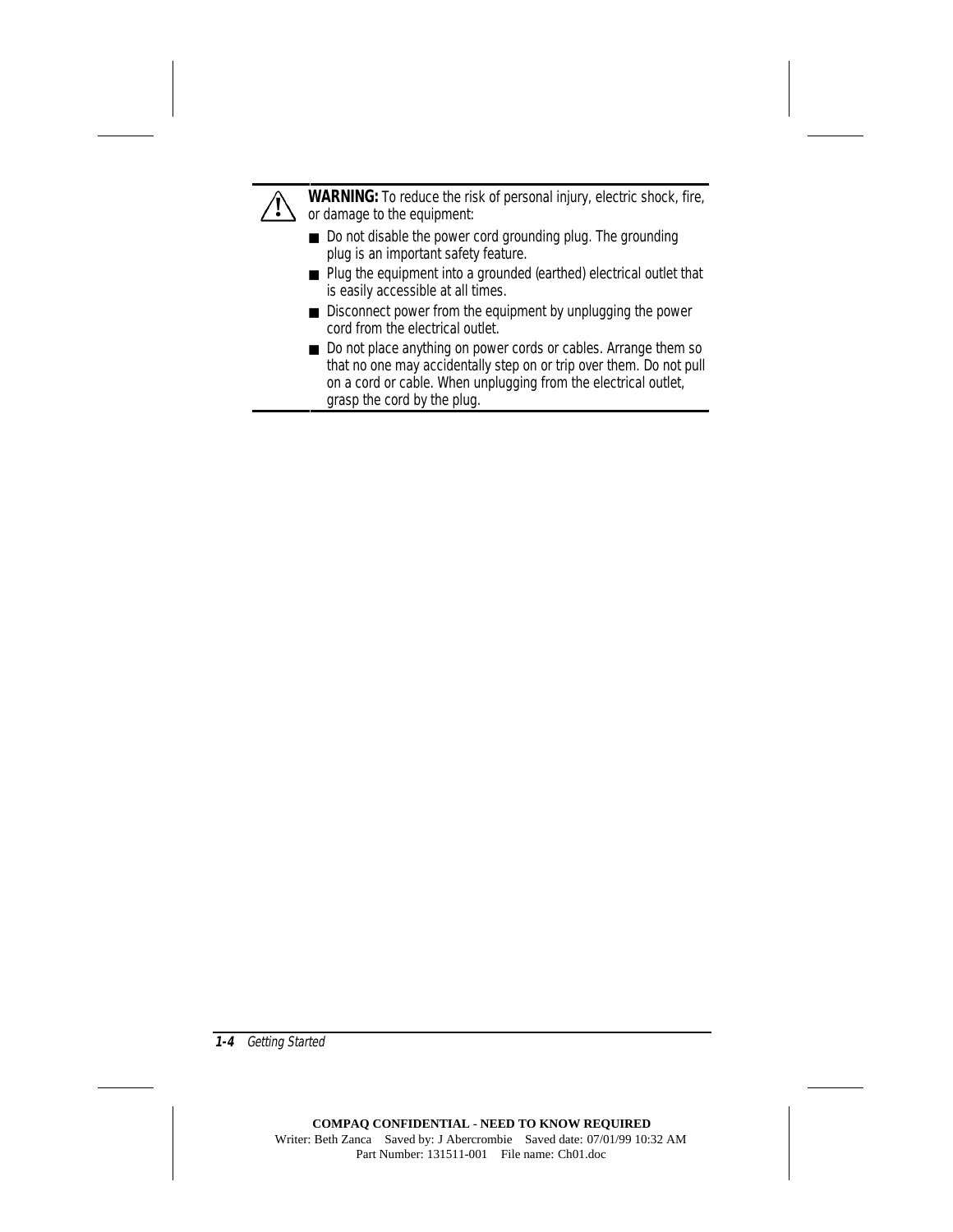<span id="page-30-0"></span>

# Taking A Look AT THE COMPUTER

## **Front Components**



|           | <b>Front Components</b> |                                                                                                                                                                |  |
|-----------|-------------------------|----------------------------------------------------------------------------------------------------------------------------------------------------------------|--|
| Component |                         | <b>Function</b>                                                                                                                                                |  |
|           | Power switch            | Slides to turn the computer on or off.<br>While working in Windows, click<br>Start→Shut Down to exit the<br>operating system and turn off the<br>computer.     |  |
|           | Standby/Suspend switch  | Initiates and exits Suspend. Turns on<br>the computer if it is off. When used<br>with the Fn key on the computer, the<br>Suspend button initiates Hibernation. |  |

Continued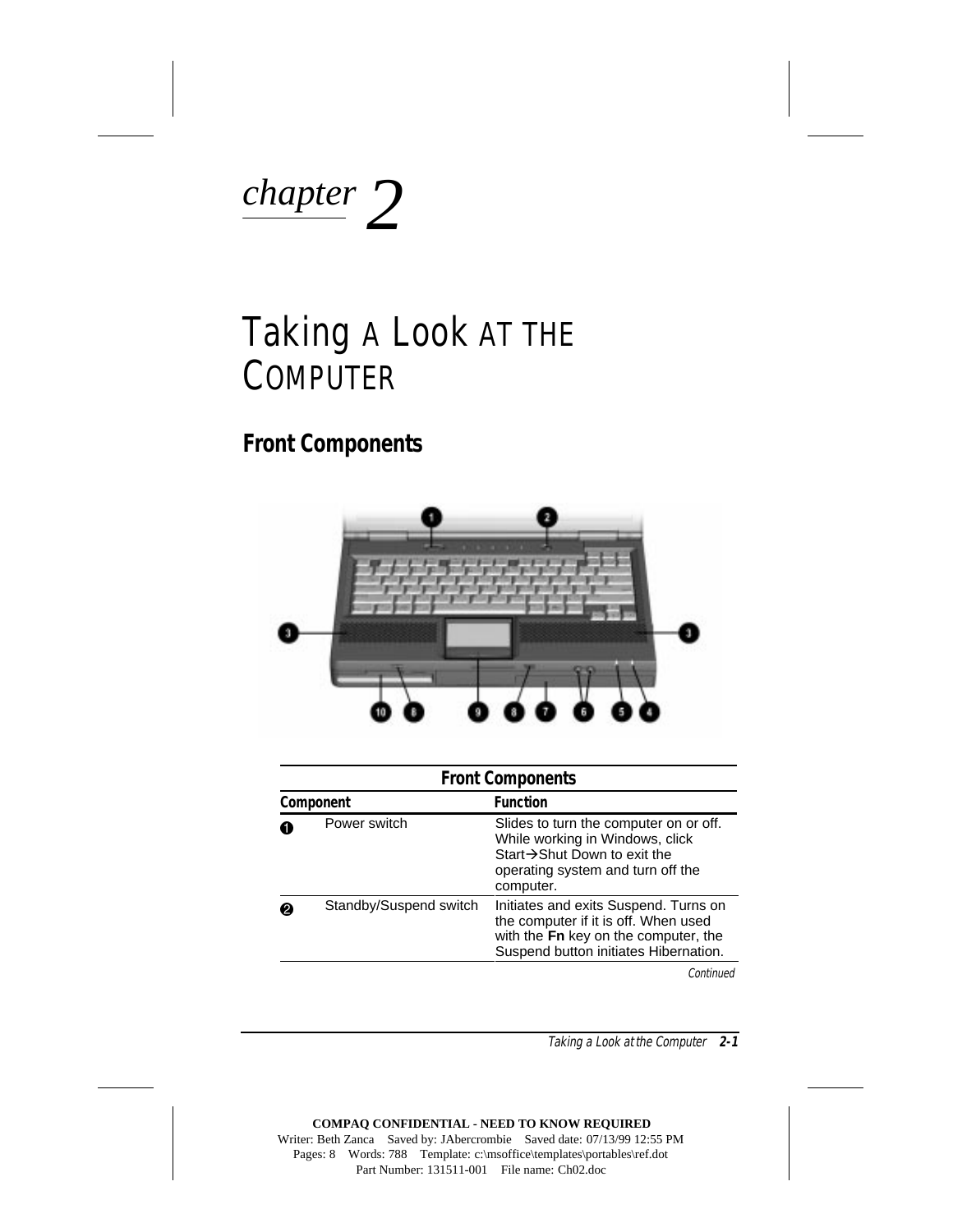| Component |                                                                          | <b>Function</b>                                                                                                                                                    |  |
|-----------|--------------------------------------------------------------------------|--------------------------------------------------------------------------------------------------------------------------------------------------------------------|--|
| ❸         | Stereo speakers                                                          | Built-in speakers for high-quality<br>stereo sound and a multimedia<br>sound system.                                                                               |  |
| ❹         | Battery light                                                            | Indicates the battery is charging<br>when light is on. If the light is off, the<br>battery is not charging. A blinking<br>light indicates a low battery condition. |  |
| ❺         | Power/Suspend light                                                      | Blinks every four seconds. This<br>indicates the computer is in suspend<br>mode.                                                                                   |  |
| ❻         | <b>Volume Control buttons</b>                                            | Controls the speaker volume.                                                                                                                                       |  |
| ❼         | MultiBay                                                                 | Accepts a CD-ROM drive, DVD drive,<br>SuperDisk LS-120 drive, second hard<br>drive, third battery pack, or a weight<br>saver.                                      |  |
| ❸         | Speaker ports                                                            | Integrated tuned loudspeaker ports<br>that allow airflow to and from the<br>internal stereo speakers.                                                              |  |
| ◉         | TouchPad                                                                 | Provides integrated pointing device<br>functions.                                                                                                                  |  |
|           | Left and right TouchPad<br>buttons                                       | Function like the left-click and right-<br>click buttons of an external mouse.<br>Used with the TouchPad, the<br>TouchPad button drags and<br>highlights.          |  |
|           | or                                                                       |                                                                                                                                                                    |  |
|           | <b>Pointing Stick</b>                                                    | Moves the mouse cursor.                                                                                                                                            |  |
|           | Left and right pointing<br>stick buttons (pointing<br>stick models only) | Functions like the left-click and right-<br>click buttons on an external mouse.                                                                                    |  |
|           | DualBay                                                                  | Accepts a diskette drive, a second<br>battery pack, or a weight saver.                                                                                             |  |

**Front Components Continued**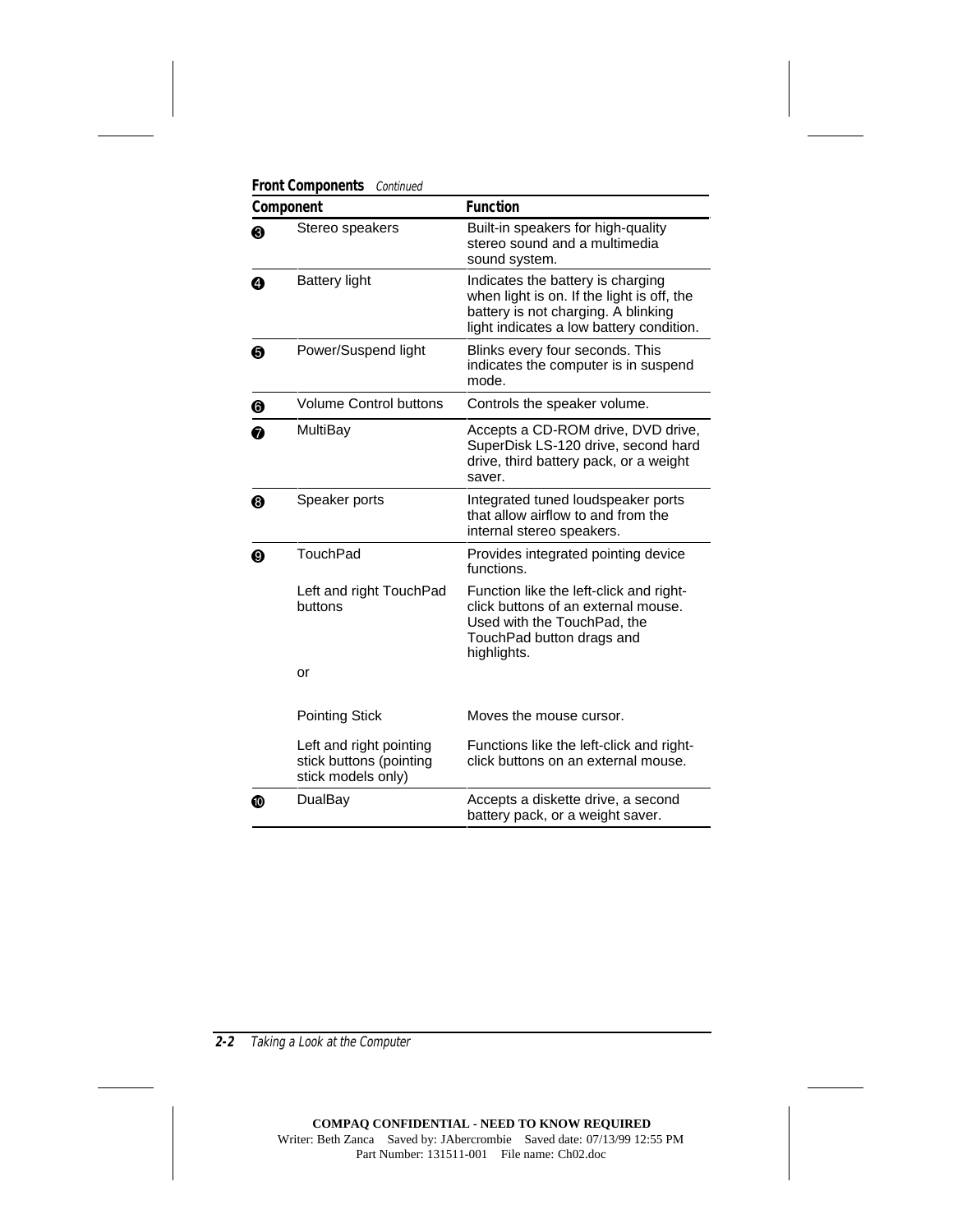# <span id="page-32-0"></span>**Left Side Components**



| <b>Left Side Components</b> |             |                                                                                                                                                         |  |  |
|-----------------------------|-------------|---------------------------------------------------------------------------------------------------------------------------------------------------------|--|--|
|                             | Component   | <b>Function</b>                                                                                                                                         |  |  |
|                             | Tilt foot   | Retractable feet on the rear base of<br>the computer that open and lock into<br>place in order to angle the keyboard<br>to a more comfortable position. |  |  |
|                             | Battery bay | Holds the primary battery pack.                                                                                                                         |  |  |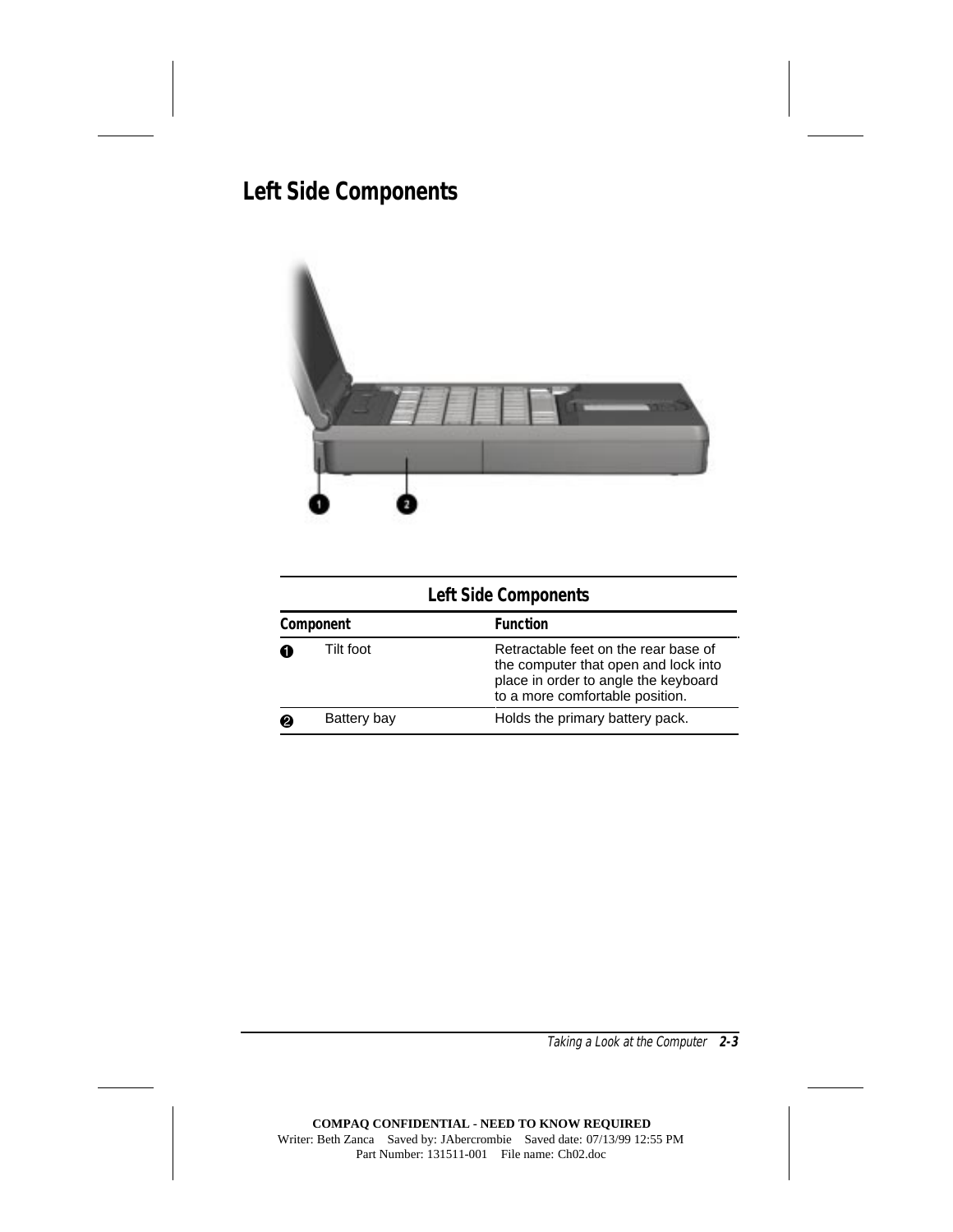# <span id="page-33-0"></span>**Right Side Components**



### **Right Side Components**

| Component |                                   | <b>Function</b>                                                                                                                                                        |  |
|-----------|-----------------------------------|------------------------------------------------------------------------------------------------------------------------------------------------------------------------|--|
| O         | PC Card slots                     | Slots that support Type II or Type III<br>PC Cards, such as modem, hard<br>drive, or network cards. These slots<br>accept 16-bit PC Cards and 32-bit<br>Cardbus Cards. |  |
| ❷         | Microphone jack                   | Connects to an external microphone.                                                                                                                                    |  |
| ❸         | Stereo speaker/<br>headphone jack | Connects to a headphone or external<br>speakers.                                                                                                                       |  |
| ❹         | Lock provision                    | Accepts an anti-theft cable that<br>secures the computer to a fixed<br>object.                                                                                         |  |
| 6         | RJ-45 jack                        | Connects the Ethernet cable (NIC) to<br>the computer. Available on models<br>with an internal NIC/modem<br>combination                                                 |  |
| ❻         | RJ-11 jack                        | Connects the RJ-11 modem cable to<br>the computer. Available on models<br>with an internal modem                                                                       |  |
|           |                                   |                                                                                                                                                                        |  |

**Continued**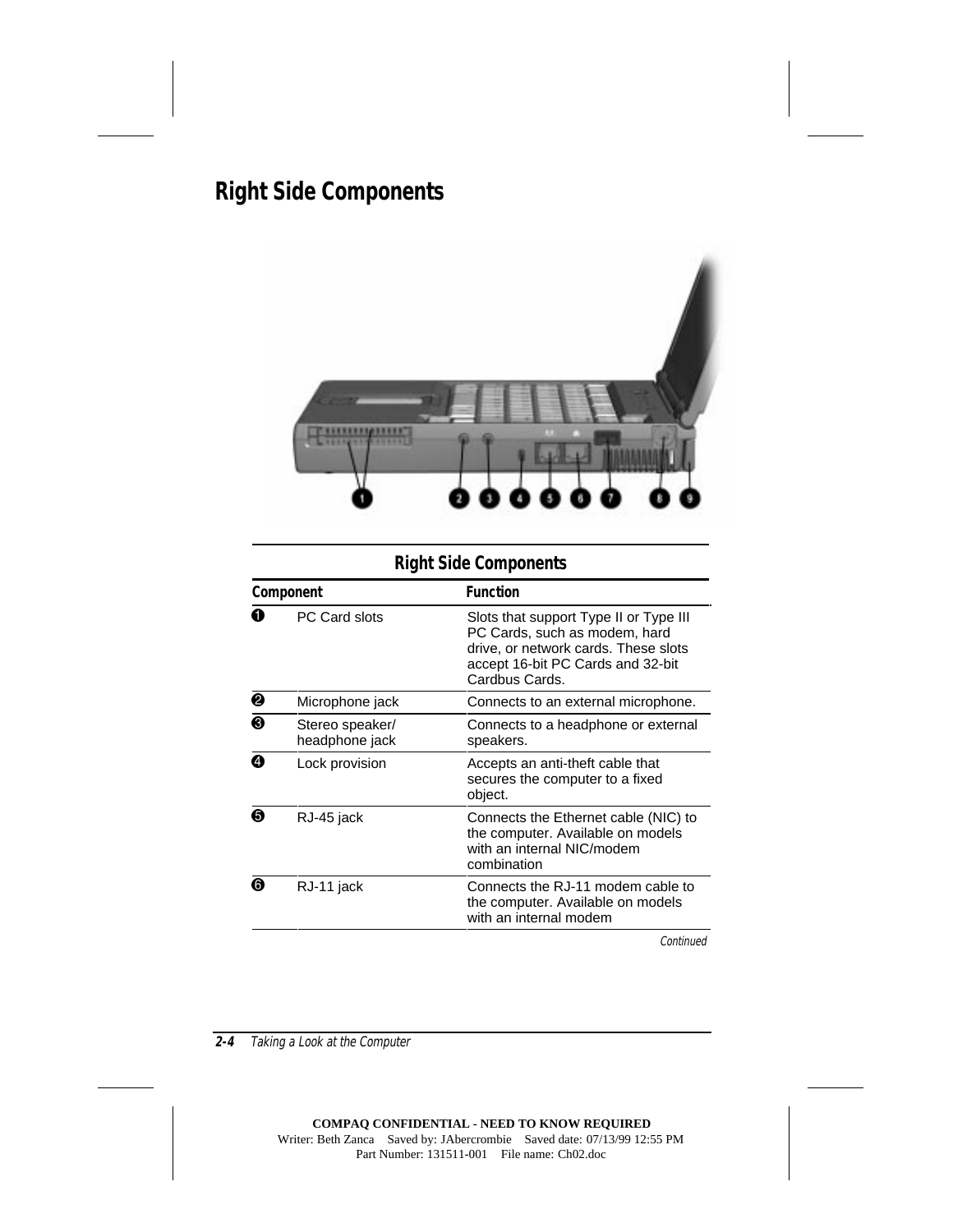| Component |                       | <b>Function</b>                                                                                                                                         |
|-----------|-----------------------|---------------------------------------------------------------------------------------------------------------------------------------------------------|
| ⋒         | Infrared port         | Infrared signals for communicating<br>with another computer. Links to<br>another IrDA-compliant device for<br>wireless communication.                   |
| ଈ         | Composite TV-Out jack | Connects a television to the<br>computer.                                                                                                               |
| Ø         | Tilt foot             | Retractable feet on the rear base of<br>the computer that open and lock into<br>place in order to angle the keyboard<br>to a more comfortable position. |

**Right Side Components** Continued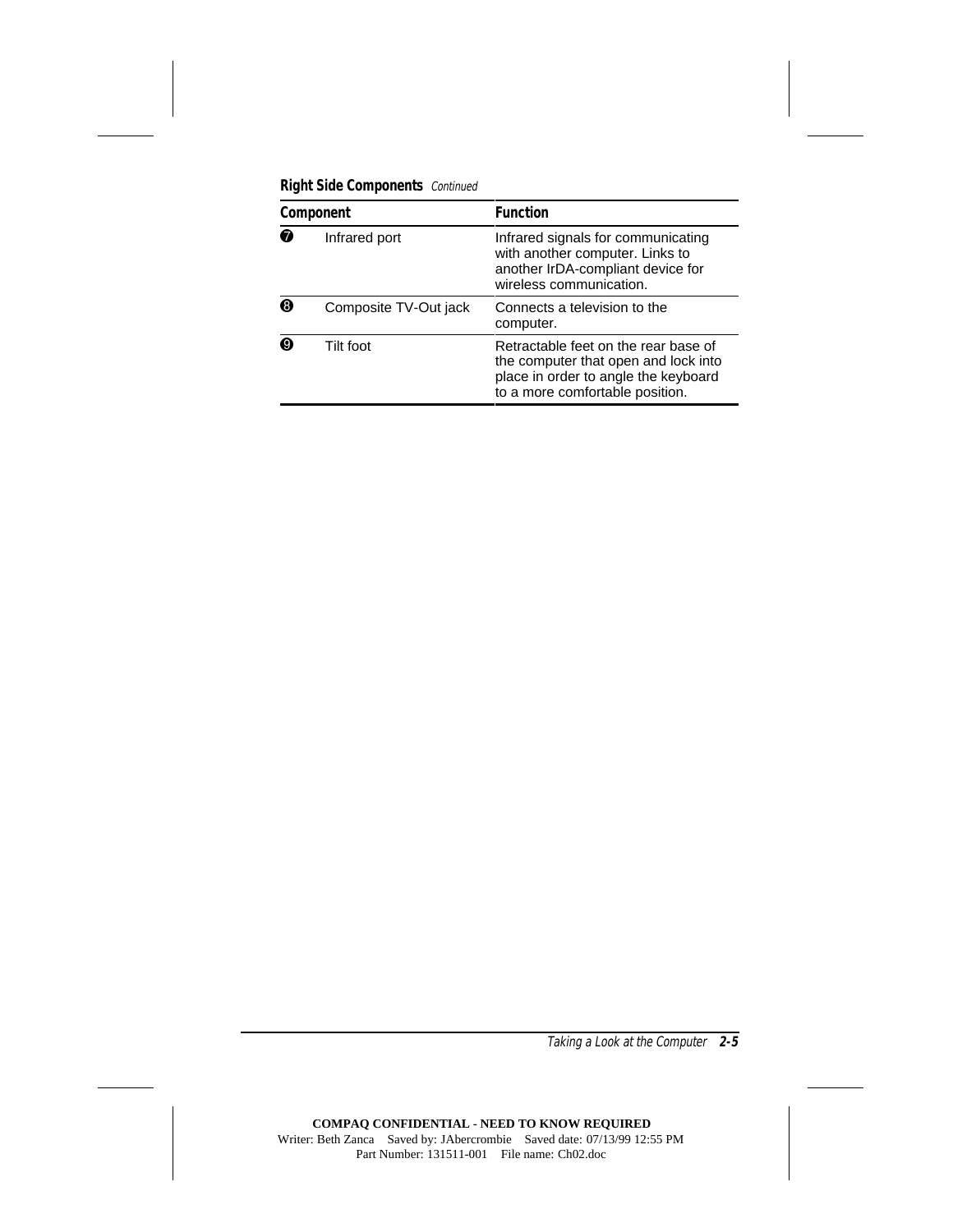# <span id="page-35-0"></span>**Rear Components**



| <b>Rear Components</b> |                               |                                                                                                                                       |  |  |
|------------------------|-------------------------------|---------------------------------------------------------------------------------------------------------------------------------------|--|--|
| Component              |                               | <b>Function</b>                                                                                                                       |  |  |
| 0                      | Power connector               | Connects to an AC adapter when the<br>battery or charge battery are not<br>operating.                                                 |  |  |
| 0                      | USB connector                 | Allows connection to Universal Serial<br>Bus (USB) devices, such as a<br>keyboard or mouse, or to a camera<br>for video conferencing. |  |  |
| ❸                      | Serial connector              | Connects an optional external serial<br>device such as a mouse or printer.                                                            |  |  |
| ❹                      | External monitor<br>connector | Connects an optional external<br>display, such as an external CRT<br>monitor.                                                         |  |  |
| ❺                      | Docking connector             | A 176-pin expansion bus connector<br>that connects the computer to the<br>optional docking solutions.                                 |  |  |
| ❺                      | Parallel connector            | Connects an optional parallel device<br>such as a printer.                                                                            |  |  |
| ⋒                      | Keyboard/Mouse<br>connector   | Connects an external keyboard or<br>mouse.                                                                                            |  |  |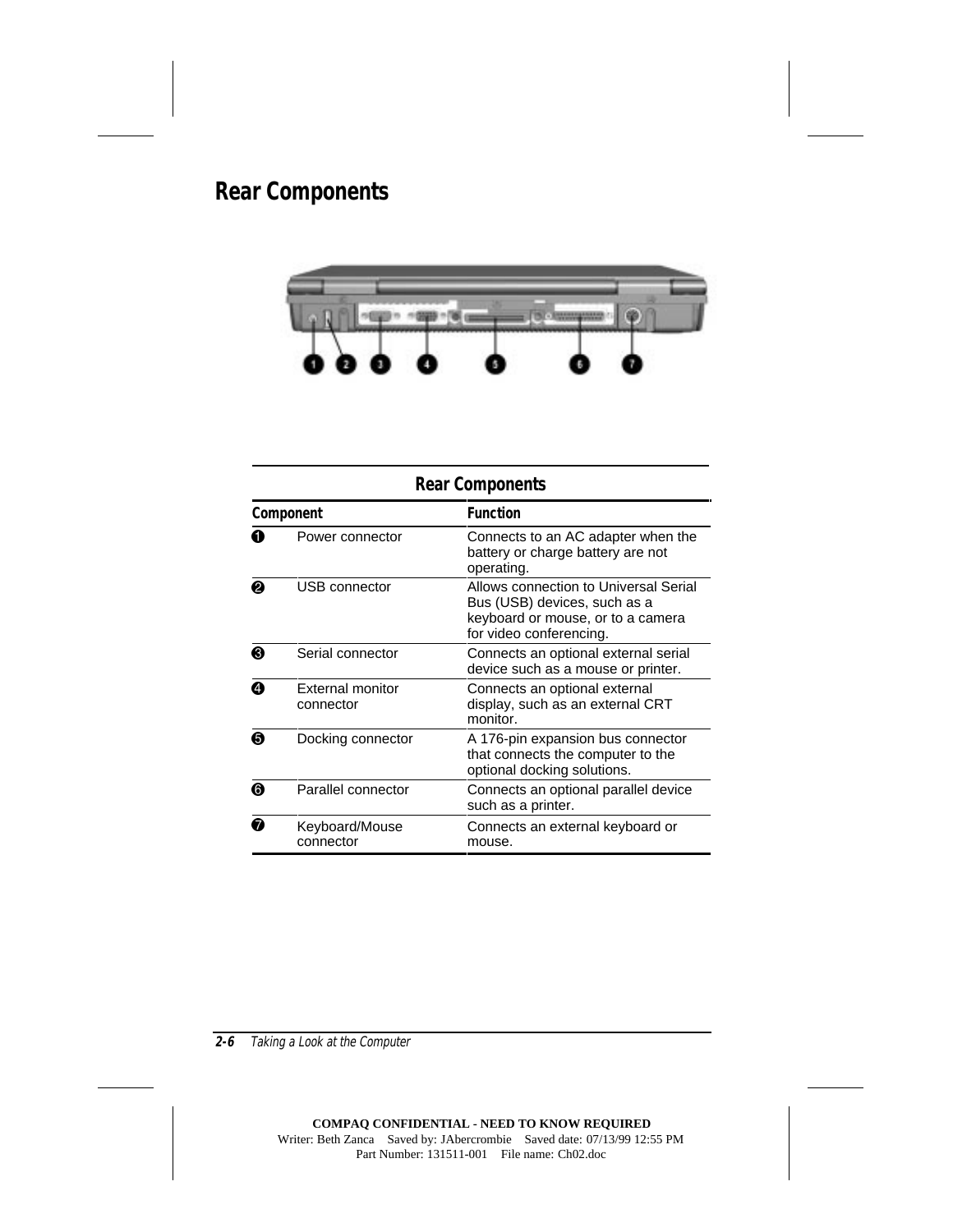# **Bottom Components**



### **Bottom Components**

| Component |                          | <b>Function</b>                                                                                                                                                         |
|-----------|--------------------------|-------------------------------------------------------------------------------------------------------------------------------------------------------------------------|
|           | Modem compartment        | Provides access to the internal<br>modem. The modem is available on<br>select models and as an option for<br>other models.                                              |
| 0         | Keyboard security screw  | Keeps the keyboard secured to the<br>computer.                                                                                                                          |
| ❸         | Hard drive release latch | Releases the hard drive.                                                                                                                                                |
| A         | Hard drive compartment   | Provides access to the primary hard<br>drive. A security screw prevents<br>unauthorized access to the hard<br>drive. Use a standard screwdriver to<br>remove the screw. |
| ❺         | Battery release latch    | Releases the primary battery pack.                                                                                                                                      |
| 6         | DualBay release latch    | Releases the second battery pack or<br>diskette drive from the DualBay.                                                                                                 |
| Ø         | MultiBay release latch   | Releases the MultiBay device from<br>the MultiBay.                                                                                                                      |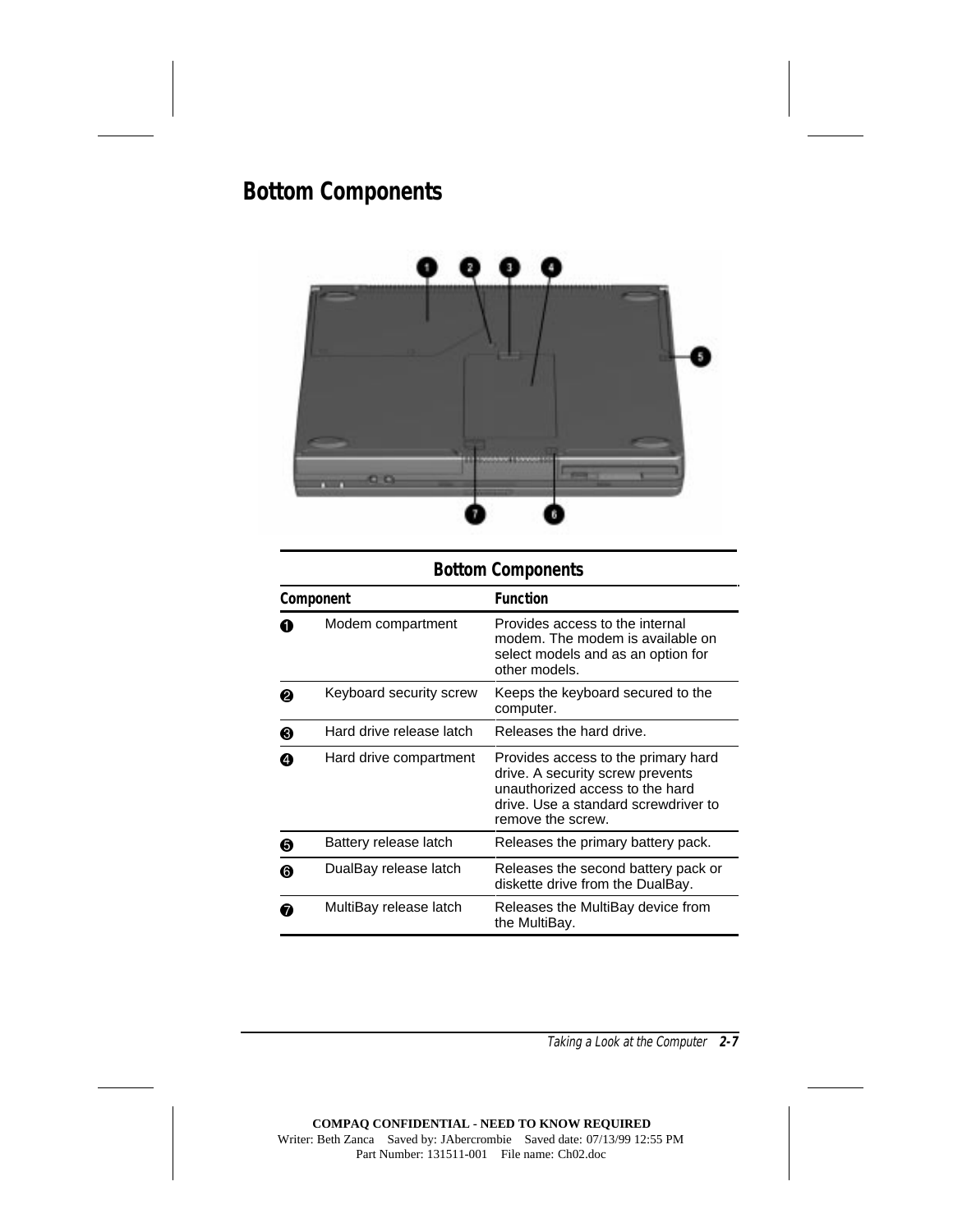# **Status Indicator Lights**

The five lights located above the keyboard indicate system operations and status.

| <b>Status Indicator Lights</b> |                                   |                                                                                                                           |
|--------------------------------|-----------------------------------|---------------------------------------------------------------------------------------------------------------------------|
| Light                          |                                   | <b>Function</b>                                                                                                           |
| 0                              | light indicator                   | Hard drive/CD-ROM drive Turns on when the hard drive,<br>optional CD-ROM drive, or optional<br>DVD-ROM drive is accessed. |
| ❷                              | Diskette drive light<br>indicator | Turns on when the diskette drive is<br>accessed.                                                                          |
| 0                              | Num Lock                          | On: embedded numeric keypad is<br>active.                                                                                 |
| ❹                              | Caps Lock                         | On: Caps Lock function is on.                                                                                             |
| 6                              | Scroll Lock                       | On: Scroll Lock key function is on.                                                                                       |

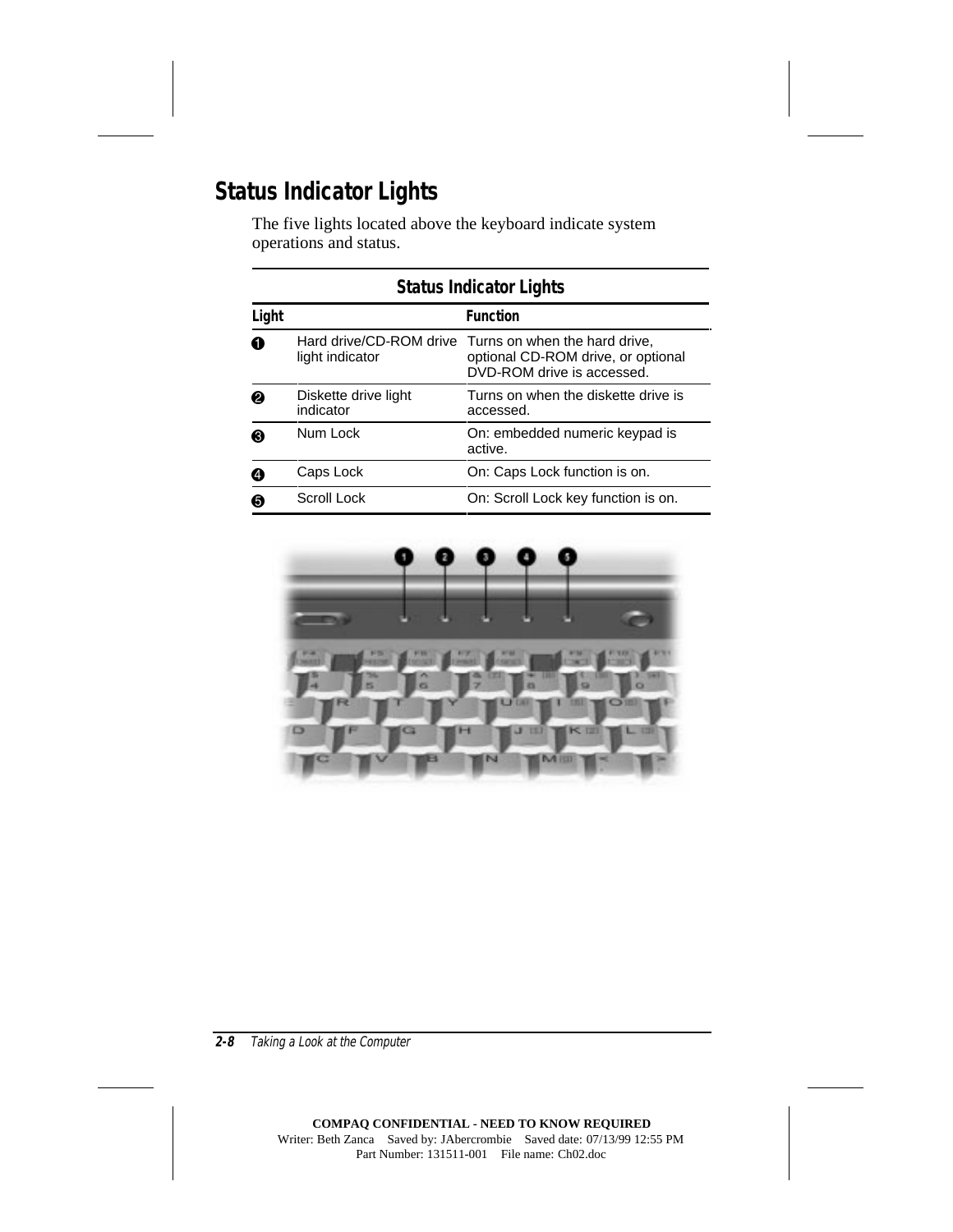*chapter 3*

# USING THE KEYBOARD

### **Using the Pointing Device**

The built-in Touch Pad (TouchPad models) and the EasyPoint IV pointing stick (pointing stick models) function with any software that supports a Microsoft-compatible mouse.

**NOTE:** If you are using software that does not support a Microsoftcompatible mouse, select Advanced➔Device Options in Computer Setup, then select the Disable Multiple Pointing Devices check box.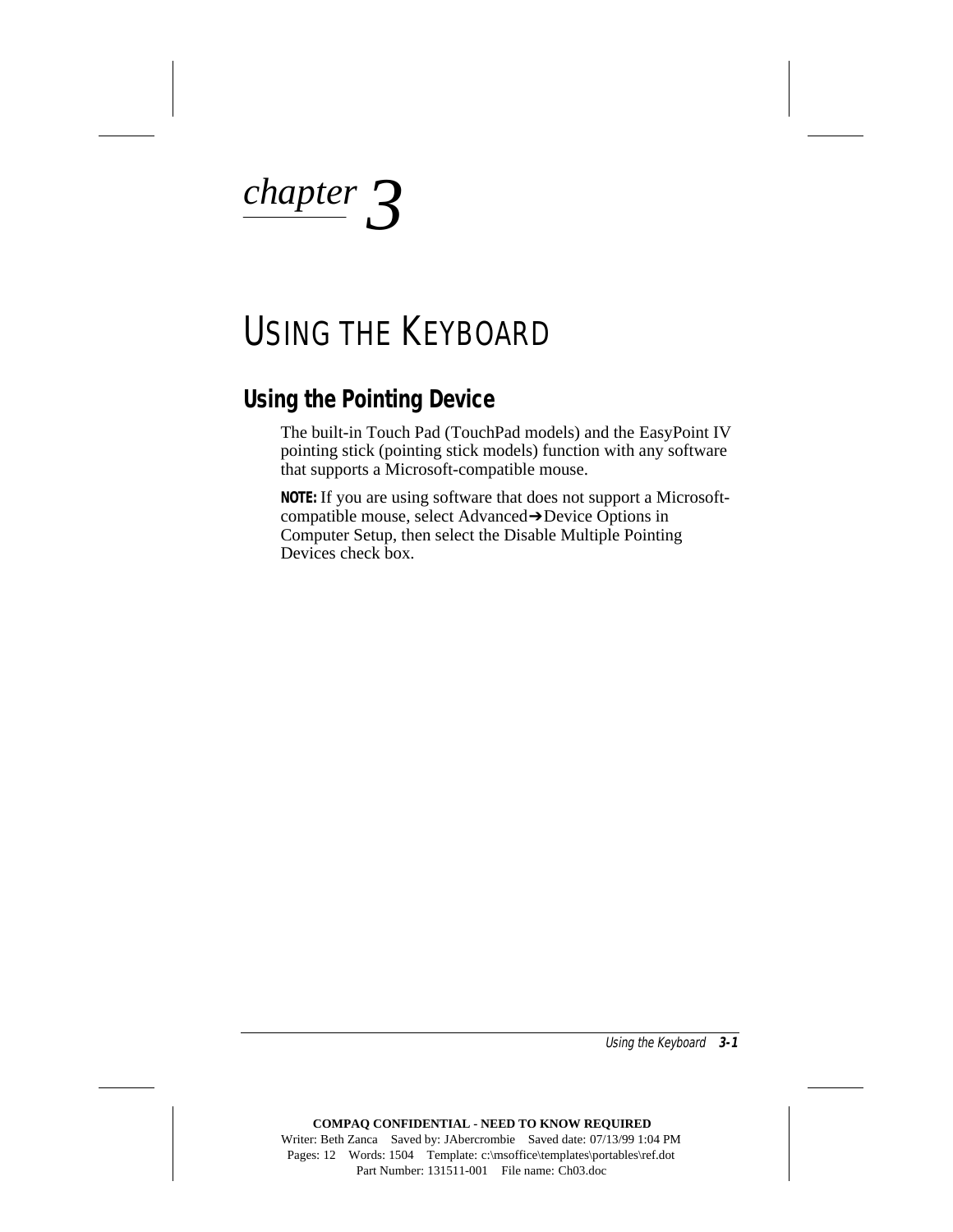### **Identifying TouchPad Components**



**1 TouchPad 3 Right TouchPad button** 

2 Left TouchPad button

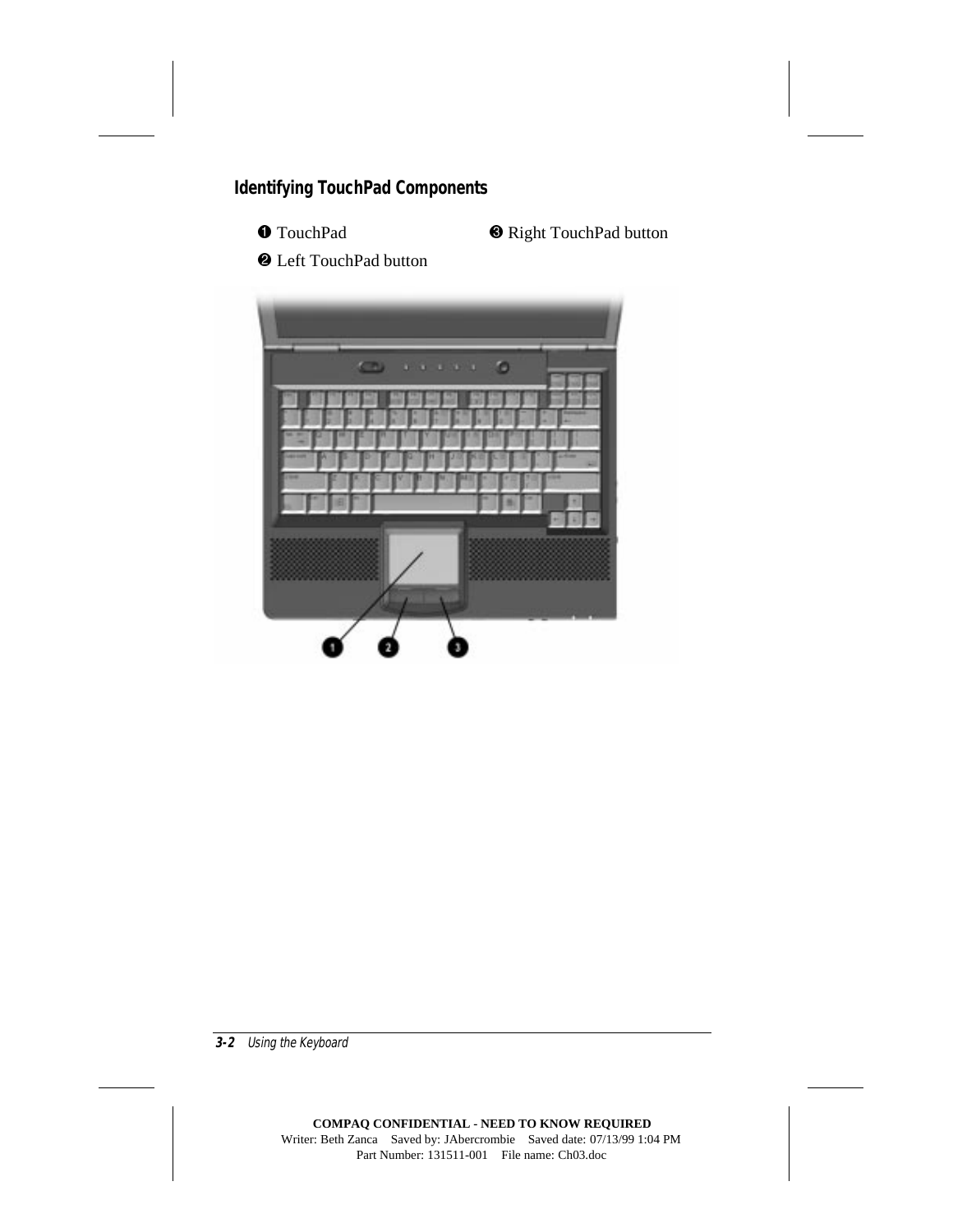#### **Navigating with the TouchPad**

| <b>TouchPad Procedures</b>                                            |                                                                                                                                                           |  |
|-----------------------------------------------------------------------|-----------------------------------------------------------------------------------------------------------------------------------------------------------|--|
| Task                                                                  | <b>Procedure</b>                                                                                                                                          |  |
| Move the cursor                                                       | Move your finger directionally across the<br>TouchPad surface.                                                                                            |  |
| Increase or decrease<br>cursor speed                                  | Increase or decrease finger speed across<br>the TouchPad surface.                                                                                         |  |
| Right-, left-, or center-click<br>or double-click                     | Press the right or left TouchPad button as<br>you would the corresponding button on an<br>external mouse.                                                 |  |
| Highlight an item*                                                    | Press down on the TouchPad as you move<br>the cursor over the item.                                                                                       |  |
| Select text or an object*                                             | Position the cursor over the highlighted<br>text or object, then quickly tap the<br>TouchPad once.                                                        |  |
| Activate a selection*                                                 | Position the cursor over the selection, then<br>quickly tap the TouchPad twice.                                                                           |  |
|                                                                       | NOTE: To select and activate a preference,<br>first tap the preference once to select it,<br>then tap the preference twice to activate it.                |  |
| Select, then drag and drop<br>an item <sup>*</sup>                    | Press down on the TouchPad as you move<br>the cursor over the item, then drag the<br>item to the new location. To drop the item,<br>release the pressure. |  |
| *To perform this task exactly as you would with an external mouse use |                                                                                                                                                           |  |

To perform this task exactly as you would with an external mouse, use the left pointing-device button like the left button of an external mouse.

#### **Setting TouchPad Preferences**

To access all TouchPad features and settings, including mouse trails, cursor speed, double-click space, and Windows 98 singleclick mode, select Start $\rightarrow$ Settings $\rightarrow$ Control Panel $\rightarrow$ Mouse.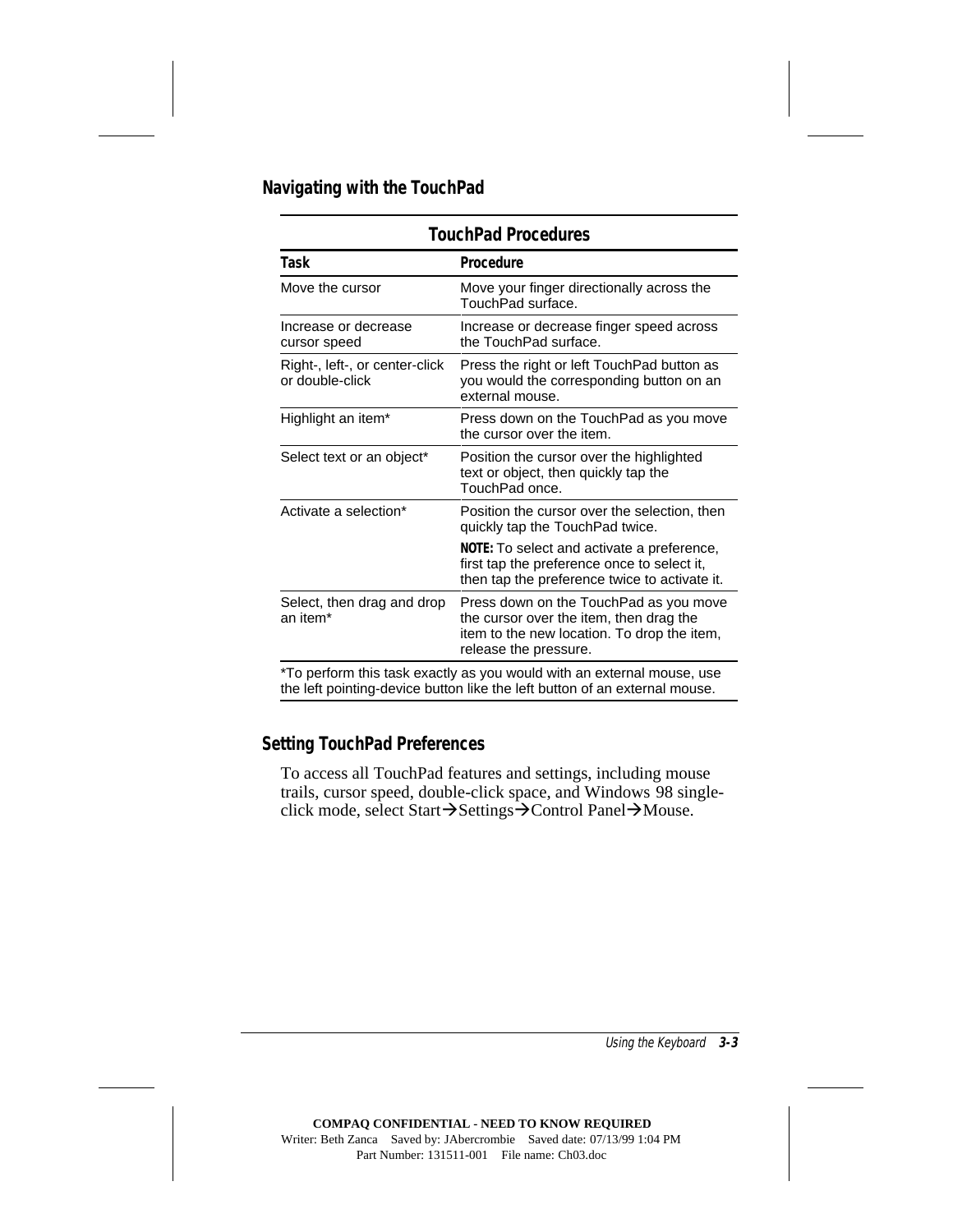### **Identifying Pointing-Stick Components**



- 
- <sup>2</sup> Left pointing-stick button <sup>4</sup> Scroll pointing-stick
- **1 EasyPoint IV pointing stick 3 Right pointing-stick button**

button

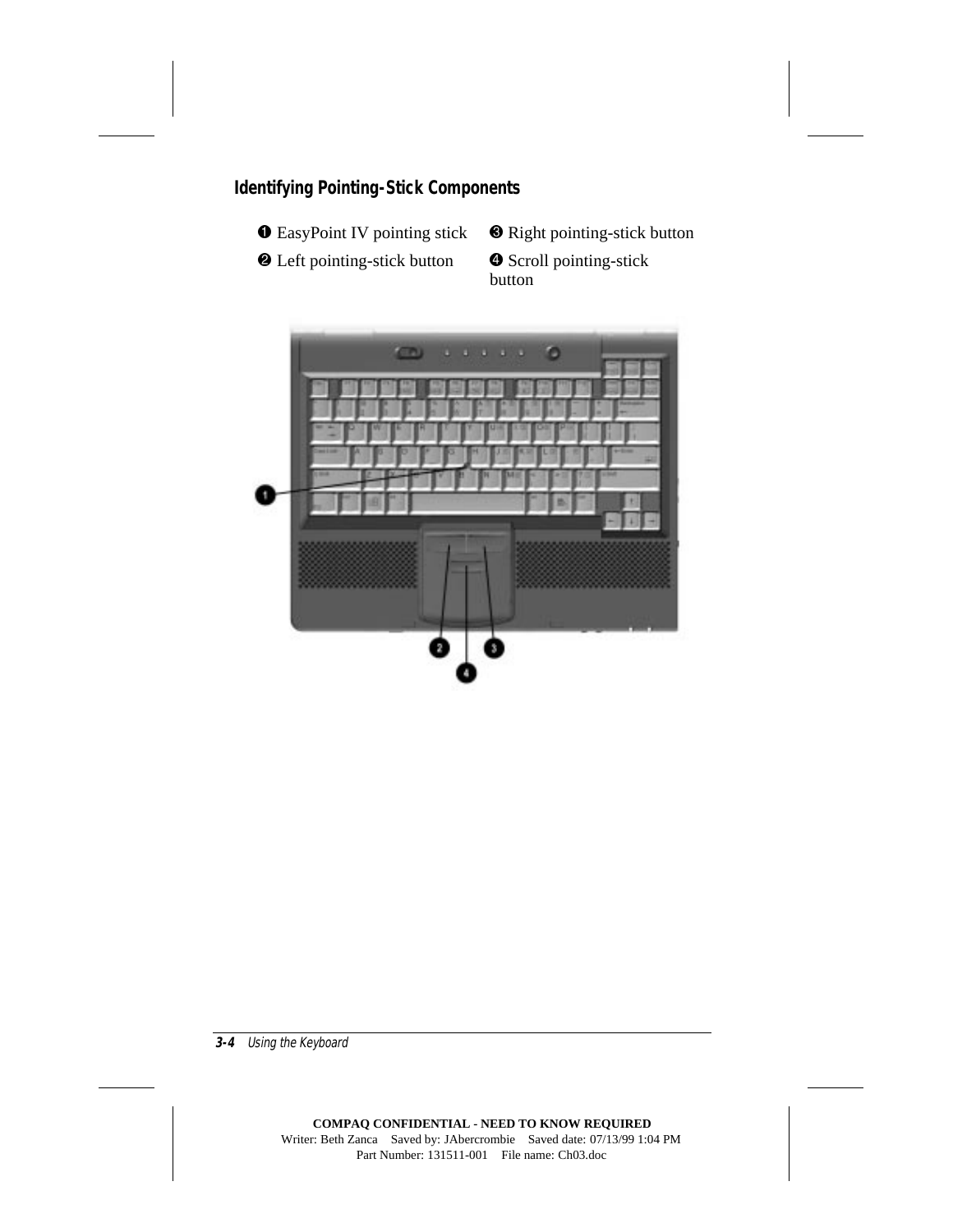### **Navigating with the Pointing-Stick**

| POINUNG-SUCK Procedures                                                          |                                                                                                                                                                 |  |
|----------------------------------------------------------------------------------|-----------------------------------------------------------------------------------------------------------------------------------------------------------------|--|
| Task                                                                             | Procedure                                                                                                                                                       |  |
| Move the cursor                                                                  | Directionally press the pointing stick.                                                                                                                         |  |
| Increase or decrease<br>cursor speed                                             | Increase or decrease pressure on the<br>pointing stick.                                                                                                         |  |
| Right-, left-, or center-click<br>or double-click                                | Press the right, left, or scroll pointing stick<br>buttons as you would the right, left, or<br>center buttons on an external mouse.                             |  |
| Highlight an item*                                                               | Press and hold down the pointing stick as<br>you move the mouse cursor over the item.                                                                           |  |
| Select text or an object*                                                        | Position the cursor over the highlighted<br>text or object, then quickly tap the pointing<br>stick once.                                                        |  |
| Activate a selection*                                                            | Position the cursor over the selection, then<br>quickly tap the pointing stick twice.                                                                           |  |
|                                                                                  | NOTE: To select and activate a preference,<br>first tap the preference once to select it,<br>then tap the preference twice to activate it.                      |  |
| Select, then drag and drop<br>an item*                                           | Press down on the pointing stick as you<br>move the cursor over the item, then drag<br>the item to the new location. To drop the<br>item, release the pressure. |  |
| $*T_{\alpha}$ partern this took evently as you would with an external mouse, you |                                                                                                                                                                 |  |

### **Pointing-Stick Procedures**

\*To perform this task exactly as you would with an external mouse, use the left pointing-device button like the left button of an external mouse.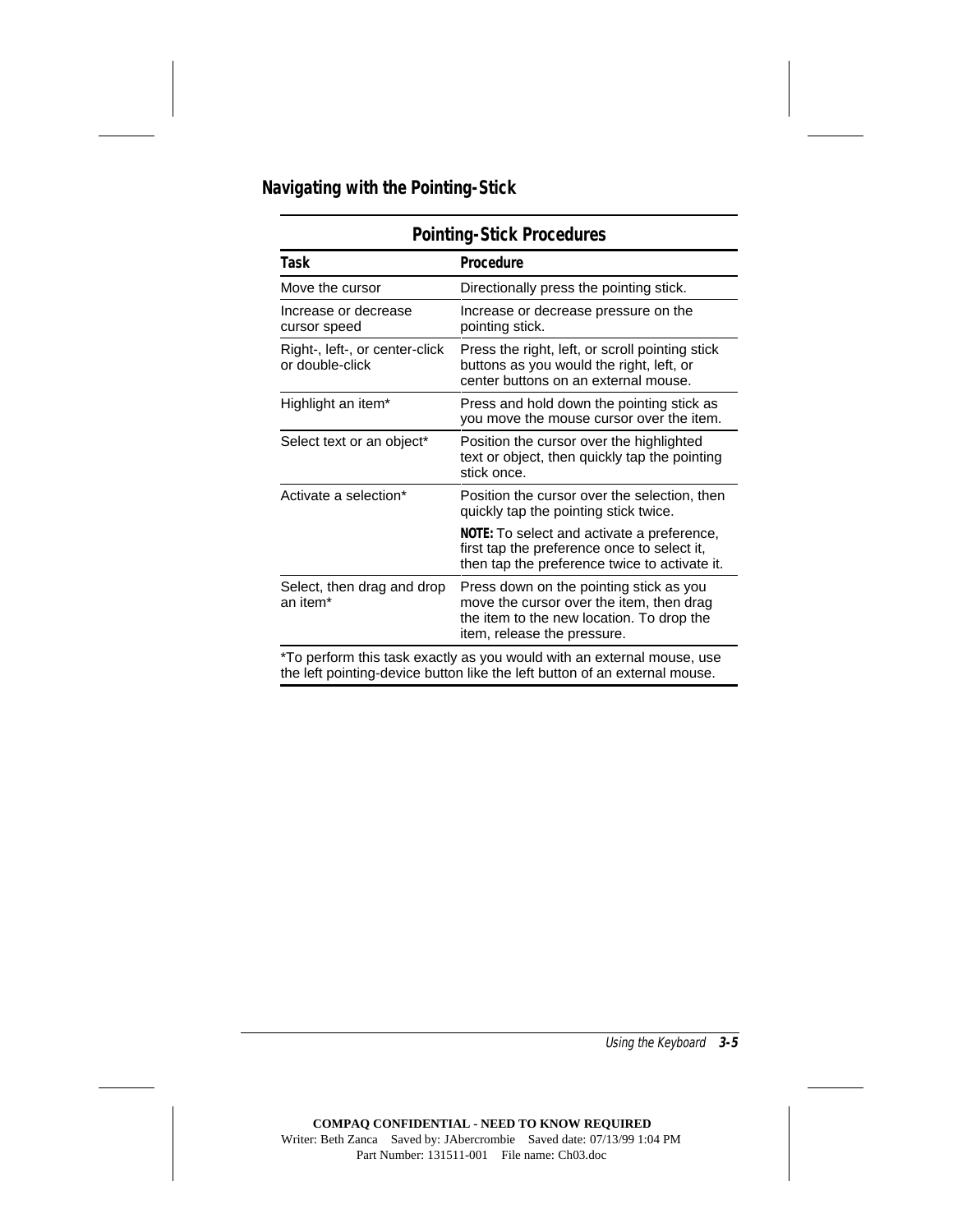### **Setting Pointing-Stick Preferences**

#### **EasyPoint IV pointing stick model**

- To access settings common to any Microsoft-compatible mouse, such as mouse trails, cursor speed, double-click pace, and Windows 98 single-click mode, select  $Start \rightarrow$ Settings $\rightarrow$ Control Panel $\rightarrow$ Mouse.
- To access settings and instructions for using additional EasyPoint IV pointing stick features, such as scrolling, magnifying, and selecting an icon without tapping the pointing stick, select Start $\rightarrow$ Settings $\rightarrow$ Control Panel $\rightarrow$ Trackpoint.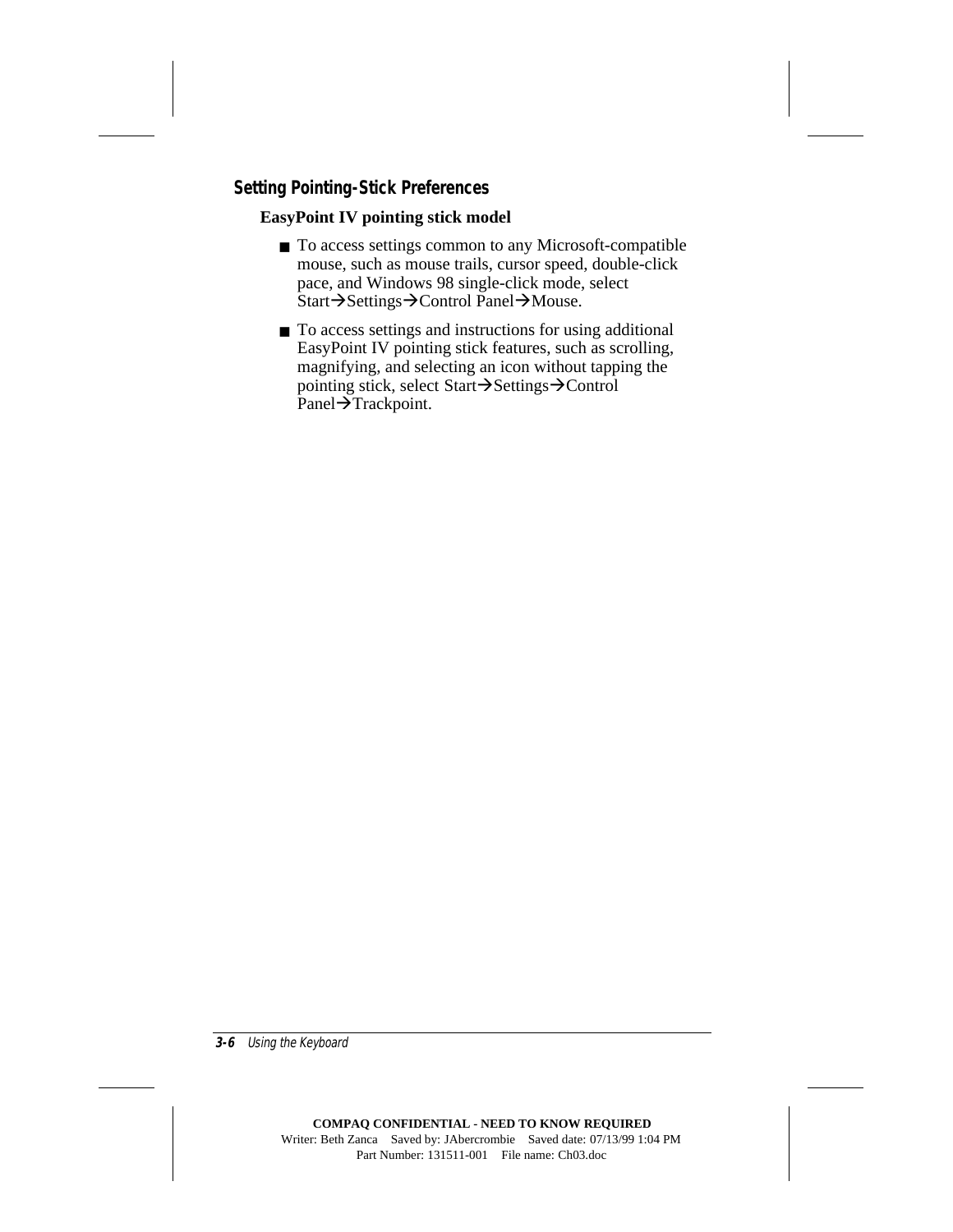# **Using Hotkeys**

Hotkeys are preset combinations of the **Fn** key  $\bullet$  plus a second key that activate frequently used system functions. The icons on the function keys **F4-F10**  $\Theta$ , **Fn+T** $\Theta$ , and **Fn+Esc**  $\Theta$  represent these functions.

- To use hotkeys on an external keyboard, which does not have an **Fn** key, press the **Scroll Lock** key twice, then the second key only of the hotkeys combination. For example, to use the **Fn+F10** hotkeys, press **Scroll Lock**Å**Scroll Lock+F10. NOTE:** The **Fn+F6** hotkeys cannot be used on an external keyboard connected through a USB connector.
- To close a window opened with hotkeys, use standard Windows procedures or press the hotkeys.



#### **Hotkeys Quick Reference**

| Task                 | <b>Hotkeys</b> |
|----------------------|----------------|
| Switch the image     | $Fn + F4$      |
| Adjust system volume | $Fn + F5$      |
|                      | Confini        |

Continued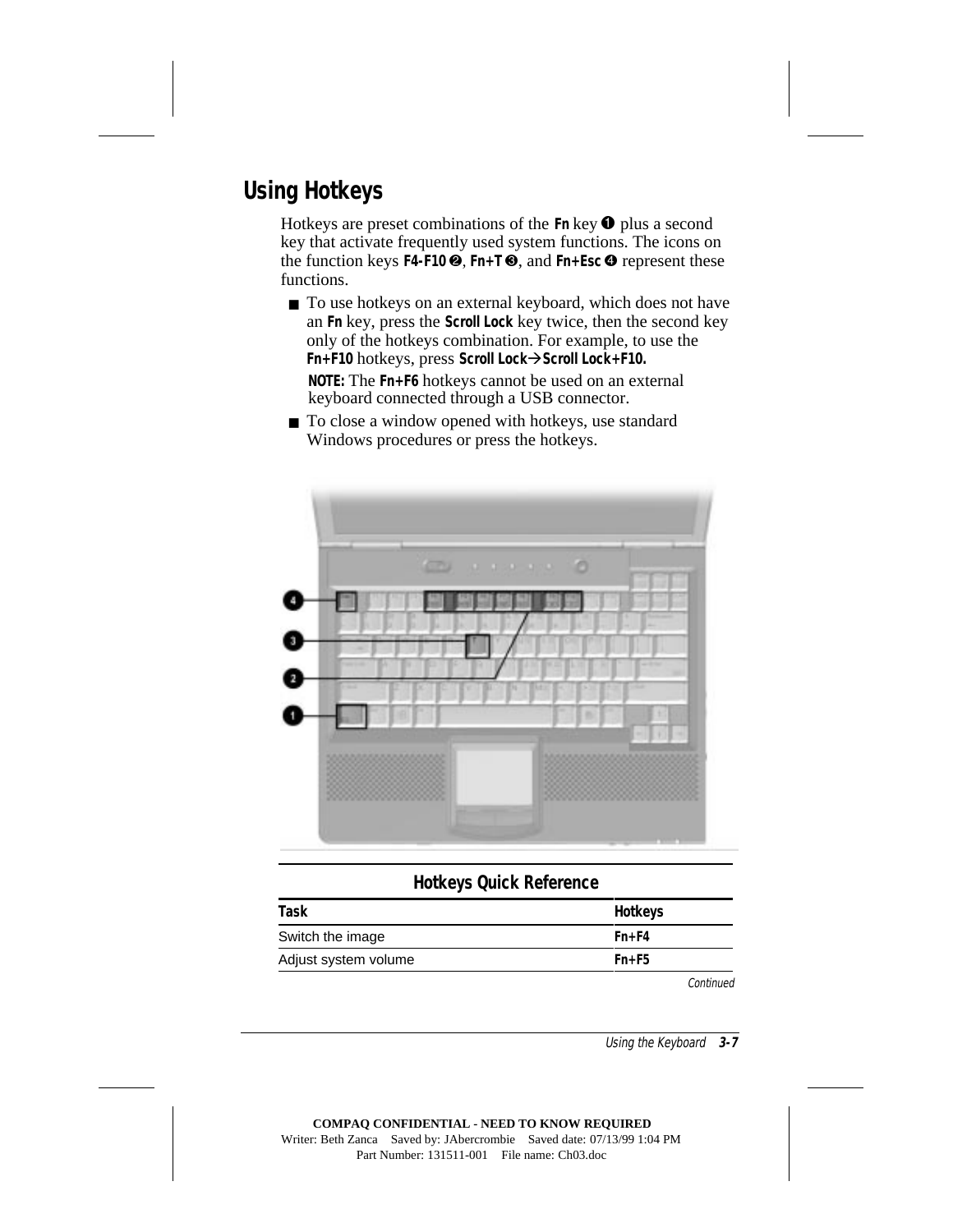**Hotkeys Quick Reference** Continued

| Task                           | <b>Hotkeys</b> |
|--------------------------------|----------------|
| Initiate Quick Controls        | $Fn + F6$      |
| Set a power conservation level | $Fn + F7$      |
| View battery status            | $Fn + F8$      |
| Adjust panel contrast          | $FN + F9$      |
| Adjust screen brightness       | $Fn + F10$     |
| Display system information     | $Fn + Esc$     |
| Stretch text                   | $Fn+T$         |

### **Switching the Image**

**In Windows 95 or Windows NT 4.0** toggle **Fn+F4** to switch the image among the computer display, an external display, and simultaneous display. The external display can be connected through the external monitor connector or the video-out jack.

**Windows 98** toggle **Fn+F4** to switch the image between the computer display and an external display that is connected to the external monitor connector.

- When MultiMonitor is enabled, press **Fn**+F4 to turn off the external display and disable MultiMonitor.
- When MultiMonitor is disabled, toggle **Fn+F4** to switch the image among the computer display, the external display, and simultaneous display.

### **Adjusting System Volume**

- To adjust system volume:
	- ❏ Press **Fn+F5** using the on-screen slide button or the keyboard arrow keys.

or

- ❏ Press the front-mounted volume control buttons. See Front Components in Chapter 2.
- To mute or restore volume:
	- ❏ Press **Fn+F5+M** or
	- ❏ Press **Fn+F5,** then select or clear the Mute check box.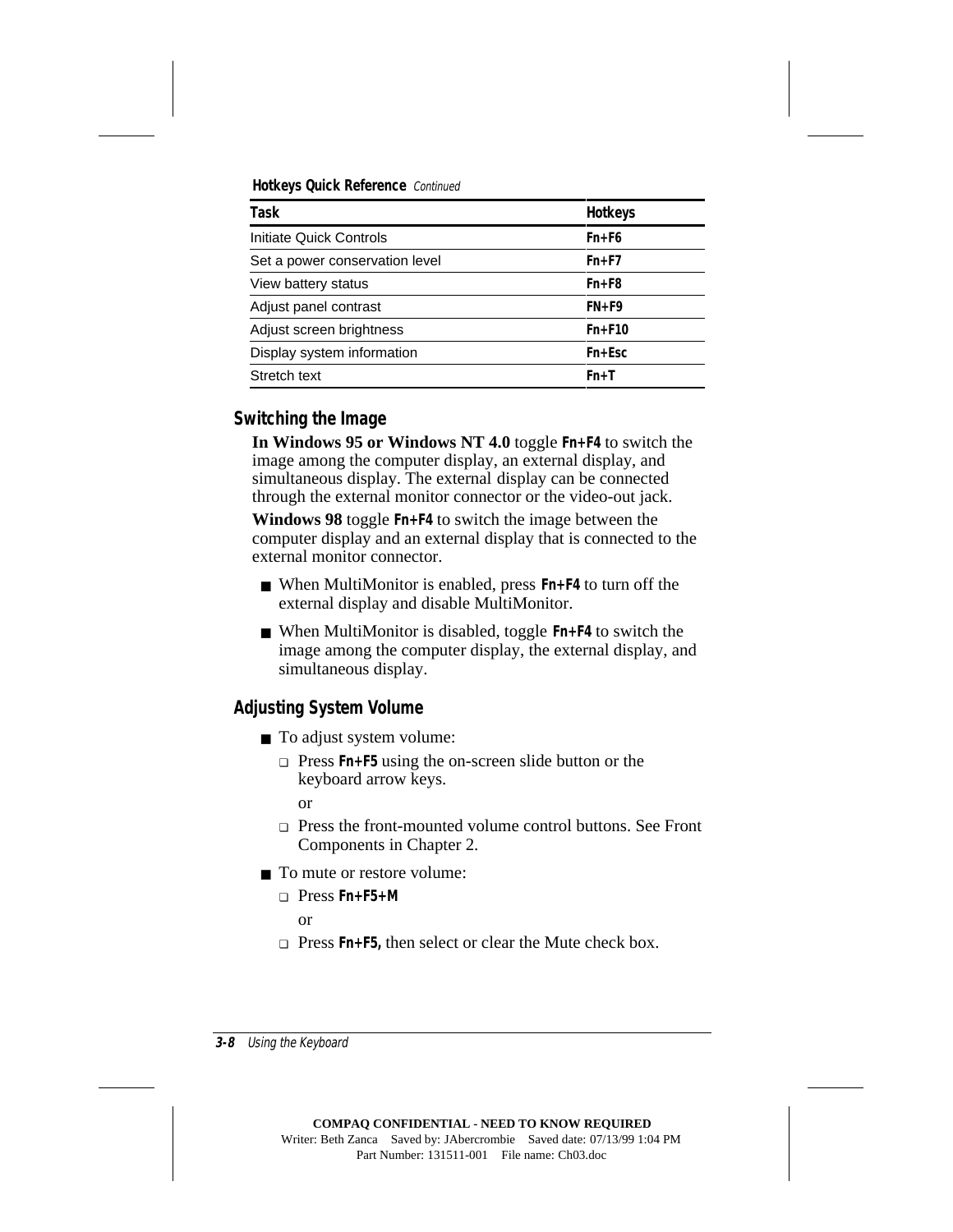### **Initiating Quick Controls**

Quick Controls are security features that can disable the keyboard and pointing device and clear the screen. Before you can use Quick Controls, set a power-on password and enable Quick Control preferences. For instructions, refer to Chapter 13.

- To initiate Quick Controls, press **Fn+F6.**
- To exit Quick Controls, enter your power-on password.

The **Fn+F6** hotkeys cannot be used on an external keyboard connected through a USB connector on the computer or an optional docking base.

#### **Setting a Power Conservation Level**

**In Windows 98** press **Fn+F7** to open the Power Schemes window.

**In Windows 95 or Windows NT 4.0** press **Fn+F7** to open the Battery Conservation Settings window. Select one of the following preset battery conservation levels:

- High—Maximizes running time from a single charge.
- Medium—Balances system performance with running time.
- None (Drain)—Runs the computer at full power.

#### **Viewing Battery Status**

Press **Fn+F8** to view the status of all installed batteries. Battery packs are listed by location.

- To display the location of a listed battery, select the corresponding battery icon.
- A lightening bolt icon beside a battery icon indicates that the battery pack in that location is charging.

### **Adjusting Panel Contrast**

Press **Fn+F9** to adjust the panel contrast of the computer screen with an on-screen slide button or with the arrow keys. This feature is only available to select models.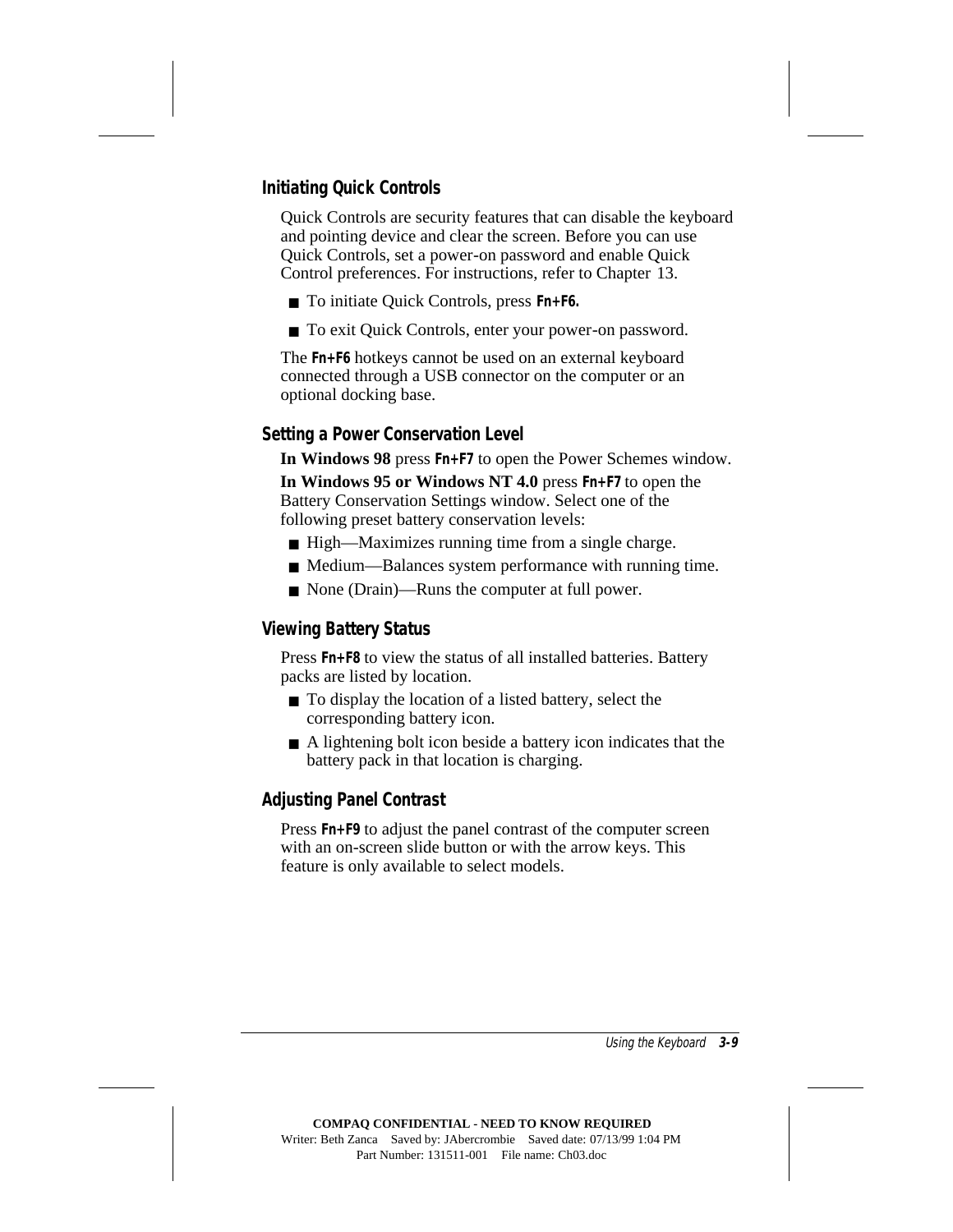### **Brightness**

Press **Fn+F10** to adjust the brightness of the computer screen with an on-screen slide button or with the arrow keys.

### **Displaying System Information**

Press **Fn+Esc** to display information about system hardware components and software version numbers.

**NOTE:** The number beside System BIOS is the version number of your system ROM.

### **Stretching Text**

When the computer is running MS-DOS under Windows and the desktop area resolution is set lower than the display resolution, press **Fn+T** to toggle the image between Text Stretch, which stretches the text to fill more of the screen, and not stretched. Text Stretch is the default.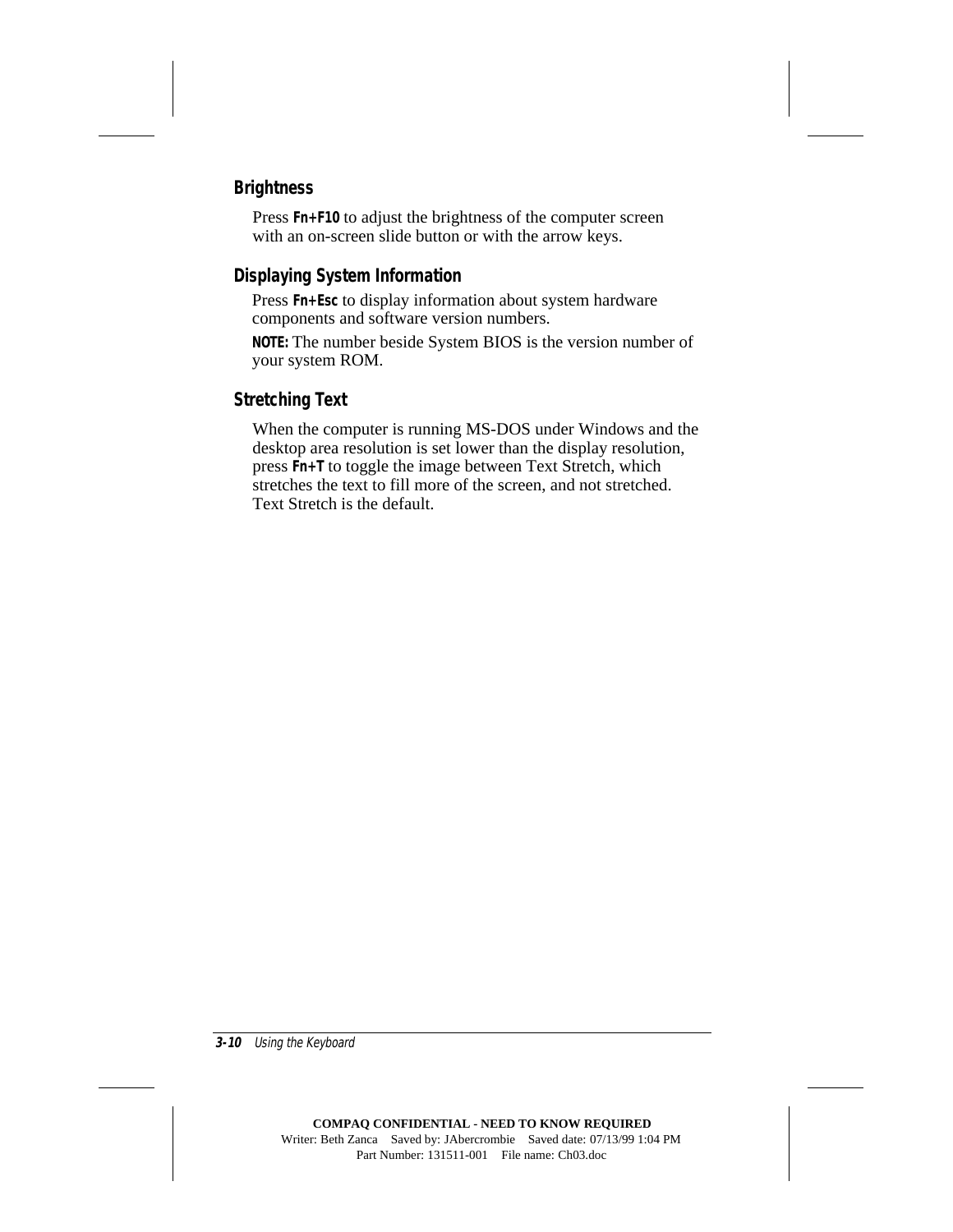# **Using the Embedded Numeric Keypad**

### **Toggling the Keypad On and Off**

- $\blacksquare$  To convert the embedded numeric keypad section  $\blacksquare$  of the computer keyboard to a numeric keypad, press **Fn+Num Lk**  $\bullet$ .
	- ❏ When the embedded numeric keypad is enabled, the characters upper-right on the keypad keys are active and the num lock light is on.
	- ❏ To disable the embedded numeric keypad, toggle **Fn+Num Lk.**
- The embedded numeric keypad cannot be enabled while an optional external keyboard or numeric keypad is connected to the computer.

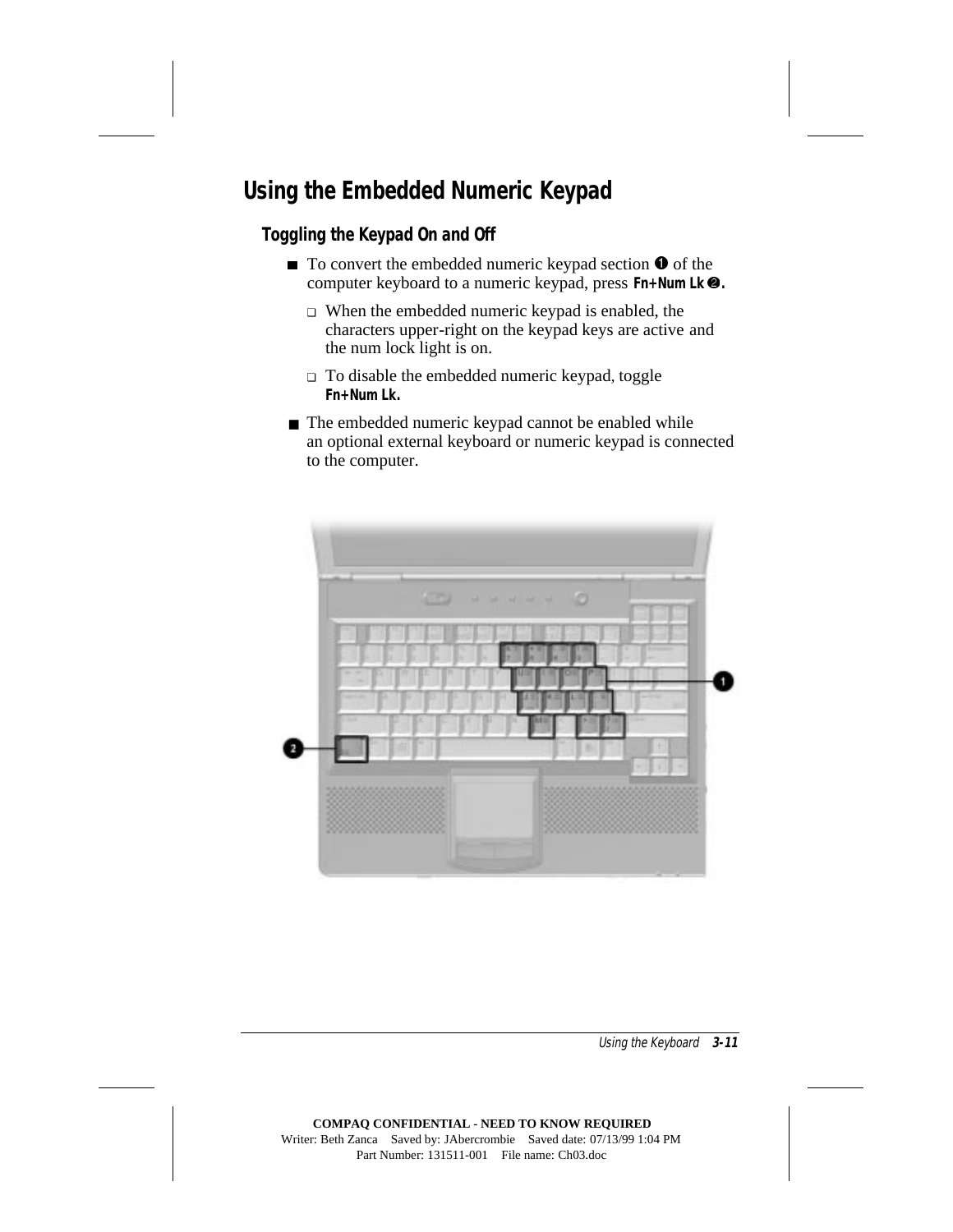### **Operating the Keypad Keys as Standard Keys**

To use the embedded numeric keypad keys as standard keyboard keys while the keypad is enabled:

- Press and hold **Fn** to use the keys as you would when typing in lowercase.
- Press and hold Fn<sup>+</sup>Shift to use the keys as you would when typing in uppercase.

### **Enabling the Keypad at Startup**

- **To set the computer to start up with the embedded numeric keypad enabled**—
	- 1. Turn on or restart the computer, then press **F10** when the blinking cursor appears upper-right on the screen.
		- ❏ To change the language, press **F2.**
		- ❏ For navigation instructions, press **F1.**
	- 2. Select Advanced**→D**evice Options, then press **Enter.**
	- 3. Toggle the field beside Num Lock State at Boot to On, then press **F10.**
	- 4. To save your preferences, then close Computer Setup and restart the computer, select File $\rightarrow$ Save Changes and Exit, then press **Enter.**
	- 5. When you are prompted to confirm your action, press **F10.**
- **To disable the embedded numeric keypad at startup—** Repeat the above procedure with the Num Lock State at Boot field toggled Off.

**NOTE:** The embedded numeric keypad can be enabled or disabled with **Fn+Num Lk** in either startup state.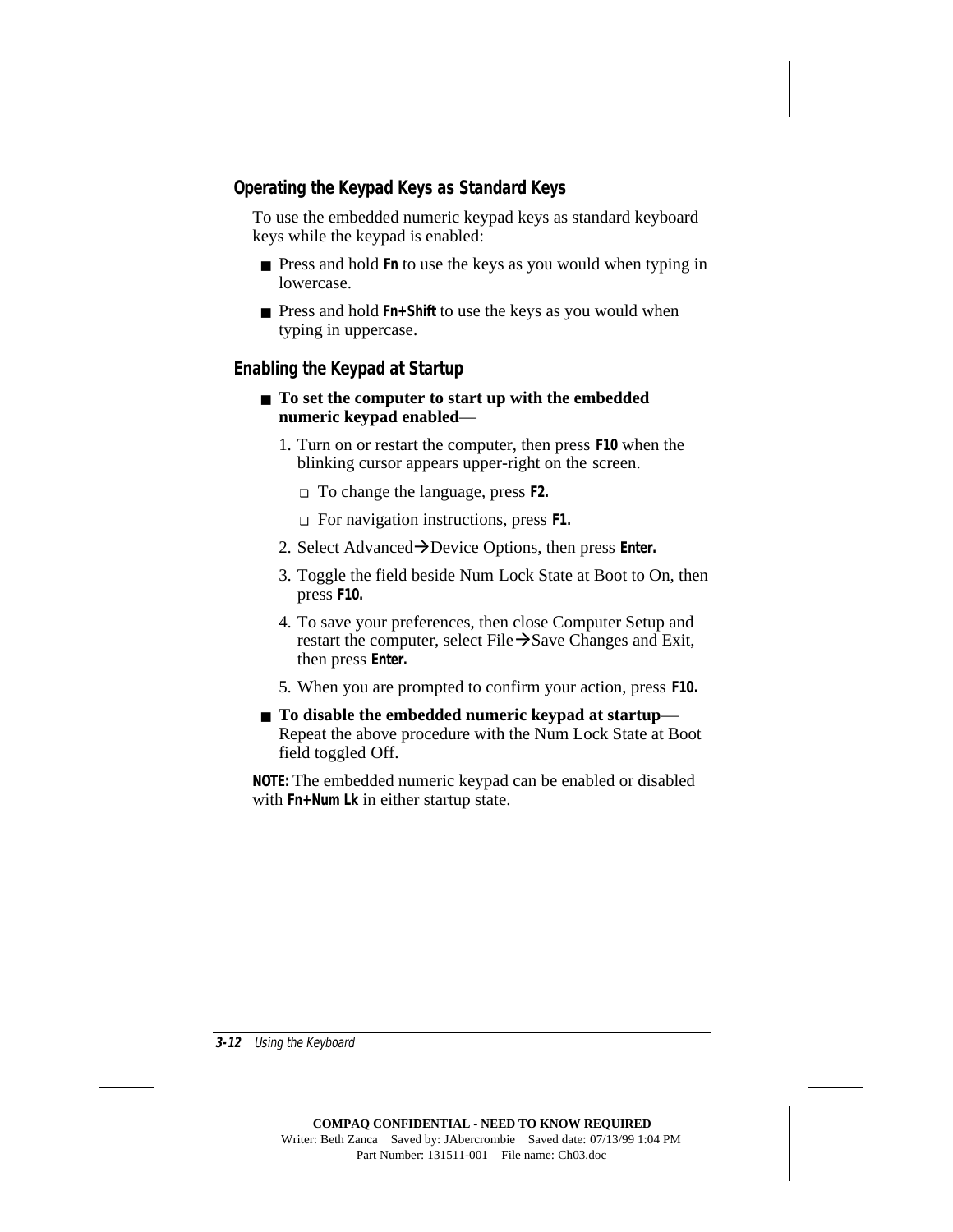*chapter 4*

# USING BATTERY PACKS

### **Learning About Battery Packs**

The computer accommodates up to three rechargeable battery packs at one time. Battery packs are supported in the:

- Battery bay in the computer (primary battery pack)
- DualBay in the computer (secondary battery pack)
- MultiBay in the computer (third battery pack)

With the computer turned off, each battery pack will recharge in less than three hours. With the computer turned on, each battery pack will recharge in less than five hours.

If two fully charged battery packs are installed, one can be removed while the computer is on without affecting system operation. With only one battery pack installed, turn off the computer or initiate Hibernation before removing a battery, or connect to external AC power before removing the battery pack. For more information on using Hibernation, see Chapter 5.

Before removing a battery pack when the computer is in suspend, ensure that the computer is connected to a fully charged battery pack or AC power source. For more information on using Suspend, see Chapter 5.



**WARNING:** Your computer contains a lithium-ion battery pack. There is a risk of fire and burns if the battery pack is not handled properly. Do not disassemble, crush, puncture, short external contacts, or dispose of in fire or water. Do not expose to temperatures higher than 60°C. Replace only with the Compaq spare designated for this product.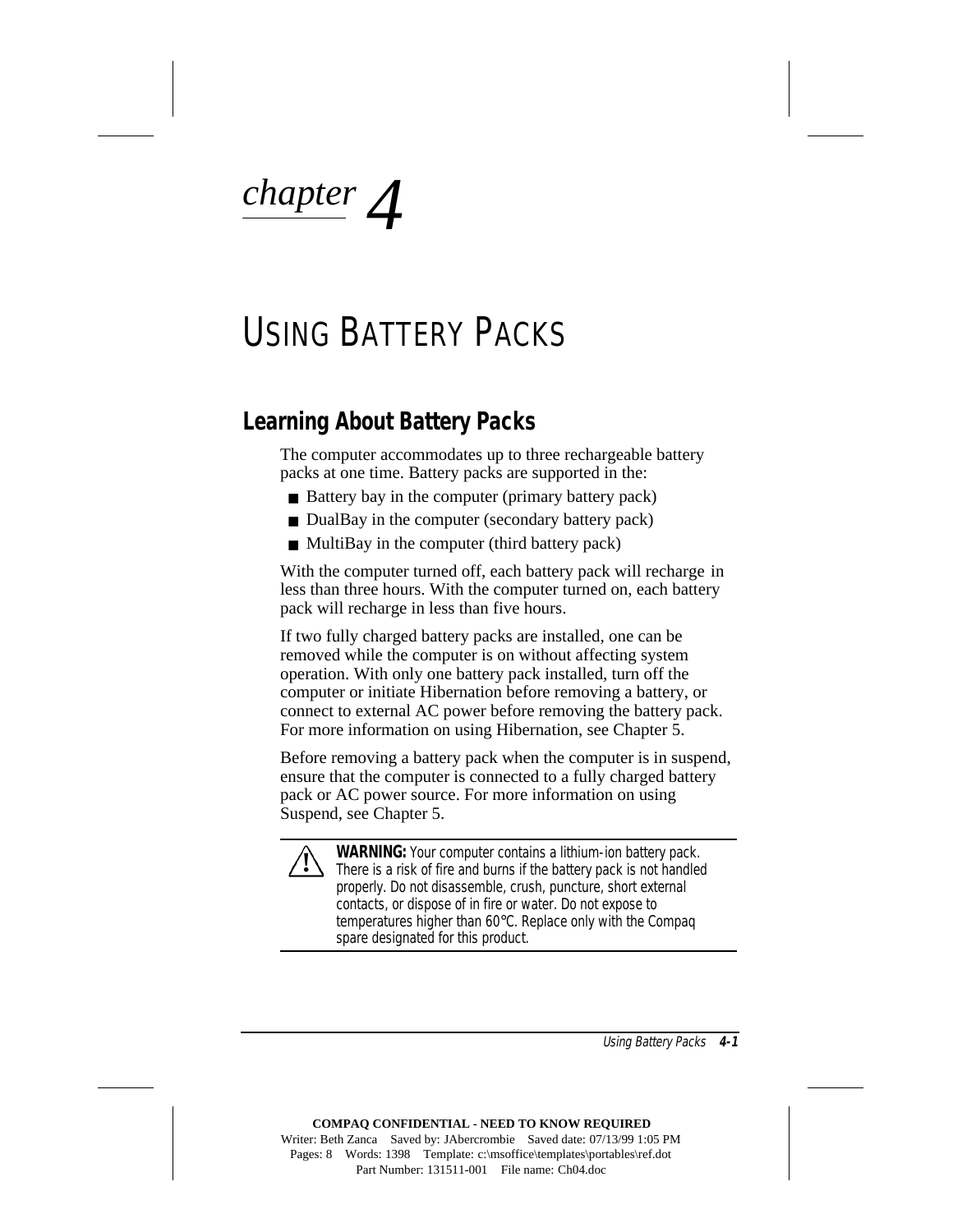**WARNING:** Batteries/battery packs and accumulators should not be disposed of with general household waste. In order to forward them to recycling or proper disposal, please use the public collection system or return them to Compaq, your authorized Compaq Partners, or other agents.

### **Using a New Battery Pack**

Charge the battery pack in the computer's battery bay, a DualBay, or a MultiBay while connected to an external power source or while docked in the optional convenience base.

You can also charge up to two battery packs in the optional battery charger. However the battery charger has only one slot for the main battery and one slot for the MultiBay battery. Therefore, you can only charge two battery packs at one time if one is the main battery and the other battery is for the MultiBay.

**IMPORTANT:** A new battery pack should be fully charged before it is used for the first time. The battery pack will work without being fully charged, but the battery gauge will not show an accurate charge until the battery pack receives its first full charge.

## **Charging Battery Packs**

Battery packs charge in the following sequence:

- 1. The primary battery in the computer battery bay
- 2. A second battery pack in the computer DualBay
- 3. A third battery pack in the computer MultiBay

Battery packs are discharged in the reverse order, with the battery pack in the MultiBay depleted first. See Chapter 2 for bay locations.

To charge battery packs, follow these steps:

- 1. With battery packs in the battery bay, DualBay, and/or MultiBay, connect the power cord to the computer and plug it into an electrical outlet.
- 2. Turn on the computer if you want to use it while the battery packs are charging.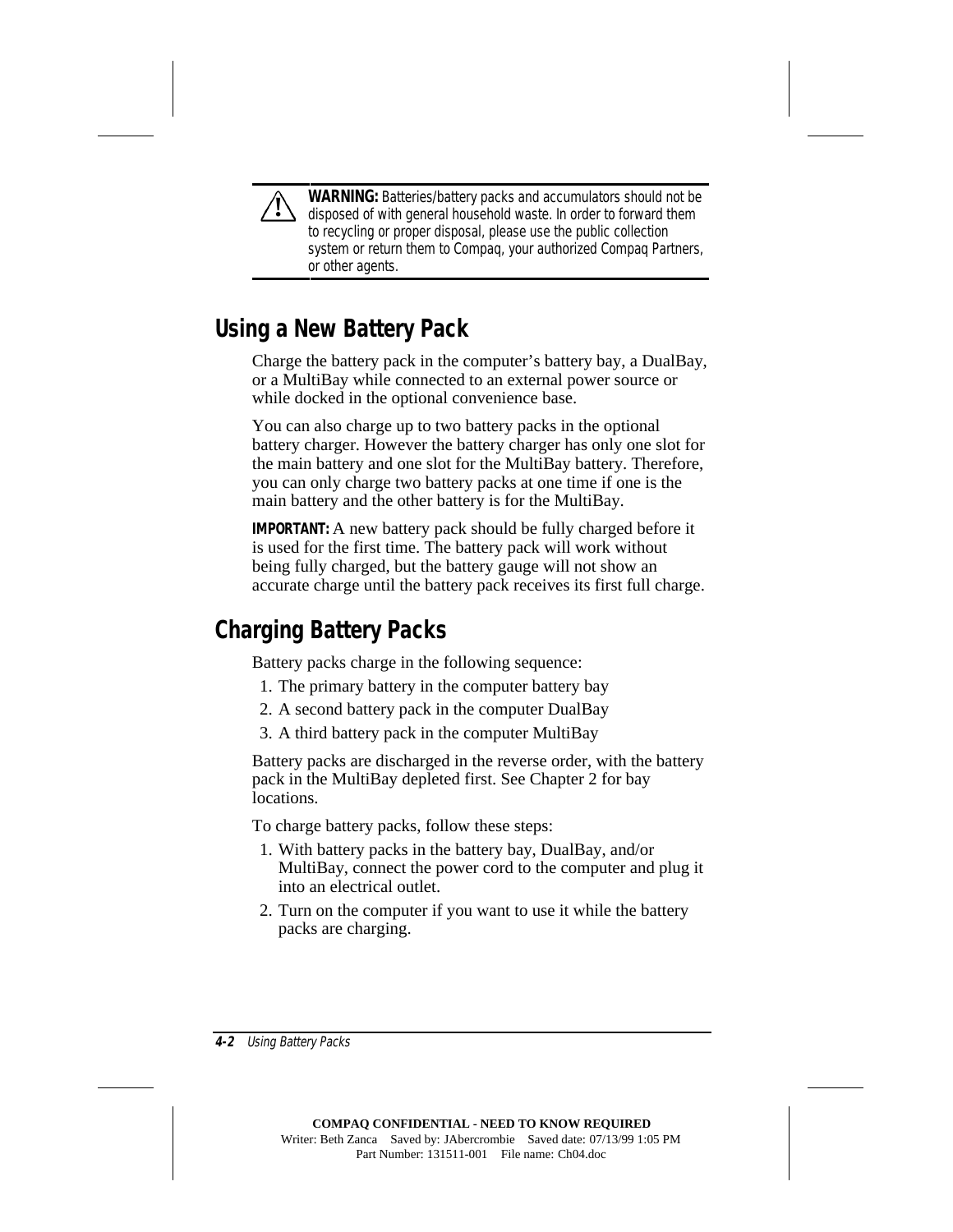**NOTE:** The battery charge light is the right light on the front edge of the computer. It turns on (solid) when a battery pack (in the battery bay, DualBay, or MultiBay) is charging. It turns off when fully charged. It blinks in a low-battery condition.

When the battery charge light turns off, the battery packs are fully charged.

## **Inserting and Removing the Primary Battery Pack**

### **Removing the Primary Battery Pack**



**CAUTION:** If the battery pack you are about to remove is the only source of power to the computer, initiate Hibernation or connect the computer to external power before removing the battery.

- 1. Pull forward on the primary battery release latch to release the battery pack.
- 2. Remove the battery pack from the primary battery bay.

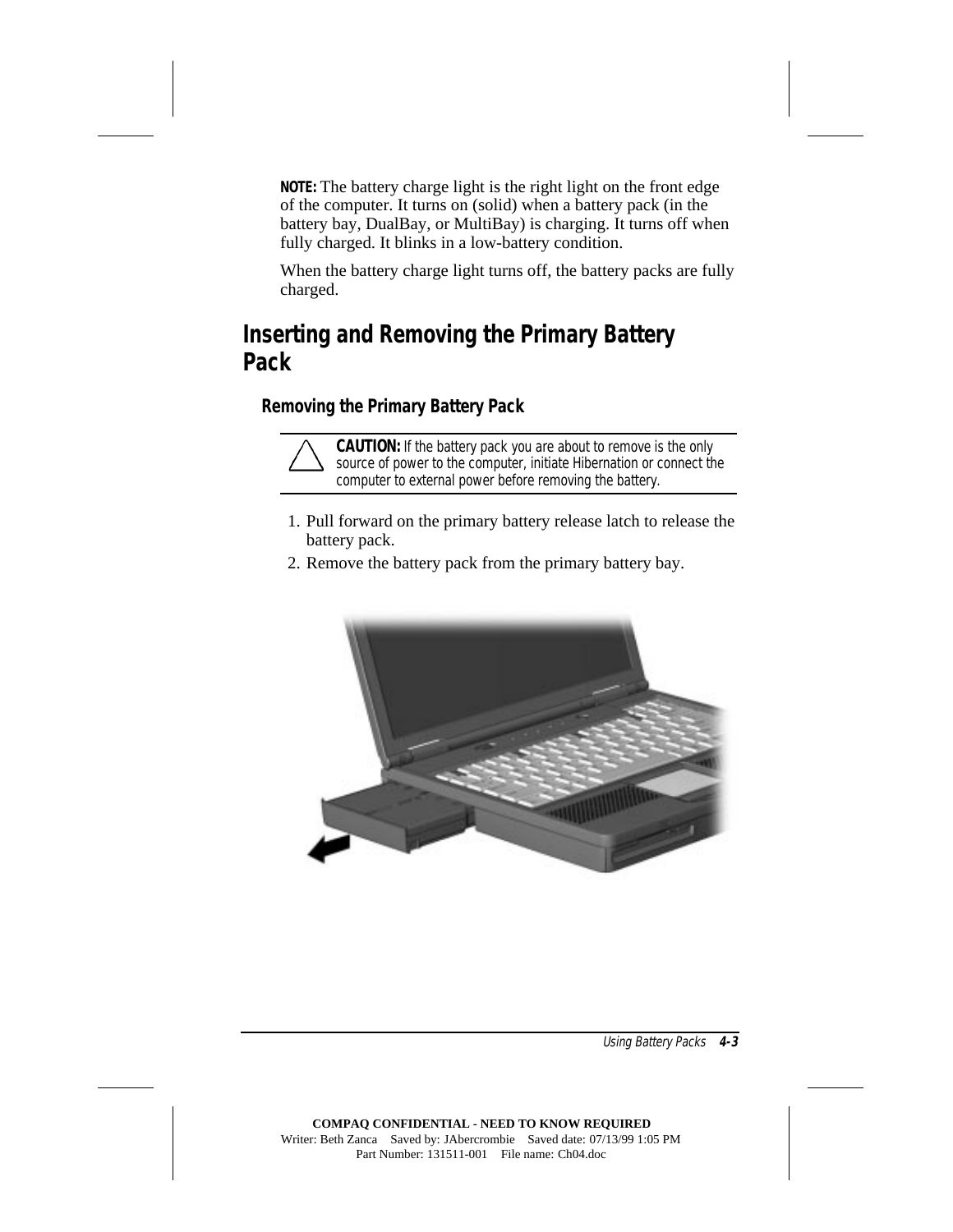### **Inserting the Primary Battery Pack**

**CAUTION:** If the battery pack you are about to remove is the only source of power to the computer, initiate Hibernation or connect the computer to external power before removing the battery.

Insert a battery pack into the battery bay with the large label on the battery pack facing up and the battery contacts facing in. Push the battery pack into the battery bay until it is firmly seated.



**NOTE:** See Chapter 6 to insert and remove battery packs to and from the DualBay and MultiBay.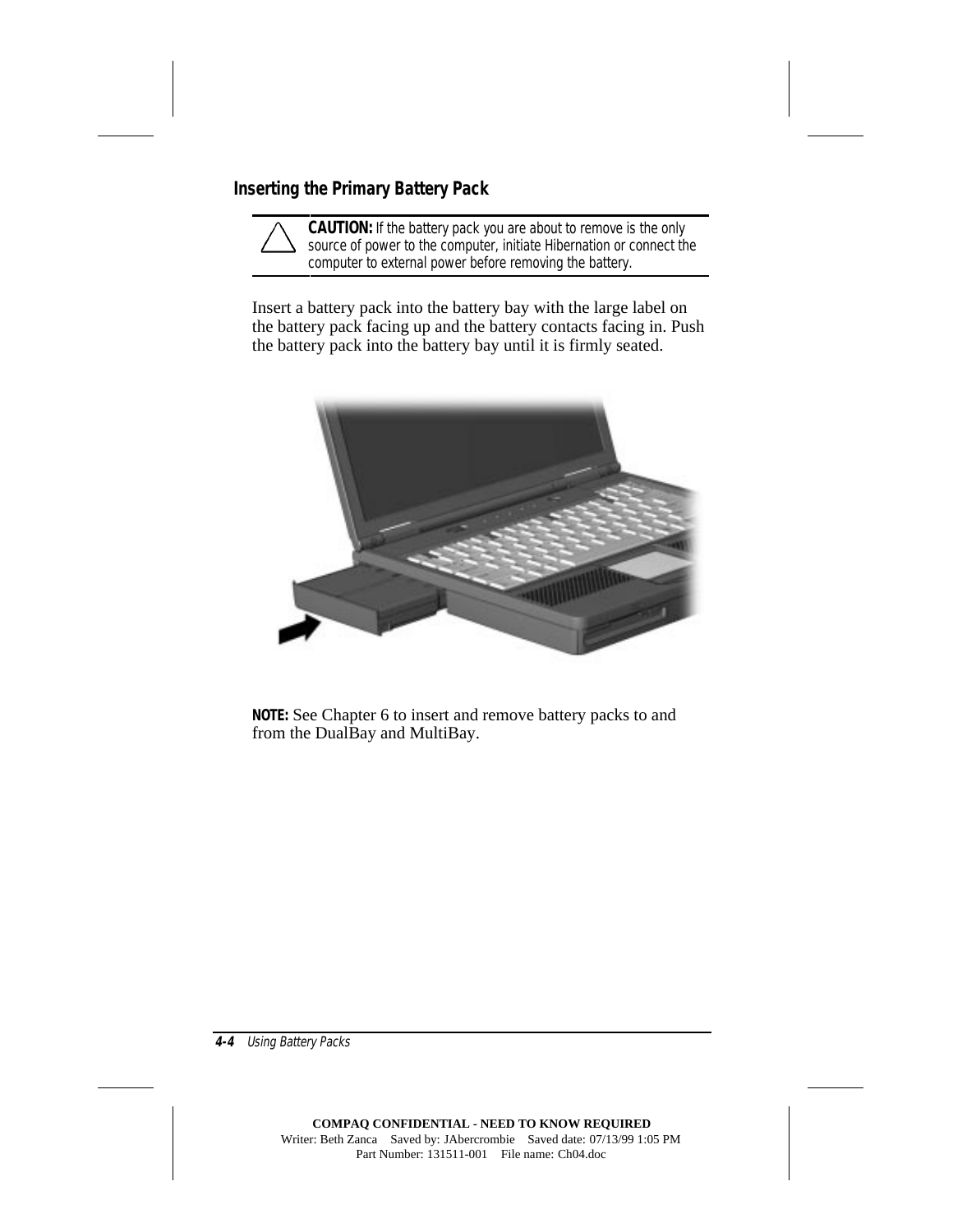### **Storing a Battery Pack**

**CAUTION:** To prevent damage to a battery pack, do not expose it to high temperatures for extended periods of time.

If the computer will be unused and unplugged from an external power source for more than two weeks, remove and store the battery packs.

Proper storage procedures reduce the self-discharge rate of a battery pack. Store a battery pack in a cool, dry place within the following temperature ranges.

| <b>Recommended Battery Pack Storage Temperatures</b> |                            |                            |
|------------------------------------------------------|----------------------------|----------------------------|
| <b>Storage Time</b>                                  | Temperature Range °F       | Temperature Range °C       |
| Less than<br>1 month                                 | $32^{\circ} - 122^{\circ}$ | $0^\circ - 50^\circ$       |
| No more than<br>3 months                             | $32^{\circ} - 104^{\circ}$ | $0^{\circ}$ -40 $^{\circ}$ |
| Unlimited                                            | $32^{\circ} - 86^{\circ}$  | 0°–30°                     |

### **Maximizing Battery Pack Life**

Battery pack operating time varies depending on the system components, options, and applications used. Battery operating time can increase by as much as 50 percent by controlling the energy used by the computer and the energy stored in the battery pack.

**NOTE:** The display, processor, and drive components use the majority of battery power.

To maximize battery pack life, use the following guidelines:

- Select the High level of power management (not available under Windows 98). See Chapter 5 for more information on power management.
- Initiate Suspend or Hibernation or turn the computer off when you are not using it.
- Reduce the display brightness and select a shorter screen save timeout.
- Keep a battery pack in the computer when you are using the computer with external power.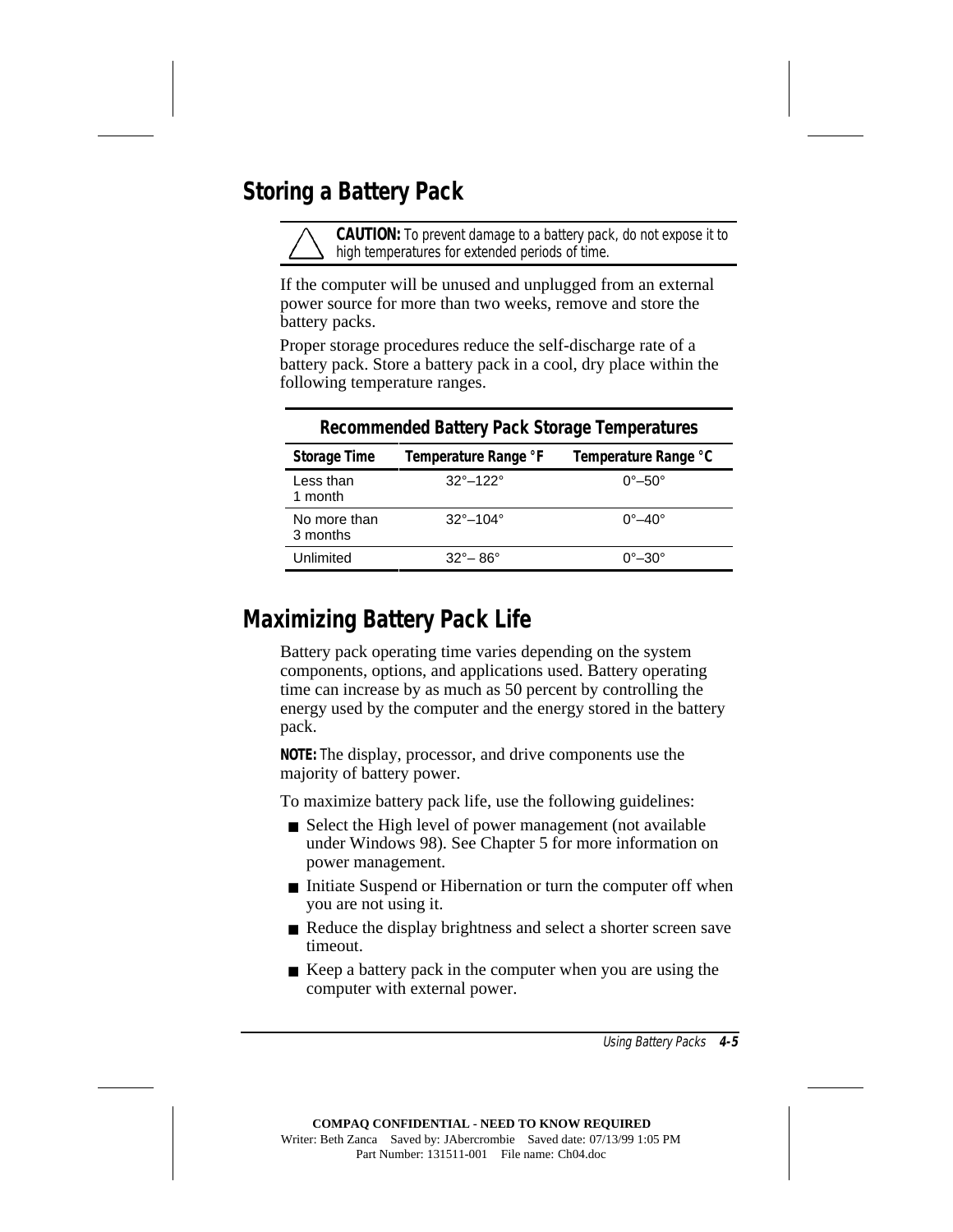- Disconnect external equipment that does not have its own power source. (External equipment connected to the computer drains the battery pack.)
- Exit modem programs when you are not using them.
- Remove a PC Card when you are not using it.
- When storing the computer for more than two weeks, remove battery packs and store them separately to reduce the discharge rate and increase battery life.
- Store the battery pack in a cool, dry place when it is not in use. High temperatures cause a battery pack to lose its charge more quickly and reduce battery pack life. For more information on storing battery packs, see "Storing a Battery Pack" in this chapter.
- Format diskettes while using external power when possible. (Formatting diskettes increases the drain on a battery pack.)

# **Recycling Used Battery Packs**

To find out if the battery pack recycling program is available in your area, check the "Worldwide Telephone Numbers" in Appendix A. If a number for recycling is not listed for your area, contact your Compaq authorized dealer, reseller, or service provider.

# **System Beeps**

### **Beeps with a Blinking Battery Charge Light**

When the computer beeps while the battery charge light is blinking, the computer has entered a low battery condition.

**CAUTION:** When you are alerted of a low battery condition, very little battery charge remains. Save your information and take immediate action to resolve the low battery condition.

See "Turning Beeps On or Off" in this chapter to avoid being alerted with system beeps.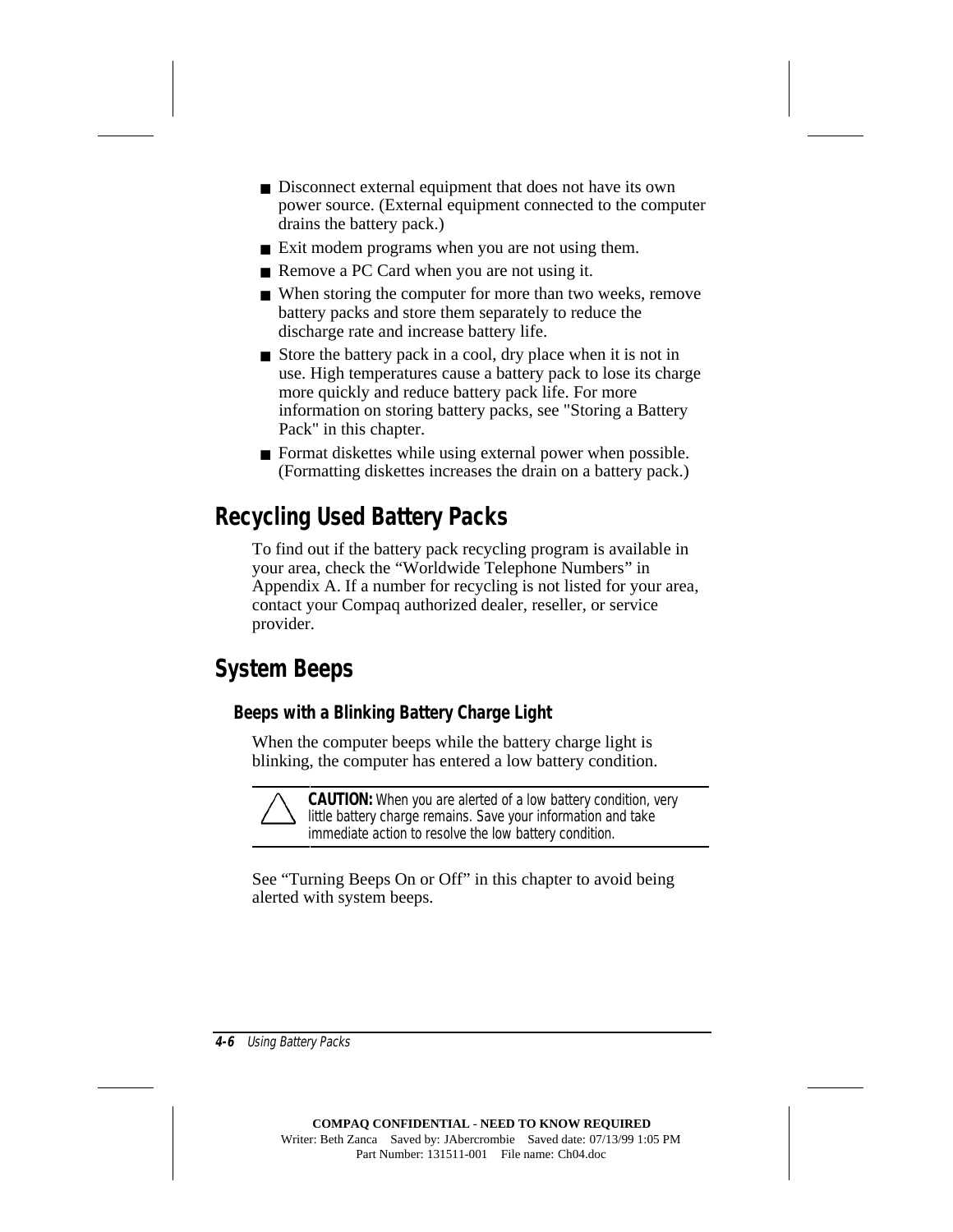### **Beeps with a Blinking Power/Suspend Light**

When the computer beeps while the Power/Suspend light is blinking, the computer has initiated Suspend. See Chapter 5 for more information on using Suspend.

**NOTE:** When the computer is in Suspend and a low battery condition occurs, you cannot press the power button or suspend button to exit Suspend. Connect the computer to AC power until a fully charged battery is available.

See the following section, "Turning Beeps On or Off," to avoid being alerted with system beeps.

#### **Turning Beeps On or Off**

Based on the type of beeps to be turned on or off, do one of the following:

- **To enable or disable PC Card beeps, click Control Panel** double-click PC Card icon $\rightarrow$ Global Settings tab, then click the Disable PC Card Sound Effects box.
- **To disable only low battery warning beeps, click Start** $\rightarrow$ Settings $\rightarrow$ Control Panel $\rightarrow$ double-click Power $\rightarrow$ Power Properties $\rightarrow$ Conservation Settings tab. Then click the Warning Beeps Off button.

**NOTE:** Application-specific beeps must be controlled through the application software.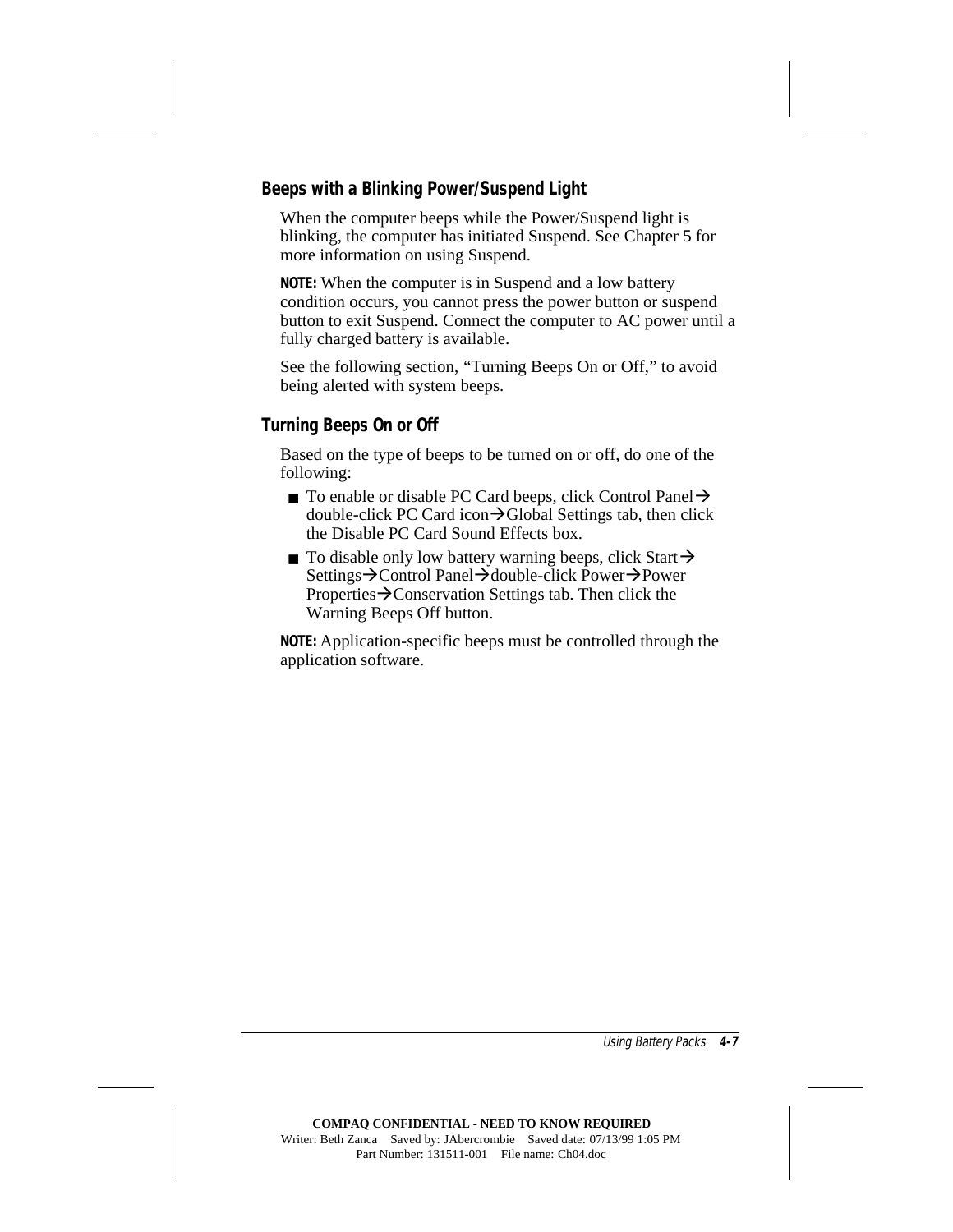*chapter 5*

# MANAGING POWER

### **Selecting a Power Source**

| Task                                           | <b>Recommended Power Source</b>                     |  |
|------------------------------------------------|-----------------------------------------------------|--|
| Work within installed<br>software applications | Charged battery pack inserted into<br>the computer  |  |
|                                                | or                                                  |  |
|                                                | External power supplied through                     |  |
|                                                | □ AC adapter                                        |  |
|                                                | □ Optional docking base                             |  |
|                                                | <b>Qptional Automobile Power</b><br>Adapter/Charger |  |
|                                                | □ Optional Aircraft Power Adapter                   |  |
| Charge a battery pack                          | External power supplied through                     |  |
| inserted in the computer                       | AC adapter                                          |  |
|                                                | Optional docking base                               |  |
|                                                | Optional Automobile Power<br>Adapter/Charger        |  |
| Calibrate a battery pack                       | External power supplied through                     |  |
|                                                | Power cord or AC adapter                            |  |
|                                                | Optional docking base                               |  |
| Modify system software                         | External power supplied through<br>AC adapter       |  |

**NOTE:** If your external monitor is not Energy Star compliant, enabling monitor energy-saving features may cause video distortion when the screen save timeout occurs.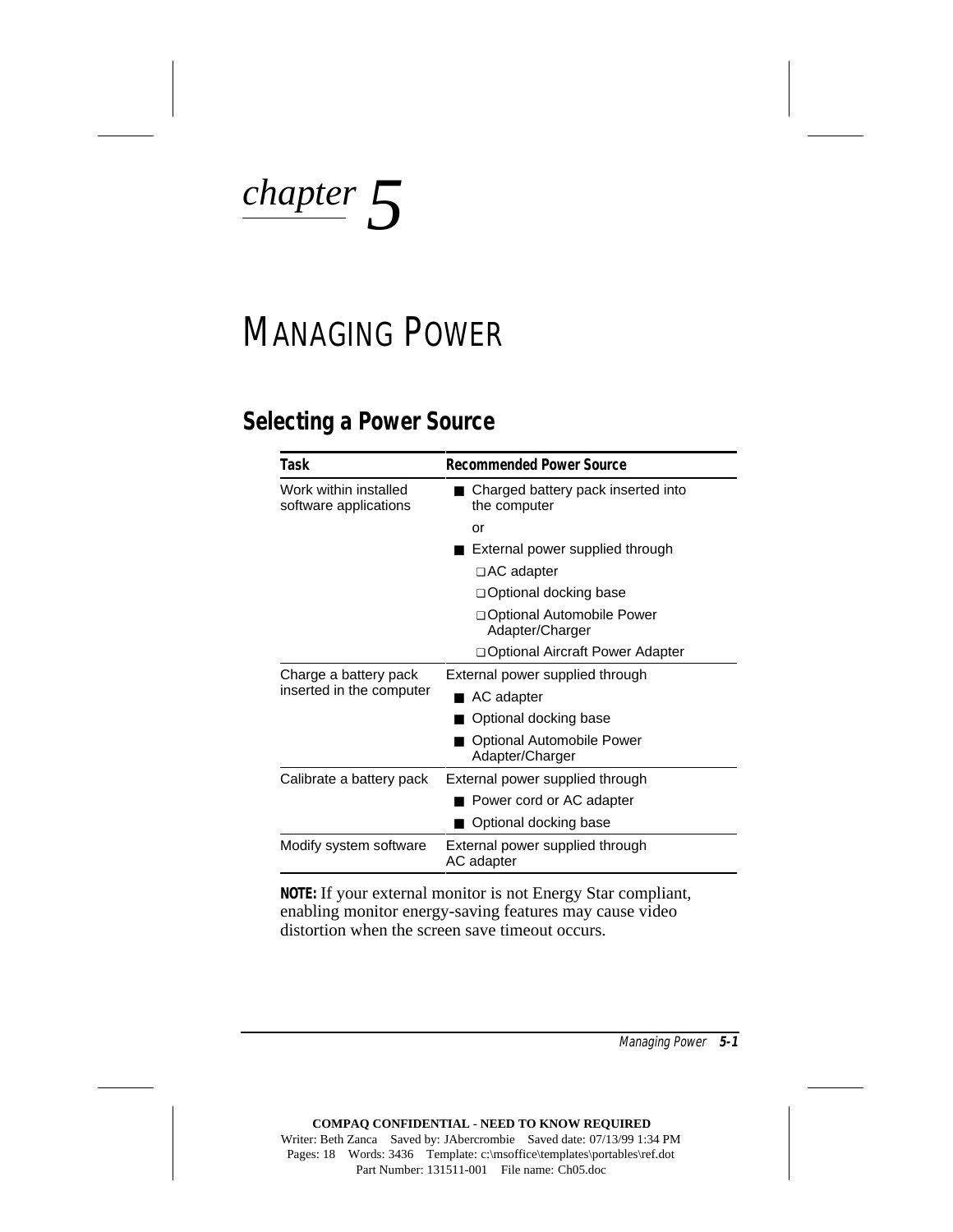# **Using Suspend (Standby) and Hibernation**

You will use the power switch  $\bullet$ , Suspend button  $\bullet$ , Fn key  $\bullet$ , and the power/suspend light  $\Theta$  as you turn the computer on or off or place it in **Suspend (Standby)** or **Hibernation.**

- **Suspend, called Standby** in Windows 98, is an energy-saving feature that reduces power to system components that are not being used. When the computer is in Suspend (Standby), your work is saved in random access memory (RAM) and the screen is cleared.
- **Hibernation** is an energy-saving feature that saves all information in RAM to a hibernation file on the hard drive, then shuts down the computer.



If you are leaving your work, consider:

**If you plan to resume shortly**—Initiating Suspend (Standby) clears the screen, uses less power than leaving the computer on, and your work returns instantly to the screen when you press the suspend button. A fully charged battery pack can support Suspend (Standby) for up to a week, unless frequent charging and discharging has shortened battery pack life.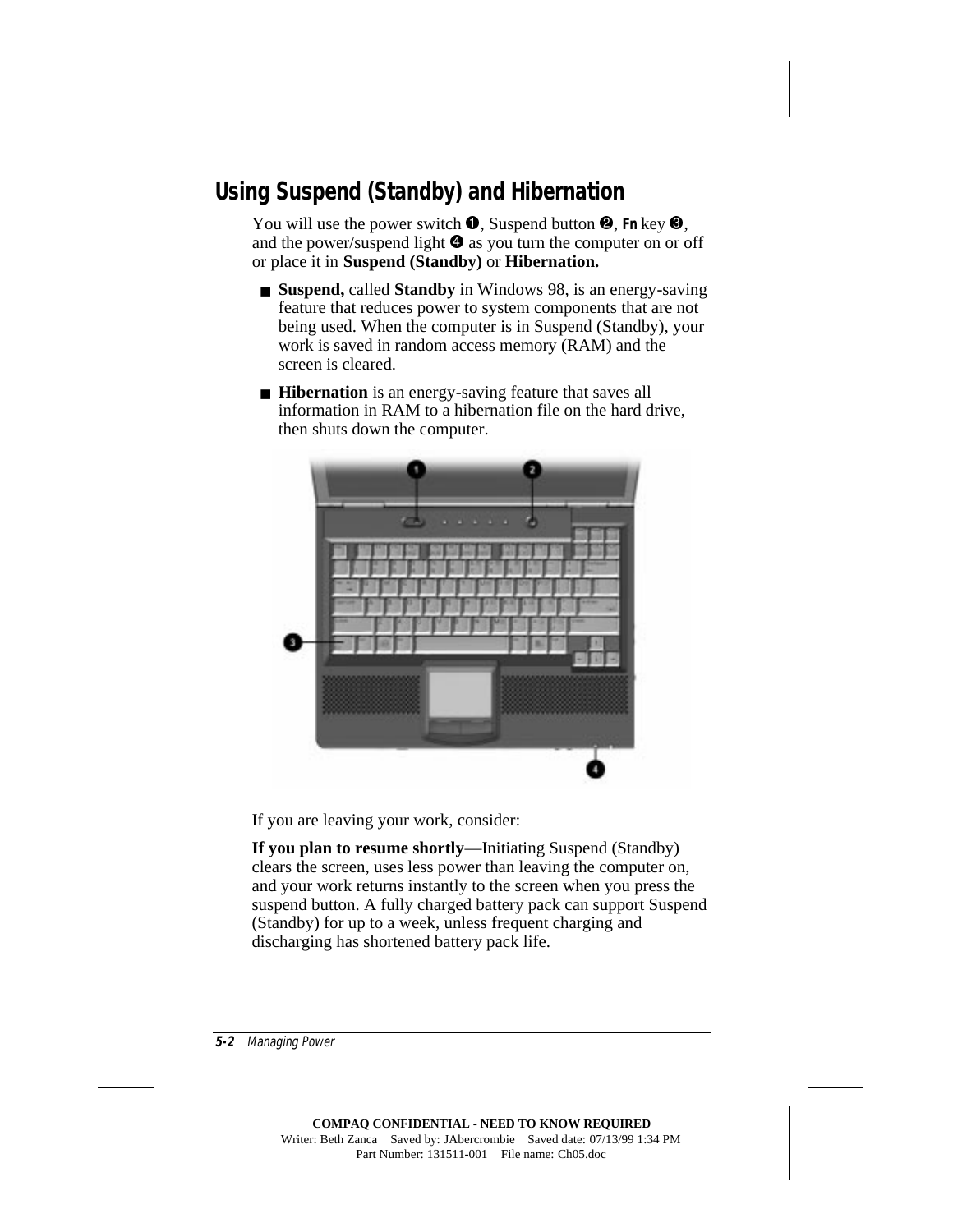**If the computer will be disconnected from external power for more than two weeks**—To extend the useful life of the battery pack, shut down the computer, then remove the battery pack and store it in a cool, dry place.

**If you plan to resume within two weeks**—Initiating Hibernation clears the screen, saves your work to the hard drive, and uses less power than Suspend (Standby). Returning to work saved in Hibernation takes a little longer than returning to work placed in Suspend (Standby), but is much faster than returning to your place manually after restarting the computer. A fully charged battery pack supports Hibernation indefinitely.

|                                             | Procedure                                                                                              | Result                                                                                                        |
|---------------------------------------------|--------------------------------------------------------------------------------------------------------|---------------------------------------------------------------------------------------------------------------|
| Turn the<br>computer<br>on from<br>shutdown | Slide power switch.                                                                                    | Power/suspend* light turns on.<br>Operating system loads.                                                     |
| Shut down<br>the<br>computer                | Shut down the<br>computer.                                                                             | Power/suspend* light turns off.<br>Operating system closes and<br>turns off all power.<br>Computer turns off. |
| Initiate<br>Suspend*                        | Press suspend<br>button.**<br>or<br>■ Select Stand by<br>(Windows 98 only)<br>on the shutdown<br>menu. | Power/suspend* light blinks.<br>System beeps twice.<br>Screen clears.                                         |

#### **Using Standby (Suspend) and Hibernation**

erm *sleep button* rep suspend button.

**Continued**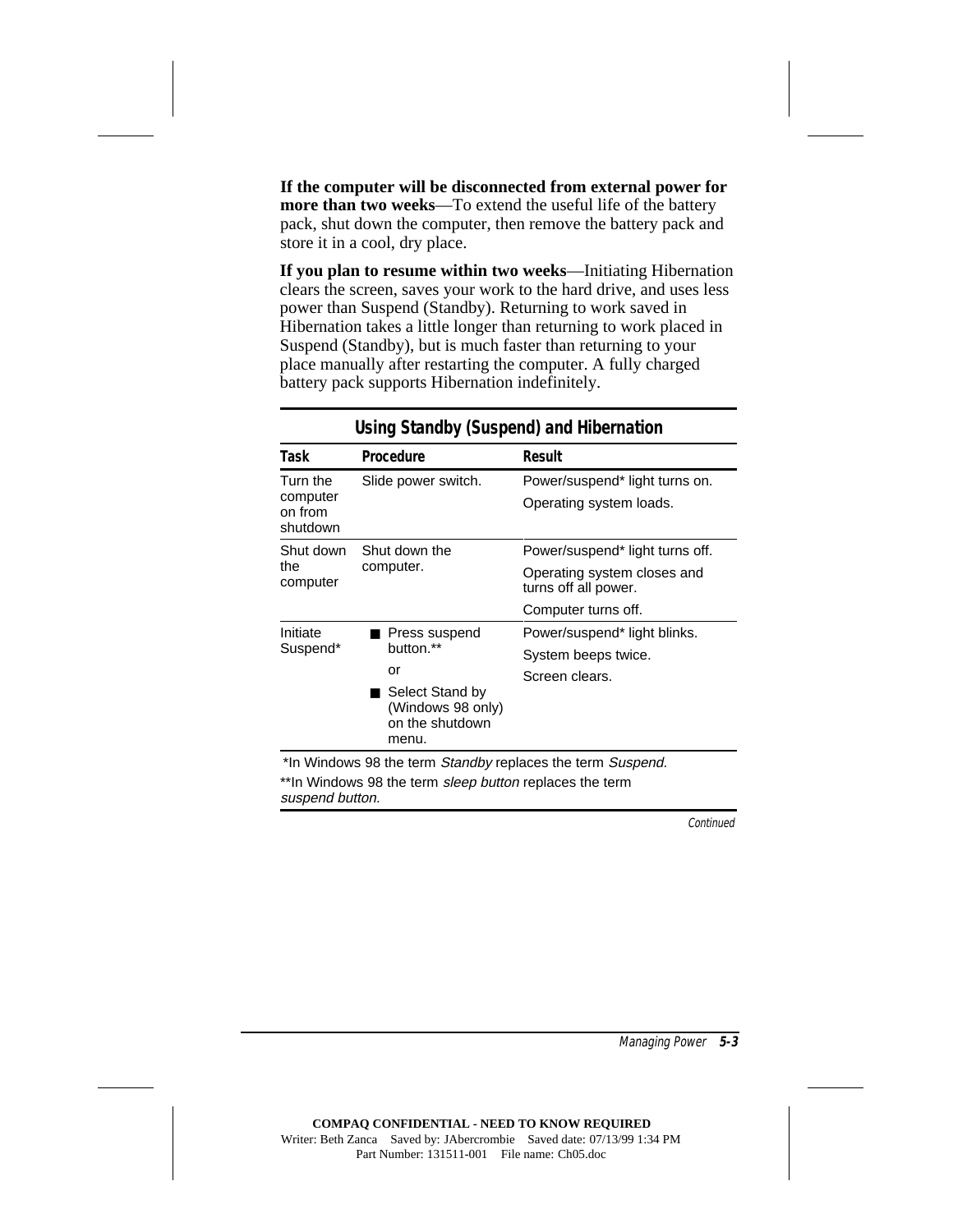| Task                | Procedure                                                  | <b>Result</b>                    |
|---------------------|------------------------------------------------------------|----------------------------------|
| <b>Exit</b>         | Press suspend<br>button.**                                 | Power/suspend* light turns on.   |
| Suspend*            |                                                            | System beeps once.               |
|                     | or                                                         | Your work returns to the screen. |
|                     | Slide power switch.                                        |                                  |
| Initiate            | Press Fn + suspend<br>button.                              | Power/suspend* light turns off.  |
| Hibernation         |                                                            | System beeps twice.              |
|                     |                                                            | Screen clears.                   |
| Restore             | Slide power switch.                                        | Power/suspend* light turns on.   |
| from<br>Hibernation |                                                            | System beeps once.               |
|                     |                                                            | Your work returns to the screen. |
|                     | *In Windows 98 the term Standby replaces the term Suspend. |                                  |
|                     | **In Windows 98 the term sleep button replaces the term    |                                  |

**Using Standby (Suspend) and Hibernation** Continued

ws 98 the term *sleep button* replaces the term suspend button.

### **Managing Low-Battery Conditions**

#### **Identifying Low-Battery Conditions**

- When a battery pack that is the only source of power available to the computer reaches a low-battery condition
	- ❏ The system beeps five times.
	- $\Box$  The battery light  $\Theta$  blinks.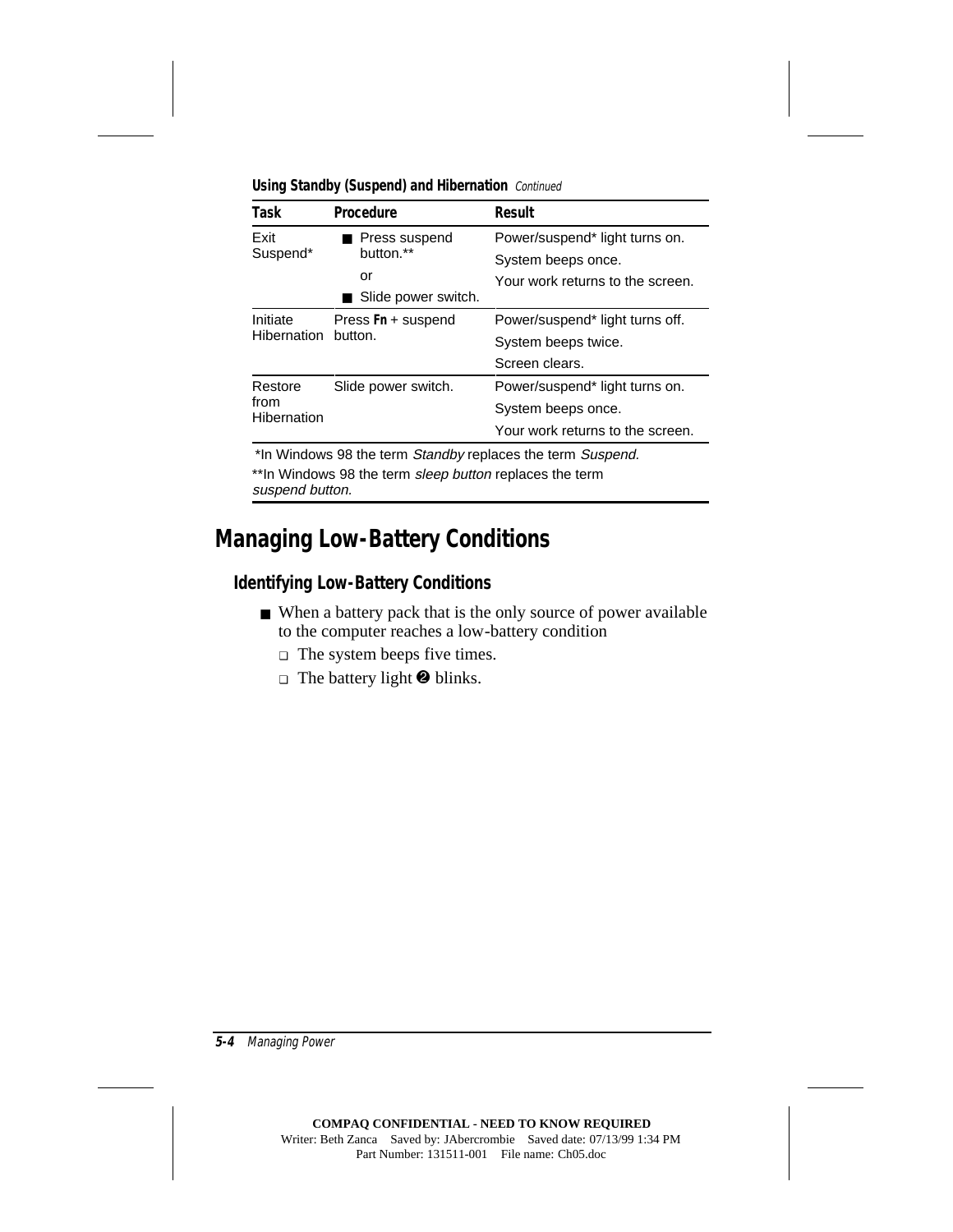- If the low-battery condition is not resolved, the computer will enter a *critical* low-battery condition. In a critical low-battery condition,
	- ❏ **If Hibernation is enabled and the computer is on or in Suspend (Standby)**—The computer beeps twice, then initiates Hibernation. Hibernation is enabled by default.
	- ❏ **If Hibernation is disabled and the computer is on or in Suspend (Standby)**—The computer beeps twice, and the power/suspend light  $\bullet$  blinks. The computer remains *briefly* in Suspend (Standby), then shuts down and your unsaved work is lost.

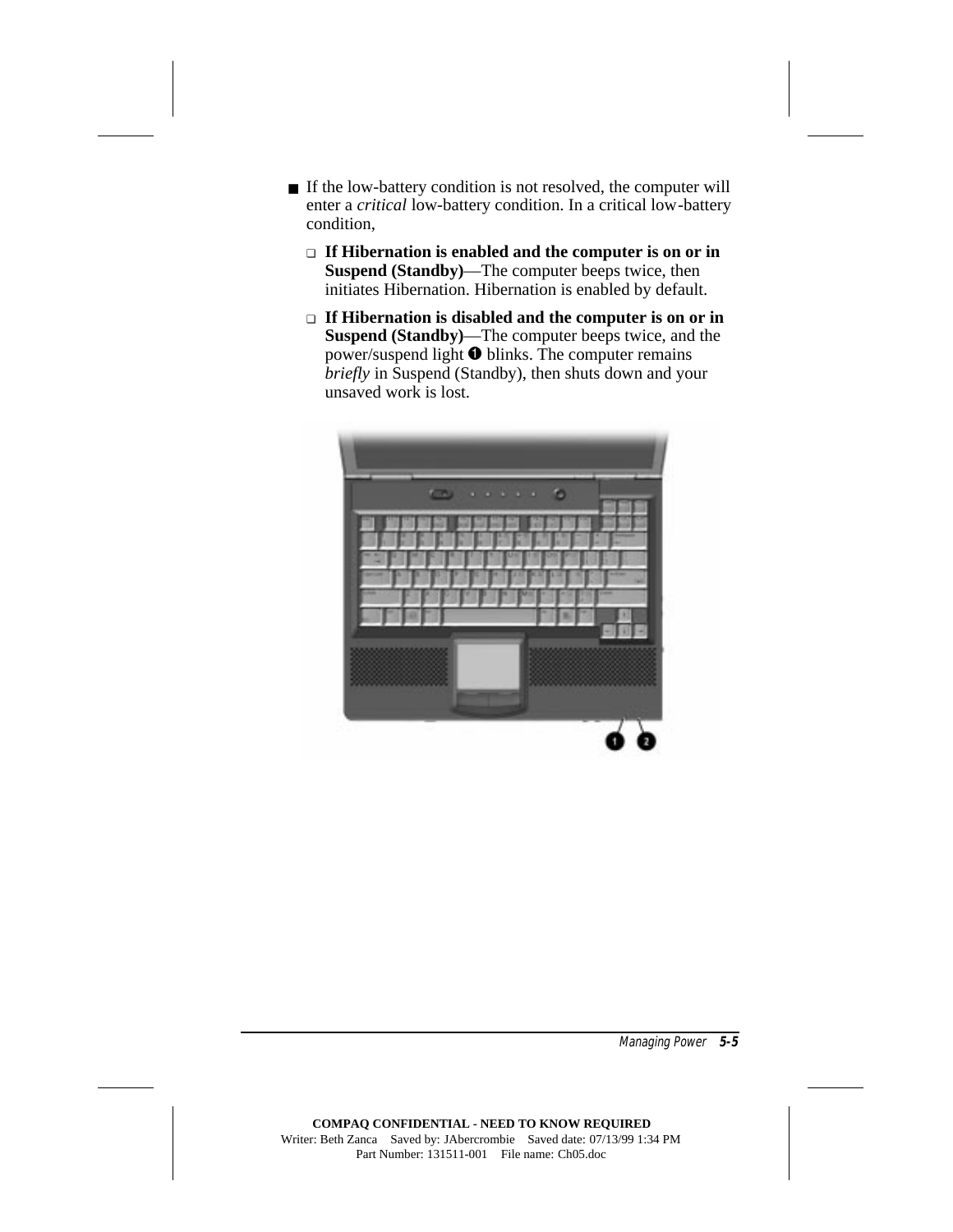### **Resolving Low-Battery Conditions**

- **If external power is available**, **do one of the following**
	- ❏ Connect the computer to an electrical outlet with the AC adapter.
	- ❏ Dock the computer in a docking base that is connected to external power.
	- ❏ Plug an optional Automobile Power Adapter/Charger into the power connector on the computer and into a vehicle cigarette lighter receptacle.
	- ❏ Plug an optional Aircraft Power Adapter into the power connector on the computer and into the in-seat power supply available on some commercial aircraft.

**NOTE:** An optional Aircraft Power Adapter can be used to run the computer, but cannot be used to charge a battery pack.

- **If a charged battery pack is available**—Save your files and press the suspend button to initiate Suspend (Standby), then remove the discharged battery pack and insert a charged battery pack.
- **If neither external power nor a charged battery pack is available**—
	- ❏ Press **Fn +** the suspend button to initiate Hibernation or
	- ❏ Save your work, then shut down the computer.

#### **Restoring from Hibernation After Resolving a Critical Low-Battery Condition**

Slide the power switch. If the computer does not have enough power to restore your work:

- 1. Press **Ctrl+Alt+Del** to abort the restoration.
- 2. Insert a charged battery pack or connect the computer to external power.
- 3. Slide the power switch.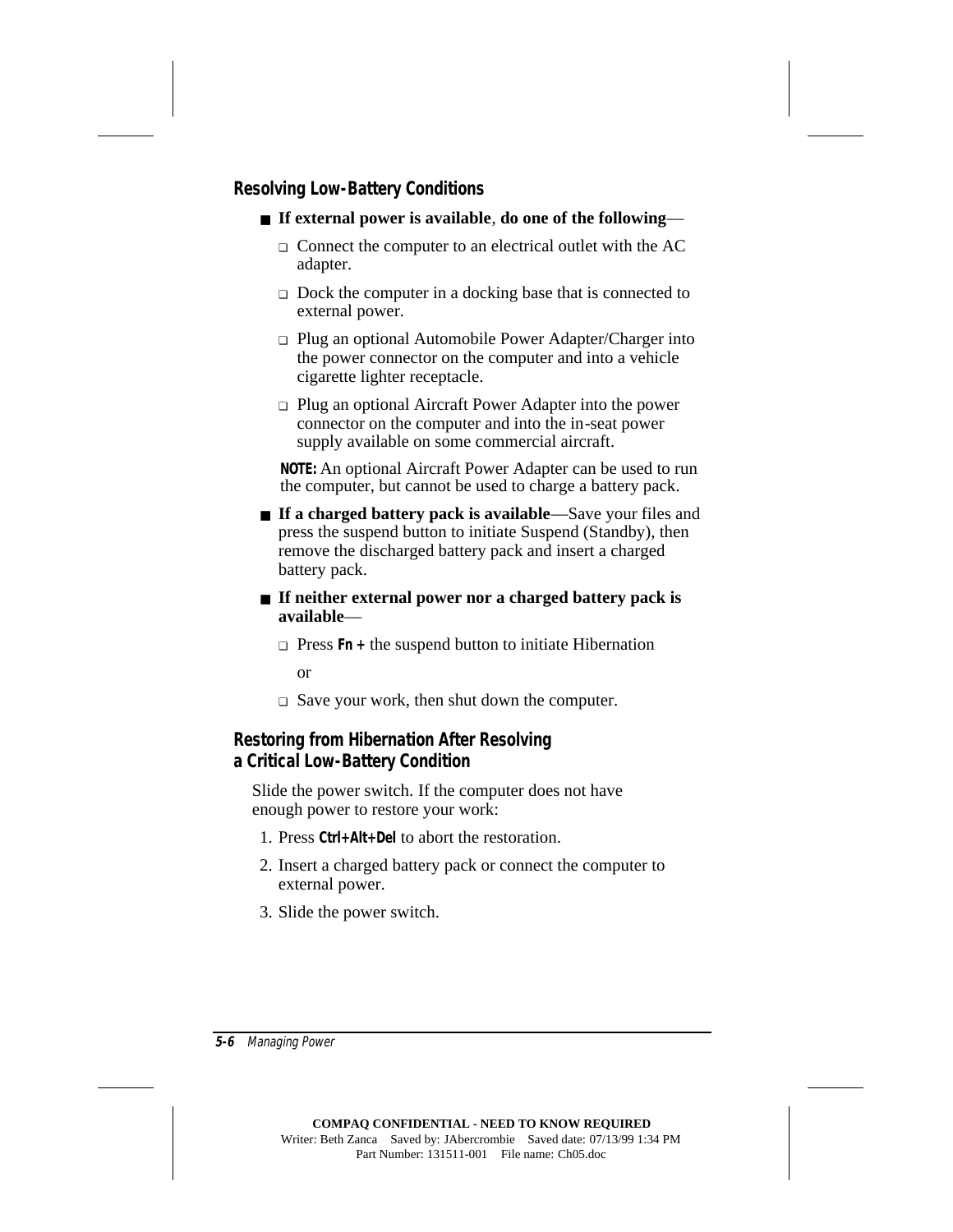# **Charging a Battery Pack**

A battery pack can be recharged wherever external power is available. These locations include the computer battery bay, DualBay, MultiBay, an optional Battery Charger, and the docking base.

**NOTE:** Charging may be delayed if a battery pack is new, has not been used for 2 weeks or more, or is much warmer or cooler than a comfortable room temperature.

#### ■ **If you are charging the battery pack in the computer**—

❏ External power can be supplied to the computer through the AC adapter, an optional docking base, or an optional Automobile Power Adapter/Charger.

**NOTE:** An optional Aircraft Power Adapter cannot be used to charge a battery pack.

❏ The battery light, shown below, turns on while the battery pack is charging and turns off when the battery pack is fully charged.

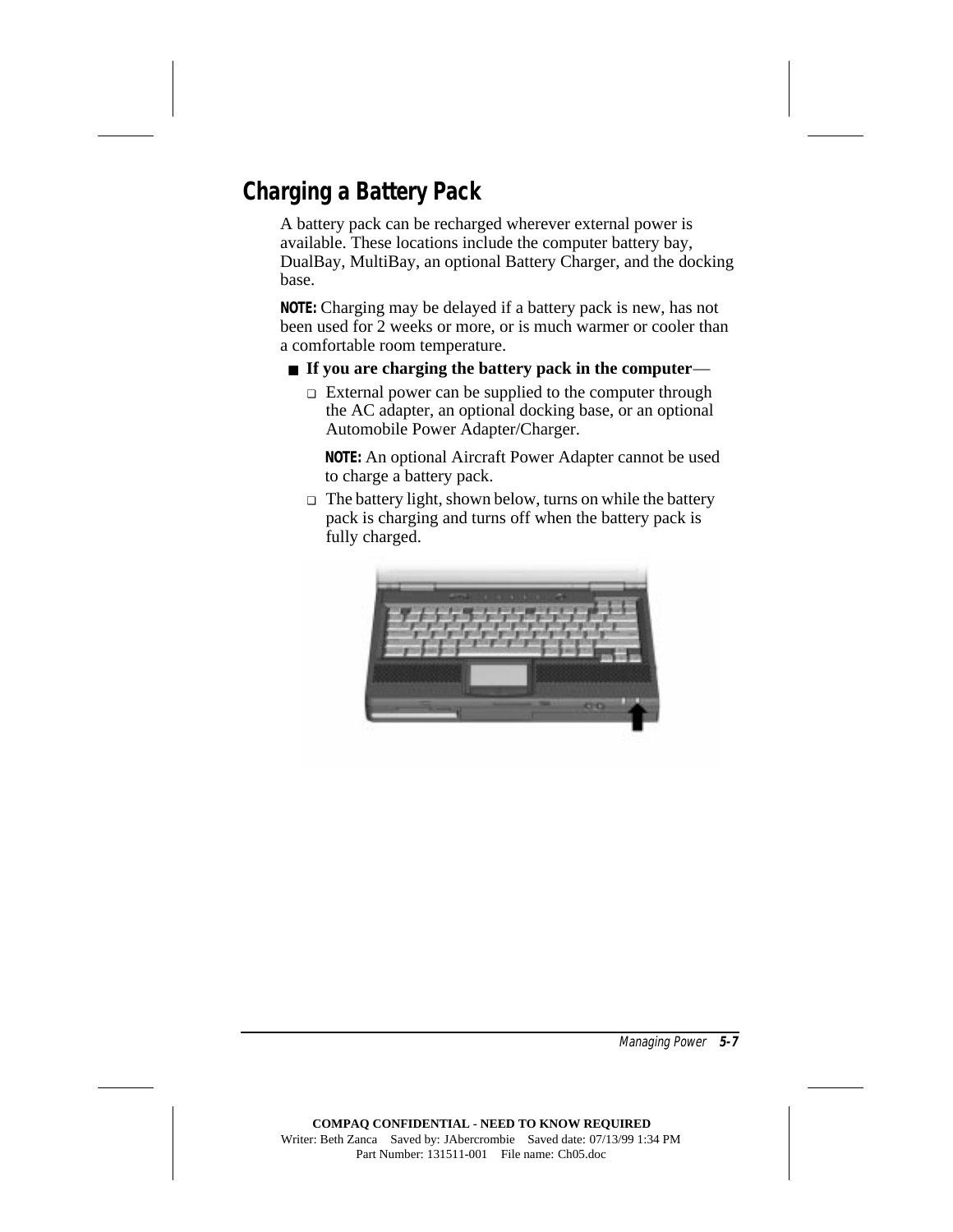#### ■ **To increase the accuracy of all battery charge displays—**

- ❏ Allow a battery pack to discharge to the low-battery level through normal use before charging it.
- ❏ When you charge a battery pack, charge it fully.
- ❏ Before charging a new battery pack or a battery pack that has not been used for two weeks or more, calibrate the new battery pack or check the calibration on the unused battery pack.

## **Monitoring the Charge in a Battery Pack**

**NOTE:** The references in Windows 98 battery charge displays to a "standard APM battery pack" apply to all battery packs that can be used in the computer.

### **Using the Battery Status Tab**

To access the Battery Status tab, press the **Fn+F8** hotkeys or select Start→Settings→Control Panel→power icon (named Power, Power Management, or Compaq Power, depending on your operating system) $\rightarrow$ Battery Status tab.

- To display the location of a listed battery, select the corresponding battery icon.
- A lightening bolt icon beside a battery icon indicates that the battery pack in that location is charging.

### **Using the Battery Meter or Power Meter Icon**

The battery meter icon, called the power meter icon in Windows 98, changes shape to indicate whether the computer is running on external power or on a full, half-full, or nearly discharged battery pack.

To display the battery meter icon in the taskbar

- **In Windows 95** select Start $\rightarrow$ Settings $\rightarrow$ Control Panel→Power→Power tab, then select the Show Battery Meter on the Taskbar check box.
- $\blacksquare$  **In Windows 98** select Start $\rightarrow$  Settings $\rightarrow$ Control Panel→Power Management→Power Meter tab, then select the Show Power Meter on the Taskbar check box.
- **In Windows NT 4.0** the battery meter icon displays in the taskbar by default.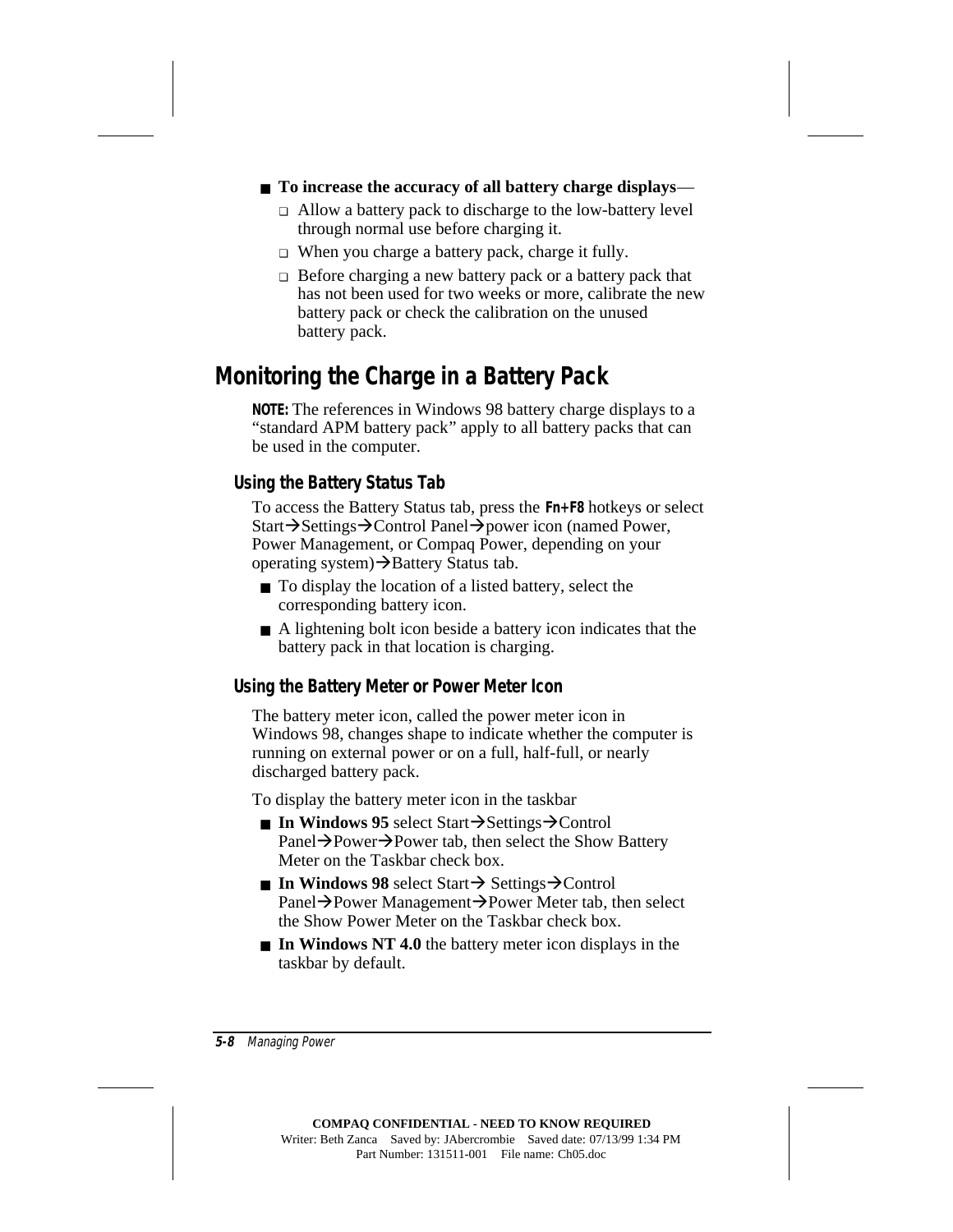When the battery meter or power meter icon is displayed in the taskbar, the icon can also be used as follows.

#### **In Windows 95 and Windows 98**—

| Task                                                                                         | Procedure                                                                                            |
|----------------------------------------------------------------------------------------------|------------------------------------------------------------------------------------------------------|
| View the total battery power<br>remaining in the system.                                     | Rest the cursor over the icon.                                                                       |
| Enable/disable an on-screen<br>critical low-battery warning.                                 | Left-click the icon, select or clear<br>the Enable Low Battery Warning<br>check box, then select OK. |
| Access the Power tab in the<br>Power Properties window.                                      | Right-click the icon, select Adjust<br>Power Properties, then press Enter.                           |
| Open battery meter in a<br>popup window.                                                     | Double-click the icon.                                                                               |
| Display charge information as<br>a percent of a full charge or<br>as the run time remaining. | Left-click the icon, then select your<br>preference in the popup window.                             |

#### **In Windows NT 4.0**—

| Task                                                     | Procedure                             |
|----------------------------------------------------------|---------------------------------------|
| View the total battery power<br>remaining in the system. | Rest the cursor over the icon.        |
| Open the Compaq Power<br>Properties window.              | Double-click or right-click the icon. |

#### **Using the Power or Power Meter Tab**

The Power tab, called the Power Meter tab in Windows 98, is available in Windows 95 and Windows 98.

- To access the tab
	- **□ In Windows 95** select Start→Settings→Control  $Pane1 \rightarrow Power \rightarrow Power$  tab.
	- **□ In Windows 98** select Start→Settings→Control Panel→Power Management→Power Meter tab.
- To view the combined percent of total power remaining in all battery packs in the system, clear the Show the Status of All Batteries check box.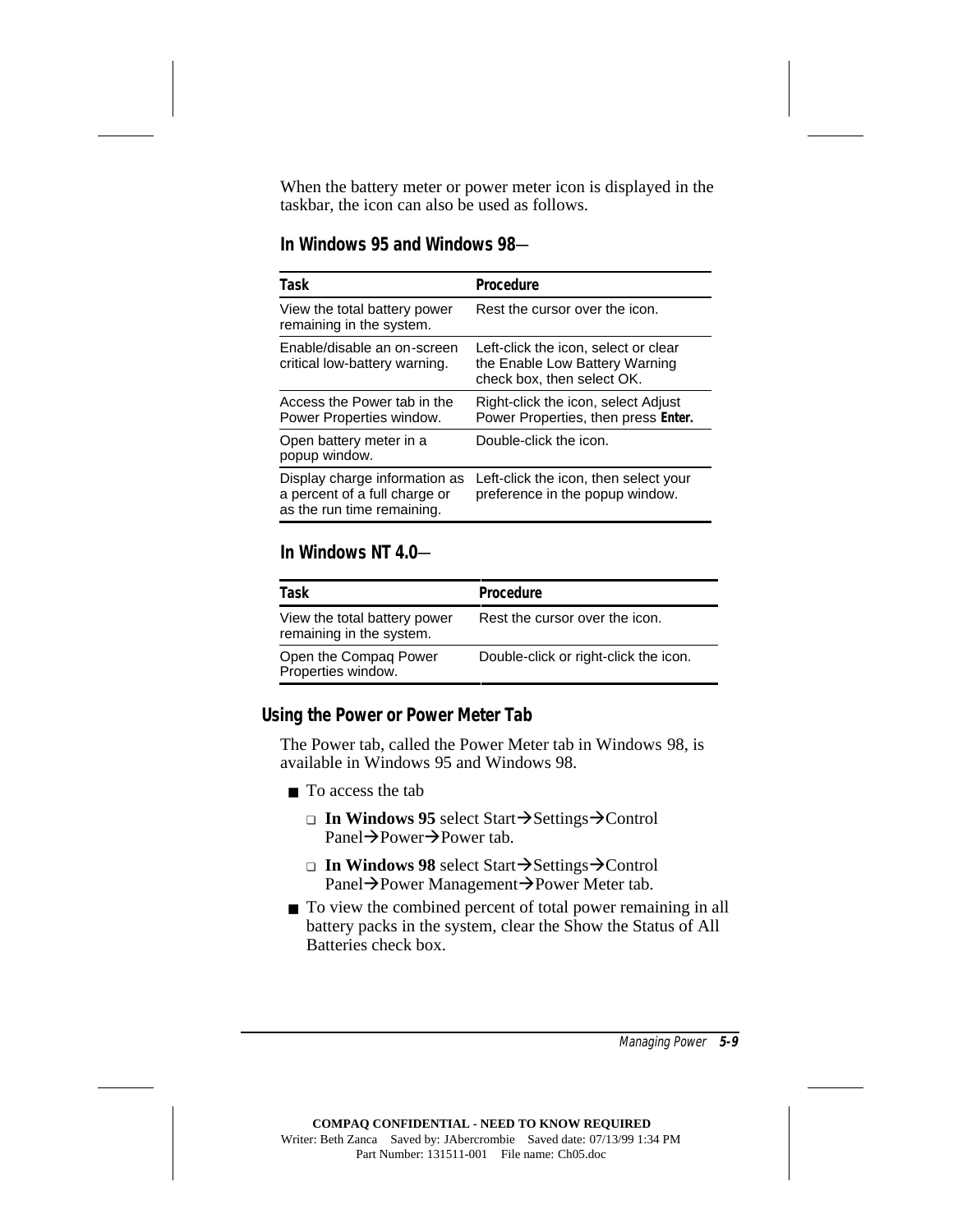■ To view the percent of total power remaining in each battery pack in the system, select the Show the Status of All Batteries check box. The three numbered icons correspond as follows to battery pack locations.

- 1 Computer battery bay
- 2 Computer DualBay
- 3 Computer MultiBay

### **Calibrating a Battery Pack**

Calibration increases the accuracy of all battery charge displays.

The calibration utility supports all battery packs that can be used in the computer.

Use the calibration utility both to check the calibration of a battery pack and to calibrate or recalibrate a battery pack.

- A battery pack cannot be calibrated unless the utility reports that it needs calibration.
	- ❏ A new battery pack can be charged, then used to run the computer before the battery pack is calibrated. However, the amount of charge in the new battery pack cannot be reported accurately until the new battery pack has been calibrated.
	- ❏ Check the calibration of a used battery pack periodically and whenever battery charge displays seem inaccurate.
- While a battery pack is being calibrated, it is fully charged, then fully discharged.
	- ❏ A battery calibration icon in the taskbar displays an Up arrow during the charge phase and a Down arrow during the discharge phase.
	- ❏ A calibration cannot resume if the calibration is stopped or if the computer is shut down during a calibration. An interrupted calibration must be restarted.
	- ❏ After calibration, a battery pack must be charged before it can be used to run the computer.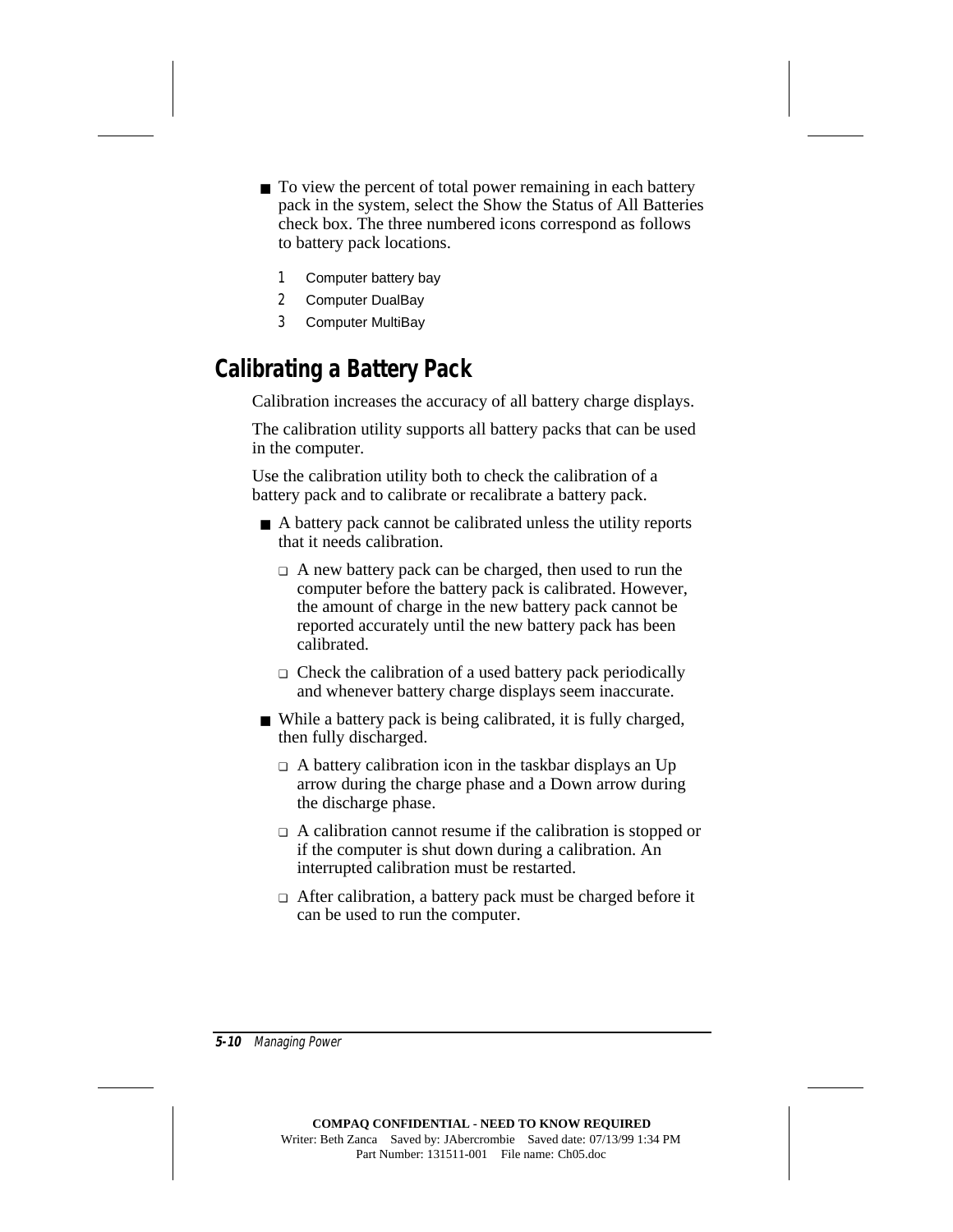$\blacksquare$  The calibration utility calibrates one battery pack at a time and can run in the background as you use the computer or overnight.

**CAUTION:** To prevent loss of work, ensure that the computer remains connected to AC power throughout a calibration.

### **Running a Calibration**

1. **If you are checking the calibration of a battery pack**—Insert the battery pack into the computer battery bay, a DualBay, or a MultiBay.

**If you are calibrating a battery pack**—Insert the battery pack into the computer battery bay, a DualBay, or a MultiBay. Then connect the computer to external power with the AC adapter or dock the computer in a docking base that is connected to external power.

- 2. Access the Battery Calibration tab.
	- **In Windows 95** select Start $\rightarrow$ Settings $\rightarrow$ Control Panel→Power→Battery Calibration tab.
	- $\blacksquare$  **In Windows 98** select Start $\rightarrow$ Settings $\rightarrow$ Control Panel→Power Management→Battery Calibration tab.
	- **In Windows NT 4.0** select Start $\rightarrow$ Settings $\rightarrow$ Control Panel→Compaq Power→Battery Calibration tab.
- 3. View the calibration reports in the Status column. The battery numbers in the Battery column correspond to the following locations:

| <b>Battery Number</b> | <b>Battery Pack Location</b> |
|-----------------------|------------------------------|
|                       | Computer battery bay         |
|                       | Computer DualBay             |
|                       | Computer MultiBay            |

- 4. Select any location number with "Needs calibration" beside it in the Status column.
- 5. Select the Start Calibration button.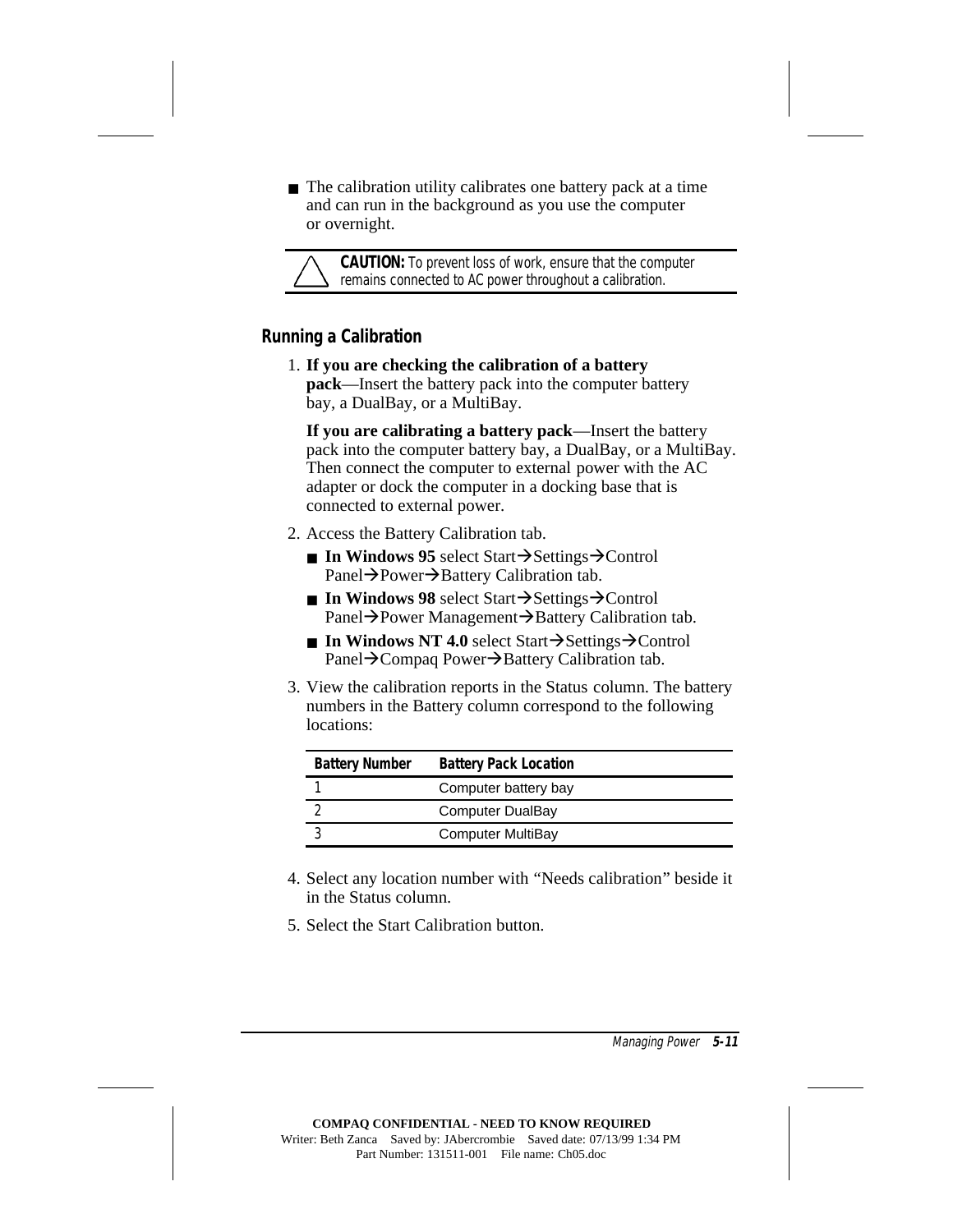### **Stopping a Calibration**

Shut down the computer or select the Stop Calibration button on the Battery Calibration tab. The Stop Calibration button is visible only during a calibration.

### **Using Power Preferences**

You can increase, decrease, and allocate the power used by the computer by setting power preferences.

- Increasing power increases performance, while decreasing power conserves energy and extends the running time from a battery pack.
- By decreasing power to unused components and functions, you can allocate more power to the components and functions that you are using.

Many power preferences consist of **timeout** settings.

- A timeout is the period of inactivity before the system initiates a power change or reduces power to a component. For example, the computer is preset to initiate Suspend (Standby) after a period of inactivity. The time interval between when you stop using the computer and when the computer initiates Suspend (Standby) is a Suspend (Standby) timeout.
- Depending on your operating system, you can set timeouts that are specific to various conditions, components, or procedures as well as specify the duration of those timeouts.

The following tables list power preference procedures that are not described in your operating system documentation.

- For additional power preference options, refer to your operating system documentation.
- For a summary of battery conservation settings that extend the running time from a single charge, refer to "Conserving Battery Power" later in this chapter.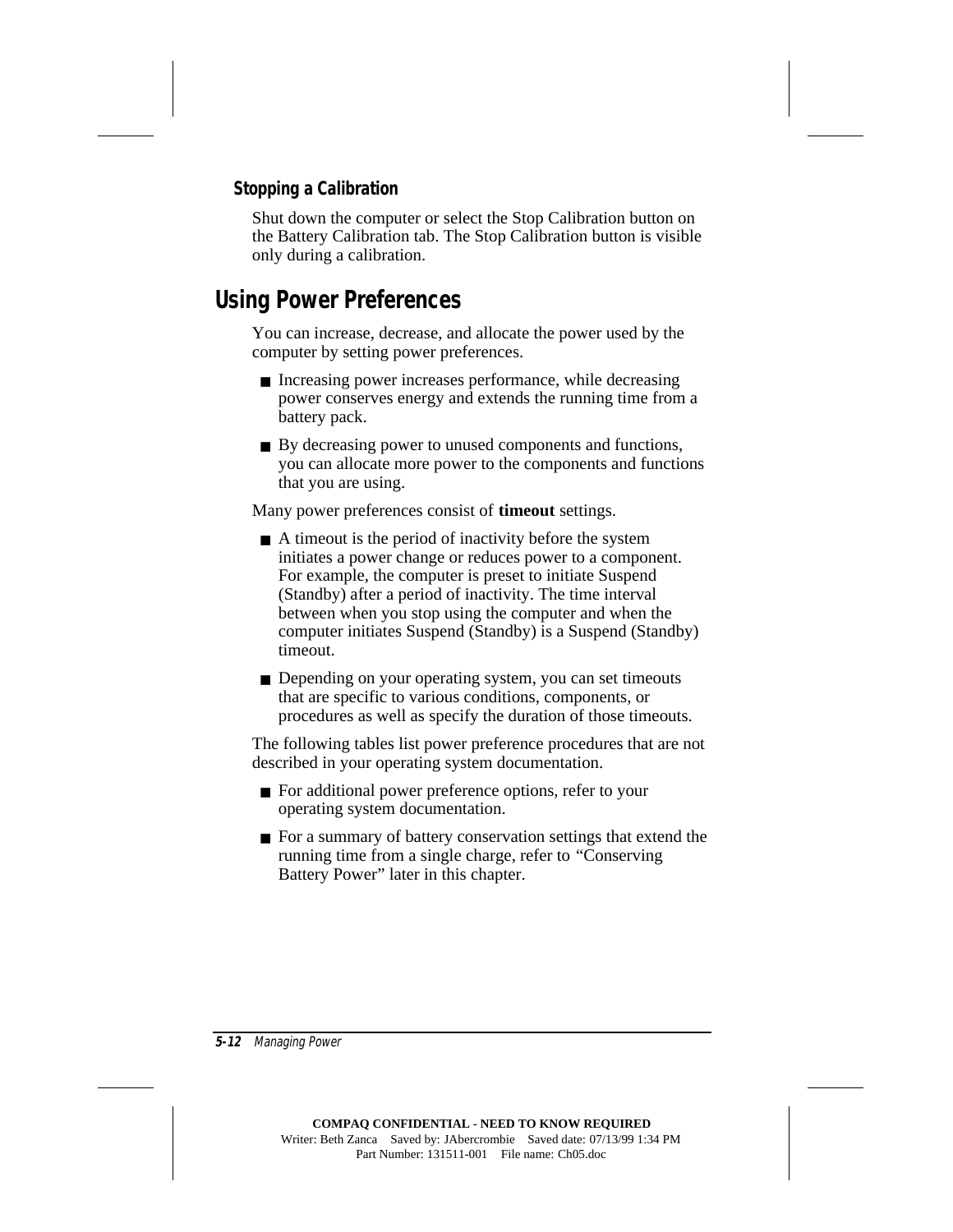### **Setting Power Preferences in Windows 95 and Windows NT 4.0**

Refer to the following table for procedures on setting power preferences.

| Preference                                                                                                                      | <b>Procedure from Control Panel</b>                                                                                                                                                              |
|---------------------------------------------------------------------------------------------------------------------------------|--------------------------------------------------------------------------------------------------------------------------------------------------------------------------------------------------|
| Select a preset level of power<br>use that applies whenever the<br>computer is running on a                                     | Select Power (or Compaq Power) →<br>Battery Conservation Settings tab,<br>then select a conservation level:                                                                                      |
| battery pack.<br>NOTE: A battery conservation                                                                                   | High provides maximum battery<br>conservation.                                                                                                                                                   |
| level can also be displayed and<br>selected with the Fn+F7 hotkeys.                                                             | Medium balances battery<br>conservation and system<br>performance.                                                                                                                               |
|                                                                                                                                 | None (drain) provides maximum<br>power.                                                                                                                                                          |
| Create a level of power use that<br>applies settings for the following<br>whenever the computer is<br>running on a battery pack | Select Power (or Compaq Power) ><br>Battery Conservation Settings tab.<br>Select Custom, then enter your<br>preferences.                                                                         |
| Suspend timeout                                                                                                                 | NOTE: Although a battery conservation<br>level can be displayed and selected<br>with the Fn+F7 hotkeys, Custom level<br>preferences must be entered on the<br>Battery Conservation Settings tab. |
| System idle timeout                                                                                                             |                                                                                                                                                                                                  |
| Processor speed                                                                                                                 |                                                                                                                                                                                                  |
| Screen brightness                                                                                                               |                                                                                                                                                                                                  |
| Enable/disable low-battery<br>warning beeps.                                                                                    | Select Power (or Compaq Power) →<br>Battery Conservation Settings tab,<br>then select the On or Off radio<br>button.                                                                             |
| Set Hibernation timeout.                                                                                                        | Select Power (or Compaq Power) ><br>Hibernation tab, then select a timeout<br>from the Timeout drop-down list.                                                                                   |
|                                                                                                                                 | NOTE: This setting does not affect<br>system-initiated Hibernation during a<br>critical low-battery condition.                                                                                   |
| Exit Suspend after a user-<br>selected timeout.                                                                                 | Select Power (or Compaq Power) →<br>Resume Timer tab. Select the<br>Enabled check box, then select a<br>date from the Date drop-down list<br>and a time from the Time drop-down<br>list.         |

Continued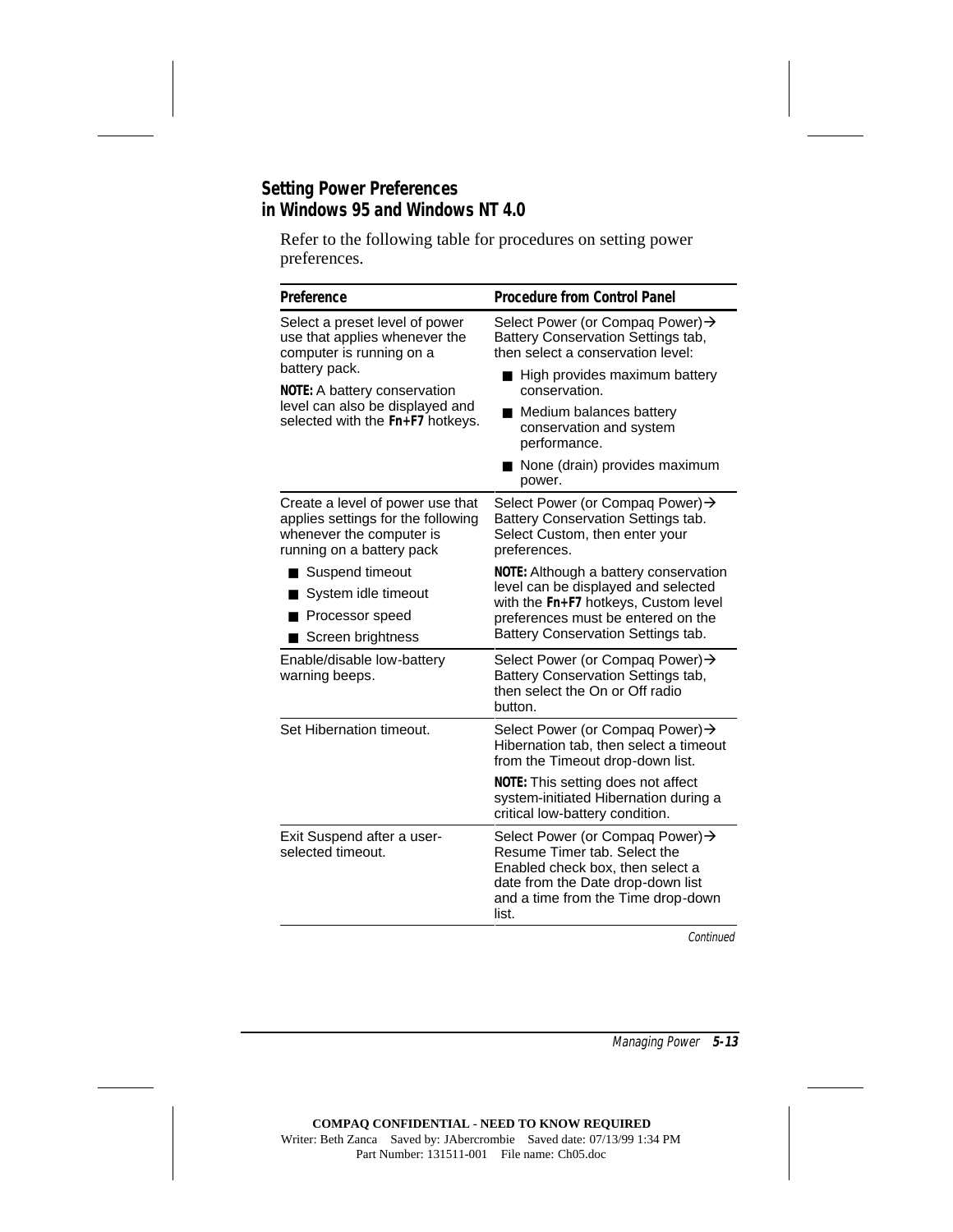| Preference                                                       | <b>Procedure from Control Panel</b>                                                                                                            |
|------------------------------------------------------------------|------------------------------------------------------------------------------------------------------------------------------------------------|
| Set computer to initiate<br>Hibernation rather than<br>Suspend.  | Select Power (or Compaq Power) →<br>Hibernation tab, then select Standby<br>in the Timeout drop-down list.                                     |
| In Windows 95, turn off power<br>to an optional PC Card modem    | Select Power (or Compaq Power) →<br>PC-Card Modems tab, then select<br>Turn Off Power to PC Card Modem<br>when not in use check box.           |
| Change location of Hibernation<br>file.                          | Select Power (or Compaq Power) →<br>Hibernation tab, then select the new<br>location from the Drive for Hibernation<br>File drop-down list.    |
| Enable/Disable Hibernation.                                      | Select Power (or Compaq Power) →<br>Hibernation tab, then select the On or<br>Off button.                                                      |
|                                                                  | CAUTION: If the computer reaches a<br>critical low-battery condition while<br>Hibernation is turned off, unsaved<br>work can be lost.          |
| In Windows NT 4.0, create a<br>general level of power use that   | 1. Select Compaq<br>Power→AC Energy Saver tab.                                                                                                 |
| applies whenever the computer<br>is running on external AC or DC | 2. Select the AC Energy Saver On<br>radio button.                                                                                              |
| power. You can enter settings<br>for<br>Screen save timeout.     | 3. To set a screen save timeout,<br>select a timeout in the Screen<br>Save drop-down list.                                                     |
| ■ Hard drive timeout.<br>Energy-saving monitor<br>timeout.       | 4. To set a hard drive timeout, select<br>a timeout in the Hard Disk Idle<br>drop-down list.                                                   |
|                                                                  | 5. To enable an external monitor to<br>enter a low-power mode following<br>a screen save timeout, select the<br>Energy Save Monitor check box. |
|                                                                  | NOTE: You will not be logged off a<br>network when the monitor enters<br>low-power mode.                                                       |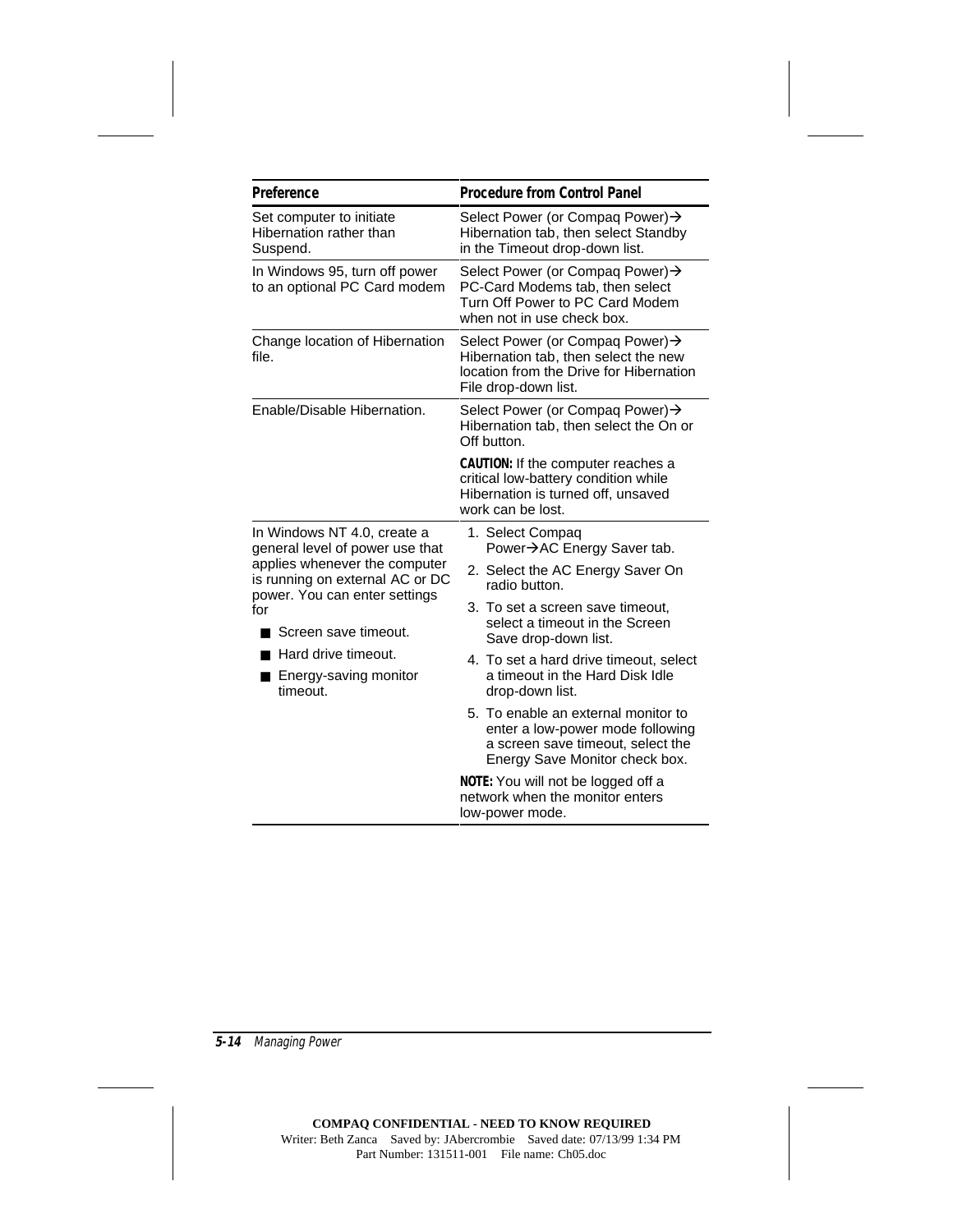#### **Setting Power Preferences in Windows 98**

**To access most power preference settings**—Select Start→Settings→Control Panel→Power Management. For information about setting all Power Management preferences except the following, refer to your Windows 98 documentation.

**To enable or disable Hibernation**—Select the Hibernation tab, then select the On or Off button.

**To set a screen brightness level that applies when the computer is running on a battery pack**—Select the Battery Conservation Settings tab, then select a percent from the Brightness drop-down list.

**If you are accustomed to running Windows 95 or Windows NT 4.0 on a Compaq portable computer**—You will find most of the power preference options you formerly accessed in Power Properties window in the Windows 98 Power Management Properties window. However, in Windows 98

- Processor speed is managed by the operating system.
- The easiest way to turn off power to a PC Card is to remove the PC Card.
- The Fn+F7 hotkeys open the Power Schemes window.
- The preferences you formerly set on the Resume Timer tab can be set at Start $\rightarrow$ Programs $\rightarrow$ Accessories $\rightarrow$ System  $Tools \rightarrow Scheduled$  Tasks.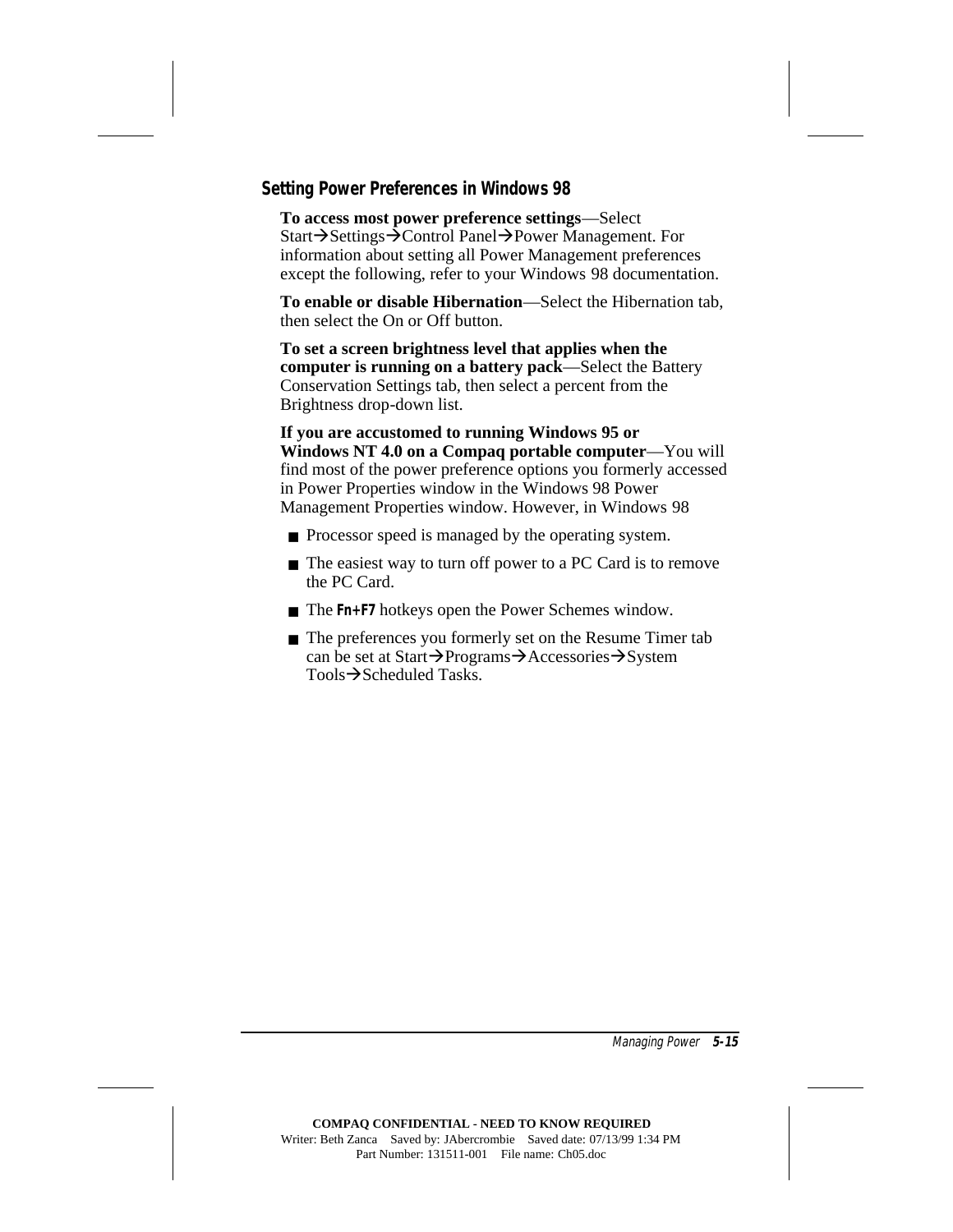#### **Turning Auto Insert Notification On or Off**

Auto Insert Notification runs a CD-ROM or DVD-ROM on insertion, but drains power and prevents system-initiated Suspend (Standby) and prevents system-initiated hibernation.

**NOTE:** The Auto Insert Notification prevents system-initiated (timeout) suspend/hibernation in Windows 95 and Windows NT 4.0.

To turn off Auto Insert Notification:

- **In Windows 95 or Windows 98 select Start**  $\rightarrow$  **Settings**  $\rightarrow$ Control Panel→System→Device Manager→CD-ROM→ Properties. Clear the CD-ROM Auto Insert Notification check box.
- **In Windows NT 4.0** select Start $\rightarrow$ Settings $\rightarrow$ Control Panel→Compaq Power→Battery Conservation Settings tab. Clear the CD-ROM Auto Insert Notification check box.

To turn on auto insert notification, access the CD-ROM Auto Insert Notification check box as instructed above, then select the check box.

## **Conserving Battery Power**

#### **Battery Power Conservation Checklist**

- Exit modem applications and turn off local area network (LAN) connections when you are not using them.
- Disconnect external equipment you are not using that is not connected to an external power source.
- If you leave your work, initiate Suspend (Standby) or Hibernation or shut down the computer.
- Remove PC Cards you are not using.
- Use the **Fn+F10** hotkeys to quickly raise and lower display brightness as you work.
- Run the computer on external power while formatting a diskette.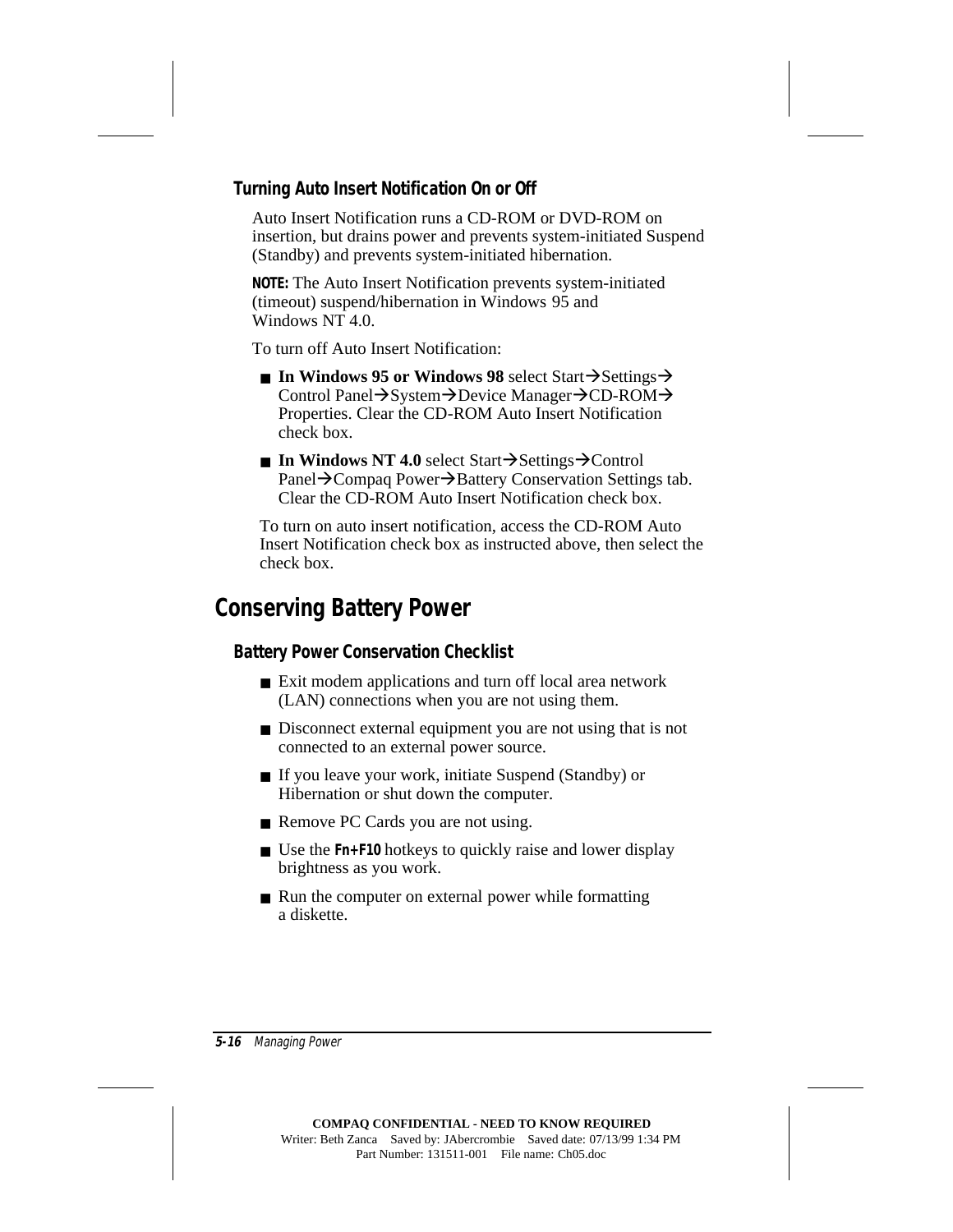#### **Conserving Battery Power in Windows 95**

- Select Start $\rightarrow$ Settings $\rightarrow$ Control Panel $\rightarrow$ Power. Then:
	- ❏ On the Battery Conservation Settings tab, select the High battery conservation level or select the Custom battery conservation level, then enter even lower settings.
	- ❏ On the Disk Drives tab, set a low When Powered By Batteries timeout for the disk drive.
	- ❏ If you are using a PC Card modem, click the PC-Card Modems tab, then select the Turn Off PC-Card Modems When Not in Use check box.
- If Infrared Monitor is enabled, select Start→Settings→Control Panel→Infrared→Options tab, then clear the Search for and Provide Status for Devices in range check box.

**IMPORTANT:** You cannot establish an infrared link while this check box is cleared. For more information about infrared, refer to Chapter 8.

■ If a CD-ROM or DVD-ROM is in the system, clear the CD-ROM Auto Insert Notification check box.

#### **Conserving Battery Power in Windows 98**

- Select Start $\rightarrow$ Settings $\rightarrow$ Control Panel $\rightarrow$ Power Management $\rightarrow$ Power Schemes tab, then create a power scheme that conserves battery power.
- Select Start→Settings→Control Panel→Power Management  $\rightarrow$  Battery Conservation Settings. Then select a low screen brightness.
- Select the infrared icon in the task bar $\rightarrow$ Options tab, then clear the Search for and Provide Status for Devices in range check box.

**IMPORTANT:** You cannot establish an infrared link while this check box is cleared. For more information about infrared, refer to Chapter 8.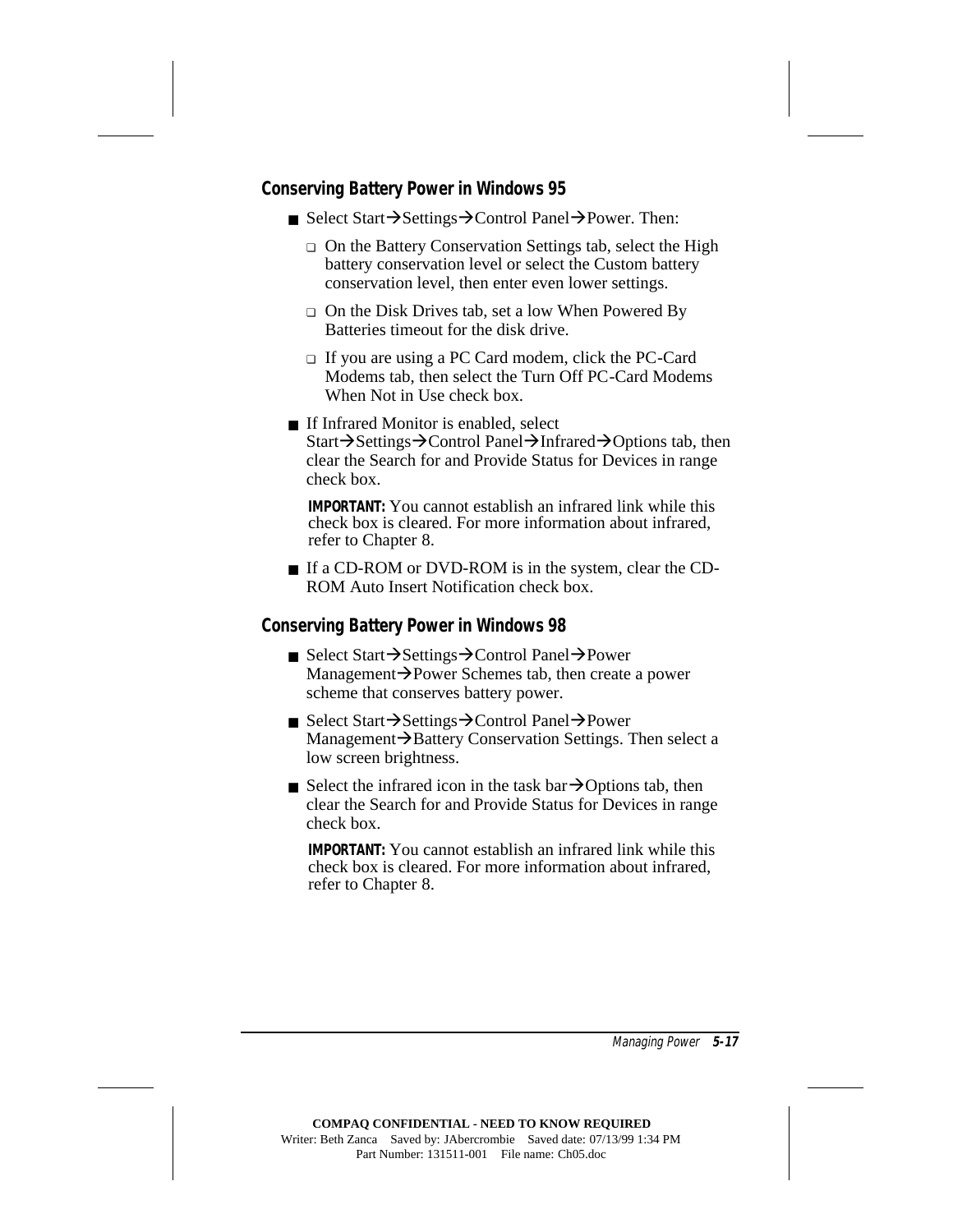#### **Conserving Battery Power in Windows NT 4.0**

- Select the Start button  $\rightarrow$  Settings $\rightarrow$ Control Panel $\rightarrow$ Compaq Power $\rightarrow$ Battery Conservation Settings tab. Then:
	- ❏ Select the High battery conservation level

or

❏ Select the Custom battery conservation level, then enter even lower settings.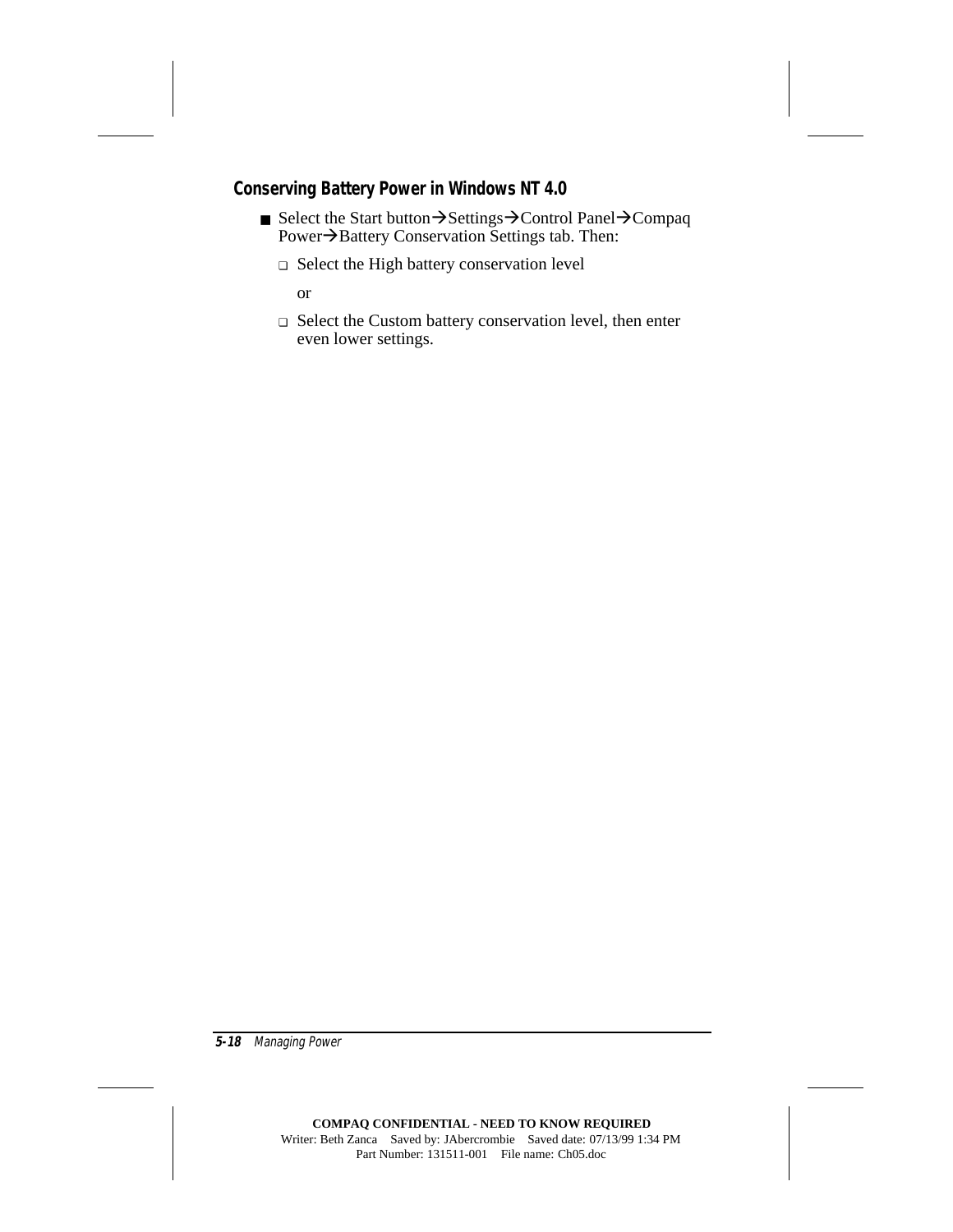# *chapter 6*

## WORKING WITH REMOVABLE DRIVES AND DEVICE BAYS

## **Bay Configuration**

The three computer bays support standard as well as optional devices. Some devices can be hot plugged, while others must be inserted after the computer has been turned off. The following table is a list of devices supported in all bays, as well as the computer power state required before inserting the device (see Chapter 2 for bay locations):

| <b>Bay Configuration</b> |                          |                    |  |  |  |
|--------------------------|--------------------------|--------------------|--|--|--|
| <b>Functional Bay</b>    | <b>Devices Supported</b> | <b>Power State</b> |  |  |  |
| MultiBay                 | CD-ROM drive             | Off                |  |  |  |
|                          | DVD drive                | Off                |  |  |  |
|                          | LS-120 Drive             | Off                |  |  |  |
|                          | Second hard drive        | Off                |  |  |  |
|                          | Diskette Drive           | On                 |  |  |  |
|                          | Third battery pack       | On                 |  |  |  |
| DualBay                  | Diskette drive           | On                 |  |  |  |
|                          | Second battery pack      | On                 |  |  |  |
| Battery bay              | Primary battery pack     | On                 |  |  |  |

**NOTE:** If two 3.5-inch/8.89-cm diskette drives are inserted in the MultiBay and the DualBay at the same time, only the DualBay diskette drive will work.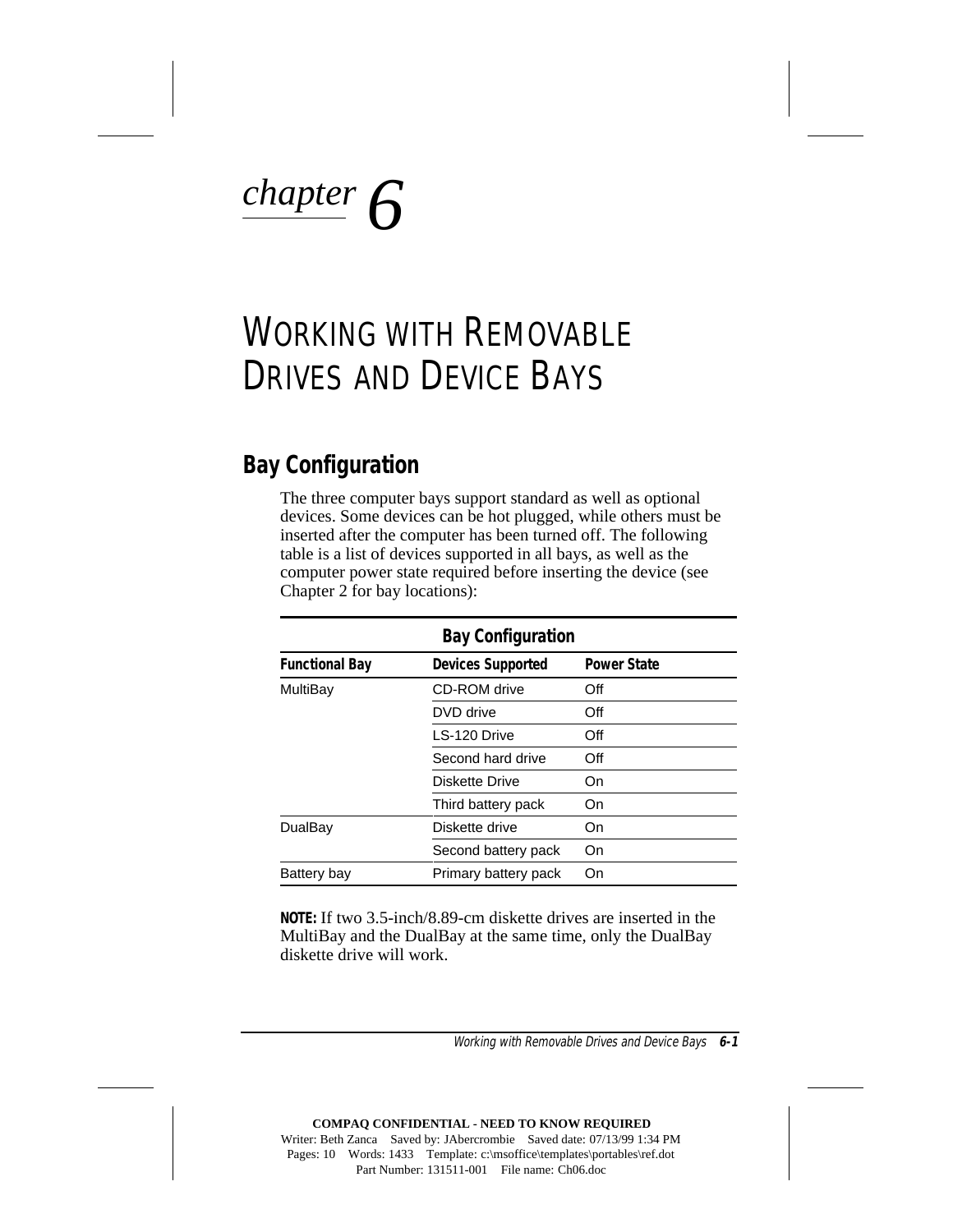## **Caring for Removable Drives**

Removable drives such as the hard drive, CD-ROM or DVD-ROM drive, diskette drive, and LS-120 drive are fragile computer components that must be handled with care.

**WARNING:** To reduce the risk of personal injury from hot surfaces, allow the internal system components to cool before touching them.

**CAUTION:** To prevent damage to the computer or removable drive or to prevent loss of information, observe the following precautions.

- Back up the information on a hard drive before removing it. Failure to back up the hard drive can result in loss of information if the drive is handled improperly.
- If there is a diskette, compact disc, or digital video disc in a drive, remove it prior to removing the media from the computer.
- Do not remove a CD-ROM or DVD-ROM drive with the tray extended. Before removing the drive, push the drive tray into the drive.
- Ensure that you are discharged of static electricity before handling a removable drive. Electrostatic discharge can damage electronic components. When handling a removable drive, always grasp the outer case and avoid touching the connectors.
- Do not use force when inserting a drive into a bay. Excessive force may damage the connectors.
- Carefully handle the removable drive. DO NOT DROP IT.
- Avoid exposing a hard drive to products with magnetic fields such as video and audio tape erasure products, monitors, and speakers.
- Do not spray the drive with cleaners or expose it to liquids.
- Avoid exposing the drive to temperature extremes.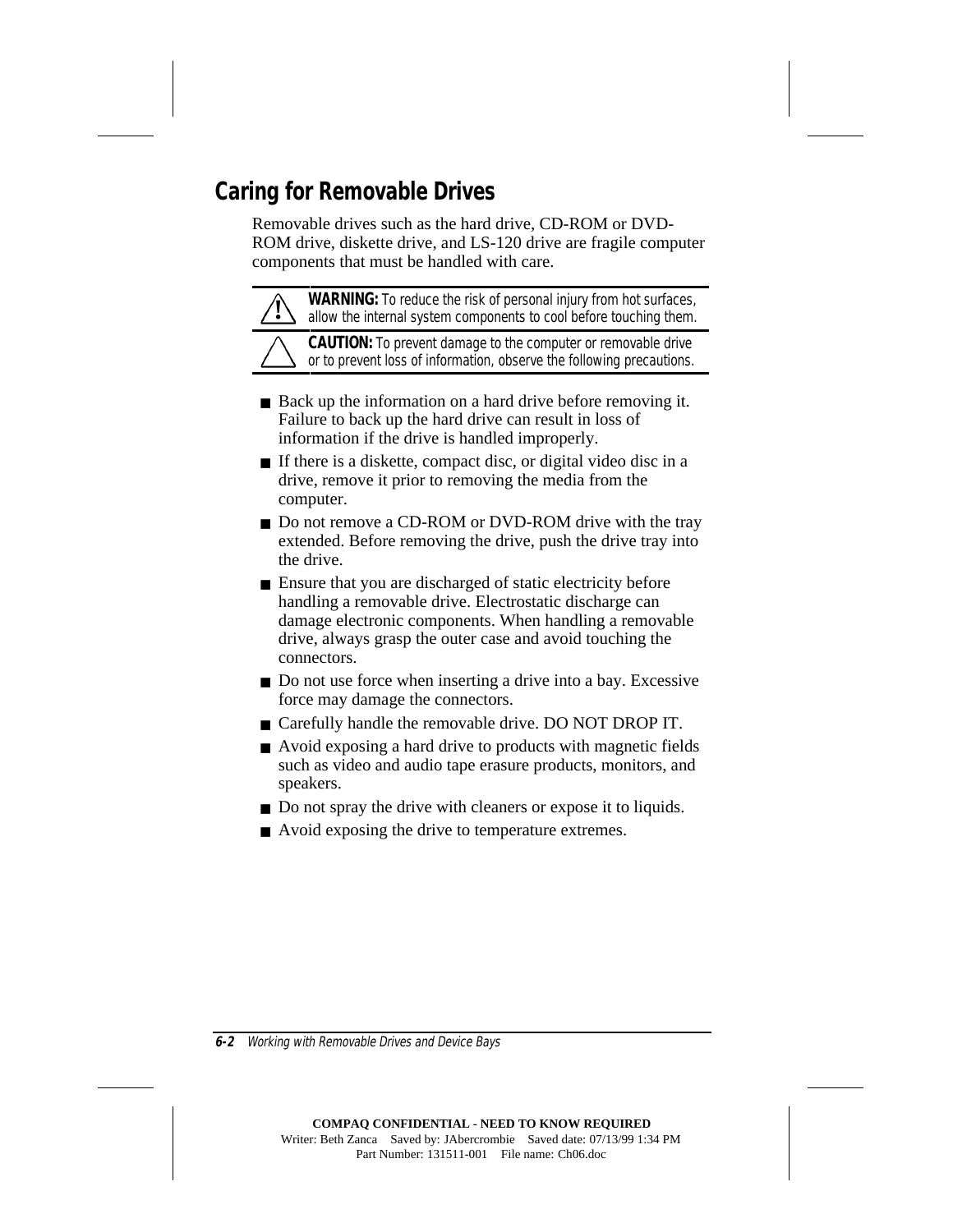#### **Changing the Startup Sequence with MultiBoot**

If more than one drive is in the system, the computer selects the drive to start from by searching for (1) a bootable CD-ROM or DVD-ROM; (2) a bootable diskette; and (3) a bootable hard drive. The computer can start from:

- A bootable hard drive in the computer or diskette drive.
- Any bootable diskette or hard drive in an optional docking base.
- Any bootable CD-ROM or DVD-ROM.

**NOTE:** A bootable hard drive, CD-ROM, DVD-ROM, or diskette contains files needed by the computer to start up and operate properly.

By default, MultiBoot is disabled and the computer selects the startup drive by searching these locations in this sequence:

- 1. Diskette drive
- 2. Computer hard drive
- 3. Computer MultiBay

To enable MultiBoot and change the sequence of the computer drive bay locations that the computer searches during startup:

- 1. Restart the computer, then press **F10** when the blinking cursor appears upper-right on the screen.
	- To change the language, press **F2.**
	- For navigation instructions, press **F1.**
- 2. Select Advanced➔Boot Options, then press **Enter.**
- 3. Toggle the MultiBoot field to Enable.
- 4. Toggle the Boot Order fields to the boot sequence you prefer.
- 5. To safe your preferences and exit Boot Options, press **F10.**
- 6. To confirm saving your changes and restart the computer, select File➔Save Changes and Exit, then press **F10.**

When the computer restarts and searches for a startup drive, it considers only the first drive of each type.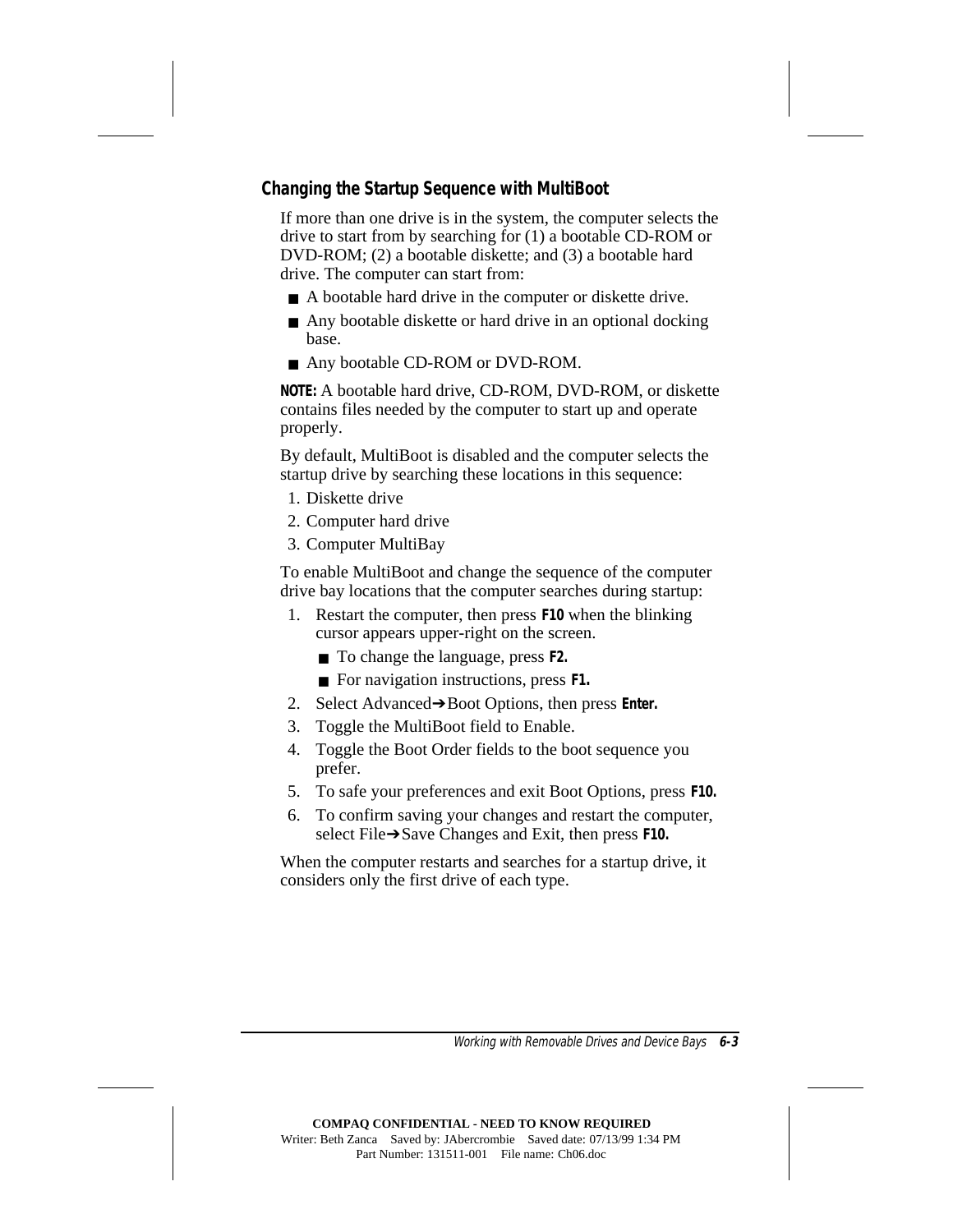## **Selecting Diskettes**

The diskette drive, which is housed in the computer DualBay, reads and writes information onto a 3.5-inch/8.89-cm diskette.

The MultiBay also accommodates an optional LS-120 drive.

Each drive accepts the following diskettes:

| <b>Type of Drive</b>  | <b>Diskettes Accepted</b>     |  |
|-----------------------|-------------------------------|--|
| <b>Diskette Drive</b> | 1.44-MB high-density (HD)     |  |
|                       | 720-Kbyte double-density (DD) |  |
|                       | 1.2-MB Japanese format        |  |
| LS-120 Drive          | 120-MB SuperDisk              |  |
|                       | 1.44-MB high-density (HD)     |  |
|                       | 720-Kbyte double-density (DD) |  |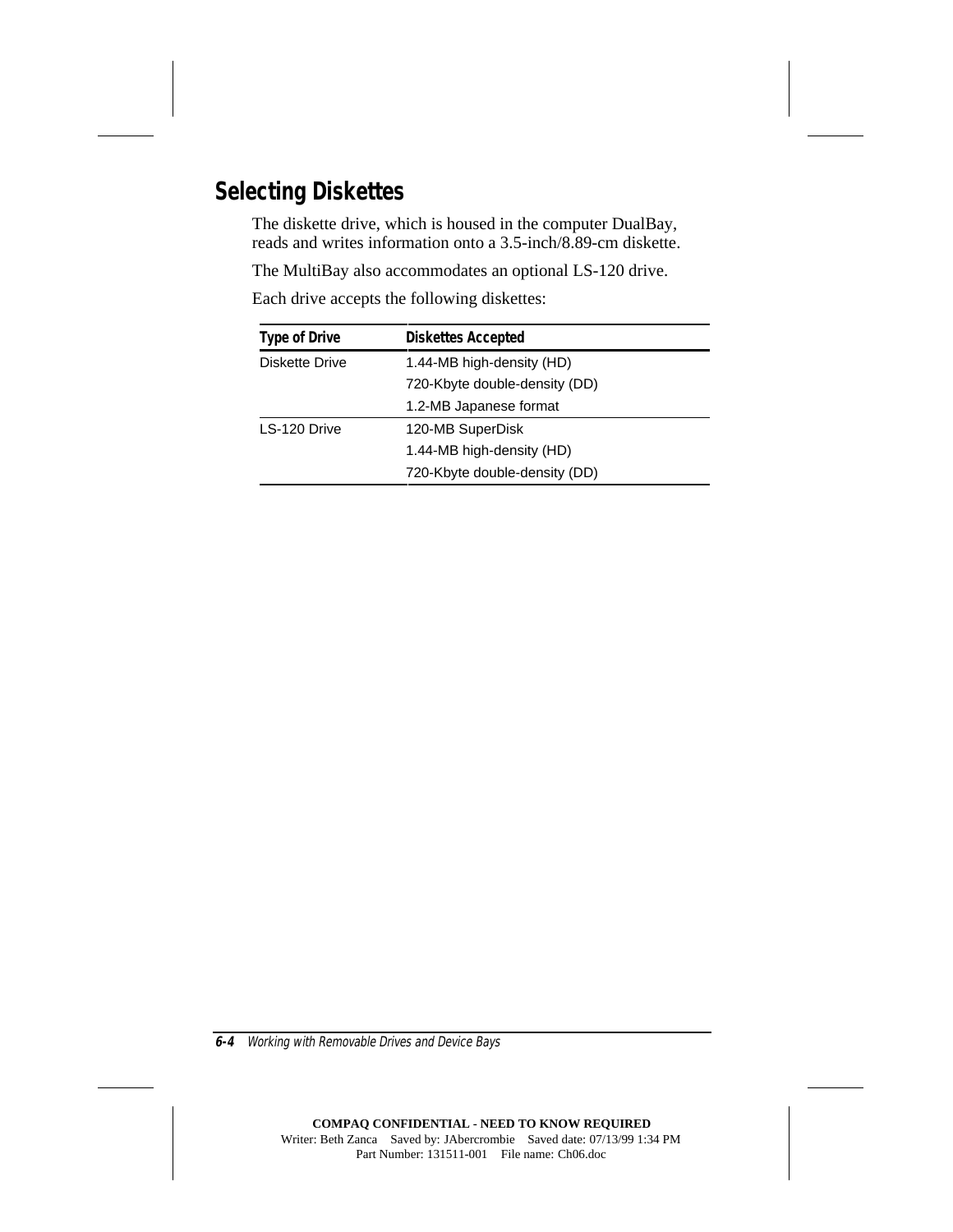## **DualBay Devices**

#### **Inserting a DualBay Device**

- 1. Turn off the computer, if desired.
- 2. Insert the device into the DualBay until it locks into place.

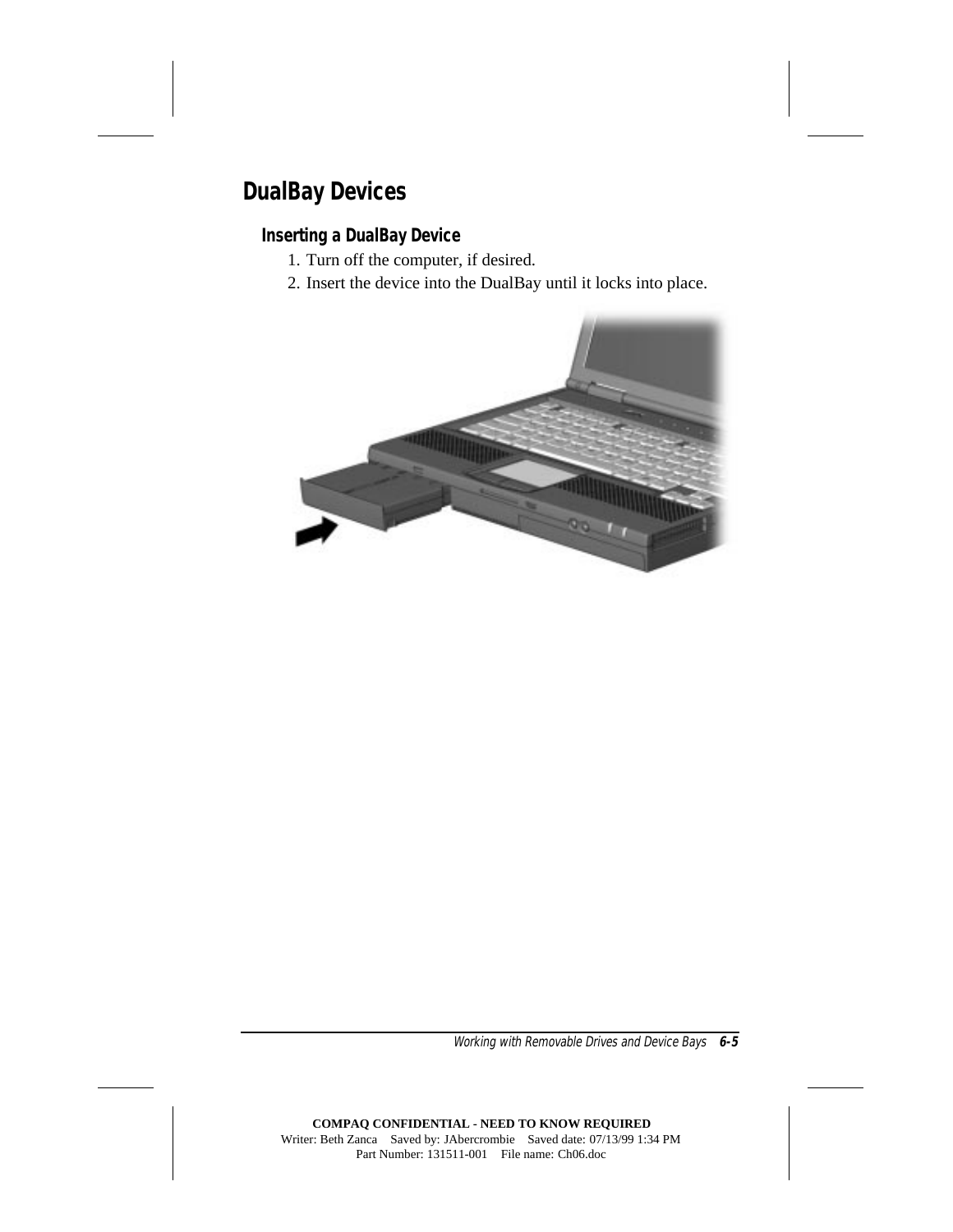#### **Removing a DualBay Device**

- 1. Turn off the computer, if desired.
- 2. Press the DualBay release lever to release the device.
- 3. Remove the device.



#### **Second Battery Pack**

The computer is designed to use up to three battery packs: the primary battery pack is in the computer, the secondary battery pack in the DualBay, and the third battery pack is in the MultiBay.

A second battery pack can be used in the DualBay Drive or the primary battery bay. (See Chapter 4 for more information on batteries.)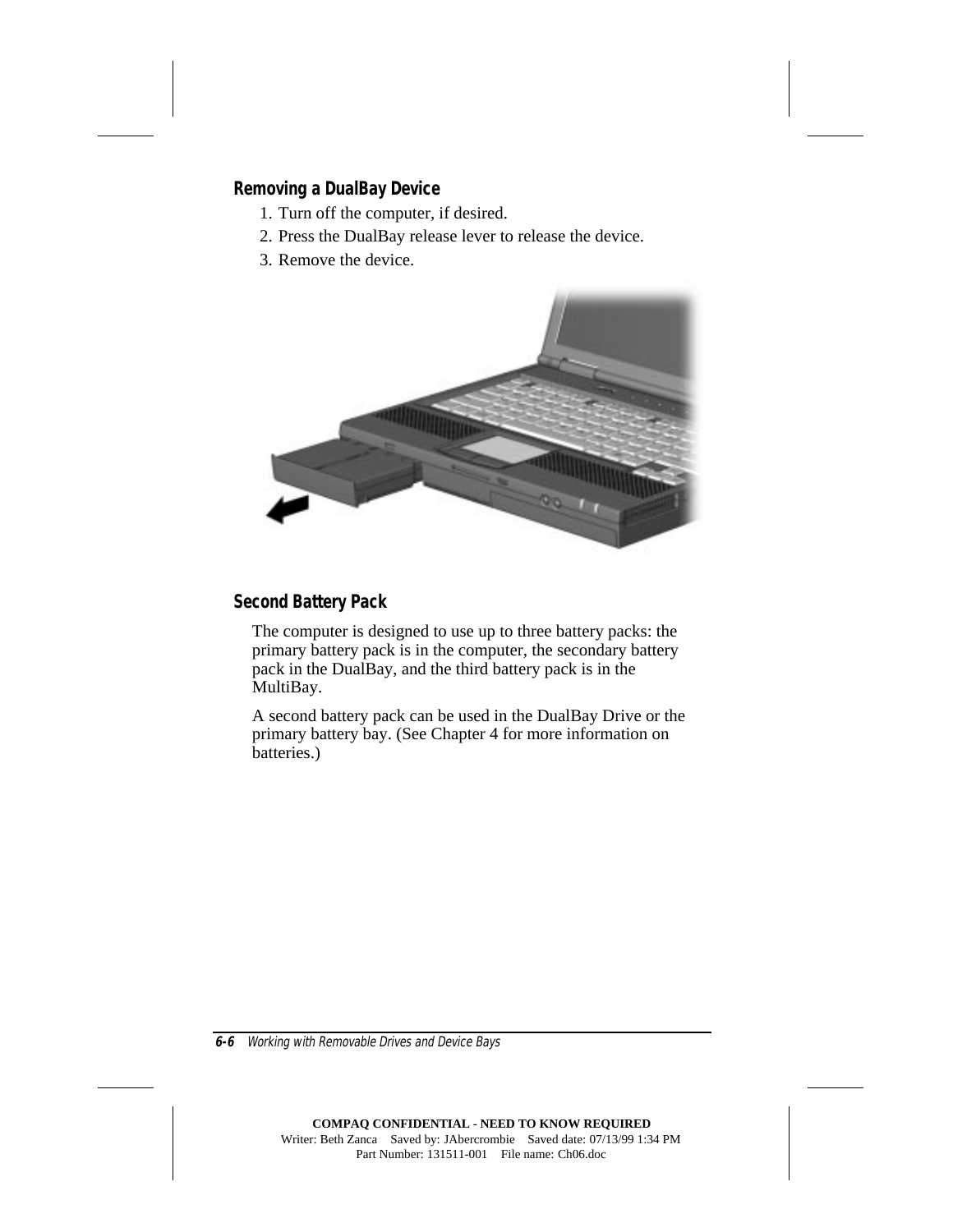## **MultiBay Devices**

The MultiBay supports a CD-ROM drive, DVD-ROM drive, LS-120 drive, second hard drive, or a third battery pack.

**CAUTION:** Some but not all MultiBay devices can be hot plugged. Refer to "Bay Configuration" in this chapter to determine if the computer must be on or off before inserting or removing MultiBay devices. This helps protect the computer or the device from damage or data loss.

Electrostatic discharge can damage electronic components. Before touching the hard drive, ensure that you are discharged of static electricity by touching a grounded metal object.

#### **Inserting a MultiBay Device**

- 1. If your device is not hot-pluggable, turn off the computer.
- 2. Insert the device into the MultiBay until it locks into place.

**IMPORTANT:** If installing a second hard drive, insert the hard drive into a hard drive adapter before installing the drive into the MultiBay.

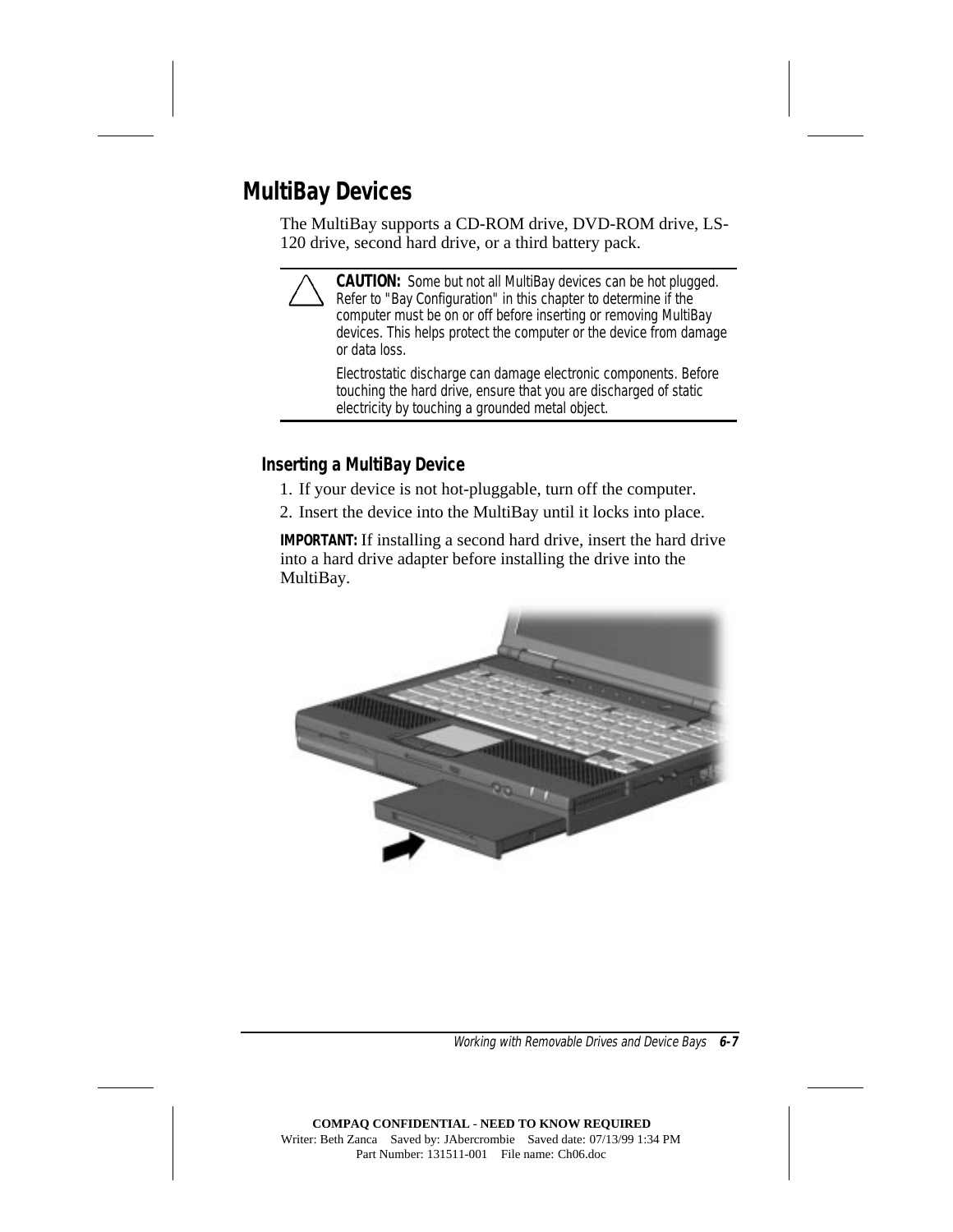#### **Removing a MultiBay Device**

- 1. If your device is not hot-pluggable, turn off the computer.
- 2. Press the MultiBay release lever to release the device.

**IMPORTANT:** When removing a second hard drive, first remove the adapter from the Multi $\tilde{B}$ ay, then remove the hard drive from the adapter.

3. Remove the device.



#### **Using a Second Hard Drive**

The computer is designed to use up to two hard drives: one in the computer and one in the computer MultiBay. Refer to the section "Changing the Startup Sequence with MultiBoot" in this chapter.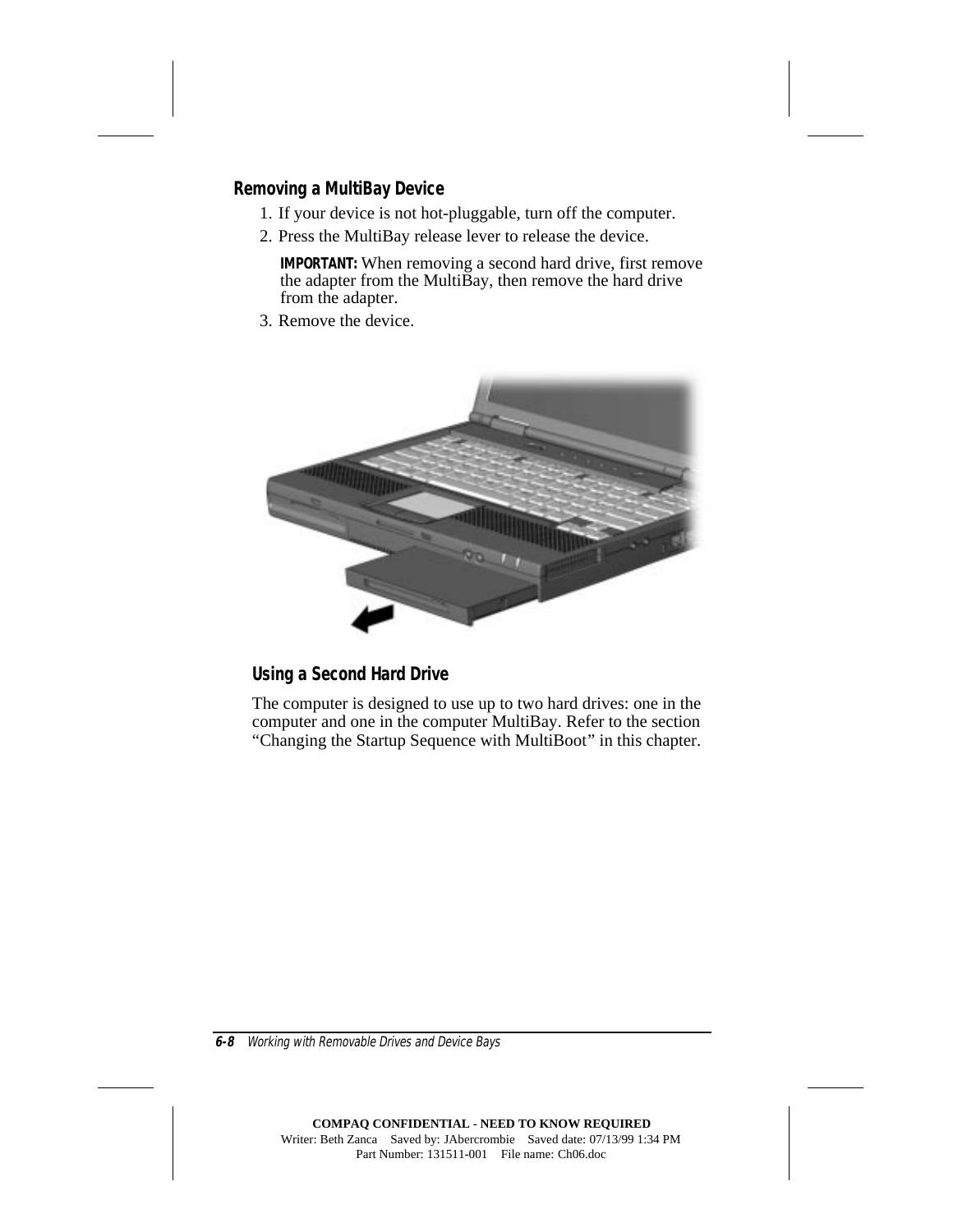#### **Using the CD-ROM Drive or DVD-ROM Drive**

#### **Inserting a Compact Disc**

- 1. Turn on the computer.
- 2. Press the eject button on the bezel of the CD-ROM drive to release the CD loading tray.
- 3. Slowly pull out the CD loading tray until it is fully extended.
- 4. Remove the CD from its protective case and place it in the CD loading tray, label side up. Handle the CD by the edges, not by the flat surfaces.
- 5. Push lightly on the bezel of the CD loading tray to close it.

The light on the CD-ROM drive turns on while the computer reads the CD's table of contents. The light turns off when the CD-ROM drive is ready to receive commands.

#### **Removing a Compact Disc**

- 1. Turn on the computer.
- 2. Press the eject button on the front panel to open the CD loading tray.
- 3. Slowly pull out the CD loading tray until it is fully extended.
- 4. Remove the CD from the tray. Handle the CD by the edges, not by the flat surfaces.
- 5. Place the CD in its protective case.
- 6. Gently push the front panel of the CD loading tray to close it.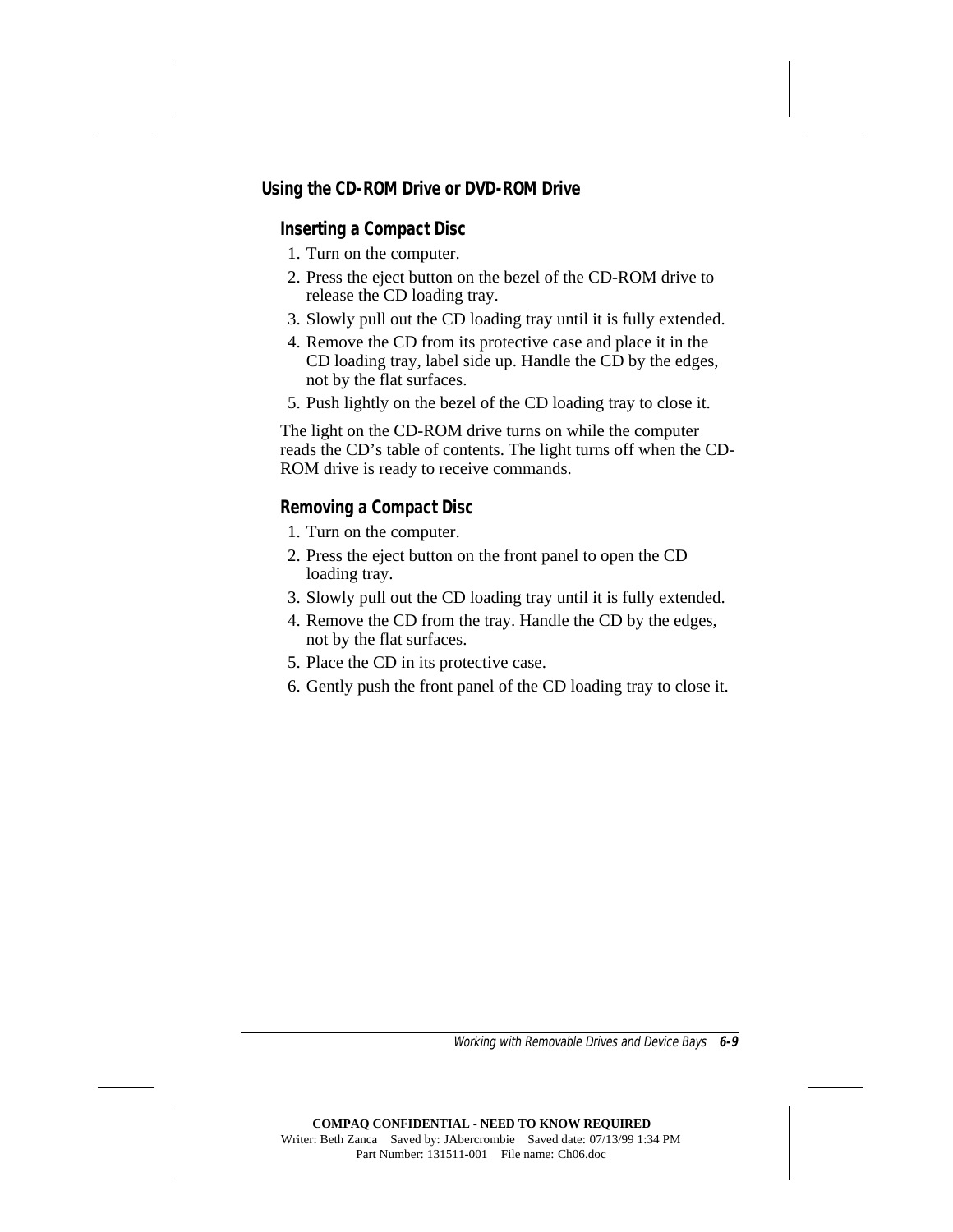#### **Manually Ejecting a Compact Disc**

If a compact disc becomes lodged in the CD-ROM drive, remove it by using the following steps:

- 1. Insert a paper clip or similar thin metal rod into the manual release hole on the front bezel of the CD-ROM drive. Press firmly.
- 2. Slowly pull the tray out from the drive until it is fully extended.
- 3. Remove the compact disc.



#### **Using the LS-120 Drive**

The LS-120 Drive is a high-capacity diskette drive that resembles a 3.5-inch/8.89-cm diskette drive. The LS-120 drive can read a 3.5-inch/8.89-cm disk, and has a capacity of 120 MB.

#### **Using the Third Battery Pack**

The computer is designed to use up to three battery packs: the primary battery pack is in the computer, the secondary battery pack is in the in the DualBay, and the third battery pack is in the MultiBay.

A third battery pack can be used in the MultiBay Drive. However, this battery pack does not use the same type battery as the primary battery pack in the battery bay and second battery pack in the DualBay. (See Chapter 4 for more information on batteries.)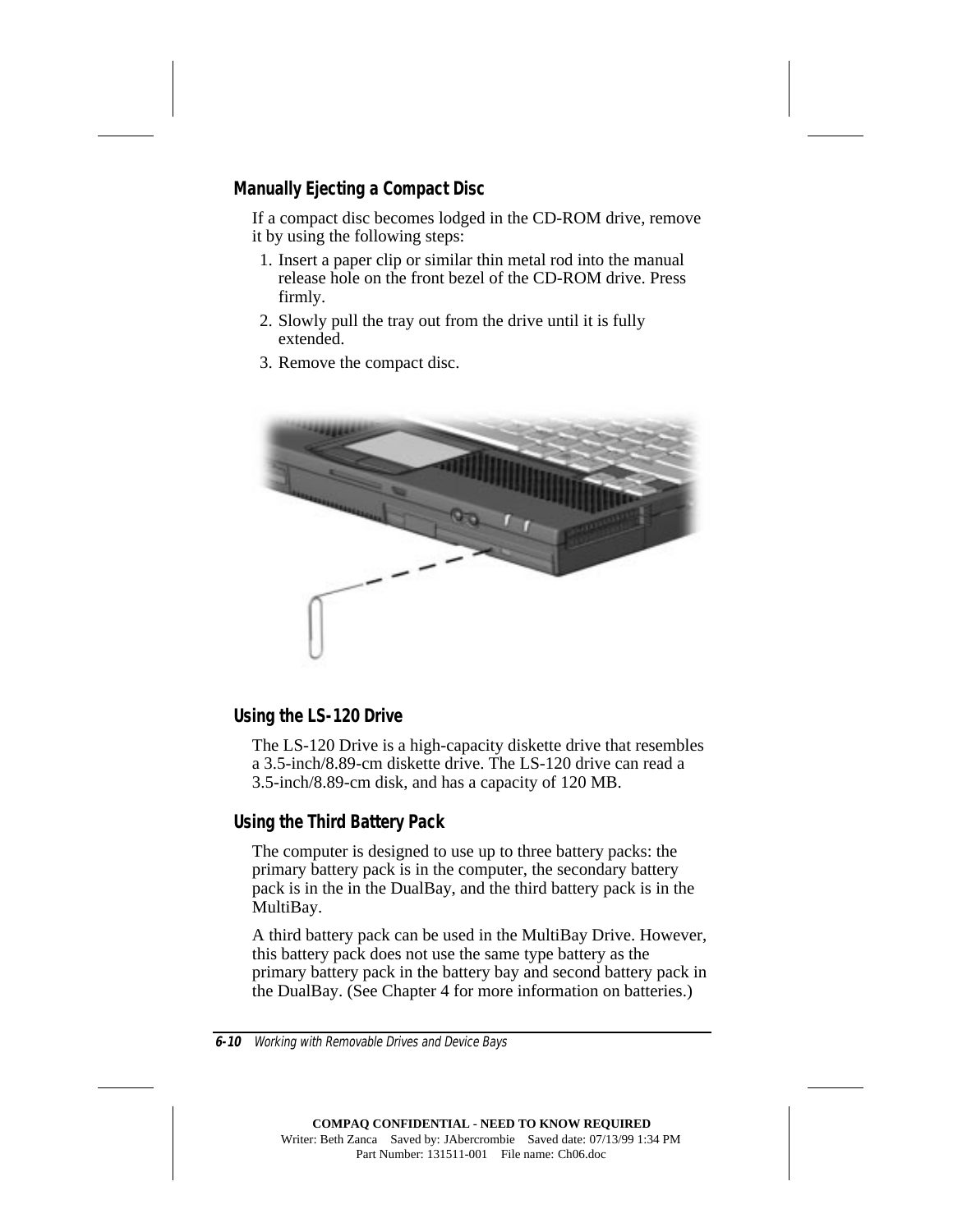*chapter 7*

## USING AN INTERNAL MODEM (AVAILABLE ON SELECT MODELS)

### **Connecting the Modem Cable**

To connect the modem to a standard telephone wall jack:



**WARNING:** To reduce the risk of electrical shock, always ensure that the modem line is disconnected from the telephone network when opening the equipment's enclosure.



**WARNING:** To reduce the risk of electrical shock, fire, or damage to the equipment, do not plug a telephone cable into the Ethernet RJ-45 jack.

1. Connect one end of the modem cable  $\bullet$  into the RJ-11 jack on the right side of the computer.

**IMPORTANT:** The internal modem uses a universal DAA (Direct Access Arrangement) that supports multiple countries. However, some countries may require an adapter to connect the modem to the telephone wall jack.

The modem cable may include EMI suppression circuitry near the end of the computer. For continued EMI emissions compliance, plug that end of the cable into the computer.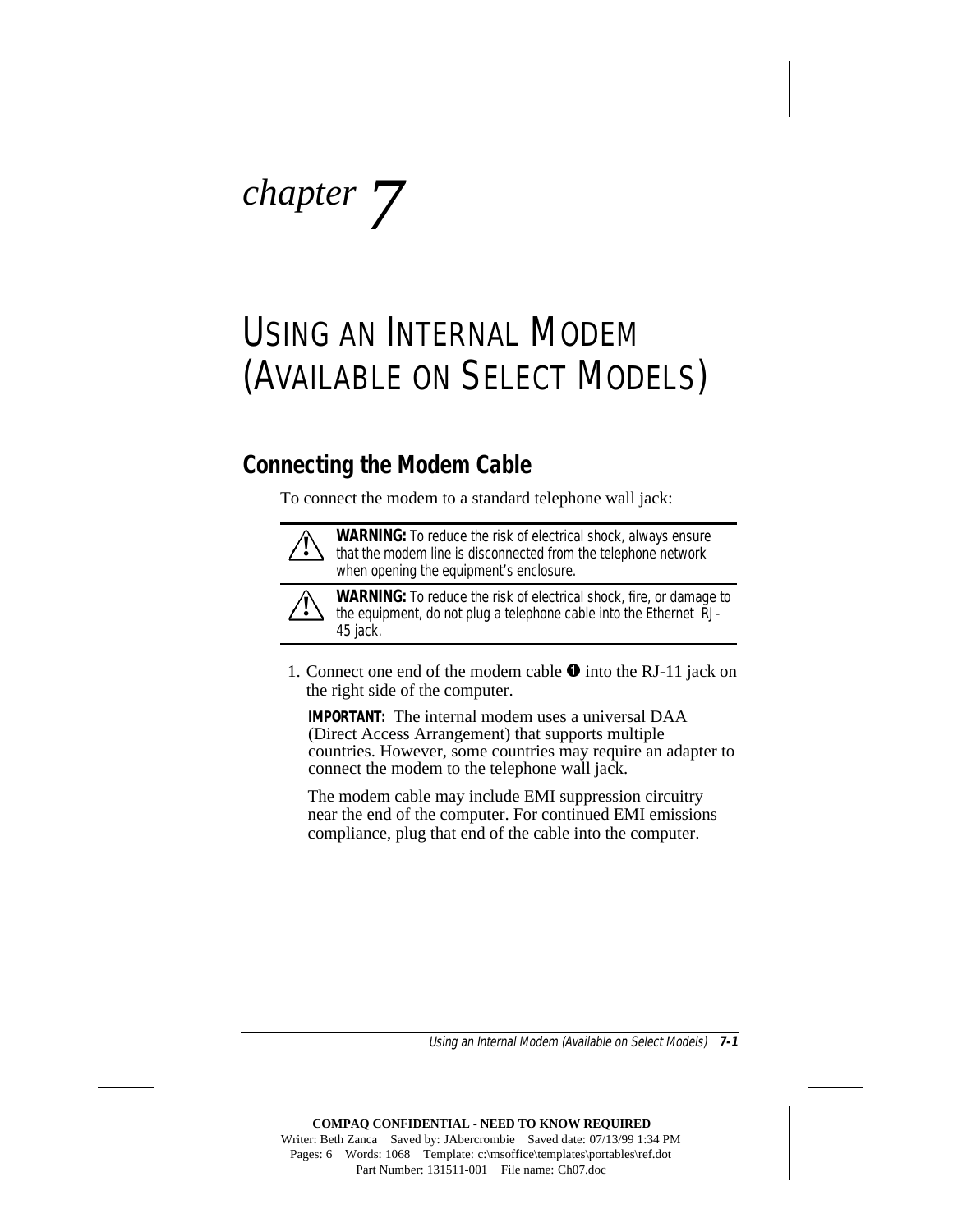2. Plug the opposite end of the cable  $\bullet$  into a standard telephone wall jack.



**IMPORTANT:** Wall jacks for digital PBX systems may resemble standard telephone jacks but are not compatible with analog devices such as modems. Be sure the modem cable is connected to a regular analog phone line. Plugging the modem into a digital line will result in no dial tone and is not recommended. The modem includes protective circuitry against the digital lines producing excess current. A warning buzz will sound briefly when excessive current is detected during a call attempt and the attempt is terminated with the phone line back on hook..

### **Selecting Communication Software**

You can operate the modem with preinstalled or optional software. To use preinstalled modem software, select Start $\rightarrow$ Programs. Then,

- Select Accessories  $\rightarrow$  HyperTerminal for terminal emulation and data transfer.
- **In Windows 95** select Accessories $\rightarrow$ Fax $\rightarrow$ Compose New Fax.
- In Windows 98 or Windows NT 4.0 select RingCentral Fax.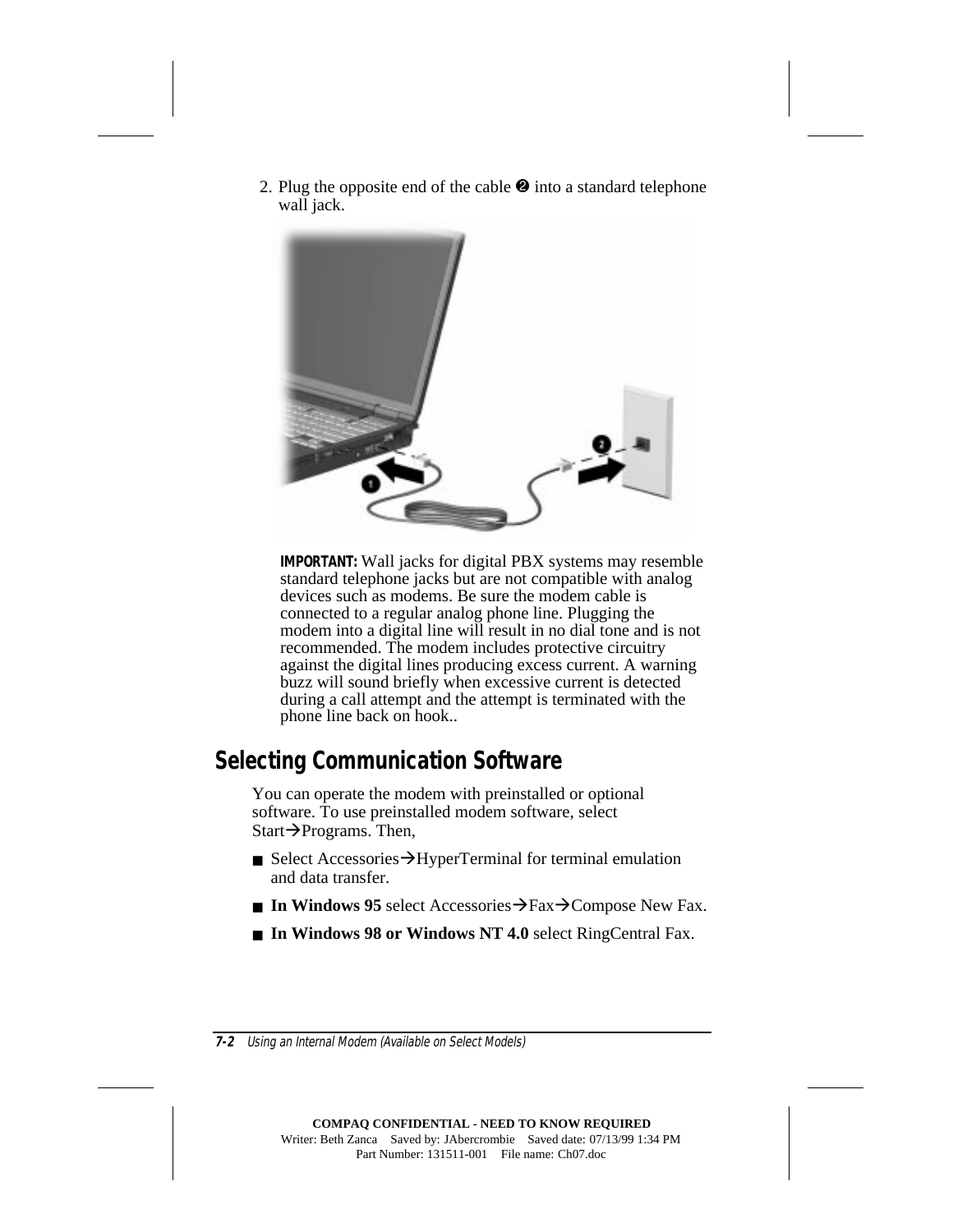## **Using Modem Commands and Dial Modifiers**

You can configure most communications software without the use of AT commands or dial modifiers.

- If you prefer to configure the modem using AT commands, select Start $\rightarrow$ Programs $\rightarrow$ Accessories $\rightarrow$ HyperTerminal.
- To access an AT command set including dial modifiers and instructions, go to the Compaq Internet site at http://www.compaq.com/support/portables.

## **Uninstalling the Modem**

To uninstall the modem software and hardware under Windows NT 4.0, you must log into Windows NT 4.0 with Administrator privileges. To uninstall the modem software and hardware under Windows 95, Windows 98, or Windows NT 4.0:

- 1. Click Start $\rightarrow$ Settings $\rightarrow$ Control Panel.
- 2. Double-click the Add/Remove Programs icon.
- 3. Select the Compaq internal model from the list of software.
- 4. Click the Add/Remove button.
- 5. Click Yes to confirm.
- 6. If you are prompted to restart the system, click Yes.

Remove the modem hardware from the computer.

## **Using the Modem While Traveling Internationally**

#### **Using a Country-Specific Modem Adapter**

Telephone jacks vary by country. The modem cable included with the computer plugs directly into an RJ-11 telephone jack. To plug the modem cable into a different type of telephone jack, you must use a country-specific modem cable adapter. A cable adapter is provided with the computer. To obtain the country-specific adapters required for your itinerary, refer to Appendix A to contact a Compaq-authorized dealer, reseller, or service provider.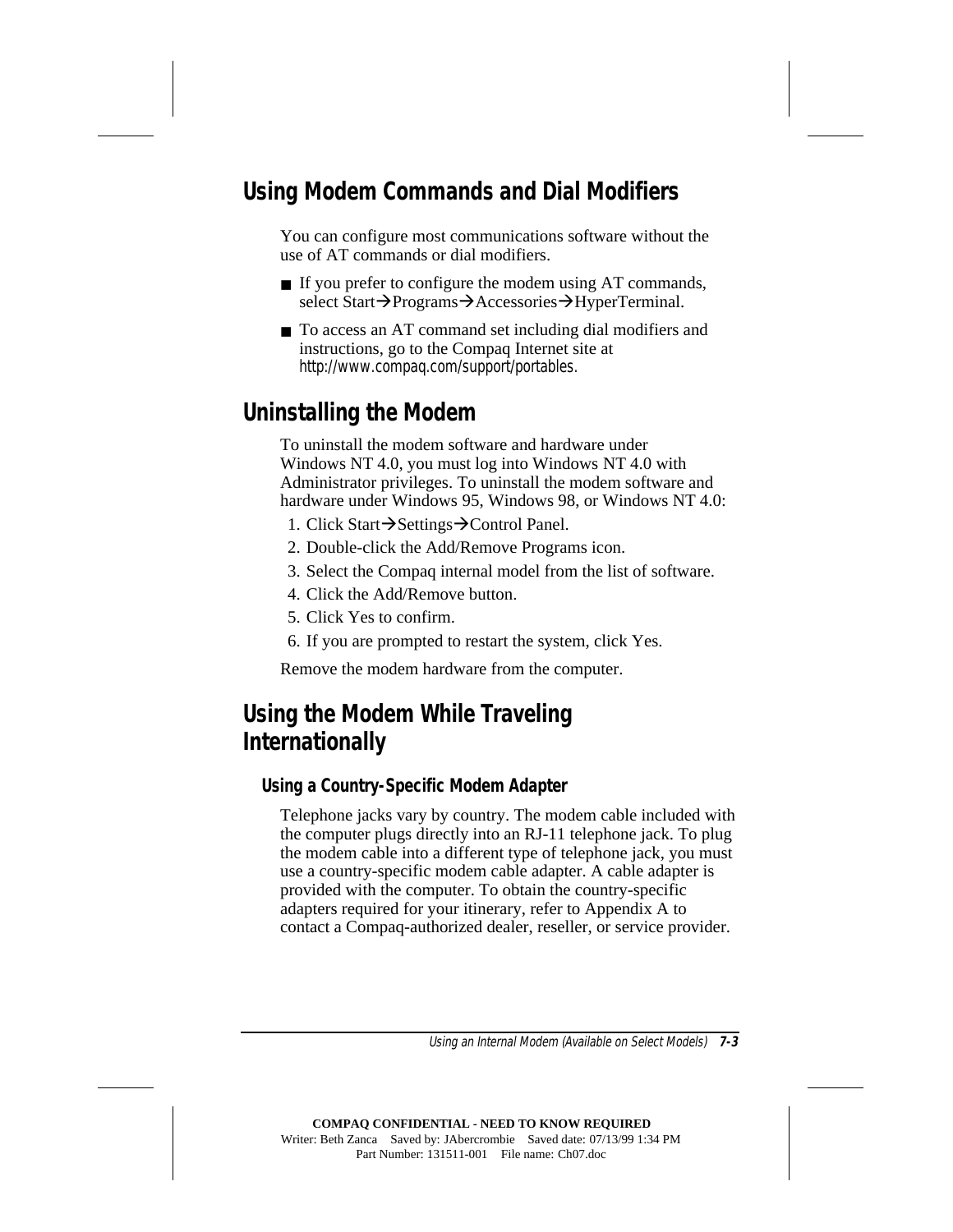To connect the modem using a country-specific modem adapter:

- 1. Plug the end of the modem cable with the EMI suppression circuitry included with the computer into the RJ-11 jack on the computer  $\bullet$ .
- 2. Plug the country-specific modem adapter into the telephone jack  $\bullet$ .
- 3. Plug the modem cable into the country-specific modem adapter  $\mathbf{\Theta}$ .



#### **Selecting a Country-Specific Modem Configuration**

The internal modem is configured to meet operating approval in the country where you purchased your computer. If the modem is used in other countries during travel, the country selection setting for the modem needs to change to meet the telecommunications regulations for that country.

Modem country configuration is performed through the country drop-down box on the Dialing Properties screen of the modem Control Panel. To confirm that the modem has been approved for use by the telecommunications agency in the desired country, check the approvals label on the bottom of the computer. Or, for the most up-to-date information, refer to the Compaq Internet Web site at www.compaq.com.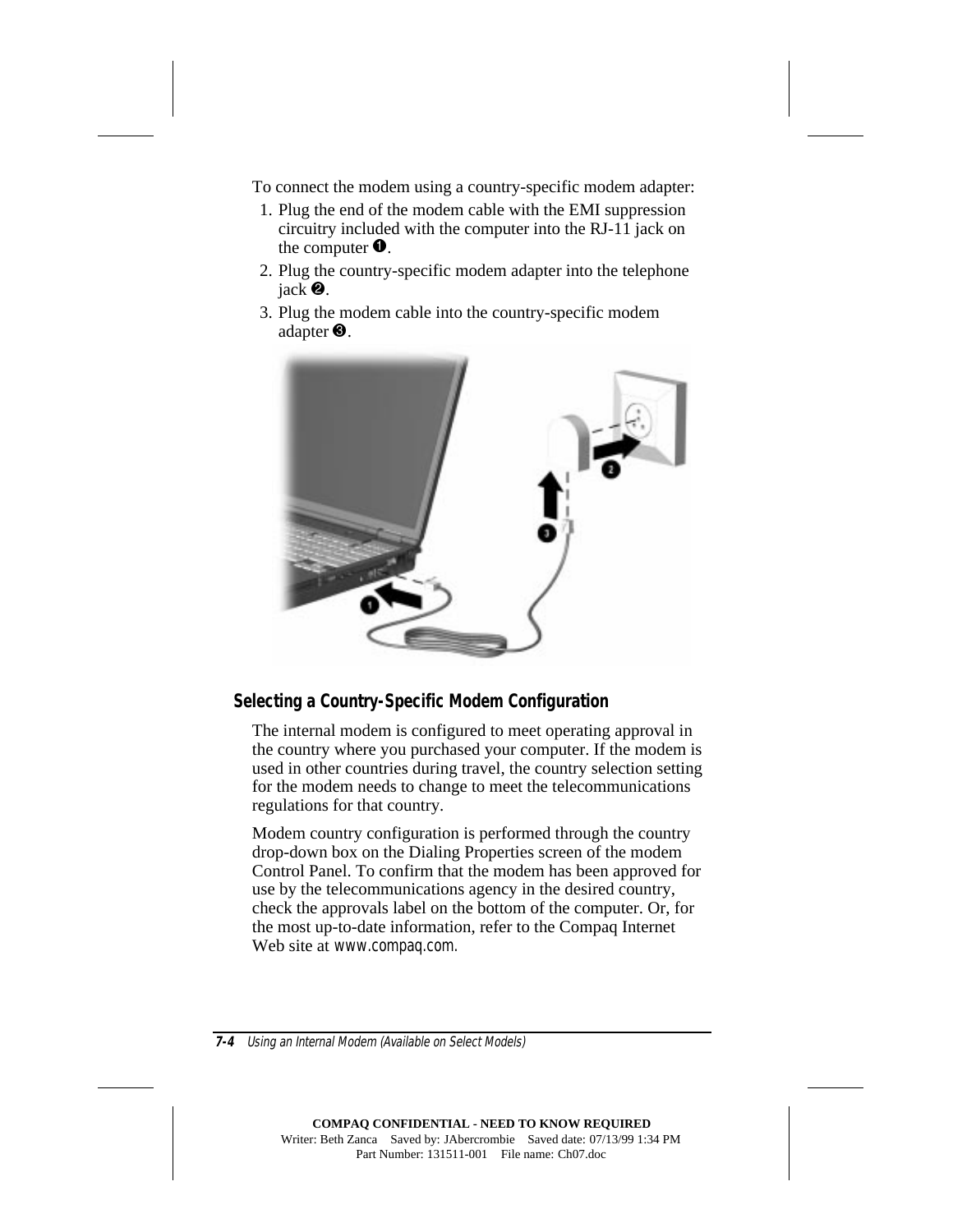**NOTE:** The internal modem supports a subset of the countries that are listed under the Dialing Properties. If you select an unsupported country, a warning will appear and USA will be selected if you don't choose a different supported country.

#### **You can confirm your country selection if running Windows 95, Windows 98, or Windows NT 4.0:**

Click Start→Settings→Control Panel→Modems→Dialing Properties  $\rightarrow$  and then view your country in the "I am in:" dropdown box.

#### **If you are traveling, you can change your country selection if running Windows 95, Windows 98, or Windows NT 4.0:**

Click Start→Settings→Control Panel→Modems→Dialing Properties  $\rightarrow$  and then selecting your new country in the "I am in:" drop-down box.

**NOTE:** For proper modem operation and to ensure compliance with local regulatory requirements when traveling, change your modem country selection whenever you operate your modem in a different country.

#### **Travel Connection Checklist**

If you experience connection problems while using the modem outside your home country, the following suggestions may help.

- **Check the telephone line type—the modem requires an** analog, not a digital, telephone line. A telephone line described as a data line, fax machine line, modem line, or standard telephone line, is probably an analog line.
- **Check for pulse or tone dialing—Dial** a few digits on the telephone and listen for clicks (pulses) or tones. Then set your communication software to the corresponding dialing mode (pulse or tone).
- **Check the telephone number you are dialing and the response of the remote modem**—Dial the telephone number on the telephone, wait for the remote modem to answer, then hang up.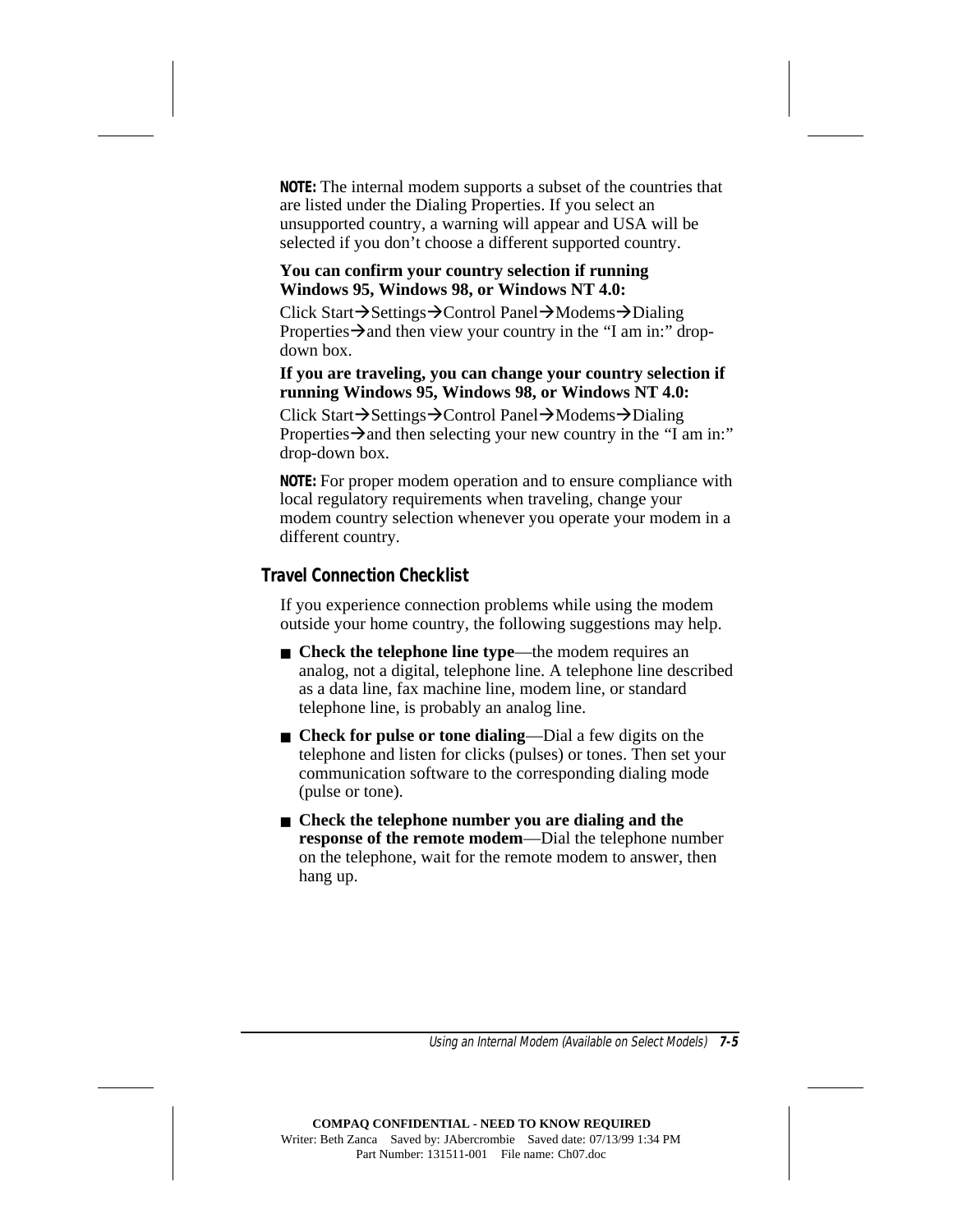■ **Set the modem to ignore dial tones**—If the modem receives a dial tone it does not recognize, it will not dial and will display a No Dial Tone error message. To set the modem to ignore all dial tones before dialing:

- 1. Select Start $\rightarrow$ Settings $\rightarrow$ Control Panel $\rightarrow$ Modems.
- 2. Select your modem, then select Properties  $\rightarrow$ Connections tab, then clear the Wait for Dial Tone Before Dialing check box.

**NOTE:** If you continue to receive the No Dial Tone error message after clearing the checkbox, click Start $\rightarrow$ Settings $\rightarrow$ Control Panel $\rightarrow$ Dialing Properties $\rightarrow$ select USA in the "I am in:" drop-down box, then again clear the Wait for Dial Tone Before Dialing check box.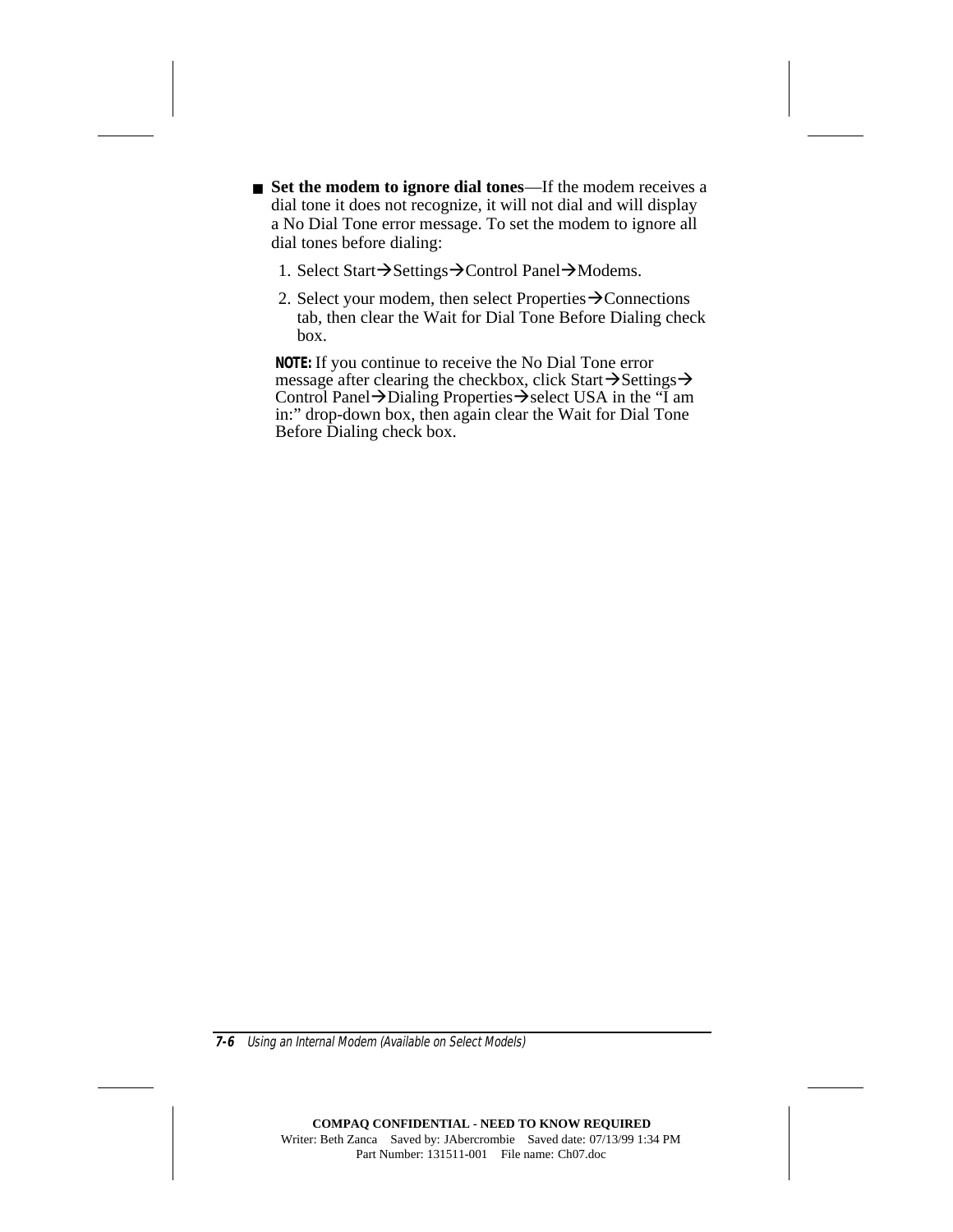*chapter 8*

## CONNECTING EXTERNAL DEVICES

### **Connecting an External Enhanced Keyboard**

To connect an external enhanced keyboard to the computer, connect the keyboard cable to the keyboard/mouse connector on the computer.

#### **Connecting an External Monitor**



**CAUTION:** To prevent damage to the computer, turn off the monitor before connecting it to the computer or disconnecting it from the computer. To prevent damage to the computer display, do not place an external monitor or any other object on top of the computer when the computer is closed.

To connect an external VGA monitor:

- 1. Turn off the monitor.
- 2. Plug the monitor signal cable into the external monitor connector on the back of the computer.
- 3. Plug the monitor power cord into a properly grounded electrical outlet.
- 4. Turn on the monitor.
- 5. Ensure that the computer recognizes your monitor type. Click Start $\rightarrow$ Settings $\rightarrow$ Control Panel then double-click Display. Select the appropriate manufacturer and model, if necessary.

**NOTE:** If the external monitor does not immediately show a display, try using the **Fn+F4** hotkeys.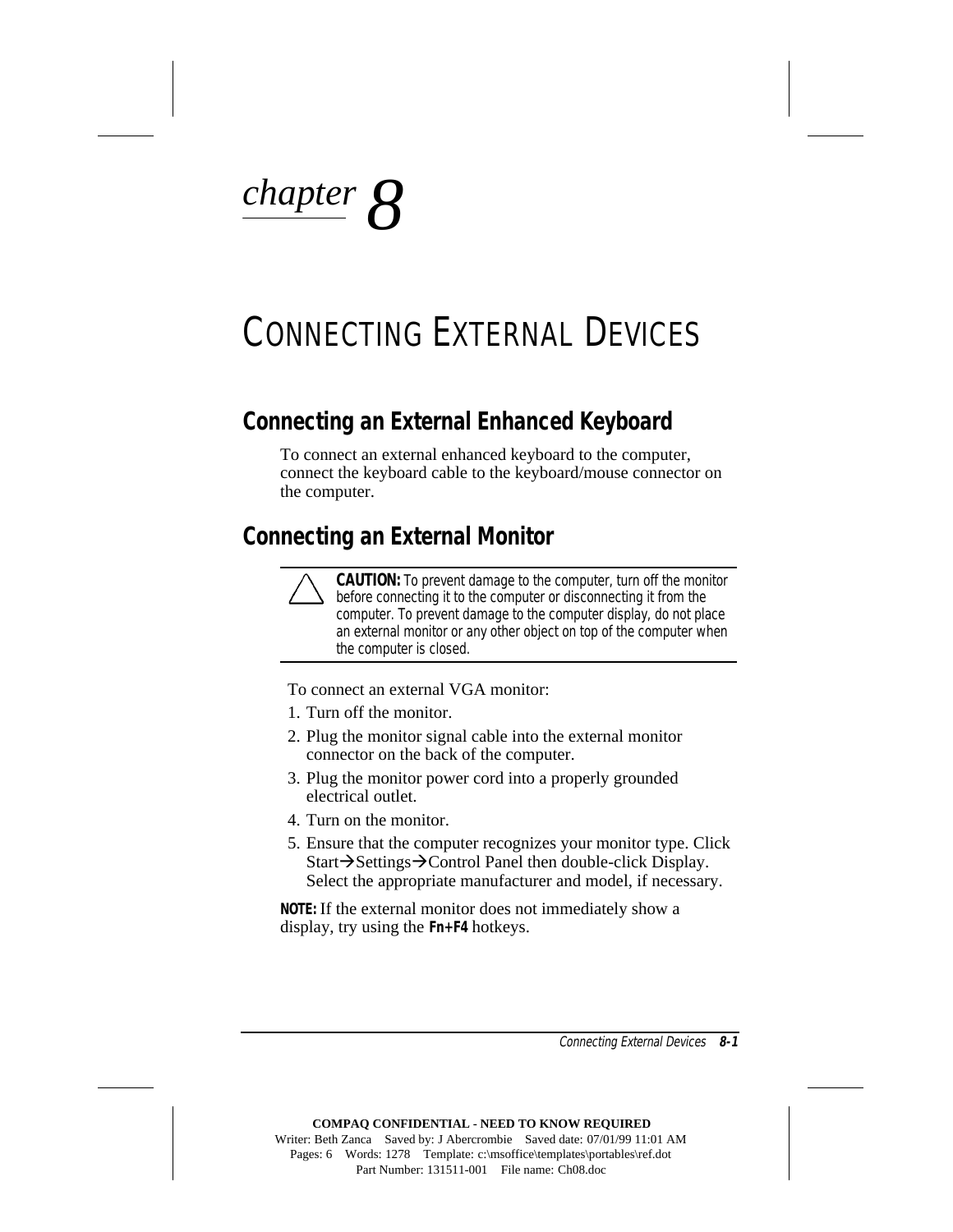## **Connecting a Television Monitor**

**CAUTION:** To prevent damage to the computer display, do not place a television monitor or any other object on top of the computer when the computer is closed.

A Composite TV-Out is provided that allows you to switch your screen output from the computer display (panel and/or monitor) to a television monitor. To switch your computer output to the television monitor, use the Microsoft Windows Control Panel.

1. Turn off the television and plug the RCA-style television signal cable into the Composite TV-Out on the computer.

**NOTE:** You can purchase an RCA-style television signal cable at any home electronics store.

- 2. Plug the television power cord into a properly grounded electrical outlet.
- 3. **If you are running Windows 95 or later:** to ensure that the computer recognizes your television format, click Start  $\rightarrow$ Settings $\rightarrow$ Control Panel $\rightarrow$ Display. Select the Settings tab, then the Advanced options. Click the Displays tab and select TV. Select the appropriate television format (NTSC, NTSC-J, PAL, or PAL-M).

**If you are running Windows NT 4.0:** to ensure that the computer recognizes your television format, click Start $\rightarrow$ Programs $\rightarrow$  ATI Utilities $\rightarrow$ ATI Display Utility. Select the appropriate television format (NTSC, NTSC-J, PAL, or PAL-M).

- 4. Turn on the television.
- 5. If the television does not display the correct image, repeat Step 3 and select a different television format.
- 6. To switch back to the computer display, toggle the **Fn+F4** hotkeys back to the panel and/or monitor display mode, or follow the sequence in Step 3 and select Panel and/or Monitor.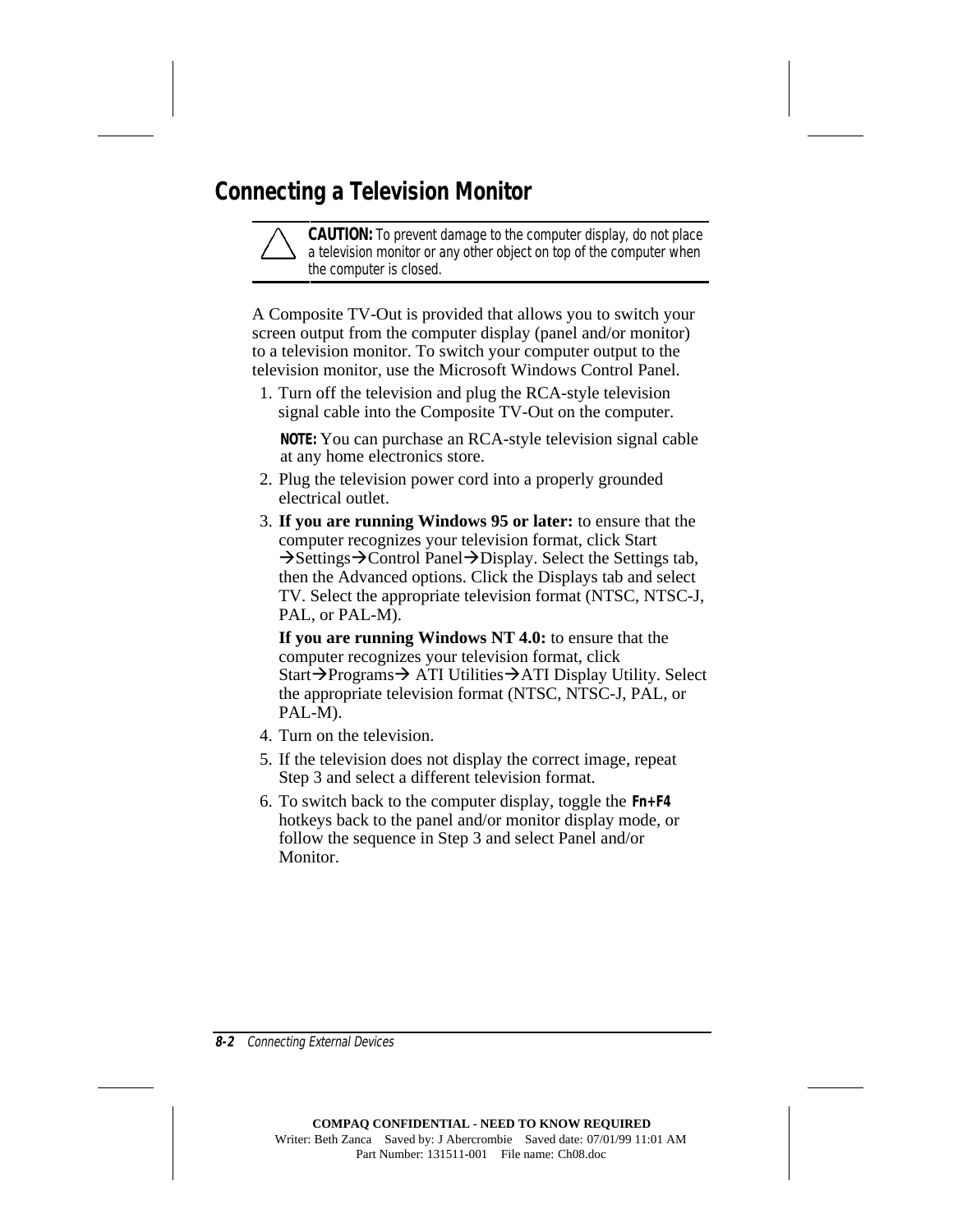## **Connecting a Mouse or Other External Pointing Device**

A PS/2-compatible mouse or external TouchPad can be connected to the computer.

To connect an external pointing device, insert the pointing device cable into the keyboard/mouse connector.

External pointing devices need software device drivers to operate. The necessary drivers should be provided by the manufacturer or may be preinstalled with Microsoft Windows.

## **Connecting a Serial Printer**

- 1. Turn off the printer.
- 2. Plug the printer end of the printer signal cable into the printer.
- 3. Connect the serial printer signal cable to the serial connector on the back of the computer.
- 4. Plug the printer power cord into a properly grounded electrical outlet.
- 5. Turn on the printer and resume your work.

**NOTE:** Windows should prompt you to set up your printer before printing for the first time. If setup fails, consult the printer documentation for printer device driver configuration information and instructions.

## **Connecting a Parallel Printer**

- 1. Turn off the printer.
- 2. Plug the printer end of the printer signal cable into the printer.
- 3. Connect the parallel printer signal cable to the parallel connector on the back of the computer.
- 4. Plug the printer power cord into a properly grounded electrical outlet.
- 5. Turn on the printer and resume your work.

**NOTE:** Windows should prompt you to set up your printer before printing for the first time. If setup fails, you may need to consult the printer documentation for printer device driver configuration information and instructions.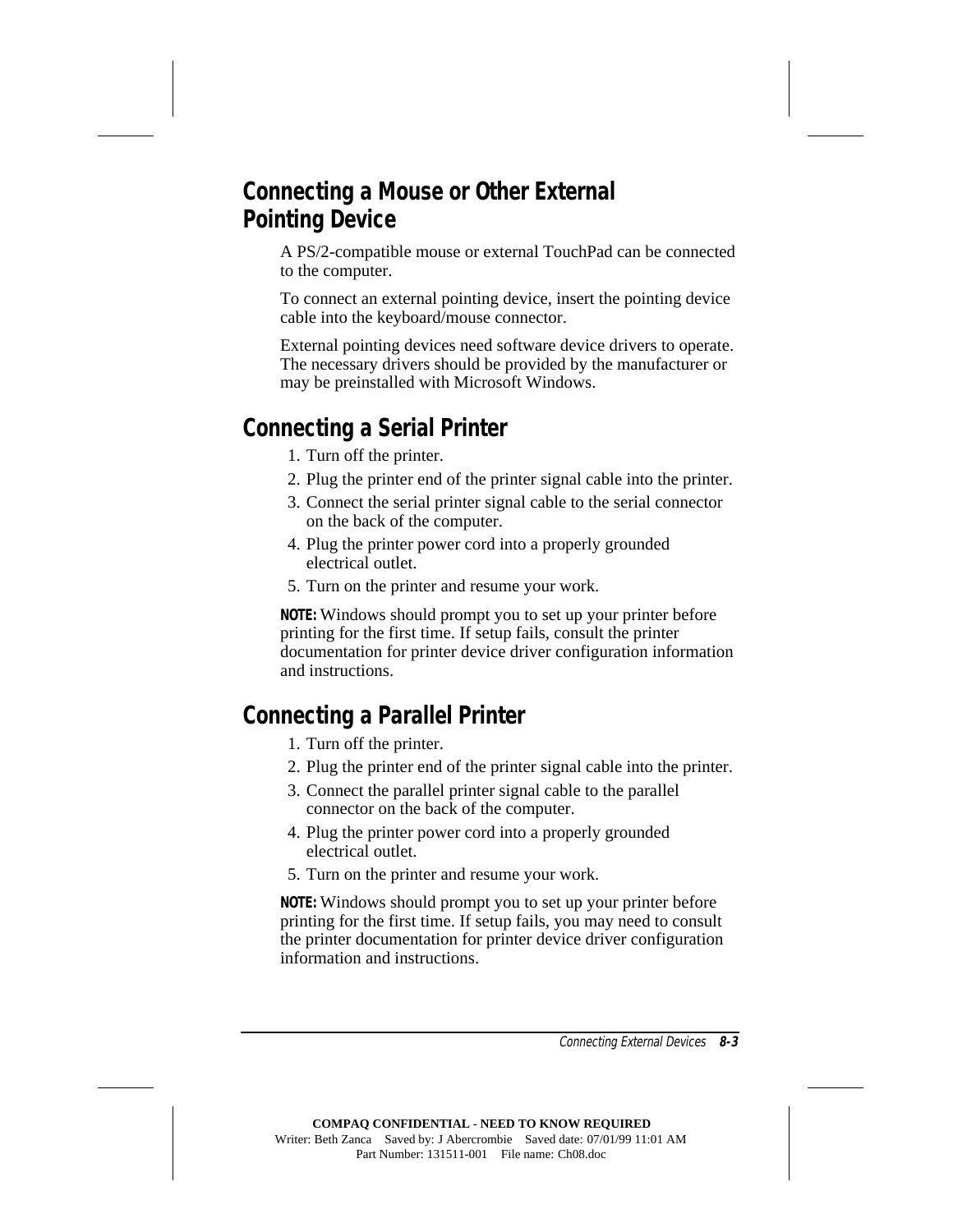## **Connecting Infrared Equipment**

**NOTE:** Infrared-equipped computers are IrDA-compliant. Infrared performance may vary depending on peripherals, distance between infrared devices, and applications used. The infrared port is available only on specific models.

The infrared port allows wireless communication between your computer and other infrared-equipped devices. Operating system support for infrared communication is currently available with Microsoft Windows 95 and Windows 98, but not for Windows NT 4.0. To operate infrared on computers running Windows NT 4.0, you will need to purchase optional software.

The infrared port produces an invisible beam of infrared light to communicate with another infrared-equipped device.

To establish an infrared link:

- Be sure the infrared ports on both devices are turned on and facing each other at a distance no greater than 1.5 feet (about 0.5 meter).
- Avoid moving the infrared ports away from each other during data transmission.
- Avoid interference from remote control units, such as wireless headphones or audio devices, pointed at the infrared ports.
- Avoid direct sunlight, fluorescent light, or flashing incandescent light close to the infrared ports.
- Keep the path between the infrared ports free of any objects that might interfere with data transmission.
- Do not point one of the ports more than 30 degrees (plus or minus 15 degrees off the center line) away from the infrared port of the device you are connecting with.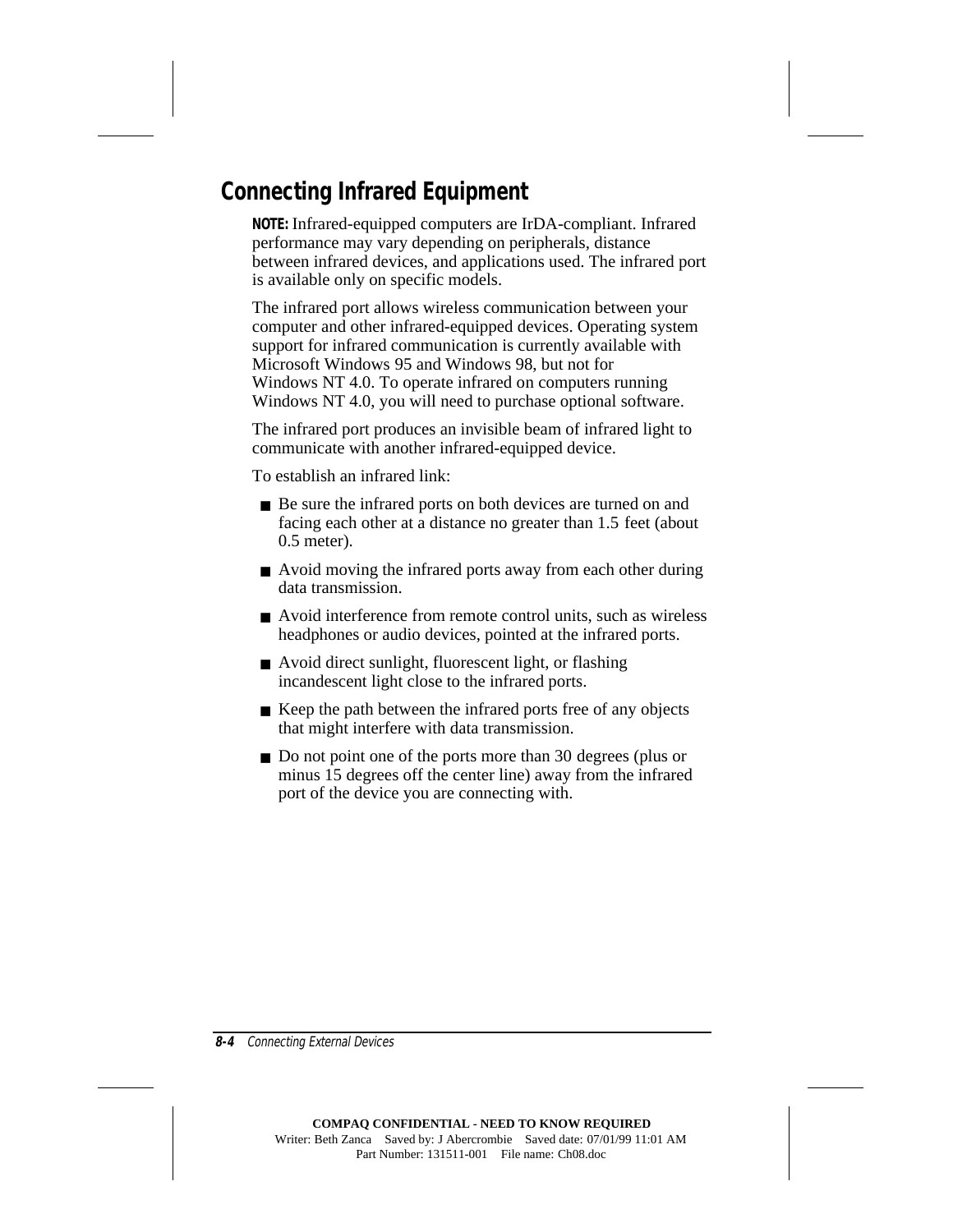#### **Configuring the Infrared Port**

As you set up your infrared software, the following information may be helpful.

- The infrared port default settings are: Port, COM3; address, 3; Interrupt Request (IRQ), 3.
- If you use Direct Cable Connection and the utility asks you to choose a port for the infrared connection, you can select Serial Cable on COM5 or, if the computer is running a preinstalled Windows 95 or Windows 98 operating system, select Parallel Cable on LPT3.

#### **Enabling the Infrared Port**

In Windows 95 the infrared port must be enabled each time the computer is turned on or restarted. To enable the infrared port, select Start→Settings→Control Panel→Infrared.

In Windows 98 the infrared port is enabled by default each time the computer starts up.

- When the infrared port is enabled, the infrared icon appears on the taskbar and Infrared Monitor Search is enabled by default.
- While the Infrared Monitor Search is enabled
	- ❏ You can establish an infrared link.
	- ❏ The system cannot initiate Suspend (Standby). Userinitiated Suspend (Standby) is not affected.
- When the Infrared Monitor Search is disabled
	- ❏ Power is conserved.
	- ❏ You cannot establish an infrared link.
	- ❏ The system can initiate Suspend (Standby).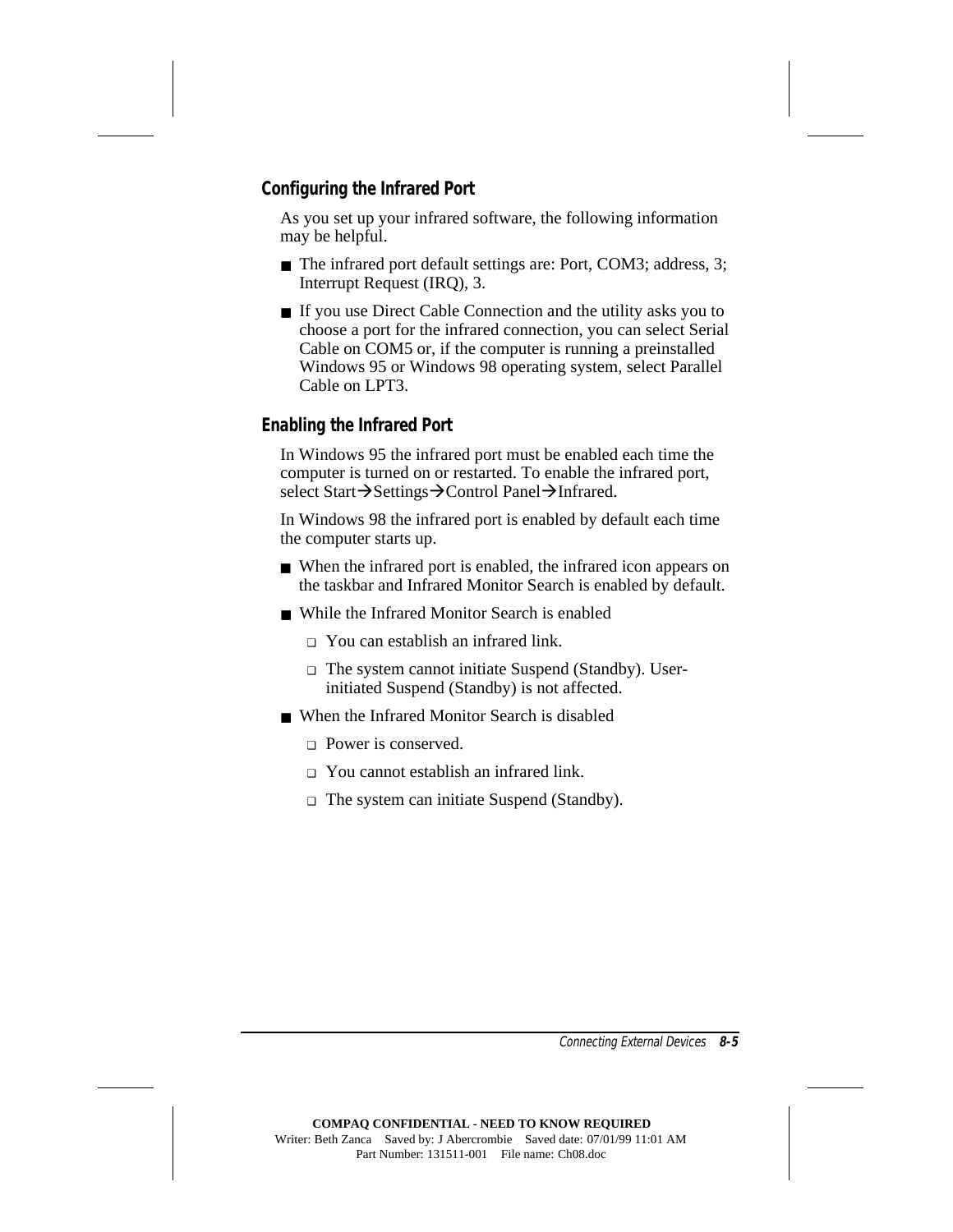## **Connecting USB Peripherals**

Your computer comes equipped with a port that connects Universal Serial Bus (USB) devices to the computer.

Your computer can support certain USB devices without any special drivers. These include hubs and keyboards. To connect USB devices for which the device manufacturer provided no special drivers, you will need an operating system that has USB support, such as Windows 95 or Windows 98 preinstalled by Compaq. Later versions of the Windows operating systems will add functionality that may allow you to attach any USB device to your computer (for example, a video camera) and allow many USB devices to be connected and working simultaneously.

A USB keyboard and mouse, optionally connected through a hub, offer the same functionality as a standard keyboard and mouse connected through the keyboard/mouse connector. Future operating systems will have extended USB capabilities which will replace the USB capabilities built into the computer.

## **Connecting to a Docking Device**

The computer is compatible with Armada docking stations. To connect the computer to a port replicator or docking station, refer to the instructions that came with the docking device.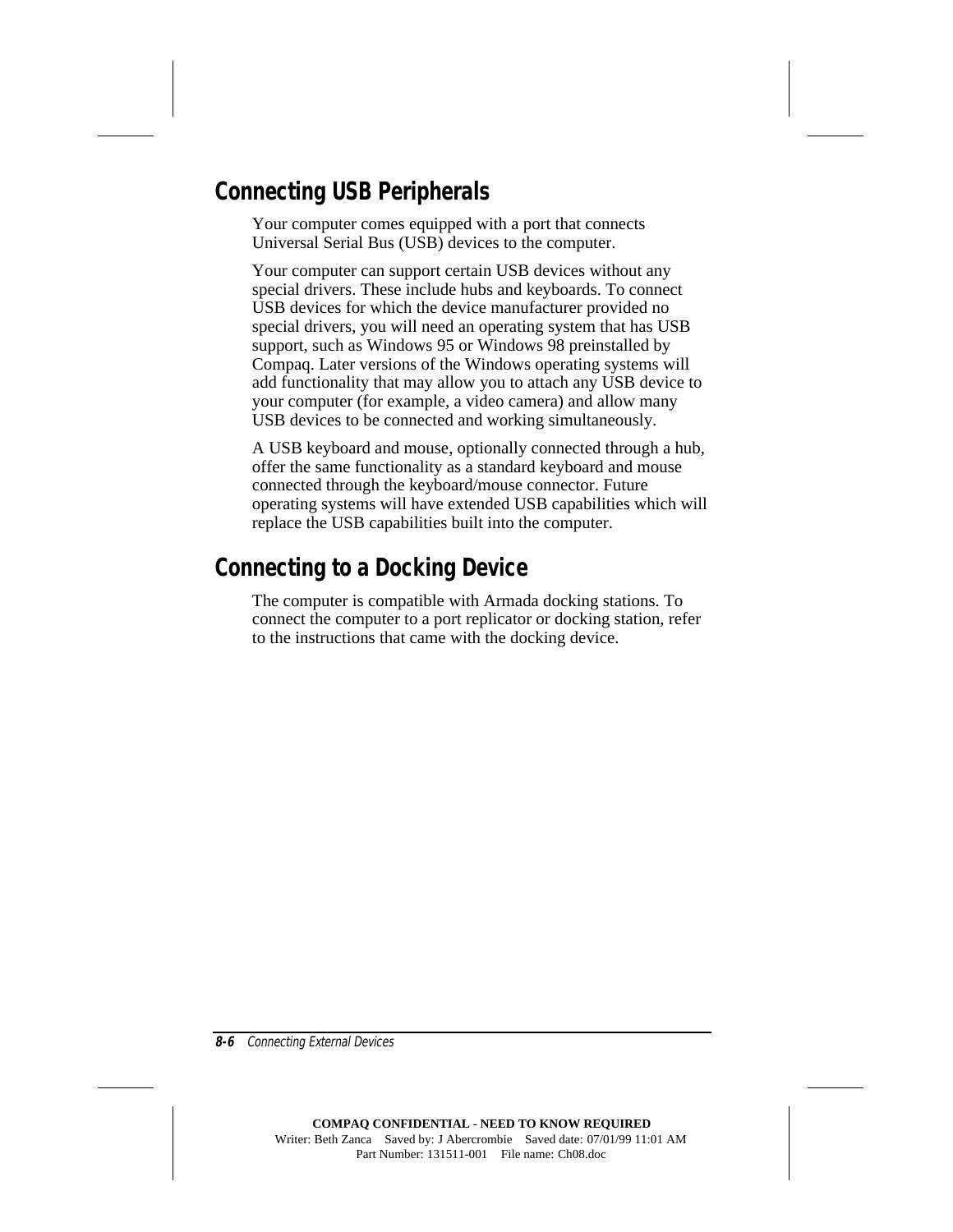*chapter*  $\mathcal{C}$ 

## USING PC CARDS

### **PC Card Types**

This computer can support two Type II PC Cards or one Type III PC Card. It supports both 16-bit and 32-bit CardBus PC Cards. Several kinds of PC Cards are supported, such as network cards, hard drive cards, memory cards, and fax/modem cards.

For a current list of third-party PC Cards qualified on this computer, call your Compaq authorized dealer, reseller, or service provider.

#### **Inserting a PC Card**

1. If you are running Windows NT 4.0 but not CardWare 5.0 provided by Compaq, turn off the computer. If you are running Windows 95, you do not need to turn off the computer or initiate Suspend before inserting a PC Card.

**NOTE:** If you are running Windows NT 4.0 and CardWare 5.0 provided by Compaq, most PC Cards can be inserted while the computer is on. Contact your PC Card vendor directly for information about the level of support they offer for hot insertion with CardWare 5.0.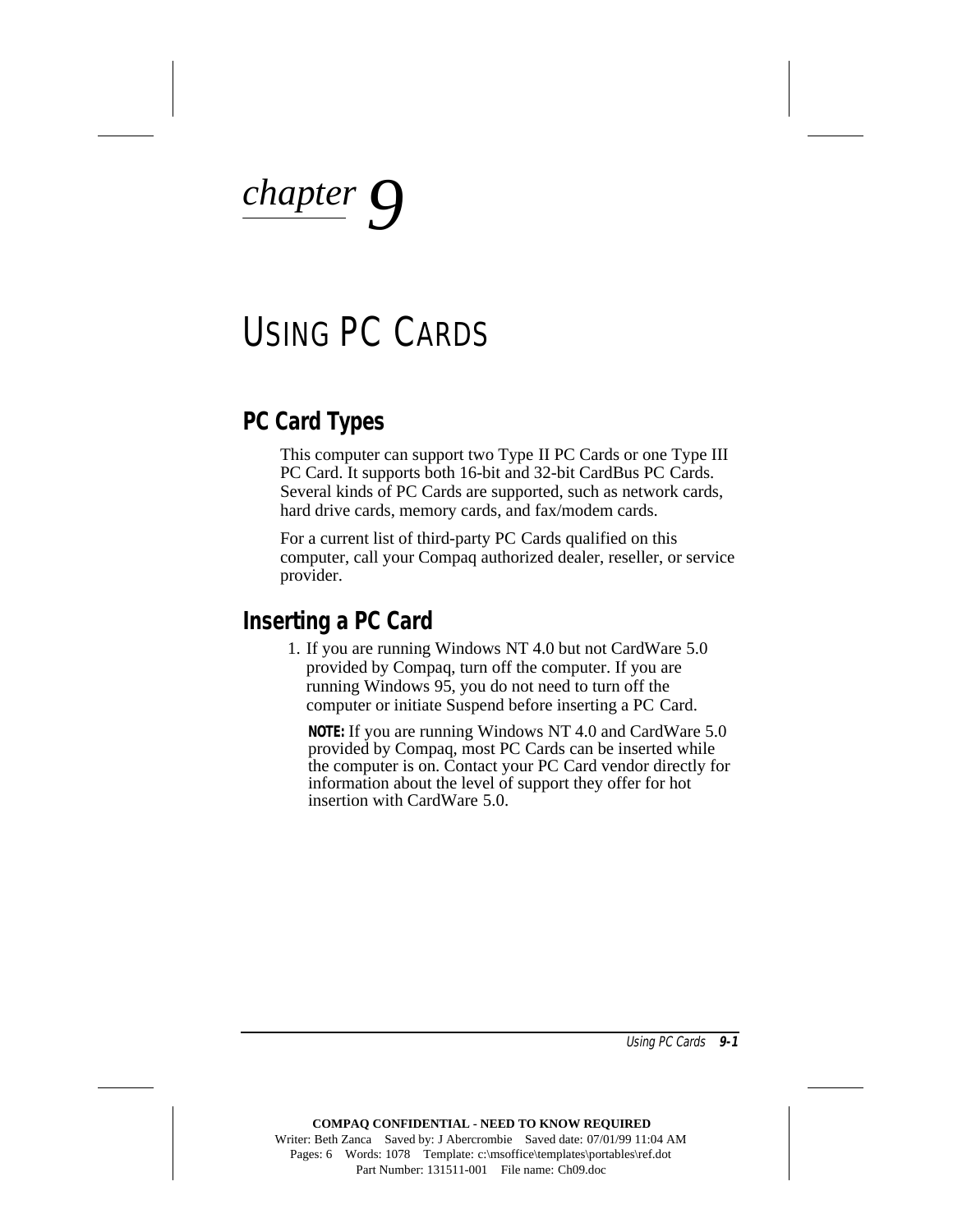2. With the label side up, insert the 68-pin connector side of the PC Card into the PC Card slot, pushing gently until firmly seated.

**CAUTION:** To prevent damage to the connectors, use minimal pressure when inserting a PC Card into a PC Card slot.

If you are running Windows 95 or Windows 98 and your computer is on, the computer automatically configures a plug and play card and most other PC Cards. If the computer is turned off or in Suspend, a card is not configured until you turn on the computer or exit Suspend.

Windows NT 4.0 is not a plug and play operating system at this time. If you are running Windows NT 4.0, the computer configures a card only when it is on at the time the PC Card is inserted into the PC Card slot. The computer only recognizes that a PC Card has been removed if the PC Card slot is empty when the computer is powered on or the PC Card slot is empty at startup.

After the computer has configured the card, the computer beeps twice to indicate that the card is ready for use.

**IMPORTANT:** After the PC Card has been inserted and configured, it may be necessary to perform an initial setup procedure. For example, a new storage card may need to be formatted, or a new network card may need drivers installed. For detailed information on setup procedures for various network PC Cards, refer to the instructions provided by the PC Card manufacturer.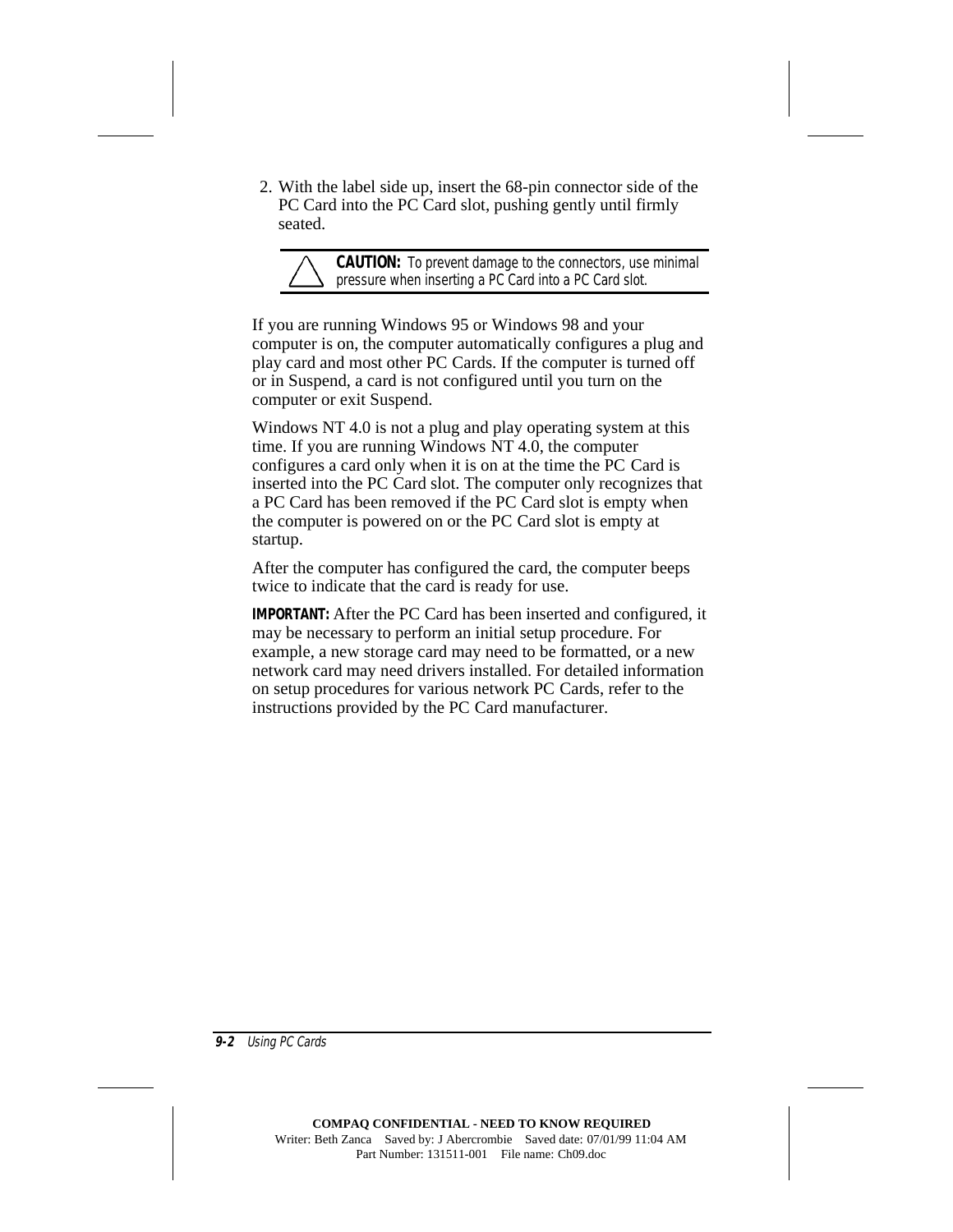## **Removing a PC Card**

1. If you are running Windows 95 or Windows 98, you must stop the PC Card before removing it (see "Stopping a PC Card" later in this chapter). You do not need to turn the computer off or initiate Suspend. If you are running Windows NT 4.0, you must close Windows NT 4.0 and turn off the computer.

**CAUTION:** Failure to stop a PC Card before removing it may cause loss of data.

- 2. To release the PC Card eject button, depress the button  $\bullet$ once. To eject the PC Card, firmly depress the PC Card eject button a second time.
- 3. Remove the card  $\bullet$ .

**NOTE:** If you are running Windows 95, the computer beeps twice if it is turned on when the PC Card is removed.

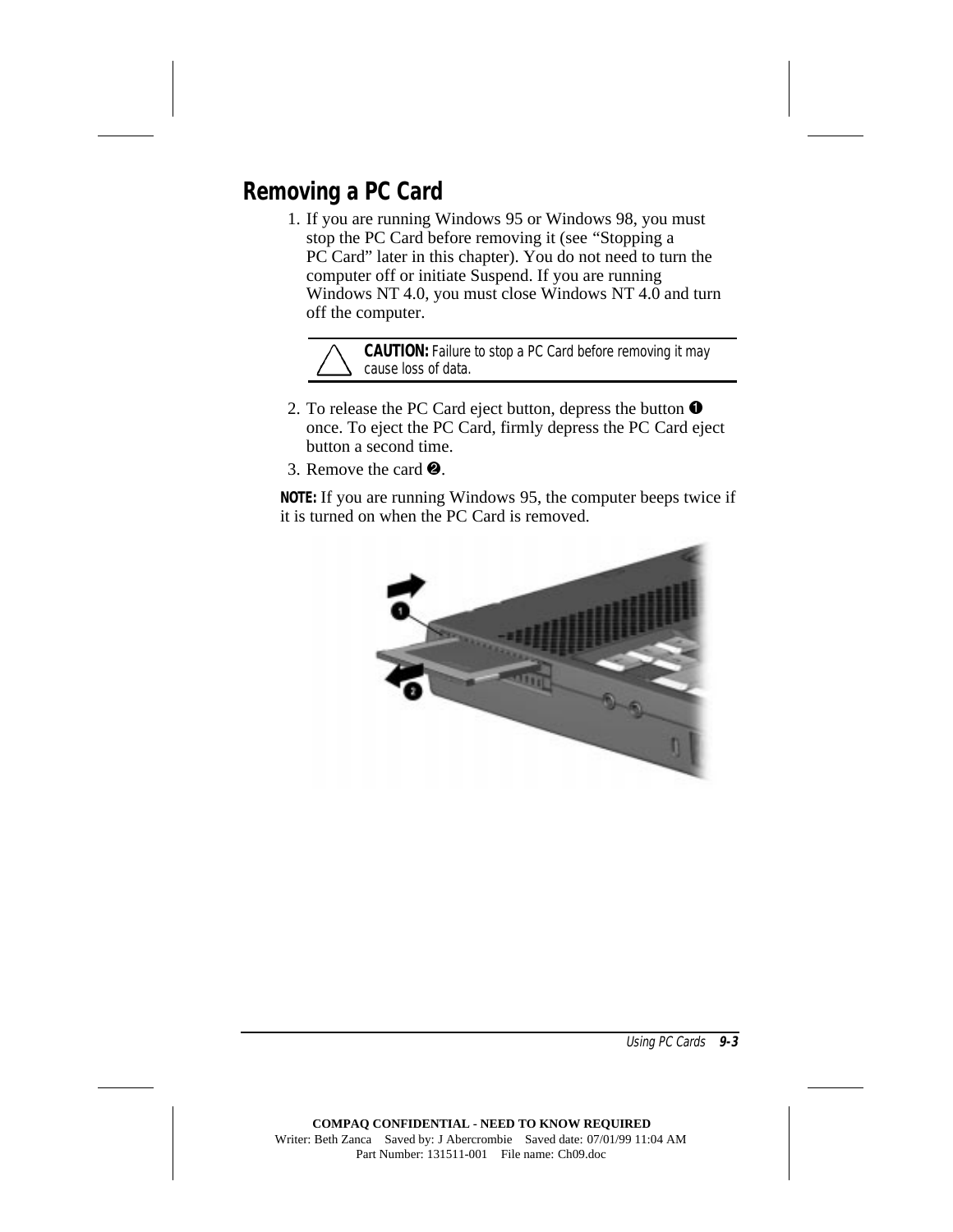## **PC Card Device Drivers**

Device drivers are programs or data files containing information needed to run a specific PC Card. Most of the device drivers you need are preinstalled on the computer.

**NOTE:** In order to save available memory, some device drivers are not enabled after being installed.

Some types of PC Cards, such as network cards, Global Positioning System (GPS) cards, SCSI cards, audio cards, and multifunction cards, require an additional PC Card–specific software device driver to function properly. This software device driver is provided on diskette by the PC Card manufacturer and should be installed according to the manufacturer's instructions. Do not install any other PC Card software on the computer such as Card and Socket Services, even if prompted to do so.

**CAUTION:** Compaq has tested the PC Card software preinstalled on the computer. If you install Card and Socket Services or enablers provided by other vendors over software preinstalled on the computer, the computer may no longer work properly with all of your PC Cards.

### **Changing PC Card Settings**

To view or configure the adapter in your PC Card under Windows 95 or Windows 98, access the Device Manager (Start $\rightarrow$ Settings→Control Panel→double-click System→Device Manager), and select the appropriate device type for the card you want to configure.

**NOTE:** If your PC Card has never been inserted, a dialog box will appear when you insert the card into the PC Card slot and will automatically display setting information for the card.

## **Managing PC Card Power**

PC Cards are powered accessories in a small form factor. When PC Cards are installed in your computer, they draw power from the system even when they are not in use.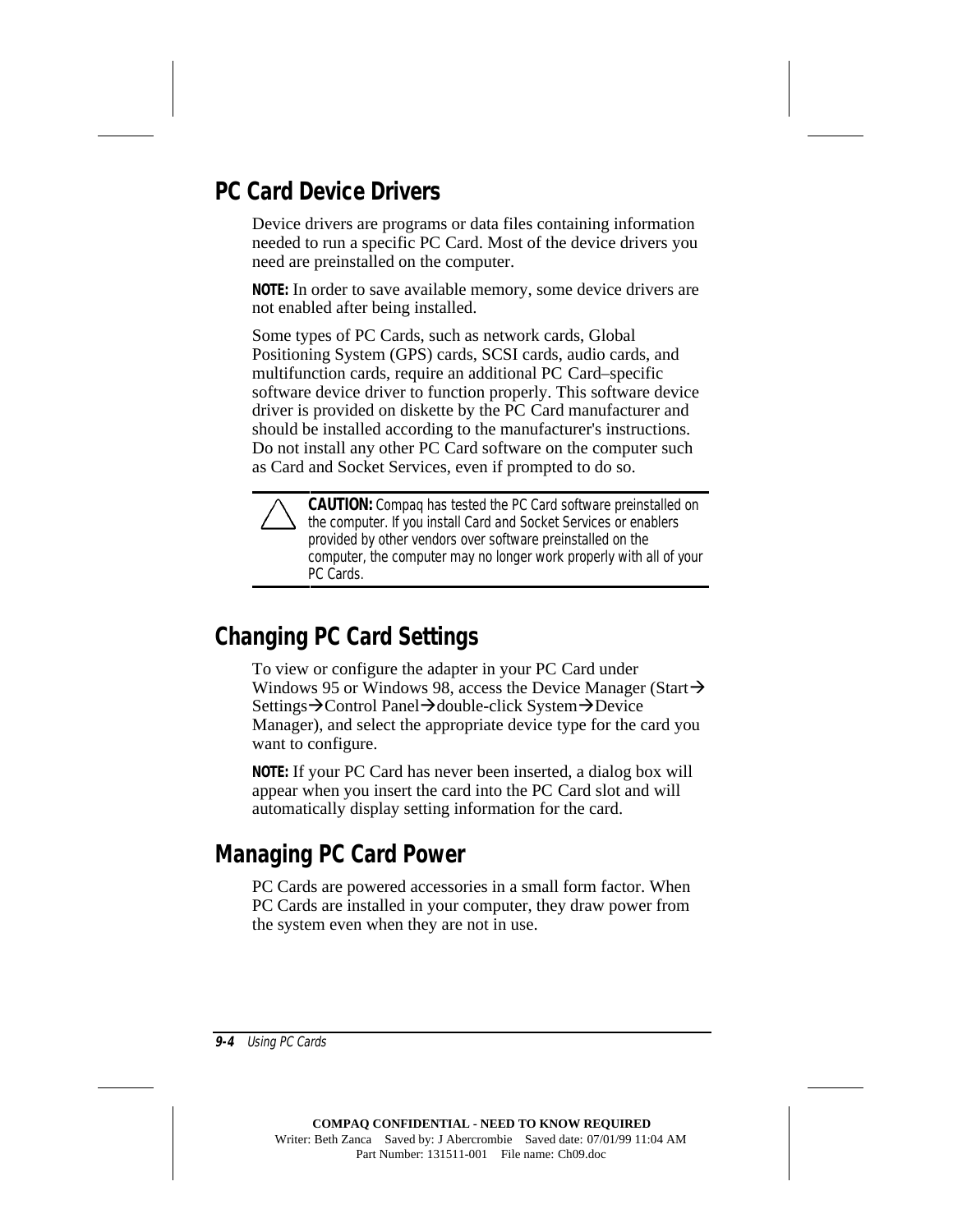If you are running Windows 95, remove PC Cards when they are not in use to conserve power, or turn off power to the PC Card slots through Power Properties (click Start $\rightarrow$ Settings $\rightarrow$ Control Panel $\rightarrow$ double-click Power $\rightarrow$ Power Properties).

If you are running Windows 98 or Windows NT 4.0, remove PC Cards when they are not in use to conserve power.

If you are operating the computer on a battery pack, disable power to the PC Card slots to extend the battery life. PC Card power will be conserved when the computer is in Suspend.

### **Zoomed Video**

A zoomed video PC Card promotes higher overall system performance for MPEG playback.

The computer supports Zoomed Video PC Cards under Windows 95 and Windows 98. Windows NT 4.0 does not support Zoomed Video.

Always insert a Zoomed Video card into the bottom PC Card slot.

## **Stopping a PC Card**

If you are running Windows 95 or Windows 98, you should always stop a PC Card before removing it from a PC Card slot. There are two ways stop a PC Card:

**IMPORTANT:** Always stop a LAN, ATA, or SCSI card before removing.

- Click the PC Card icon in the notification area on the taskbar. A list of PC Cards in the system appears. Click the PC Card that you want to stop.
- Click Start→Settings→Control Panel→PC Card icon. Click the PC Card that you want to stop.

When the message appears that it is safe to remove the card, remove the PC Card.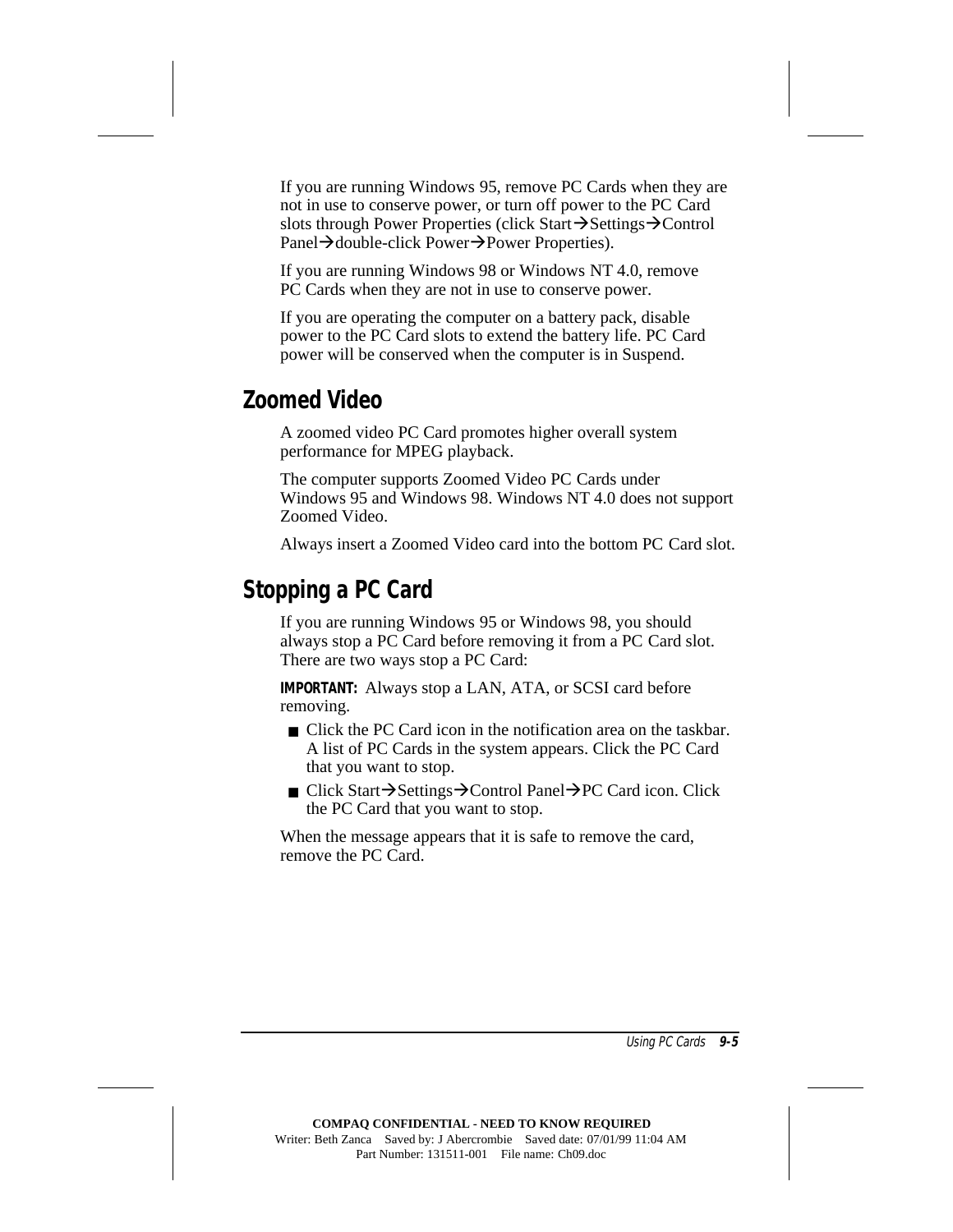

## USING AUDIO FEATURES

### **Identifying the Audio Components**

The computer provides the following internal and external audio capabilities:



| <b>Audio Components</b> |                          |                                                                                                                                                                                                                    |  |
|-------------------------|--------------------------|--------------------------------------------------------------------------------------------------------------------------------------------------------------------------------------------------------------------|--|
|                         | Component                | <b>Function</b>                                                                                                                                                                                                    |  |
|                         | <b>O</b> Stereo speakers | Built-in speakers that provide high-<br>quality stereo and multimedia sound.<br>They also support external audio<br>input devices such as a<br>CD player, tape deck, or stereo tuner<br>connected to the computer. |  |
|                         | Speaker ports            | Integrated tuned loudspeaker ports<br>provide extended low frequency<br>output.                                                                                                                                    |  |

Continued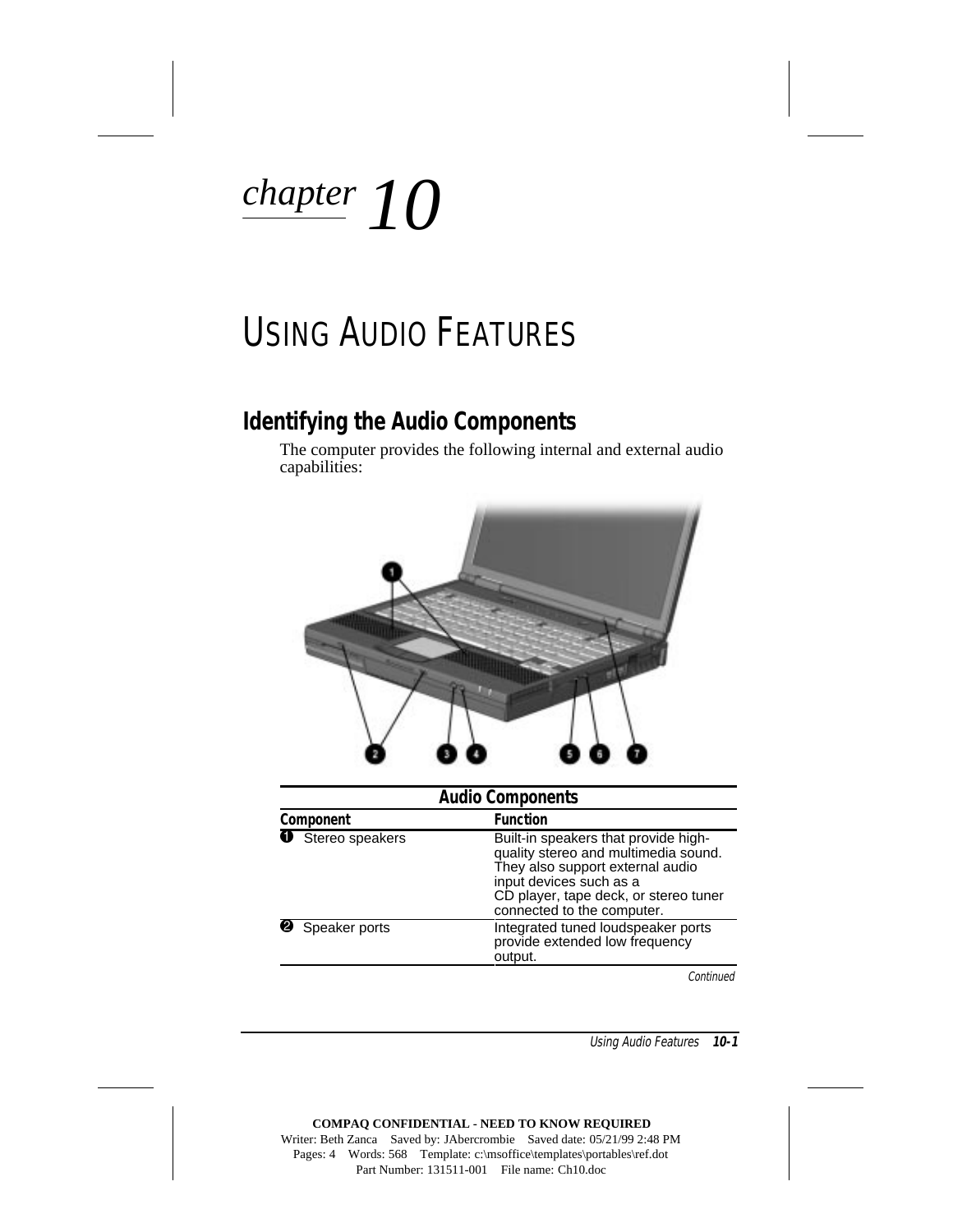|  | <b>Audio Components</b> Continued |  |
|--|-----------------------------------|--|
|--|-----------------------------------|--|

| Component |                                   | <b>Function</b>                                                                                                                                               |  |
|-----------|-----------------------------------|---------------------------------------------------------------------------------------------------------------------------------------------------------------|--|
|           | <b>6</b> Volume button (down)     | Decreases volume to the built-in<br>speakers, to external speakers, or to<br>headphones plugged into the stereo<br>speaker/headphone jack on the<br>computer. |  |
|           | Volume button (up)                | Increases volume to the built-in<br>speakers, to external speakers, or to<br>headphones plugged into the stereo<br>speaker/headphone jack on the<br>computer. |  |
| Ø         | Microphone jack                   | Connects an external mono<br>microphone. The jack requires a<br>3.5-mm, 2-conductor or 3-conductor<br>plug.                                                   |  |
| ❻         | Stereo speaker/<br>headphone jack | Connects headphones, head set, or<br>external speakers to the computer.<br>The jack requires a 3.5-mm,<br>3-conductor plug.                                   |  |
|           | Internal microphone               | Built-in monophonic microphone for<br>the multimedia sound system. The<br>internal microphone supports audio<br>input for spoken comments.                    |  |

**NOTE:** With stereo speakers muted, system beeps are still audible unless they have been turned off.

**WARNING:** To reduce the risk of personal injury, adjust the volume control before putting on headphones.

## **Using Internal and External Microphones**

The internal microphone is disabled when an electret condenser microphone with a 3.5-mm plug is plugged into the microphone line-in jack.

**IMPORTANT:** A stereo electret condenser microphone in the mono microphone jack is acceptable, but the left channel will be recorded on both the left and right channels. A dynamic microphone will not achieve the recommended sensitivity.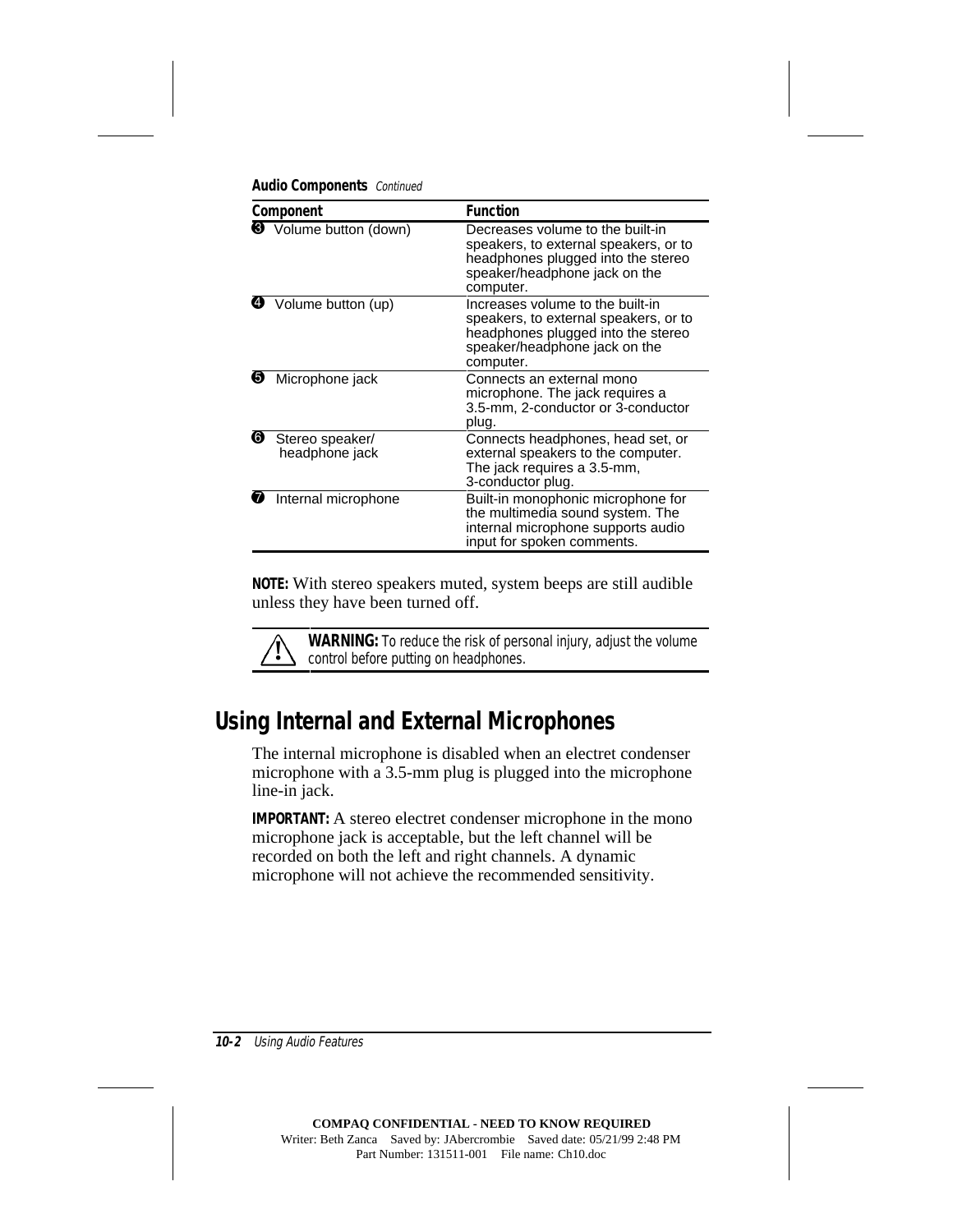## **Using Internal and External Speakers/Headphones**

External speakers:

- Provide more separation for the left and right audio channels.
- Produce more volume with amplified speakers.
- Produce higher quality sound.



**CAUTION:** Use only a 3.5-mm stereo plug in the stereo speaker/headphone jack. A mono plug can result in damage to the computer.

The internal stereo speakers are disabled when external speakers or headphones are connected to the speaker/headphone line-out jack.



**WARNING:** To reduce the risk of personal injury to hearing, check the volume level of software applications before you put on headphones.

## **Controlling Audio Volume**

Audio volume control affects the stereo speakers, headphones, and external speakers that are connected to the stereo speaker/headphone jack.

There are three ways to control the audio volume:

- Using volume control buttons on the front of the computer. The right button increases the volume. The left button decreases the volume. To mute sound completely, press both volume buttons simultaneously.
- Using volume control features available under the Audio tab in Multimedia Properties.
- Using the **Fn+F5** hotkeys (adjusts only the volume of system warning beeps).

Some software applications, such as game programs, include their own volume controls. You may need to use the software to adjust volume to the desired sound level.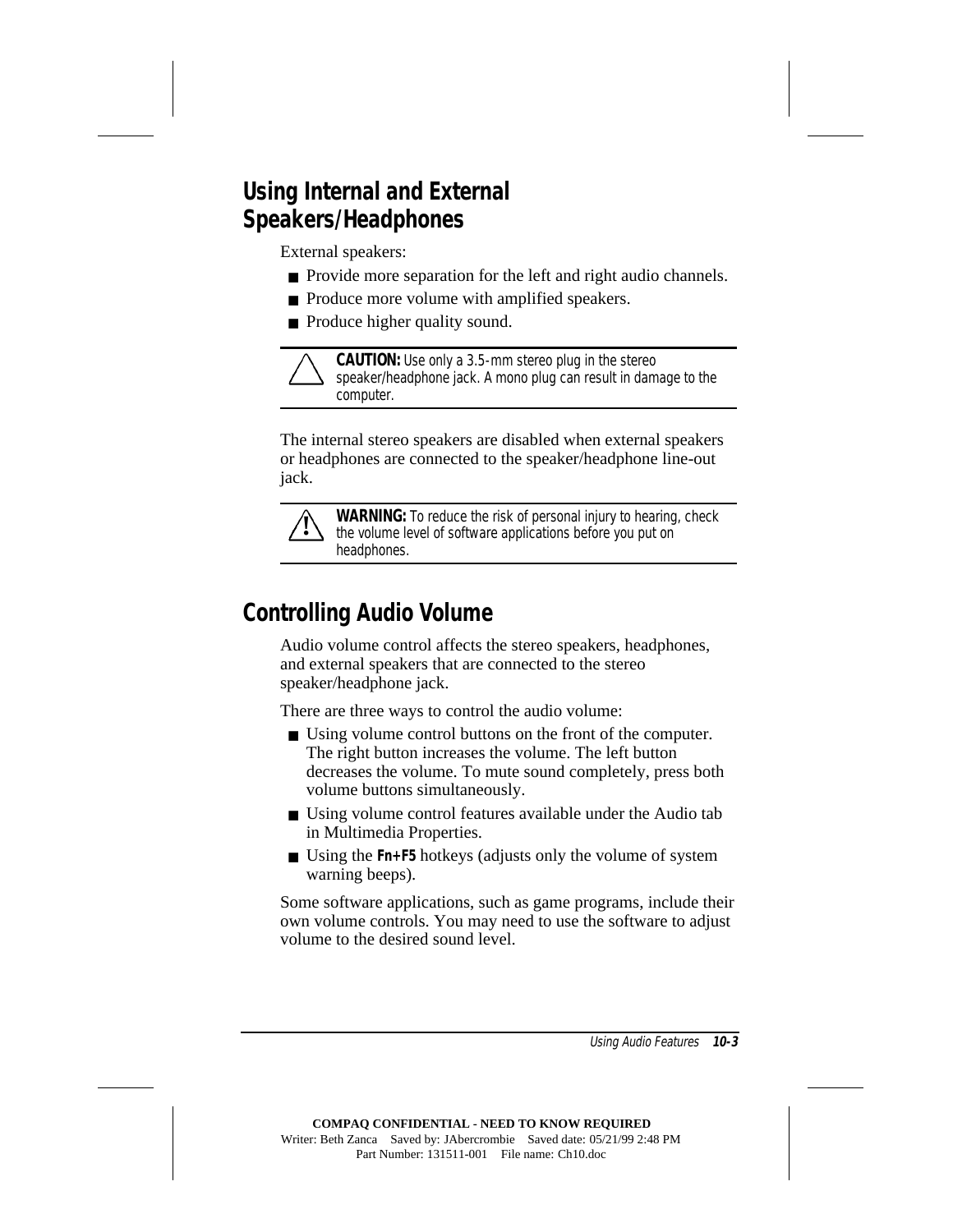The volume control on the computer overrides all other volume controls in the software. That is, the volume from the integrated stereo speakers, external speakers, or headphones will never be louder than the sound level selected using the computer volume control.

## **Speaker Ports**

The integrated bass reflex speaker enclosures provide extended low frequency output and improve the audio quality by reducing speaker distortion. The bass reflex port openings are located on the front of the computer. Refer to Chapter 2 for speaker locations.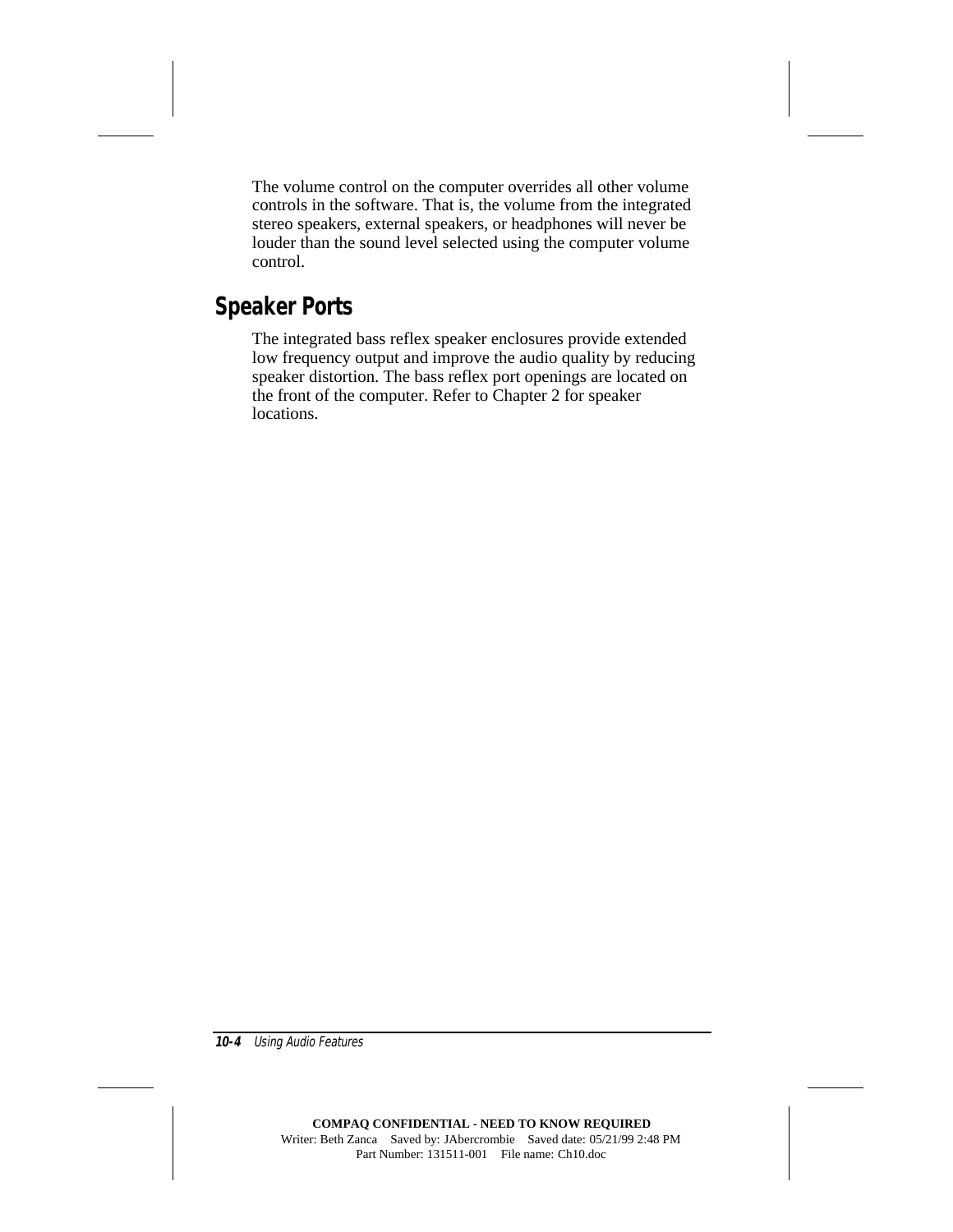# *chapter 11*

## UPGRADING THE COMPUTER

### **Upgrading System Memory**

You can expand memory by installing memory expansion boards. Installation is performed easily by lifting the computer keyboard and inserting the memory expansion board. To order a memory expansion board, contact your Compaq authorized reseller. Refer to the instruction card that comes with the option kit for installation procedures.

**IMPORTANT:** If you upgrade memory, the computer increases the Hibernation file size to accommodate the additional memory. When the Hibernation files increases, it requires more hard disk space.

#### **Checking the Amount of Memory**

When RAM increases, the hard drive space reserved for the hibernation file also increases. Windows 98 manages this increase. If the computer is running Windows 95 or Windows NT 4.0 and you experience problems with Hibernation after increasing RAM, verify that your hard drive has enough free space for a large hibernation file.

- To view the amount of space required by a hibernation file
	- **□ In Windows 95** select Start→Settings→Control Panel $\rightarrow$ Power $\rightarrow$ Hibernation tab.
	- **□ In Windows NT 4.0** select Start→Settings→Control Panel $\rightarrow$ Compaq Power $\rightarrow$ Hibernation tab.
- To view the amount of free space on your hard drive, select My Computer $\rightarrow$ right-click your hard drive $\rightarrow$ Properties.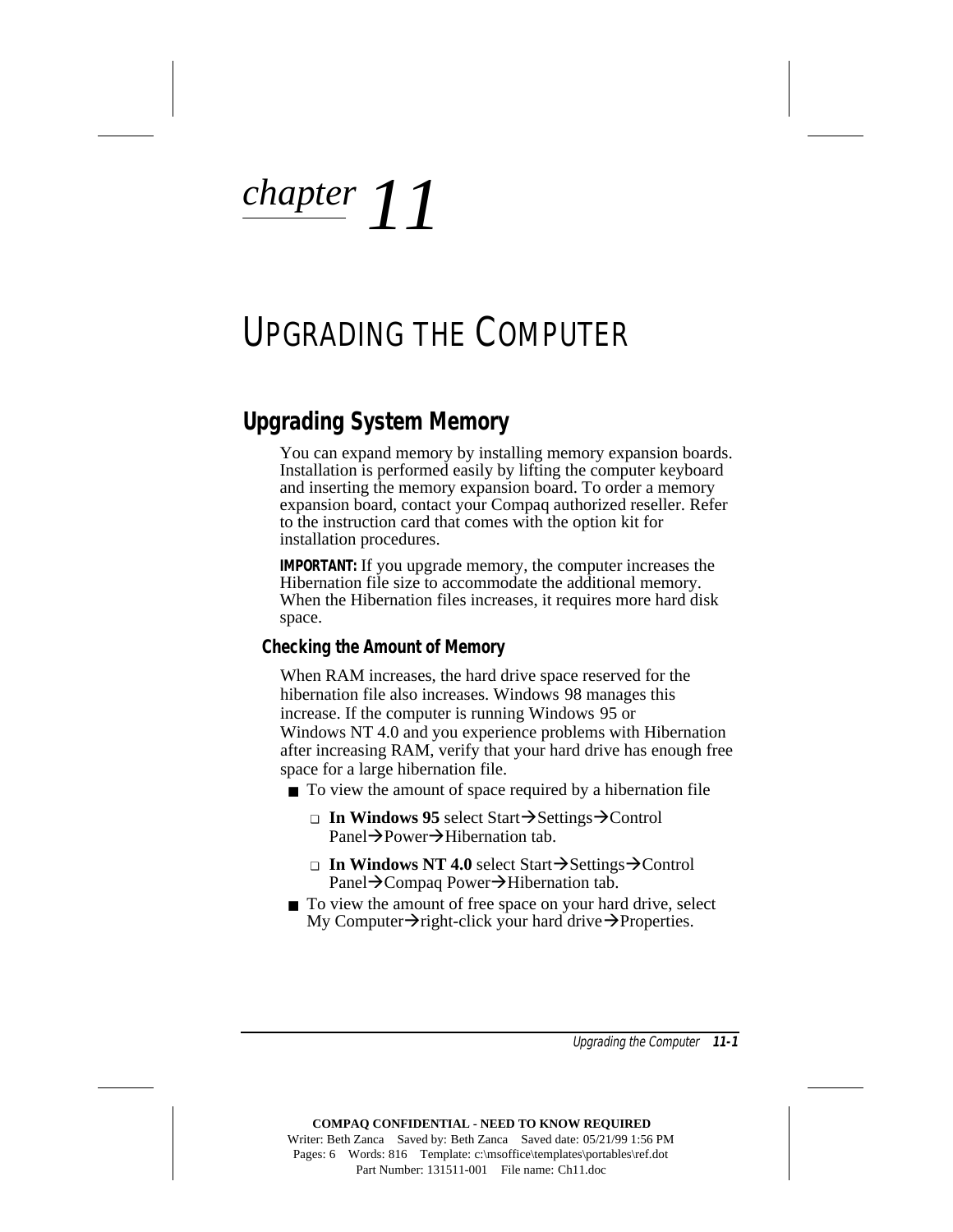#### **Obtaining an Optional Memory Expansion Board**

For a list of the memory expansion boards available for the computer, refer to Compaq Worldwide Telephone Numbers for the nearest Compaq authorized dealer, reseller, or service provider.

**IMPORTANT:** The computer only supports SDRAM (synchronous DRAM) memory expansion boards. If you install a different type of memory expansion board, you will receive the following message when you restart the computer:

#### **This unit only supports SDRAM.**

If you receive this message, turn the computer off and remove the newly installed memory expansion board.

#### **Inserting a Memory Expansion Board**

- 1. Shut down and turn off the computer. Disconnect any external cables.
- 2. **Remove the security screw from the bottom of the computer.**
- 3. Release the keyboard by successively inserting a paper clip or similar instrument into the four keyboard releases  $\hat{\mathbf{O}}$ .
- 4. Lift the keyboard  $\bullet$ .

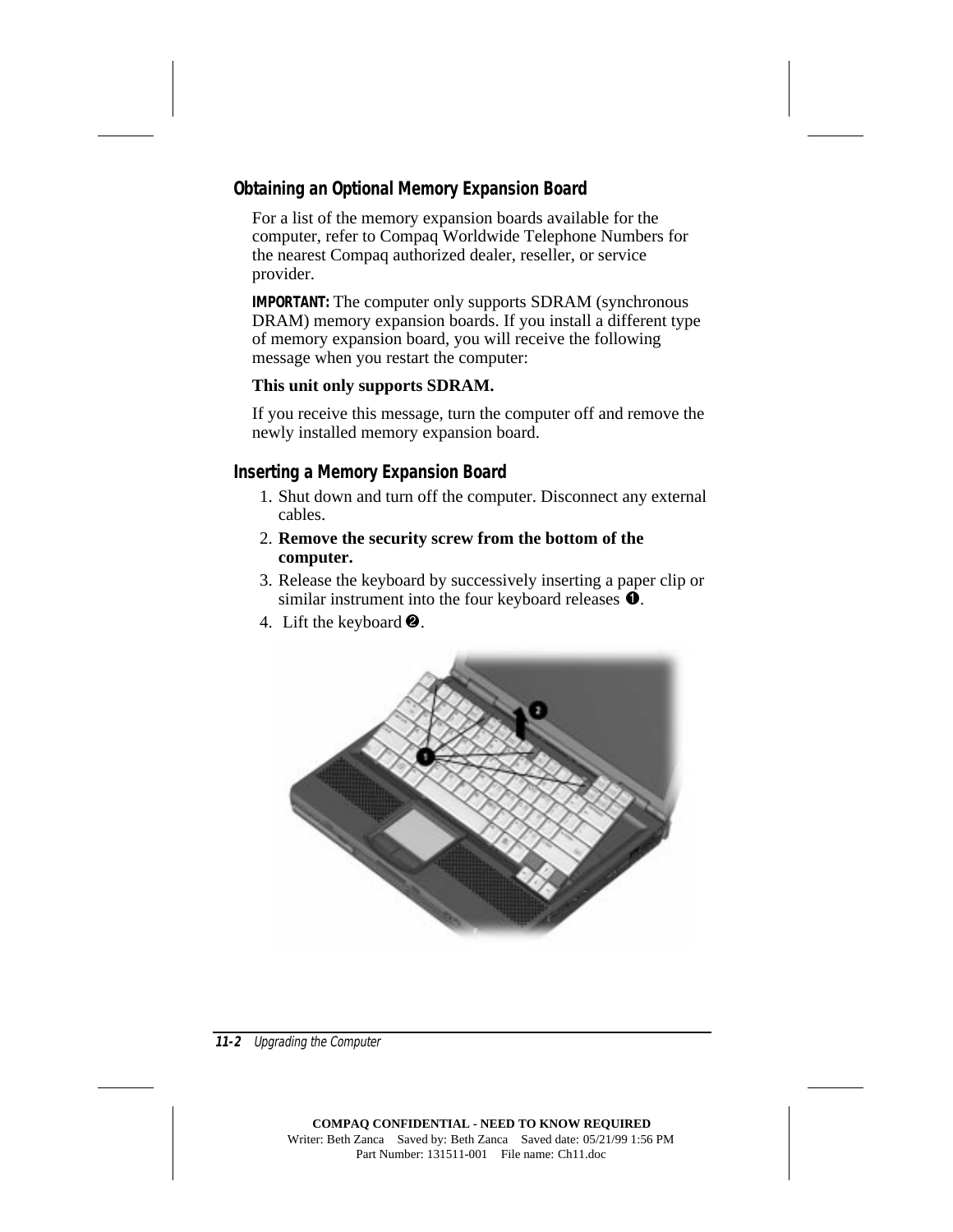5. Insert the memory expansion board into the empty memory expansion slot  $\bullet$  at a 45-degree angle. Then slide it gently into place until it is seated while tilted.

**NOTE:** A memory expansion board is asymmetrically keyed (notched) to ensure correct positioning.

6. Push the memory expansion board down  $\Theta$  until the retention clips snap back into place.



**! WARNING:** To reduce the risk of electrical shock, fire, or damage to the equipment, do not turn on the computer or reconnect any external cables during this step.

7. Replace the keyboard.



8. Reconnect external cables and turn on the computer.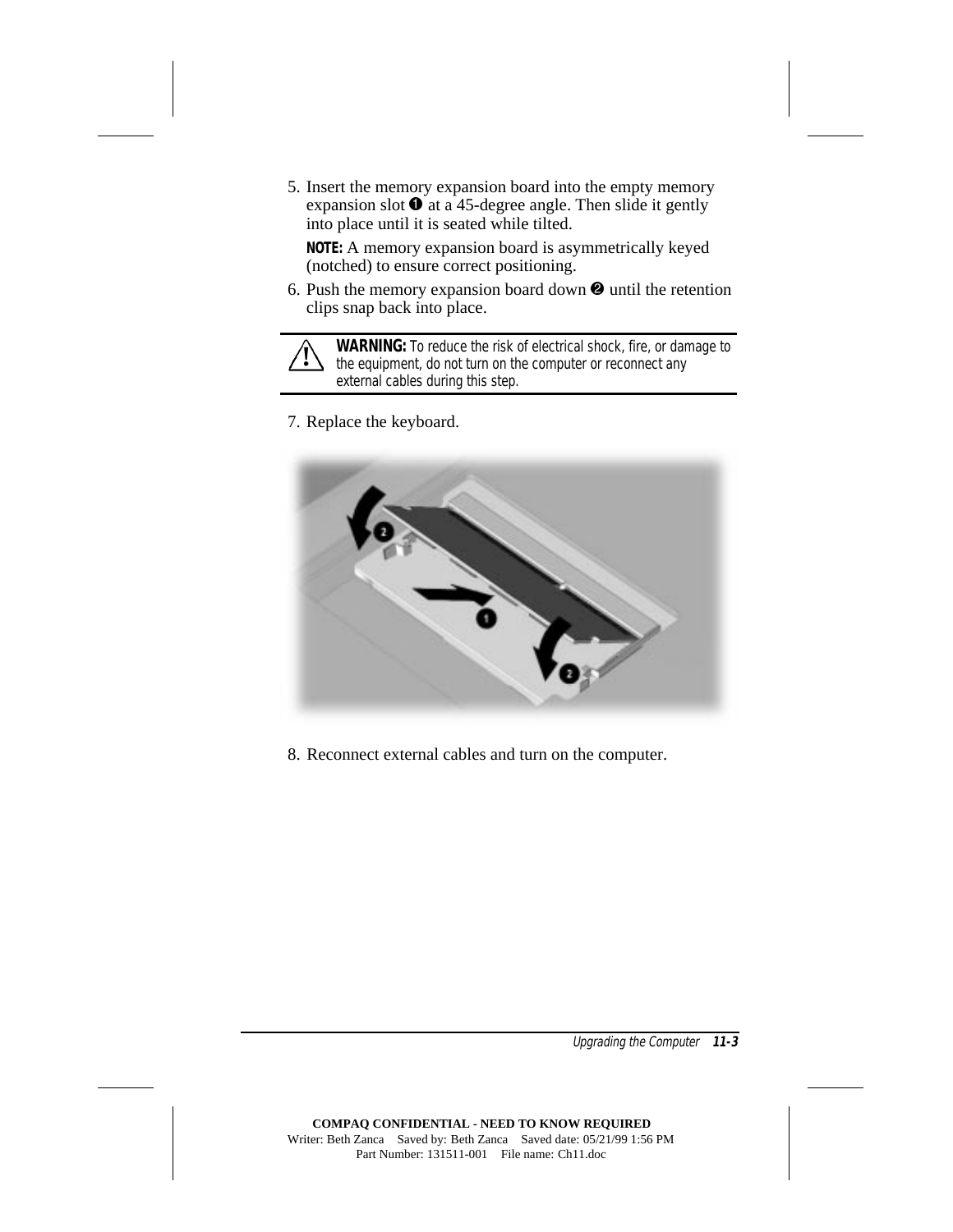#### **Removing a Memory Expansion Board**

- 1. Shut down and turn off the computer. Disconnect any external cables.
- 2. **Remove the security screw from the bottom of the computer.**
- 3. Release the keyboard by successively inserting a paper clip or similar instrument into the four keyboard releases  $\bullet$ .

**WARNING:** To reduce the risk of personal injury from hot surfaces,<br>allow the internal system components to cool before touching them.

4. Lift the keyboard  $\bullet$ .



WARNING: To reduce the risk of electrical shock, fire, or damage to the equipment, do not turn on the computer or reconnect any external cables during this procedure.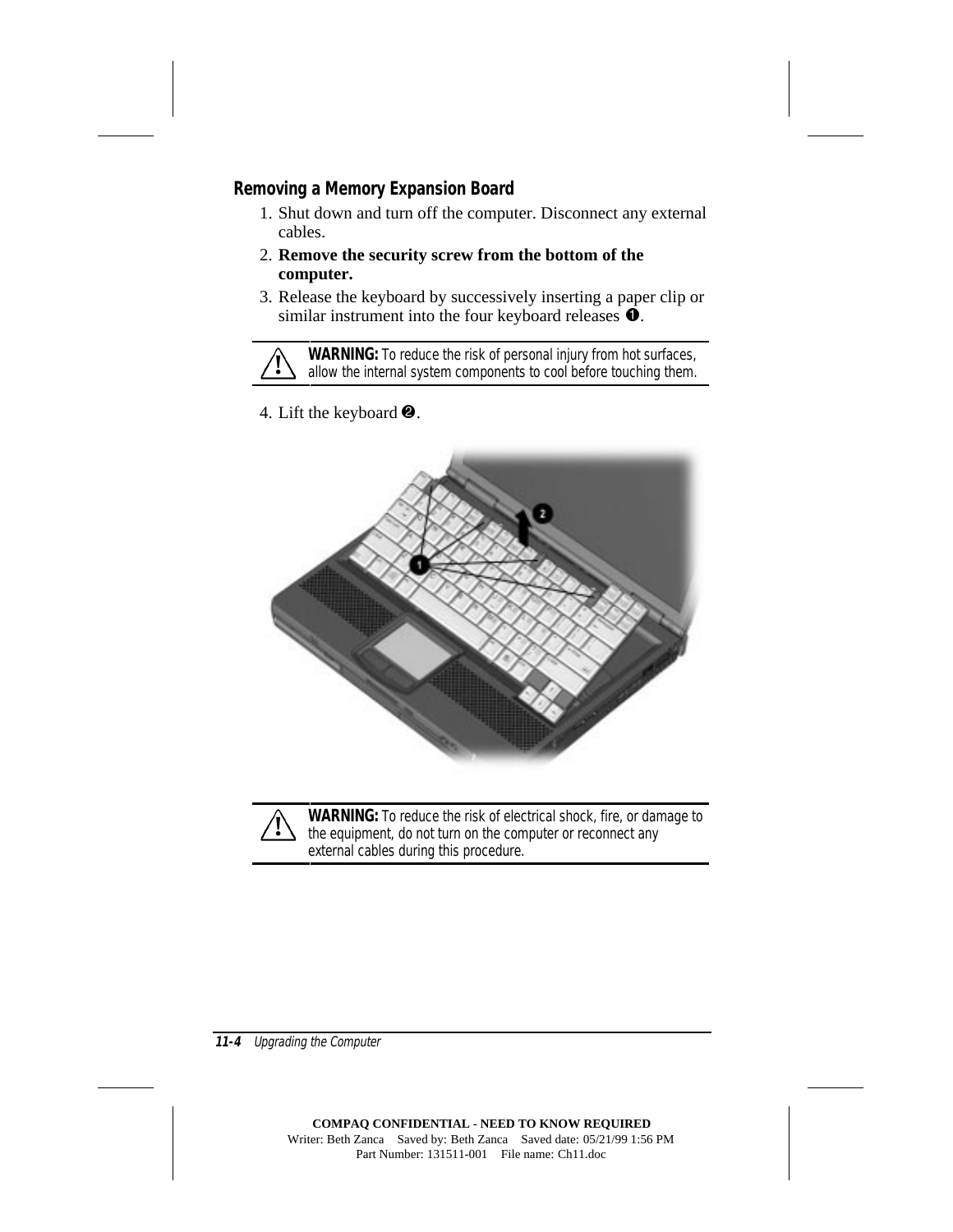- 5. Pull away the retention clips  $\bullet$  on each side of the memory expansion board to release it. The memory expansion board tilts toward you.
- 6. Lift the edge of the memory expansion board  $\Theta$  and slide it gently out of the memory expansion slot at a 45-degree angle.
- 7. Place the memory expansion board in an electrostatic-safe container.
- 8. Replace the keyboard.



9. Reconnect external cables and turn on the computer.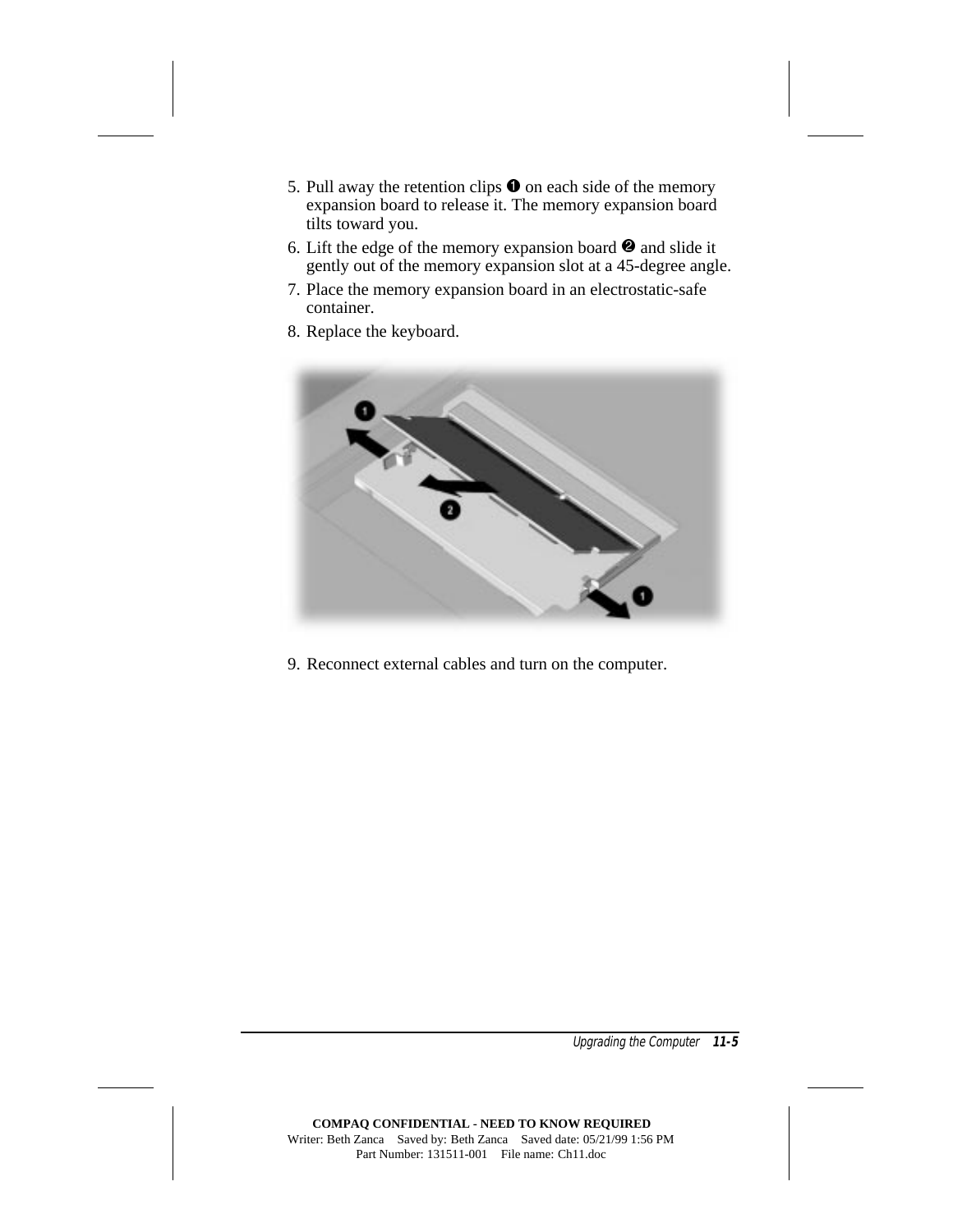## **Upgrading the Hard Drive**

Depending on your computer model, the primary hard drive can be upgraded to a larger capacity. Contact your Compaq authorized dealer, reseller, or service provider for the optional hard drives available for your computer.

#### **Removing and Inserting the Primary Hard Drive**

- 1. Remove the security screw.
- 2. Slide the hard drive latch forward to open the hard drive compartment.
- 3. Remove the hard drive cover.
- 4. Pull the hard drive tab connected to the drive and remove the hard drive from the compartment.
- 5. Slide the hard drive into the hard drive compartment. Be sure that the tab connected to the hard drive faces away from the computer.
- 6. Reinstall the hard drive cover.
- 7. Reinsert the security screw.

## **Attaching a Hard Drive Adapter**

If using your old primary drive in the MultiBay, you need to attach a hard drive adapter. Refer to the installation instructions that came with the hard drive adapter kit. Refer to Chapter 6 to change the startup sequence with MultiBoot.

## **Adding an Internal Modem**

If your computer does not include an internal modem, it can be easily installed. Contact your Compaq authorized dealer, reseller, or service provider to place an order or for additional information.

**NOTE:** Internal modems are not available in all countries.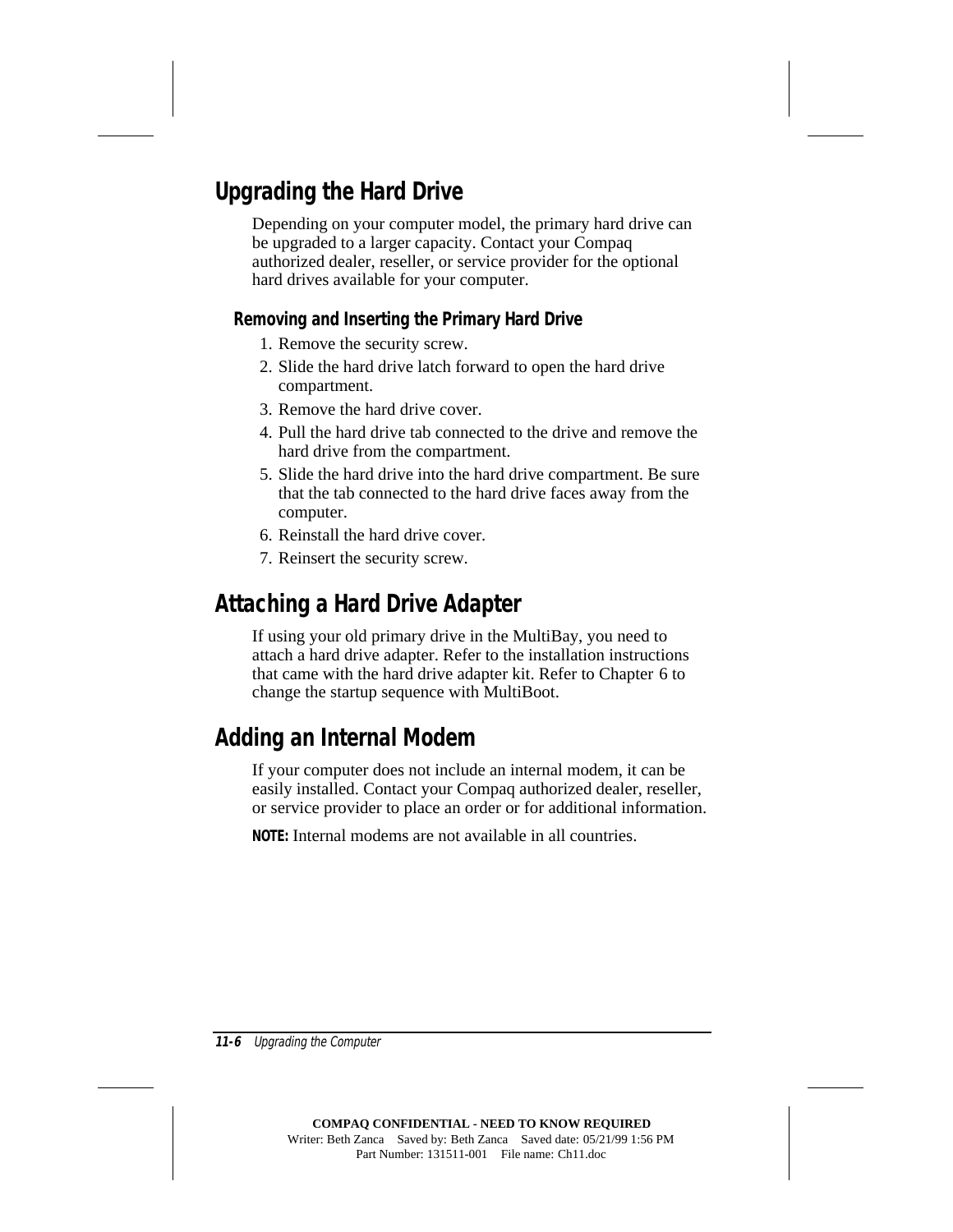# *chapter 12*

## MAINTENANCE AND TRAVEL GUIDELINES

## **Updating the System**

#### **Obtaining Customized Update Information with Info Messenger**

You can set up a customized search of the Compaq Internet site for new information about the software, firmware, and hardware in your system by registering with Compaq Info Messenger.

- To access Compaq Info Messenger, go to the Compaq Internet site at http://www.compaq.com, then select Info Messenger.
- To register, follow the instructions on the Info Messenger page. When your registration is complete, you can
	- ❏ Run your customized search whenever you prefer from the Info Messenger page.
	- ❏ Set Info Messenger to send you the information by email as it becomes available.

#### **Obtaining Software Updates and Enhancements by Subscription**

You can subscribe to the *Compaq Support Software CD* that contains the latest available device drivers, system ROMs, and utilities, as well as detailed software support information and instructions. For ordering, cost, and language information, refer to "Worldwide Telephone Numbers" in Appendix A to contact a Compaq authorized dealer, reseller, or service provider. Ordering information is also available at the Compaq Internet site at http://www.compaq.com.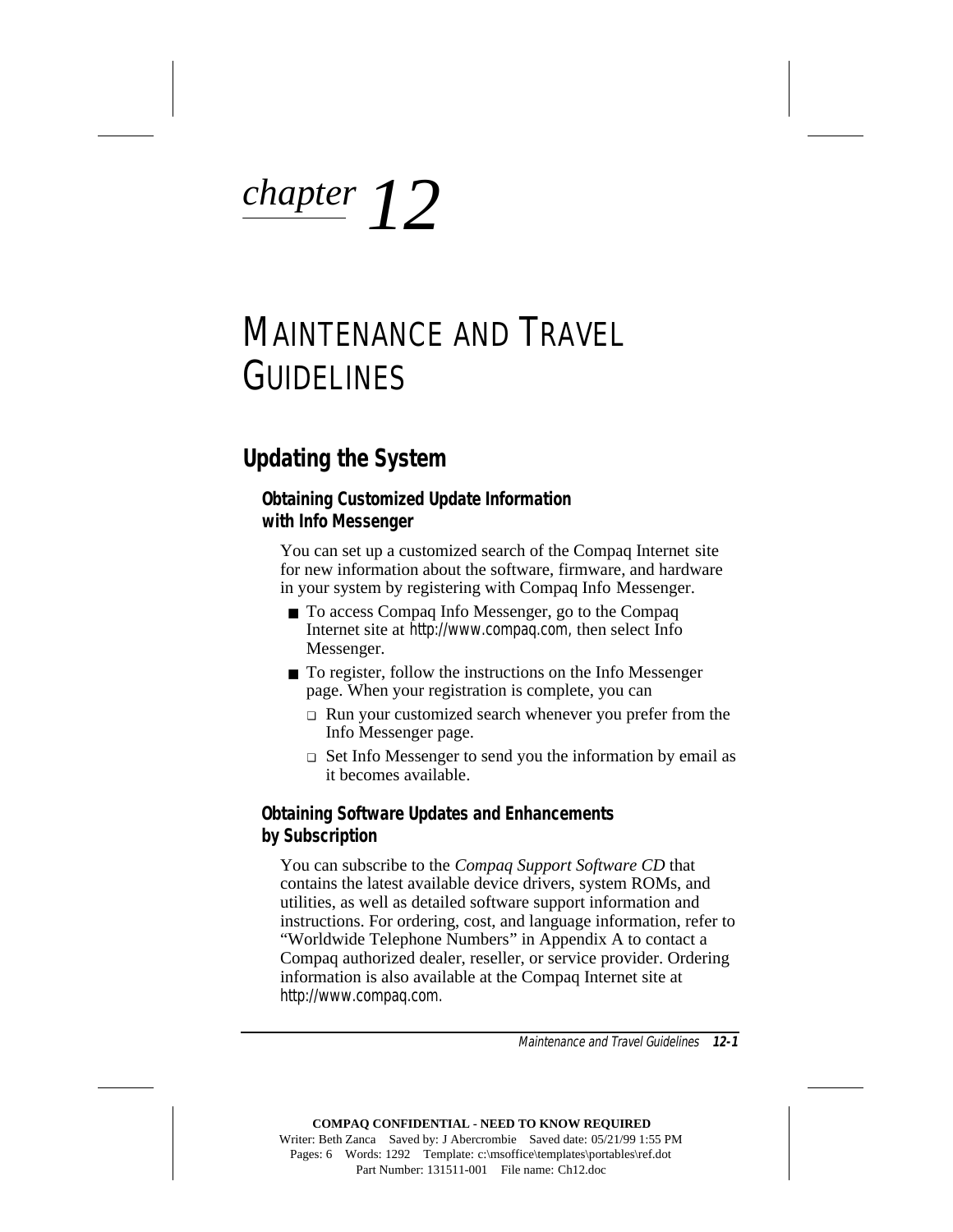#### **Obtaining Software Updates from the Compaq Internet Site**

You can obtain all Compaq system software and firmware, with download and installation instructions, from the Compaq Internet site at http://www.compaq.com.

**NOTE:** Most software is packaged in a compressed file called a SoftPaq*.* A compressed file containing a system read only memory (ROM) is called a ROMPaq*.*

#### **Ordering Preinstalled Software**

It is recommended that you use a backup program to create a backup of the preinstalled software. However, for an additional cost, you can order the preinstalled software on a CD-ROM or on diskettes.

If an order form is included with your computer, complete the form and return it, or call one of the numbers listed on the order form. If an order form was not included with the computer, refer to the Compaq worldwide telephone numbers.

**IMPORTANT:** Before calling Compaq to place your order, be sure to have the serial number of your computer available. This number is necessary for all software backup purchases.

#### **Updating the System ROM**

- Compaq recommends that you
	- ❏ Install each system read only memory (ROM) update for your computer model as it becomes available.
	- ❏ Confer with your Information Services department before updating your system ROM if your system is connected to a network.
- Updating your system ROM will not affect your system software settings.

#### **Displaying the Version of the Installed System ROM**

- Press **Fn**+Esc. The number beside System BIOS is the version number of your system ROM.
- If you are unable to display the ROM version number with **Fn+Esc,** you may be able to display it in Computer Setup:
	- 1. Turn on or restart the computer, then press **F10** when the blinking cursor appears upper-right on the screen.
	- 2. To change the language, press **F2.**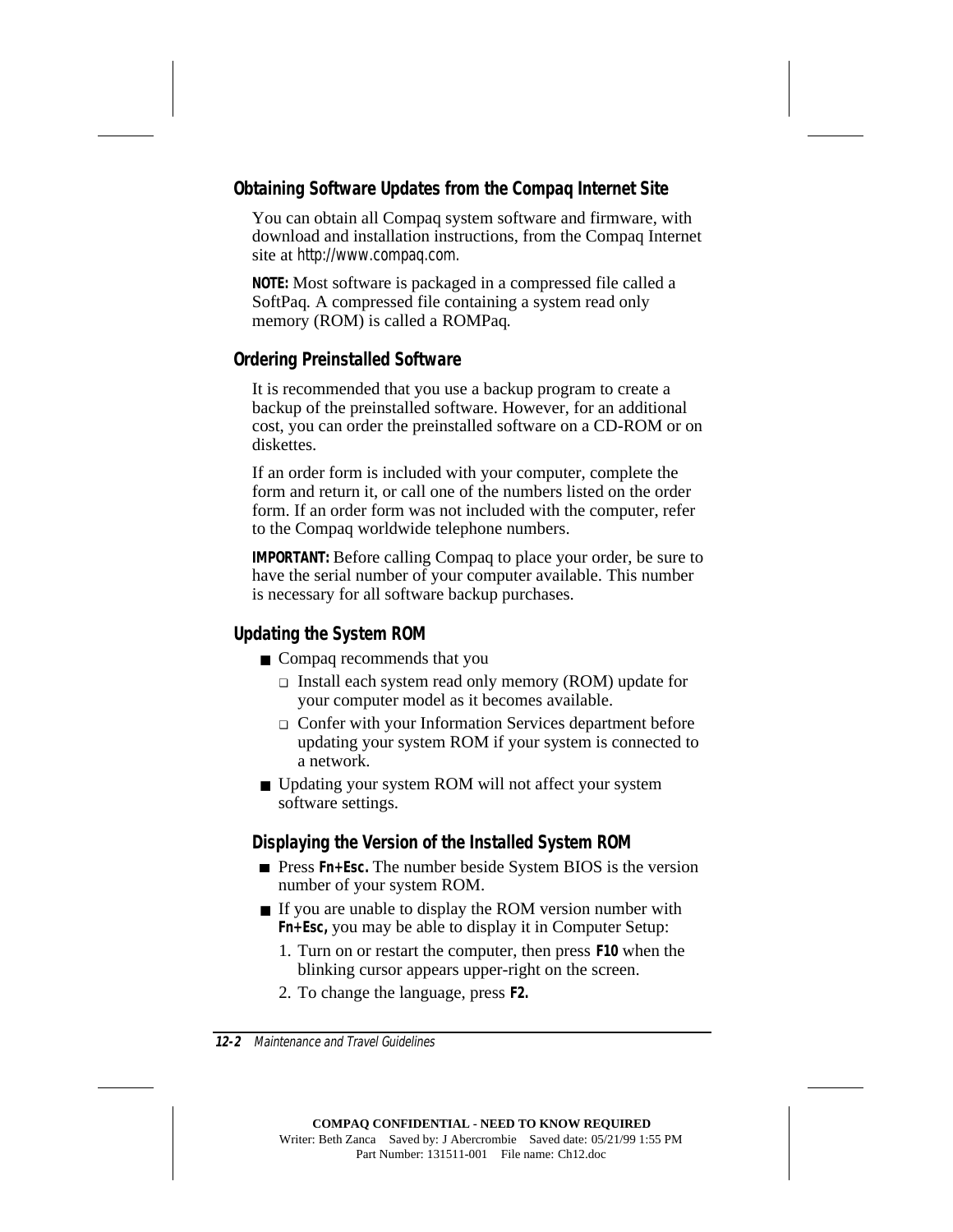- 3. To view the version number of the installed system ROM, select File $\rightarrow$ System Information.
- 4. To close Computer Setup and restart the computer, select File $\rightarrow$ Save Changes and Exit or File $\rightarrow$ Ignore Changes and Exit.

#### **Obtaining a System ROM**

You can obtain the latest system ROM for the computer at no charge by mail or from the Internet.

- To order a system ROM, refer to "Worldwide Telephone Numbers" in Appendix A to contact a Compaq authorized dealer, reseller, or service provider.
- To download a system ROM from the Compaq Internet site:
	- 1. Obtain a formatted 1.44-megabyte diskette.
	- 2. Go to the Downloadables area at http://www.compaq.com.
	- 3. Find the system ROMPaq for your computer model.
	- 4. Follow the instructions on (or linked to) the ROMPaq download page to download the ROMPaq and copy it onto the diskette.
	- 5. Remove the diskette from the diskette drive.

#### **Installing a System ROM from a Diskette**

- 1. Shut down the computer.
- 2. Connect the computer to an electrical outlet with the AC adapter.



**CAUTION:** The system ROM will not install properly if the computer is docked or running on battery power. During the installation, do not shut down or unplug the computer.

- 3. Insert the diskette containing the system ROM into the diskette drive.
- 4. Turn on the computer, then follow the on-screen instructions.
- 5. When the installation is complete, remove the diskette, then shut down the computer.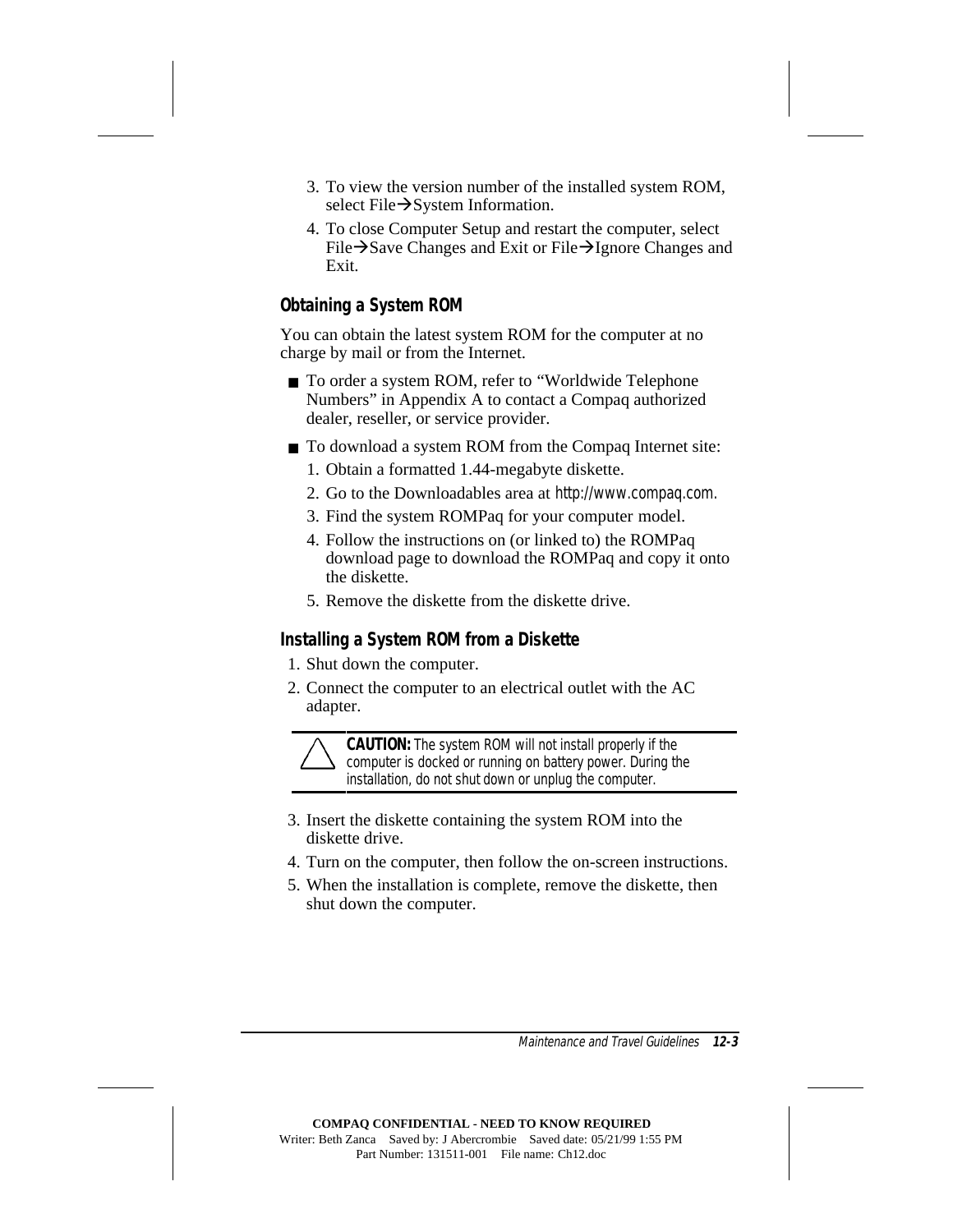## **Reinstalling Software**

The Quick Restore package included with the computer contains the software preinstalled in the computer and instructions for restoring it.

> **CAUTION:** To prevent file corruption and ensure that the correct drivers install:

- Before you begin to reinstall system software, ensure that
	- ❏ The computer is plugged into an electrical outlet with the AC adapter.
	- ❏ The computer is not docked in a docking base.
- During the restoration
	- ❏ Do not shut down or unplug the computer.
	- ❏ Do not remove or insert a drive.

## **Caring for the Computer**

**WARNING:** To reduce the risk of electric shock or damage to internal components, do not allow liquids to drip into the computer keyboard.



**CAUTION:** To prevent possible damage to the display, do not place anything on top of the computer when it is closed.



**CAUTION:** Soap or other cleaning products can damage the screen and discolor the plastic.

- Keep the computer away from excessive moisture and temperature extremes. Do not expose the computer to liquids or precipitation.
- Avoid exposing the computer to direct sunlight or strong ultraviolet light for extended periods of time.
- If the computer will not be used for a week or more, shut down the computer.
- If the computer will be disconnected from an external power source for more than two weeks:
	- ❏ Shut down the computer.
	- ❏ Remove all battery packs and store them in a cool, dry place.
- As needed, clean the screen and exposed computer surfaces with a soft cloth moistened only with water. Do not spray liquids directly on the computer.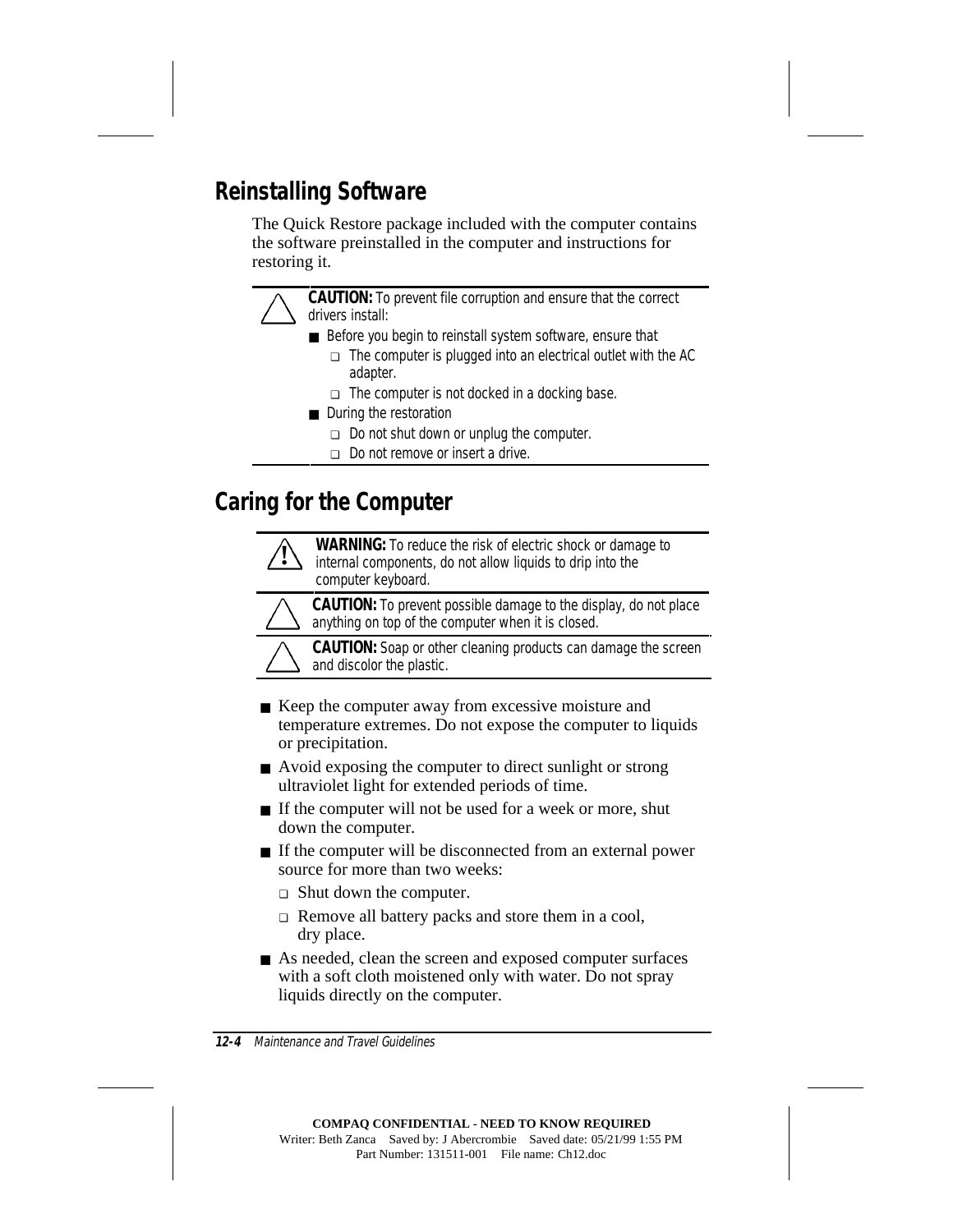## **Preparing the Computer for Shipping or Travel**

- 1. Back up your information.
- 2. Remove all CD-ROMs, DVD-ROMs, diskettes, or PC Cards.
- 3. Shut down the computer.
- 4. If the computer will be disconnected from external power source for more than two weeks, remove all battery packs and store them in a cool, dry place.
- 5. Turn off, then disconnect all external devices.
- 6. If you are shipping the computer, place it in the original packing box or similar protective packaging, then label the package "Fragile: Handle With Care."

## **Traveling with the Computer**

- Take along a backup of your information. Do not pack the backup with the computer.
- Hand carry the computer. Do not check it with your luggage.
- Do not expose the computer or diskettes to a magnetic security detector.
	- ❏ The security device that examines carry-ons placed on a conveyer belt uses x-rays and is safe for the computer and diskettes.
	- ❏ The walk-through security device and the handheld security wands are magnetic and may damage the computer or diskettes.
- If you plan to use the computer during a flight, check in advance with the airline: in-flight computer use is at the discretion of the airline.
- If you expect to encounter climatic extremes, review the operating environment guidelines in Appendix D.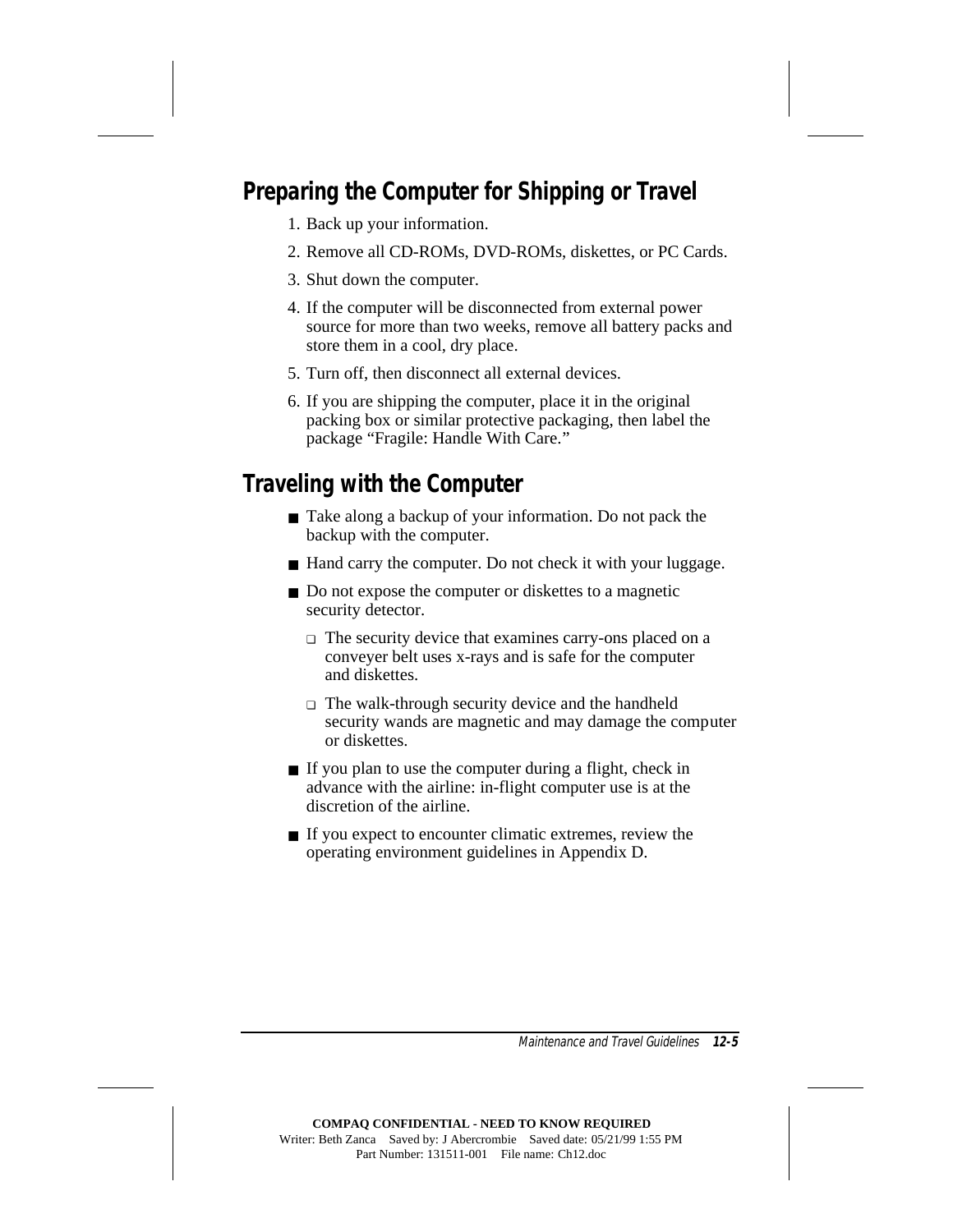■ If you are traveling internationally:



**WARNING:** To reduce the risk of electric shock, fire, or damage<br>
to the equipment, do not attempt to power the computer with a voltage converter kit sold for appliances.

- ❏ Consult with a Compaq authorized dealer, reseller, or service provider about power cord and adapter requirements for each location in which you plan to use the computer. (Voltage, frequency, and plug configurations vary.) To contact a Compaq authorized dealer, reseller, or service provider near you, refer to "Worldwide Telephone Numbers" in Appendix A.
- ❏ Check the computer-related Customs regulations for each country on your itinerary.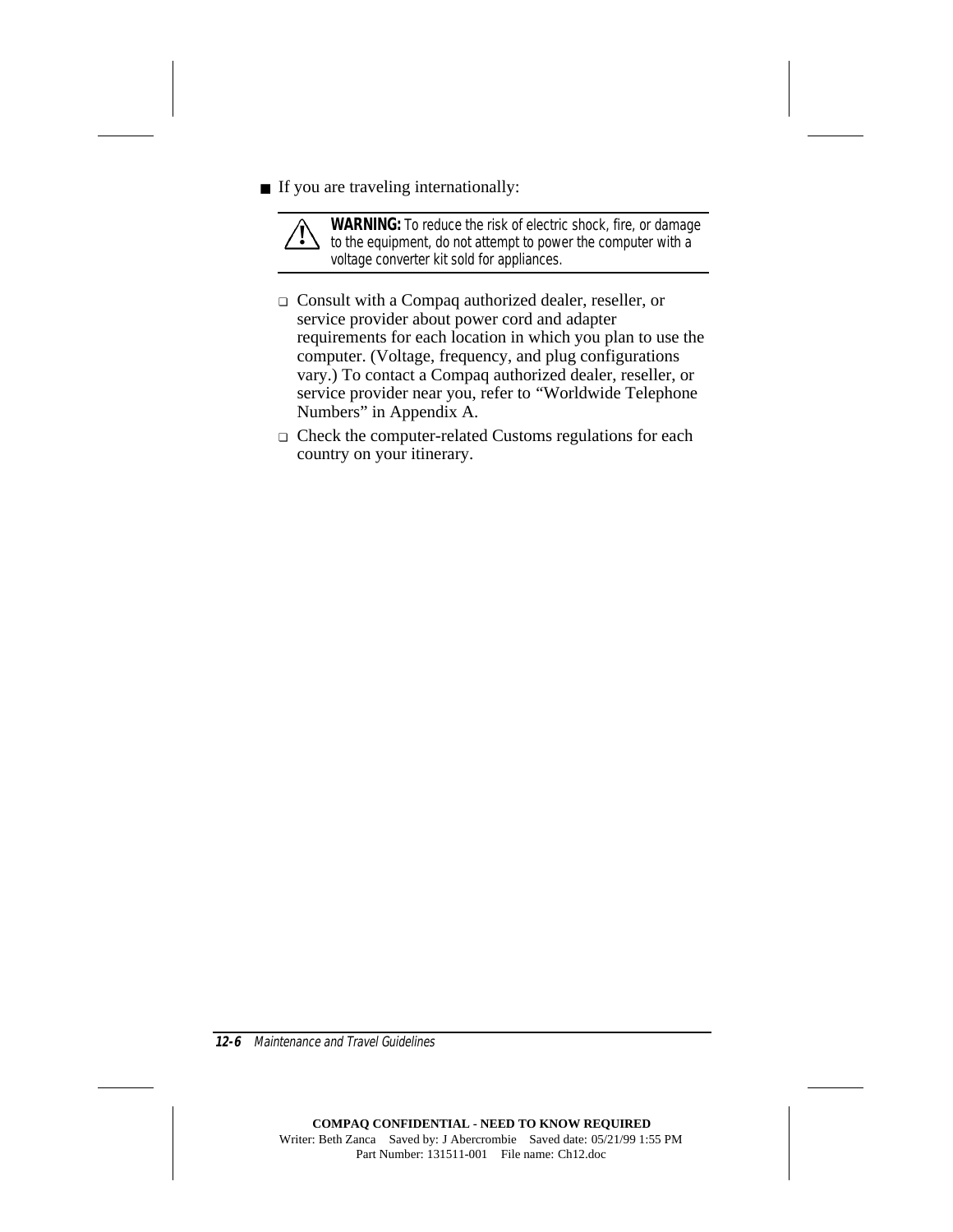*chapter 13*

# SECURITY FEATURES

## **Types of Security**

Security features protect your computer and the information stored on it from unauthorized access.

- The **power-on password** prevents unauthorized use of the computer when it is turned on, restarted, or resumed from Suspend or Hibernation.
- The **setup password** prevents unauthorized users from changing your computer's configuration through Computer Setup. The setup password may also be used by network administrators to protect and access the configuration of multiple computers in a network.
- **Quick Controls** clear the screen and disable the keyboard and other input devices while the computer is running.
- **DriveLock security** prevents unauthorized use of the hard drive even if the drive is removed from your computer and booted in a different computer.
- **Login Password** (Windows NT 4.0 Only) is used to log into Windows NT 4.0. When combined with the previously mentioned security features, prevents unauthorized users from accessing your hard drive.
- **Computer Setup** allows you to disable devices and prevent unauthorized use of specific computer components.
- The **cable lock provision** allows you to attach the computer to an immovable object to prevent unauthorized removal of the computer.
- The **hard drive compartment** cover provides a security screw to prevent unauthorized access to the internal hard drive.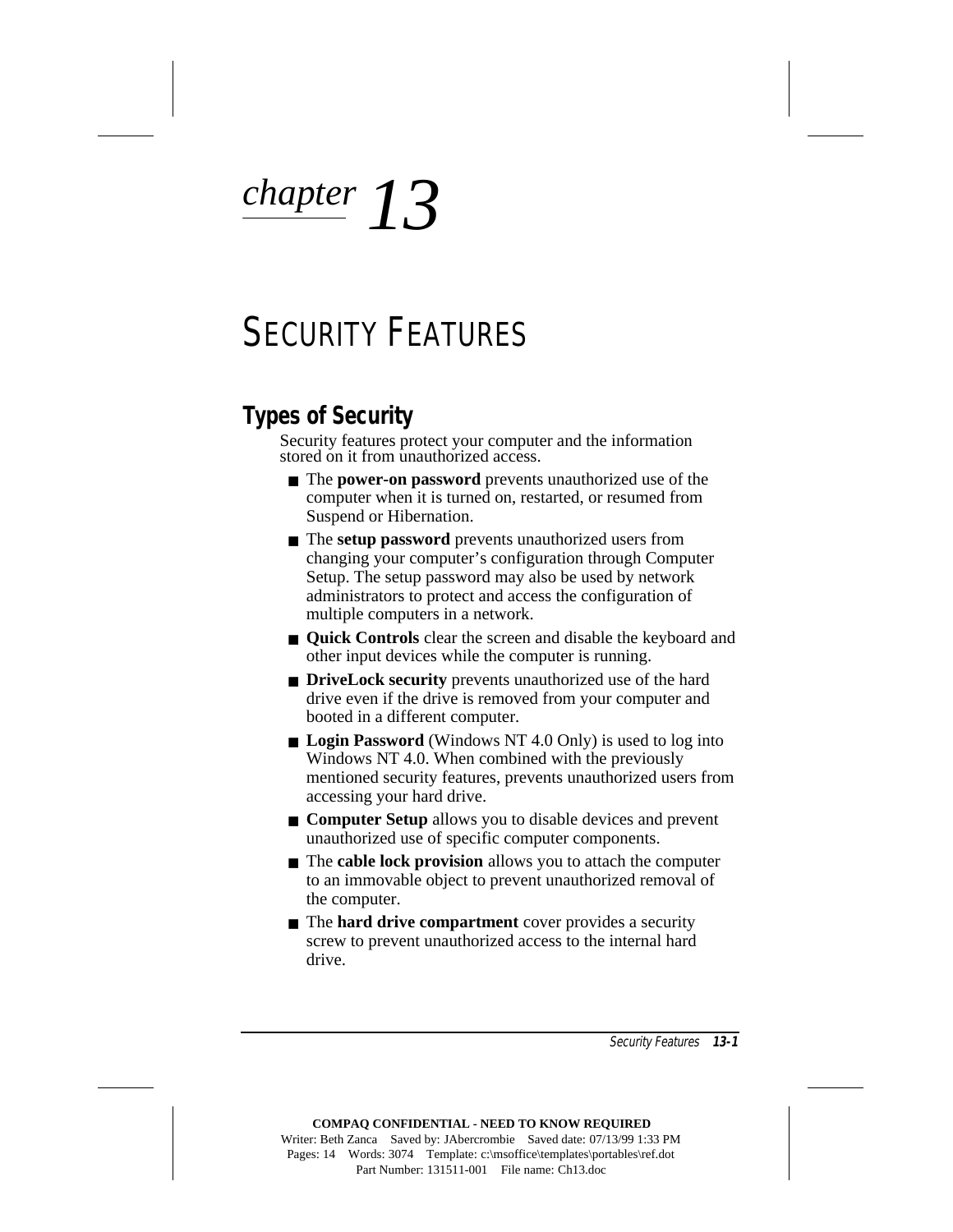## **Using the Cable Lock**

To help protect your computer from theft, use the cable lock provision to secure the computer to a work area.

To attach the cable lock:

- 1. Loop the cable around a heavy, fixed object to which you want to secure the computer.
- 2. Insert the lock end of the cable through the loop end of the cable.
- 3. Insert the lock into the security slot on the computer.
- 4. Lock with the key.



**NOTE:** The cable lock can be purchased from Kensington Microware Limited or from Compaq authorized dealers, resellers, and service providers worldwide.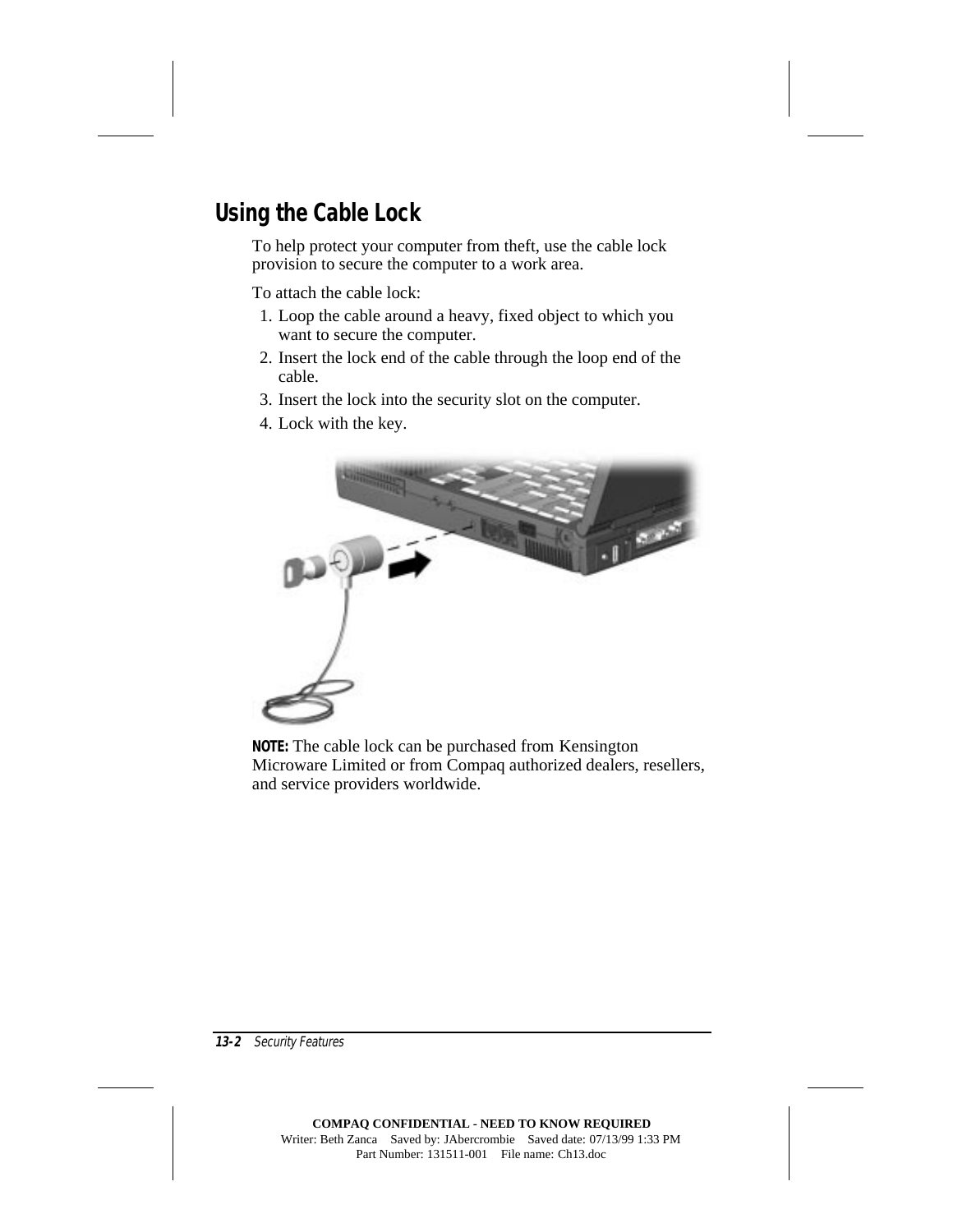## **Using the Power-On Password**

The power-on password is a security feature that prevents use of the computer when it is turned on until a secret word or code is entered. This prevents unauthorized access to your information. If you establish a power-on password, you must enter it each time you turn on the computer.

**IMPORTANT:** You cannot use the computer if you forget your power-on password. Therefore, Compaq recommends that you record your password and put it in a safe place.

#### **Establishing the Power-On Password**

The power-on password prevents unauthorized use of the computer when it is turned on or resumed from Suspend, Hibernation, or QuickLock/QuickBlank.



**CAUTION:** You cannot use the computer if you forget your power-on password. Therefore Compaq recommends that you record your password and put it in a safe place.

- 1. Select Start $\rightarrow$ Settings $\rightarrow$ Control Panel $\rightarrow$ Passwords $\rightarrow$ Security tab.
- 2. Click the Set button.
- 3. Enter your new password twice, then click OK.

**IMPORTANT:** Type carefully, because the password is not displayed as you type. The password is not case sensitive. However, you must use the same keys each time you enter the password. For example, the numbers at the top of the keyboard are not recognized as being the same as the numbers in the embedded numeric keypad.

4. You may enter up to eight alphanumeric characters for the password. The next time you restart the computer or resume from Hibernation, Suspend, or QuickLock/QuickBlank, you will be prompted to enter your power-on password.

#### **Entering a Power-On Password**

- 1. Turn on or restart the computer.
- 2. At the password prompt, type your power-on password.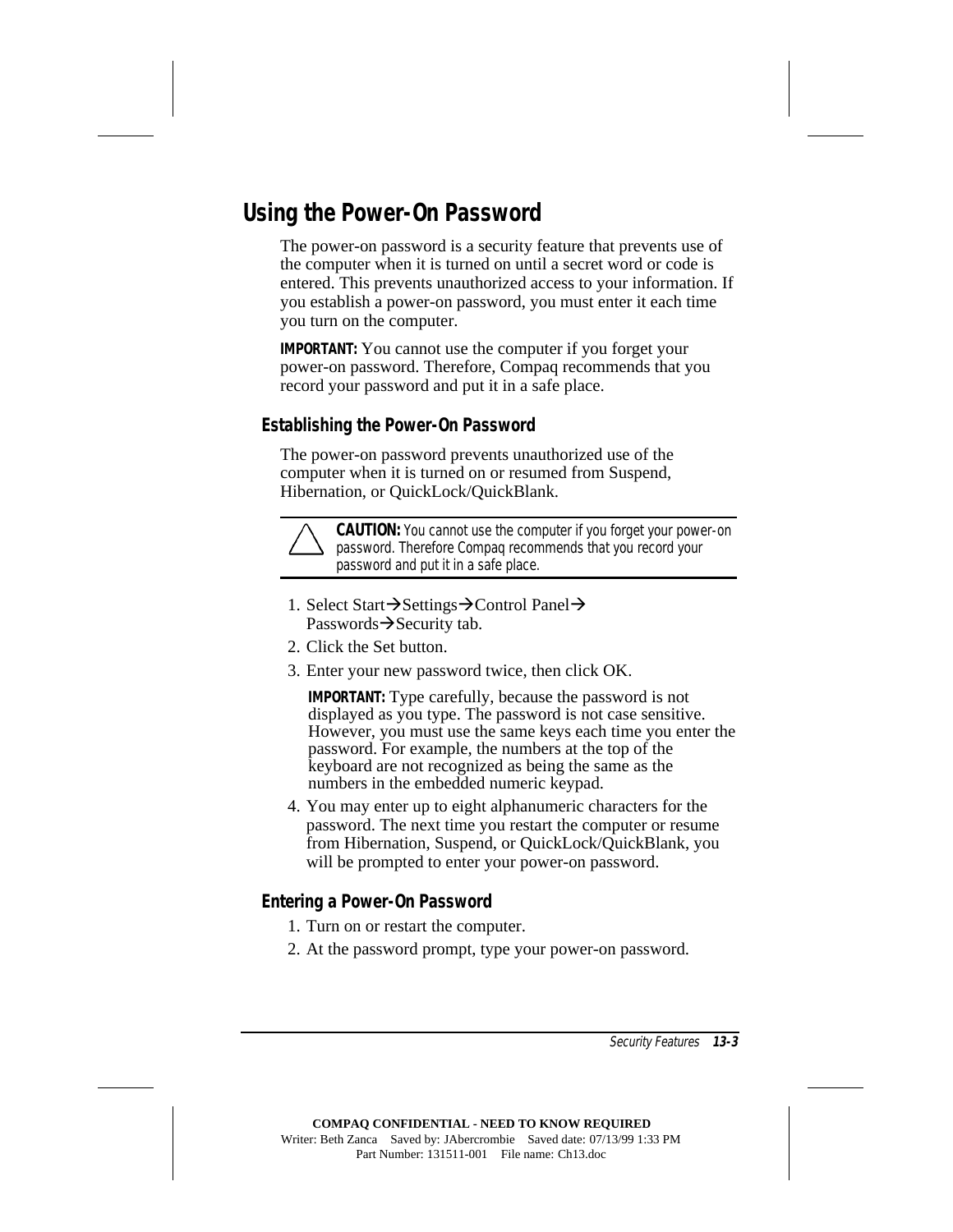If you enter the password incorrectly, an incorrect password prompt displays. Try again to enter the password. After three unsuccessful attempts, you must turn the computer off and back on again before you can continue.

**NOTE:** The password is not case sensitive. However, you must use the same keys each time you enter the password. For example, the numbers at the top of the keyboard are not recognized as being the same as the numbers in the embedded numeric keypad.

#### **Changing the Power-On Password**

Once your power-on password has been established, you can change it using your computer keyboard. Each computer keyboard is designed to meet specific country requirements. The syntax for changing the password varies according to the keyboard purchased with your computer. To determine which character is appropriate for your keyboard, refer to the table below.

| Country         | <b>Key Character</b> |
|-----------------|----------------------|
| Belgian         |                      |
| Brazilian       |                      |
| Danish          |                      |
| French          | ļ                    |
| French Canadian | é                    |
| German          |                      |
| Italian         |                      |
| Japanese        |                      |
| Korean          |                      |
| Latin American  |                      |
| Norwegian       |                      |
| Portuguese      |                      |
| Spanish         |                      |
| Swedish/Finnish |                      |
| Swiss           |                      |
| Taiwanese       |                      |
| U.K. English    |                      |
| U.S. English    |                      |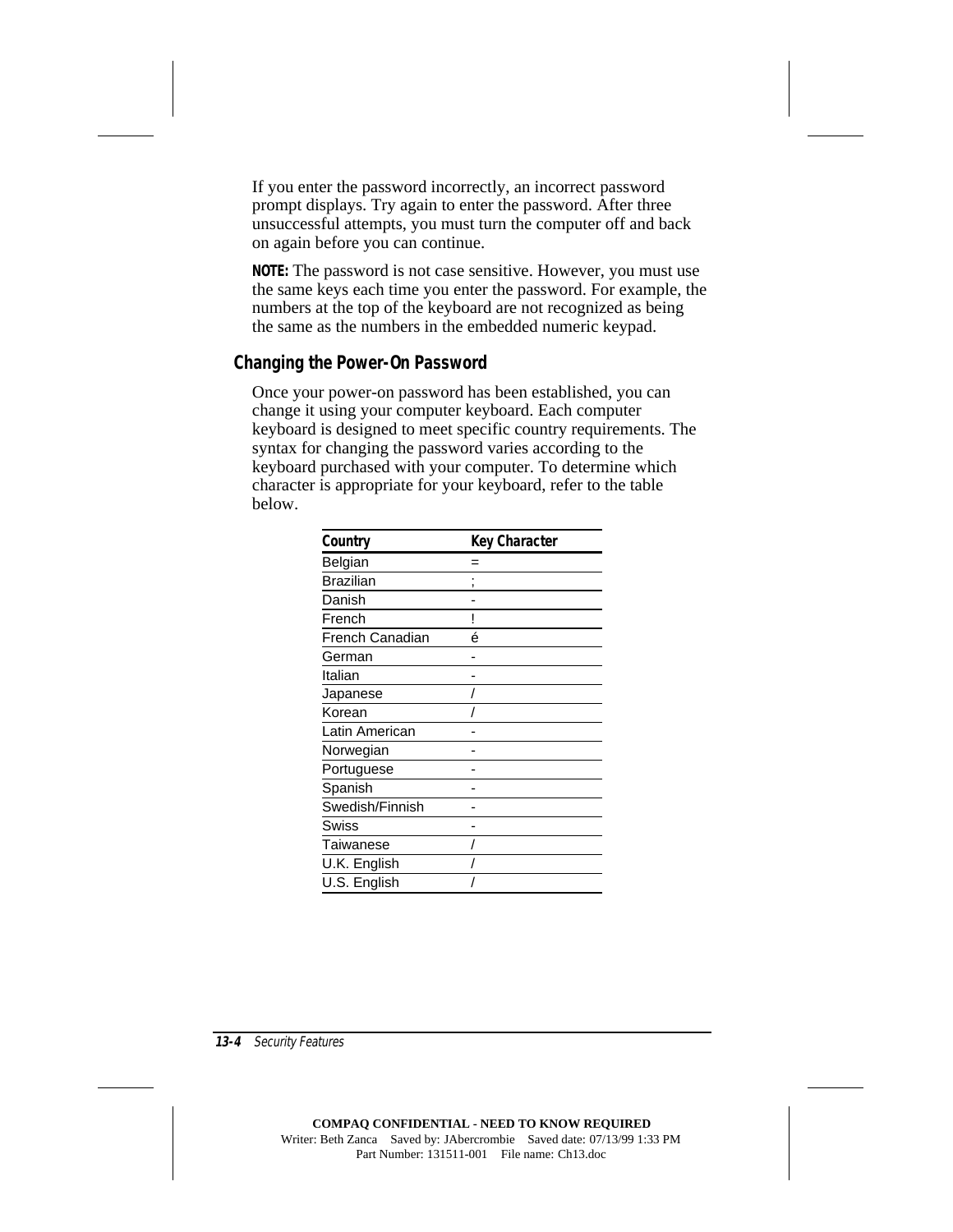To change your power-on password:

- 1. Turn on the computer.
- 2. When the password prompt is displayed, enter your current password, then enter the new password twice, typing the appropriate syntax for your computer keyboard between the passwords. For example, if you have a Belgian keyboard, type the following:

current password=new password=new password

**IMPORTANT:** Type carefully. For security reasons, the characters you type do not appear on the screen.

The new password takes effect the next time you turn on the computer, or resume from Suspend, Hibernation, or QuickLock/QuickBlank.

#### **Deleting the Power-On Password**

To delete your power-on password:

- 1. Turn on the computer. The power-on password prompt is displayed.
- 2. Enter your current power-on password followed by the appropriate syntax for your computer keyboard. For example, if you have a Belgian keyboard, type the following:

current password=

**IMPORTANT:** Type carefully. For security reasons, the characters you type do not appear on the screen.

3. The password is deleted.

#### **If You Forget Your Power-On Password**

**IMPORTANT:** You cannot use the computer if you forget your power-on password. Therefore, Compaq recommends that you record your password and put it in a safe place.

If you forget your power-on password, the computer must be disassembled and the memory cleared. Contact your Compaq authorized dealer, reseller, or service provider for assistance.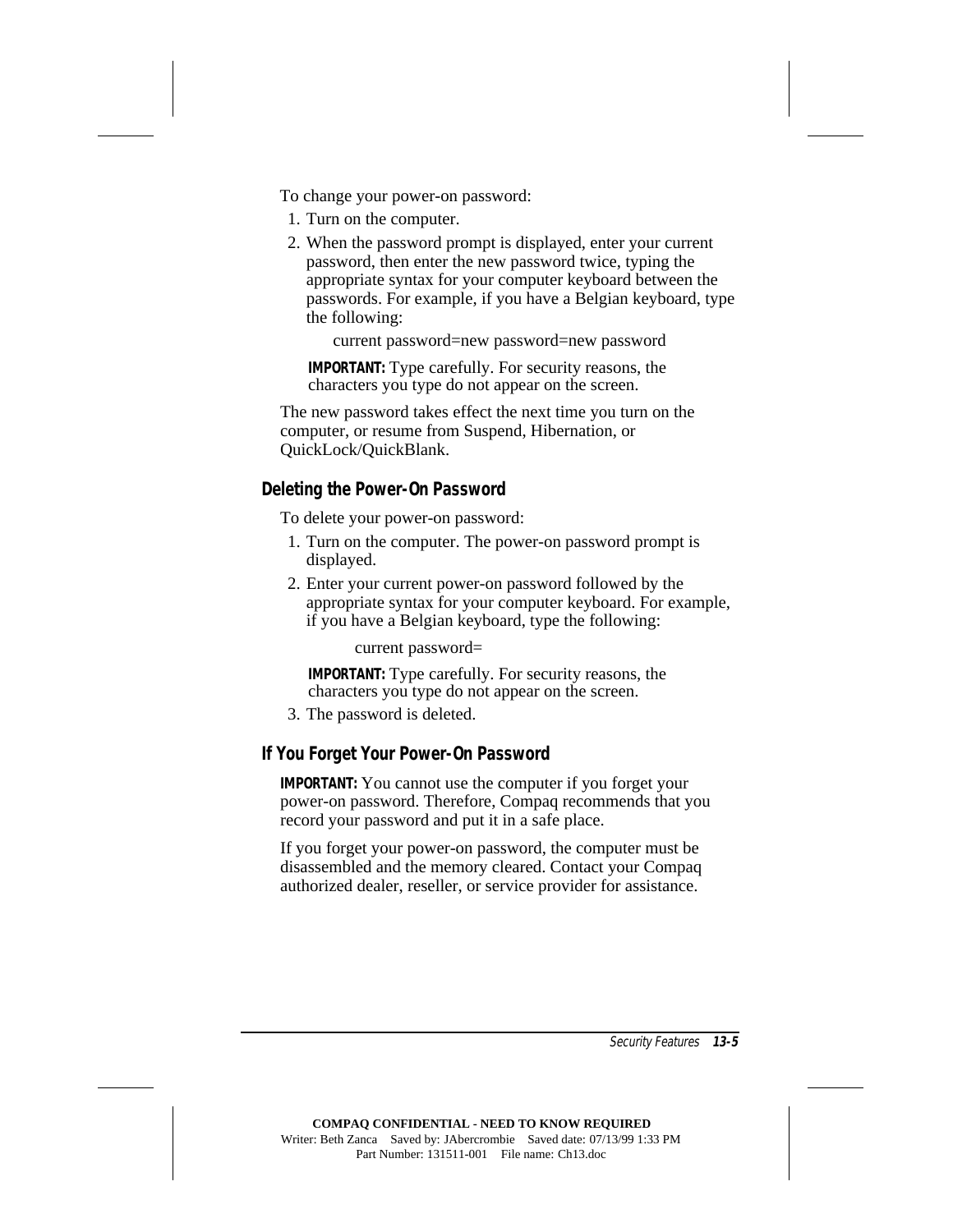## **Using Quick Controls**

Quick Controls establish security measures on your computer when it is on but not in use.

- QuickLock disables your keyboard and pointing device while the computer is running. It leaves your information on the screen but prevents it from being accessed until a power-on password is entered to enable the keyboard.
- QuickBlank, used in conjunction with QuickLock, clears the screen when the keyboard and pointing device are disabled.
- QuickLock on Standby (Suspend) automatically disables the keyboard and pointing device when the computer enters Suspend. It prevents your information from being accessed until a power-on password is entered. Entering the password allows the computer to exit Suspend and enables the keyboard and pointing device.

#### **Enabling Quick Controls**

Quick Controls establish security measures on your computer when it is on but not in use. After setting the power-on password in Passwords Properties, the following Quick Controls can be enabled or disabled:

To enable the Quick Controls:

- 1. Access Password Properties by selecting Start $\rightarrow$ Settings $\rightarrow$ Control Panel $\rightarrow$ Passwords $\rightarrow$ Computer Security tab.
- 2. Under the Quick Controls section, click in the box to enable QuickLock, QuickBlank, or QuickLock on Suspend. An X in the box indicates that QuickLock/QuickBlank is enabled.

#### **Initiating Quick Controls**

You can initiate QuickLock and QuickBlank at any time while the computer is on. Before initiating these security features, the following conditions must be met:

- A power-on password must be established.
- QuickLock and QuickBlank must be enabled.

Once these requirements are met, you can initiate QuickLock and QuickBlank in two ways: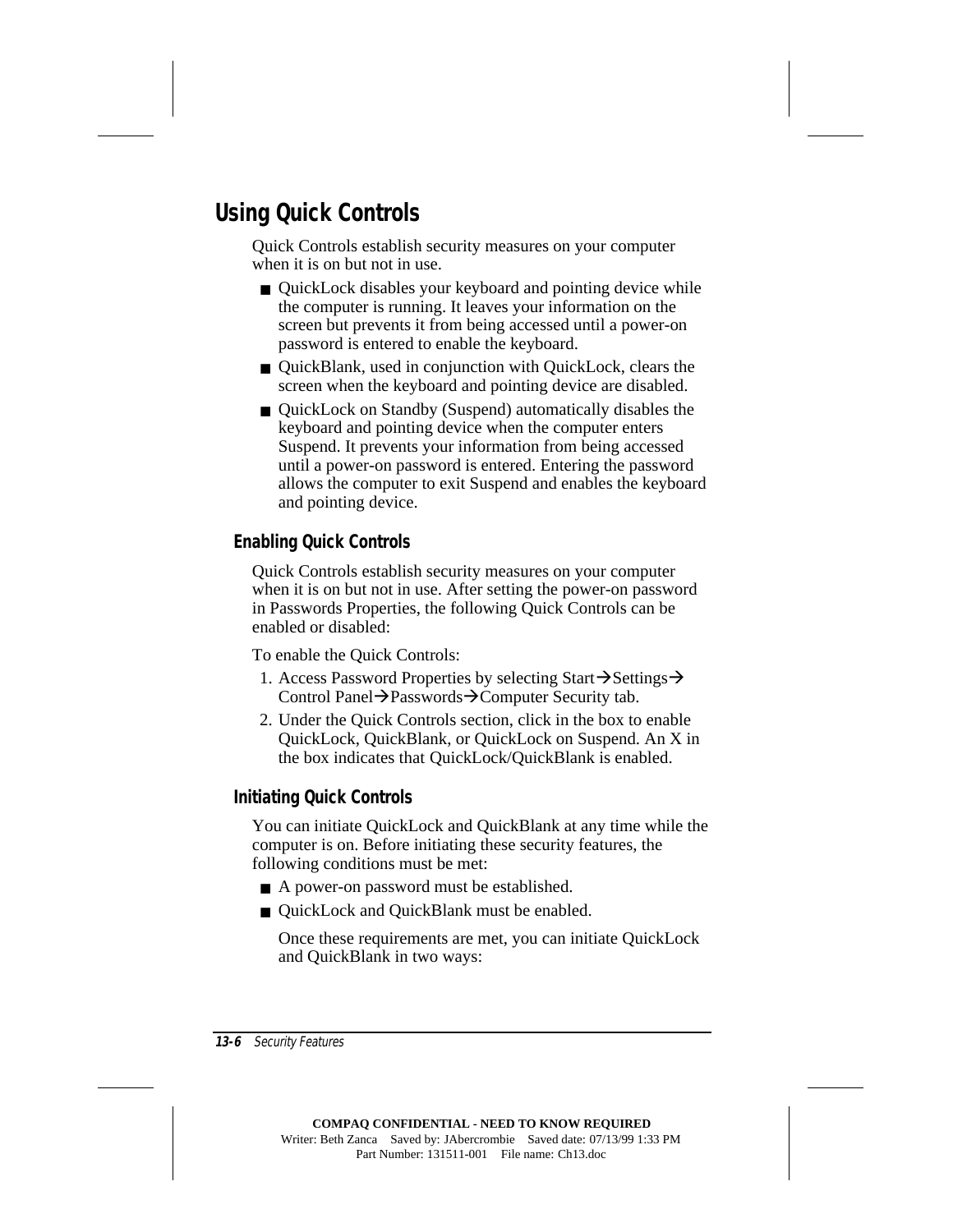- Using the **Fn+F6** hotkeys, which work only on the computer keyboard.
- Using the key combination Ctrl+Alt+L, which works on both the computer and external keyboards.

To exit QuickLock and QuickBlank once they have been initiated, enter your power-on password.

**NOTE:** QuickLock on Suspend cannot be initiated from the keyboard.

## **Using the Setup Password**

#### **Establishing the Setup Password**

The setup password prevents unauthorized users from changing your computer configuration through Computer Setup.

Setup passwords can also be used by the network administrator to protect and access the configuration of computers in a network.

**NOTE:** After you establish the setup password, you must enter it each time you want to change the computer configuration.

> **CAUTION:** You cannot change the computer configuration if you forget your setup password. Record the password and put it in a safe place.

- 1. Run Computer Setup by turning on or restarting the computer  $(Start \rightarrow Shut Down \rightarrow Restart)$ . When the blinking cursor appears in the upper-right corner of the screen, press **F10.**
- 2. Select the Security Menu.
- 3. Select setup password and press **Enter**.
- 4. Type your setup password. (You may use the same password you are using for the power-on password.)

**NOTE:** Type carefully because the password does not display as you type it.

- 5. Type the password again to verify it.
- 6. Press **F10**.
- 7. Exit Computer Setup. Select File $\rightarrow$ Save changes and exit and press **Enter**. When prompted to confirm your choice, press **F10**.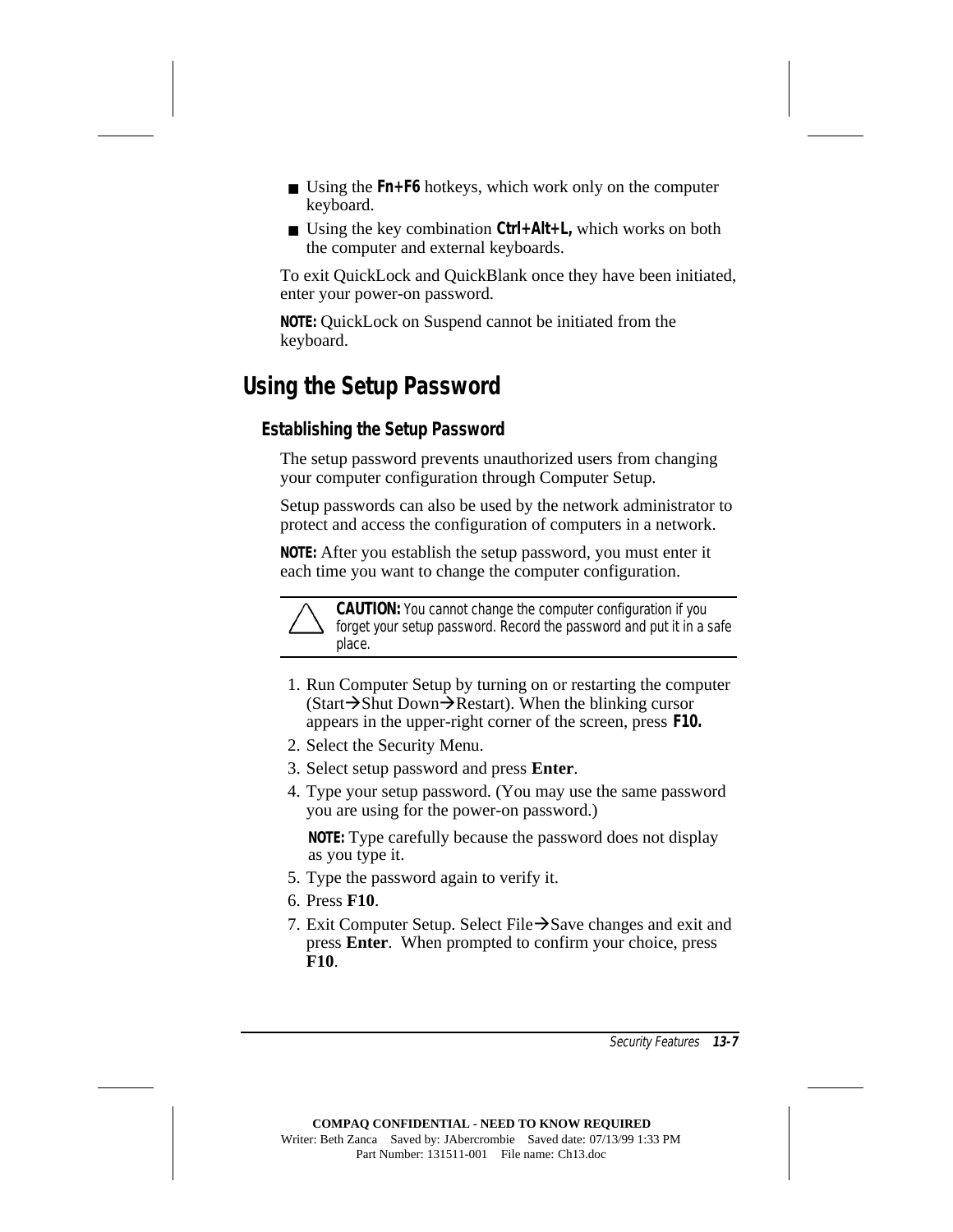You will be prompted to enter your setup password the next time you try to change the computer configuration using Computer Setup.

#### **Entering the Setup Password**

After you establish the setup password, you must enter it each time you want to change the computer configuration.

- 1. Turn on or restart the computer.
- 2. When the cursor moves to the upper-right corner of the screen, press **F10.**
- 3. Enter your setup password at the password prompt.
- 4. Press **Enter.**

**NOTE:** You can use the setup password for both setup and poweron passwords.

#### **Changing the Setup Password**

Once your setup password has been established, you can change it using your computer keyboard only after restarting the computer.

**CAUTION:** You cannot change the computer configuration if you forget your setup password. Record the password and put it in a safe place.

Each computer keyboard is designed to meet specific country requirements. The syntax for changing the password varies according to the keyboard purchased with your computer. To use the character that is appropriate for your keyboard, refer to the table under "Changing the Power-On Password."

To change your setup password, do the following:

- 1. Save your work, restart your computer, then press **F10** as soon as the cursor moves to the top-right corner of the screen.
- 2. The password prompt is displayed.
- 3. Enter your current password, then enter the new password twice, typing the appropriate syntax for your computer keyboard between the passwords. For example, if you have a Belgian keyboard, you will type the following:

```
current password=new password=new password
```
**IMPORTANT:** Type carefully. For security reasons, the characters you type do not appear on the screen.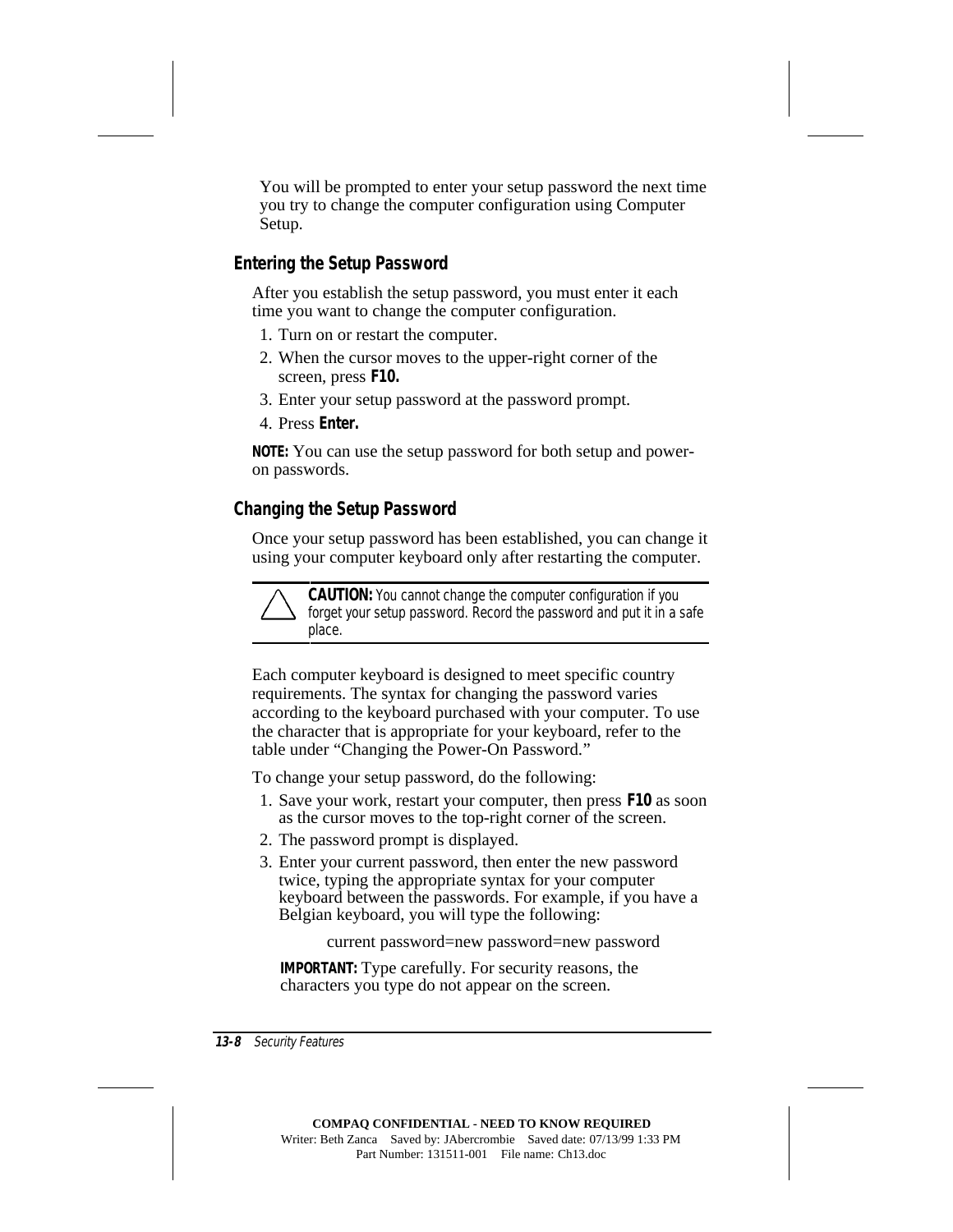The new password takes effect the next time you turn on the computer.

#### **Deleting the Setup Password**

Once your setup password has been established, you can delete it using your computer keyboard. Each computer keyboard is designed to meet specific country requirements. The syntax for changing the password varies according to the keyboard purchased with your computer. To use the character that is appropriate for your keyboard, refer to the table under "Changing the Power-On Password."

To delete your setup password, do the following:

- 1. Save your work, restart your computer, then press **F10** as soon as the cursor moves to the top-right corner of the screen.
- 2. The password prompt is displayed.
- 3. Enter your current password, followed by the appropriate syntax for your computer keyboard. For example, if you have a Belgian keyboard, you will type the following:

current password=

**IMPORTANT:** Type carefully. For security reasons, the characters you type do not appear on the screen.

4. The password is deleted.

## **Enabling and Disabling Devices**

Several devices can be disabled to prevent the unauthorized transfer of data using these devices:

- Diskette drive
- Diskette drive boot ability
- Serial port
- Parallel port

To disable or enable a device:

- 1. Run Computer Setup by turning on or restarting the computer  $(Start \rightarrow Shut Down \rightarrow Restart)$ . When the blinking cursor appears in the upper-right corner of the screen, press **F10.**
- 2. Select Security  $\rightarrow$ Device Security, enter your preferences, then press **F10**. You will need to enter your setup password if it is set.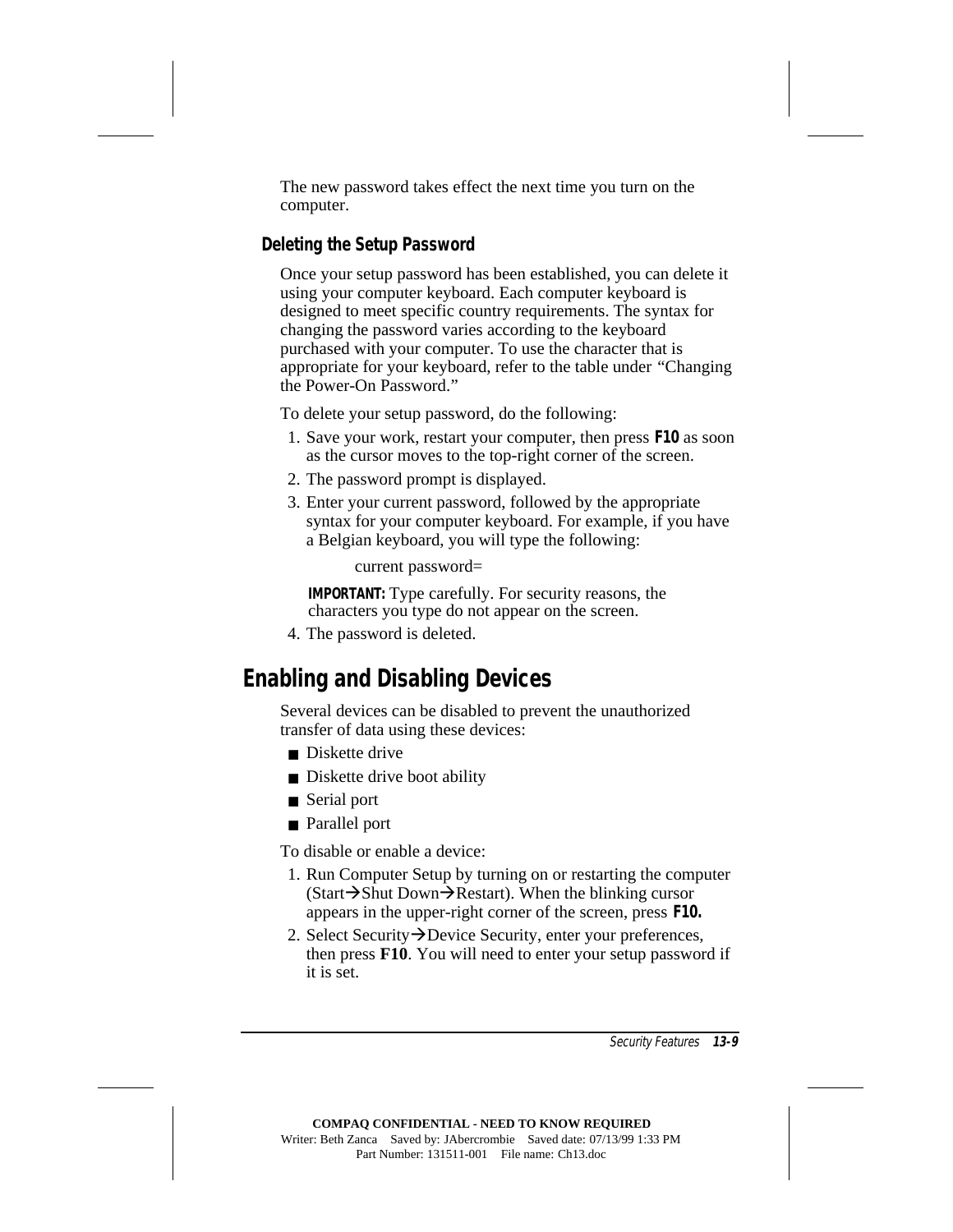- 3. Select File $\rightarrow$ Save changes and Exit, then press **Enter**.
- 4. When prompted to confirm your action, press **F10**. Your Computer will restart with the new preferences.

**IMPORTANT:** Devices disabled in Computer Setup cannot be enabled in the operating system. If you are disabling a device as a security measure, use Computer Setup Security Menu.

## **DriveLock Overview**

DriveLock security prevents unauthorized access to hard drive applications and user data. DriveLock sets a user password and a master password for hard drives. The correct user password must be entered when the computer is turned on before a protected hard drive can be accessed. Protected hard drives remain protected even if removed and inserted into another computer.

After you enable DriveLock, you must enter the user password each time you turn on or restart the computer or resume from Hibernation.

When the DriveLock password prompt displays, enter your user password.

If you type the user password incorrectly, you are prompted to reenter it. After two unsuccessful attempts to unlock a protected hard drive, it will be necessary to restart the computer.

#### **User and Master Passwords Overview**

The user password is the password primarily used when turning on the computer. It prevents unauthorized users from gaining access to your removable hard drive. The owner of the user password should be the day-to-day user of the hard drive, not a system administrator.

**NOTE:** After you establish the user password, you must enter it each time you want to access your removable hard drive. This password will be required even if the hard drive is inserted into another computer. If the correct password is not entered, the hard drive will remain locked and inaccessible.

The master password is used instead of the user password to remove DriveLock protection and to gain access to the hard drive. The owner of the master password may be the system administrator.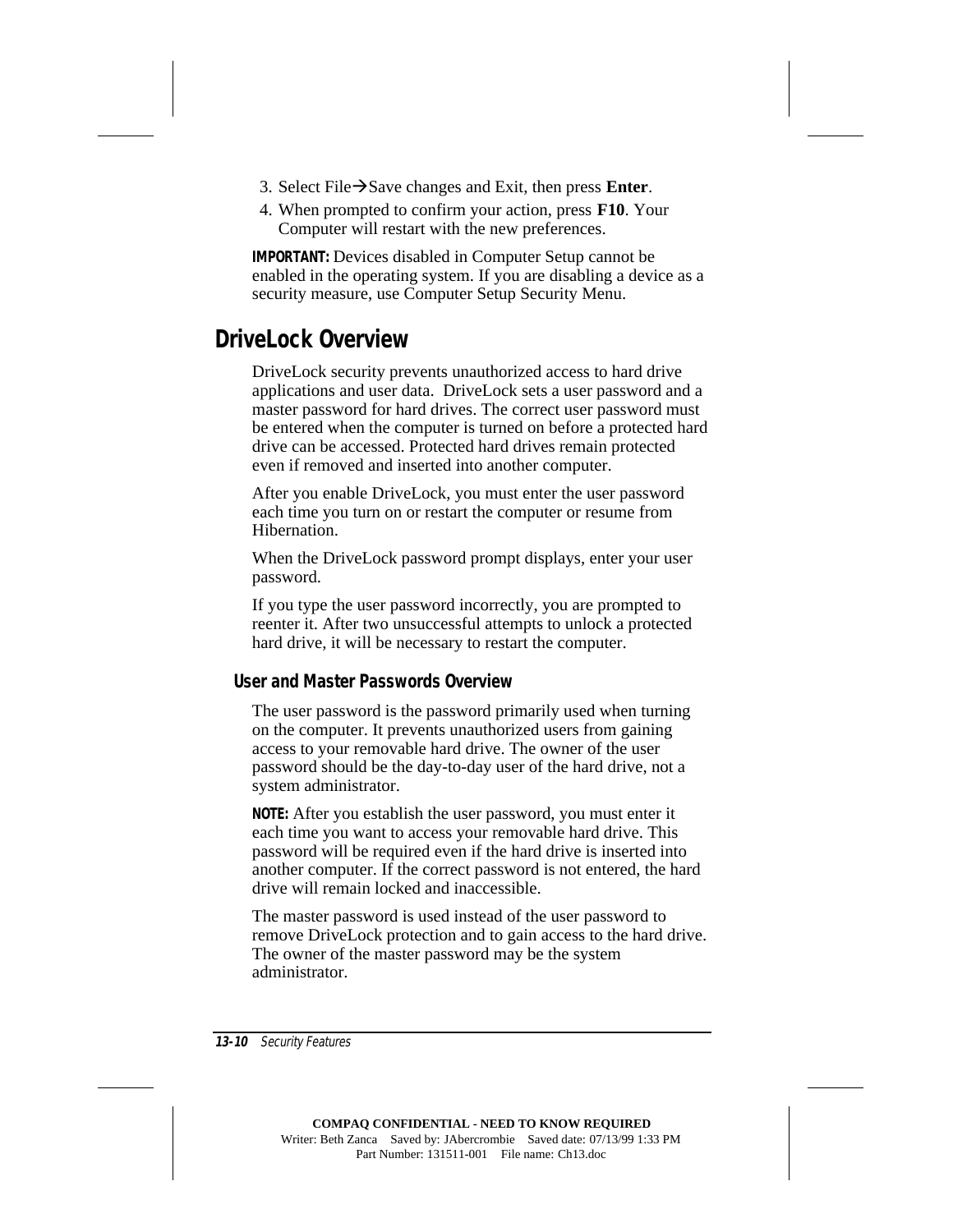**CAUTION:** Forgetting or losing both the user and master passwords will render the protected hard drive permanently unusable. Record your master password and keep it in a secure location physically separate from your computer. In the event you lose the user password, the master password can be used to unlock a protected hard drive and reset the user password.

**NOTE:** If you forget your user or master password, contact Compaq customer support for further instructions before proceeding.

#### **Establishing DriveLock Protection**

**CAUTION:** Forgetting or losing both the user and master passwords will render the protected hard drive permanently unusable. Record your master password and keep it in a secure location physically separate from your computer. In the event you lose the user password, the master password can be used to unlock a protected hard drive and reset the user password.

To establish DriveLock protection

- 1. Run Computer Setup by turning on or restarting the computer  $(Start \rightarrow Shut Down \rightarrow Restart)$ . When the blinking cursor appears in the upper-right corner of the screen, press **F10.**
- 2. Select the Security Menu.
- 3. Select DriveLock passwords and press **Enter**.
- 4. Select the location of the hard drive you want to lock and press **Enter**.
- 5. Select Protection Enable using the left or right arrow key and press **Enter**.
- 6. Read the warning and press **F10** if you want to continue.
- 7. Type your new user password. (You may use up to 32 alphanumeric characters, and you may use the same password you are using for the power-on password.)

**NOTE:** Type carefully because the password does not display as you type it.

- 8. Enter the user password again to verify it.
- 9. Press **F10**.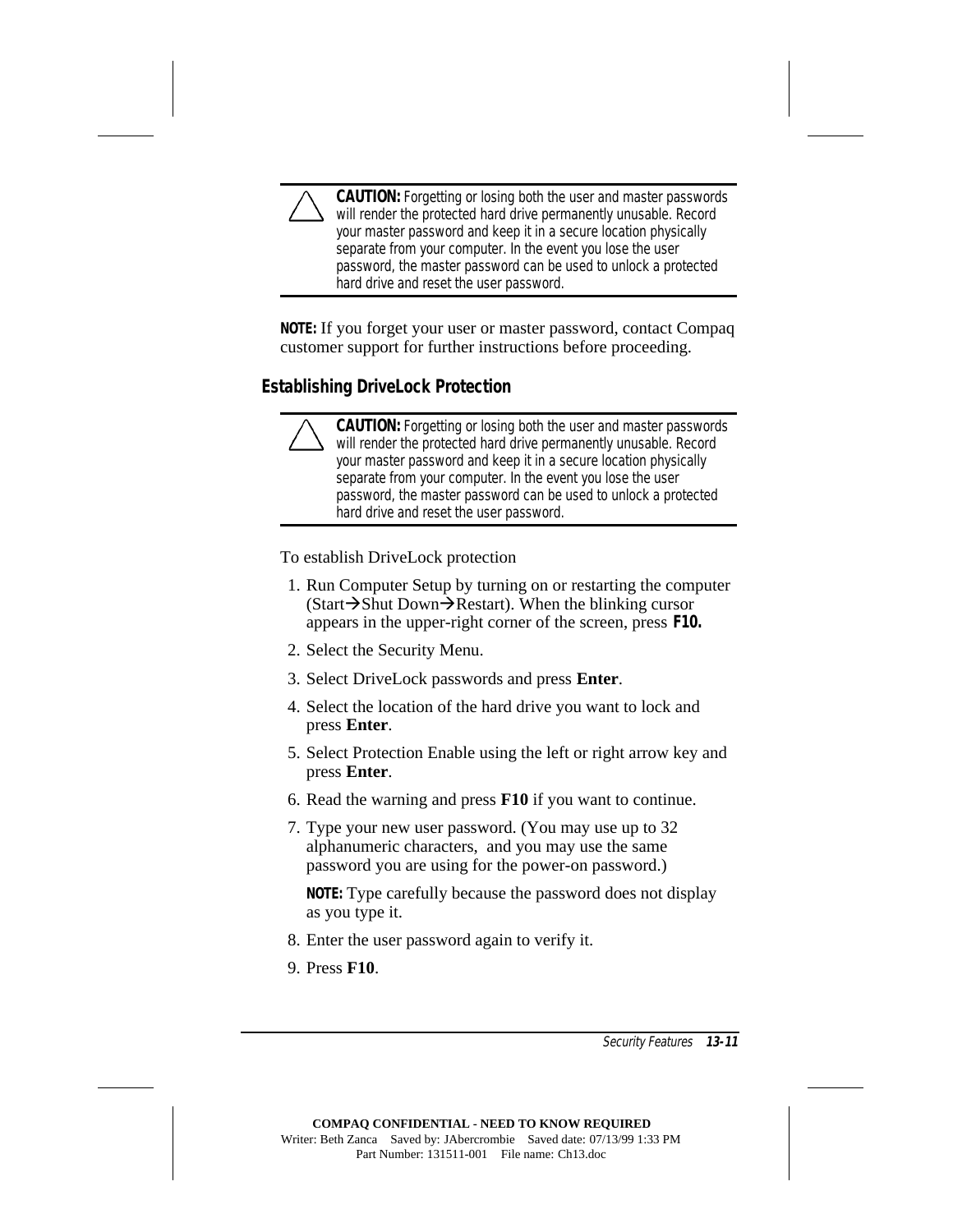10. Type your new master password. (You may use up to 32 alphanumeric characters, and you may use the same password you are using for the power-on password.)

**NOTE:** Type carefully because the password does not display as you type it.

- 11. Enter the master password again to verify it.
- 12. Press **F10**.
- 13. Read the warning message. If you wish to establish DriveLock, type DriveLock at the prompt, and press **F10**.
- 14. Exit Computer Setup. Select File $\rightarrow$ Save changes and exit and press **Enter**. When prompted to confirm your choice, press **F10**.

The changes will take place when Computer Setup has been exited normally. You will be prompted to enter your user password the next time you boot your computer using that hard drive.

#### **Changing the User or Master Password**

**NOTE:** If you forget your user password, you can access your removable hard drive with the master password. Make note of the user password. Record the master password and put it in a safe place physically separate from the computer.

Once you create a user or master password, you can only change the password after the computer has restarted and the protected hard drive has been unlocked.

To change your password:

- 1. Run Computer Setup.
- 2. Select the Security Menu, the Drive Lock password and press **Enter**.
- 3. Select the drive for which you want to change the password and press **F10**.
- 4. Type your current password in the Old Password field.
- 5. Enter your new password in the New Password field and type the new password in the Verify New Password field. (You may use up to 32 alphanumeric characters, and you may use the same password you are using for the power-on password.)

**NOTE:** Type carefully because the password does not display as you type it.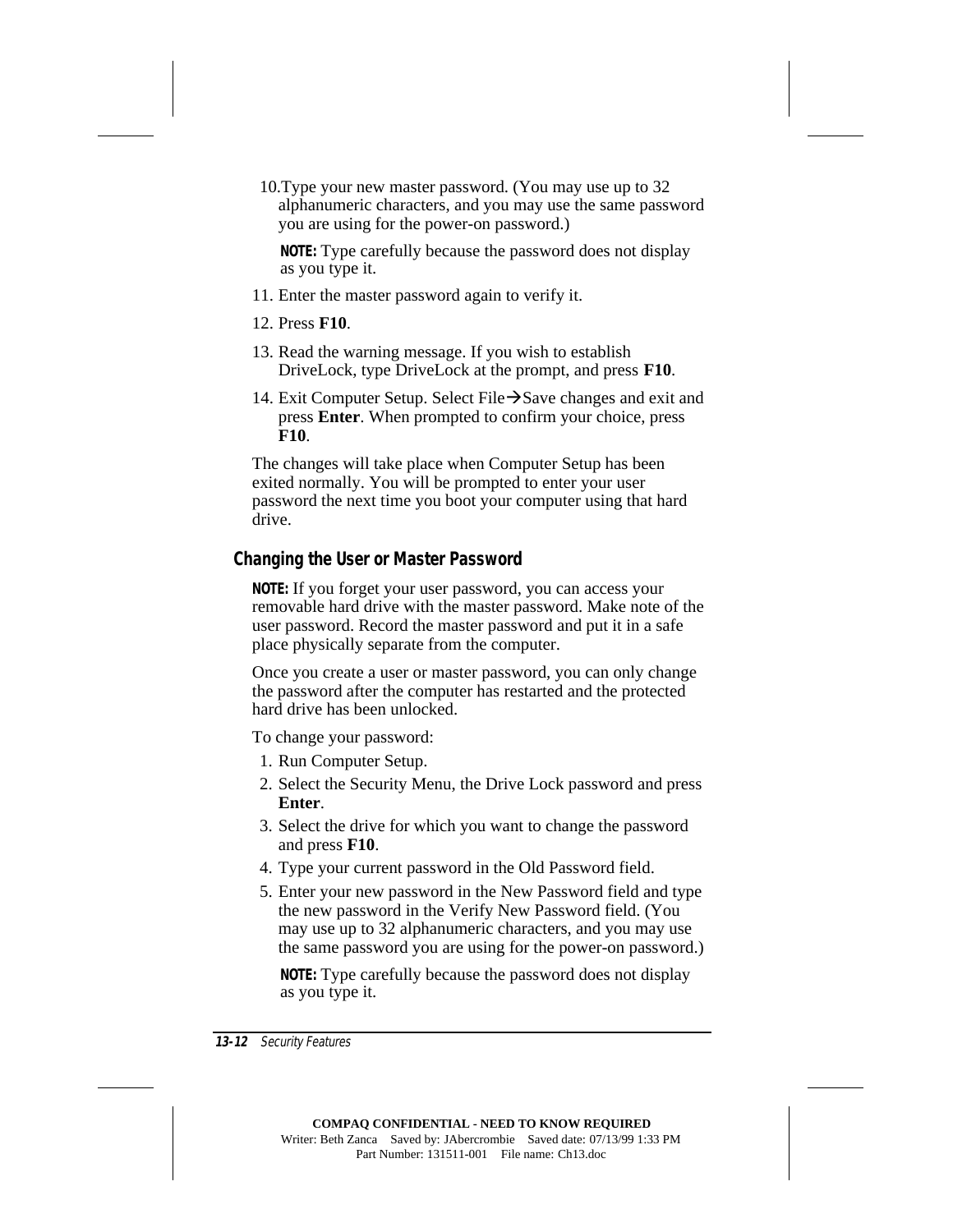- 6. Press **F10**.
- 7. Exit Computer Setup. Select File $\rightarrow$ Save changes and exit. Press **Enter**. When prompted to confirm your choice, press **F10**. The changes will take effect when you exit Computer Setup.

#### **Removing DriveLock Protection**

**CAUTION:** Forgetting or losing both the user and master passwords will render the protected hard drive permanently unusable. Record your master password and keep it in a secure location physically separate from your computer. In the event you lose the user password, the master password can be used to unlock a protected hard drive and reset the user password.

Once you create a password, you can only delete the passwords after the computer has restarted and the protected hard drive has been unlocked. Removing DriveLock protection deletes both the user password and the master password.

- 1. Run Computer Setup.
- 2. Select the Security Menu.
- 3. Select DriveLock Protection and press **Enter**.
- 4. Select the drive you want to remove protection from and press **F10**.
- 5. Select Protection Disable.
- 6. Type your current master password.
- 7. Exit Computer Setup. Select File $\rightarrow$ Save changes and exit and press **Enter**. When prompted to confirm you choice, press **F10**. The changes will take effect when you exit Computer Setup.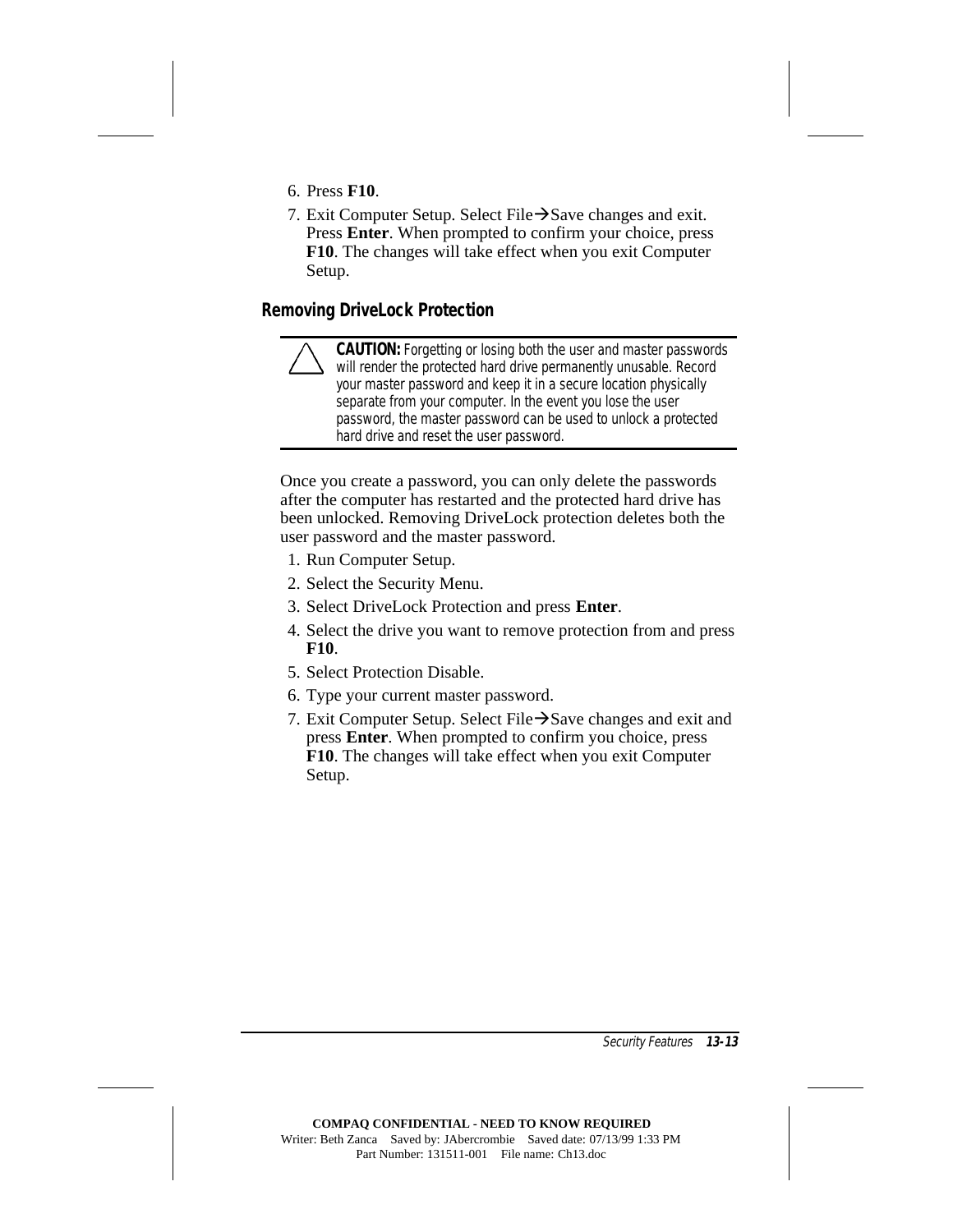*chapter 14*

## INTELLIGENT MANAGEABILITY

### **Intelligent Manageability Overview**

Intelligent Manageability consists of software tools for the computer and Compaq servers that assist in tracking, troubleshooting, protecting, and maintaining the computer. It provides the following functions:

- **Asset Management—**provides detailed configuration and diagnostic information.
- **Fault Management—**prevents, predicts, and alerts of impending hardware problems.
- **Security Management—**protects unauthorized access to data and components.
- **Integration Management**—uses industry-standard technologies such as DMI and SNMP to integrate with industry-leading PC management software providers.
- **Configuration Management—optimizes computer** performance by providing the latest drivers, utilities, and software, which are available on CD-ROM and the Compaq Web site at www.compaq.com.
- All Intelligent Manageability features are available on your computer. The features work any time, whether on the road or connected to a network. The latest versions of Intelligent Manageability software are available on the Compaq Web site.

**NOTE:** For further help with Intelligent Manageability, refer to Intelligent Manageability Help (Start $\rightarrow$ Compaq Information Center > double-click Intelligent Manageability).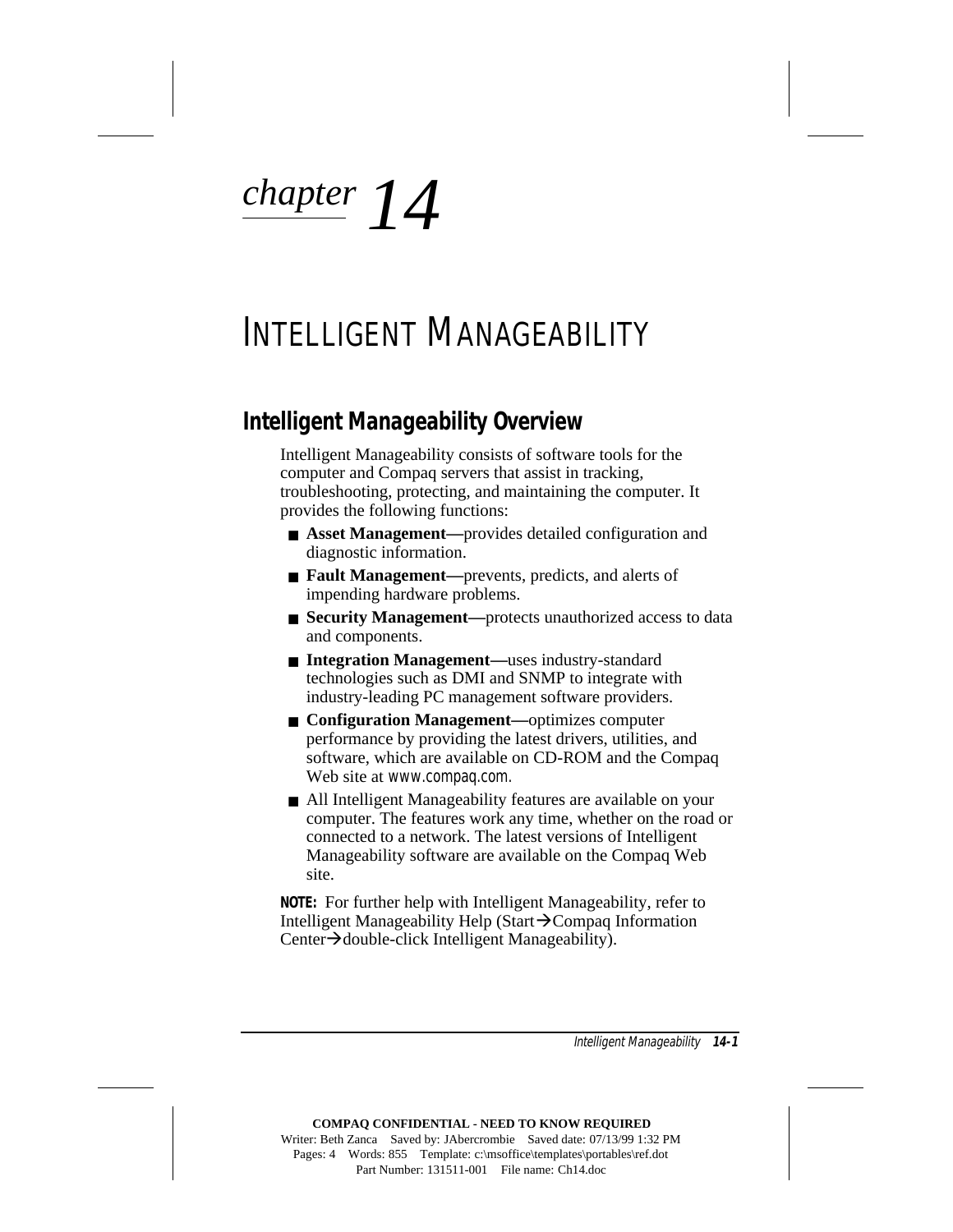## **Asset Management**

Asset Control enables the network administrator to remotely retrieve information from any Compaq computer connected to the network. This information can be used to assist in tracking and maintaining the computer and its components. It provides the following information:

- **Inventory information—**A network administrator can retrieve information about the computer via the network by using Compaq Insight Manager or any PC management tool provided by Compaq Solution Partners. The following Asset Control information can be retrieved:
	- ❏ Manufacturer, model and serial number of Compaq computers, monitors, hard drives, battery packs, memory boards, processor speeds, and operating systems
	- ❏ Asset tag
	- ❏ System board and ROM revision levels
	- ❏ BIOS settings
- **Diagnostic information—**Using Diagnostics for Windows provides the performance status of hard drives, ports, video, sound, and other components.

Once displayed, all of the above information can be viewed, printed, or saved.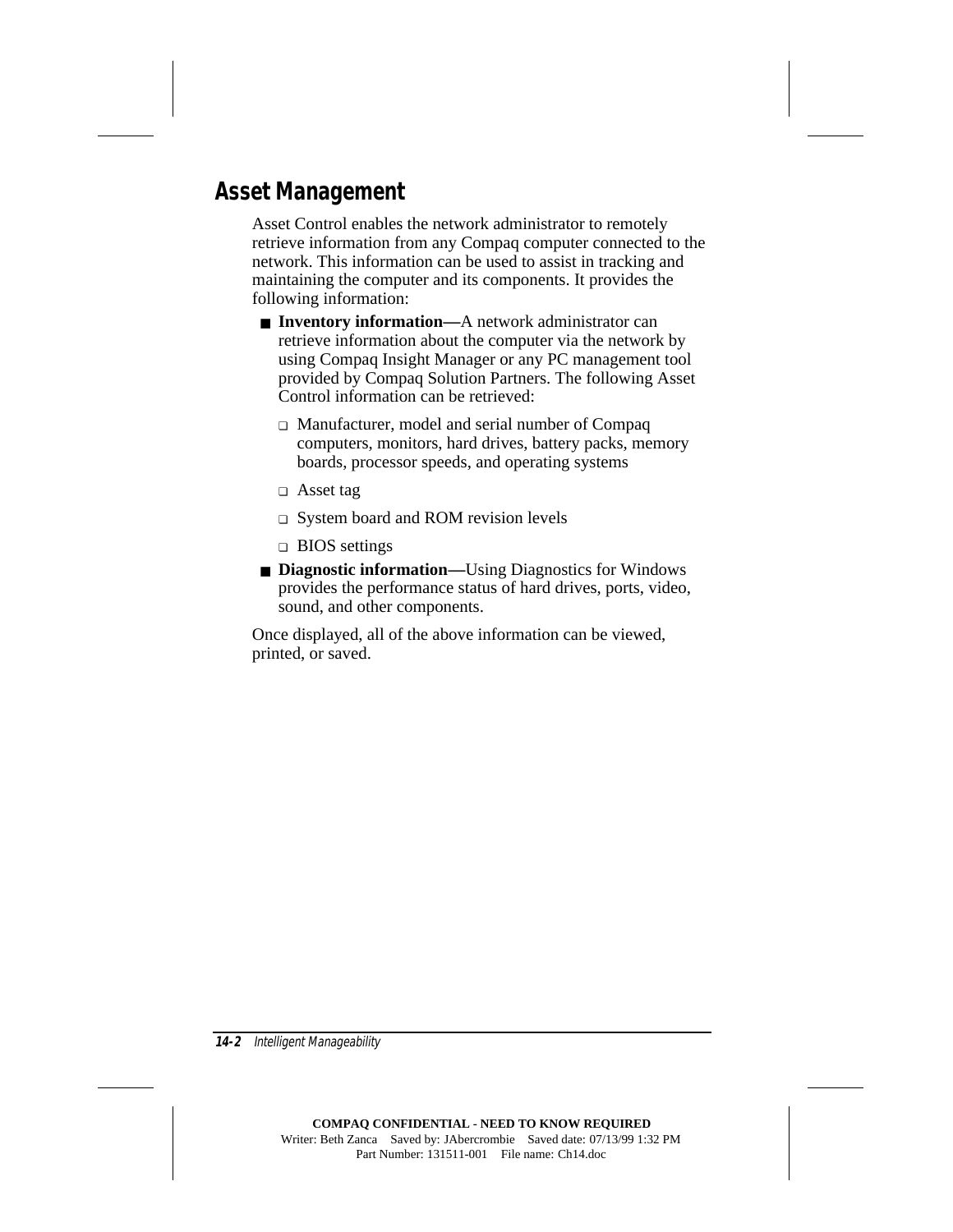## **Fault Management**

The Fault Management utilities minimize downtime and data loss by monitoring system performance and generating the following alerts:

- **Hard drive alert—**warns you up to 72 hours in advance of impending hard drive problems and can automatically start optional backup software.
- **System temperature alert—**reports overheating. As the system temperatures rise, this utility first adjusts fan speed and other cooling components, then displays an alert, then shuts down the system.
- **Battery pack alert**—reports charging problems and battery pack failure.
- **Monitor alert**—diagnoses and displays external monitor operational problems.
- **Memory alert**—reports memory board configuration changes when a memory board is removed, added, or reconfigured. It also provides the previous and current configurations for comparison.

The alerts work with or without network connection. Of course, if your computer is not connected to the network, your network administrator cannot receive alerts from your computer until you reconnect to the network. When an alert occurs while the computer is disconnected from the network, your network administrator will receive the alert as soon as you reconnect to the network.

#### **Fault Management Alerts**

Alerts can be enabled, disabled, and tested, and software can be set to back up information whenever a hard drive alert occurs.

■ While the computer is connected to a network, alerts pop up on the computer display and are simultaneously reported to the network console.

**NOTE:** A battery charging problem alert is reported only on the computer display.

■ When the computer is disconnected from the network, the user will receive a local alert.

To set alerts, double-click the Intelligent Manageability icon in the system tray.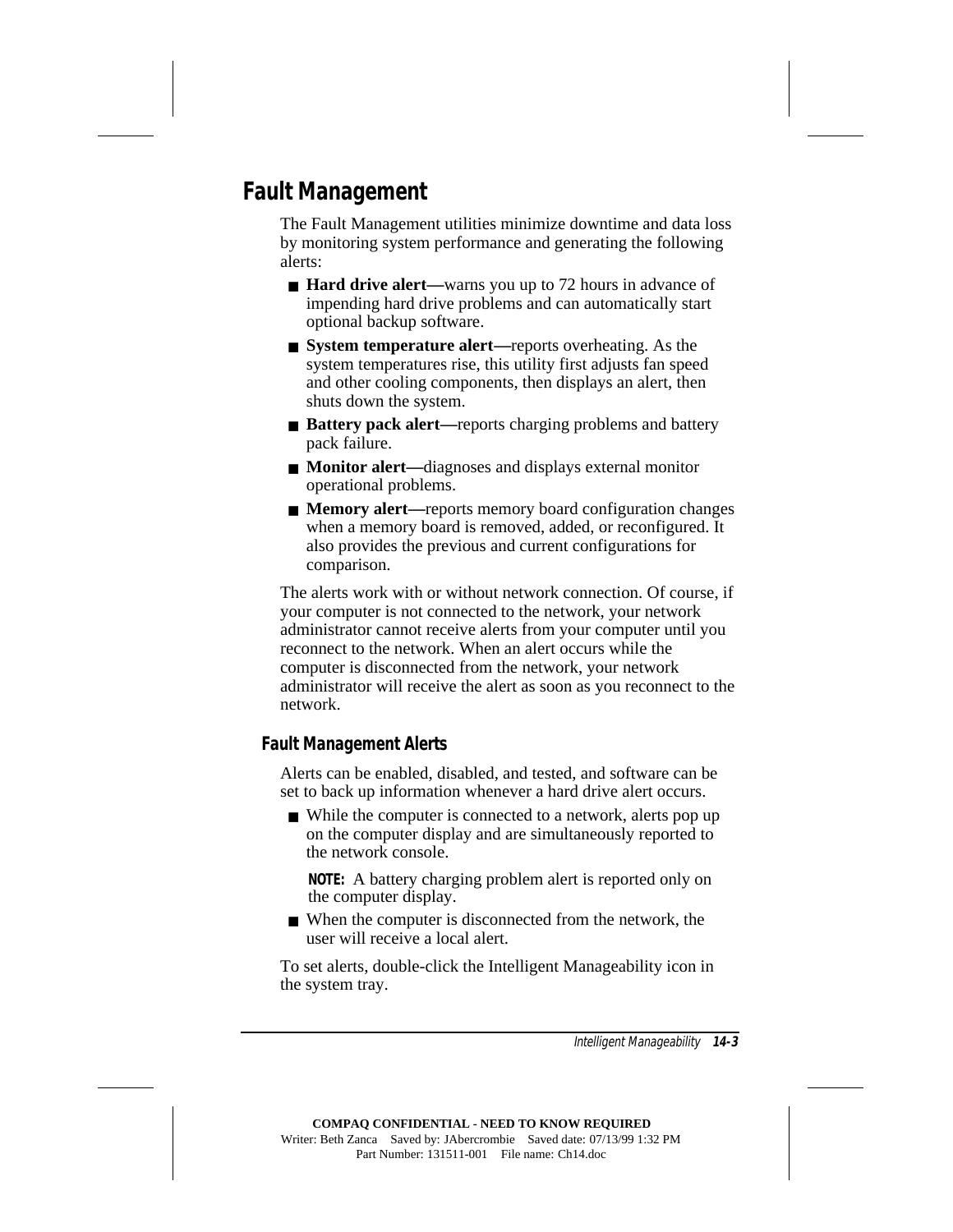## **Security Management**

The Security Management utilities customize system security.

- **Power-On and Setup Passwords—**prevent unauthorized access to your information and computer configuration.
- **DriveLock—denies access to drives, or limits read-only** access.
- **Device disabling—**prevents unauthorized data transfer through modems, serial ports, parallel ports, and infrared ports on the computer.
- **QuickLock/QuickBlank—**locks the keyboard and clears the screen.
- **Ownership Tag—displays ownership information during** system restart.

## **Configuration Management**

Compaq provides you with support software to optimize the performance of your computer. This support software is distributed monthly on a CD-ROM which can be ordered from Compaq. Support software can also be downloaded from the Compaq Web site at www.compaq.com/support/files.

You can quickly locate support software for your computer by using the locator browser and Decision Support on the CD-ROM and Compaq Web site. To access support software:

- **Locator browser**—searches for the latest device drivers, utilities, ROM images, and other support software on a CD-ROM and at the Compaq Web site at www.compaq.com.
- **Decision Support**—provides detailed information about drivers, utilities, and software available on the computer. The information includes descriptions, features, enhancements, dependencies, and necessary upgrades.

Also available on the Compaq Web site:

**Info Messenger—**Provides Internet and email access to the latest software updates and service documentation. Once you register for this free service at the Compaq Web site at www.compaq.com and build your computer profile, Info Messenger will search the Compaq Web site and collect information specific to your computing environment. Info Messenger will then send an email alerting you when new and/or updated information is available on a Compaq customized Web page.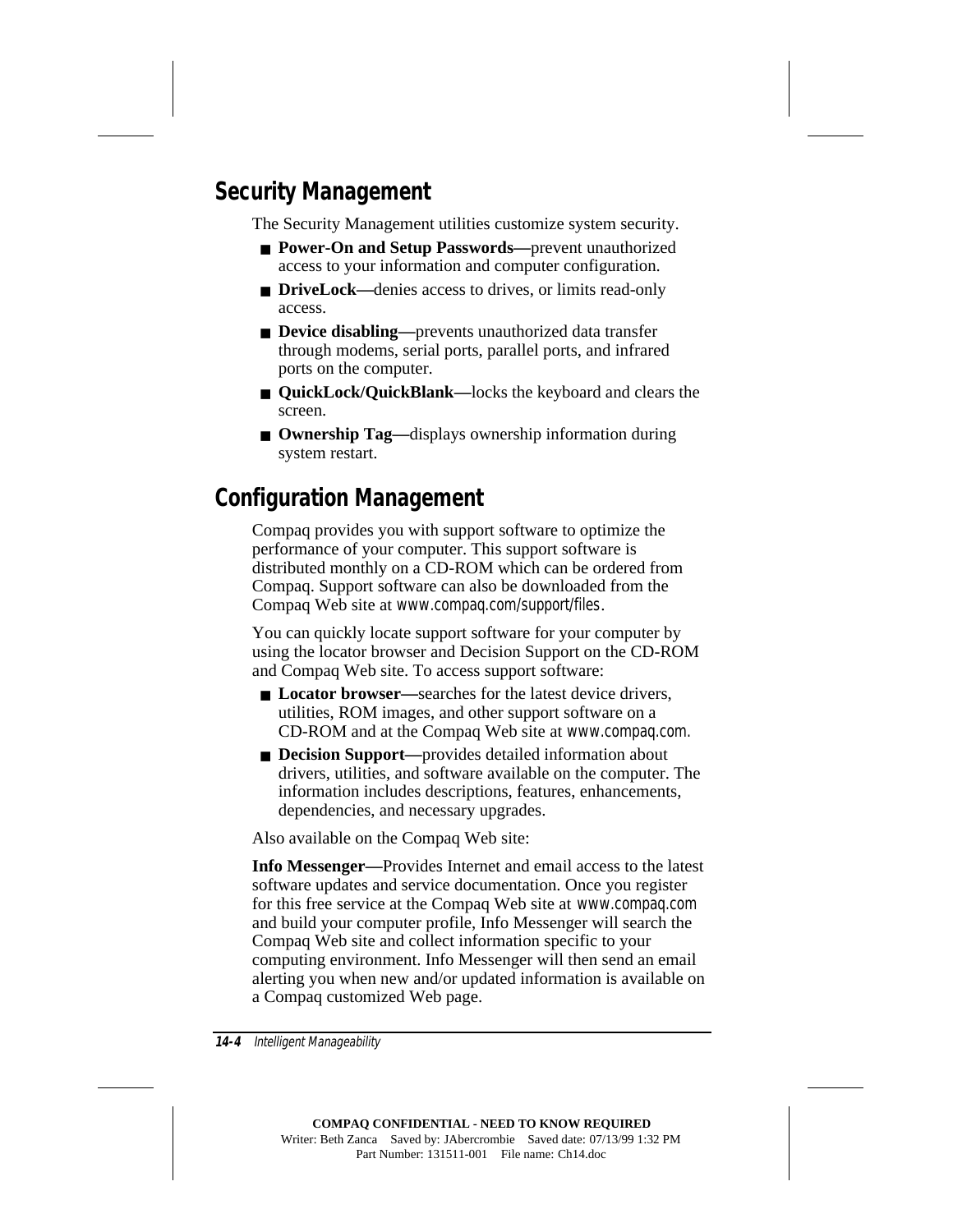# *chapter 15*

# COMPUTER SETUP AND DIAGNOSTICS UTILITIES

## **Selecting Computer Setup or Compaq Diagnostics for Windows**

- The computer features two system management utilities.
	- **Computer Setup** is a system information and configuration utility that can be used even when your operating system is not working or will not load. It includes custom settings that are not available in Windows.
	- **Compaq Diagnostics for Windows** is a system information and diagnostic utility that is used within your Windows operating system.
- **To test system components**—Use Compaq Diagnostics for Windows.
- **To display system information**—Use Compaq Diagnostics for Windows whenever possible.
- **To configure a device**
	- **In Windows 95 or Windows 98** use Compaq Diagnostics for Windows to configure a device that is not configured by the operating system.

**NOTE:** It is not necessary to configure a device connected to a USB connector on the computer or an optional docking base.

■ **In Windows NT 4.0** use Computer Setup.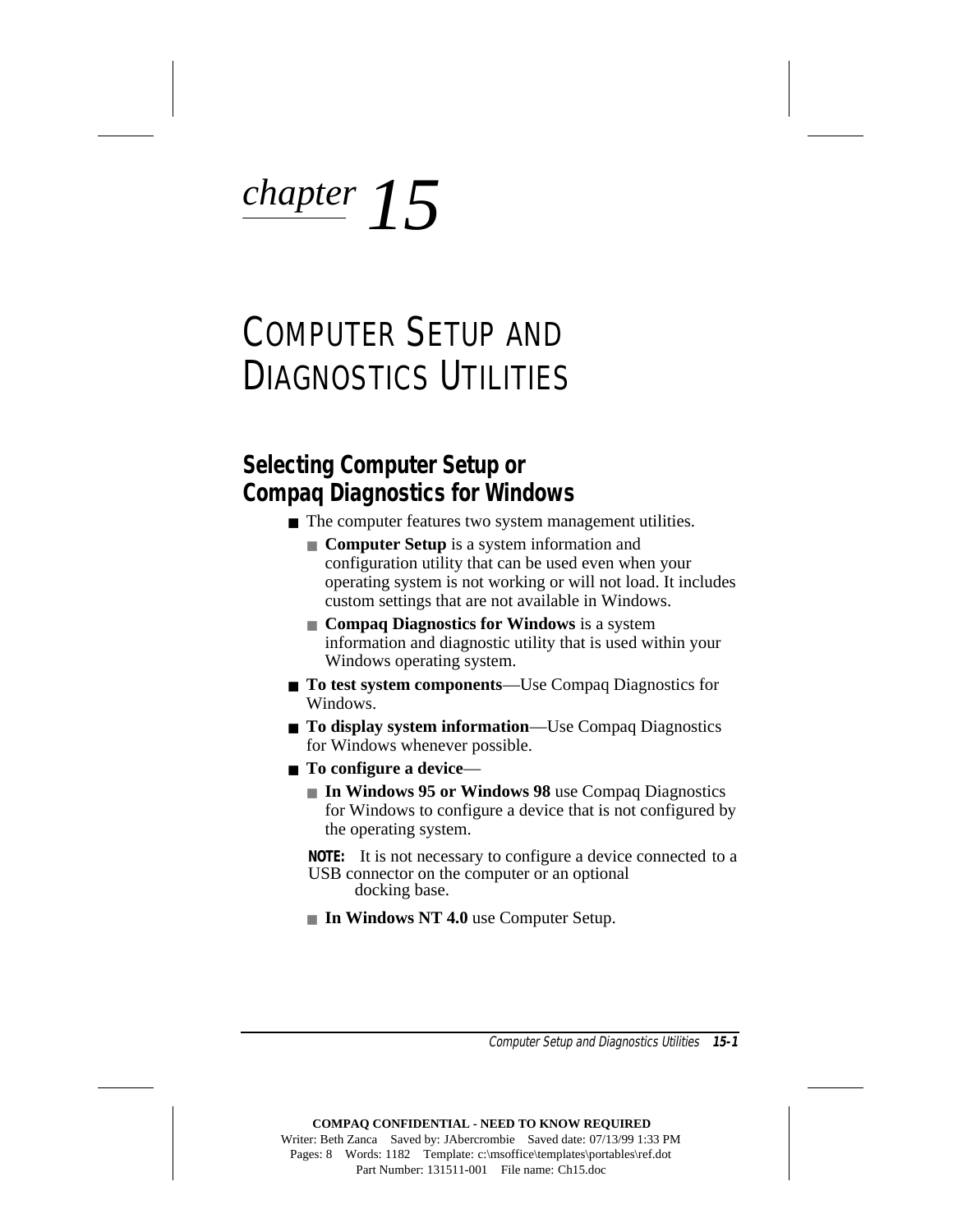## **Using Computer Setup**

All information and settings in Computer Setup are accessed from the File, Security, or Advanced menus. The items on each of these menus are described in this section.

- 1. Turn on or restart the computer. When the blinking cursor appears upper-right on the screen, press **F10**.
	- To change the language, press **F2**.
	- To view navigation information, press **F1**.
	- To return to the Computer Setup menu from anywhere in Computer Setup, press **Esc**.
- 2. Select the File, Security, or Advanced menu.
- 3. To close Computer Setup and restart the computer
	- Select File→Save Changes and Exit, then press **Enter**. or
	- Select File→Ignore Changes and Exit, then press **Enter**.
- 4. When you are prompted to confirm your action, press **F10**.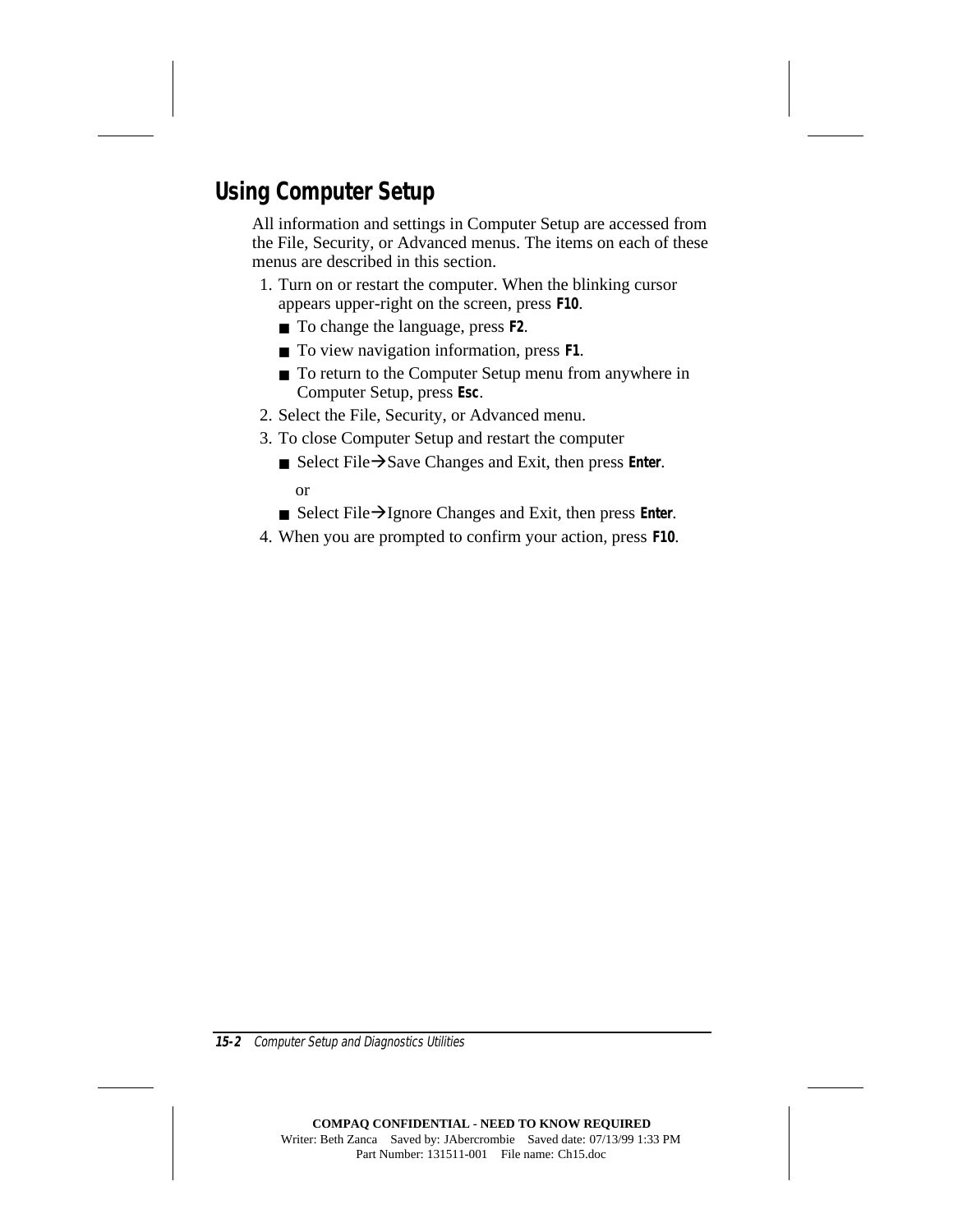#### **Selecting from the File Menu**

| <b>Begin here</b>       | To do this                                                                                                                         |  |
|-------------------------|------------------------------------------------------------------------------------------------------------------------------------|--|
| System information      | View identification information<br>about the computer, a docking<br>base, and battery packs.                                       |  |
|                         | ■ View specification information<br>about the processor, memory<br>and cache size, and system<br>ROM.                              |  |
| Save to floppy          | Save system configuration to a<br>formatted 720K or larger diskette.                                                               |  |
| Restore from floppy     | Restore system configuration from a<br>diskette.                                                                                   |  |
| Restore defaults        | Replace configuration settings in<br>Computer Setup with factory default<br>settings. (Identification information is<br>retained.) |  |
| Ignore changes and exit | Cancel changes entered during the<br>current Computer Setup session, then<br>exit and restart the computer.                        |  |
| Save changes and exit   | Save changes entered during the<br>current Computer Setup session, then<br>exit and restart the computer.                          |  |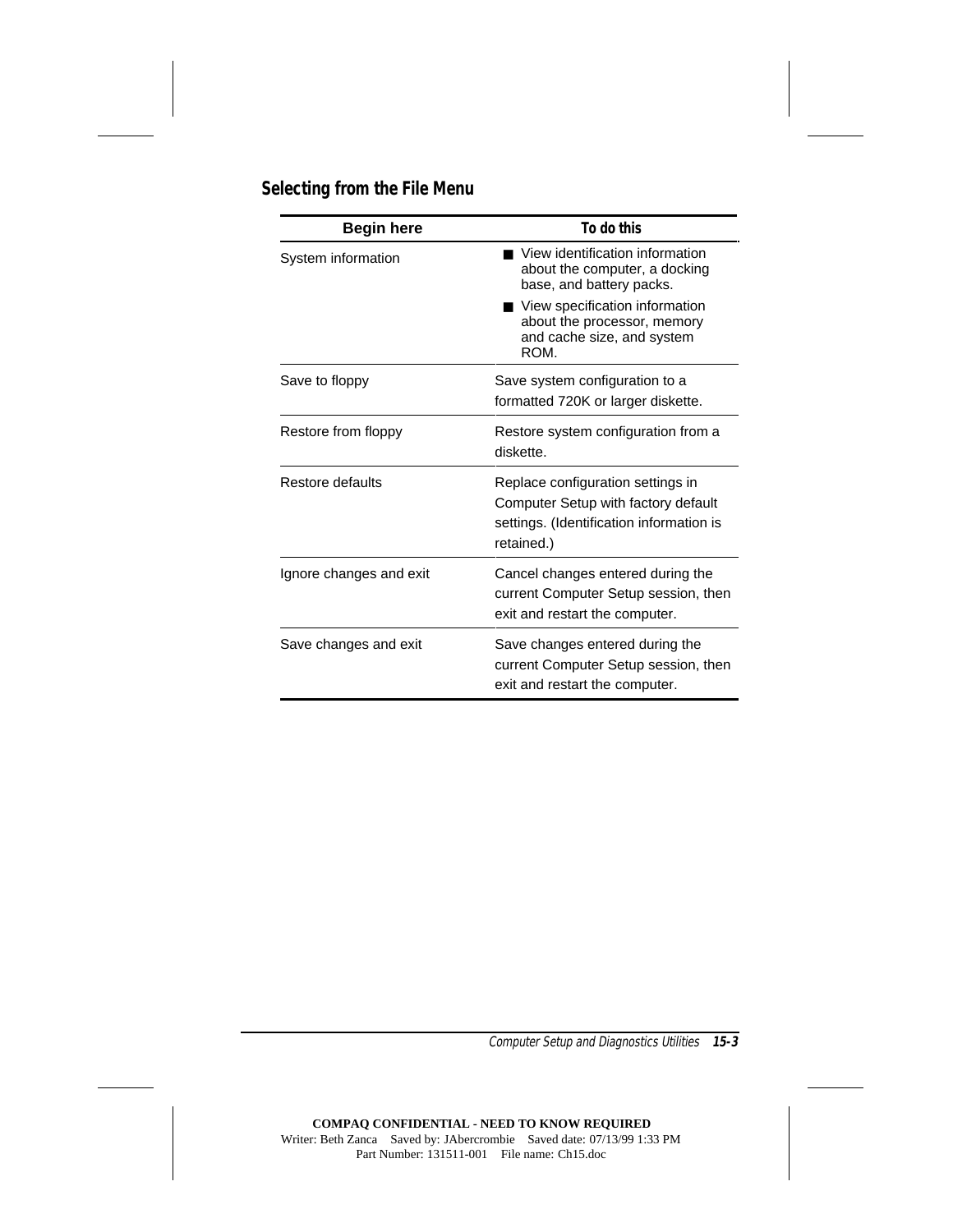| <b>Begin here</b>                                                                                            | To do this                                                                                                                                                                                                  |  |
|--------------------------------------------------------------------------------------------------------------|-------------------------------------------------------------------------------------------------------------------------------------------------------------------------------------------------------------|--|
| Setup password*                                                                                              | Enter, change, or delete a setup<br>password.                                                                                                                                                               |  |
| Power-On password*                                                                                           | Enter, change, or delete a power-on<br>password.                                                                                                                                                            |  |
| DriveLock passwords*                                                                                         | Enable/disable DriveLock; change a<br>DriveLock User or Master password.                                                                                                                                    |  |
| Password options*<br><b>NOTE:</b> Password options is<br>selectable only when a power-on<br>password is set. | Enable/disable<br>■ QuickLock<br>QuickLock on Suspend<br>QuickBlank<br>Lock keyboard and mouse at<br>power-on<br>NOTE: To enable QuickLock on<br>Suspend or QuickBlank, you must first<br>enable QuickLock. |  |
| Device security*                                                                                             | Enable/disable<br>Ports or diskette drives.<br>Diskette write.<br>CD-ROM or diskette startup.<br>NOTE: Settings for a DVD-ROM can be<br>entered in the CD-ROM field.                                        |  |
| System IDs                                                                                                   | Enter identification numbers for the<br>computer, a docking base, and<br>battery packs.                                                                                                                     |  |

\*For more information about passwords, QuickLock, DriveLock, and disabling devices, refer to Chapter 13.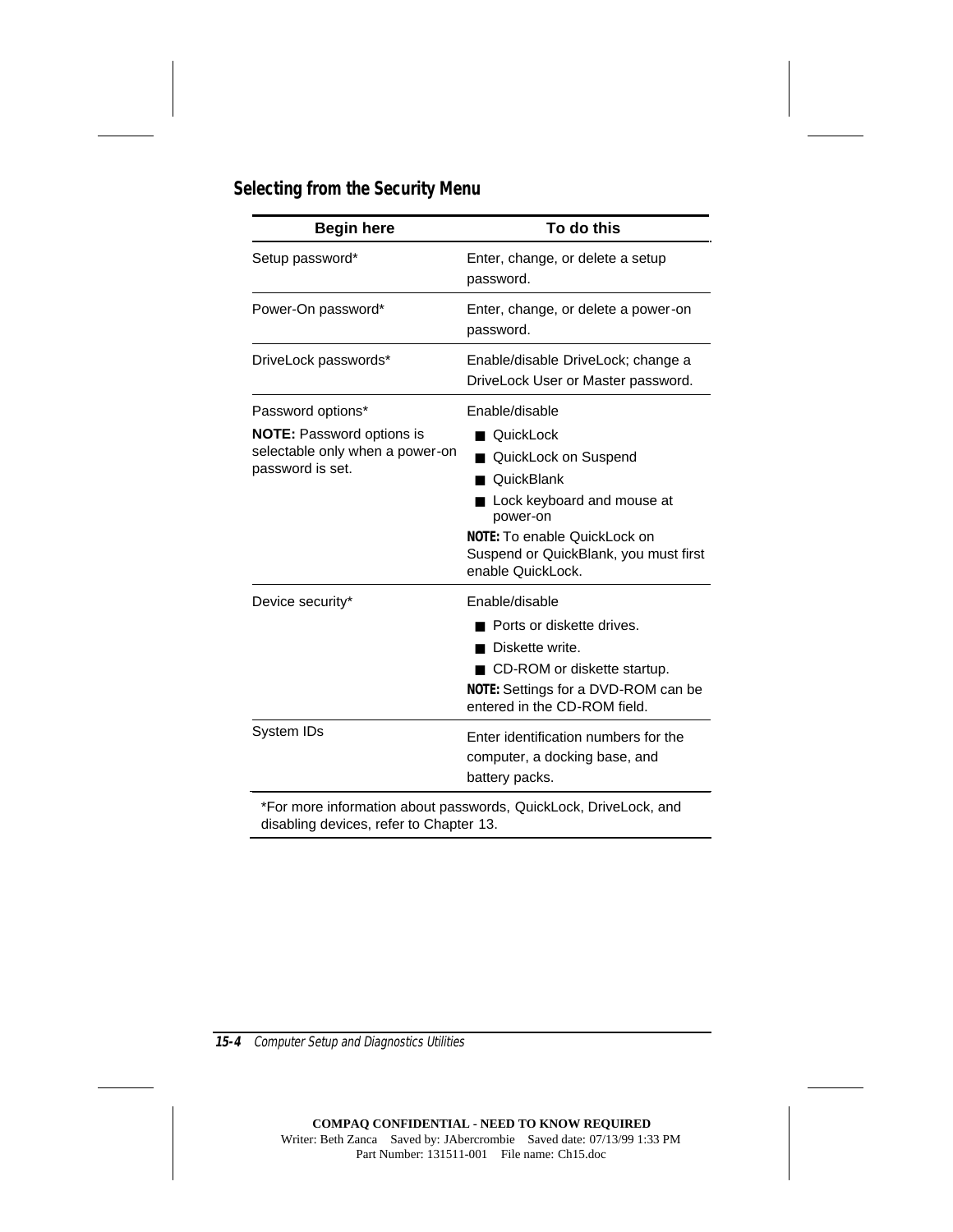| <b>Begin here</b>      | To do this                                                                                                                                                                                                                                    |  |
|------------------------|-----------------------------------------------------------------------------------------------------------------------------------------------------------------------------------------------------------------------------------------------|--|
| Language (or press F2) | Change the Computer Setup<br>language.                                                                                                                                                                                                        |  |
| <b>Boot Options</b>    | Enable/disable                                                                                                                                                                                                                                |  |
|                        | QuickBoot, which starts the<br>computer more quickly by<br>eliminating some startup tests. (If<br>you suspect a memory failure<br>and want to test memory<br>automatically during startup, you<br>may want to disable QuickBoot.)             |  |
|                        | MultiBoot, which enables you to<br>set a startup sequence that can<br>include any drives and PCI<br>network adapters in the system.<br>For instructions, refer to<br>"Changing the Startup Sequence<br>with MultiBoot" in Chapter 6.          |  |
| <b>Device Options</b>  | ■ Enable/disable the embedded<br>numeric keypad at startup.                                                                                                                                                                                   |  |
|                        | Enable multiple standard pointing<br>devices at startup, or disable this<br>feature so the computer supports<br>only a single (usually<br>non-standard) pointing device at<br>startup.                                                        |  |
|                        | Enable/disable USB legacy<br>support for one USB mouse and<br>one USB keyboard. (When USB<br>legacy support is enabled, the<br>keyboard and mouse work<br>without a loaded USB driver.)                                                       |  |
|                        | Set an optional external monitor<br>or overhead projector connected<br>to a video card in a docking base<br>as the primary device. (When the<br>computer display is set as<br>secondary, the computer must be<br>shut down before undocking.) |  |
|                        | ■ Change the parallel port mode<br>from EPP (default) to standard,<br>bidirectional, EPP, or ECP.                                                                                                                                             |  |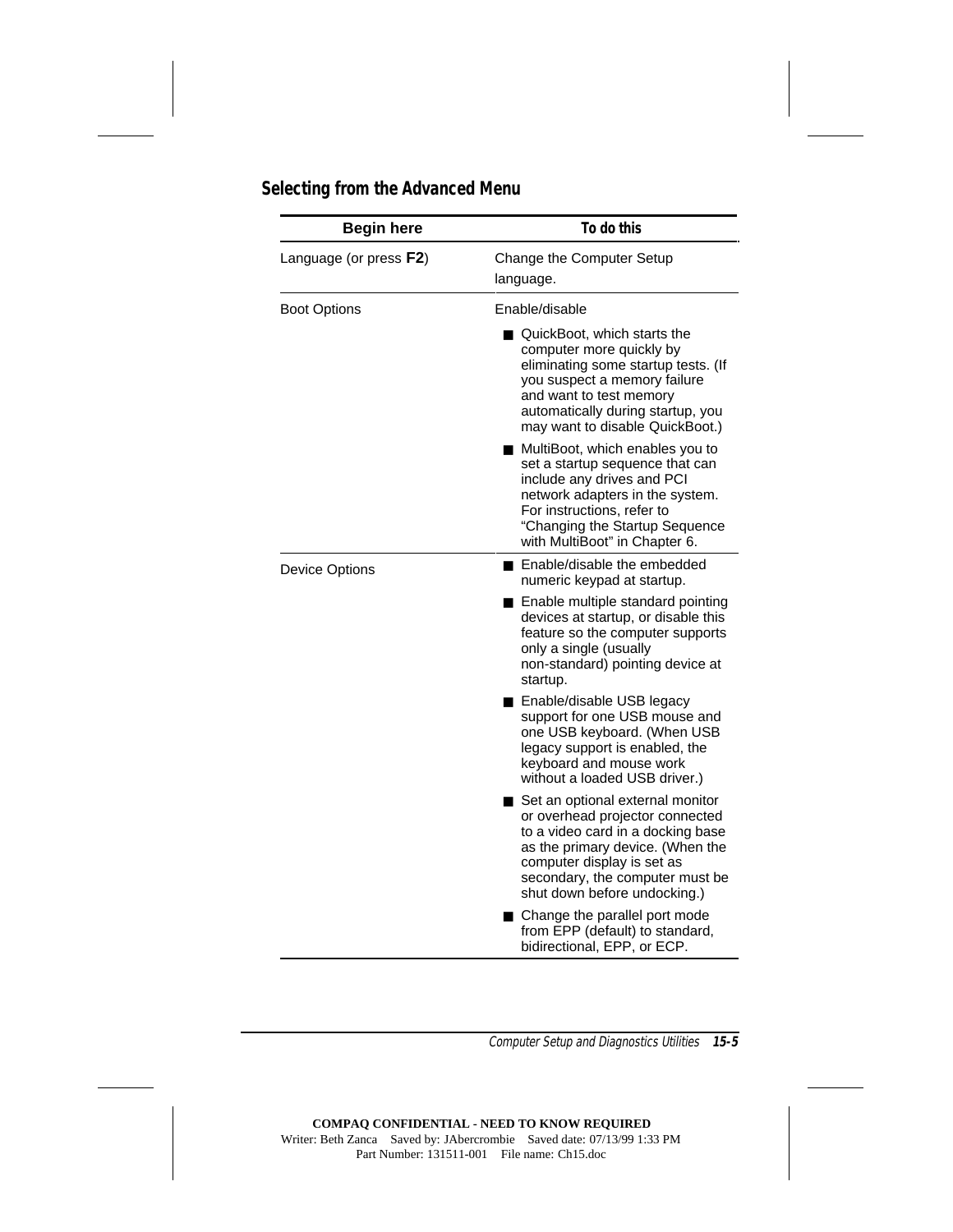## **Using Compaq Diagnostics for Windows**

- When you access Compaq Diagnostics for Windows, a scan of all system components appears on the screen before the Compaq Diagnostics window opens.
- You can display more or less information from anywhere within Compaq Diagnostics for Windows by selecting Level on the menu bar.
- Compaq Diagnostics for Windows are designed to test Compaq components. If non-Compaq components are tested, the results may be inconclusive.

#### **Displaying System Information**

- 1. Access Compaq Diagnostics for Windows.
	- $\blacksquare$  **In Windows 95 or Windows 98** select Start $\rightarrow$ Settings→Control Panel→Compaq Diagnostics.
	- **In Windows NT 4.0** select Start $\rightarrow$ Programs $\rightarrow$ Administrative Tools $\rightarrow$ Compaq Diagnostics.
- 2. Select Categories, then select a category from the drop-down list.
	- **To save the information, select File**  $\rightarrow$  **Save As.**
	- **To print the information, select File**  $\rightarrow$ **Print.**
- 3. To close Compaq Diagnostics for Windows, select File  $\rightarrow$ Exit.

#### **Running a Diagnostic Test**

- 1. Access Compaq Diagnostics for Windows.
	- $\blacksquare$  **In Windows 95 or Windows 98** select Start $\rightarrow$ Settings→Control Panel→Compaq Diagnostics.
	- **In Windows NT 4.0,** select Start $\rightarrow$ Programs $\rightarrow$ Administrative Tools $\rightarrow$ Compaq Diagnostics.
- 2. Select the Test tab.
- 3. In the scroll box, select the category or device you want to test.
- 4. Select a test type.
	- **Quick Test**—Runs a quick, general test on each device in a selected category.
	- **Complete Test**—Performs maximum testing on each device in a selected category.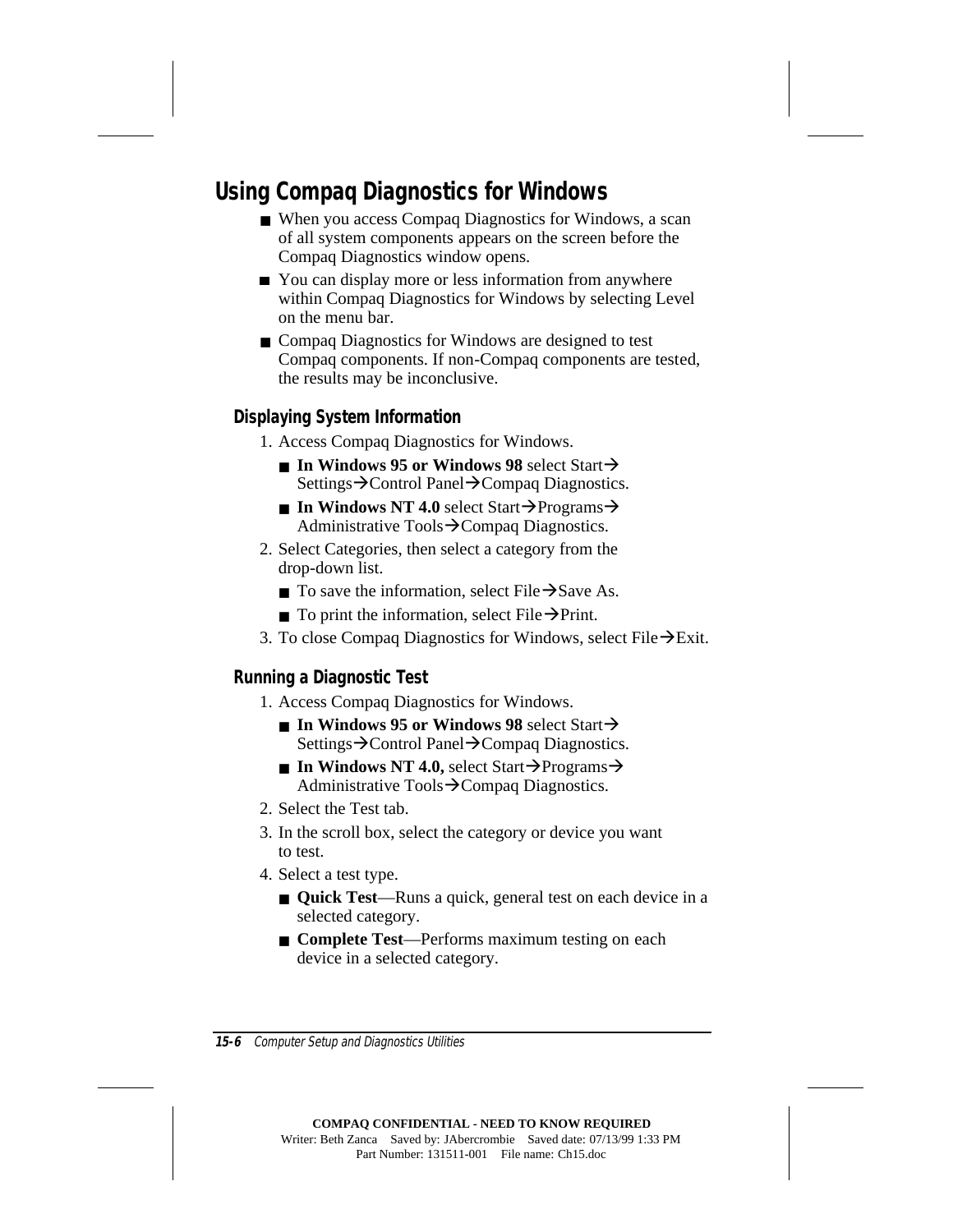- **Custom Test**—Performs maximum testing on a selected device.
	- To run all tests listed beneath your selection, select the Check All button.
	- To run only the tests you select, select the Uncheck All button, then select the check box beside each test you want to run.
- 5. Select a test mode.
	- **Interactive Mode—Provides maximum control over the** testing process. You determine whether the test was passed or failed and may be prompted to insert or remove devices.
	- **Unattended Mode—Does not display prompts. If errors** are found, they are displayed when testing is complete.
- 6. Select the Begin Testing button.
- 7. Access the test information. To view test information, select a report.
	- **Status tab**—Summary of the tests run, passed, and failed during the current testing session.
	- **Log tab**—Lists tests run on the computer, the numbers of times each test has run, the number of errors found on each test, and the total run time of each test.
	- **Error tab**—Lists all errors found on the computer with their error codes.
- 8. To save
	- **Test information**—Select the Save button on the Log tab.
	- **Error report**s—Select the Save button on the Error tab.
- 9. To close Compaq Diagnostics for Windows, select File  $\rightarrow$  Exit.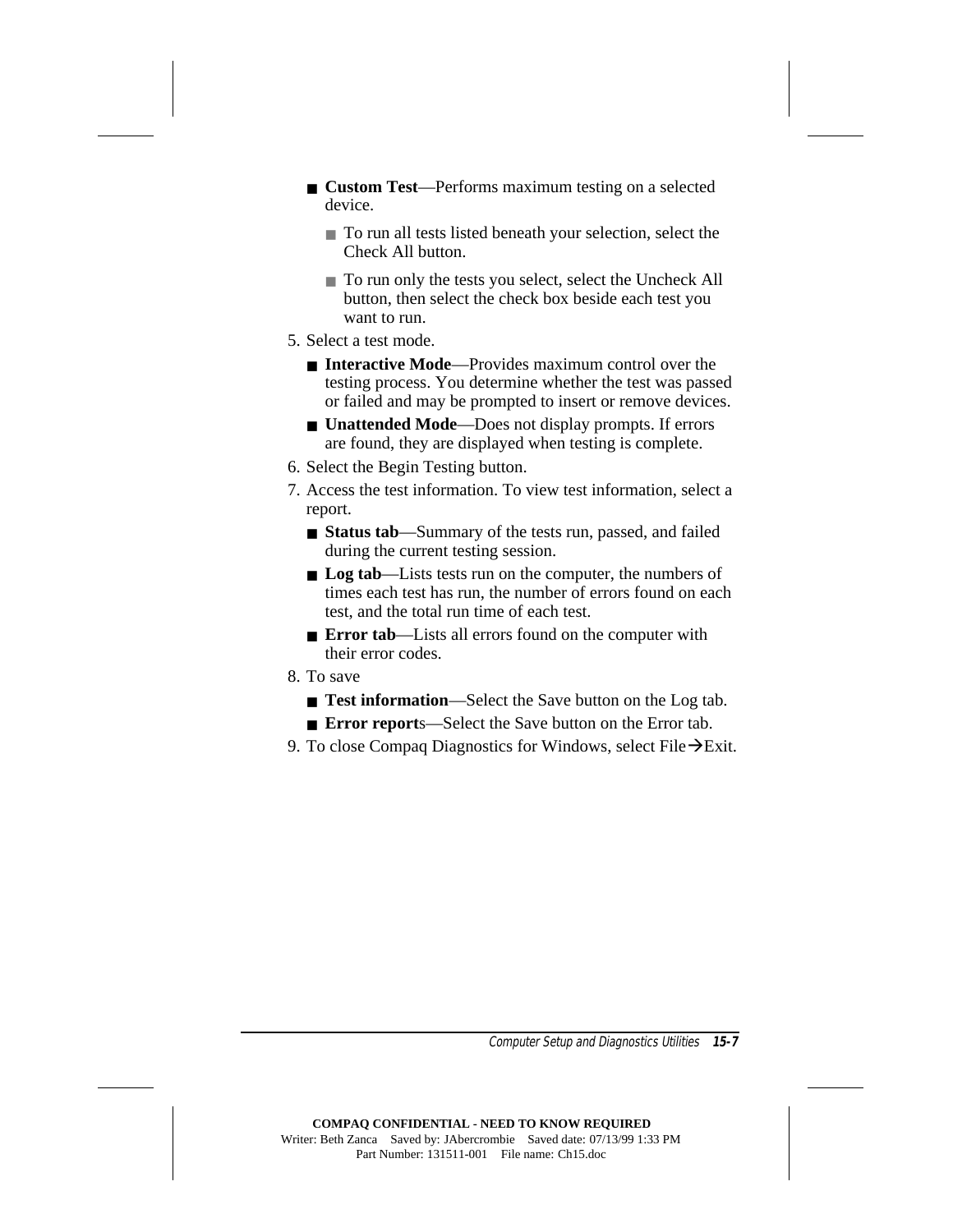# *chapter 16*

# TROUBLESHOOTING

## **Troubleshooting Checklist**

If you encounter a minor problem with the computer or software applications, go through the following checklist for possible solutions:

- Is the computer connected to an external power source or does it have a fully charged battery pack installed?
- Is the computer turned on and is the power light on?
- Are all cables connected properly and securely?
- Did the diskette drive contain a nonbootable diskette when you turned on the computer?
- Have you installed all the necessary device drivers? For example, if you are using a mouse, you may need to install a mouse device driver.
- Have you installed printer drivers for each application?
- Did you exit properly from Windows before shutting off your computer? Failure to exit properly can result in file corruption.
- Have you scanned the computer for viruses?

While your computer is configured just for you, problems you encounter while working may not be unique. Eliminating the typical problems described in these troubleshooting sections may save you time and money. If you have a problem with your computer, consider the problems and possible solutions in the troubleshooting sections. If the problem appears related to a software application, also check the documentation provided with the software. You may discover something you can resolve easily by yourself. If the condition persists, contact your Compaq authorized service provider or the Customer Support Center.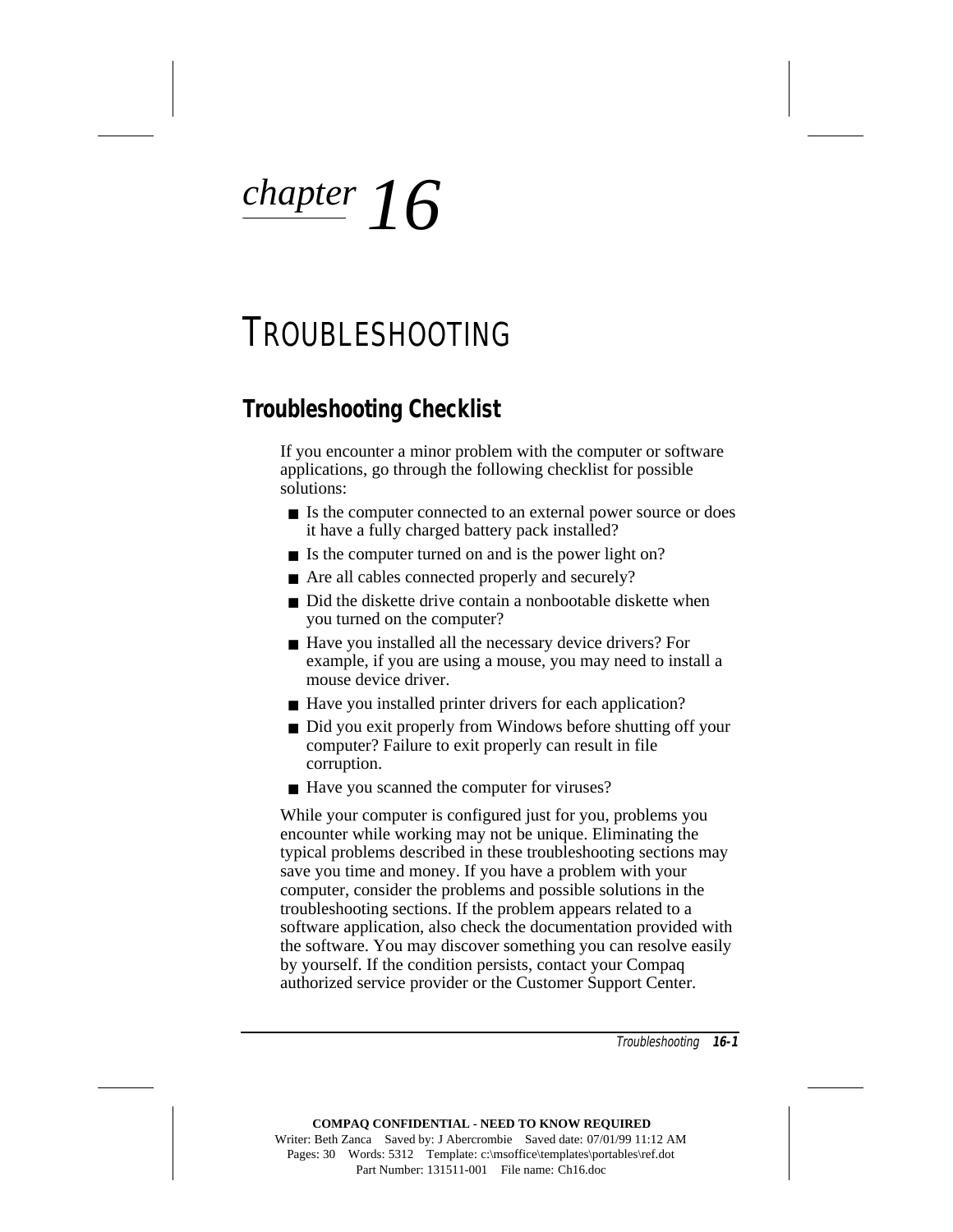## **Solving Audio Problems**

| Problem                                                                                                                    | <b>Possible Cause</b>                                                                                                                                                                                                | <b>Solution</b>                                                                            |
|----------------------------------------------------------------------------------------------------------------------------|----------------------------------------------------------------------------------------------------------------------------------------------------------------------------------------------------------------------|--------------------------------------------------------------------------------------------|
| Computer does not<br>beep after the<br>Power-On Self-Test<br>(POST)                                                        | System beeps have<br>been turned down.                                                                                                                                                                               | Use the Fn+F5 hotkeys to<br>turn up the system<br>volume.                                  |
| The volume controls<br>Internal speaker<br>on the left side of the<br>produces no sound<br>computer may be set<br>too low. | Adjust the volume of the<br>stereo speakers using<br>the volume control<br>buttons on the left side of<br>the computer. The left<br>button adjusts the<br>volume up; the right<br>button adjusts the<br>volume down. |                                                                                            |
|                                                                                                                            |                                                                                                                                                                                                                      | Use the volume control<br>and mixing features<br>available in Control<br>Panel→Multimedia. |
|                                                                                                                            |                                                                                                                                                                                                                      | Adjust the volume using<br>the speaker icon on the<br>taskbar.                             |
|                                                                                                                            | Line input may not be<br>connected properly.                                                                                                                                                                         | Check line input<br>connection.                                                            |
|                                                                                                                            | Headphones or<br>speakers are<br>connected to the<br>stereo headphone<br>jack, which disables<br>the internal speakers.                                                                                              | Disconnect the<br>headphones or external<br>speakers to enable the<br>internal speakers.   |

Continued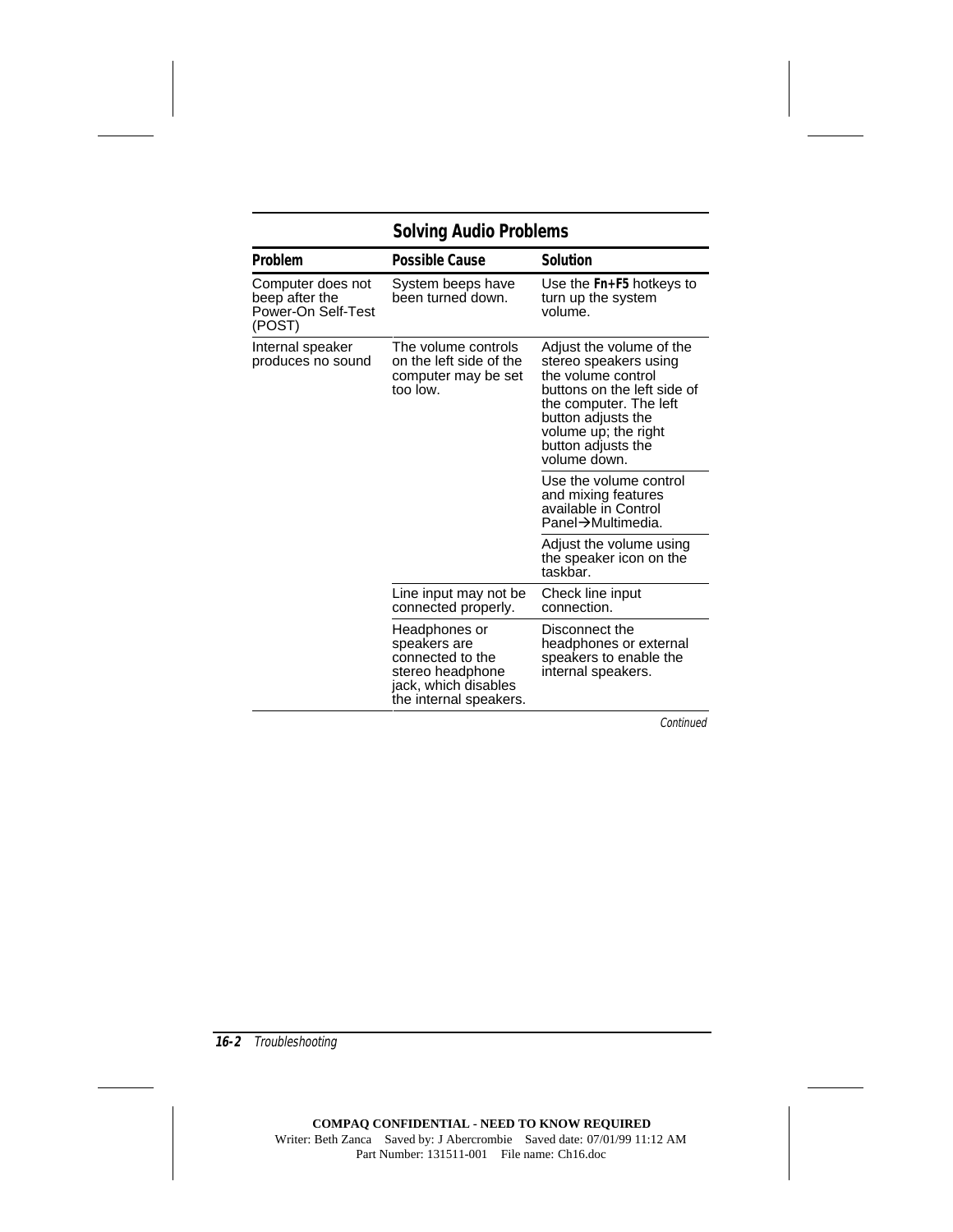| Problem                                        | <b>Possible Cause</b>                                                                       | <b>Solution</b>                                                                                                                               |
|------------------------------------------------|---------------------------------------------------------------------------------------------|-----------------------------------------------------------------------------------------------------------------------------------------------|
| External microphone<br>does not work           | You are using the<br>wrong type of<br>microphone or<br>microphone plug<br>for the computer. | Check to see if you are<br>using a monophonic<br>electret condenser<br>microphone with a<br>3.5-mm plug.                                      |
|                                                | The microphone may<br>not be connected<br>properly.                                         | Ensure that the<br>microphone plug is<br>properly connected to the<br>microphone line-in jack.                                                |
|                                                | Sound source not<br>selected.                                                               | Ensure that microphone is<br>selected as the recording<br>source in Control Panel→<br>Multimedia and that the<br>recording level is adjusted. |
| No sound is coming<br>from the game<br>program | Audio settings are not<br>set correctly.                                                    | Check the game<br>program's audio settings.                                                                                                   |
|                                                | Volume on the<br>computer is turned<br>down.                                                | Adjust the speaker volume<br>control.                                                                                                         |
|                                                | Headphones are<br>connected.                                                                | Use or disconnect the<br>headphones.                                                                                                          |
| No sound is coming<br>from the head-<br>phones | Volume or mixing<br>controls are set<br>incorrectly.                                        | Adjust volume of stereo<br>speakers using the<br>volume controls.                                                                             |
|                                                |                                                                                             | Use the volume control<br>and mixing features<br>available in Control<br>Panel→Multimedia.                                                    |
|                                                | Sound source not<br>selected.                                                               | Verify that the sound<br>source is selected in<br>Control Panel $\rightarrow$<br>Multimedia.                                                  |
|                                                | The headphones are<br>connected to the wrong<br>jack.                                       | Check the connection.                                                                                                                         |

**Solving Audio Problems** Continued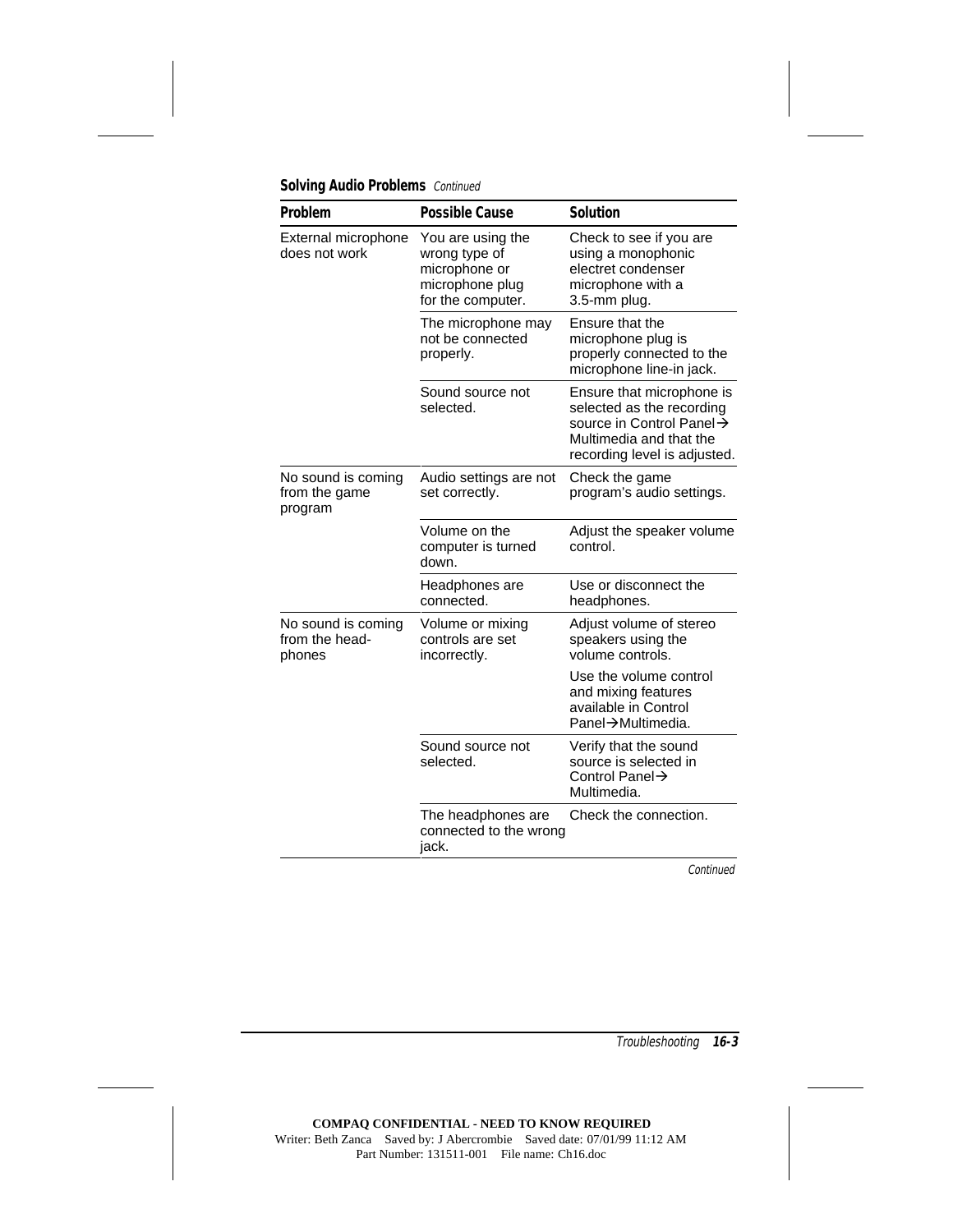**Solving Audio Problems** Continued

| Problem                          | <b>Possible Cause</b>                                    | <b>Solution</b>                                                                                       |
|----------------------------------|----------------------------------------------------------|-------------------------------------------------------------------------------------------------------|
| Volume is too low or<br>too loud | Volume and/or mixing<br>controls are set<br>incorrectly. | Check the volume and<br>mixer controls in Control<br>Panel→Multimedia.                                |
|                                  |                                                          | Adjust volume of stereo<br>speakers using the volume<br>controls on the left side of<br>the computer. |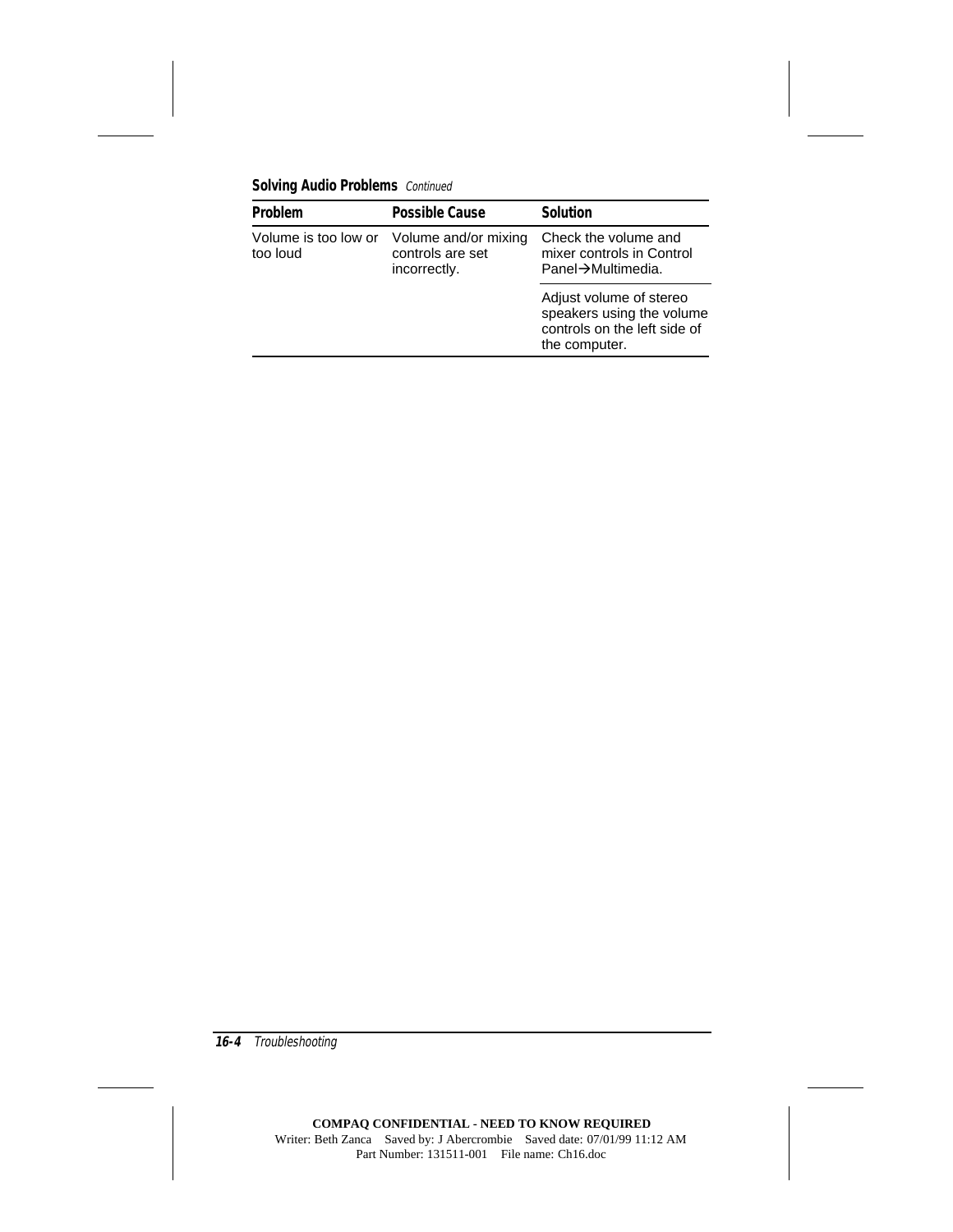# **Solving Battery Problems**

| Problem                                                              | <b>Possible Cause</b>                                                                                                               | Solution                                                                                                                                                                                                                                                                                                                                                                                                                                                                                                                                                                              |
|----------------------------------------------------------------------|-------------------------------------------------------------------------------------------------------------------------------------|---------------------------------------------------------------------------------------------------------------------------------------------------------------------------------------------------------------------------------------------------------------------------------------------------------------------------------------------------------------------------------------------------------------------------------------------------------------------------------------------------------------------------------------------------------------------------------------|
| Computer is beeping<br>and battery charge<br>light is blinking       | The computer has<br>entered a low battery<br>condition.                                                                             | Save your information,<br>exit all applications, and<br>turn off the computer.                                                                                                                                                                                                                                                                                                                                                                                                                                                                                                        |
|                                                                      |                                                                                                                                     | If available, immediately<br>connect the computer to<br>an external power<br>source.                                                                                                                                                                                                                                                                                                                                                                                                                                                                                                  |
|                                                                      |                                                                                                                                     | If an external power<br>source is not available in<br>Windows 95 or Windows<br>98, initiate Hibernation by<br>pressing $Fn + the$<br>suspend button, or let the<br>computer go into<br>Hibernation<br>automatically.<br>Remember that the<br>computer has not<br>completed Hibernation<br>until all lights are off.                                                                                                                                                                                                                                                                   |
|                                                                      |                                                                                                                                     | Replace the battery<br>pack.                                                                                                                                                                                                                                                                                                                                                                                                                                                                                                                                                          |
|                                                                      |                                                                                                                                     | Charge the battery pack.                                                                                                                                                                                                                                                                                                                                                                                                                                                                                                                                                              |
| Battery charge light<br>is blinking but<br>computer does not<br>beep | Computer entered a<br>low battery condition<br>while low battery<br>warning beeps and/or<br>system beeps are<br>turned down or off. | Immediately connect the<br>computer to an external<br>power source. If an<br>external power source is<br>not available, initiate<br>Hibernation by pressing<br>Fn + the suspend button,<br>or let the computer go<br>into Hibernation<br>automatically. The<br>computer has not<br>completed Hibernation<br>until all lights are off.<br>To enable low battery<br>warning beeps:<br>1. Click the<br>Conservation<br>Settings tab in Power<br>Properties and<br>enable low battery<br>warning beeps.<br>2. Press the Fn+F5<br>hotkeys to adjust<br>volume for system<br>warning beeps. |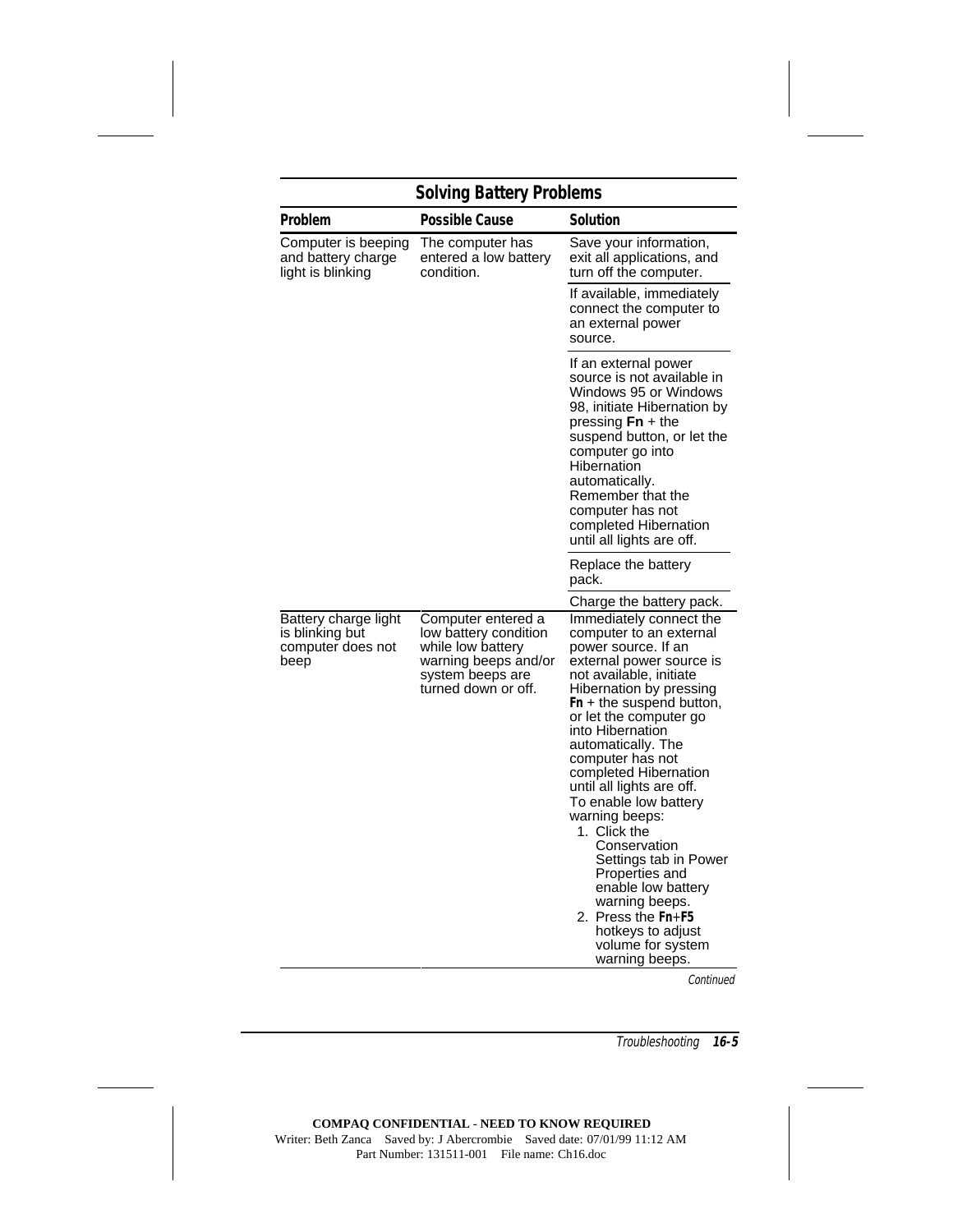|  |  | <b>Solving Battery Problems</b> Continued |  |
|--|--|-------------------------------------------|--|
|--|--|-------------------------------------------|--|

| Problem                                                                            | <b>Possible Cause</b>                                                                                  | <b>Solution</b>                                                                                                                                                                                                |
|------------------------------------------------------------------------------------|--------------------------------------------------------------------------------------------------------|----------------------------------------------------------------------------------------------------------------------------------------------------------------------------------------------------------------|
| Battery pack will not<br>fast charge                                               | Battery pack was<br>exposed to tempera-<br>ture extremes.                                              | Allow time for the battery<br>pack to return to room<br>temperature.                                                                                                                                           |
|                                                                                    | Battery pack has<br>exceeded its useful<br>life.                                                       | Replace the battery<br>pack.                                                                                                                                                                                   |
|                                                                                    | Battery pack is already<br>fully charged.                                                              | Use the battery pack<br>without attempting to fast<br>charge it.                                                                                                                                               |
| Computer shut down<br>and information was<br>lost when replacing<br>a battery pack | You removed a<br>battery from the<br>computer when the<br>computer had no<br>other source<br>of power. | Replace the discharged<br>battery pack with a fully<br>charged one or connect<br>the computer to external<br>power. Then turn on the<br>computer to determine if<br>any of your information is<br>recoverable. |
| Battery charge does<br>not last very long                                          | Battery pack has been<br>exposed to extremely<br>warm temperatures.                                    | Put the computer in a<br>cool place and recharge<br>the battery pack.                                                                                                                                          |
|                                                                                    | Battery pack has been<br>exposed to extremely<br>cold temperatures.                                    | Put the computer in a<br>warm place and recharge<br>the battery pack.                                                                                                                                          |
|                                                                                    | Battery has partially<br>self-discharged.                                                              | Recharge the battery.                                                                                                                                                                                          |
|                                                                                    | Power conservation is<br>disabled or set to<br>drain.                                                  | Reset the power<br>conservation level.                                                                                                                                                                         |
|                                                                                    | An external device is<br>draining the battery.                                                         | Turn off or remove<br>external devices when<br>not using them.                                                                                                                                                 |
| Battery gauge<br>appears inaccurate                                                | There have been too<br>many partial charges<br>to the battery pack.                                    | The battery pack must be<br>completely discharged<br>then recharged to<br>maintain battery gauge<br>accuracy.                                                                                                  |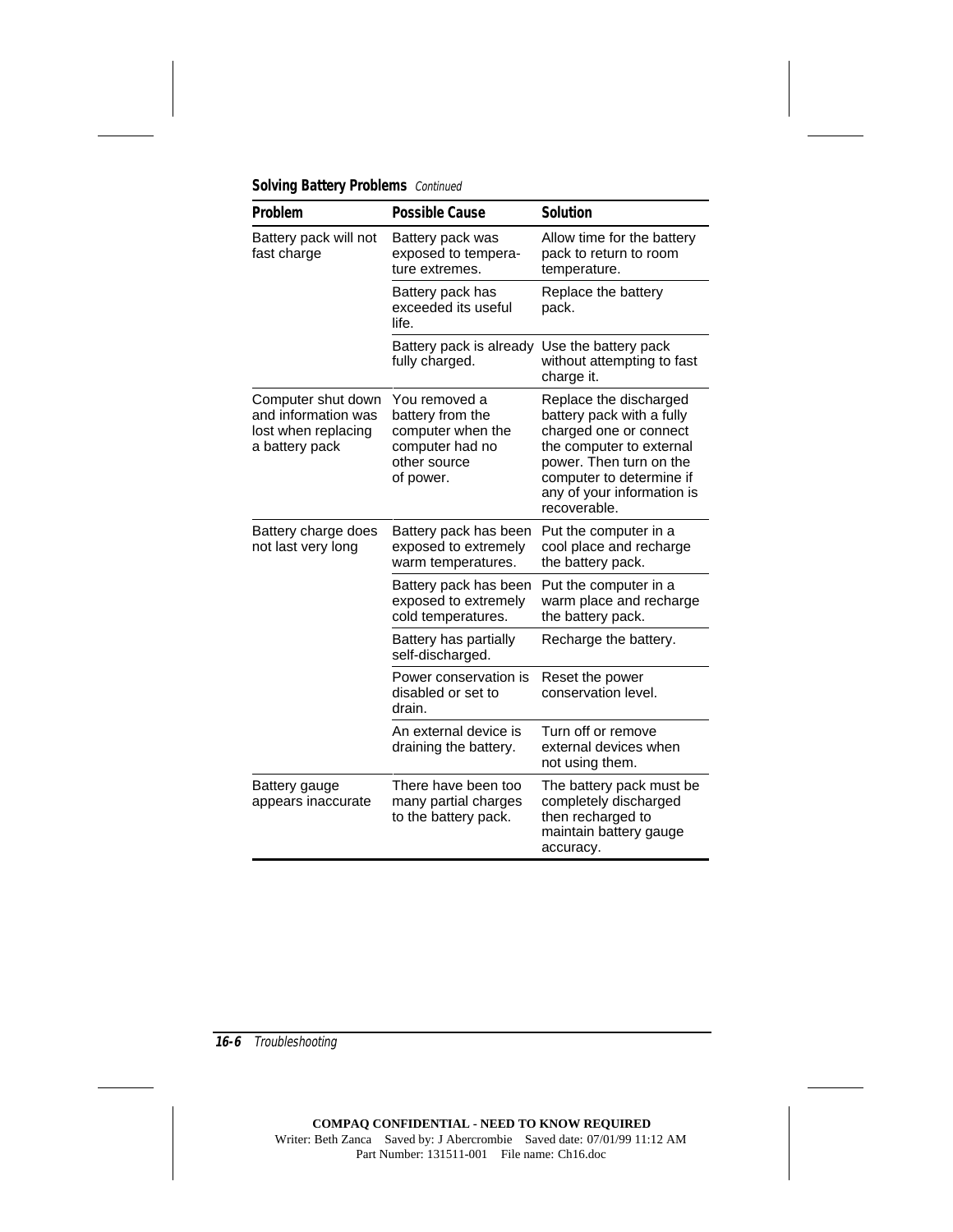| Problem                                       | <b>Possible Cause</b>                             | <b>Solution</b>                                                                                                                                                                                                                                                |
|-----------------------------------------------|---------------------------------------------------|----------------------------------------------------------------------------------------------------------------------------------------------------------------------------------------------------------------------------------------------------------------|
| CD-ROM drive<br>cannot read a<br>compact disc | The CD is not<br>properly seated in<br>the drive. | Eject the CD, reseat it,<br>and close the tray.                                                                                                                                                                                                                |
|                                               | The CD has been<br>loaded upside down.            | Eject the CD, turn it over,<br>then reload.                                                                                                                                                                                                                    |
|                                               | The CD may be dirty<br>or scratched.              | Clean the CD and<br>reload it.                                                                                                                                                                                                                                 |
|                                               |                                                   | Load another CD.                                                                                                                                                                                                                                               |
| Cannot eject<br>compact disc                  | CD is not properly<br>loaded in the drive.        | Turn off the computer<br>and insert a thin metal<br>rod into the emergency<br>eject hole on the front<br>bezel of the CD-ROM<br>drive. Press firmly.<br>Slowly pull the tray out<br>from the drive until the<br>tray is fully extended,<br>then remove the CD. |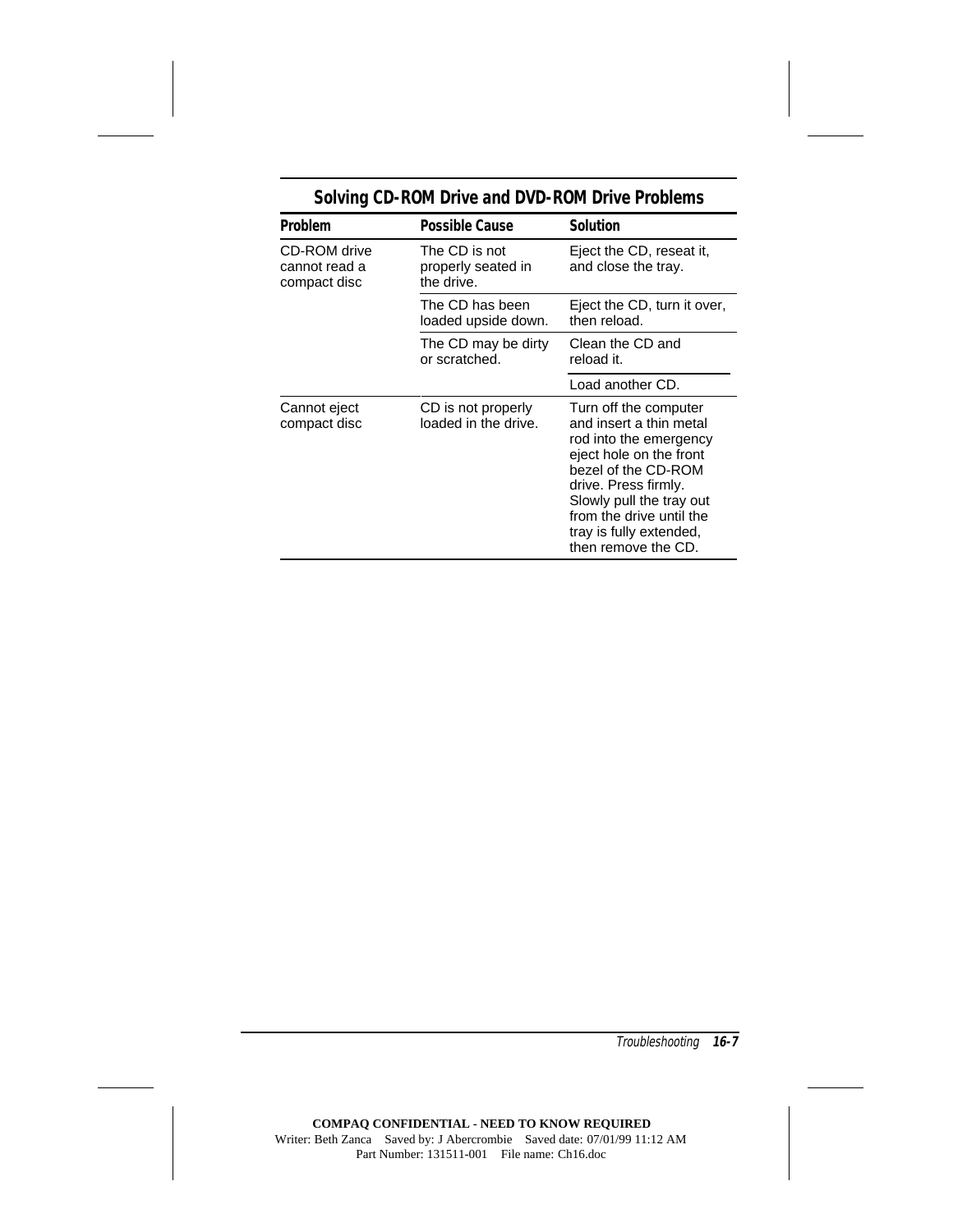| Problem                                                      | <b>Possible Cause</b>                        | <b>Solution</b>                                                                                                                                                                                                                                                                                            |
|--------------------------------------------------------------|----------------------------------------------|------------------------------------------------------------------------------------------------------------------------------------------------------------------------------------------------------------------------------------------------------------------------------------------------------------|
| Diskette drive cannot Diskette is not<br>write to a diskette | formatted.                                   | Format the diskette.<br>1. Double-click on My<br>Computer.<br>2. Click on 3.5-inch<br>diskette.<br>3. Click File→Format.<br>4. Fill in the appropriate<br>information, then click<br>Start.<br>If you are running Windows<br>NT 4.0, format the diskette<br>by entering format a: at the<br>system prompt. |
|                                                              | Diskette is write-<br>protected.             | Use a diskette that is not<br>write-protected.                                                                                                                                                                                                                                                             |
|                                                              |                                              | If the contents of the diskette<br>may be added to or deleted,<br>remove write-protection from<br>the diskette by sliding the tab<br>on the corner of the disk until<br>the window is closed.                                                                                                              |
|                                                              | Computer is writing<br>to the wrong drive.   | Check your application to<br>see which drive it is trying to<br>access, then change the<br>drive letter and/or path if<br>necessary.                                                                                                                                                                       |
|                                                              | Not enough space is<br>left on the diskette. | Copy the information onto a<br>diskette that has more free<br>disk space.                                                                                                                                                                                                                                  |
|                                                              | Diskette drive is<br>disabled.               | Enable the diskette drive<br>through Device Manager or<br>through Computer Setup.                                                                                                                                                                                                                          |

# **Solving Diskette and SuperDisk LS-120 Drive Problems**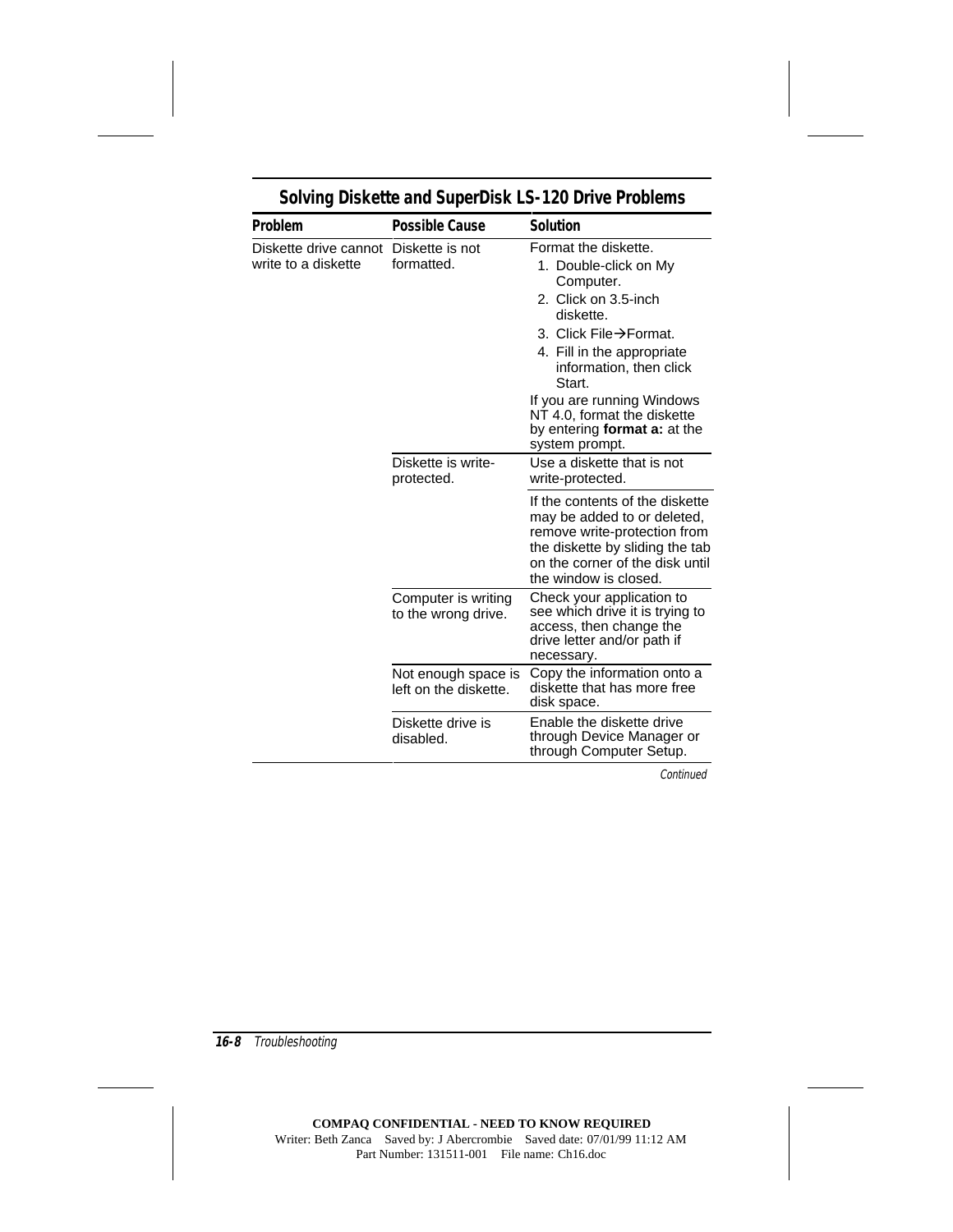| <b>Problem</b>                                                                                                             | <b>Possible Cause</b>                                            | <b>Solution</b>                                                                                                           |
|----------------------------------------------------------------------------------------------------------------------------|------------------------------------------------------------------|---------------------------------------------------------------------------------------------------------------------------|
| Diskette drive cannot Diskette is not<br>read a diskette                                                                   | formatted or is<br>formatted<br>incorrectly.                     | 1. Double-click on My<br>Computer.                                                                                        |
|                                                                                                                            |                                                                  | 2. Click on 3.5-inch<br>diskette.                                                                                         |
|                                                                                                                            |                                                                  | 3. Click File→Format.                                                                                                     |
|                                                                                                                            |                                                                  | 4. Fill in the appropriate<br>information, then click<br>Start.                                                           |
|                                                                                                                            |                                                                  | If you are running Windows<br>NT 4.0, format the diskette<br>by entering format a: at the<br>system prompt.               |
|                                                                                                                            | You are using the<br>wrong type of<br>diskette for the<br>drive. | Use the correct diskette<br>type.                                                                                         |
| Error message<br>appears while<br>information is writing<br>to diskette drive                                              | while drive light was<br>on.                                     | Diskette was removedDiskette or files may be<br>damaged. Recopy the<br>information onto a new or<br>reformatted diskette. |
| <b>CAUTION:</b> You should maintain an up-to-date backup of your hard<br>drive at all times in case of errors or failures. |                                                                  |                                                                                                                           |

**Solving Diskette and SuperDisk LS-120 Drive Problems** Continued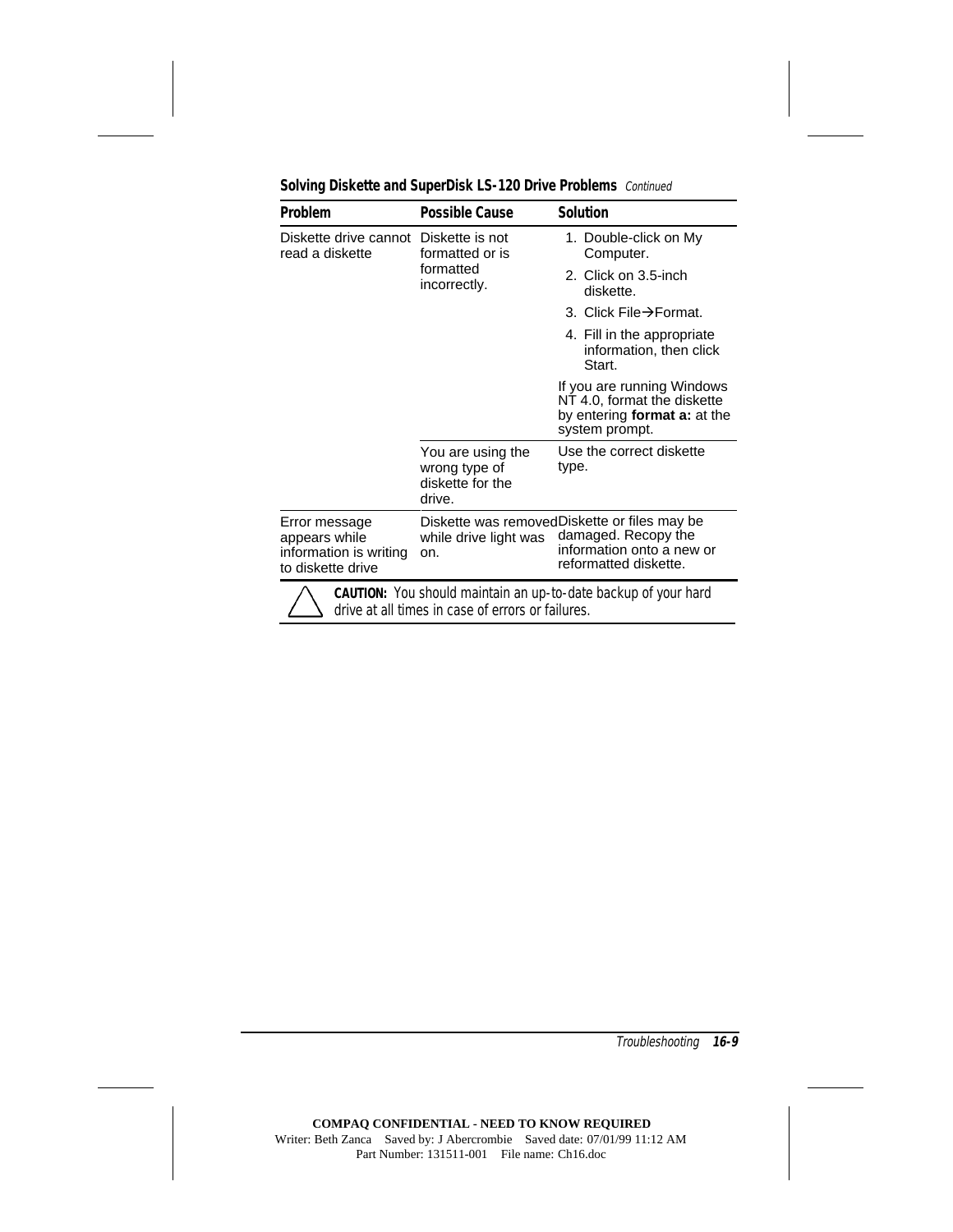| <b>Problem</b>                                                                                                   | <b>Possible Cause</b>                                                       | <b>Solution</b>                                                                                                                              |
|------------------------------------------------------------------------------------------------------------------|-----------------------------------------------------------------------------|----------------------------------------------------------------------------------------------------------------------------------------------|
| Reading the hard<br>drive takes more time Hibernation due to a<br>than usual after<br>restarting the<br>computer | Computer entered<br>low battery condition<br>and is now exiting<br>from it. | Give the computer time to<br>restore the previously<br>saved data to the state it<br>was in before Hibernation<br>occurred.                  |
| Hard drive error<br>occurs                                                                                       | Hard drive has bad<br>sectors or has failed.                                | Run ScanDisk after<br>placing a check in the<br><b>Automatically Fix Errors</b><br>hox.                                                      |
|                                                                                                                  |                                                                             | If you are running<br>Windows NT 4.0, go to the<br>system prompt and type<br>chkdisk. The computer<br>will automatically scan for<br>errors. |
|                                                                                                                  |                                                                             | Reformat the hard drive.                                                                                                                     |
|                                                                                                                  |                                                                             | Contact your Compaq<br>authorized dealer, reseller,<br>or service provider or the<br>Compaq Customer<br>Support Center for<br>assistance.    |
|                                                                                                                  | <b>CAUTION:</b> Reformatting the hard drive erases all of your files        | permanently: he sure to make haskin diskottes of your information                                                                            |

permanently; be sure to make backup diskettes of your information before reformatting the drive. Compaq also recommends that you order a backup of your preinstalled software before reformatting your hard drive.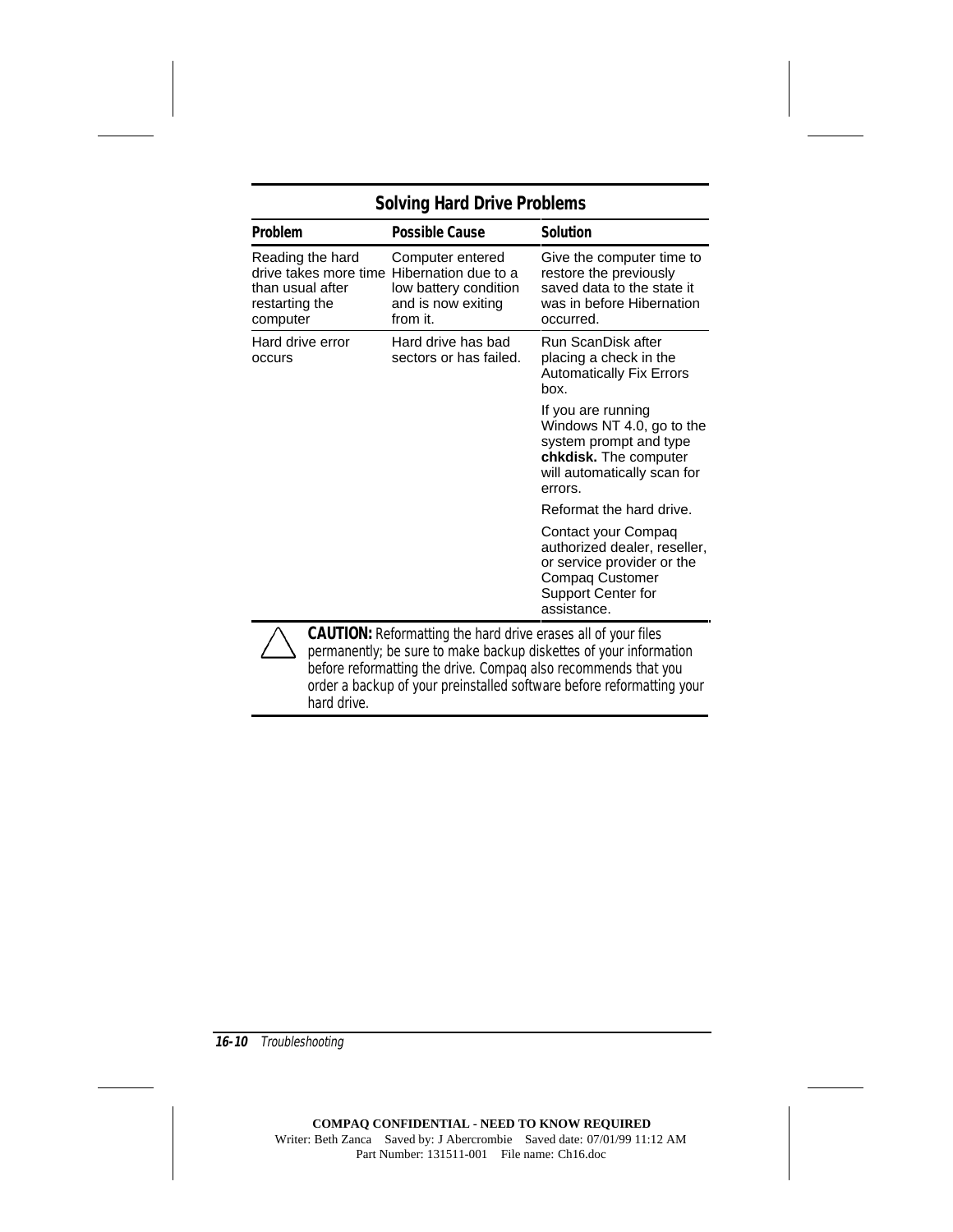| Problem                                         | <b>Possible Cause</b>                                                                                                          | <b>Solution</b>                                                                                                                                                                                                            |
|-------------------------------------------------|--------------------------------------------------------------------------------------------------------------------------------|----------------------------------------------------------------------------------------------------------------------------------------------------------------------------------------------------------------------------|
| Hardware devices<br>are not working<br>properly | The system did not<br>automatically<br>configure the new<br>device.                                                            | Check the<br>documentation that came<br>with the new device to<br>determine whether any<br>device drivers need to be<br>installed and, if<br>necessary, install the<br>correct device drivers.                             |
|                                                 | Cable(s) of the new<br>external device may<br>be loose or the power<br>cable may be<br>unplugged.                              | Ensure that all cables are<br>properly and securely<br>connected.                                                                                                                                                          |
|                                                 | The power switch of<br>the new external<br>device is not turned<br>on or was turned on<br>after the computer<br>was turned on. | Place the computer in<br>Suspend by pressing the<br>suspend button. Turn on<br>the new external device.<br>Press the suspend<br>button again to exit<br>Suspend. This allows the<br>system to recognize the<br>new device. |
|                                                 | The device was<br>plugged in while the<br>computer was on or in<br>Suspend and was not<br>recognized by the<br>system.         | Turn the computer off.<br>Reattach the new<br>external device and turn<br>it on. Press the power<br>button to start the<br>computer. This allows<br>the system to recognize<br>the new device.                             |

# **Solving Hardware Installation Problems**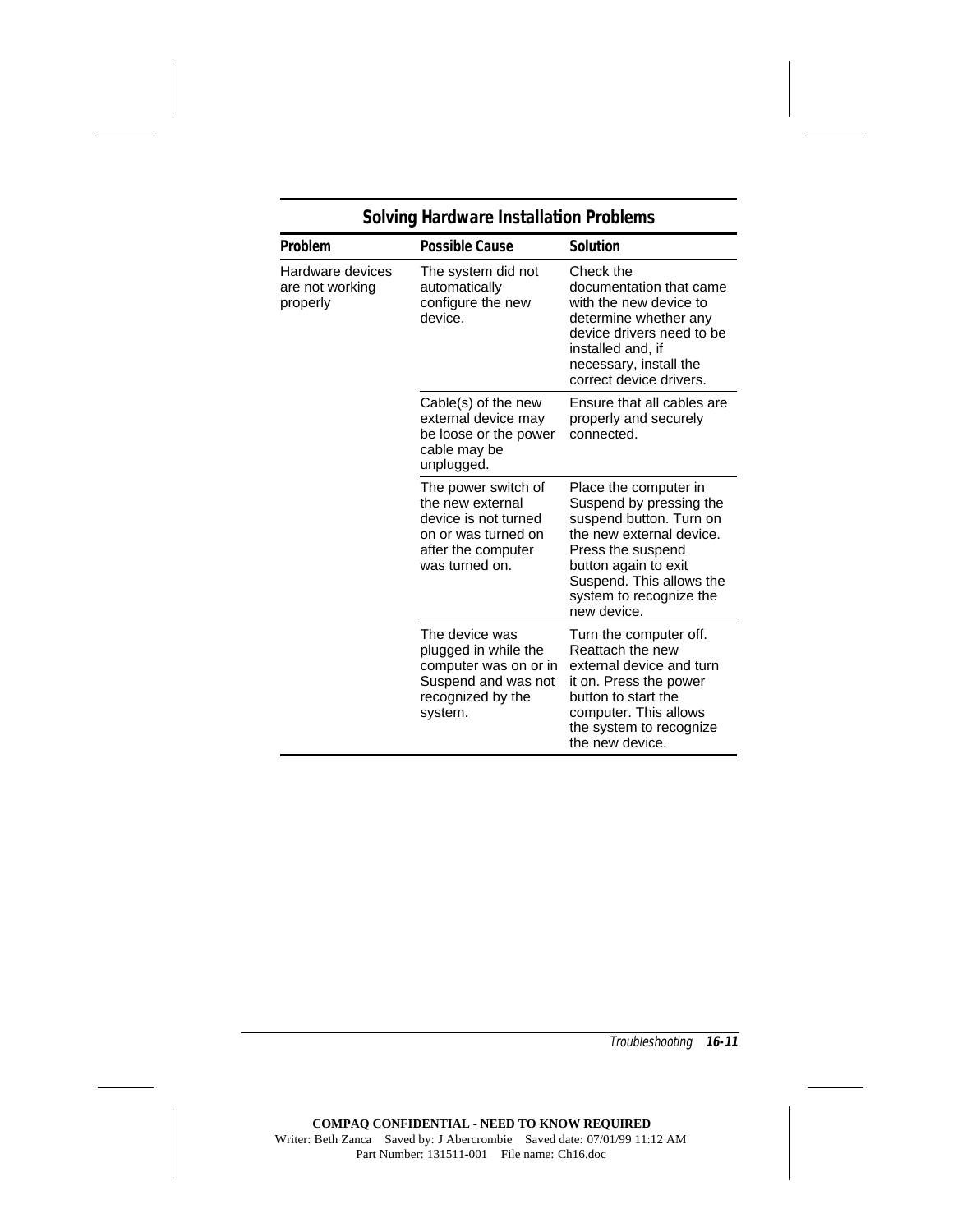# **Solving Keyboard Problems**

| Problem                                                               | <b>Possible Cause</b>                                                                | <b>Solution</b>                                                                             |
|-----------------------------------------------------------------------|--------------------------------------------------------------------------------------|---------------------------------------------------------------------------------------------|
| Embedded numeric<br>keypad on the<br>computer keyboard<br>is disabled | Num Lock function is<br>off.                                                         | Press Fn+Num Lk to<br>enable the embedded<br>numeric keypad.                                |
| Screen is on and<br>keyboard is locked                                | You initiated<br>QuickLock.                                                          | Enter your power-on<br>password to exit<br>QuickLock.                                       |
| External keyboard<br>does not work                                    | You connected the<br>external keyboard<br>while the computer<br>was still turned on. | Turn off the computer,<br>reconnect the external<br>keyboard, then turn on<br>the computer. |

| <b>Solving Memory Problems</b>                                         |                                                                                                  |                                                                                                                                               |
|------------------------------------------------------------------------|--------------------------------------------------------------------------------------------------|-----------------------------------------------------------------------------------------------------------------------------------------------|
| Problem                                                                | <b>Possible Cause</b>                                                                            | <b>Solution</b>                                                                                                                               |
| Memory counting<br>during Power-On<br>Self-Test (POST) is<br>incorrect | Memory board is<br>installed incorrectly.                                                        | Ensure that the memory<br>board is installed<br>correctly.                                                                                    |
| Insufficient memory<br>error during<br>operation                       | Too many terminate-<br>and-stay resident<br>(TSR) applications<br>are running<br>simultaneously. | Close any TSR<br>applications that you<br>do not need.                                                                                        |
|                                                                        | System ran out of<br>memory for the<br>application.                                              | Check the<br>documentation that came<br>with the application for<br>memory requirements<br>and add more memory to<br>the computer, if needed. |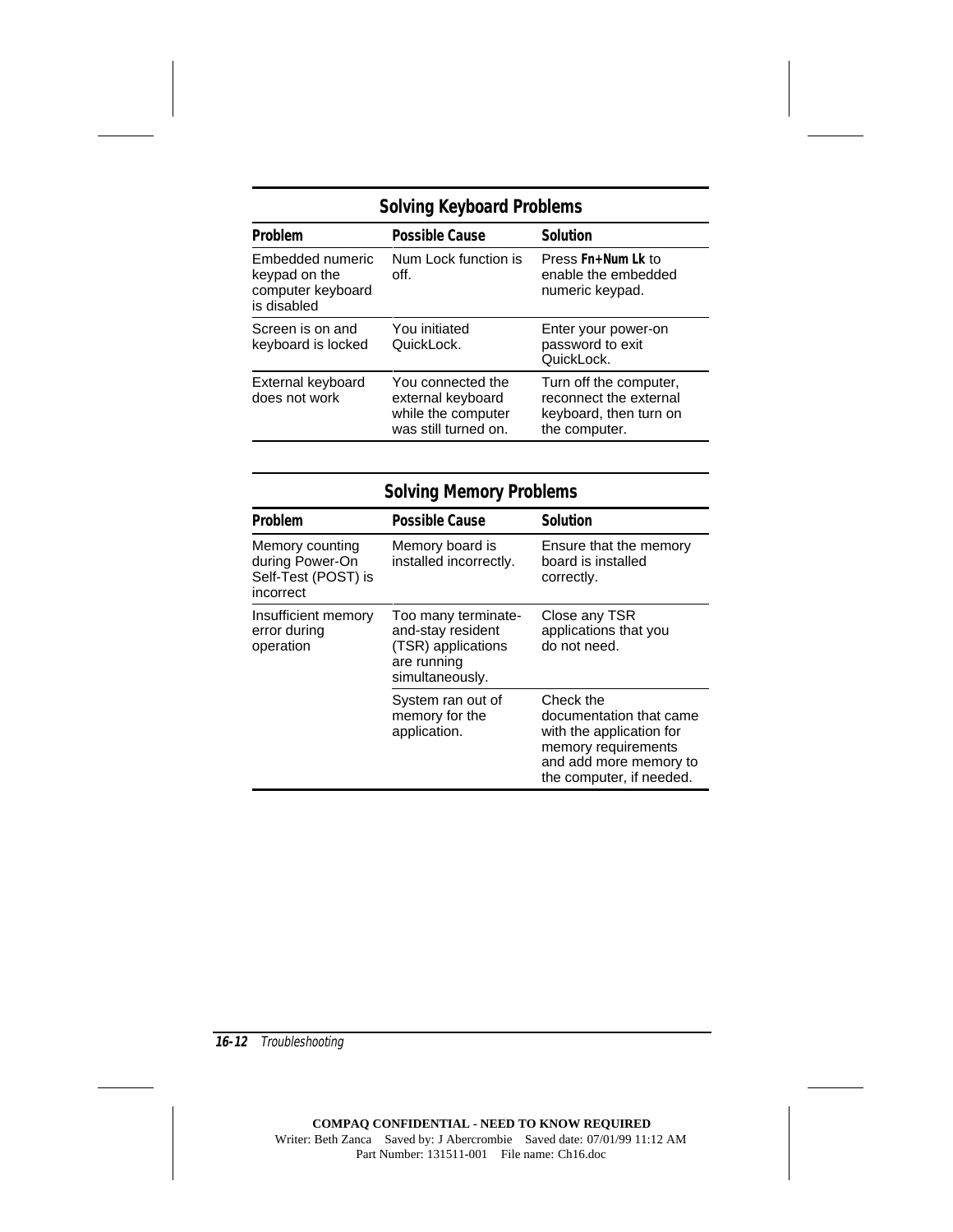| <b>Solving Modem Problems</b>                                   |                                                                         |                                                                                                                            |
|-----------------------------------------------------------------|-------------------------------------------------------------------------|----------------------------------------------------------------------------------------------------------------------------|
| Problem                                                         | <b>Possible Cause</b>                                                   | <b>Solution</b>                                                                                                            |
| <b>ERROR</b> message                                            | Typing error.                                                           | If you are typing from the<br>command line in terminal<br>mode, verify, then retype<br>the command.                        |
| Excessive line<br>current sensed<br>message                     | Modem is connected<br>to a digital line.                                | Connect the modem to a<br>standard analog<br>telephone line, then<br>reestablish the<br>connection.                        |
| No dial tone, with or<br>without NO DIAL<br><b>TONE</b> message | You are not in your<br>home country and the<br>modem does not           | Refer to Chapter 7,<br>"Using An Internal<br>Modem."                                                                       |
|                                                                 | recognize the local<br>dial tone.                                       | At the command line in<br>terminal mode, type<br>ATX3DT.                                                                   |
|                                                                 | Telephone service is<br>not connected to the<br>telephone wall jack.    | Connect a telephone to<br>the wall jack. If you do<br>not hear a dial tone,<br>contact your telephone<br>service provider. |
|                                                                 | A shared telephone<br>line is in use.                                   | Make sure another<br>telephone or modem is not<br>using the telephone line.                                                |
|                                                                 | Modem is connected<br>to a digital line, such<br>as an office PBX line. | Connect the modem to a<br>standard analog<br>telephone line, then<br>reestablish the<br>connection.                        |
|                                                                 | Speaker Control AT<br>Command (ATM) is<br>set to 0.                     | 1. At the command line<br>in terminal mode, type<br>ATM1, then press<br>Enter.                                             |
|                                                                 |                                                                         | 2. Type ATH1 and listen<br>for the sound of the<br>dial tone.                                                              |
|                                                                 |                                                                         | Continued                                                                                                                  |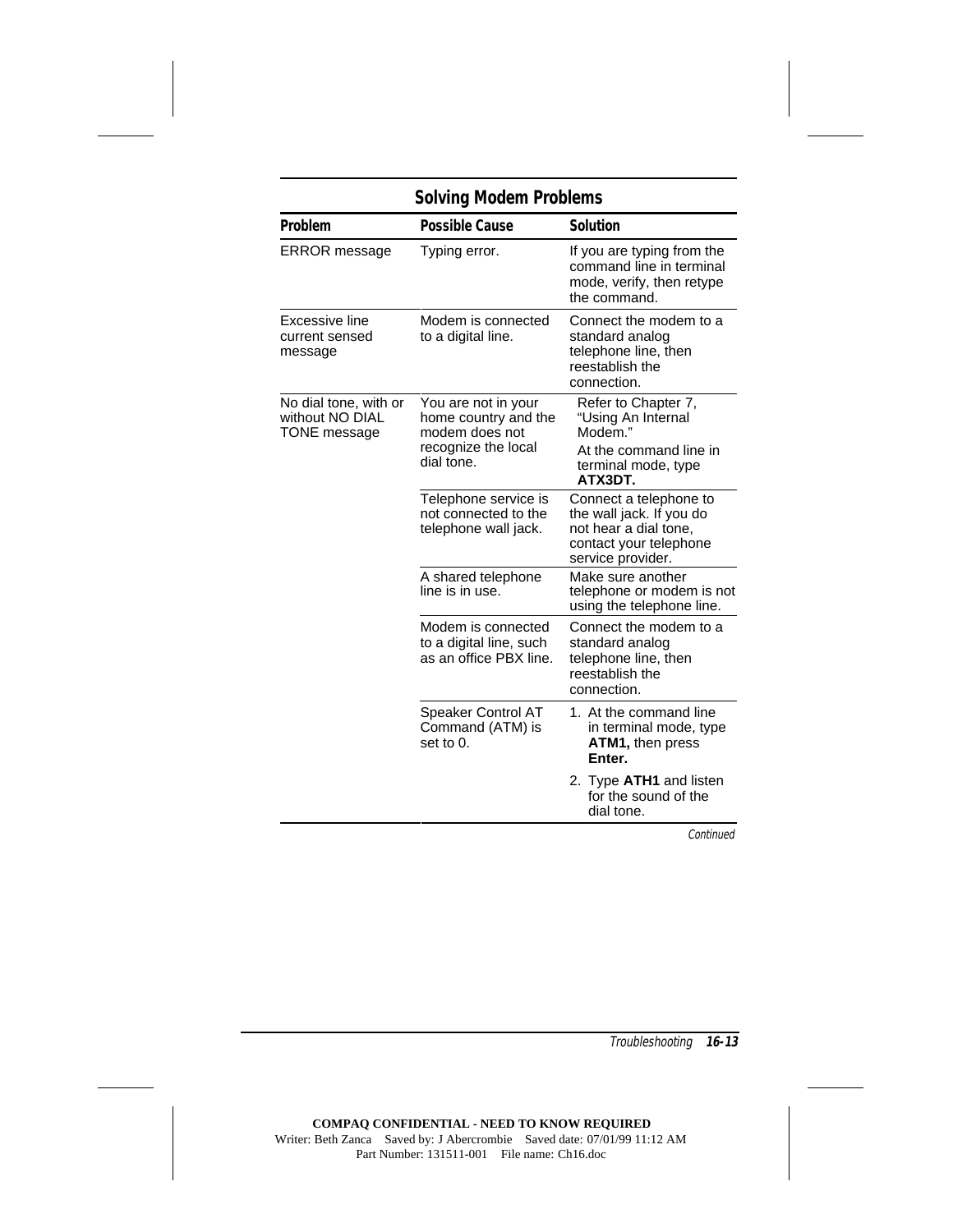| Problem                                                   | <b>Possible Cause</b>                                  | <b>Solution</b>                                                                                                       |
|-----------------------------------------------------------|--------------------------------------------------------|-----------------------------------------------------------------------------------------------------------------------|
| No dial tone, with or<br>without NO DIAL<br>TONE message. | The modem or<br>modem COM port is<br>disabled.         | Refer to Chapter 7.<br>Using an Internal<br>Modem.                                                                    |
|                                                           | The modem is not<br>responding to<br>commands from the | 1. At the command line<br>in terminal mode, type<br>AT, then press Enter.                                             |
|                                                           | computer keyboard.                                     | If the modem<br>displays OK, the<br>modem and<br>computer are<br>working together.                                    |
|                                                           |                                                        | If the modem<br>displays ERROR,<br>or does not<br>respond, restart the<br>computer and<br>repeat steps 1<br>and $2$ . |
|                                                           |                                                        | 2. Type <b>ATDT</b> and listen<br>for a dial tone.                                                                    |
|                                                           |                                                        | 3. Press any key to hang<br>up the modem.                                                                             |
| Modem sounds are<br>not audible                           | Modem speaker is<br>turned off.                        | At the command line in<br>terminal mode, type<br>ATM1.                                                                |
|                                                           | System sound is<br>muted or turned<br>down.            | Press the <b>FN+F5</b><br>hotkeys, then adjust the<br>volume.                                                         |

### **Solving ModemProblems** Continued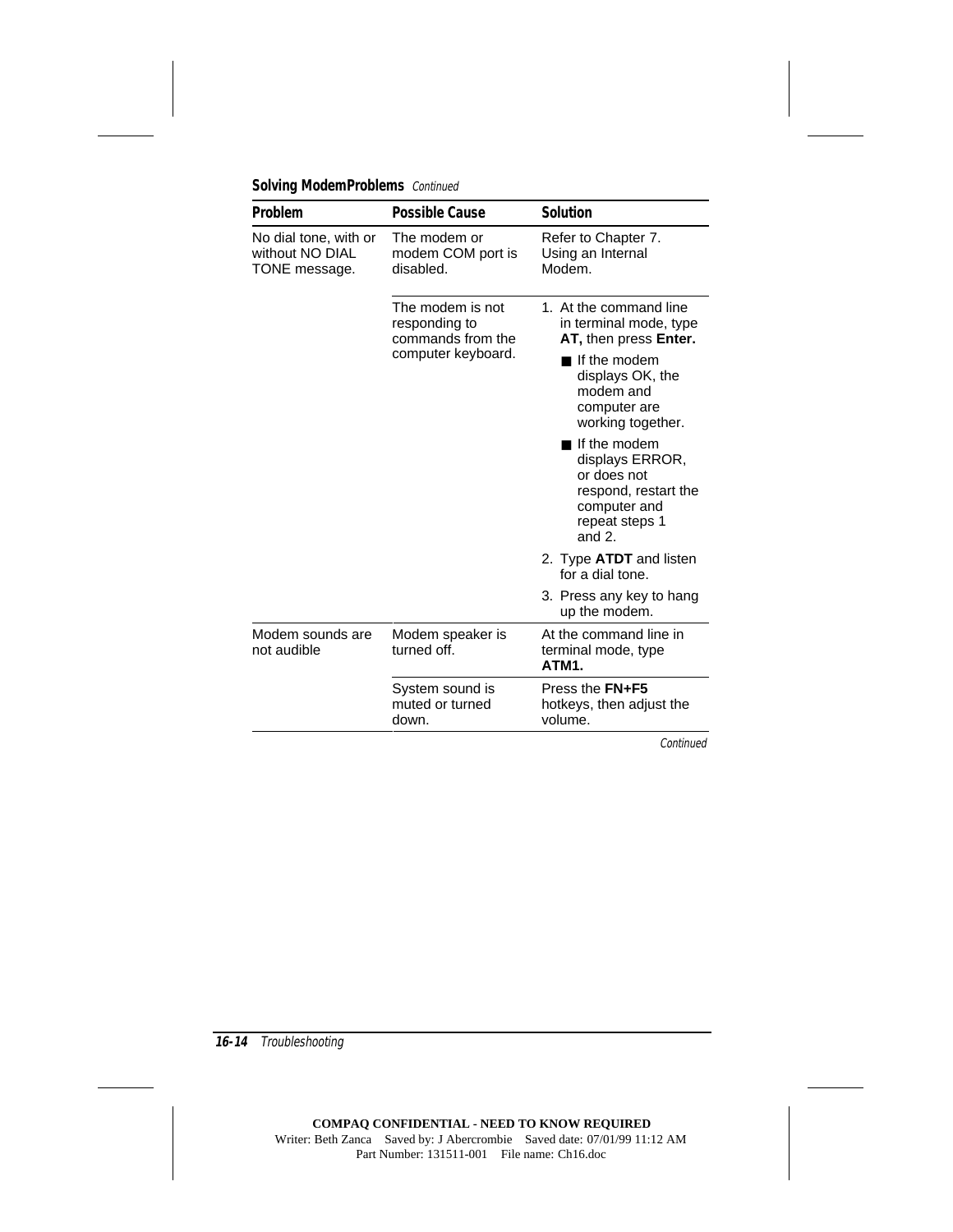| Problem                                         | <b>Possible Cause</b>                                                                                                                                                      | <b>Solution</b>                                                                                                                                            |
|-------------------------------------------------|----------------------------------------------------------------------------------------------------------------------------------------------------------------------------|------------------------------------------------------------------------------------------------------------------------------------------------------------|
| Modem does not dial<br>correctly                | Call Waiting may be<br>interfering.                                                                                                                                        | Disable Call Waiting<br>before dialing.                                                                                                                    |
|                                                 |                                                                                                                                                                            | $\blacksquare$ For information about<br>disabling Call Waiting,<br>consult your operating<br>system<br>documentation.                                      |
|                                                 |                                                                                                                                                                            | ■ To obtain the disable<br>call waiting code for<br>your dialing area,<br>consult your local<br>telephone service<br>provider.                             |
| Clicking sound and<br>modem does not<br>connect | The modem is<br>connected to a digital<br>line. NOTE: The<br><b>EXCESS LINE</b><br><b>CURRENT SENSED</b><br>message does not<br>display if the current is<br>under 100 mA. | Connect the modem to a<br>standard analog<br>telephone line, then<br>reestablish the<br>connection.                                                        |
| Modem does not<br>connect                       | The error correction<br>feature of your<br>modem software is<br>interfering.                                                                                               | Disable error correction<br>(&KO) and data<br>compression (&MO)<br>using AT commands.                                                                      |
|                                                 |                                                                                                                                                                            | <b>NOTE:</b> To access AT<br>commands and<br>instructions for using<br>them, select Start $\rightarrow$<br>Compaq Information<br>Center→Modem<br>Commands. |

### **Solving ModemProblems** Continued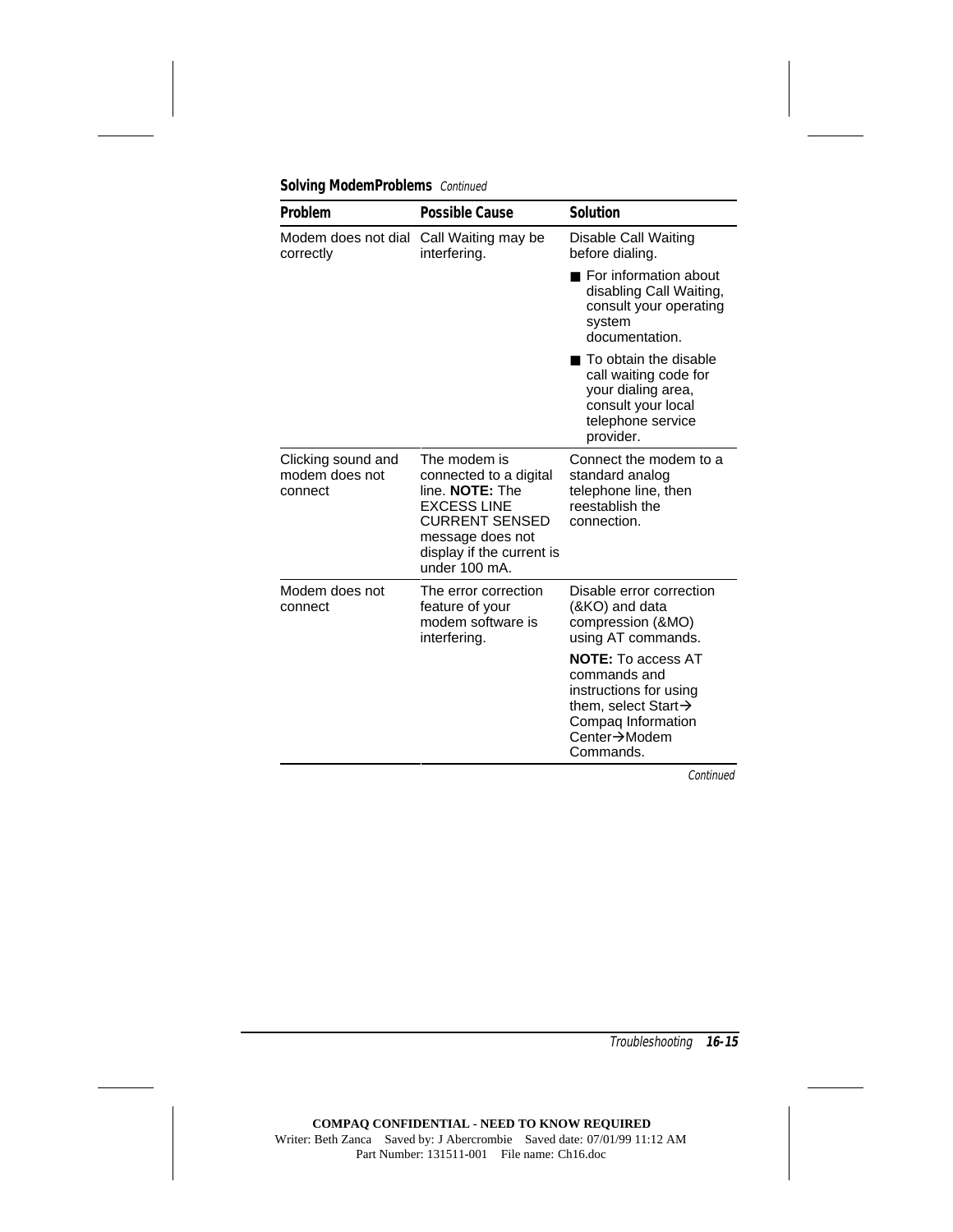| Problem                                  | <b>Possible Cause</b>                                                                                                                                  | <b>Solution</b>                                                                                                                           |
|------------------------------------------|--------------------------------------------------------------------------------------------------------------------------------------------------------|-------------------------------------------------------------------------------------------------------------------------------------------|
| Modem does not<br>connect.               | Another device on<br>your telephone line<br>may be causing<br>interference.                                                                            | Hang up an extension<br>telephone and<br>disconnect any other<br>devices that may be<br>using the same<br>telephone line, then<br>redial. |
|                                          | The telephone line<br>does not support 56K<br>implementation.                                                                                          | The 56K protocol<br>requires that the<br>telephone line contain no<br>more than one analog-to-<br>digital conversion.                     |
|                                          |                                                                                                                                                        | Try connecting from an<br>alternate site.                                                                                                 |
|                                          | There is noise on the<br>telephone line.                                                                                                               | Use another telephone<br>line.                                                                                                            |
|                                          | The 56K protocol of<br>an internal modem will<br>fall back to lower<br>speeds if the<br>telephone line is too<br>noisy for a high-speed<br>connection. | Change the Hang-up<br>Delay S Register: At the<br>command line in terminal<br>mode, type ATS10=150,<br>then press Enter.                  |
|                                          |                                                                                                                                                        | <b>NOTE:</b> This command<br>causes the modem to<br>take longer to disconnect<br>even if there is no noise<br>on the line.                |
| <b>Fax transmissions</b><br>do not work. | Another<br>communications<br>software application is<br>open.                                                                                          | Close the other<br>communications<br>application.                                                                                         |
|                                          | Modem is receiving<br>inadequate power.                                                                                                                | Connect the computer to<br>external power                                                                                                 |
|                                          |                                                                                                                                                        | or                                                                                                                                        |
|                                          |                                                                                                                                                        | If the computer must run<br>from a battery pack,                                                                                          |
|                                          |                                                                                                                                                        | Make sure the<br>п<br>battery pack is fully<br>charged.                                                                                   |
|                                          |                                                                                                                                                        | Clear all power<br>conservation<br>selections.                                                                                            |

**Solving Modem Problems** Continued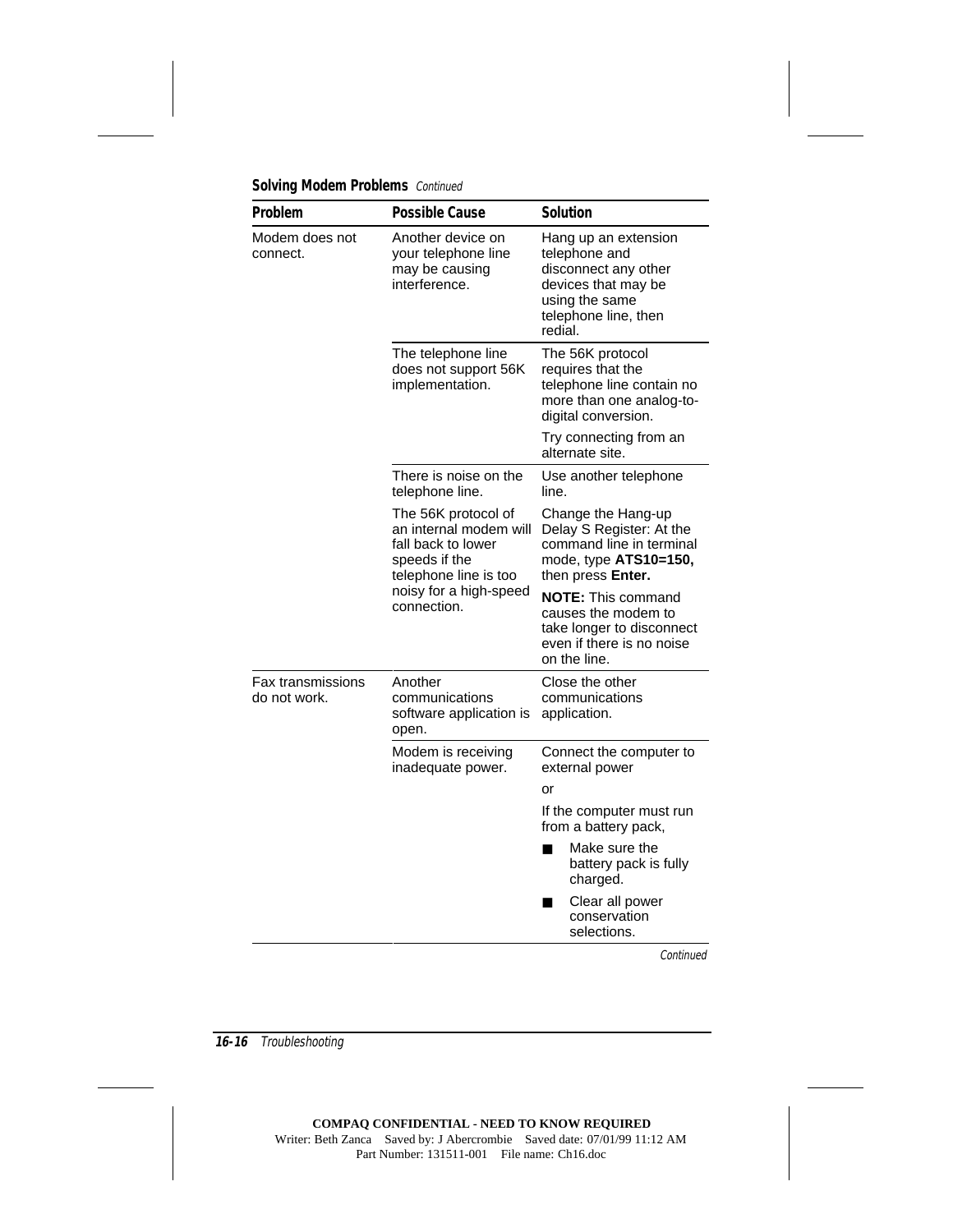|  |  | <b>Solving Modem Problems</b> Continued |  |
|--|--|-----------------------------------------|--|
|--|--|-----------------------------------------|--|

| Problem                                              | <b>Possible Cause</b>                                                        | <b>Solution</b>                                                                                                                                            |
|------------------------------------------------------|------------------------------------------------------------------------------|------------------------------------------------------------------------------------------------------------------------------------------------------------|
| <b>Fax transmissions</b><br>do not work.             | The wrong printer<br>driver is selected.                                     | Verify that you have<br>selected the correct<br>printer driver.                                                                                            |
| Characters are<br>garbled/transfer<br>rates are slow | There is noise in the<br>telephone line.                                     | Request a telephone line<br>filter from your local<br>telephone service<br>provider.                                                                       |
|                                                      | Settings on the<br>sending and receiving<br>modem do not match.              | Use the same parity,<br>modem speed, word<br>length, and stop bits<br>settings on both<br>modems.                                                          |
|                                                      | The error correction<br>feature of your<br>modem software is<br>interfering. | Disable error correction<br>(&KO) and data<br>compression (&MO)<br>using AT commands.                                                                      |
|                                                      |                                                                              | <b>NOTE:</b> To access AT<br>commands and<br>instructions for using<br>them, select<br>Start→Compaq<br>Information Center $\rightarrow$<br>Modem Commands. |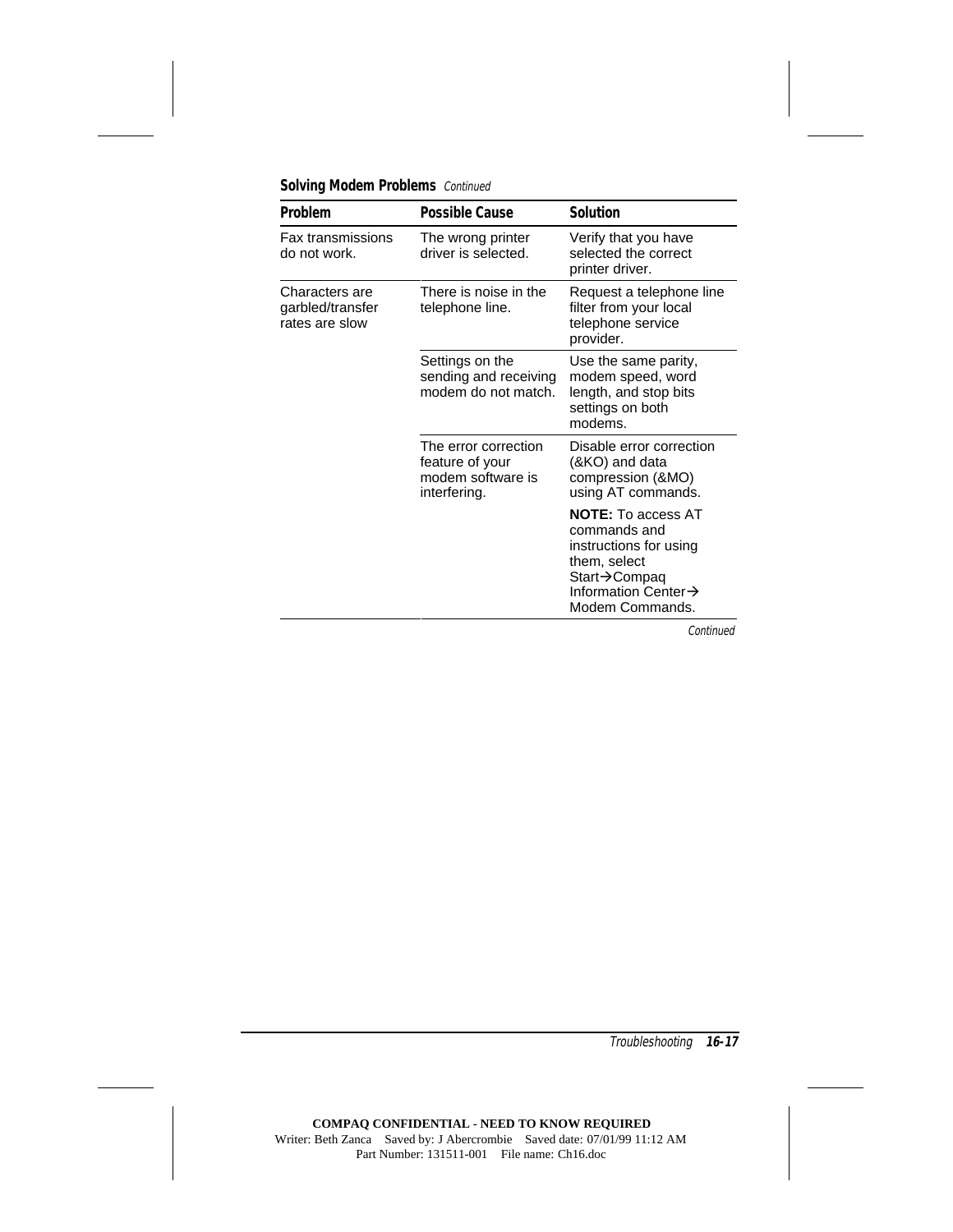| Problem                                                                                                                                                                                                                                                                                                                                                      | <b>Possible Cause</b>              | <b>Solution</b>                                                                                                                           |
|--------------------------------------------------------------------------------------------------------------------------------------------------------------------------------------------------------------------------------------------------------------------------------------------------------------------------------------------------------------|------------------------------------|-------------------------------------------------------------------------------------------------------------------------------------------|
| Modem loses<br>Call Waiting may be<br>connection<br>interfering with the<br>connection.<br>Another device on<br>your telephone line<br>may be causing<br>interference.<br><b>Hibernation was</b><br>initiated; the computer<br>reached a low-battery<br>or critical low-battery<br>condition.<br>Your service provider<br>may have an inactivity<br>timeout. |                                    | Disable Call Waiting<br>before dialing.                                                                                                   |
|                                                                                                                                                                                                                                                                                                                                                              |                                    | For information about<br>disabling Call Waiting,<br>consult your operating<br>system documentation.                                       |
|                                                                                                                                                                                                                                                                                                                                                              |                                    | To obtain the disable call<br>waiting code for your<br>dialing area, consult your<br>local telephone service<br>provider.                 |
|                                                                                                                                                                                                                                                                                                                                                              |                                    | Hang up an extension<br>telephone and<br>disconnect any other<br>devices that may be<br>using the same<br>telephone line, then<br>redial. |
|                                                                                                                                                                                                                                                                                                                                                              | 1. Restore power, if<br>necessary. |                                                                                                                                           |
|                                                                                                                                                                                                                                                                                                                                                              |                                    | 2. Slide the power switch<br>to exit Hibernation, if<br>necessary.                                                                        |
|                                                                                                                                                                                                                                                                                                                                                              |                                    | 3. Restart the<br>communications<br>software application.                                                                                 |
|                                                                                                                                                                                                                                                                                                                                                              |                                    | Ask your service provider<br>if idle time on the line<br>terminates the<br>connection.                                                    |

**Solving Modem Problems** Continued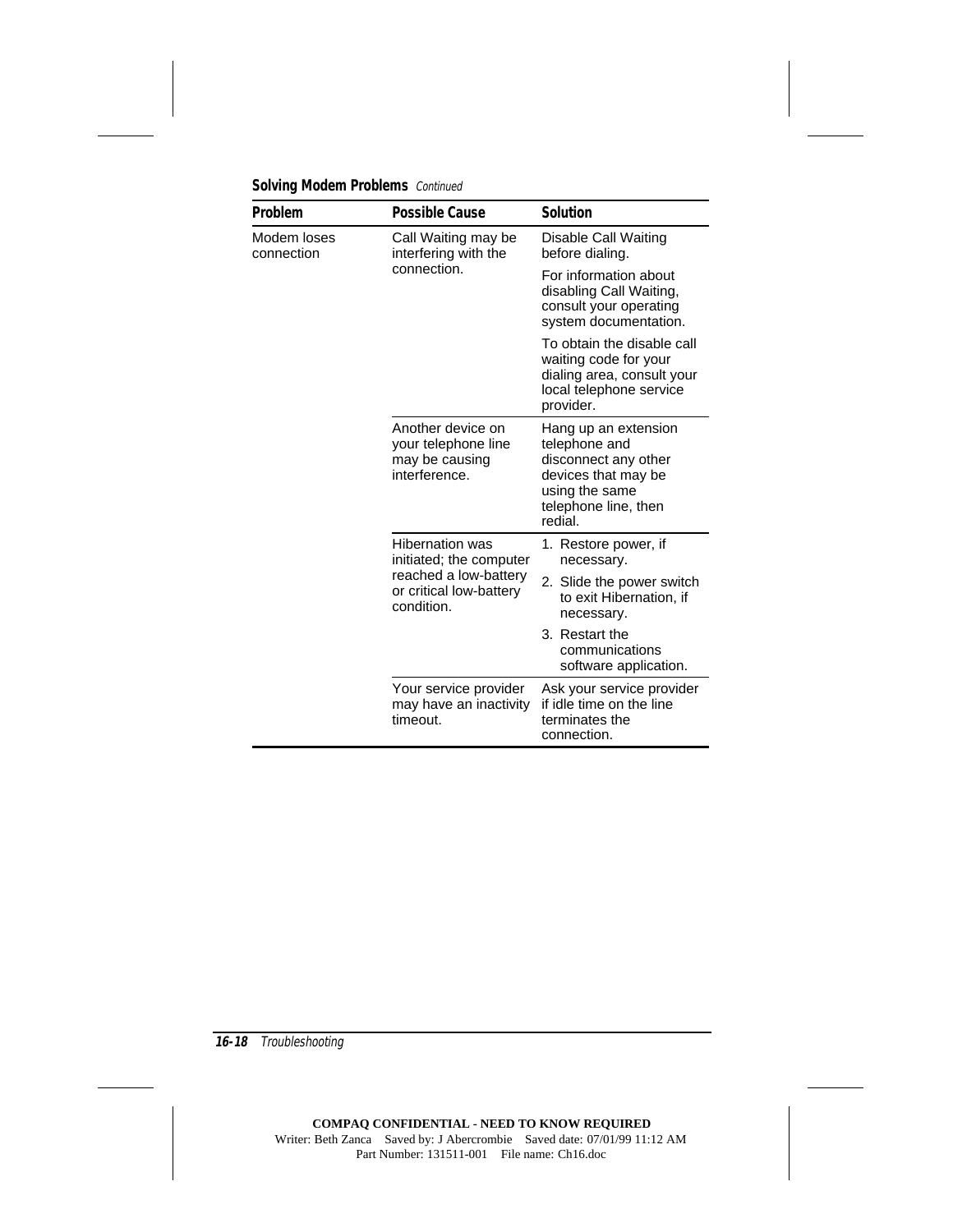## **Solving PC Card Problems**

**CAUTION:** Installing the wrong software can disable the system. Be sure you are installing PC Card device driver software and NOT Card and Socket Services software. If you are uncertain about this, call the PC Card vendor for specific instructions on software installation.

| Problem                                                 | <b>Possible Cause</b>                                                               | <b>Solution</b>                                                                                                                                                                                                                                                                                            |
|---------------------------------------------------------|-------------------------------------------------------------------------------------|------------------------------------------------------------------------------------------------------------------------------------------------------------------------------------------------------------------------------------------------------------------------------------------------------------|
| Computer does not<br>beep when a PC<br>Card is inserted | Card is not fully<br>inserted into the slot<br>or is upside down.                   | Try reinserting the card.<br>Be sure the card is<br>inserted in the correct<br>orientation. Insert the<br>card gently to prevent<br>damage to the pins.                                                                                                                                                    |
|                                                         | PC Card beeps are<br>disabled.                                                      | Click on Control Panel $\rightarrow$<br>double-click the PC Card<br>icon→Global Settings tab<br>→PC Card Sound Effects<br>box.                                                                                                                                                                             |
|                                                         | The PC Card device<br>drivers for your card<br>are not installed.                   | Network cards, audio<br>cards, and other types of<br>PC Cards may need<br>software device drivers in<br>order to function<br>properly. In such cases,<br>refer to the instructions<br>that came with the PC<br>Card or contact the<br>vendor for more<br>information on installing<br>the correct drivers. |
|                                                         | Card design or card<br>driver may not be<br>compatible with the<br>PCMCIA software. | Call Compaq Customer<br>Support for a current list<br>of Compaq-qualified PC<br>Cards.                                                                                                                                                                                                                     |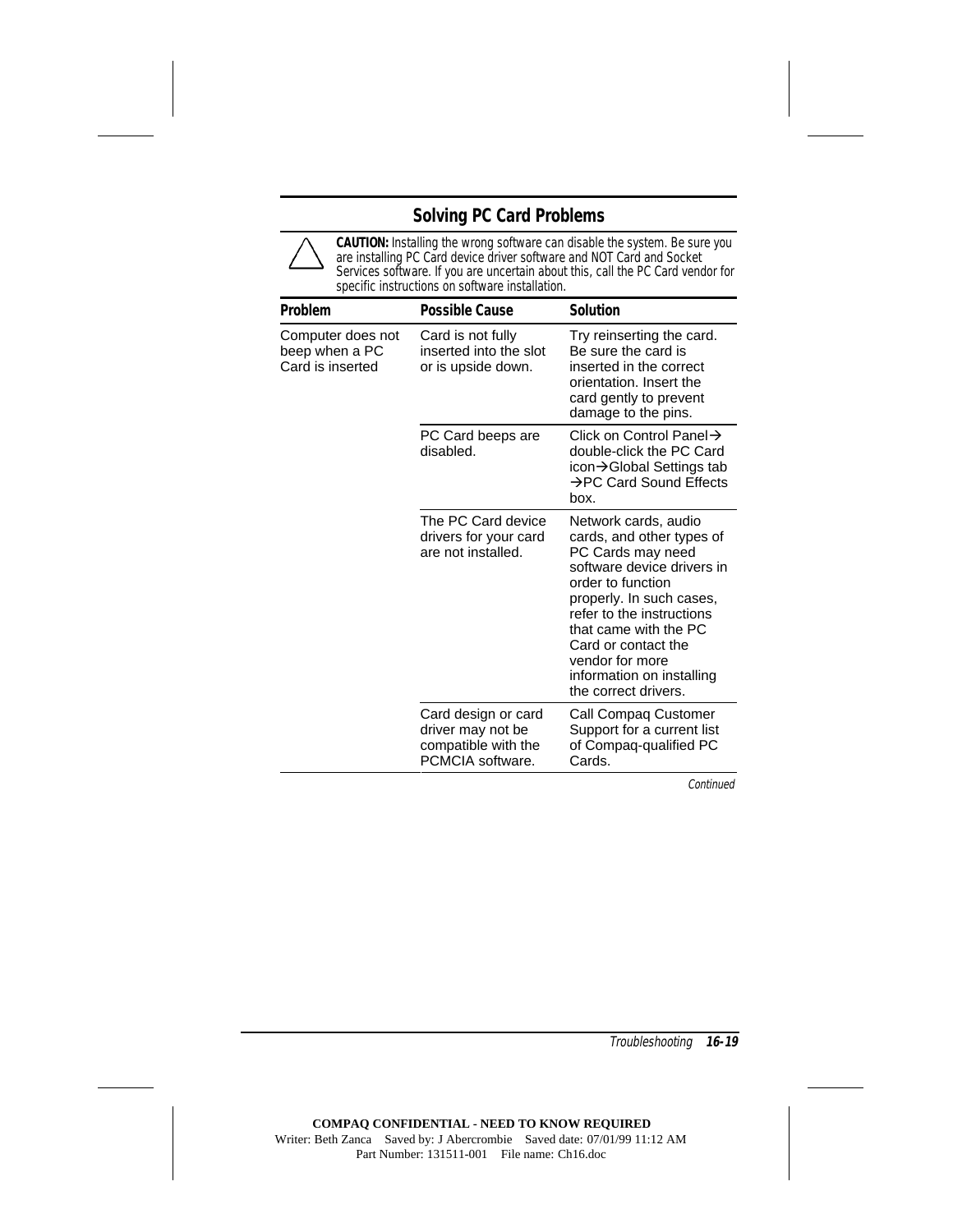| Problem                                                   | <b>Possible Cause</b>                                                                      | <b>Solution</b>                                                                                                                                                                                                                                                                                                                                                          |
|-----------------------------------------------------------|--------------------------------------------------------------------------------------------|--------------------------------------------------------------------------------------------------------------------------------------------------------------------------------------------------------------------------------------------------------------------------------------------------------------------------------------------------------------------------|
| Computer beeps<br>only once when a<br>PC Card is inserted | Card is not fully<br>inserted into the slot<br>or is upside down.                          | Try reinserting the card.<br>Be sure the card is<br>inserted in the correct<br>orientation. Insert the<br>card gently to prevent<br>damage to the pins.                                                                                                                                                                                                                  |
|                                                           | Card is not<br>recognized by the<br>system.                                                | Load the device drivers<br>that came with the PC<br>Card.                                                                                                                                                                                                                                                                                                                |
|                                                           |                                                                                            | Contact the PC Card<br>vendor for updated<br>Windows 95, Windows<br>98, or Windows NT PC<br>Card device drivers.                                                                                                                                                                                                                                                         |
|                                                           | Card did not configure<br>because of a conflict<br>with another device in<br>the computer. | If you are running<br>Windows 95 or<br>Windows 98, click Start-><br>Settings→Control<br>Panel→double-click<br>System, select Device<br>Manager tab, locate the<br>card that has the conflict,<br>and click Properties to<br>see a list of resources<br>causing the conflict.<br>Remove the device that<br>has the conflicting<br>resource, then reinsert<br>the PC Card. |
|                                                           |                                                                                            | Call the PC Card vendor<br>or Compaq Customer<br>Support for assistance.                                                                                                                                                                                                                                                                                                 |
|                                                           | PC Card device<br>drivers for the card<br>are not installed.                               | Network cards, audio<br>cards, and other types of<br>PC Cards may need<br>software device drivers in<br>order to function<br>properly. In such cases,<br>refer to the instructions<br>that came with the PC<br>Card or contact the<br>vendor for more<br>information on installing<br>the correct device<br>drivers.                                                     |

**Solving PC Card Problems** Continued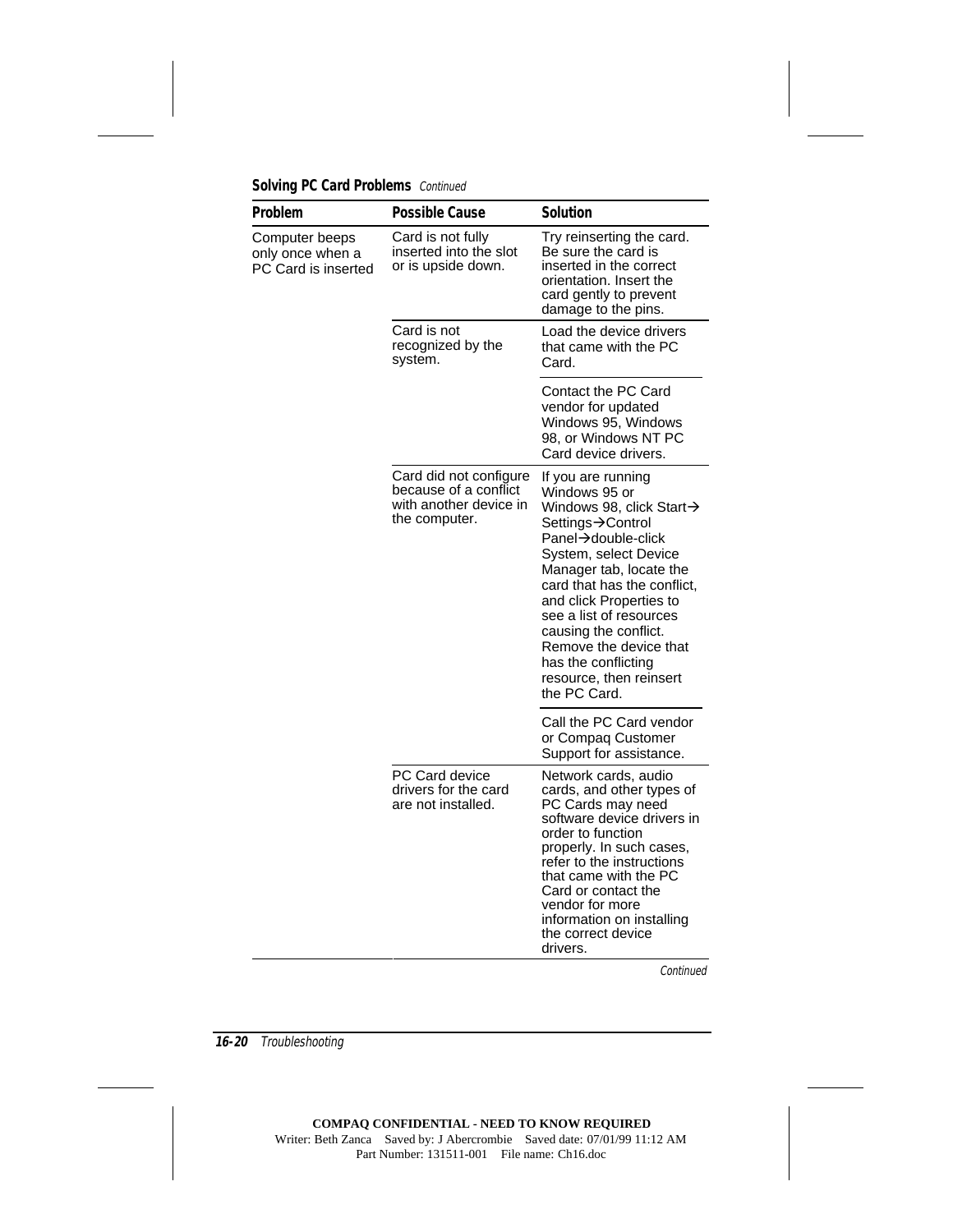### **Solving PC Card Problems** Continued

| Problem                                                                   | <b>Possible Cause</b>                                                                                                          | <b>Solution</b>                                                                                                                                                                                                                                                                                                                                                    |
|---------------------------------------------------------------------------|--------------------------------------------------------------------------------------------------------------------------------|--------------------------------------------------------------------------------------------------------------------------------------------------------------------------------------------------------------------------------------------------------------------------------------------------------------------------------------------------------------------|
| Computer beeps<br>only once when a<br>PC Card is<br>inserted<br>continued | Card design or card<br>driver may not be<br>compatible with the<br>PCMCIA software.                                            | Call Compaq Customer<br>Support for a current list of<br>Compaq-qualified PC<br>Cards.                                                                                                                                                                                                                                                                             |
| PC Card drivers<br>fail with error<br>messages during<br>system restart   | The PC Card is not<br>configured correctly.                                                                                    | Call the PC Card vendor<br>or Compaq Customer<br>Support for assistance.                                                                                                                                                                                                                                                                                           |
| Modem/fax PC<br>Card does not<br>work                                     | The modem/fax card<br>conflicts with a system<br>board serial device<br>(e.g., mouse).                                         | Click the modem icon in<br>Device Manager, then<br>click Properties to select<br>another COM port for the<br>modem/fax card.<br>If you are running<br>Windows NT 4.0, click<br>Start →Control Panel<br>$\rightarrow$ Ports to select another<br>COM port for the<br>modem/fax card.                                                                                |
|                                                                           | Card design or card<br>driver may not be<br>compatible with the<br>PCMCIA software.                                            | Call Compaq Customer<br>Support for a current list of<br>Compaq-qualified PC Cards.                                                                                                                                                                                                                                                                                |
| Network PC Card<br>does not work                                          | Network driver is not<br>properly installed or<br>configured.                                                                  | Use the Network<br>Neighborhood to identify<br>information about your<br>network card and setup.<br>Then use the Add New<br>Hardware wizard to install<br>the correct card driver.<br>If you are running Windows<br>NT 4.0, click Start→Control<br>Panel→Networks to identify<br>information about your<br>network card and to install<br>the correct card driver. |
|                                                                           | The network card<br>design or card driver<br>may not be compatible<br>with the PCMCIA<br>software.                             | Call Compaq Customer<br>Support for a current list of<br>Compaq-qualified PC<br>Cards.                                                                                                                                                                                                                                                                             |
|                                                                           | Minor configuration<br>adjustments are<br>needed for the PC Card<br>to work in the network<br>operating system<br>environment. | Call Compaq Customer<br>Support or the PC Card<br>vendor for help with<br>configuration<br>requirements.                                                                                                                                                                                                                                                           |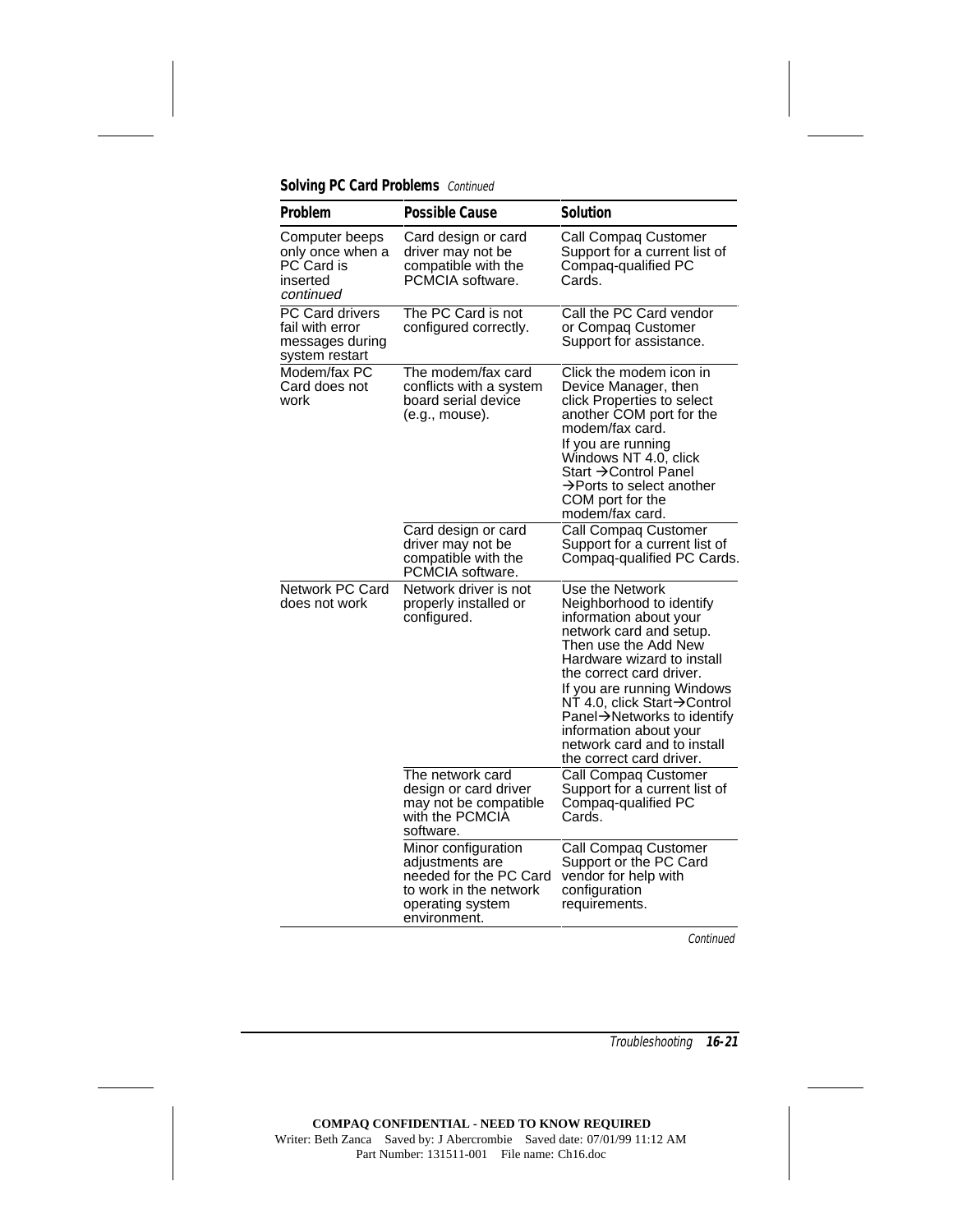### **Solving PC Card Problems** Continued

| Problem                          | <b>Possible Cause</b>                                                             | <b>Solution</b>                                                                               |
|----------------------------------|-----------------------------------------------------------------------------------|-----------------------------------------------------------------------------------------------|
| Storage PC Card<br>does not work | Flash memory cards<br>require the Microsoft<br>Flash File System to<br>be loaded. | Load the Microsoft Flash<br>File System.                                                      |
|                                  | The card is not<br>formatted.                                                     | Format the PC Card as<br>you would a diskette.                                                |
|                                  | The card is not<br>supported by the<br>computer.                                  | <b>Call Compag Customer</b><br>Support for a current list<br>of Compag-qualified PC<br>Cards. |

# **Solving Power Problems**

| <b>Problem</b>                                                                                         | <b>Possible Cause</b>                                                                 | <b>Solution</b>                                                                                   |
|--------------------------------------------------------------------------------------------------------|---------------------------------------------------------------------------------------|---------------------------------------------------------------------------------------------------|
| Computer turned off<br>while it was left<br>unattended and                                             | The system initiated<br>Hibernation due to a<br>low battery condition.                | Connect the computer to<br>an external power<br>source.                                           |
| power/suspend light<br>is off                                                                          |                                                                                       | Charge the battery pack.                                                                          |
|                                                                                                        |                                                                                       | Replace the depleted<br>battery pack with a fully<br>charged battery pack.                        |
| Computer turned off<br>while unattended,<br>power/suspend light<br>is off, and<br>information was lost | The computer entered<br>a low battery condition<br>while Hibernation was<br>disabled. | Enable Hibernation<br>through Power<br>Properties after doing<br>one or more of the<br>following: |
|                                                                                                        |                                                                                       | 1. Connect the computer<br>to an external power<br>source.                                        |
|                                                                                                        |                                                                                       | 2. Charge the battery<br>pack.                                                                    |
|                                                                                                        |                                                                                       | 3. Replace the battery<br>pack with a fully<br>charged battery pack.                              |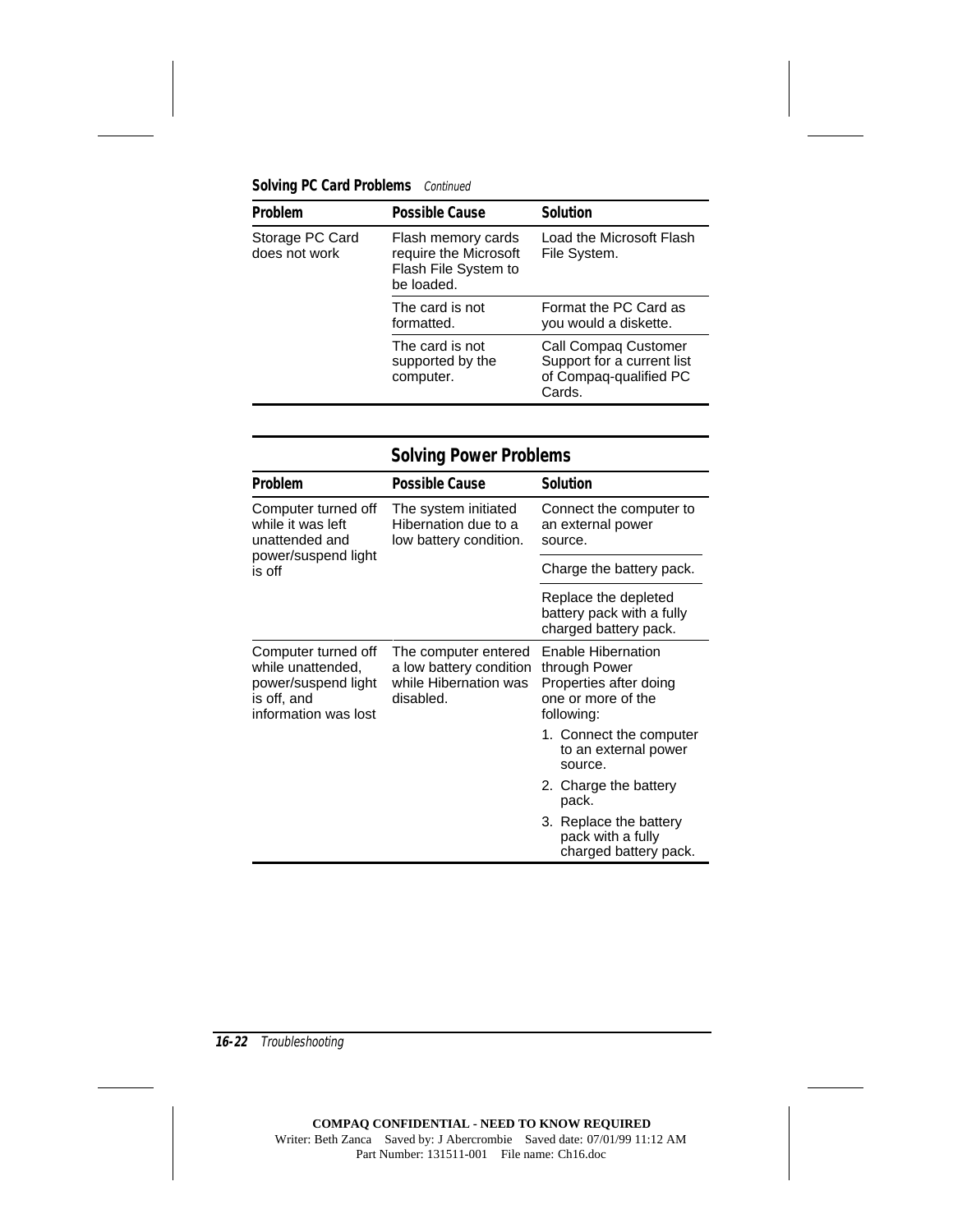| SOIVING Printer Problems              |                                                                                |                                                                                                                              |  |
|---------------------------------------|--------------------------------------------------------------------------------|------------------------------------------------------------------------------------------------------------------------------|--|
| Problem                               | <b>Possible Cause</b>                                                          | Solution                                                                                                                     |  |
| Printer will not turn<br>on           | The cables may not<br>be connected properly<br>or the printer is<br>unplugged. | Ensure that the cables<br>are properly connected<br>and that the power plug<br>is connected to an<br>electrical outlet.      |  |
| Printer will not print                | Printer is not turned<br>on.                                                   | Turn on the printer.                                                                                                         |  |
|                                       | Printer is not online.                                                         | Set the printer to online.                                                                                                   |  |
|                                       | The printer drivers for<br>the application are not<br>installed.               | Install the necessary<br>printer drivers using the<br><b>Add New Hardware</b><br>wizard.                                     |  |
|                                       |                                                                                | If you are running<br>Windows NT 4.0, click<br>Start→Control Panel→<br>Printers to install the<br>necessary printer drivers. |  |
| Printer is offline                    | Paper tray is empty.                                                           | Fill the paper tray with<br>paper. Set the printer to<br>online.                                                             |  |
| Printer prints garbled<br>information | Correct printer drivers<br>are not installed.                                  | Install the correct printer<br>drivers.                                                                                      |  |
|                                       | Cables are not<br>connected properly.                                          | Ensure that the printer<br>cable is properly<br>connected to the<br>computer or convenience<br>base.                         |  |

## **Solving Printer Problems**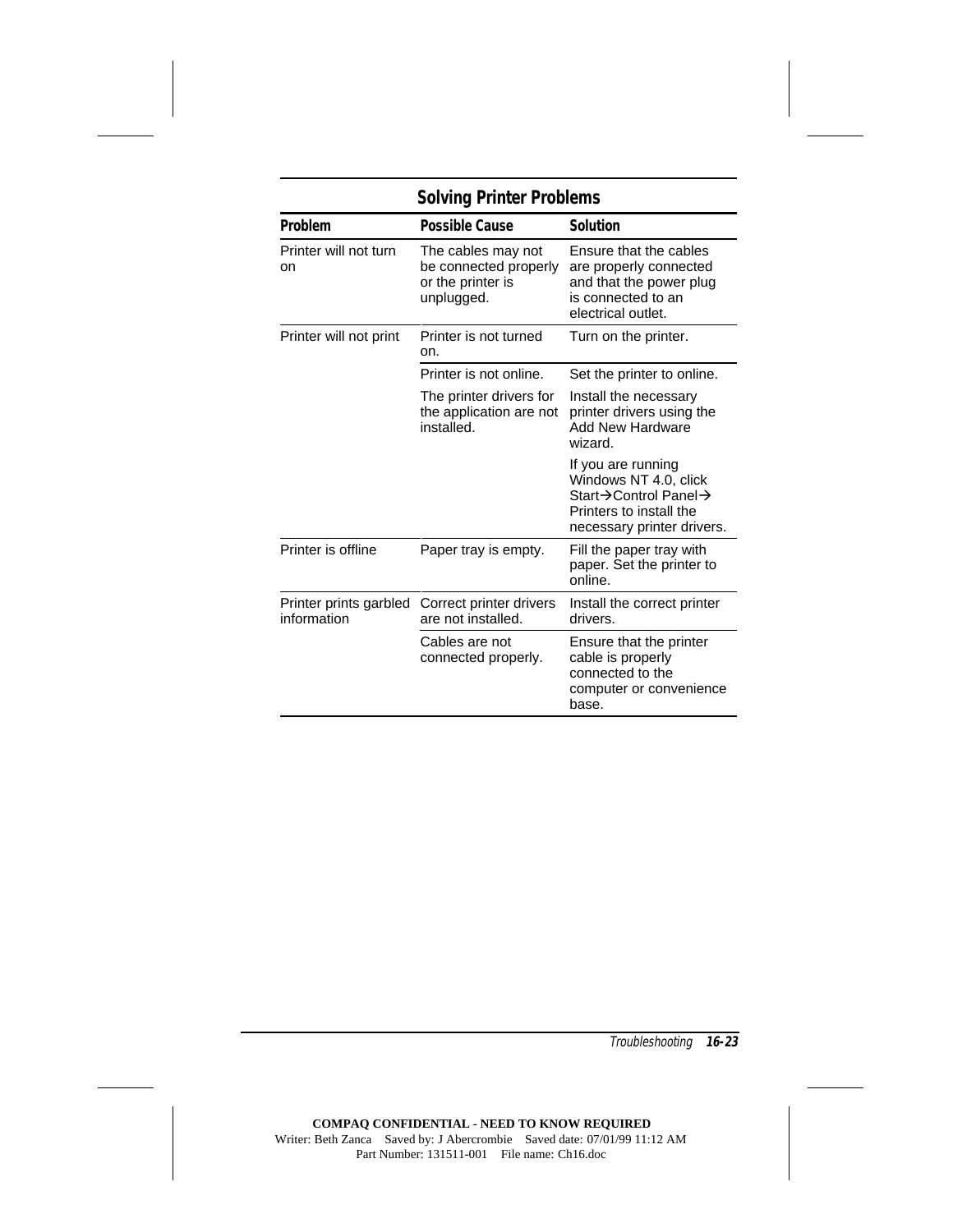| <b>Possible Cause</b>                                               | <b>Solution</b>                                                                                                                                                                                                                                                         |
|---------------------------------------------------------------------|-------------------------------------------------------------------------------------------------------------------------------------------------------------------------------------------------------------------------------------------------------------------------|
|                                                                     |                                                                                                                                                                                                                                                                         |
| The brightness and/or<br>contrast controls are<br>not properly set. | Press Fn+F10 to adjust<br>brightness.                                                                                                                                                                                                                                   |
| A screen blanking<br>utility has initiated.                         | Press any key and/or<br>enter your power-on<br>password to return your<br>information to the screen.                                                                                                                                                                    |
| Brightness and<br>contrast need<br>adjusting.                       | Press Fn+F10 to adjust<br>brightness.                                                                                                                                                                                                                                   |
| Screen save has<br>initiated.                                       | Press any key to return<br>your information to the<br>screen.                                                                                                                                                                                                           |
| Suspend is initiated.                                               | Exit Suspend by pressing<br>the suspend button.                                                                                                                                                                                                                         |
| Computer entered a<br>low battery condition.                        | If possible, immediately<br>connect the computer to<br>an external power<br>source. If an external<br>power source is not<br>available, initiate<br>Hibernation by pressing<br>$Fn + the power button, or$<br>let the computer<br>automatically go into<br>Hibernation. |
|                                                                     | The computer has not<br>completed Hibernation<br>until all lights are off.                                                                                                                                                                                              |
|                                                                     | NOTE: The popup windows used to control brightness display correctly<br>phuwbon you are in an application that aupperto the penup video                                                                                                                                 |

only when you are in an application that supports the popup video mode. If the popups do not display correctly, exit your application and press the hotkeys again to invoke the popup windows.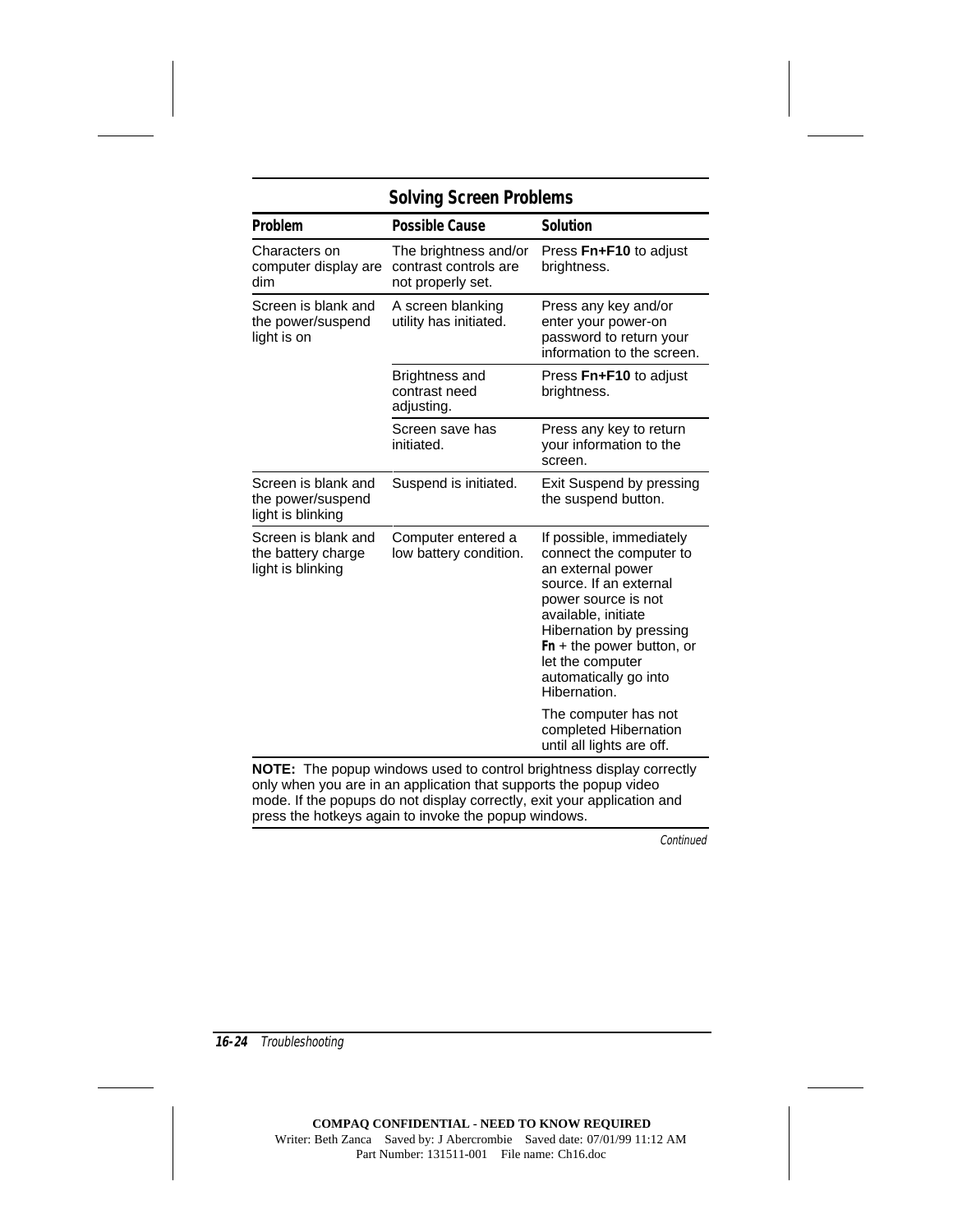| Problem                                                         | <b>Possible Cause</b>                                                                                                                          | <b>Solution</b>                                                                                                                                                                            |
|-----------------------------------------------------------------|------------------------------------------------------------------------------------------------------------------------------------------------|--------------------------------------------------------------------------------------------------------------------------------------------------------------------------------------------|
| Screen is blank and<br>no lights are on                         | The computer has<br>either entered<br>Hibernation or, if                                                                                       | Connect the computer to<br>an external power<br>source.                                                                                                                                    |
|                                                                 | Hibernation is<br>disabled, the battery                                                                                                        | Charge the battery pack.                                                                                                                                                                   |
|                                                                 | pack has discharged<br>without saving your<br>information.                                                                                     | Replace the battery pack<br>with a fully charged<br>battery pack.                                                                                                                          |
| Screen is blank and<br>keyboard is locked                       | QuickLock and<br>QuickBlank were<br>initiated. These<br>security features lock<br>the keyboard and<br>pointing device and<br>clear the screen. | Type your power-on<br>password to unlock the<br>keyboard and pointing<br>device and return the<br>information to the screen.                                                               |
| Screen is blank and<br>external monitor<br>displays information | External monitor was<br>turned on before the<br>computer was turned<br>on.                                                                     | Press Fn+F4 on the<br>computer keyboard to<br>switch from the external<br>monitor to the computer<br>display.                                                                              |
| Information does not<br>display on the<br>external monitor      | External monitor was<br>connected after the<br>computer was turned<br>on.                                                                      | Place the computer in<br>Suspend by pressing the<br>suspend button. Be sure<br>the external monitor is<br>connected and turned<br>on, then press the<br>suspend button to exit<br>Suspend. |
|                                                                 | The computer does<br>not recognize the<br>correct display type.                                                                                | Click the Settings tab in<br>Display Properties. Click<br>Change Display Type<br>and reselect your display<br>type, then restart the<br>computer.                                          |

**Solving Screen Problems** Continued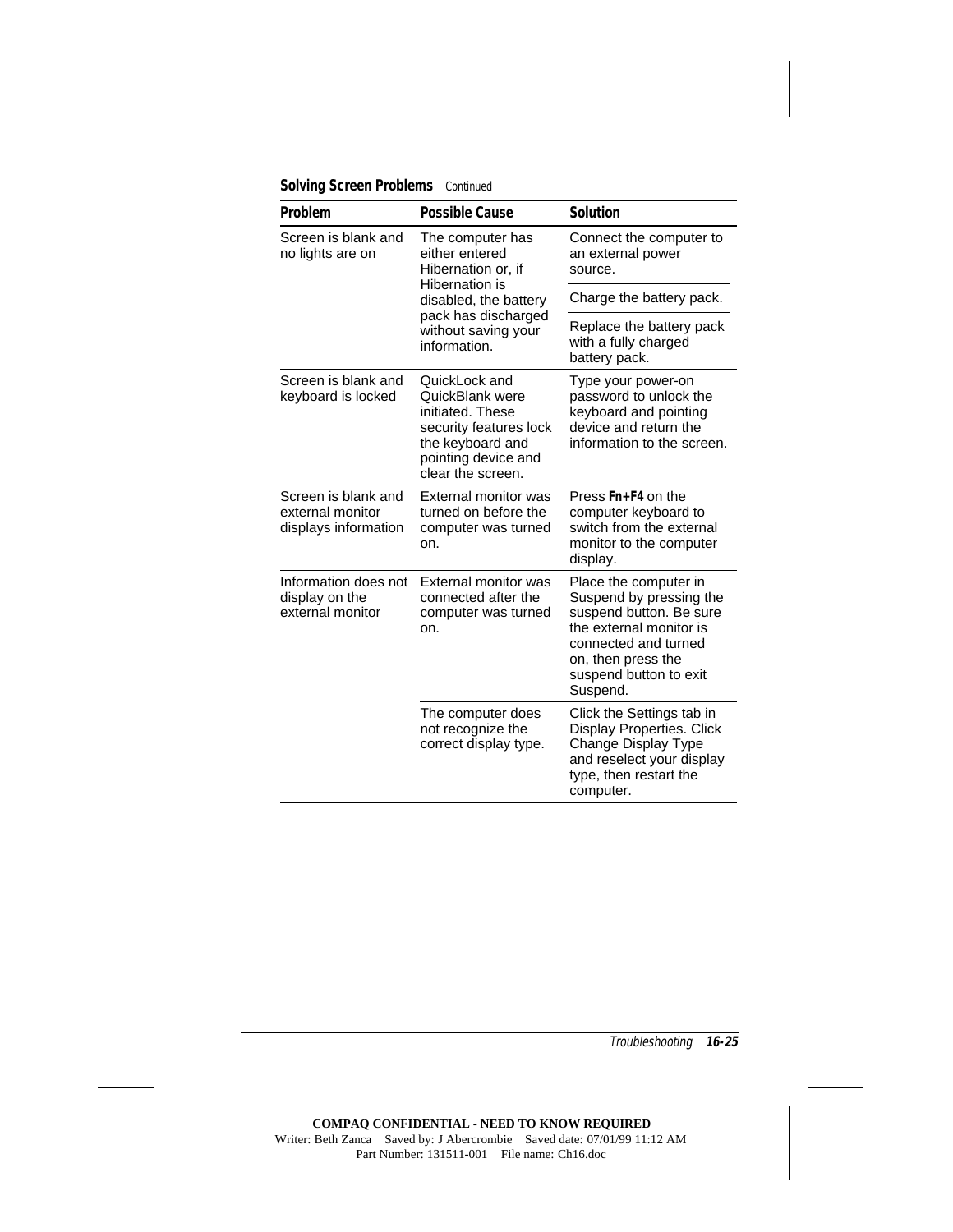## **Solving Software Application Problems**

Most software application or installation problems occur as a result of one or more of the following:

- The application was not installed correctly.
- Memory was not allocated correctly.
- A conflict exists between applications.

| Problem                                             | <b>Possible Cause</b>                                                                       | <b>Solution</b>                                                                                                                      |
|-----------------------------------------------------|---------------------------------------------------------------------------------------------|--------------------------------------------------------------------------------------------------------------------------------------|
| Insufficient memory<br>to run application           | There is not enough<br>memory for the<br>application.                                       | Check the<br>documentation that came<br>with the software for<br>memory requirements<br>and install additional<br>memory, if needed. |
|                                                     |                                                                                             | Call Compag Customer<br>Support for help with<br>memory optimization.                                                                |
| Cannot run<br>application from<br>current directory | The application has<br>not been added to the<br>path statement in the<br>AUTOEXEC.BAT file. | Using Windows Notepad,<br>add the application<br>directory with the full<br>path name to the<br>AUTOEXEC.BAT file.                   |

## **Solving Software Application Problems**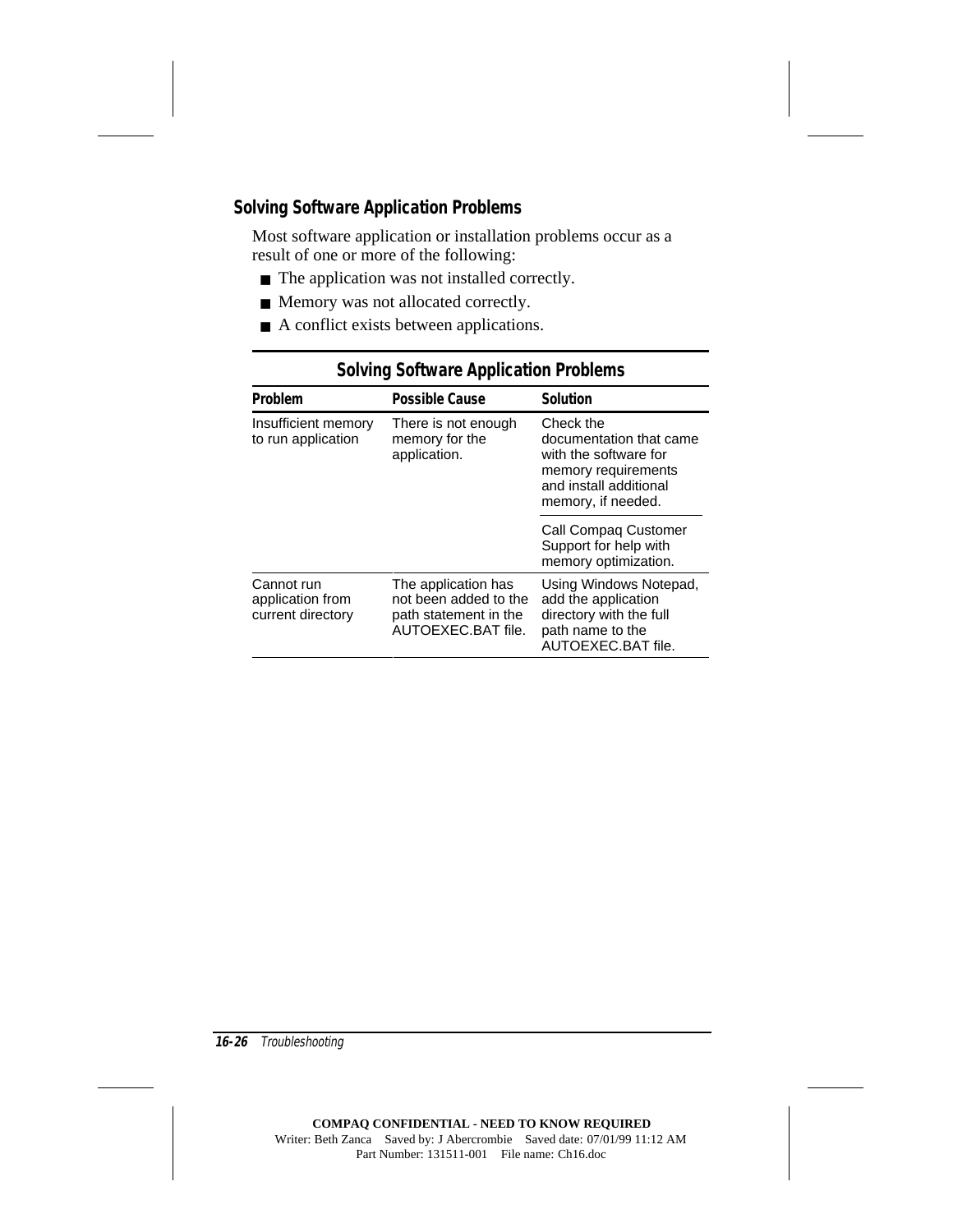| Problem                                                            | Possible Cause                                                                                 | <b>Solution</b>                                                                                                                                                                                                                                                                                                                                                      |  |
|--------------------------------------------------------------------|------------------------------------------------------------------------------------------------|----------------------------------------------------------------------------------------------------------------------------------------------------------------------------------------------------------------------------------------------------------------------------------------------------------------------------------------------------------------------|--|
| <b>External pointing</b><br>device is not working                  | The external pointing<br>device was connected<br>to the computer while<br>the computer was on. | Press the suspend<br>button to initiate<br>Suspend. Press the<br>suspend button again to<br>exit Suspend. This allows<br>the computer to<br>recognize the pointing<br>device.                                                                                                                                                                                        |  |
| TouchPad is not<br>working                                         | Incorrect or no device<br>driver is installed.                                                 | Install the correct device<br>driver using the Add New<br>Hardware wizard.                                                                                                                                                                                                                                                                                           |  |
| Device driver is<br>loaded but pointing<br>device does not<br>work | The wrong mouse is<br>selected.                                                                | Use the keyboard to<br>select Automatically<br>detect installed hardware<br>in the Add New<br>Hardware wizard. Then<br>use the arrow keys to<br>highlight the mouse icon<br>in the selection box and<br>choose the correct<br>mouse hardware.                                                                                                                        |  |
|                                                                    |                                                                                                | If you are running<br>Windows NT 4.0, use the<br>keyboard to press F6.<br>Then use the arrow keys<br>to highlight My<br>Computer, and press<br><b>Enter.</b> Use the arrow<br>keys to highlight Control<br>Panel, and press Enter.<br>Use the arrow keys to<br>highlight Mouse, and<br>press <b>Enter.</b> Select the<br>correct mouse hardware,<br>and press Enter. |  |

# **Solving Pointing Device Problems**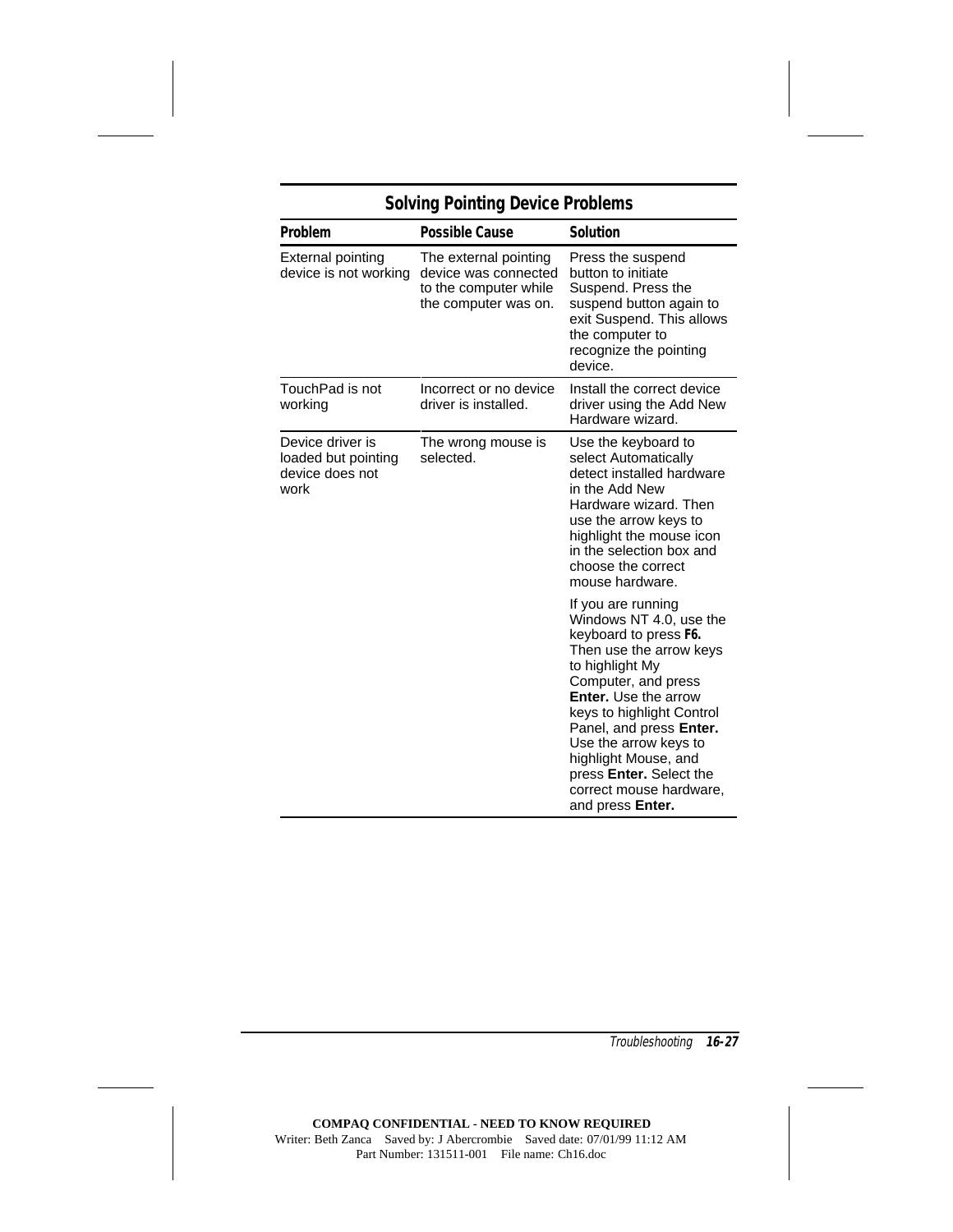# **Solving Infrared Problems**

| Problem                                        | <b>Possible Cause</b>                                                                                                                                                                                                                         | <b>Solution</b>                                                                                                                                                                                           |
|------------------------------------------------|-----------------------------------------------------------------------------------------------------------------------------------------------------------------------------------------------------------------------------------------------|-----------------------------------------------------------------------------------------------------------------------------------------------------------------------------------------------------------|
| Cannot<br>communicate with<br>another computer | The required software<br>is not running on both<br>computers.                                                                                                                                                                                 | Install the required<br>software on the second<br>computer, start the<br>second device, and start<br>the program on both<br>computers.                                                                    |
|                                                | One computer does<br>not have an IrDA-<br>compliant infrared<br>port.                                                                                                                                                                         | Communication between<br>infrared devices must use<br>the same protocol.                                                                                                                                  |
|                                                | The pathway between<br>the infrared ports is<br>obstructed, one port is<br>more than 30 degrees<br>(plus or minus 15<br>degrees off the center<br>line) from the other, or<br>the ports are more<br>than 1.5 feet (about<br>0.5 meter) apart. | Remove the obstruction,<br>align the infrared ports to<br>within 30 degrees, and<br>position computers within<br>1.5 feet (about 0.5 meter)<br>of each other.                                             |
|                                                | There is an interrupt<br>request (IRQ) conflict.                                                                                                                                                                                              | Check for IRQ conflicts in<br>the Device Manager on<br>one or both computers. If<br>the Device Manager<br>indicates an IRQ conflict,<br>reassign the IRQ number<br>for one of the conflicting<br>devices. |
|                                                | There is a baud rate<br>conflict.                                                                                                                                                                                                             | Select the same baud<br>rate for both computers.                                                                                                                                                          |
|                                                | There is a conflict with<br>the $# \text{ bits.}$                                                                                                                                                                                             | Select the same "# bits"<br>setting for both<br>computers.                                                                                                                                                |
|                                                | There is a stop bit<br>conflict.                                                                                                                                                                                                              | Select the same stop bit<br>for both computers.                                                                                                                                                           |
|                                                | There is a parity<br>conflict.                                                                                                                                                                                                                | Select the same parity<br>setting for both<br>computers.                                                                                                                                                  |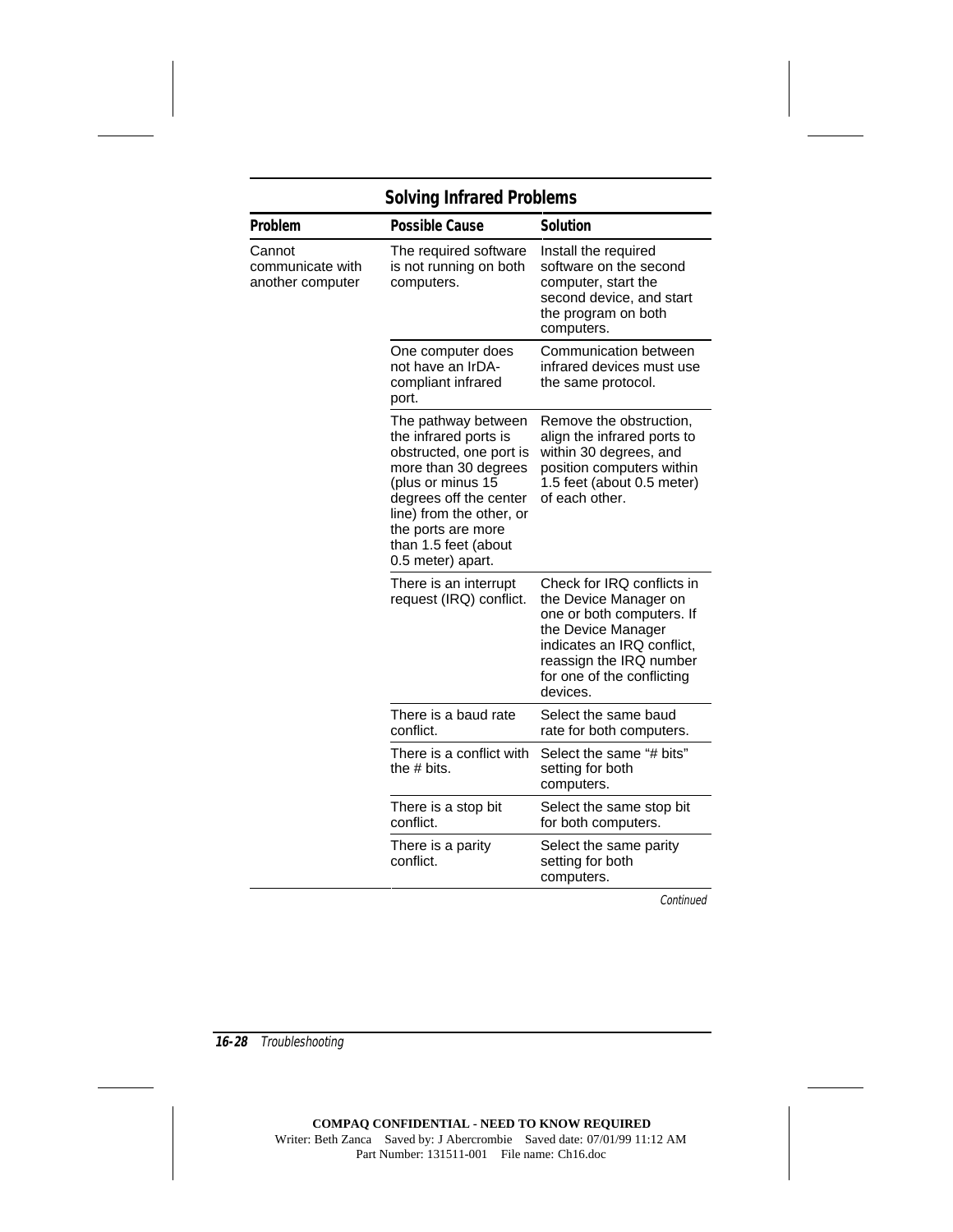|  |  | <b>Solving Infrared Problems</b> | Continued |
|--|--|----------------------------------|-----------|
|--|--|----------------------------------|-----------|

| Problem                        | <b>Possible Cause</b>                                                                                                | Solution                                                                                                                        |
|--------------------------------|----------------------------------------------------------------------------------------------------------------------|---------------------------------------------------------------------------------------------------------------------------------|
| Cannot transmit data           | Direct sunlight,<br>fluorescent light, or<br>flashing incandescent<br>light is close to the<br>infrared connections. | Remove the interfering<br>light source(s).                                                                                      |
|                                | There is interference<br>from other wireless<br>devices.                                                             | Keep remote control<br>devices such as wireless<br>headphones and other<br>audio devices away from<br>the infrared connections. |
|                                | A physical obstruction<br>is in the way.                                                                             | Do not place objects that<br>will interfere with a line-<br>of-sight data transmission<br>between the two devices.              |
|                                | One of the devices<br>was moved during<br>data transmission.                                                         | Do not move either<br>device during data<br>transmission.                                                                       |
|                                | The orientation of the<br>units is incorrect.                                                                        | Adjust the devices so that<br>they point directly at each<br>other.                                                             |
|                                | The distance between<br>the devices is too<br>great.                                                                 | Verify that devices are<br>not more than 1.5 feet<br>(0.5 meter) apart.                                                         |
| Infrared port does<br>not work | Direct sunlight,<br>fluorescent light, or<br>flashing incandescent<br>light is close to the<br>infrared connection.  | Remove the interfering<br>light source(s).                                                                                      |
|                                | There is interference<br>from other wireless<br>devices.                                                             | Keep remote control<br>devices such as wireless<br>headphones and other<br>audio devices away from<br>the infrared connections. |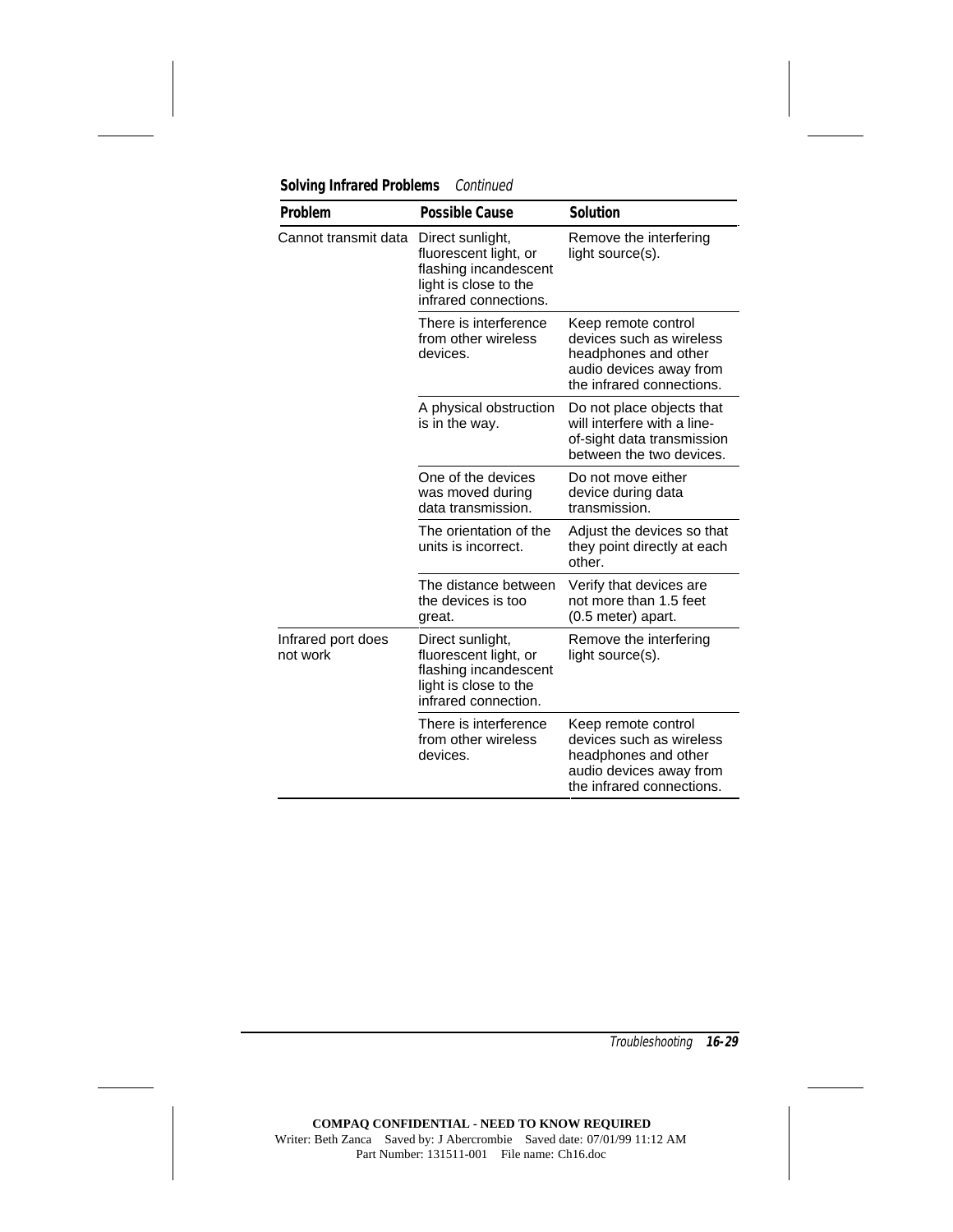## **Solving USB Problems**

| Problem                                                              | Possible Cause                                                                                                                                                                                                                                     | <b>Solution</b>                                                                                                                                                                                         |
|----------------------------------------------------------------------|----------------------------------------------------------------------------------------------------------------------------------------------------------------------------------------------------------------------------------------------------|---------------------------------------------------------------------------------------------------------------------------------------------------------------------------------------------------------|
| External device<br>connected to a USB<br>connector does not<br>work  | The operating system<br>limits external devices<br>connected by USB to<br>two tiers which can<br>include no more than<br>two hubs on the first<br>tier and no more than<br>one keyboard and one<br>pointing device on the<br>first or second tier. | Reduce the number of<br>connected external USB<br>devices to no more than<br>two hubs on the first tier.<br>and no more than one<br>keyboard and one<br>pointing device on the<br>first or second tier. |
| External device<br>connected to USB<br>connector does not            | During startup, only<br>two tiers are<br>supported by the USB                                                                                                                                                                                      | Use the external device<br>only after Windows 95 or<br>Windows 98 has loaded.                                                                                                                           |
| (before Windows 95<br>loads)                                         | connector. These tiers<br>work during startup<br>can include no more<br>than two hubs on the<br>first tier and no more<br>than one keyboard<br>and one pointing<br>device on the first or<br>second tier.                                          |                                                                                                                                                                                                         |
| External devices in                                                  | An unpowered hub is                                                                                                                                                                                                                                | Use only powered hubs.                                                                                                                                                                                  |
| lower tiers do not<br>connected to another<br>work<br>unpowered hub. |                                                                                                                                                                                                                                                    | Make sure that all<br>unpowered hubs are<br>immediately preceded by<br>powered hubs in the<br>USB chain.                                                                                                |

**IMPORTANT:** External USB keyboards will not function until the operating system has been booted.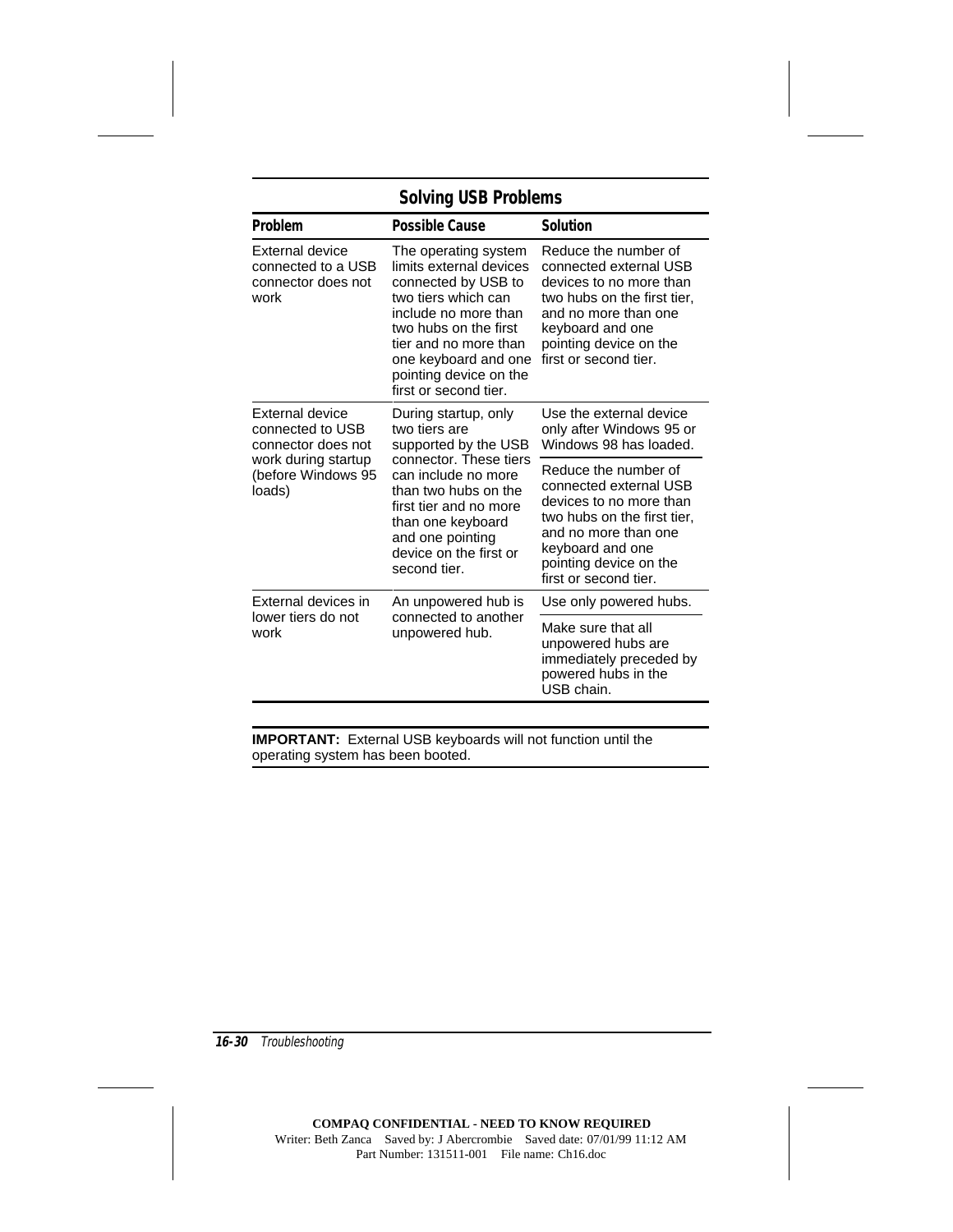*appendix A*

# COMPAQ CUSTOMER SUPPORT

# **Preparing to Call Technical Support**

If you cannot solve a problem using the troubleshooting chapter, you may need to call technical support. To receive the fastest possible solution when you call, follow the instructions in Chapter 15 to run the Compaq diagnostics utilities. Have the following available when you call:

- The computer
- Serial number on the bottom of the computer
- Purchase date on invoice
- Conditions under which the problem occurred
- Error messages that occurred
- Hardware configuration
- Type of printer connected
- Hardware and software you are using
- Product identification number (PIN), which you entered when you set up the computer. (Click Start $\rightarrow$ Settings $\rightarrow$ Control Panel→System→General tab. Your PIN number is below your name.)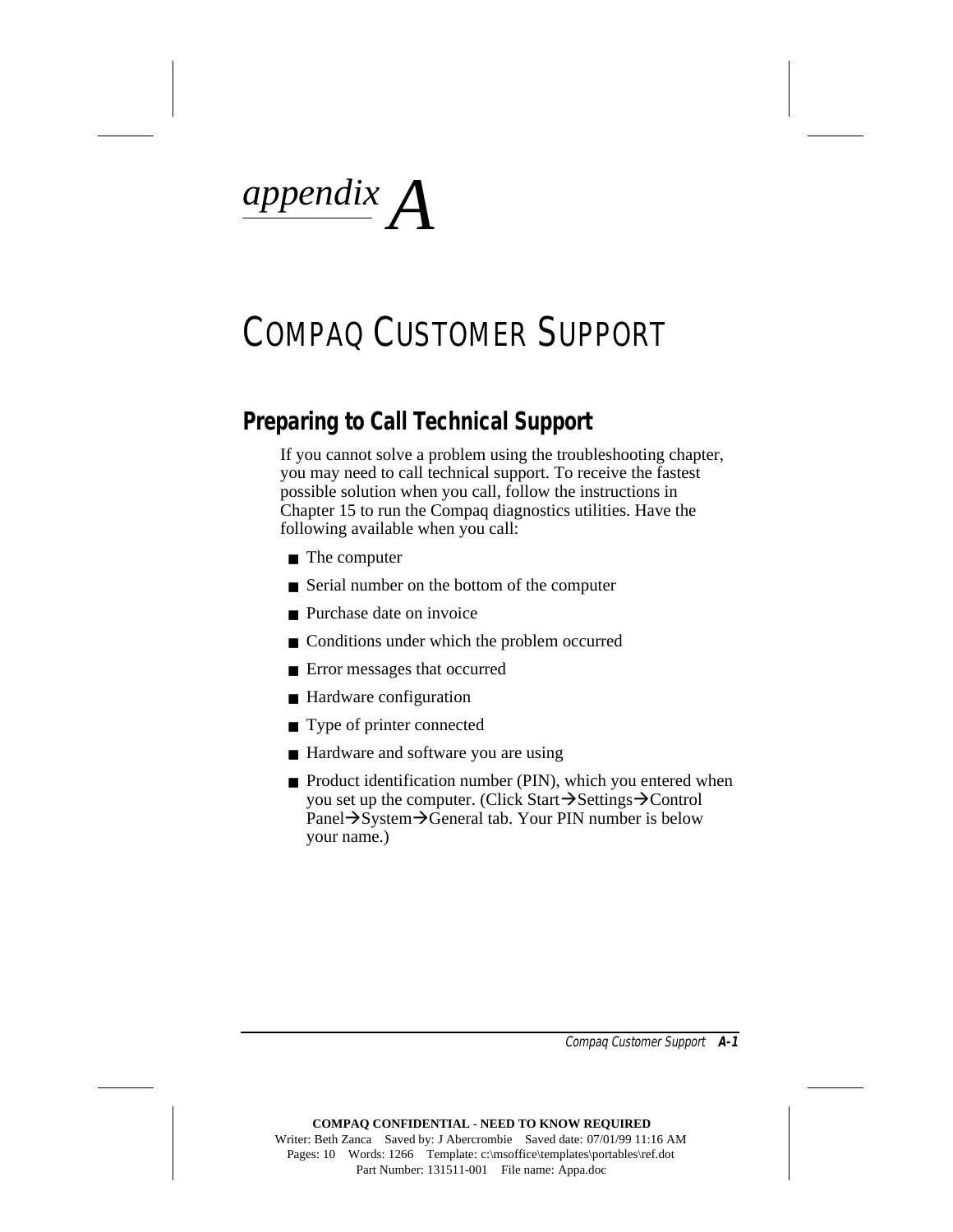■ Print or Save configuration and diagnostic information. To obtain, print, or save configuration and diagnostic information, refer to Chapter 15.

**NOTE:** If you take your computer to a Compaq authorized reseller, dealer, or service provider for service, remember to provide the power-on and setup passwords, if they are set.

# **Worldwide Telephone Numbers**

Locate your country and the type assistance that you need in the following table. Use the phone numbers for "Eastern Europe, Middle East, and Africa" for countries in those regions that are not listed individually.

When calling to request technical assistance for your computer, please have the computer serial number available.

Information and technical assistance are also available from the Compaq Internet site at http://www.compaq.com.

| <b>Worldwide Telephone Numbers</b> |                 |                  |  |
|------------------------------------|-----------------|------------------|--|
| Location                           | Country<br>Code | Telephone Number |  |
| Argentina                          |                 |                  |  |
| General Information                | +54             | 1 704 3800       |  |
| <b>Technical Support</b>           | +54             | 38 1 704 00      |  |
| Fax                                | +54             | 1 704 3809       |  |
| <b>Australia</b>                   |                 |                  |  |
| General Information                | +61             | 299111999        |  |
| <b>Customer Support</b>            | +61             | 1 300 368 369    |  |
| <b>Technical Support</b>           | +61             | 299111955        |  |
| FaxPaq/PaqFax                      | $+61$           | 299111982        |  |
| Austria                            |                 |                  |  |
| General Information                | +43             | 179567700        |  |
| <b>Technical Support</b>           | +43             | 179567700        |  |
| Fax                                | +43             | 1 7956 7999      |  |

**\***Indicates domestic numbers that are not available internationally.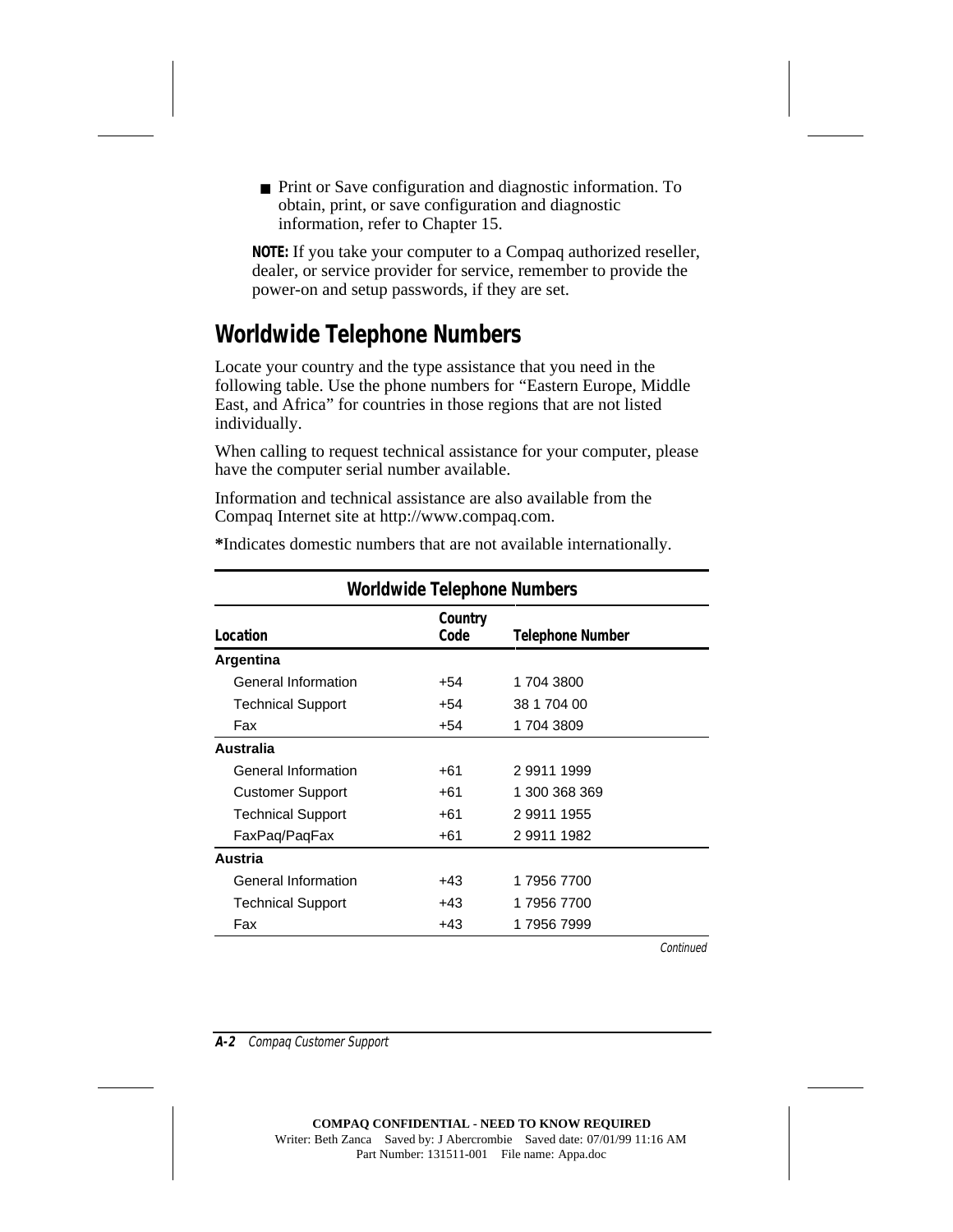| Location                                                         | Country<br>Code | <b>Telephone Number</b>           |
|------------------------------------------------------------------|-----------------|-----------------------------------|
| <b>Belgium</b>                                                   |                 |                                   |
| General Information                                              | $+32$           | 2/713 13 00                       |
| <b>Technical Support*</b>                                        |                 | 0900 102 01                       |
| Fax                                                              |                 | (6.05BEF/18s)                     |
| QuickLine BBS                                                    | +32             | 2/713 14 44                       |
|                                                                  | +32             | 2/716 95 92                       |
| <b>Brazil</b>                                                    |                 |                                   |
| General Information                                              | $+55$           | $(11)$ 5188 4600                  |
| Canada                                                           |                 |                                   |
| General Information                                              |                 | 1 905 707 1715                    |
| Product Information*                                             |                 | 1 800 567 1616                    |
| Technical Support*                                               |                 | 1800 OKCOMPAQ<br>(1 800 652 6672) |
| Customer Support*                                                |                 | 1800 263 5868                     |
| Order Software Backup*                                           |                 | 18009527689                       |
| Battery Pack Recycling*                                          |                 | 1800 263 5868                     |
| Caribbean                                                        |                 |                                   |
| <b>Technical Support</b>                                         |                 | 1 281 518 2200                    |
| <b>Chile</b>                                                     |                 |                                   |
| General Information                                              | +56             | 2 200 8100                        |
| <b>Technical Support</b>                                         | $+56$           | 2 225 9490                        |
| China                                                            |                 |                                   |
| General Information                                              | +86             | 10 6831 3399                      |
| <b>Technical Support</b>                                         | +86             | 10 6834 6721                      |
| <b>Customer Response Center</b>                                  | +86             | 10 6834 6738                      |
| <b>BBS</b>                                                       | +86             | 10 6834 6709                      |
| FaxPaq/PaqFax                                                    | +86             | 10 6834 6724                      |
| <b>Verification Center</b>                                       | +86             | 10 6834 6739                      |
| Management Service Center                                        | $+86$           | 10 6831 3399 ext. 5873            |
| NOTE: * Indicates domestic numbers not available internationally |                 |                                   |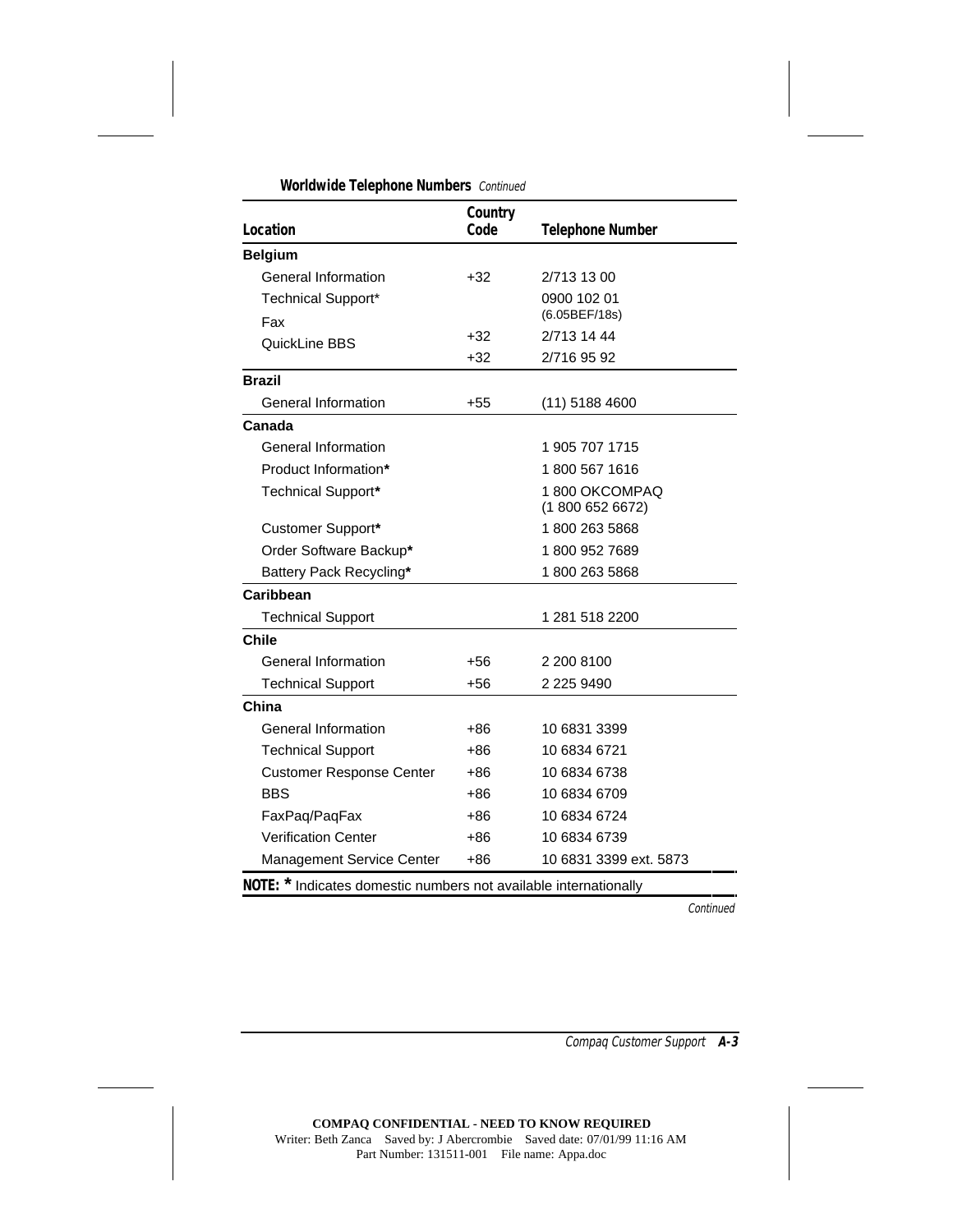| Location                                                         | Country<br>Code | <b>Telephone Number</b>        |
|------------------------------------------------------------------|-----------------|--------------------------------|
| Colombia                                                         |                 |                                |
| General Information                                              | $+57$           | 1 312 0201                     |
| <b>Technical Support</b>                                         | $+57$           | 1 523 1800                     |
| <b>Czech Republic</b>                                            |                 |                                |
| General Information                                              | $+420$          | 2 61 108 111                   |
| <b>Technical Support</b>                                         | $+420$          | 2 61 108 158                   |
| Denmark                                                          |                 |                                |
| General Information                                              | $+45$           | 45 90 45 90                    |
| <b>Technical Support</b>                                         | $+45$           | 45 90 45 45                    |
| QuickLine BBS                                                    | $+45$           | 45 90 45 50                    |
| Eastern Europe, The Middle East, and Africa                      |                 |                                |
| <b>Technical Support</b><br>and General Information              | $+353$          | 14026833                       |
| Fax                                                              | $+353$          | 1 406 855                      |
| <b>Ecuador</b>                                                   |                 |                                |
| General Information                                              | $+59$           | 3 225 4343                     |
| <b>Finland</b>                                                   |                 |                                |
| General Information                                              | $+358$          | 0204 121                       |
| <b>Technical Support*</b>                                        |                 | 0203 206 720                   |
| France                                                           |                 |                                |
| General Information*                                             |                 | 0803 804 805 (1,99 FTTC/mn)    |
| Technical Support*                                               |                 | 0803 813 823 (1,99 FTTC/mn)    |
| QuickLine BBS<br>(RTC Standard)                                  | $+33$           | 0141 33 44 50                  |
| QuickLine BBS (RNIS)                                             | $+33$           | 0141 33 42 25                  |
| Germany                                                          |                 |                                |
| General Information*                                             |                 | 0180/5 21 21 11 (0,24 DM/min.) |
| General Information Fax*                                         |                 | 0180/5 21 21 17 (0,24 DM/min.) |
| All Products Fax*                                                |                 | 0180/3 22 12 21 (0,18 DM/min.) |
| Portables Hotline*                                               |                 | 0180/3 22 12 20 (0,18 DM/min.) |
| NOTE: * Indicates domestic numbers not available internationally |                 |                                |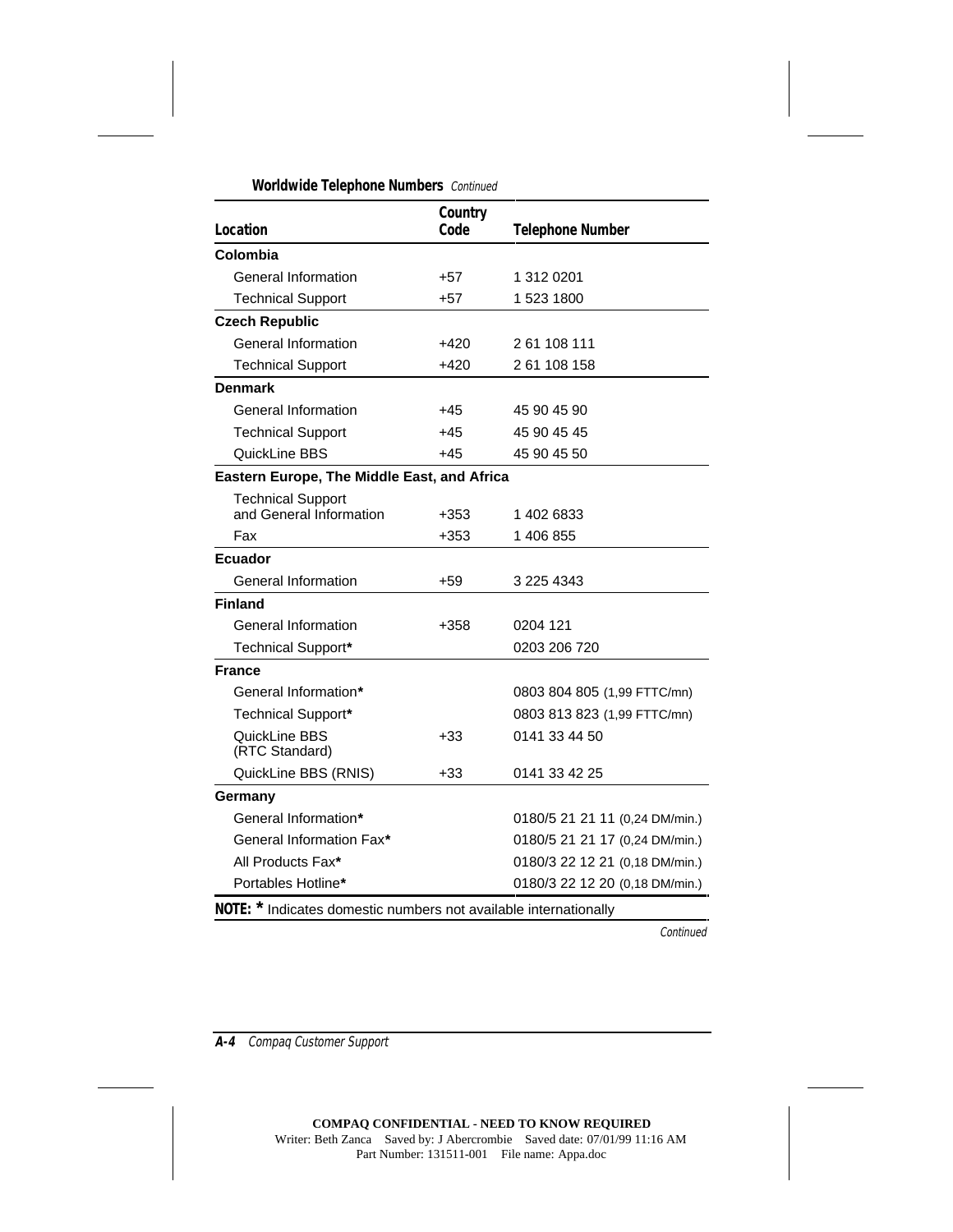| Location                                                         | Country<br>Code | <b>Telephone Number</b> |
|------------------------------------------------------------------|-----------------|-------------------------|
| Greece                                                           |                 |                         |
| General Information                                              | $+30$           | 16141371                |
| Fax                                                              | $+30$           | 16141370                |
| <b>Hong Kong</b>                                                 |                 |                         |
| General Information                                              | +852            | 28681600                |
| <b>Technical Support</b>                                         | +852            | 90116633                |
| FaxPaq/PaqFax                                                    | $+852$          | 28671648                |
| <b>Hungary</b>                                                   |                 |                         |
| General Information                                              | $+36$           | 1 457 3650              |
| <b>Technical Support</b>                                         | +36             | 14573680                |
| Email                                                            |                 | Info.hu@compaq.com      |
| India                                                            |                 |                         |
| <b>General Information</b>                                       | $+91$           | 80 559 6023             |
| FaxPaq/PaqFax                                                    | +91             | 80 559 8989             |
| BBS                                                              | $+91$           | 80 559 8900             |
| <b>Ireland</b>                                                   |                 |                         |
| General Information*                                             | $+972$          | 01800 409 454           |
| <b>Israel</b>                                                    |                 |                         |
| General Information                                              | +972            | 36363444                |
| Fax                                                              | $+972$          | 3 639 6601              |
| <b>Technical Support</b>                                         | $+353$          | 1 402 6833              |
| <b>Italy</b>                                                     |                 |                         |
| General Information*                                             |                 | 0800859030              |
| <b>Technical Support</b>                                         | $+39$           | 2 69633281              |
| QuickLine BBS                                                    | $+39$           | 289200222               |
| Fax                                                              | $+39$           | 2 69633282              |
| Japan                                                            |                 |                         |
| General Information*                                             |                 | 0120 101 589            |
| <b>Technical Support*</b>                                        |                 | 0120 101 589            |
| Windows 95 Support*                                              |                 | 0120 505 589            |
| Order Software Backup*                                           |                 | 0120 250 589            |
| FaxStation                                                       |                 | 81 3 5402 0991          |
| NOTE: * Indicates domestic numbers not available internationally |                 |                         |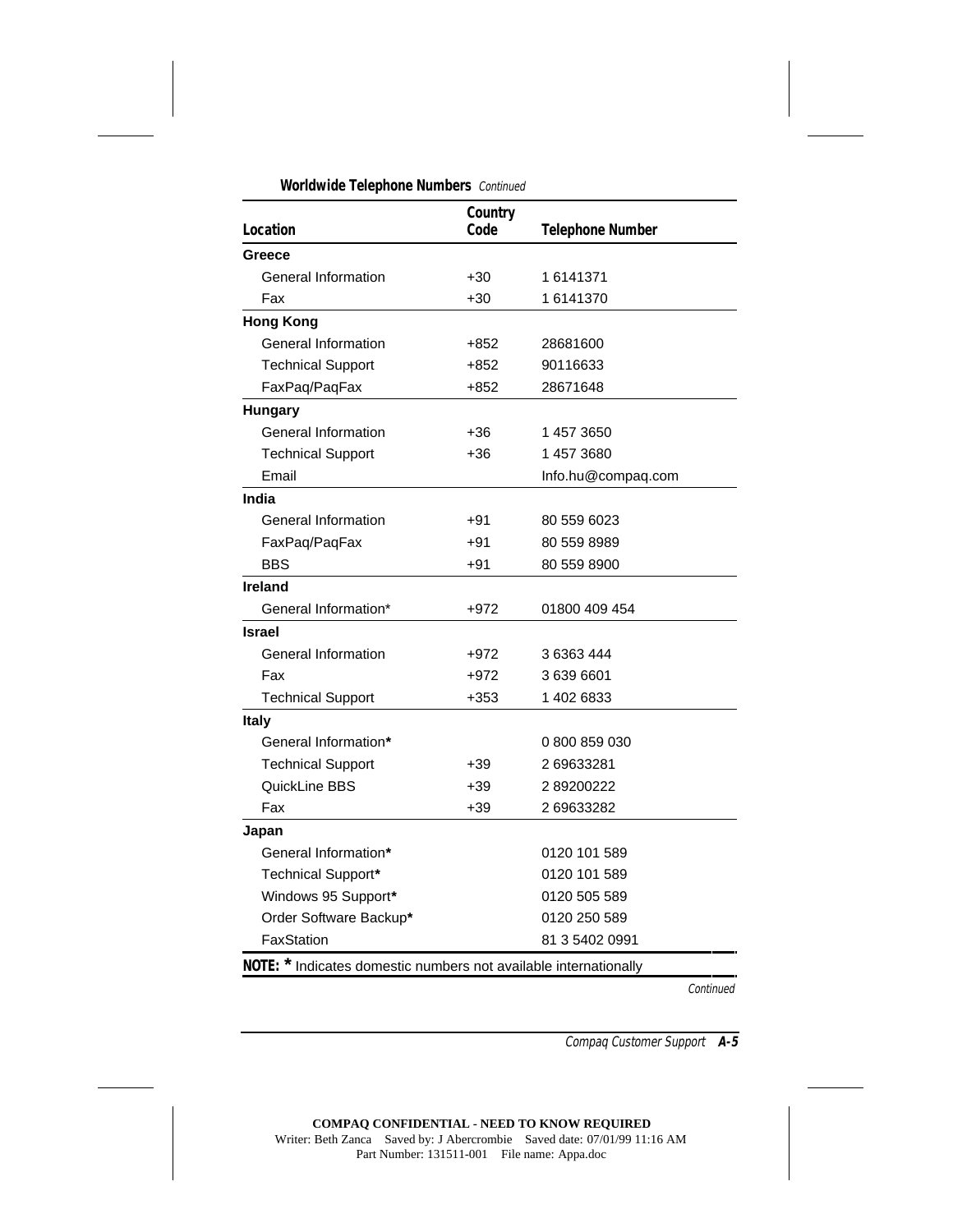| Location                        | Country<br>Code | <b>Telephone Number</b>      |
|---------------------------------|-----------------|------------------------------|
| Korea                           |                 |                              |
| Product Information             | $+82$           | 2 3470 0700                  |
| <b>Technical Support</b>        | $+82$           | 2 523 3575                   |
| Customer Support*               |                 | 080 902 7777                 |
| Luxembourg                      |                 |                              |
| General Information             | $+352$          | 49 13 02 (12,5FLUX/min)      |
| <b>Technical Support*</b>       | $+352$          | 089 89 232                   |
| Fax                             | $+32$           | 49 14 40                     |
| QuickLine BBS                   |                 | 27169592                     |
| <b>Malaysia</b>                 |                 |                              |
| General Information             | $+60$           | 37541122                     |
| <b>Customer Response Center</b> | $+60$           | 37541155                     |
| <b>Mexico</b>                   |                 |                              |
| General Information             | $+52$           | 5 229 7900                   |
| <b>Technical Support</b>        | $+52$           | 5 262 7180                   |
| FaxPaq/PaqFax                   | $+52$           | 5 229 7920                   |
| <b>Netherlands</b>              |                 |                              |
| <b>General Information</b>      | $+31$           | 182 565 805                  |
| <b>Technical Support*</b>       |                 | 0900 1681616 (Dfl. 0.75/min) |
| Fax*                            |                 | 0900 8991116 (Dfl. 0.40/min) |
| <b>New Zealand</b>              |                 |                              |
| General Information             | $+64$           | 9 307 3969                   |
| <b>Technical Support</b>        | $+64$           | 9 379 4646                   |
| <b>Customer Support Center</b>  | $+64$           | 9 379 7001                   |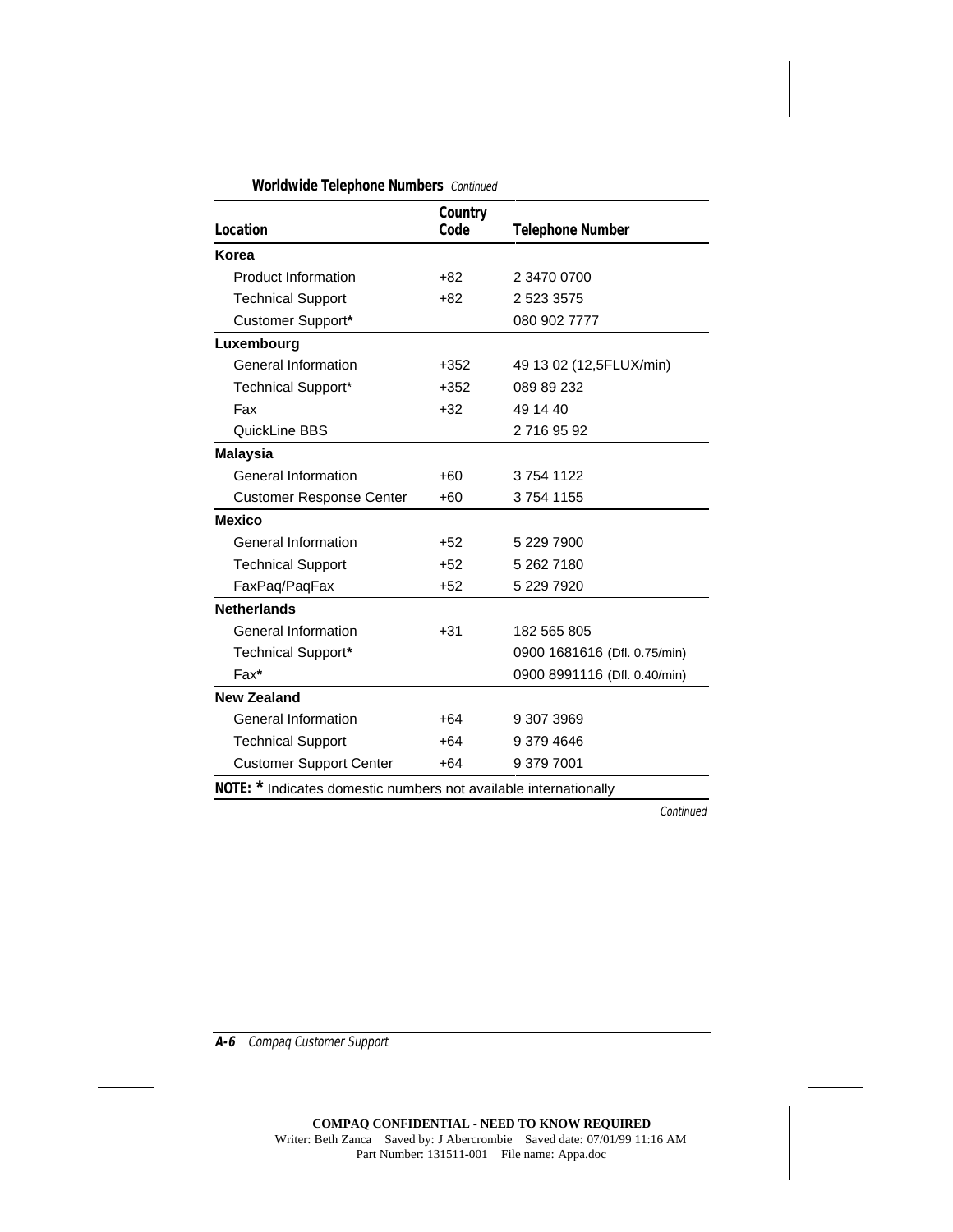| Location                                                         | Country<br>Code | <b>Telephone Number</b> |
|------------------------------------------------------------------|-----------------|-------------------------|
| <b>Norway</b>                                                    |                 |                         |
| General Information                                              | +47             | 23 20 60 00             |
| <b>Technical Support</b>                                         | $+47$           | 22 07 20 20             |
| Fax                                                              | +47             | 22 07 20 21             |
| Peru                                                             |                 |                         |
| General Information                                              | $+51$           | 1 222 5012              |
| Poland                                                           |                 |                         |
| General Information                                              | +48             | 22 630 3535             |
| <b>Technical Support</b>                                         | $+48$           | 22 630 3535             |
| Portugal                                                         |                 |                         |
| General Information                                              | $+351$          | 14128400                |
| <b>Technical Support</b>                                         | $+351$          | 1 412 8460              |
| <b>Technical Support</b>                                         | $+351$          | 14128417                |
| Fax                                                              | $+351$          | 1 412 0654              |
| <b>Russia</b>                                                    |                 |                         |
| General Information                                              | $+7$            | 95 967 1700             |
| <b>Technical Support</b>                                         | +7              | 95 967 1700             |
| <b>Singapore</b>                                                 |                 |                         |
| General Information                                              | +65             | 750 3030                |
| <b>Customer Service</b>                                          | $+65$           | 750 3030                |
| FaxPaq/PaqFax                                                    | $+65$           | 750 4514                |
| South Africa                                                     |                 |                         |
| General Information                                              | $+27$           | 11 356 4444             |
| <b>Technical Support</b>                                         | $+27$           | 11 356 4444             |
| Fax                                                              | $+27$           | 11 483 3411             |
| <b>Spain</b>                                                     |                 |                         |
| General Information                                              | $+34$           | 902 10 14 14            |
| <b>Technical Support</b>                                         | $+34$           | 902 20 2400             |
| Fax                                                              | $+34$           | 91 634 88 11            |
| NOTE: * Indicates domestic numbers not available internationally |                 |                         |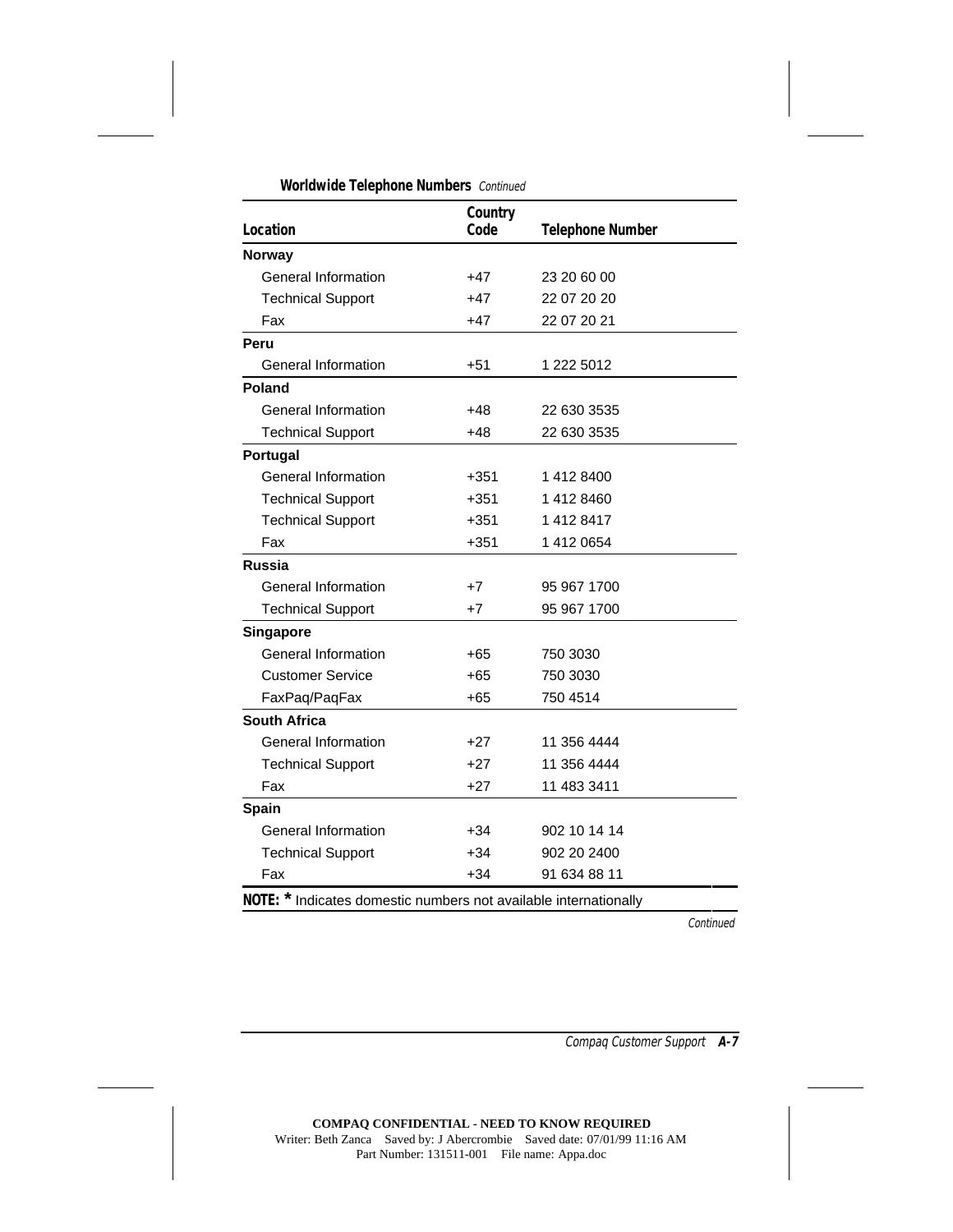| Location                            | Country<br>Code | <b>Telephone Number</b>      |
|-------------------------------------|-----------------|------------------------------|
| <b>Sweden</b>                       |                 |                              |
| General Information                 | +46             | 200 27 00 00                 |
| <b>Technical Support*</b>           | $+46$           | 8 730 01 50 (75 SK per call) |
| Fax                                 | $+46$           | 97300162                     |
| <b>Switzerland</b>                  |                 |                              |
| InfoLine*                           |                 | 0844 844 111                 |
| Technical Support (German)          | $+41$           | 01/838 22 22                 |
| <b>Technical Support (French)</b>   | $+41$           | 01/838 22 23                 |
| <b>Taiwan</b>                       |                 |                              |
| General Information                 | +886            | 2 735 1000                   |
| <b>Technical Support</b>            | +886            | 2 376 1170                   |
| <b>Thailand</b>                     |                 |                              |
| General Information                 | $+66$           | 26796222                     |
| <b>Turkey</b>                       |                 |                              |
| General Information                 | $+90$           | 216 310 2020                 |
| Fax                                 | $+90$           | 216 391 8428                 |
| <b>United Arab Emirates (Dubai)</b> |                 |                              |
| <b>General Information</b>          | $+97$           | 14 818 100                   |
| <b>United Kingdom</b>               |                 |                              |
| General Information*                |                 | 0845 270 4000                |
| General Information                 | +44             | 141 270 4000                 |
| FaxPaq/PaqFax                       | $+44$           | 181 332 3550                 |
| QuickLine BBS                       | $+44$           | 181 332 9499                 |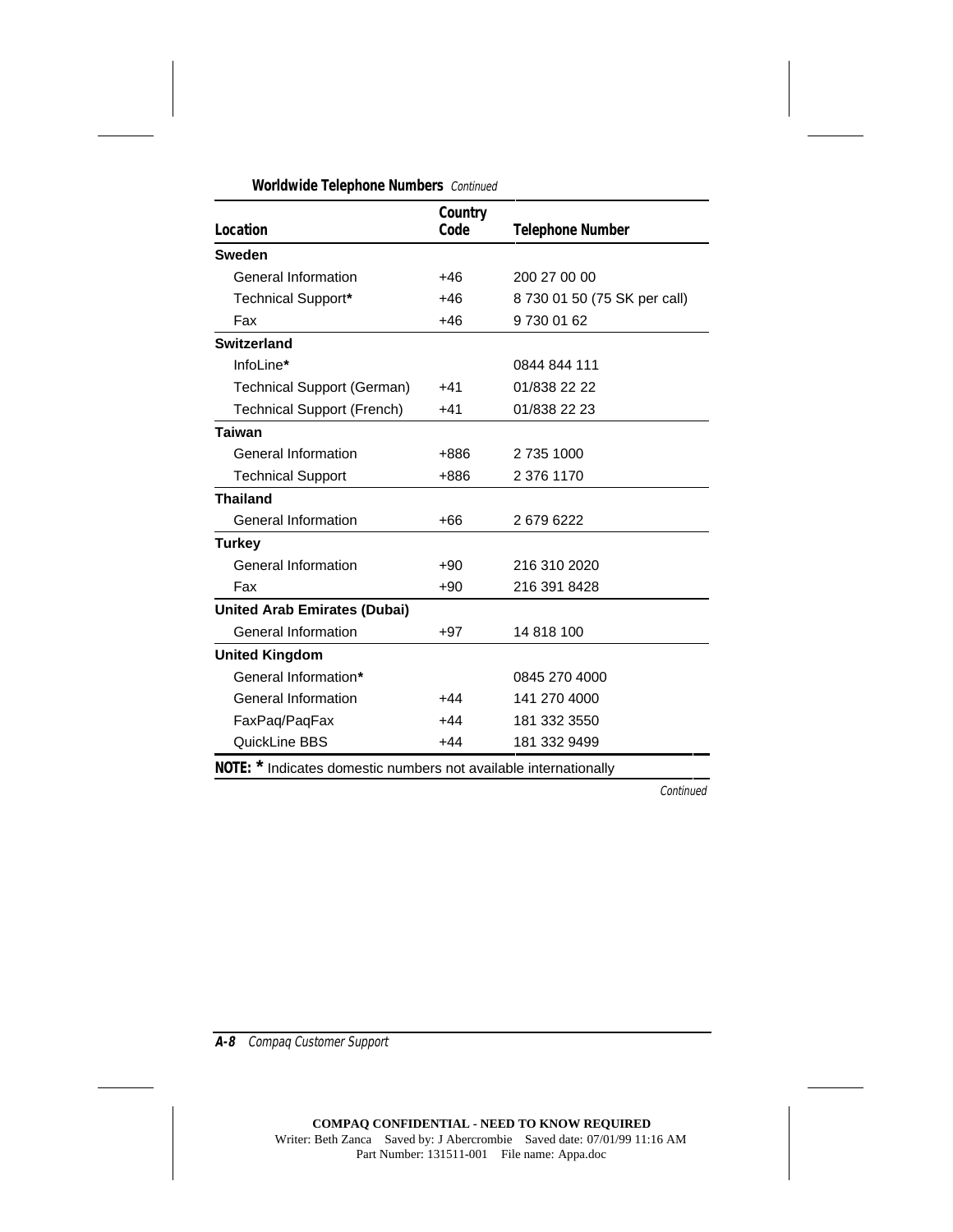| Location                                                         | Country<br>Code | <b>Telephone Number</b>                    |
|------------------------------------------------------------------|-----------------|--------------------------------------------|
| <b>United States</b>                                             |                 |                                            |
| Product Information*                                             |                 | 1-800-345-1518                             |
| Technical Support*                                               |                 | 1-800-OKCOMPAQ<br>$(1 - 800 - 652 - 6672)$ |
| FaxPaq/PaqFax*                                                   |                 | 1-800-345-1518, Option 1                   |
| Download Facility*<br>(modem access only)                        |                 | 1-281-518-1418                             |
| Order Software Backup*                                           |                 | 1-800-952-7689                             |
| Battery Pack Recycling*                                          |                 | 1-800-524-9859                             |
| Venezuela                                                        |                 |                                            |
| General Information                                              | +58             | 2 953 0854                                 |
| <b>Technical Support</b>                                         | +58             | 29539705                                   |
| NOTE: * Indicates domestic numbers not available internationally |                 |                                            |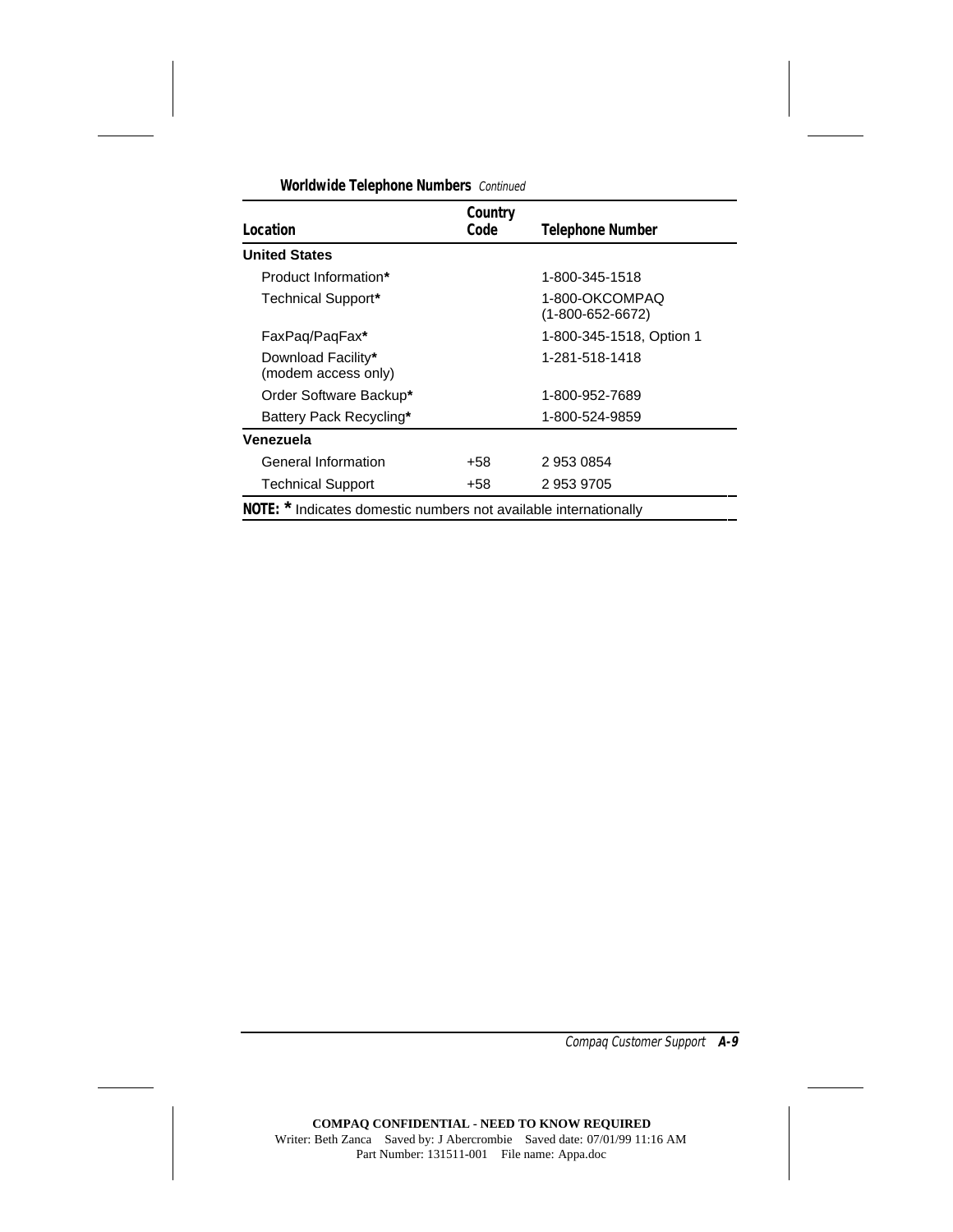*appendix B*

# REGULATORY NOTICES

Throughout these regulatory notices, Compaq products are referred to by their regulatory agency series numbers.

### **Regulatory Agency Series Numbers**

Regulatory agencies worldwide use agency series numbers for product identification. Each approved product displays the assigned agency series number. To ensure continued safe and reliable operation, use your portable computer only with the products listed below:

| <b>Product</b>               | <b>Agency Series Number</b>       |
|------------------------------|-----------------------------------|
| Computer                     | PP2060                            |
| <b>Battery Pack</b>          | PP2061                            |
| <b>MultiBay Battery Pack</b> | PP1001C                           |
| AC Adapter                   | PPP003, PPP003A, PPP003L, PPP003N |
| <b>Battery Charger</b>       | PPP1003                           |
| Auto Adapter                 | Part Number 401043                |
| Aircraft Adapter             | Part Number 386504                |
| <b>Docking Stations</b>      | PP1005, PP1006, PP1007            |
| Modem                        | 1456VQL10J (INT)                  |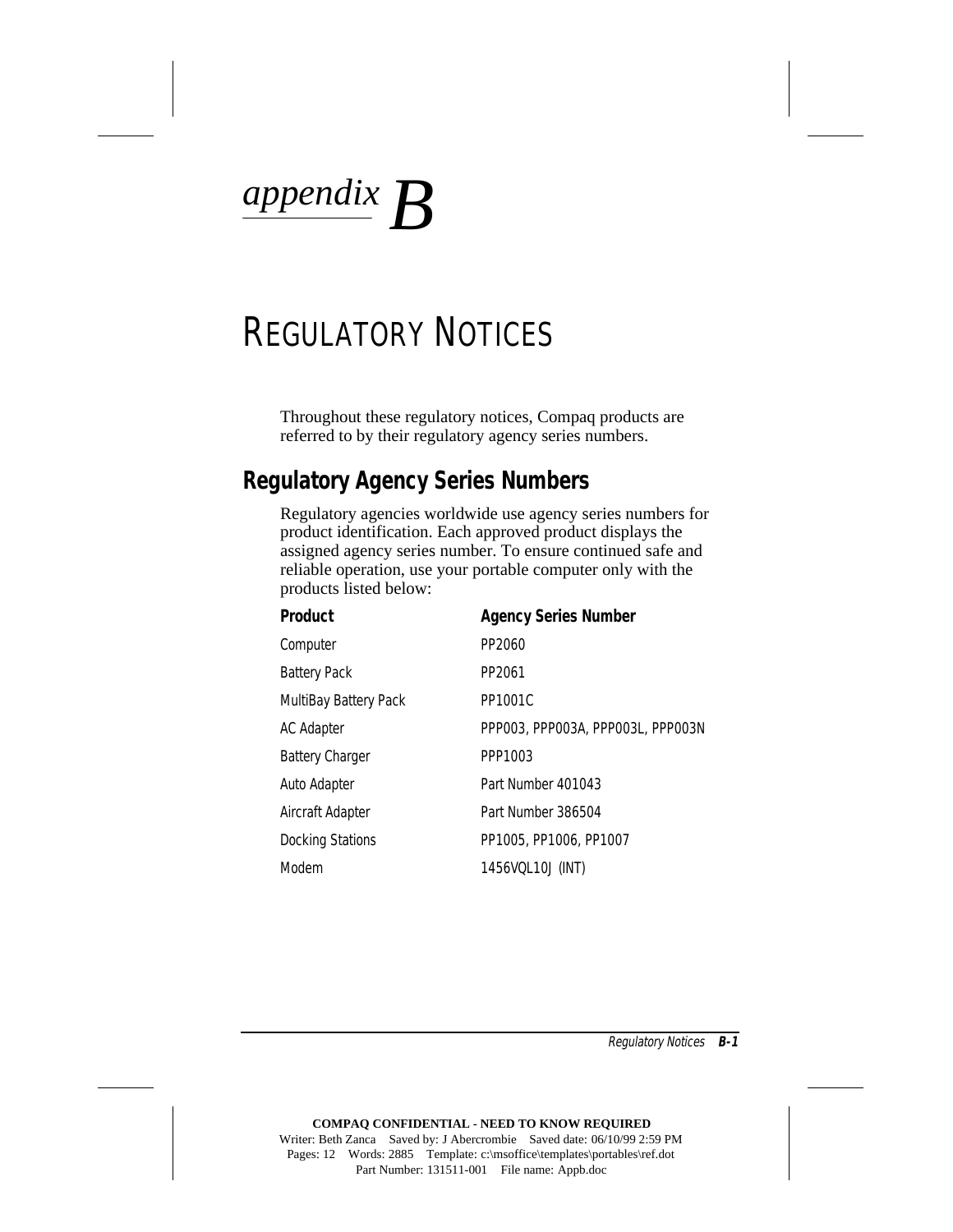### **Federal Communications Commission Notice**

This equipment has been tested and found to comply with the limits for a Class B digital device, pursuant to Part 15 of the FCC Rules. These limits are designed to provide reasonable protection against harmful interference in a residential installation. This equipment generates, uses, and can radiate radio frequency energy and, if not installed and used in accordance with the instructions, may cause harmful interference to radio communications. However, there is no guarantee that interference will not occur in a particular installation. If this equipment does cause harmful interference to radio or television reception, which can be determined by turning the equipment off and on, the user is encouraged to try to correct the interference by one or more of the following measures:

- Reorient or relocate the receiving antenna.
- Increase the separation between the equipment and receiver.
- Connect the equipment into an outlet on a circuit different from that to which the receiver is connected.
- Consult the dealer or an experienced radio or television technician for help.

#### **Modifications**

The FCC requires the user to be notified that any changes or modifications made to this device that are not expressly approved by Compaq Computer Corporation may void the user's authority to operate the equipment.

#### **Cables**

Connections to this device must be made with shielded cables with metallic RFI/EMI connector hoods to maintain compliance with FCC Rules and Regulations.

#### **Declaration of Conformity for Products Marked with the FCC Logo (United States only)**

This device complies with Part 15 of the FCC Rules. Operation is subject to the following two conditions: (1) this device may not cause harmful interference, and (2) this device must accept any interference received, including interference that may cause undesired operation.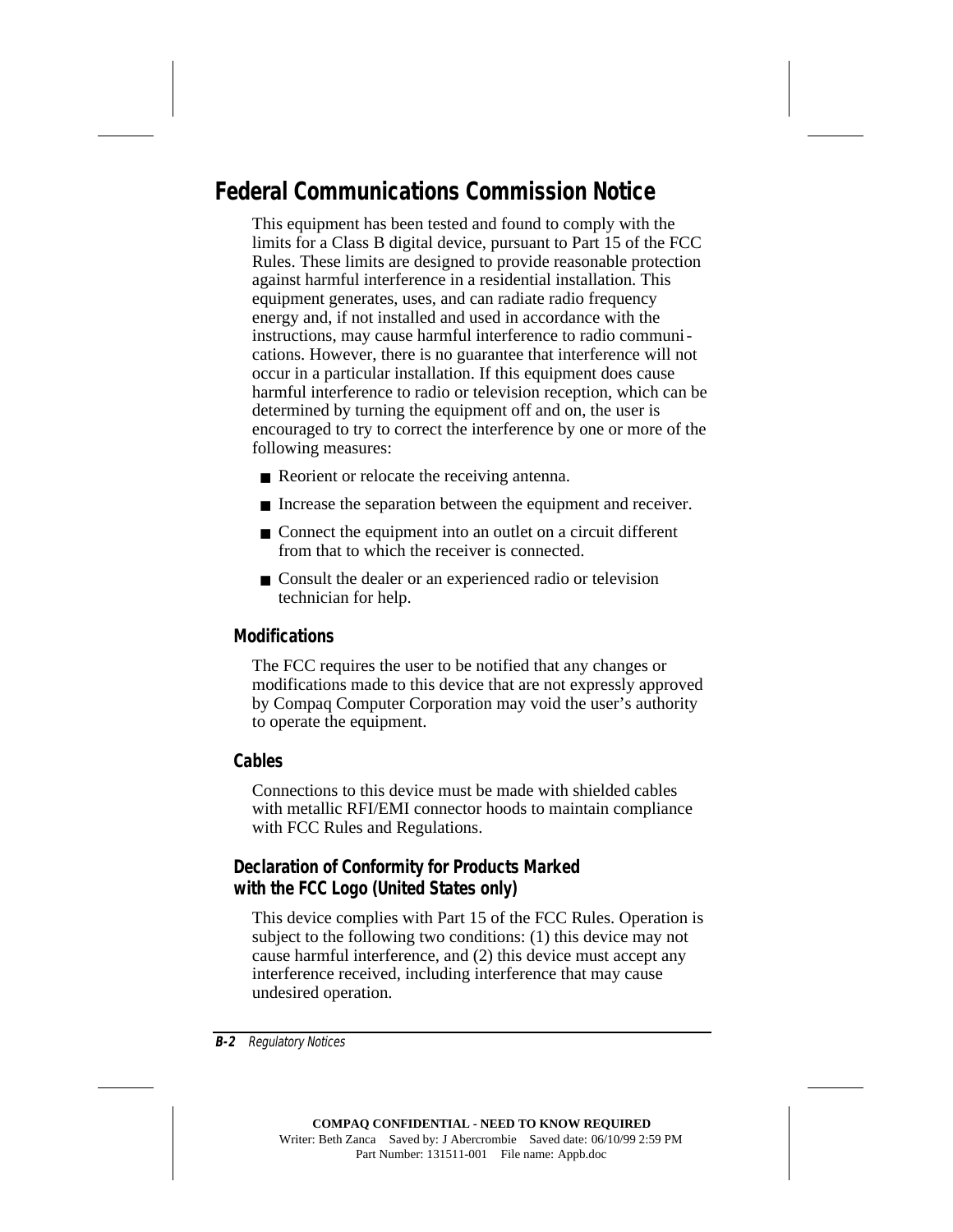For questions regarding this declaration, write

Compaq Computer Corporation P. O. Box 692000, Mail Stop 510101 Houston TX 77269-2000 or call 281-514-3333

To identify your product, refer to the part, series, or model number found on the product.

If you have questions about your product that are *not* related to this declaration, please write

Compaq Computer Corporation P. O. Box 692000, Mail Stop 530113 Houston TX 77269-2000

or call Compaq

Product Information Center 1-800-345-1518 Technical Support 1-800-OKCOMPAQ

(1-800-652-6672)

### **Canadian Notice**

This Class B digital apparatus meets all requirements of the Canadian Interference-Causing Equipment Regulations.

### **Avis Canadien**

Cet appareil numérique de la classe B respecte toutes les exigences du Règlement sur le matériel brouilleur du Canada.

### **European Notice**

Products with the CE Marking comply with both the EMC Directive (89/336/EEC) and the Low Voltage Directive (73/23/EEC) issued by the Commission of the European Community.

Compliance with these directives implies conformity to the following European Norms:

- EN55022 (CISPR 22)—Electromagnetic Interference
- EN50082-1 (IEC801-2, IEC801-3, IEC801-4)— Electromagnetic Immunity
- EN60950 (IEC950)—Product Safety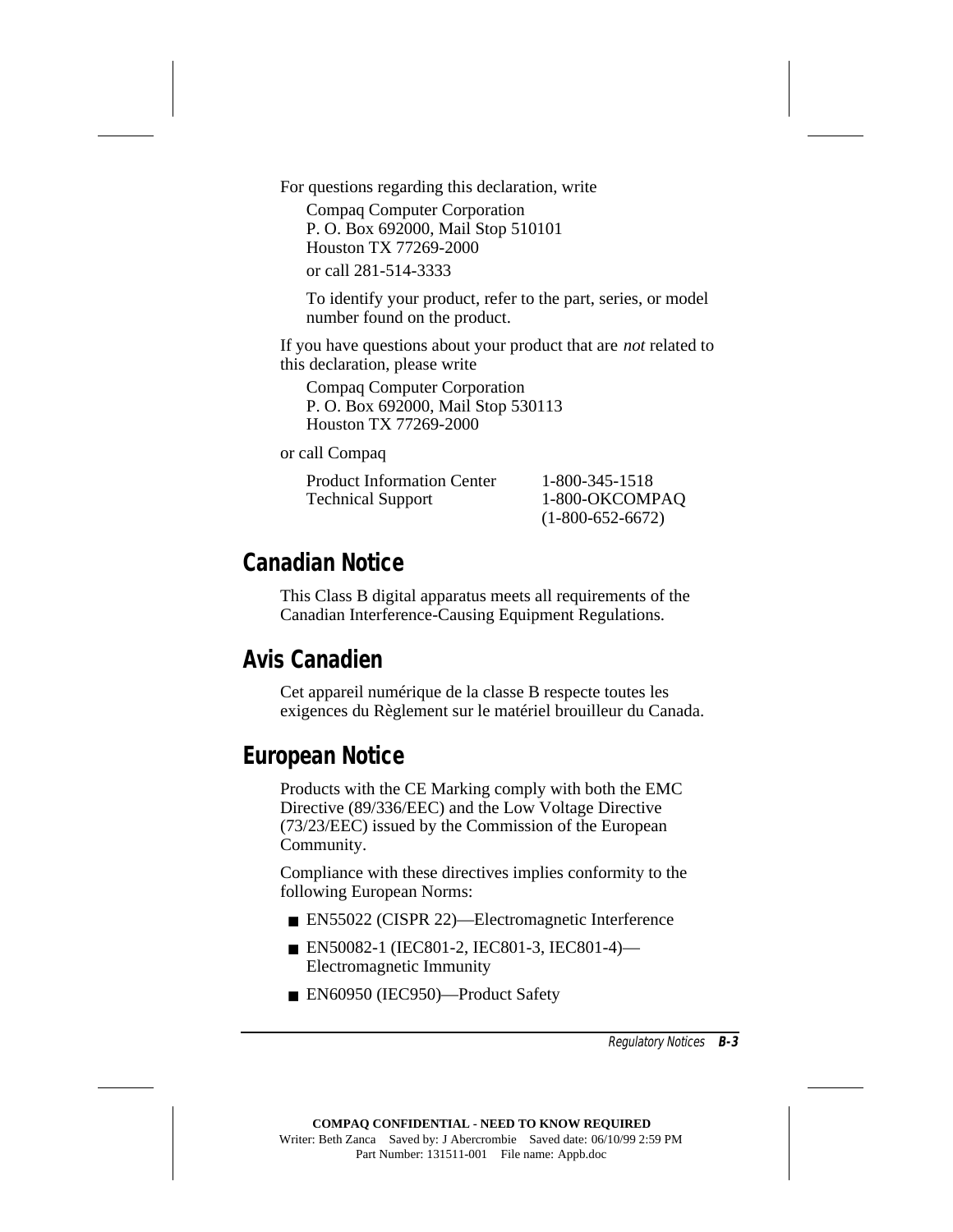### **Japanese Notice**

この装置は、情報処理装置等電波障害自主規制協議会 (VCCI) の基準 に基づくクラスB情報技術装置です。この装置は、家庭環境で使用すること を目的としていますが、この装置がラジオやテレビジョン受信機に近接して 使用されると、受信障害を引き起こすことがあります。 取扱説明書に従って正しい取り扱いをして下さい。

### **German Ergonomics Notice**

Compaq Series PP2060 laptop computers bearing the "GS" approval mark meet the requirements of ZH 1/618 (German Safety Regulations for Display Work Places in the Office Sector) when used in conjunction with docking bases, keyboards, and monitors that bear the "GS" approval mark. The Compaq Series PP2000 of laptop computers in a standalone mode are not intended for continuous use in an office environment.

### **Airline Travel Notice**

Use of electronic equipment aboard commercial aircraft is at the discretion of the airline.

### **Energy Star Compliance**

This computer is compliant with the U.S. Environmental Protection Agency (EPA) Energy Star Computers Program 2.0. The EPA Energy Star logo does not imply endorsement by the EPA. As an Energy Star Partner, Compaq Computer Corporation has determined the product meets the Energy Star guidelines for energy efficiency.

### **Battery Notice**

**! WARNING:** This computer contains a lithium ion battery pack. There is a risk of fire and chemical burn if the battery pack is handled improperly. Do not disassemble, crush, puncture, short external contacts, dispose in water or fire, or expose it to temperatures higher than 60°C (140°F). Replace only with the Compaq battery pack for this computer.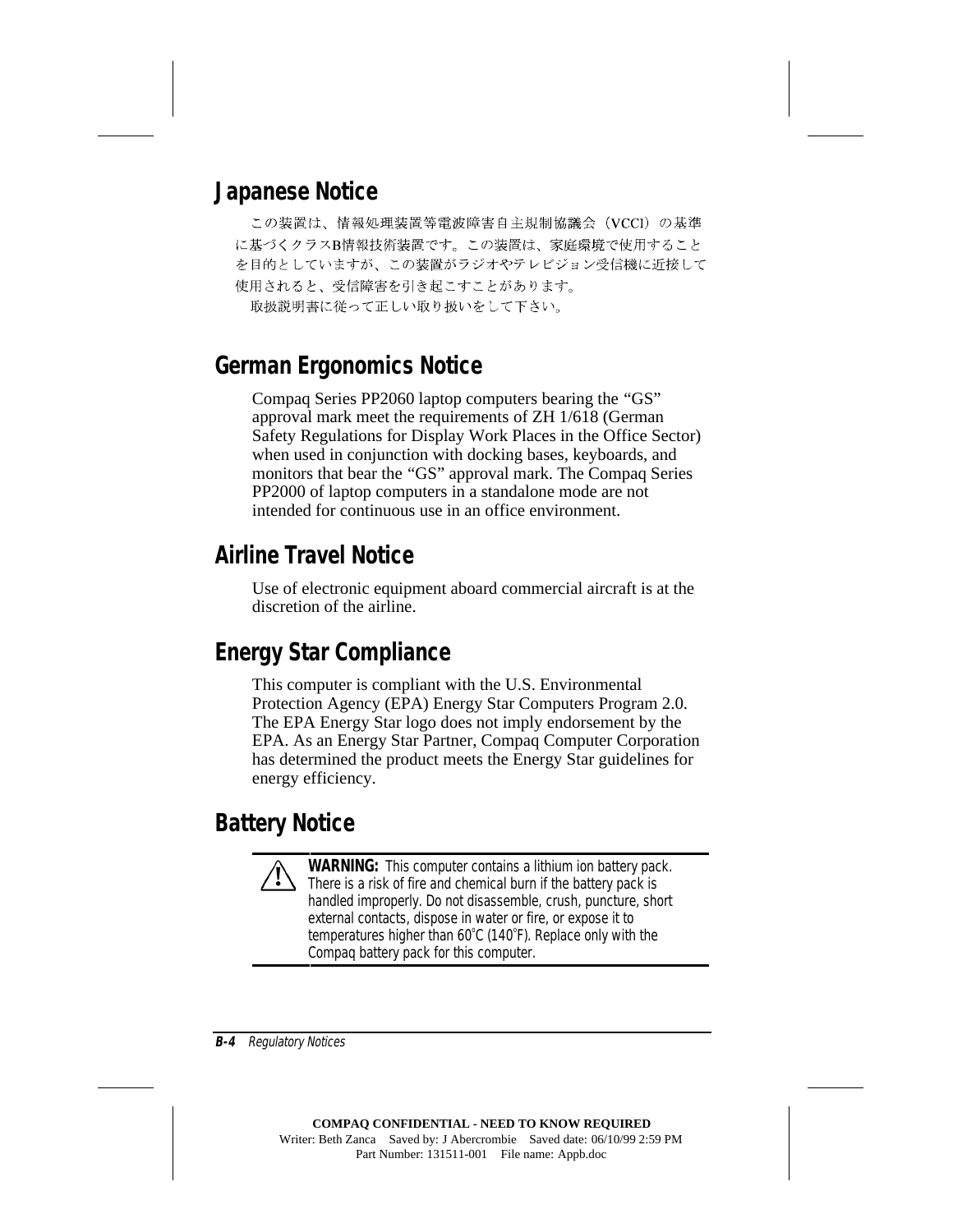

**! WARNING:** This computer contains an internal lithium battery– powered real-time clock circuit. There is a risk of explosion and injury if the battery is incorrectly replaced or improperly handled. Do not attempt to recharge, disassemble, immerse in water, or dispose of it in fire. Replacement should be done by a Compaq authorized service provider using the Compaq spare part for this computer.



In North America, dispose of nickel metal hydride or lithium ion batteries by taking advantage of the Compaq battery recycling program. You will be provided with a postage-paid battery pack mailer preaddressed to a reclamation facility where the metals are recycled. Call the telephone number listed for your location in Appendix A for more information.

In Europe, do not dispose of batteries with general household waste. Dispose of or recycle them by using the public collection system or returning them to Compaq, your authorized Compaq partners, or their agents.

### **Power Cords**

If you were not provided with a power cord for your computer or for an AC power accessory intended for use with your computer, you should purchase a power cord that is approved for use in your country.

The power cord must be rated for the product and for the voltage and current marked on the product's electrical ratings label. The voltage and current rating of the cord should be greater than the voltage and current rating marked on the product. In addition, the diameter of the wire must be a minimum of 0.75 mm<sup>2</sup>/18AWG. and the length of the cord must be between 5 feet (1.5 m) and  $6\frac{1}{2}$  feet (2 m). If you have questions about the type of power cord to use, contact your Compaq authorized service provider.

A power cord should be routed so that it is not likely to be walked on or pinched by items placed upon it or against it. Particular attention should be paid to the plug, electrical outlet, and the point where the cord exits from the product.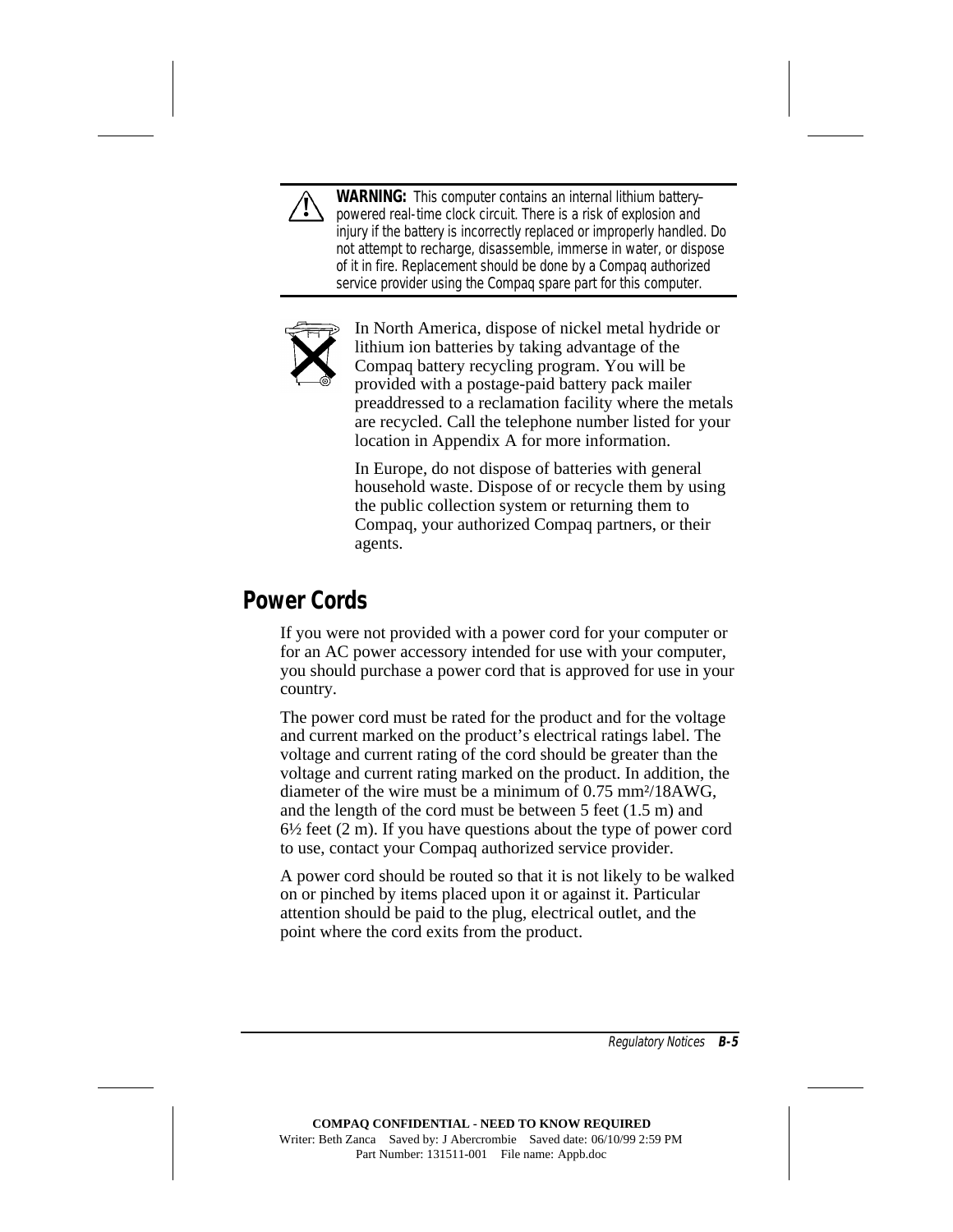### **Laser Safety**

All Compaq systems equipped with laser products comply with appropriate safety standards, including IEC 825. With specific regard to the laser, the equipment complies with laser product performance standards set by government agencies for Class 1 laser products. It does not emit hazardous light; the beam is totally enclosed during all modes of customer operation and maintenance.

#### **CDRH Regulations**

The Center for Devices and Radiological Health (CDRH) of the U.S. Food and Drug Administration implemented regulations for laser products on August 2, 1976. These regulations apply to laser products manufactured from August 1, 1976. Compliance is mandatory for products marketed in the United States.



**WARNING:** Use of controls or adjustments or performance of procedures other than those specified herein or in the laser product installation guide may result in hazardous radiation exposure.



This system is classified as a Class 1 laser product. This label appears on the laser product.

#### **Laser Information**

Wave Length:  $780 \pm 35$  nm Polarization: Circular Numerical Aperture:  $0.45 \pm 0.04$ 

Laser Type: Semiconductor GaAlAs Divergence Angle:  $53.5$  degrees  $\pm 1.5$  degrees Output Power: Less than  $0.2 \text{mW}$  or  $10,869 \text{ W} \cdot \text{m}^2 \text{sr}^1$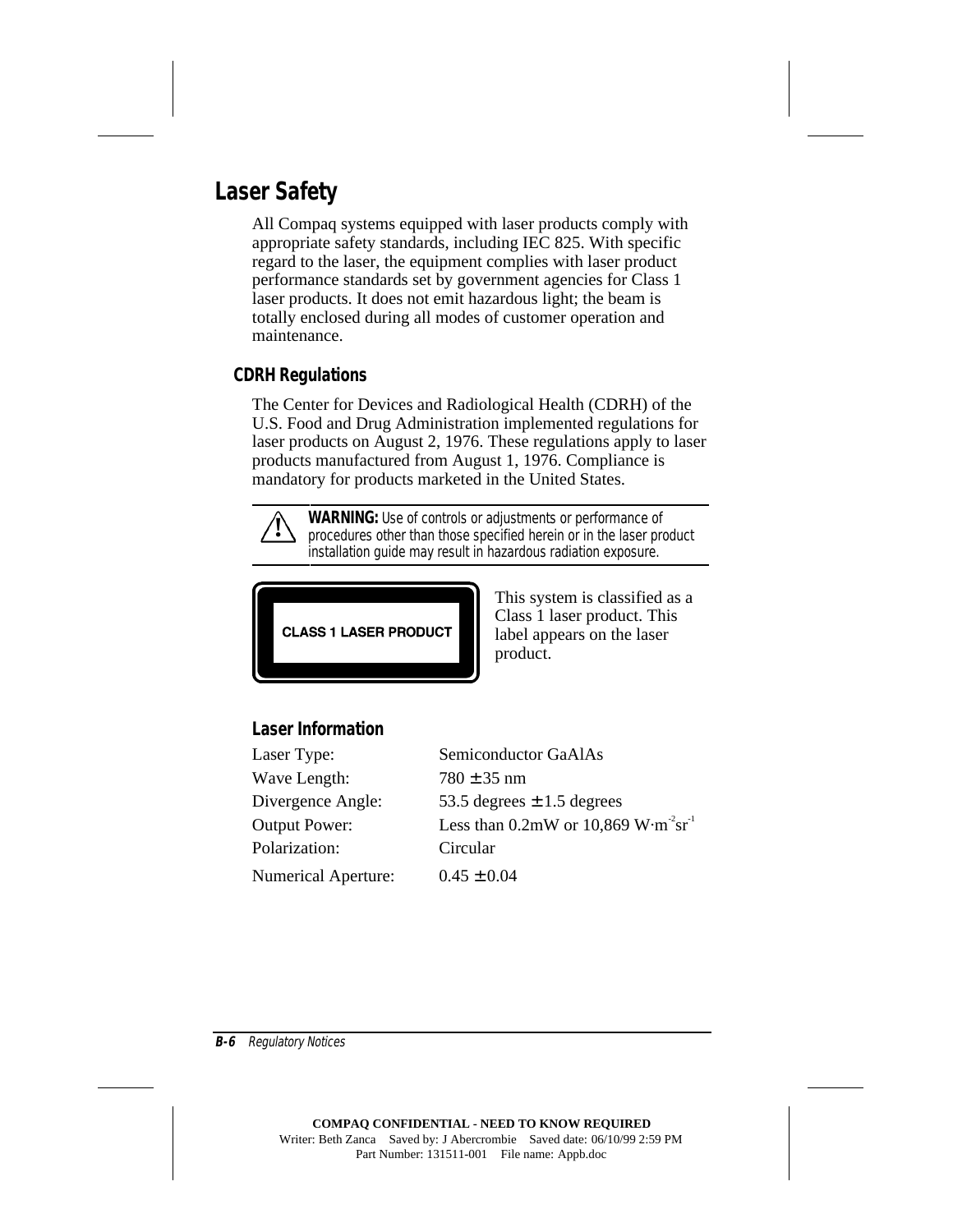Only authorized technicians trained by Compaq should attempt to repair this equipment. All troubleshooting and repair procedures are detailed to allow only subassembly/module level repair. Because of the complexity of the individual boards and subassemblies, no one should attempt to make repairs at the component level or to make modifications to any printed wiring board. Improper repairs can create a safety hazard.

### **Safety Precautions for Modems**

Always follow these basic safety precautions when using a modem or telephone that is *not* cordless.



**WARNING:** When using this device, basic safety precautions should always be followed to reduce the risk of fire, electric shock, and injury to persons, including the following:

- 1. Do not use this product near water, for example, near a bath tub, wash bowl, kitchen sink, or laundry tub, in a wet basement, or near a swimming pool.
- 2. Avoid using this product during an electrical storm. There may be a remote risk of electric shock from lightning.
- 3. Do not use this product to report a gas leak in the vicinity of the leak.
- 4. Always disconnect the modem cable before opening the equipment enclosure or touching an uninsulated modem cable, jack, or internal components.
- 5. If this product was not provided with a telephone line cord, use only No. 26 AWG or larger telecommunication line cord in order to reduce the risk of fire.

SAVE THESE INSTRUCTIONS.

### **U.S. Regulations Governing the Use of Modems**

This equipment complies with Part 68 of the FCC rules. Located on the bottom of the computer is a label that contains, among other information, the FCC Registration Number and Ringer Equivalence Number (REN) for this equipment. Upon request, you must provide this information to your telephone company.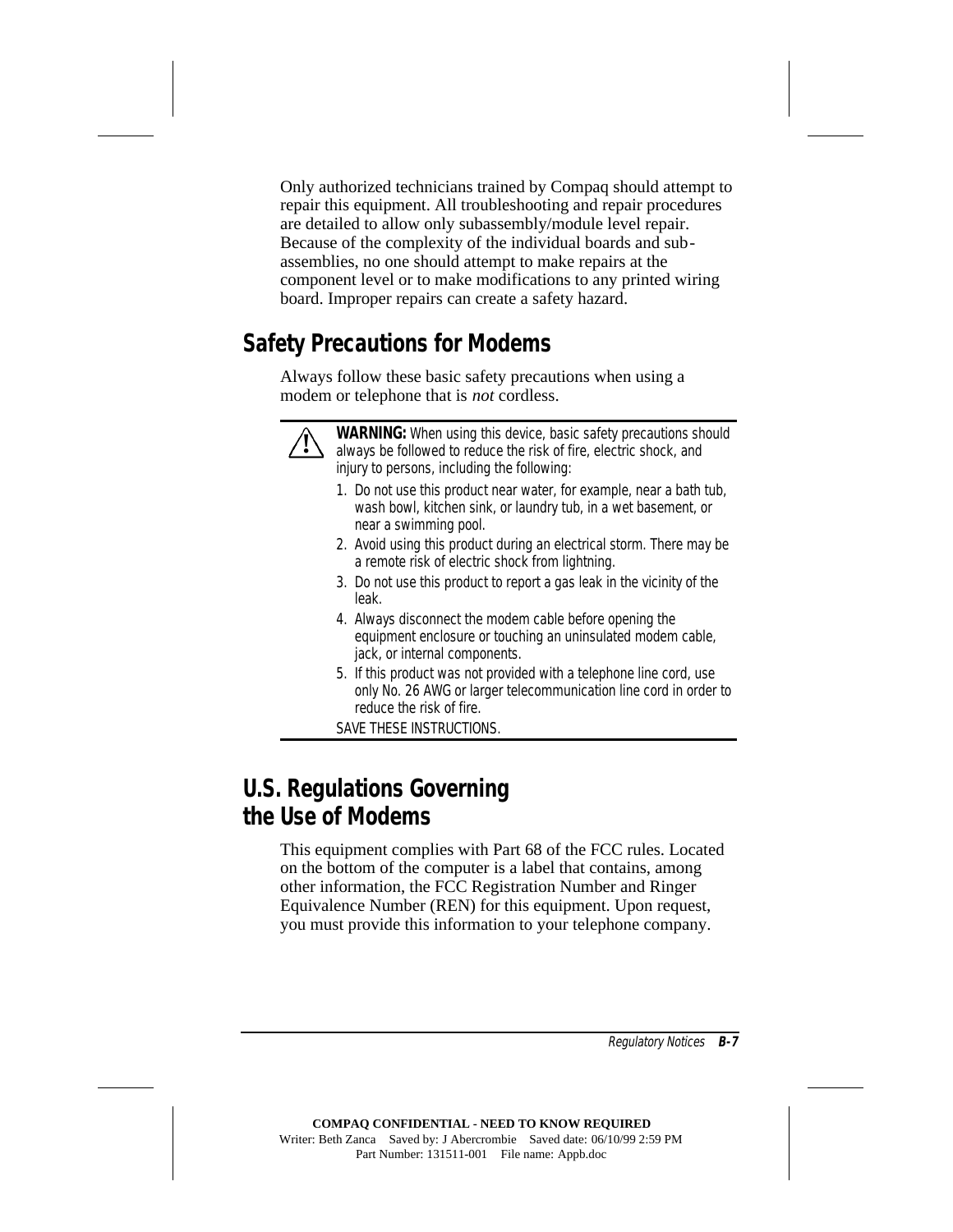The REN is useful to determine the quantity of devices you may connect to your telephone line and still have all of those devices ring when your telephone number is called. In most areas (but not all), the sum of the RENs of all devices connected to one line should not exceed five (5.0). To be certain of the number of devices you may connect to your telephone line, as determined by the REN, you should contact your local telephone company to determine the maximum REN for your calling area.

The REN for this device does not exceed 1.0.

If your telephone equipment causes harm to the telephone network, the telephone company may discontinue your service temporarily. If possible, they will notify you in advance. But, if advance notice is not practical, you will be notified as soon as possible. You will also be informed of your right to file a complaint with the FCC.

Your telephone company may make changes in its facilities, equipment, operations, or procedures that could affect the proper functioning of your equipment. If they do, you will be notified in advance to give you an opportunity to maintain uninterrupted telephone service.

An FCC-compliant, 6-position (RJ11C), modular plug telephone cable is provided with this equipment. This equipment is designed to be connected to the telephone network or premises wiring using a compatible 6-position modular jack which is FCC Part 68-compliant.

If you experience trouble with this telephone equipment, contact your local telephone company for information on obtaining service or repairs. The telephone company may ask that you disconnect this equipment from the network until the problem has been corrected or until you are sure that the equipment is not malfunctioning.

This equipment may not be used on coin service provided by the telephone company. Connection to party lines is subject to state tariffs.

For the Compaq Customer Support Center and your nearest Compaq Authorized reseller in North America, call 1-800-345-1518 or write:

Compaq Customer Support Center P.O. Box 692000 Houston, Texas 77269-2000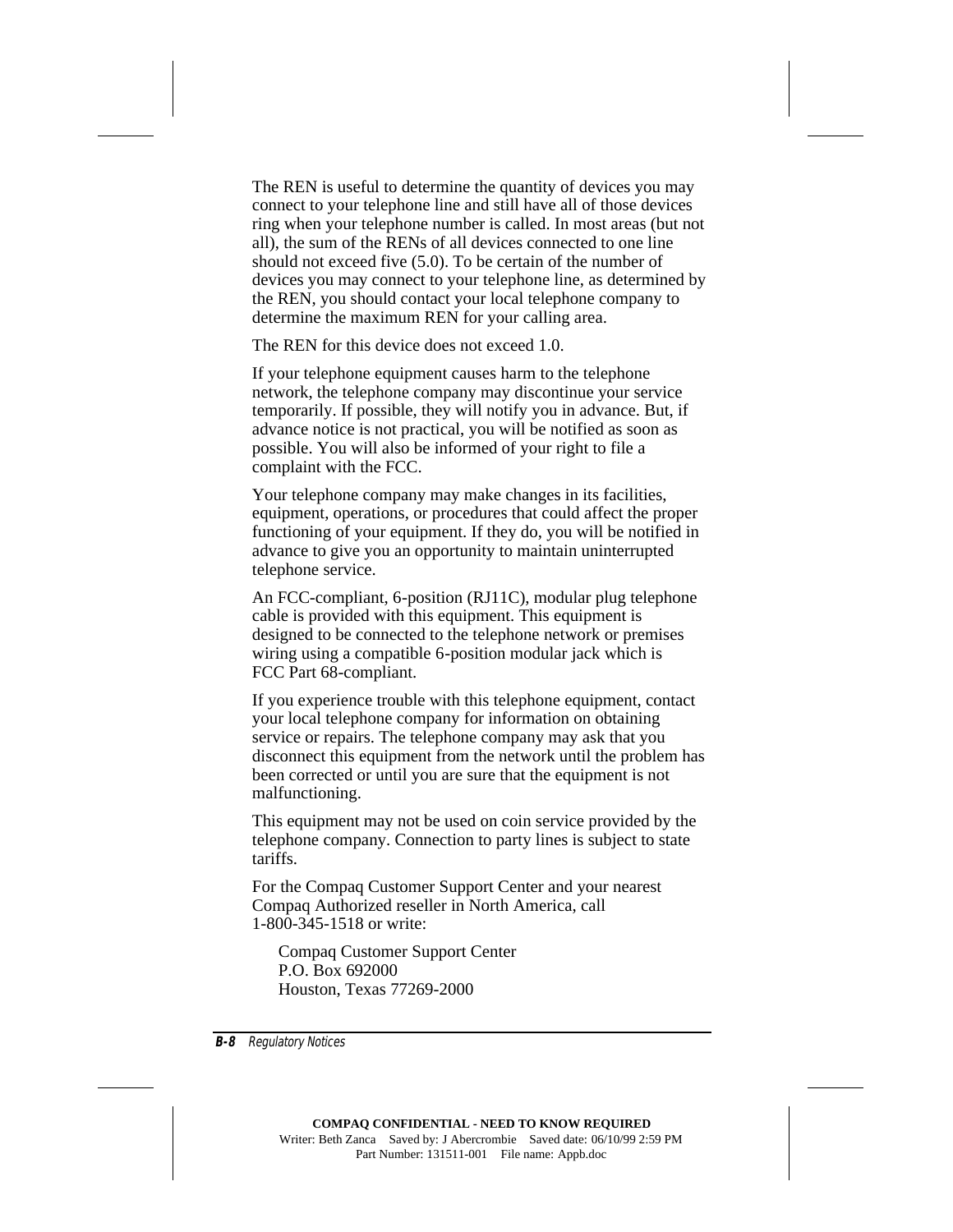### **Telephone Consumer Protection Act of 1991**

The Telephone Consumer Protection Act of 1991 makes it unlawful for any person to use a computer or other electronic device to send any message via a telephone facsimile machine unless such message clearly contains, in a margin at the top or bottom of each transmitted page, or on the first page of the transmission, the date and time it is sent and an identification of the business, or entity, or individual sending the message and the telephone number of the sending machine or such business, or entity, or individual.

### **Canadian Regulations Governing the Use of Modems**

The Industry Canada label identifies certified equipment. This certification means that the equipment meets certain telecommunications network protective, operational, and safety requirements. The Department does not guarantee the equipment will operate to the user's satisfaction.

Before installing the equipment, users should ensure that it is permissible to be connected to the facilities of the local telecommunications company. The equipment must also be installed using an acceptable method of connection. In some cases, the company's inside wiring associated with a single line individual service may be extended by means of a certified connector assembly (telephone extension cord). The customer should be aware that compliance with the above conditions may not prevent degradation of service in some situations.

An Industry Canada–compliant, 6-position (CA11A), modular plug telephone cable is provided with this equipment. This equipment is designed to be connected to the telephone network or premises wiring using a compatible 6-position modular jack which is FCC Part 68/Industry Canada–compliant.

Repairs to certified equipment should be made by an authorized Canadian maintenance facility designated by the supplier. Any repairs or alterations made by the user to this equipment, or equipment malfunctions, may give the telecommunications company cause to request the user to disconnect the equipment.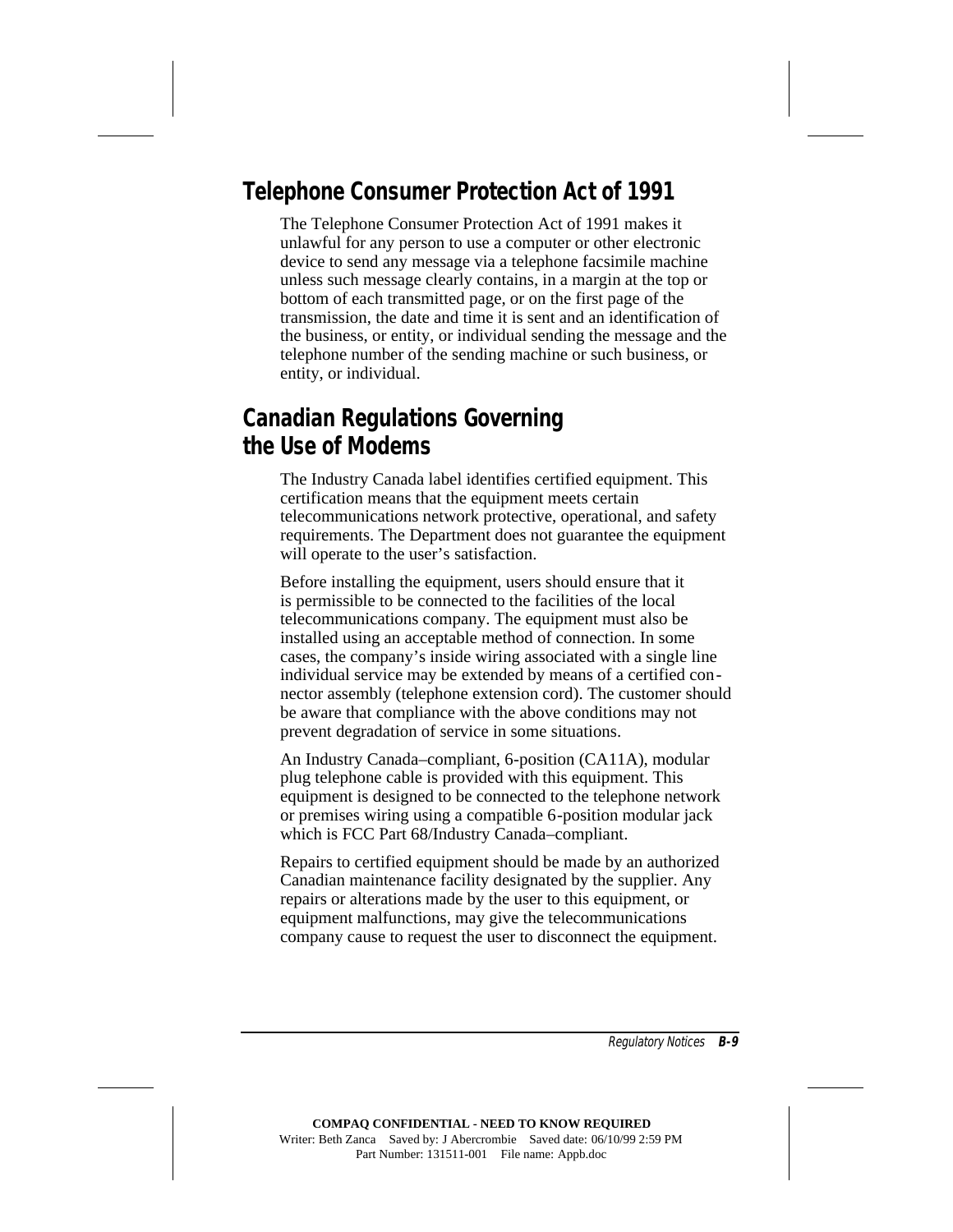Users should ensure for their own protection that the electrical ground connections of the power utility, telephone lines, and internal metallic water pipe system, if present, are connected together. This precaution may be particularly important in rural areas.



**CAUTION:** Users should not attempt to make such connections themselves, but should contact the appropriate electric inspection authority or an electrician.

The Ringer Equivalence Number (REN) assigned to each terminal device provides an indication of the maximum number of terminals allowed to be connected to a telephone interface. The termination on an interface may consist of any combination of devices, subject only to the requirement that the sum of the Ringer Equivalence Numbers of all the devices does not exceed **5.0**.

The Ringer Equivalence Number (REN) for this device does not exceed 1.0

For the location of the authorized Canadian maintenance facility nearest you, call 1-800-OKCOMPAQ or contact:

Compaq Canada, Inc. 45 Vogell Road Richmond Hill, Ontario L4B 3P6

### **New Zealand Modem Statements**

The grant of a Telepermit for any item of terminal equipment indicates only that Telecom has accepted that the item complies with minimum conditions for connection to its network. It indicates no endorsement of the product by Telecom, nor does it provide any sort of warranty. Above all, it provides no assurance that any item will work correctly in all respects with another item of Telepermitted equipment of a different make or model, nor does it imply that any product is compatible with all of Telecom's network services.

This equipment is not capable, under all operating conditions, of correct operation at the higher speeds for which it is designed. Telecom will accept no responsibility should difficulties arise in such circumstances.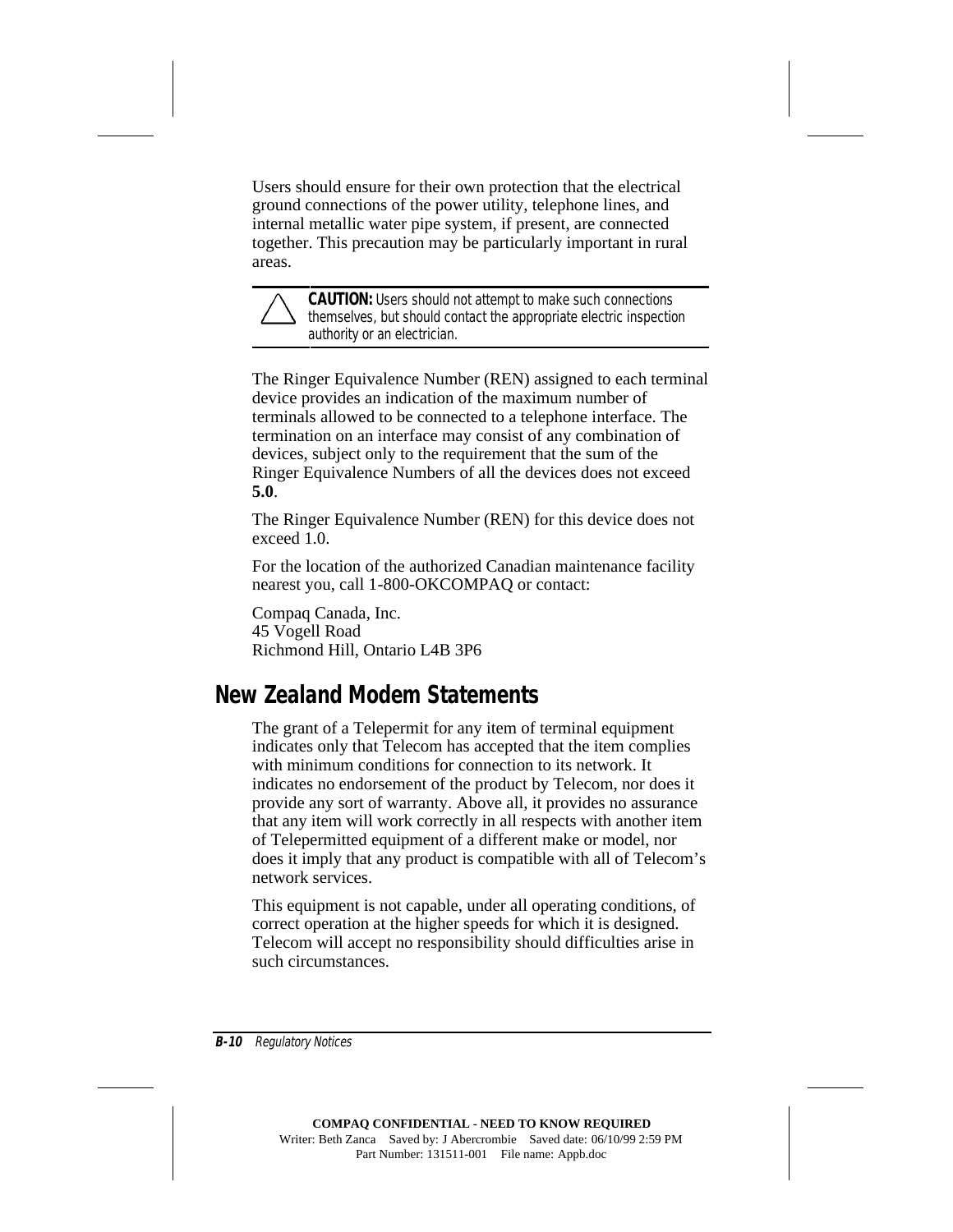This device is equipped with pulse dialing, while the Telecom standard is DTMF tone dialing. There is no guarantee that Telecom lines will always continue to support pulse dialing.

Use of pulse dialing, when this equipment is connected to the same line as other equipment, may give rise to bell tinkle or noise and may also cause a false answer condition. Should such problems occur, the user should not contact the Telecom Faults Service.

Some parameters required for compliance with Telecom's Telepermit requirements are dependent on the equipment (PC) associated with this device. The associated equipment shall be set to operate within the following limits for compliance with Telecom's Specifications:

- a) There shall be no more than 10 call attempts to the same number within any 30-minute period for any single manual call initiation, and
- b) The equipment shall go on-hook for a period of not less than 30 seconds between the end of one attempt and the beginning of the next attempt.

Where automatic calls are made to different numbers, the equipment shall go on-hook for a period of not less than 5 seconds between the end of one attempt and the beginning of the attempt.

The equipment shall be set to ensure that calls are answered between 3 and 30 seconds of receipt of ringing (S0 set between 2 and 10). This ensures:

- a) A person calling your modem will hear a short burst of ringing before the modem answers. This confirms that the call has been successfully switched through the network.
- b) Caller identification (which occurs between the first and second ring cadences) is not destroyed.

This equipment does not fully meet Telecom's impedance requirements. Performance limitations may occur when used in conjunction with some parts of the network. Telecom will accept no responsibility should difficulties arise in such circumstances.

This equipment should not be used under any circumstances which may constitute a nuisance to other Telecom customers.

This equipment shall not be set to make automatic calls to the Telecom '111' Emergency Service.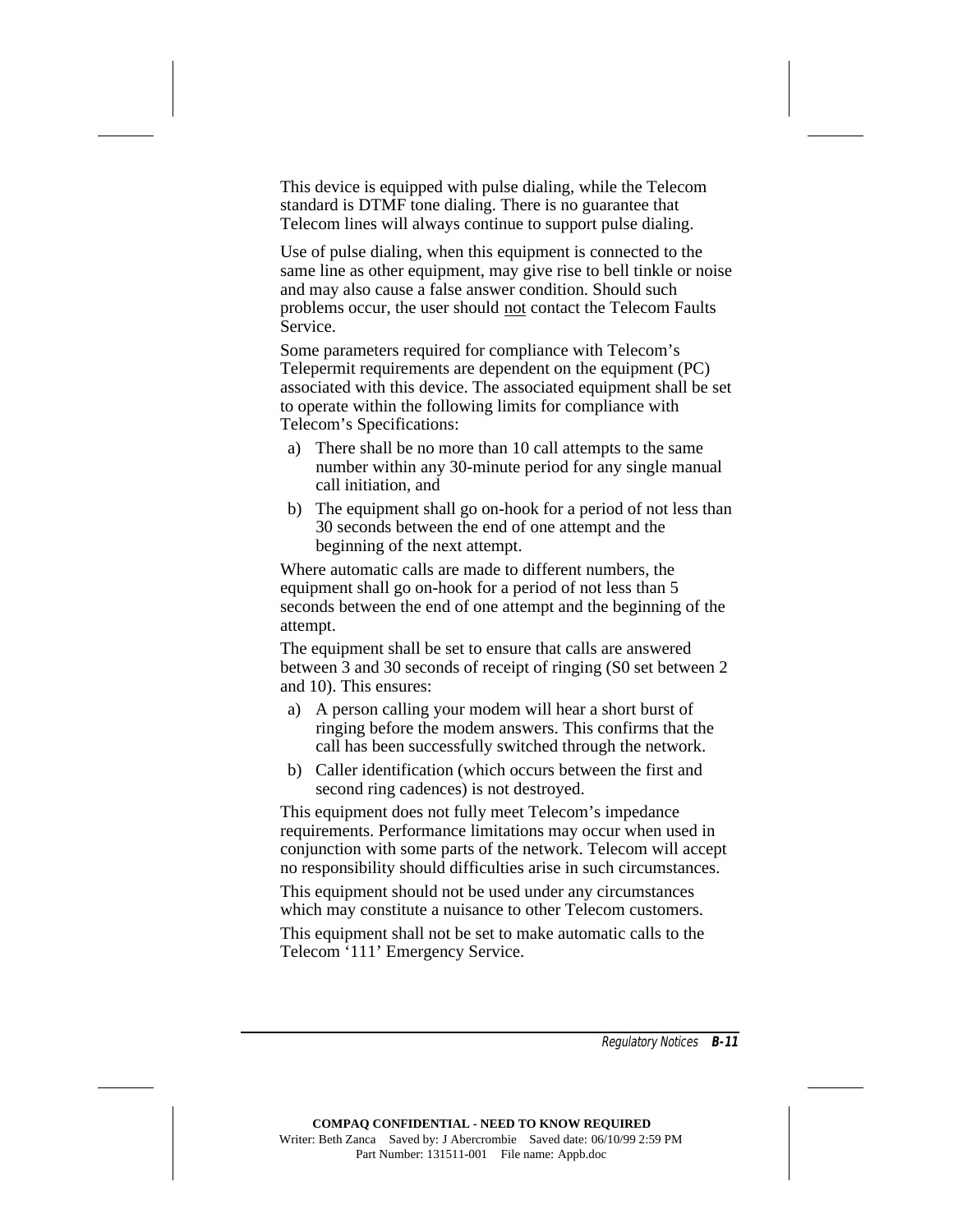### **Macrovision Corporation Notice**

This product incorporates copyright protection technology that is protected by method claims of certain U.S. patents and other intellectual property rights owned by Macrovision Corporation and other rights owners. Use of this copyright protection technology must be authorized by Macrovision Corporation and is intended for home and other limited viewing uses only unless otherwise authorized by Macrovision Corporation. Reverse engineering or disassembly is prohibited.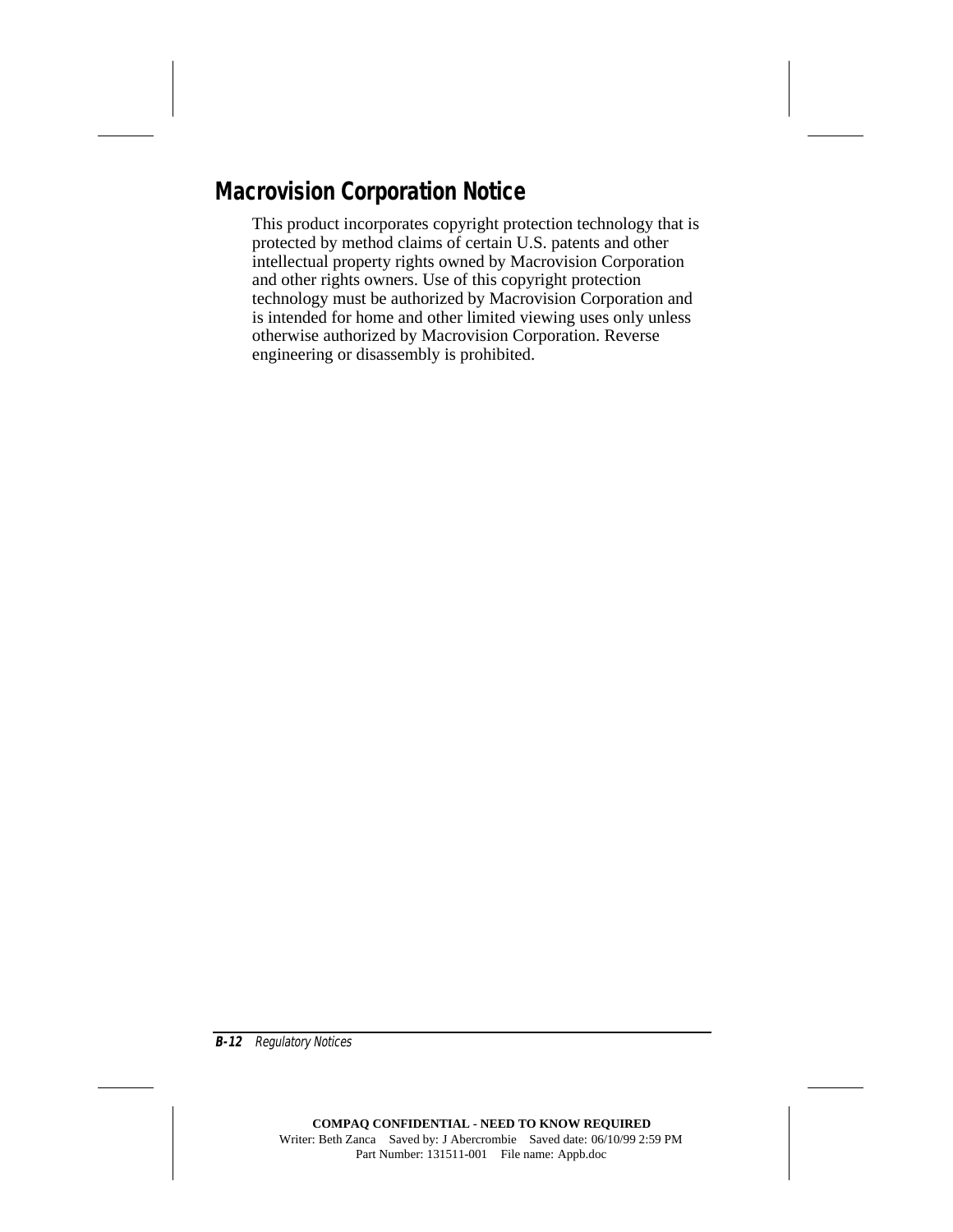*appendix C*

# ELECTROSTATIC DISCHARGE

A discharge of static electricity from fingers or other electrostatic conductors may damage electronic components. Before handling electrostatic-sensitive components, discharge static electricity by one of the methods described in this appendix.

### **Preventing Electrostatic Discharge**

#### **When Handling Removable Drives**

To prevent electrostatic damage to removable drives, observe these precautions:

- Before handling a removable drive, discharge static electricity by touching the unpainted metal surface or lug nuts on the connectors on the back of the computer.
- Avoid touching connector pins on the computer and on the removable drive.
- Keep a removable drive in its carrying case until you are ready to insert it into a drive bay.

#### **When Installing Internal Components**

To prevent electrostatic damage when installing internal components, observe these precautions:

- Keep components in their electrostatic-safe containers until you are ready to install them.
- Have everything needed for the installation within reach so that you do not have to leave the area after beginning installation.
- Use nonmagnetic tools.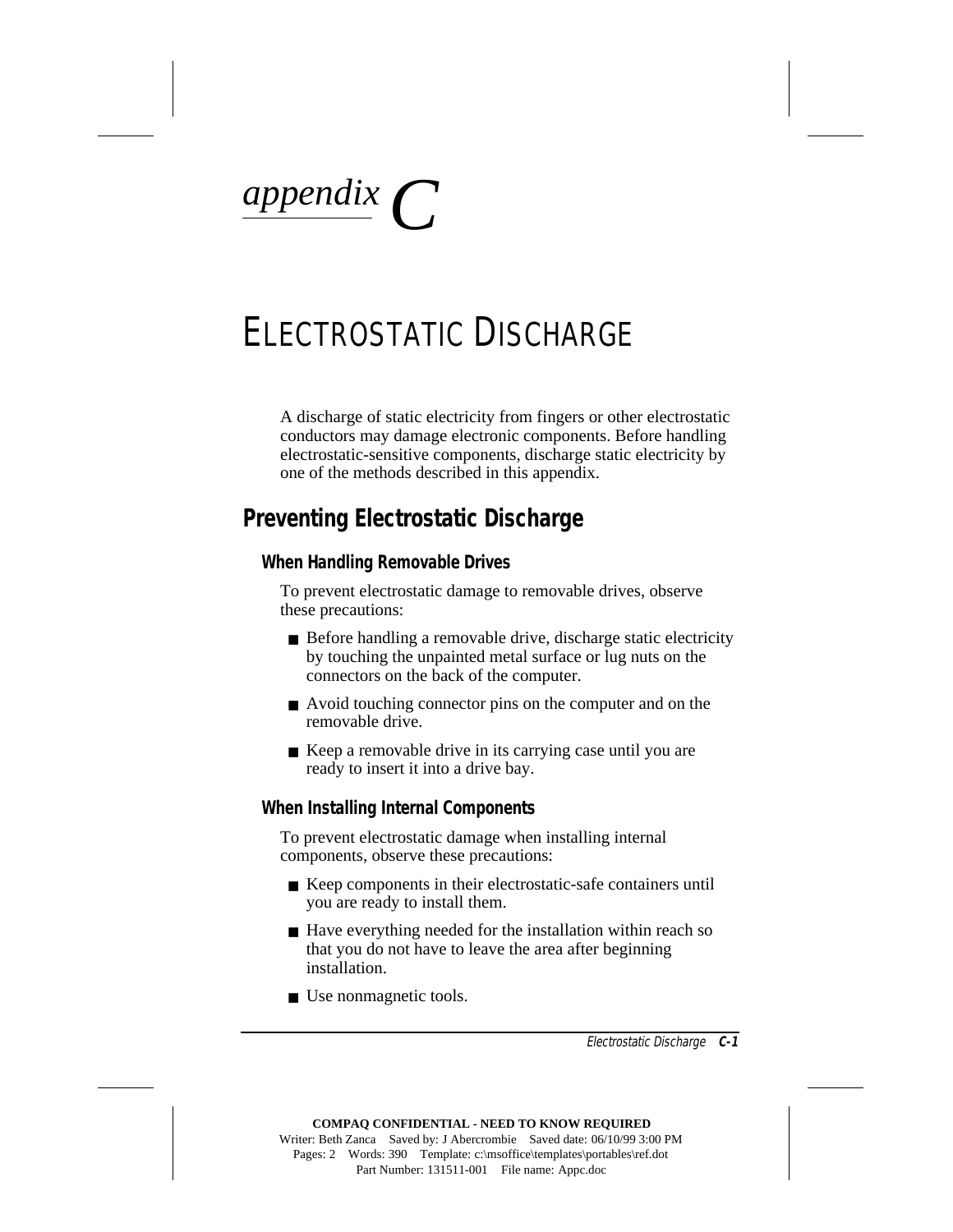- Before touching an electronic component, discharge static electricity by one of the grounding methods described later in this appendix. If you must leave the area during installation, remember to reground yourself before resuming installation.
- Avoid touching pins, leads, and circuitry. Handle electronic components as little as possible.
- If you remove a component, place it in an electrostatic-safe container.

### **Grounding Methods**

There are several methods for grounding. Use one or more of the following grounding methods when installing components in the computer or expansion base.

- Touch the unpainted metal surface or lug nuts on the connectors on the back of the computer or expansion base. Avoid touching connector pins. If installation instructions direct you to unplug the computer or expansion base, unplug it after being properly grounded and before removing the cover.
- Touch an exterior unpainted metal surface of equipment that is connected to an electrical outlet by a grounding plug.
- Use a wrist strap connected by a ground cord to the computer chassis. Wrist straps are flexible grounding straps with a minimum of 1 megohm  $\pm$  10 percent resistance in the ground cords. To provide proper ground, wear the strap snug against the skin.

**NOTE:** If you need more information about static electricity or assistance with product installation, contact your Compaq authorized dealer, reseller, or service provider.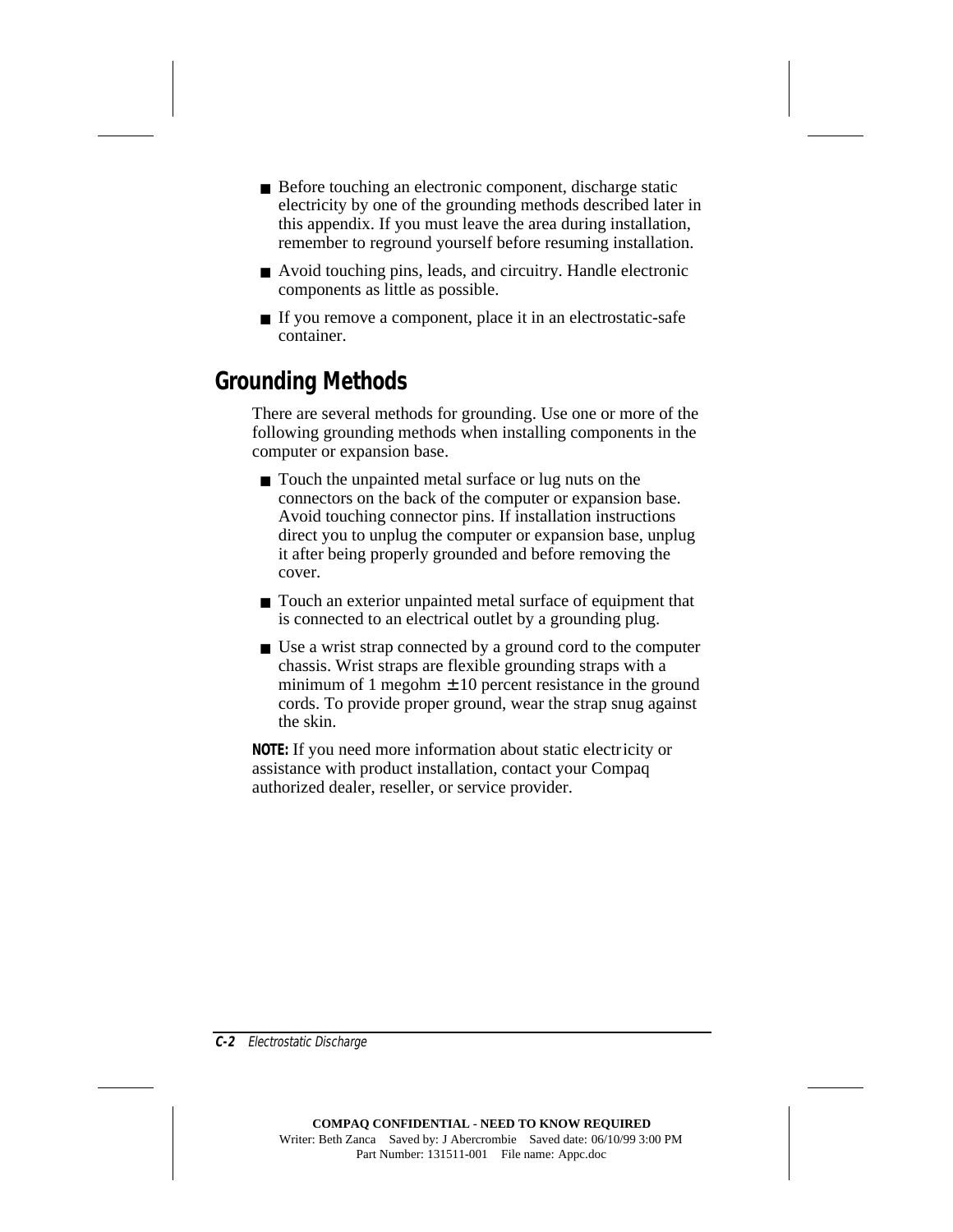*appendix D*

# **SPECIFICATIONS**

| <b>Temperature</b>                          |                                |                         |
|---------------------------------------------|--------------------------------|-------------------------|
| Operating                                   | 50 to 95°F                     | 10 to $35^{\circ}$ C    |
| Nonoperating                                | -4 to 140 $\mathrm{^{\circ}F}$ | $-20$ to $60^{\circ}$ C |
| <b>Relative Humidity</b><br>(noncondensing) |                                |                         |
| Operating                                   | 10 to 90%                      | 10 to 90%               |
| Nonoperating                                | 5 to 90%                       | 5 to 90%                |
| $(t_w = 38.7^{\circ}C \text{ max})$         |                                |                         |
| <b>Altitude</b>                             |                                |                         |
| Operating                                   | 0 to 10,000 ft                 | $0$ to 3.05 km          |
| Nonoperating                                | 0 to 30,000 ft                 | 0 to 9.14 km            |

**NOTE:** Applicable product safety standards specify thermal limits for plastic surfaces. This computer operates well within this range of temperatures.

| <b>Electrical Ratings for AC Adapter</b> |                     |  |
|------------------------------------------|---------------------|--|
| <b>Rated Voltage</b>                     | 100-120/220-240 VAC |  |
| <b>Rated Frequency</b>                   | 50-60 Hz            |  |
| Rated Input                              | [4/2 A]             |  |

**NOTE:** This product is designed for IT power systems in Norway with phase-to-phase voltage not exceeding 240 Vrms.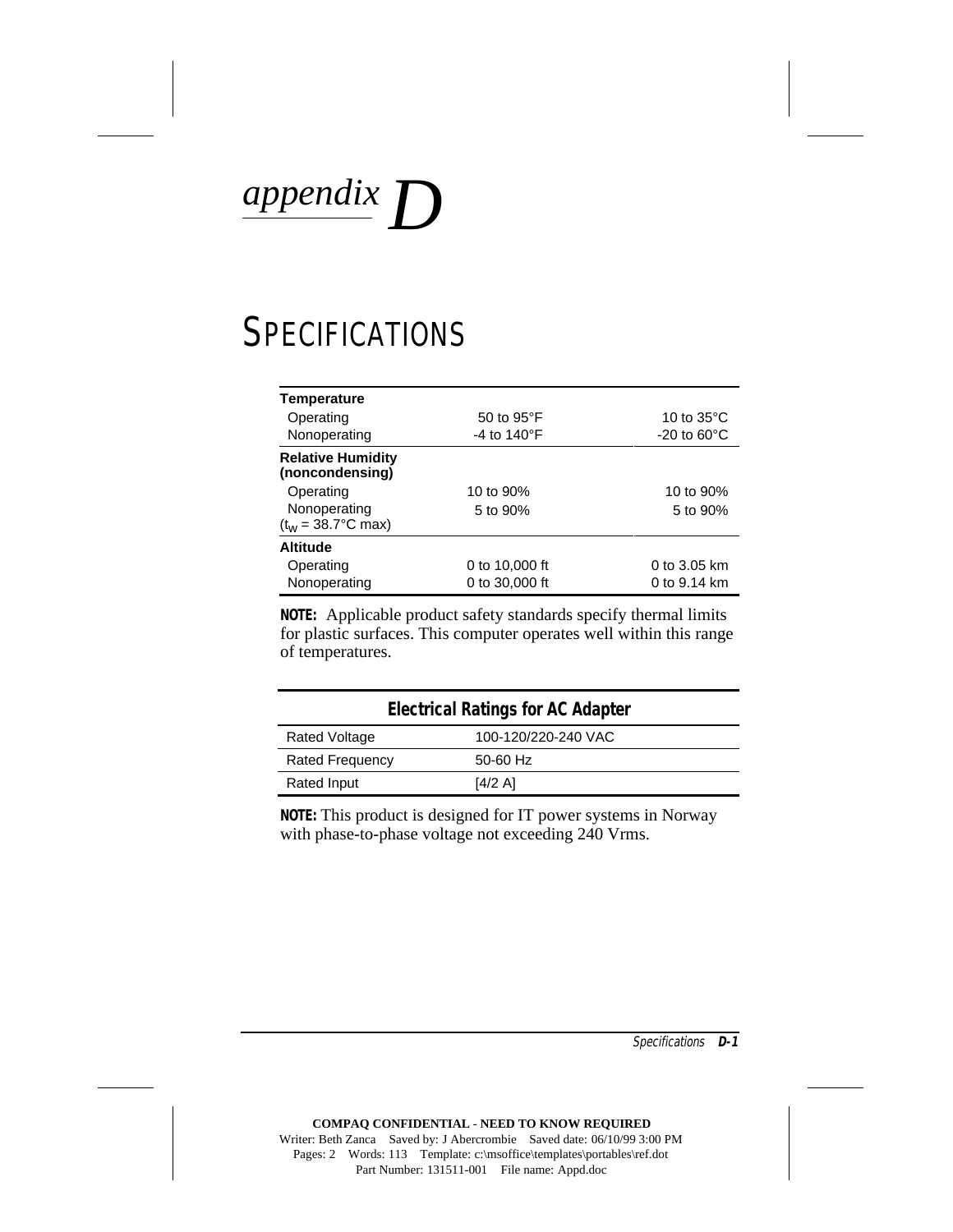# INDEX

# A

AC Adapter, 1-3 Aircraft Power Adapter (optional) as power source, 5-1, 5-6 connecting, 5-6 airport security devices, 12-5 alerts system. *See* Intelligent Manageability, Fault Management APM battery pack (Windows 98), 5-8 applications. *See* software Armada Reference Guide, 1-1 *Armada Reference Guide,* online, 1-1 AT Commands, 7-3 audio controlling volume, 10-3 identifying components, 10-1 problems. *See* troubleshooting using internal and external microphones, 10-2 using internal and external speakers/headphones, 10-3 Audio components Internal microphone, 10-2 Microphone jack, 10-2 Speaker ports, 10-1 Stereo speaker, 10-1 Volume button, 10-2 Audio Volume Control, 2-2 auto insert notification, 5-16 Automobile Power Adapter/Charger (optional) as power source, 5-1, 5-7 connecting, 5-6

## $\mathsf B$

backup *QuickRestore CD-ROM*s, 12-4 system configuration, 15-3 traveling with, 12-5 Battery bay, 2-3, 4-1 battery bay location number, 5-10, 5-11 battery bay locations, 4-1 battery charge level lights, 5-8

Battery Charger (optional), 5-7 battery conservation level in Windows 95, 3-8, 5-13, 5-17 in Windows NT 4.0, 3-8, 5-18 Battery light, 2-2, 5-4, 5-7 battery meter, 5-8 battery packs APM (Windows 98), 5-8 calibrating, 5-1, 5-10 charge displays, 3-8, 3-9, 5-8, 5-10 charging, 4-2, 5-1, 5-10 displaying locations of, 3-9 Dualbay, 4-1 inserting into battery bay, 4-4 learning about, 4-1 location numbers of, 5-10, 5-11 maximizing life, 4-5 MultiBay, 4-1 problems with. *See* troubleshooting recharge time, 4-1 recycling, 4-6 removing before shipping or traveling with computer, 12-4 removing from battery bay, 4-3 replacing with weight saver, 1-3 self-discharge rate, 4-5 storing, 4-5, 5-3 using new, 4-2 Battery release latch, 2-7 Battery Status tab displaying with hotkeys, 3-8, 3-9 preserving accuracy of, 5-8 beeps turning on or off, 4-7 with blinking battery light, 4-6 with blinking power/suspend light, 4-7 bidirectional parallel port mode, 15-5 BIOS (Basic Input/Output System), 3-10, 12-2 boot sequencing. *See* utilities button EasyPoint IV pointing stick left, right, and scroll, 3-4 suspend, 5-3 touchpad, left and right, 3-2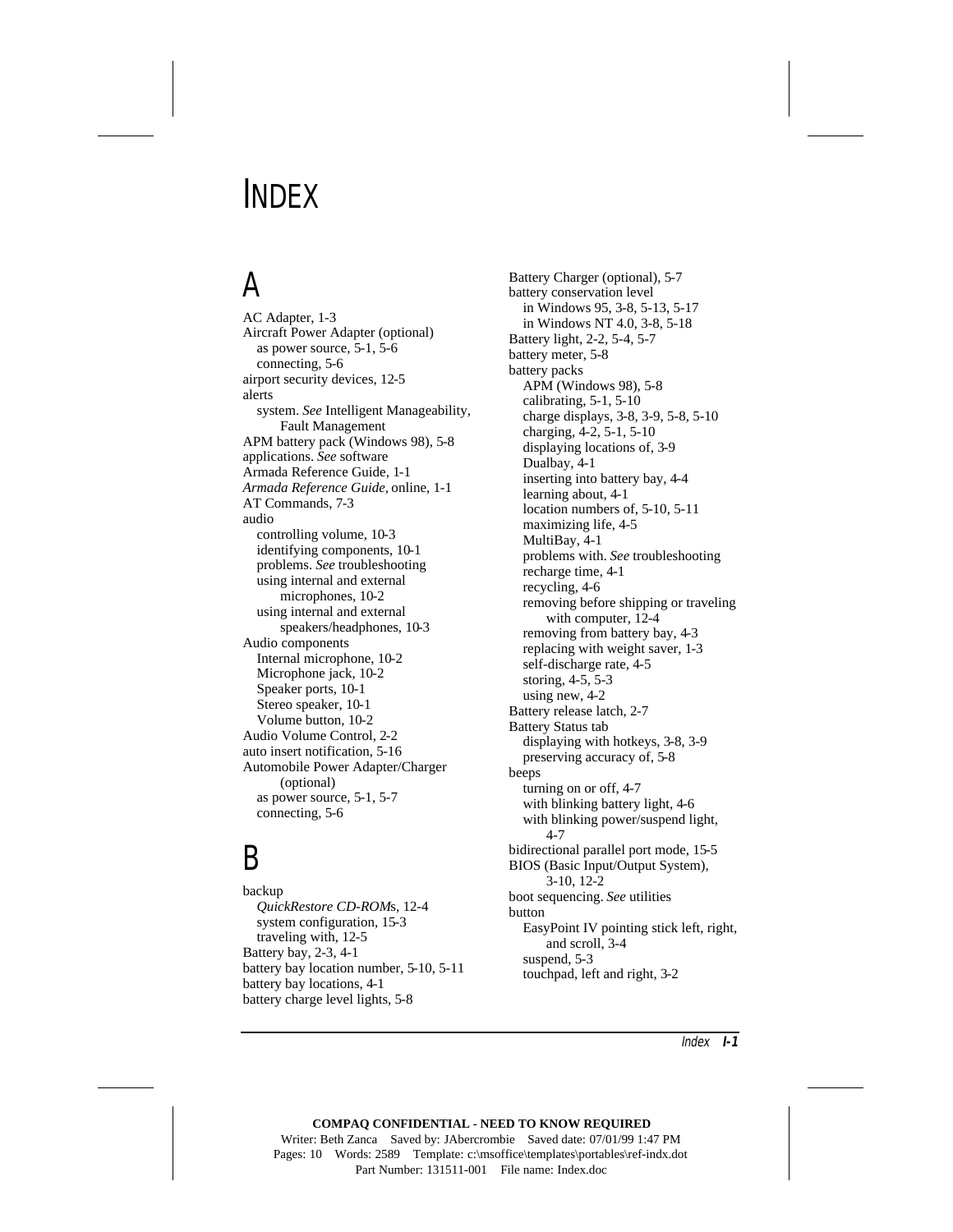## $\mathcal{C}$

cable modem, 1-3 on AC Adapter, 1-3 cable lock, 13-2 calibration of battery packs preserving accuracy of, 5-8 running a calibration, 5-11 selecting a power source, 5-1 stopping a calibration, 5-10, 5-12 when to calibrate, 5-10 Caps Lock Light Indicator, 2-8 caution battery pack calibration, 5-11 battery pack storage, 4-5 cleaning computer, 12-4 display, 12-4 software, installing system, 12-3 CD-ROM drive auto insert notification, 5-16 inserting compact disc into, 6-9 manually ejecting compact disc, 6-10 problems, 16-7 removing compact disc from, 6-9 Compaq online resources, 1-1 Compaq Diagnostics, A-1 Compaq Diagnostics for Windows, 15-1, 15-6 Compaq Information Center, 1-1 Compaq Internet site, 1-1, 7-3, 12-2 Info Messenger, 12-1 system software updates, 12-3 Compaq Internet Web site, 7-5 Compaq Support, A-1 Compaq Support Software CD, 12-1 components bottom, 2-7 front, 2-1 left side, 2-3 rear, 2-6 right side, 2-4 computer serial number, A-1

Computer Setup accessing navigation instructions, 15-2 changing language, 15-2 exiting, 15-3 keypad, enabling/disabling embedded numeric, 3-12 ROM version number, displaying, 12-2 tasks on Advanced menu, 15-5 tasks on File menu, 15-3 tasks on Security menu, 15-4 when to use, 15-1 configuration utilities, 15-1 connector external monitor, 3-8 convenience base (optional) as power source, 5-1, 5-6, 5-7, 5-11 battery pack location numbers, 5-10, 5-11 calibrating battery packs while docked in, 5-11 charging batteries in, 3-9, 5-8, 5-10 installing software while docked in, 5-1, 12-3 conventions used in guide, xiii country-specific modem adapter, 1-3, 7-3 critical low-battery condition, 5-5, 5-6

## D

damage, preventing from electrostatic discharge, C-1 internal components, C-1 removable drives, C-1 default settings, restoring, 15-3 device bays configurations, 6-1 device drivers updating, 12-2 diagnostic utilities, 15-1 diskette using to save or restore system configuration, 15-3 Diskette drive light indicator, 2-8 display expanding or centering image on, with hotkeys, 3-8, 3-10 MultiMonitor (Windows 98), 3-8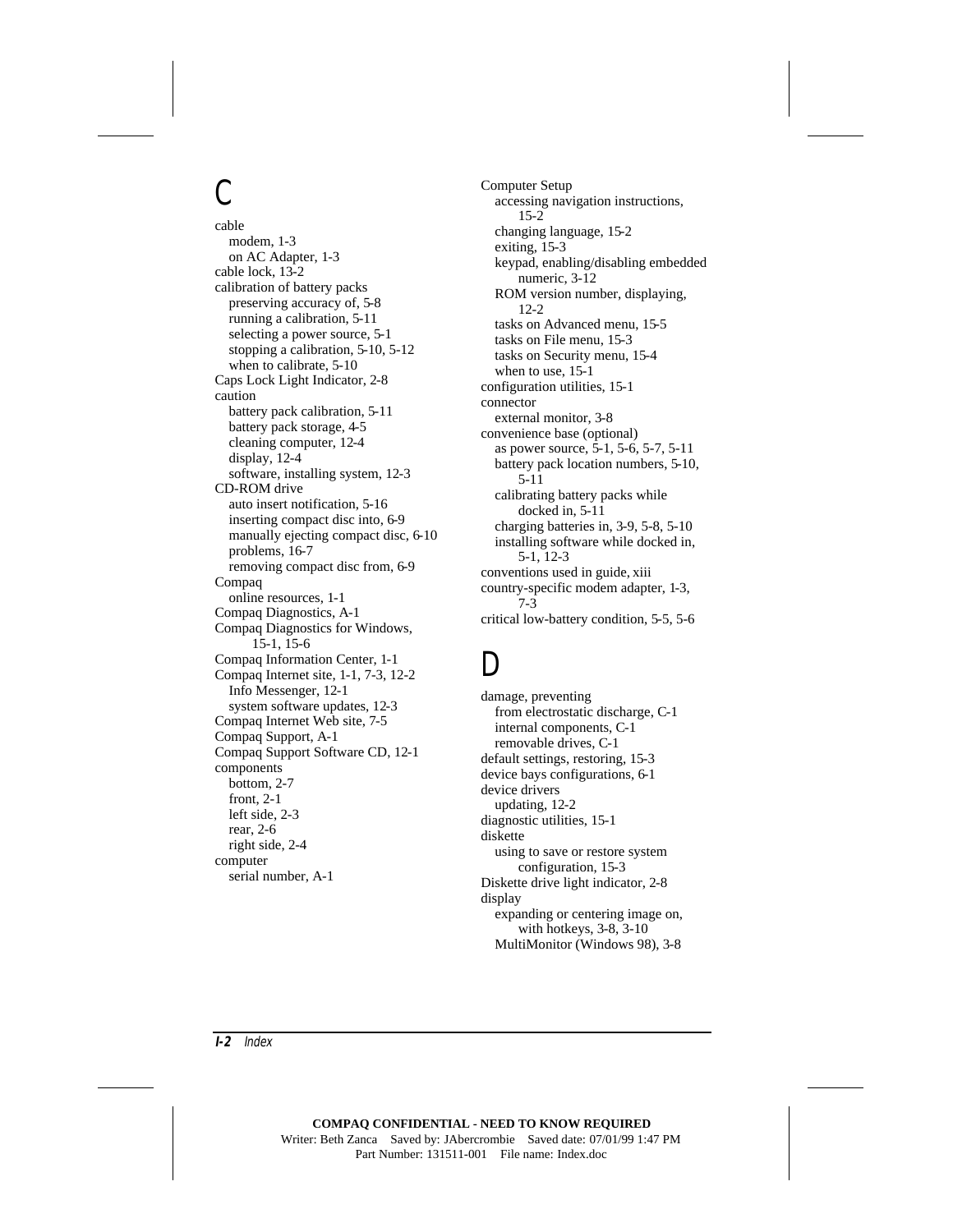display switch, 2-1 docking base (optional) setting device connected to video card in, as primary, 15-5 Docking connector, 2-6 docking device, 8-6 downloadables, 12-3 DriveLock changing user password, 13-12 enabling, 13-11 overview, 13-10 removing, 13-13 user and master passwords overview, 13-10 drives replacing with weight saver, 1-3 DualBay, 4-1 inserting devices, 6-5 location, 2-2 release latch, 2-7 removing devices, 6-6 second battery pack, 6-6 Dual-MultiBay battery pack location number of, 5-10, 5-11 DVD-ROM drive auto insert notification, 5-16

## E

EasyPoint IV pointing stick buttons, 3-4 illustrated, 3-4 procedures, 3-5 setting preferences, 3-6 ECP (Enhanced Capabilities Port) parallel port mode, 15-5 Electrical ratings, D-1 electrostatic discharge, C-1 embedded numeric keypad, 3-11 EPP (Enhanced Parallel Port) parallel port mode, 15-5 expansion base (optional) as power source, 5-1, 5-6, 5-7, 5-11 battery pack location numbers, 5-10, 5-11 calibrating battery packs while docked in, 5-11 charging batteries in, 3-9, 5-8, 5-10 installing software while docked in, 5-1, 12-3

external devices connecting enhanced keyboard, 8-1 connecting infrared equipment, 8-4 connecting monitor, 8-1 connecting mouse or pointing device, 8-3 connecting parallel printer, 8-3 connecting serial printer, 8-3 connecting television monitor, 8-2 connecting USB peripherals, 8-6 External monitor connector, 2-6, 3-8 external speakers, 10-3

## F

factory default settings, restoring, 15-3 Fn key illustrated, 5-2 initiating Hibernation with, 5-4 using in hotkeys combination, 3-7 using with embedded numeric keypad, 3-11, 3-12 function keys, 3-7

## G

graphics accelerator, 3-10 grounding methods, C-2

## H

Hard Drive release latch, 2-7 Security screws, 1-3 Hard drive compartment, 2-7 hard drive timeout setting, in Windows 95, 5-12 setting, in Windows NT 4.0, 5-12, 5-14 hard drive, problems, 16-10 Hard drive/CD-ROM drive light indicator, 2-8 hard drives Hibernation file on, 5-2, 5-5 primary, 1-3 problems, 16-10 HD Adapter attaching hard drive, 11-6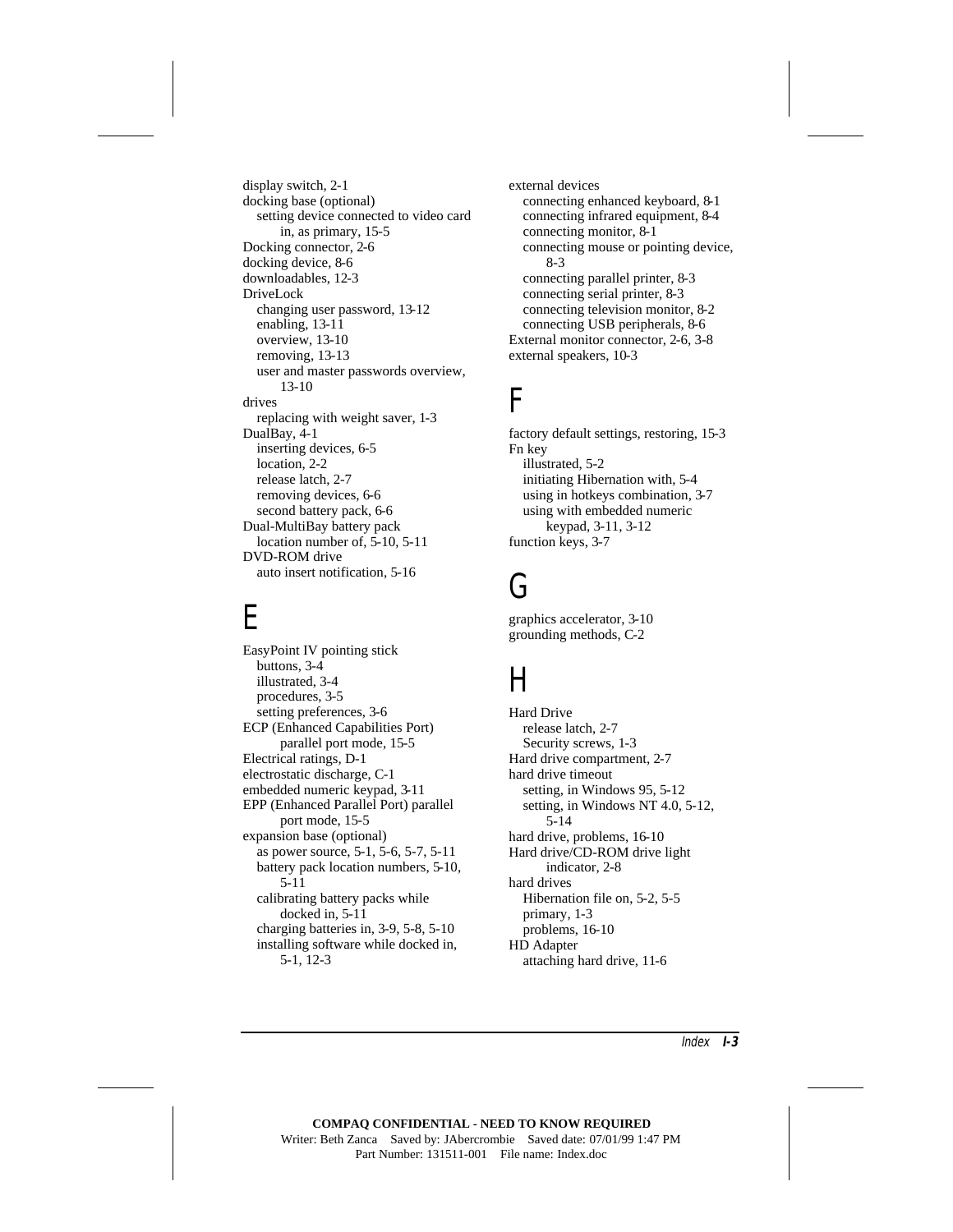headphone jack, 2-4, 10-2 Hibernate on Suspend setting, in Windows 95, 5-13 Hibernation aborting restoration from, 5-6 defined, 5-2 enabling/disabling, in Windows 95, 5-14 identifying, 5-4, 5-5 initiated during critical low-battery condition, 5-5 initiating, 5-3, 5-4 restoring from, 5-3, 5-4, 5-6 hibernation file changing location of, in Windows 95, 5-14 saving information to, 5-2 Hibernation file size, 11-1 Hibernation timeout setting, in Windows 95, 5-12, 5-13 setting, in Windows 98, 5-12 setting, in Windows NT 4.0, 5-12 hotkey commands display system software version number, 12-2 hotkeys Hotkeys Quick Reference, 3-7 using on external keyboard, 3-7 hotkeys commands adjust panel contrast, 3-9 adjust screen brightness, 3-8, 3-10 adjust, mute, or restore volume, 3-7, 3-8 display battery status, 3-8, 3-9 display system information, 3-8, 3-10 display, select, or set battery conservation level in Windows 95, 3-8, 3-9, 5-13 display, select, or set battery conservation level in Windows NT 4.0, 3-8, 3-9 display, select, or set power conservation level in Windows 98, 3-8, 3-9, 5-15 expand or center image, 3-8, 3-10 initiate Quick Controls, 3-7, 3-8, 3-9 stretching text, 3-10 switch image, 3-7, 3-8

I image switching, with hotkeys, 3-8 image, switching, with hotkeys, 3-7 Info Messenger, 12-1, 14-4 Infrared port configuring, 8-5 enabling, 8-5 location, 2-5 infrared problems, 16-28 Intelligent Manageability Asset Management, 14-2 changing Asset Tag number, 14-2 Configuration Management, 14-4 Fault Management, 14-3 Fault Management Alerts, 14-3 overview, 14-1 Security Management, 14-4 internal microphone, 10-2 Internal microphone, 10-2 internal modem connecting, 7-1 defaults, 7-3 uninstalling, 7-3

### K

keyboard connecting, 8-1 using hotkeys on, 3-7 keyboard (EasyPoint IV pointing stick models) components, illustrated, 3-4 pointing stick procedures, 3-5 setting pointing stick preferences, 3-6 using embedded numeric keypad, 3-11 keyboard (TouchPad models) components, illustrated, 3-2 setting TouchPad preferences, 3-3 TouchPad procedures, 3-3, 3-5 using embedded numeric keypad, 3-11 Keyboard security screw, 2-7 keyboard, external disabling embedded numeric keypad, 3-11 using hotkeys on, 3-7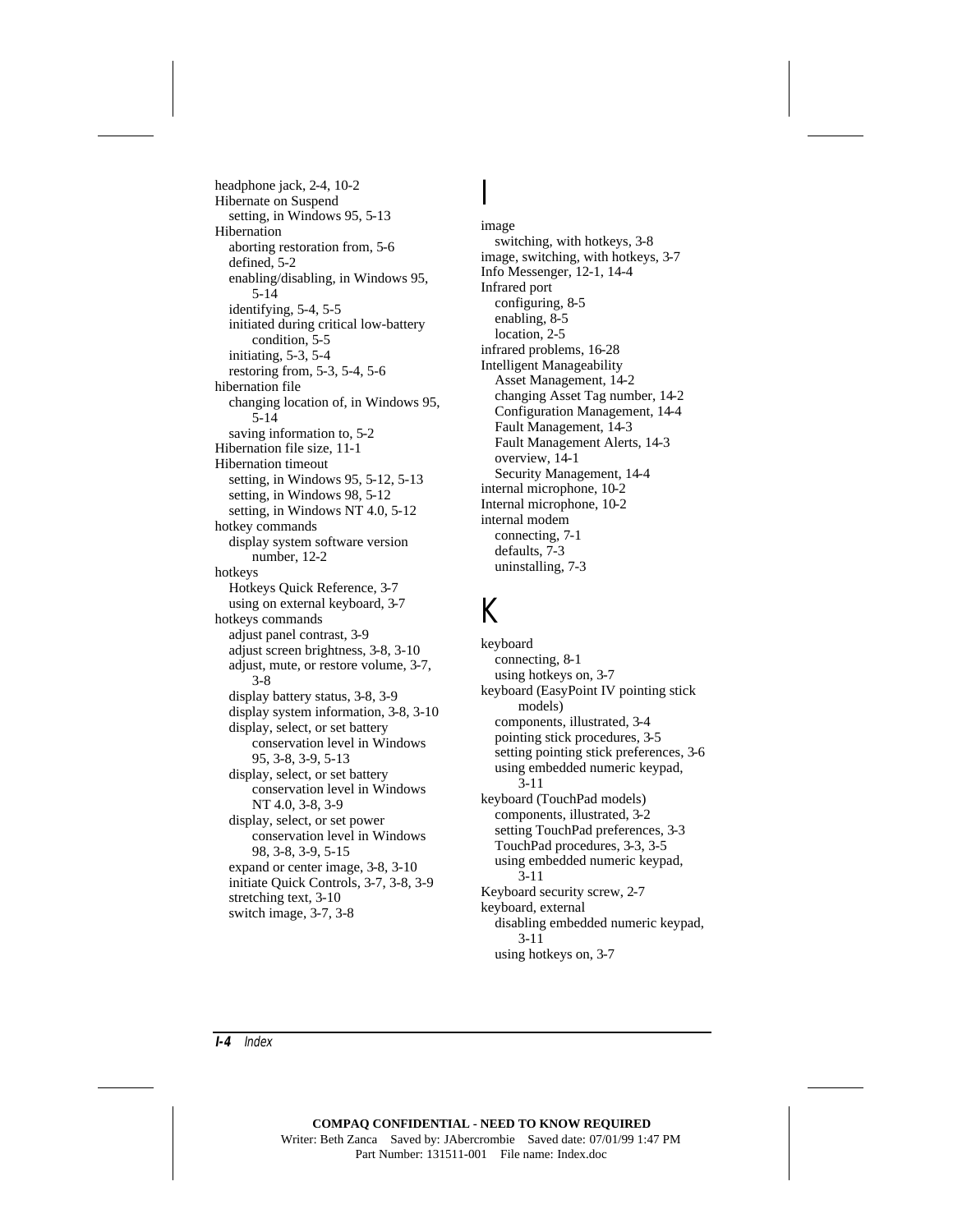Keyboard/Mouse connector, 2-6 keypad, embedded numeric, 3-11 keypad, external numeric, 3-11

## L

language, choosing in Computer Setup, 15-2 left pointing-stick button, 3-4, 3-5 left TouchPad button, 3-2, 3-3, 3-5 light battery, 5-4, 5-7 num lock, 3-11 power/suspend, 5-5 light, affecting computer sunlight, 12-4 ultraviolet, 12-4 local area network (LAN) turning connection on and off, 5-16 Lock provision, 2-4 low-battery condition, 5-4 LS-120 Drive, 6-10

## M

maintenance updating system ROM, 12-1, 12-2 master password, 13-10 memory checking amount, 11-1 inserting memory expansion board, 11-2 obtaining memory expansion board, 11-2 removing memory expansion board, 11-4 upgrading system, 11-1 memory, random access (RAM) used in Suspend (Standby), Hibernation, 5-2 Microphone jack, 10-2 modem adapter country-specific, 7-3 modem adapter, country-specific, 1-3 modem cable, 1-3 modem compartment, 2-7 Modem jack, 2-4, 7-3

modem, internal country-specific modem adapter, 1-3 exiting applications to conserve power, 5-16 modem cable, 1-3 modem, PC Card conserving power while using, 5-17 setting computer to turn off, when not in use (Windows 95), 5-14, 5-15, 5-17 monitor, external connecting, 8-1 enabling Energy Star–compliant features, in Windows NT 4.0, 5-14 switching image, 3-7, 3-8 mouse connecting external, 8-3 connector, 2-6 mouse, external, 15-5 MultiBay, 2-2 battery packs, 4-1, 5-10, 5-11 inserting devices, 6-7 removing devices, 6-8 supported devices, 6-7 third battery pack, 6-10 using second hard drive, 6-8 using weight saver in, 1-3 MultiBay location number in battery calibration utility, 5-11 on Power Meter tab (Windows 98), 5-10 MultiBoot startup sequence, 6-3 MultiMonitor (Windows 98), 3-8

## N

navigation, 3-3, 3-5 Computer Setup, 15-2 NIC jack, 2-4 Num Lk key, 3-11 num lock light, 3-11 Num Lock Light Indicator, 2-8 number, serial, A-1 numeric keypad, external, 3-11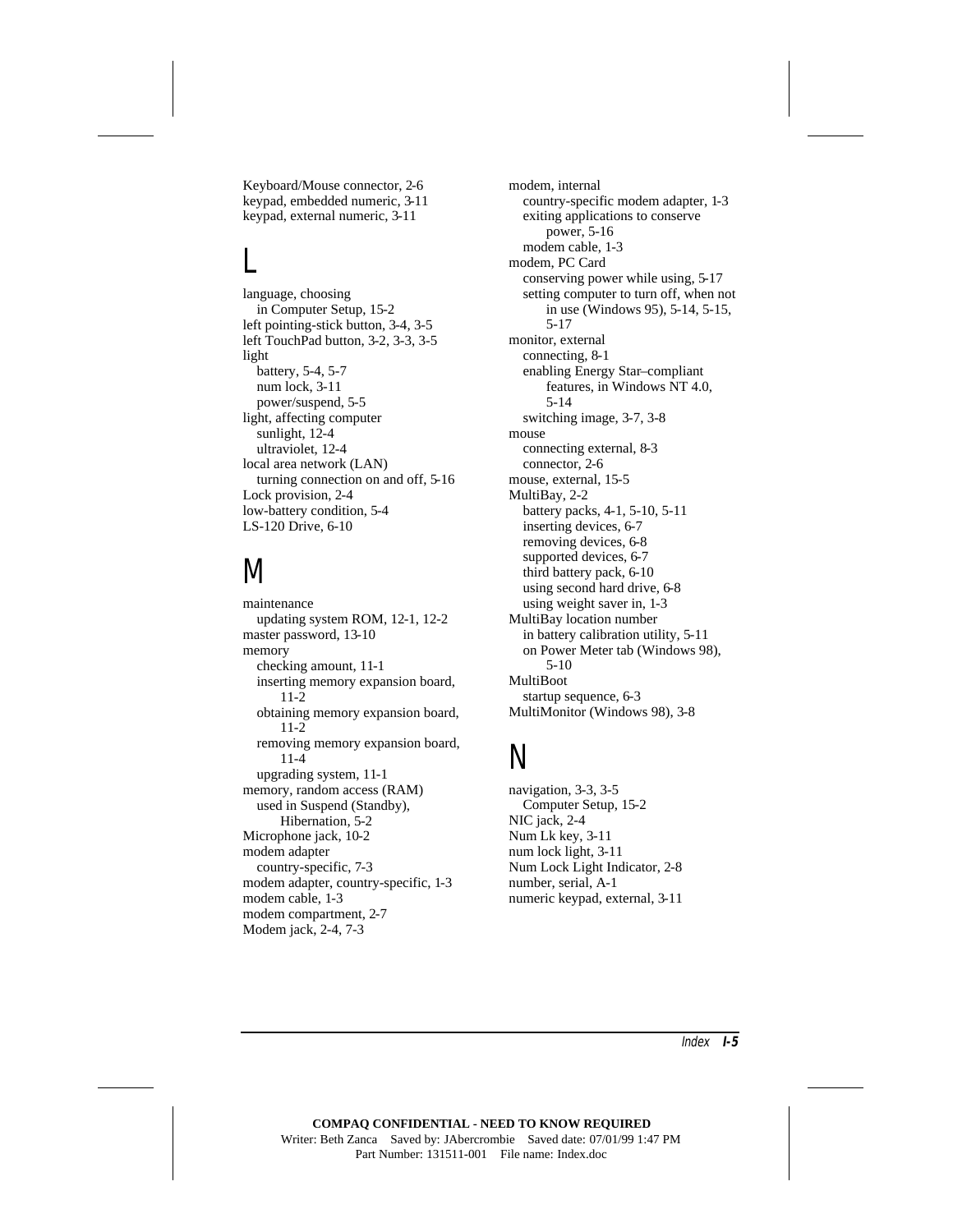# $\overline{O}$

online resources, accessing, 1-1 operating system reinstalling, 12-4 overhead projector, 3-7, 3-8

## P

panel contrast adjusting, with hotkeys, 3-9 Parallel connector, 2-6 parallel port, 15-5 passwords changing power-on password, 13-4 changing setup password, 13-8 deleting power-on password, 13-5 deleting setup password, 13-9 entering power-on password, 13-3 entering setup password, 13-8 establishing power-on password, 13-3 establishing setup password, 13-7 if you forget your power-on password, 13-5 using power-on password, 13-3 PC Card turning off power to, in Windows 98, 5-15 PC Card slots, 2-4 PC Cards changing settings, 9-4 device drivers, 9-4 inserting PC Card, 9-1 managing power, 9-4 problems with. *See* troubleshooting removing PC Card, 9-3 stopping PC Card, 9-5 types, 9-1 zoomed video, 9-5 PCMCIA software, 16-19 pointing device preferences, 3-6 problems, 16-27 Pointing Stick, 2-2, 3-1, 3-4 port replicator, 8-6 Power connector, 2-6

power conservation checklist, 5-16 conserving power in Windows 95, 5-12, 5-16, 5-17 conserving power in Windows 98, 5-12, 5-15, 5-16, 5-17 conserving power in Windows NT 4.0, 5-12, 5-16, 5-18 power cord connecting, 12-6 illustrated, 1-3 three-to-2 prong plug adapter, 1-3 power management and PC Cards, 9-4 power meter (Windows 98) preserving accuracy of, 5-8 power preferences, setting in Windows 95, 5-12, 5-13 in Windows 98, 5-12, 5-15 in Windows NT 4.0, 5-12 power problems, 16-22 power source selecting, 5-1 Power switch, 2-1 exiting Suspend (Standby), 5-4 restoring from Hibernation, 5-4 turning on computer, 5-3 power/suspend light blinking, 5-3, 5-5 on, 5-4 power-on password, 13-3 Power-On Self-Test (POST), 16-2, 16-12 preinstalled software, 12-2 primary battery pack. *See also* Battery bay included with computer, 1-3 inserting into battery bay, 4-4 location number of, 5-10, 5-11 printer connecting parallel, 8-3 connecting serial, 8-3 problems, 16-23 processor speed managed by operating system in Windows 98, 5-15 setting, in Windows 95, 5-13 product identification number (PIN), A-1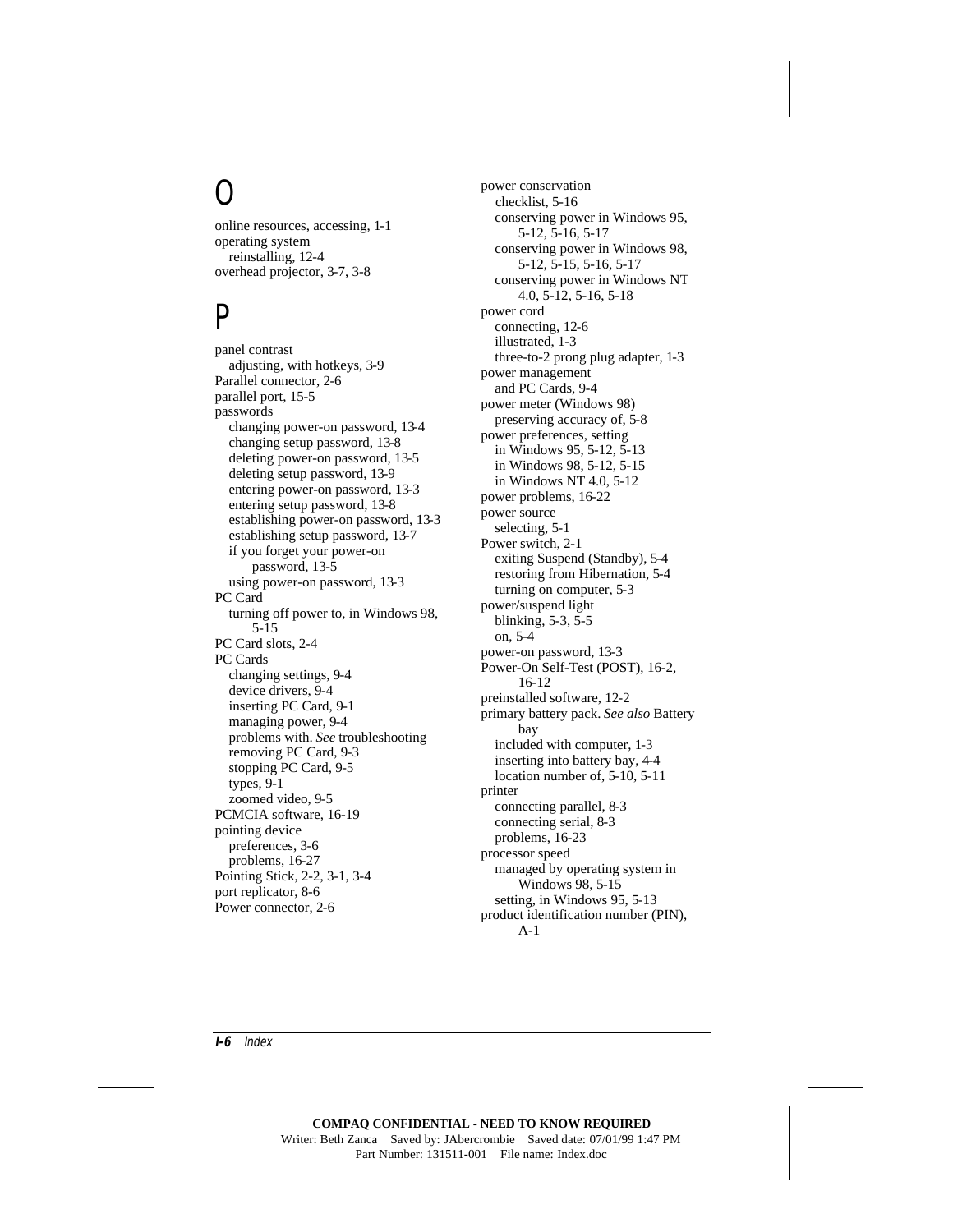# $\overline{O}$

Quick Controls initiating from keyboard, 3-8, 3-9 QuickBoot, 15-5 QuickLock/QuickBlank, 13-3, 13-5, 13-6 QuickRestore CD-ROM, 1-1 *QuickRestore CD-ROM*s, 12-4

## R

RAM. *See* random access memory RAM (random access memory), 5-2, 11-1 *Reference Guide, Armada,* online, 1-1 registration for Info Messenger, 12-1 removable drives caring for, 6-2 prevent electrostatic damage, C-1 removing the primary hard drive, 11-6 Resume Timer comparable settings in Windows 98, 5-15 right pointing-stick button, 3-4, 3-5 right TouchPad button, 3-2, 3-3, 3-5 RJ-11. *See* Modem jack RJ-45. *See* NIC jack ROM. *See* read only memory ROMPaq, 12-3

## S

screen brightness adjusting, with hotkeys, 3-8, 3-10 setting, in Windows 95, 5-13 setting, in Windows 98, 5-15 screen problems, 16-24 Scroll Lock key, 3-7 Scroll Lock Light Indicator, 2-8 scroll pointing-stick button, 3-4, 3-5 SDRAM (synchronous DRAM) memory, 11-2 secondary battery pack. *See* DualBay security enabling and disabling devices, 13-9 enabling Quick Controls, 13-6 initiating Quick Controls, 13-6 Quick Controls, 3-8, 3-9

types, 13-1 using cable lock, 13-2 using Quick Controls, 13-6 Security screws, 1-3 selecting diskettes, 6-4 Serial connector, 2-6 serial number, computer, A-1 shipping preparing the computer, 12-5 shutting down the computer computer turns off when operating system shuts down, 5-3 to resolve low-battery or critical low-battery condition, 5-6 when leaving your work, 5-2 when not in use, 5-2, 12-4 single-click mode (Windows 98), 3-3, 3-6 sleep button (Windows 98), 5-3, 5-4 SoftPaq, 12-2 ROMPaq, 12-2 software auto insert notification, 5-16 configuration, diagnostic, and system information, 15-1 MultiMonitor, 3-8 problems. *See* troubleshooting QuickRestore, 12-4 reinstalling, 12-4 ROMPaq, 12-2, 12-3 support, 14-4 system ROM, 12-2 Trackpoint, 3-6 updating system, 12-2 software drivers. *See* device drivers Speaker ports, 2-2. *See also* Audio components speakers and headphones. *See* audio Standby. *See* Suspend Standby (Windows 98), 1-3, 5-3, 5-4 Standby/Suspend switch, 2-1 static electricity, C-1 status indicator lights, 2-8 Stereo speaker. *See* Audio components Stereo speaker jack, 2-4, 10-2 Stereo speakers, 2-2, 10-1 stretching text adjusting, with hotkeys, 3-10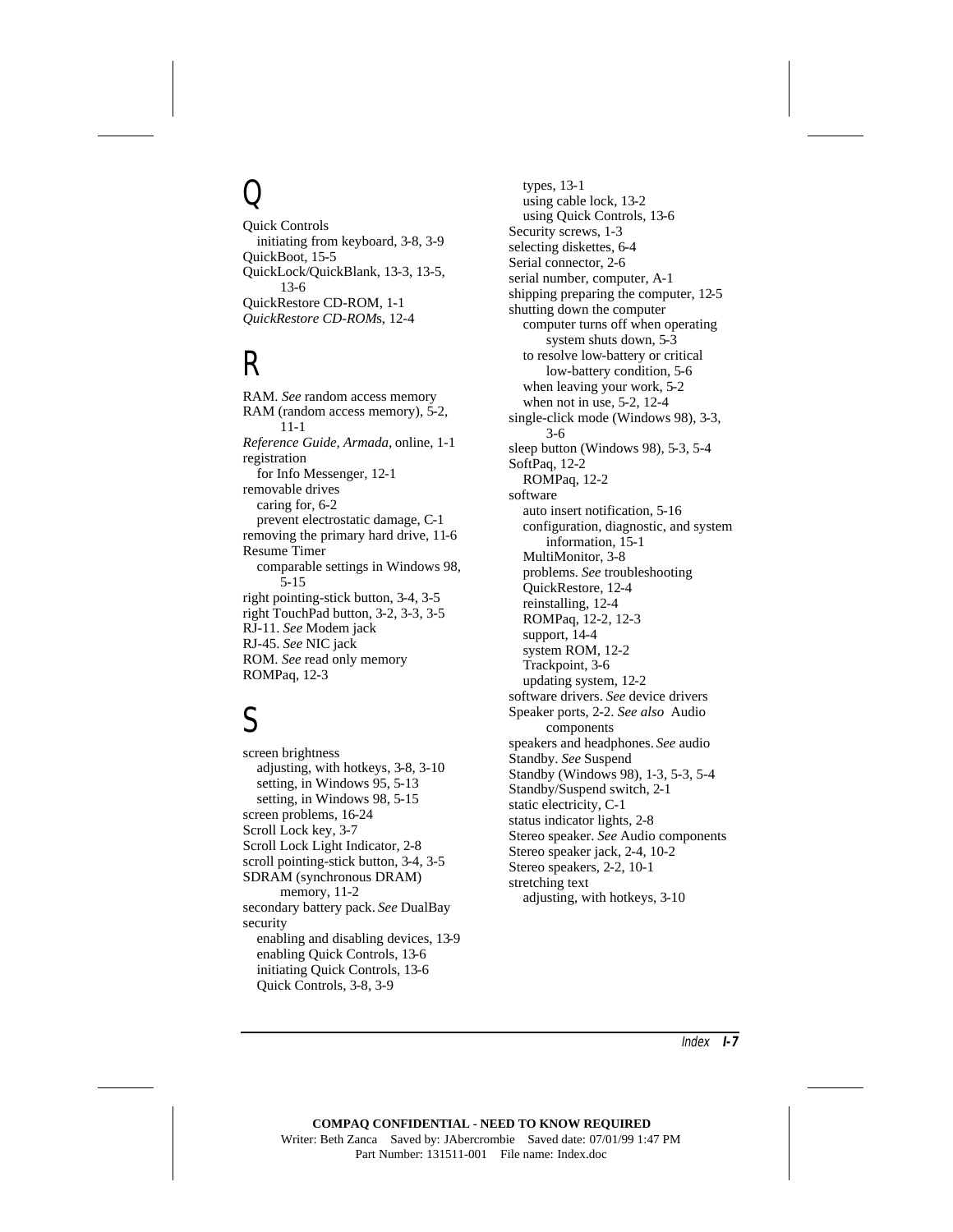sunlight, affecting computer, 12-4 support, Compaq, A-1 Suspend (Standby) defined, 5-2 enabling system-initiated, by turning off auto insert notification, 5-16 exiting with suspend button, 5-4 initiated during critical low-battery condition, 5-5 initiating with suspend button, 5-3 initiating, when leaving your work, 5-3 Suspend button exiting Suspend (Standby), 5-4 illustrated, 5-2 initiating Hibernation, 5-4 initiating Suspend (Standby), 5-3, 5-6 switch power, 5-3 symbols used in guide, xiii system beeps (alarms), indicating critical low-battery condition, 5-5 Hibernation, initiation of, 5-4 Hibernation, restoration from, 5-4 low-battery condition, 5-4 Suspend, exiting, 5-4 Suspend, initiation of, 5-3 system beeps (alarms), setting enabling/disabling low-battery or critical low-battery warning, in Windows 95, 5-13 system idle timeout setting, in Windows 95, 5-12, 5-13 setting, in Windows NT 4.0, 5-12 system information displaying in Compaq Diagnostics for Windows, 15-1, 15-6 displaying in Computer Setup, 15-1, 15-2, 15-3 displaying with hotkeys, 3-8, 3-10 system ROM (read only memory) displaying version number, 3-8, 3-10, 12-2 downloading, 12-3 obtaining latest version, 12-1, 12-3 reinstalling, 12-4 updating, 12-2 system software version numbers displaying in Computer Setup, 12-2 displaying with hotkeys, 12-2

#### telephone numbers, worldwide, A-2 television monitor, 8-2 temperature delaying charge of a battery pack, 5-7 storage, for battery pack, 4-5 TEST. *See* Computer Checkup (TEST) Third Battery Pack, 4-1. *See* MultiBay three-to-2 prong plug adapter, 1-3 Tilt feet, 2-3, 2-5 timeouts defined, 5-12 setting, in Windows 95, 5-12 setting, in Windows 98, 5-12, 5-15 setting, in Windows NT 4.0, 5-12 TouchPad buttons, 3-2 illustrated, 3-2 location, 2-2 problems, 16-27 procedures, 3-3, 3-5 setting preferences, 3-3 travel airport security devices, 12-5 computer, preparing for, 12-5 international, 12-6 power cord, connecting, 12-6 traveling country-specific modem adapter, 7-3 troubleshooting audio problems, 16-2 battery problems, 16-5 CD-ROM drive problems, 16-7 checklist, 16-1 diskette drive problems, 16-8 hard drive problems, 16-10 hardware installation problems, 16-11 infrared problems, 16-28 internal modem problems, 16-12 keyboard problems, 16-12 modem problems, 16-13 PC Card problems, 16-19 pointing device problems, 16-27 power problems, 16-22 printer problems, 16-23

T

screen problems, 16-24 software application problems, 16-26

SuperDisk LS-120 drive problems, 16-8

USB problems, 16-30